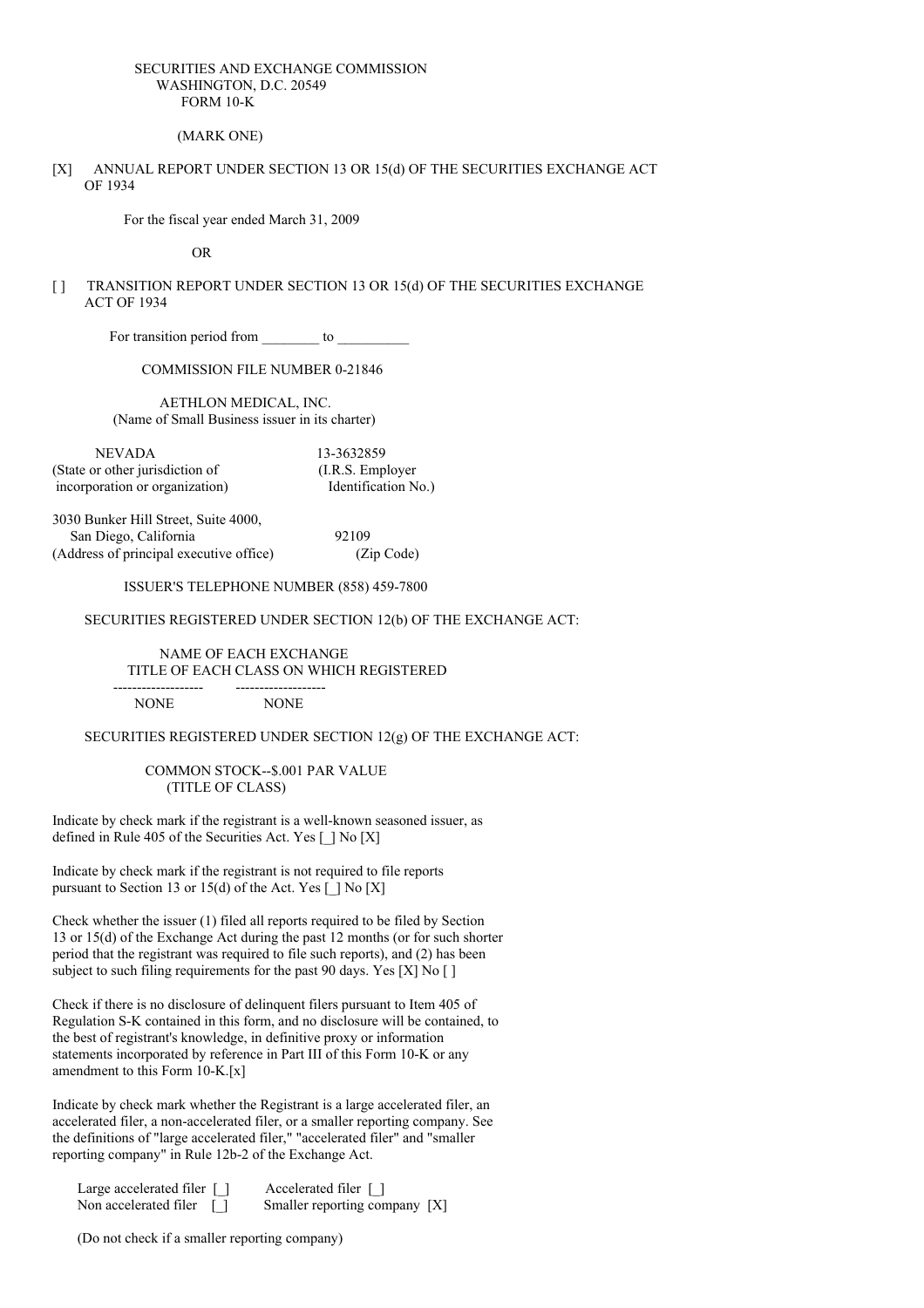Indicate by check mark whether the registrant is a shell company. Yes  $\Box$  No [X]

The registrant had no revenue for the fiscal year ended March 31, 2009. The aggregate market value of the Common Stock held by non-affiliates was approximately \$13,968,059 based upon the closing price of the Common Stock of \$0.27, as reported by the NASDAQ Over-the-Counter Bulletin Board ("OTCBB") on June 26, 2009.

The number of shares of the Common Stock of the registrant outstanding as of June 26, 2009 was 53,790,567.

## TABLE OF CONTENTS

PAGE ----

### PART I.

| Item 1.                                                                                                                                   |
|-------------------------------------------------------------------------------------------------------------------------------------------|
| Item 1A.                                                                                                                                  |
| Item 2.                                                                                                                                   |
| Item 3.                                                                                                                                   |
| Submission of Matters to a Vote of Security Holders20<br>Item 4.                                                                          |
| PART II.                                                                                                                                  |
| Item 5.<br>Market for Registrant's Common Equity and Related Stockholder<br>Matters and Issuer Purchases of Equity Securities21           |
| Item 6.                                                                                                                                   |
| Item 7.<br>Management's Discussion and Analysis of Financial Condition                                                                    |
| Item 8.                                                                                                                                   |
| Item 9.<br>Changes in and Disagreements with Accountants on Accounting                                                                    |
|                                                                                                                                           |
| Item 9B.                                                                                                                                  |
| PART III.                                                                                                                                 |
| Item $10$ .<br>Directors, Executive Officers, Promoters and Control Persons<br>and Corporate Governance; Compliance with Section 16(a) of |
| Item $11$ .                                                                                                                               |
| Item $12$ .<br>Security Ownership of Certain Beneficial Owners and Management                                                             |
| Certain Relationships and Related Transactions<br>Item $13.$                                                                              |
| Principal Accountant Fees and Services 46<br>Item 14.                                                                                     |
| Item $15$ .                                                                                                                               |
|                                                                                                                                           |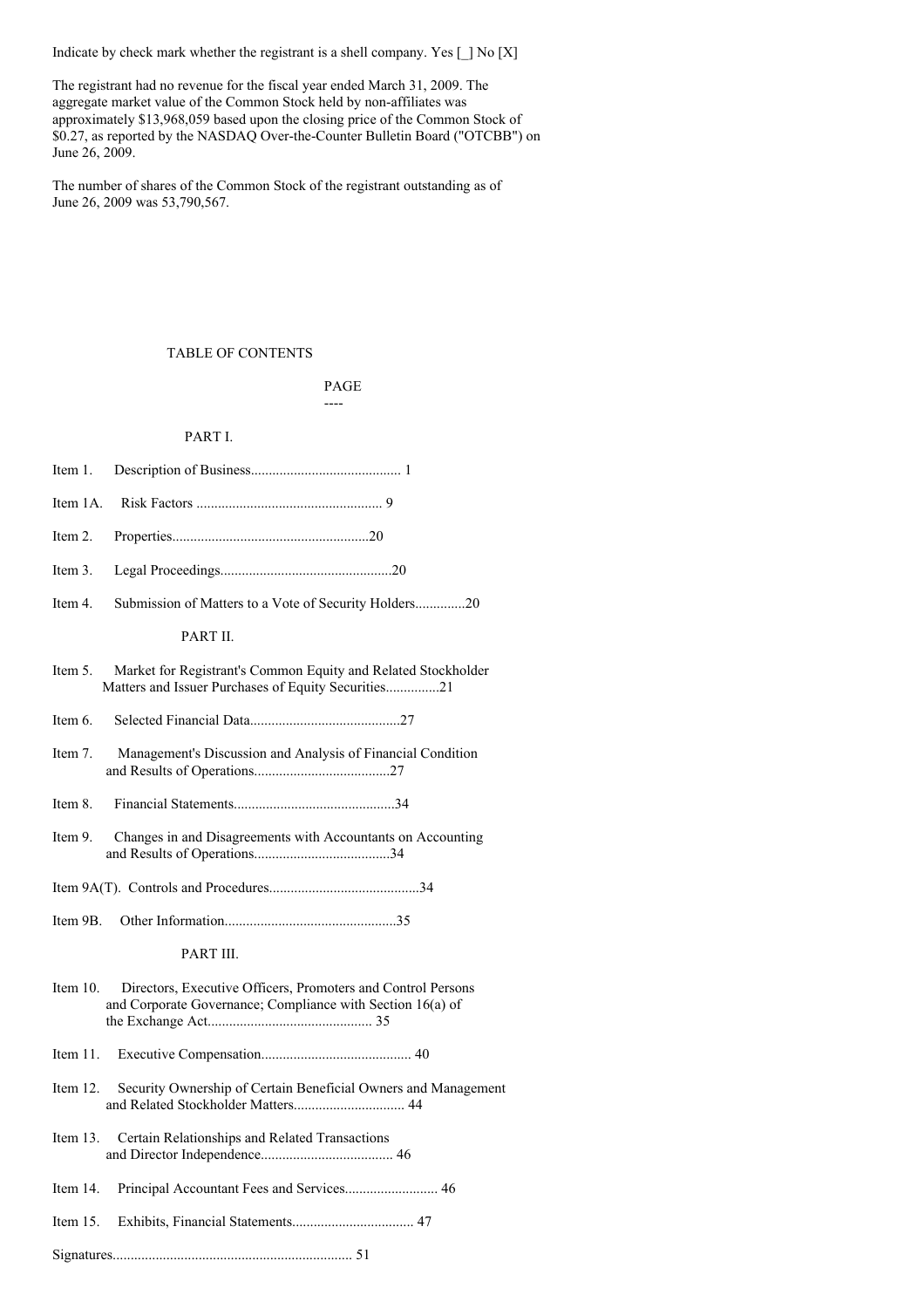## PART I

i

### ITEM 1. DESCRIPTION OF BUSINESS

### GENERAL OVERVIEW

We are a developmental stage medical device company focused on expanding the applications of our Hemopurifier(R) platform technology which is designed to selectively reduce the presence of infectious viruses from human blood. As such, the Hemopurifier(R) is a candidate therapeutic device to assist in the treatment of a broad range of viral pathogens. Viral treatment targets include bioterror agents, pandemic threats, HIV/AIDS, and Hepatitis-C virus ("HCV"). On June 10, 2009, we disclosed the primary treatment focus of our Hemopurifier(R) would be HCV.

The Hemopurifier(R) combines the established scientific technologies of hemodialysis and affinity chromatography as a means to mimic the immune system's response of clearing viruses from the blood before the occurrence of cell and organ infection. The device is also proven to capture immunosuppressive proteins that shed from the surface of viruses to kill-off immune cells required for the body to combat infection.

On March 10, 1999, Aethlon, Inc., a California corporation ("Aethlon"), Hemex, Inc., a Delaware corporation ("Hemex"), the accounting predecessor to the Company and Bishop, Inc. ("Bishop"), a publicly traded "shell" company completed an Agreement and Plan of Reorganization (the "Plan") structured to result in Bishop's acquisition of all of the outstanding common shares of Aethlon and Hemex (the "Reorganization"). The Reorganization was intended to qualify as a tax-free transaction under Section 368(a)(1)(B) of the 1986 Internal Revenue Code, as amended. Under the Plan's terms Bishop issued 733,500 and 1,350,000 shares of its common stock to the common stock shareholders of Aethlon and Hemex, respectively, such that Bishop then owned 100% of each company. Upon completion of the transaction, Bishop was renamed Aethlon Medical, Inc.

On January 10, 2000, we acquired all of the outstanding common stock of Syngen Research, Inc. ("Syngen") in exchange for 65,000 shares of our common stock in order to establish research facilities in San Diego, California, as well as to employ Dr. Richard Tullis, the founder of Syngen. Dr. Tullis is a recognized research scientist in the area of DNA synthesis and antisense. Syngen has no significant assets, liabilities or operations and primarily served as the entity through which Dr. Tullis performed research consulting services. As such, the acquisition was accounted for as an acquisition of assets in the form of an employment contract with Dr. Tullis and not as a business combination. Dr. Tullis is presently the chief scientific officer of Aethlon Medical, Inc.

On April 6, 2000, we completed the acquisition of Cell Activation, Inc. ("Cell"). In accordance with the Purchase Agreement, we issued 99,152 shares of restricted common stock and 50,148 options to purchase common stock in exchange for all of the outstanding common shares and options to purchase common stock of Cell. After the transaction, Cell became a wholly-owned subsidiary of the Company. The acquisition was accounted for as a purchase. At March 31, 2001, we determined that goodwill recorded during the acquisition of Cell was impaired due to the permanent suspension of operations by Cell and, accordingly, treated the related goodwill as fully impaired.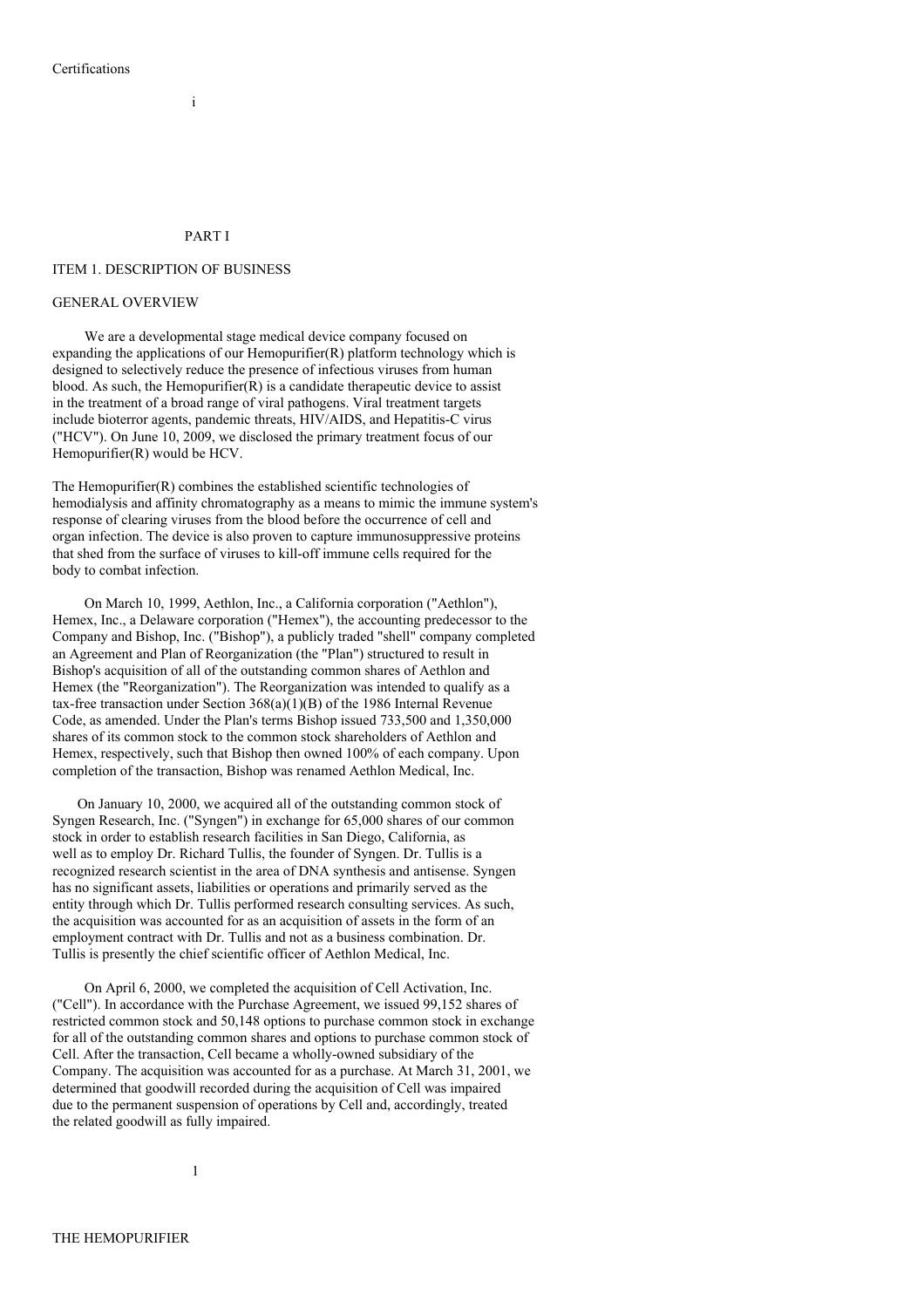The Hemopurifier $(R)$  is a broad spectrum platform technology that combines the established scientific methods of hemodialysis (artificial kidneys) and affinity chromatography (a method that allows the selective capture of viruses and related toxins) as a means to augment the natural immune response of clearing infectious viruses from the blood before the occurrence of cell and organ infection. The device is also proven to capture immunosuppressive proteins that shed from the surface of viruses to kill-off immune cells required for the body to combat infection. The therapeutic goal of the Hemopurifier(R) is to improve patient survival rates by reducing viral load and preserving the immune function. We believe that the Hemopurifier(R) will enhance and prolong the benefit of infectious disease drug therapies and fill the treatment gap for patients who inevitably become resistant to such therapies. The Hemopurifier(R) is also a broad-spectrum candidate to treat viral pathogens not treatable with drug or vaccine therapy.

Traditionally, hemodialysis (kidney dialysis) has been used to remove urea and other small metabolic toxins that accumulate in the blood of people with acute or chronic kidney failure (also called renal failure). Acute renal failure is generally treated in hospital intensive care units using a continuous filtration therapy. Chronic renal failure is treated through intermittent, thrice-weekly kidney dialysis in a specialized clinic setting. A catheter is most often the method used to gain access to the blood which is then pumped through thousands of hollow micro-fibers running the length of the kidney dialysis cartridge. Within the cartridge, toxins, urea and excess water pass through small pores in the walls of the micro-fibers and are removed by a separately circulating dialysis fluid outside of the fibers. Blood cells and molecules that are too large to pass through the pores are retained and the cleansed blood is returned to circulation.

The Hemopurifier(R) modifies this process in several ways to provide an efficient method to selectively remove targeted viruses and toxins. First, the pores of the nano-fibers within the Hemopurifier(R) are large enough to allow circulating infectious viruses and toxins to separate from the blood and diffuse through the walls of the fibers. Second, within the cartridge but outside of the fibers the Hemopurifier(R) contains a unique material (the "affinity agent") which selectively binds to the viruses or toxins. Finally, because of the affinity agent's ability to bind to viruses and toxins, there is no need for a separate circulation of a dialysis solution with the Hemopurifier(R). This provides the flexibility to use the Hemopurifier(R) either on kidney dialysis machines (global infrastructure), or other blood pumping devices.

### INFECTIOUS DISEASE

The current treatment for viral illnesses include vaccines and antiviral drugs. Vaccines have been the most successful in curing viral diseases (e.g., polio and smallpox). Unfortunately, newly emerging pathogens (e.g., SARS), highly mutable RNA viruses (e.g., HIV and Hepatitis C) and exotic viruses that might be used in terrorist attacks often do not have vaccine treatments. Similarly, antiviral drugs are often useful in controlling viral infections. However, there do not seem to be any general, broad-spectrum antiviral agents similar to penicillin for bacteria capable of addressing drug resistant mutations that evolve in viral pathogens. In addition, it generally takes years and hundreds of millions of dollars to develop vaccine and drug candidates that may or may not be approved by the FDA.

The Hemopurifier(R) represents a new approach to treating viral pathogens. The application is designed to work with current treatments to remove infectious virus, toxic viral proteins and injurious immunological mediators directly from the blood of the patient. By removing circulating virus and toxins the Hemopurifier(R) cartridge prevents virus and toxins from infecting tissues and cells. The device augments the immune response of clearing viruses and toxins from the blood before infection can occur. Scientifically, this action is known as "Fusion Inhibition" since the ability of the virus to enter or fuse with host cells or organs is inhibited. To Date, we have conducted Hemopurifier(R) animal studies, in vitro studies, and human studies. In vitro studies have demonstrated the ability of our Hemopurifier(R) to capture HIV, HCV, Ebola Virus, Dengue Virus, Lassa Virus, West Nile Virus, Monkeypox Virus, H5N1 Avian Influenza Virus, and reconstructed H1N1 Spanish Flu of 1918 virus. In human studies, we have demonstrated initial safety of the Hemopurifier(R) and the ability to reduce viral load in both HIV and HCV infected individuals. While our initial treatment focus is directed towards Hepatitis-C virus (HCV), the Hemopurifier(R) is a candidate to treat a broad spectrum of infectious disease conditions and may have additional applications in cancer care.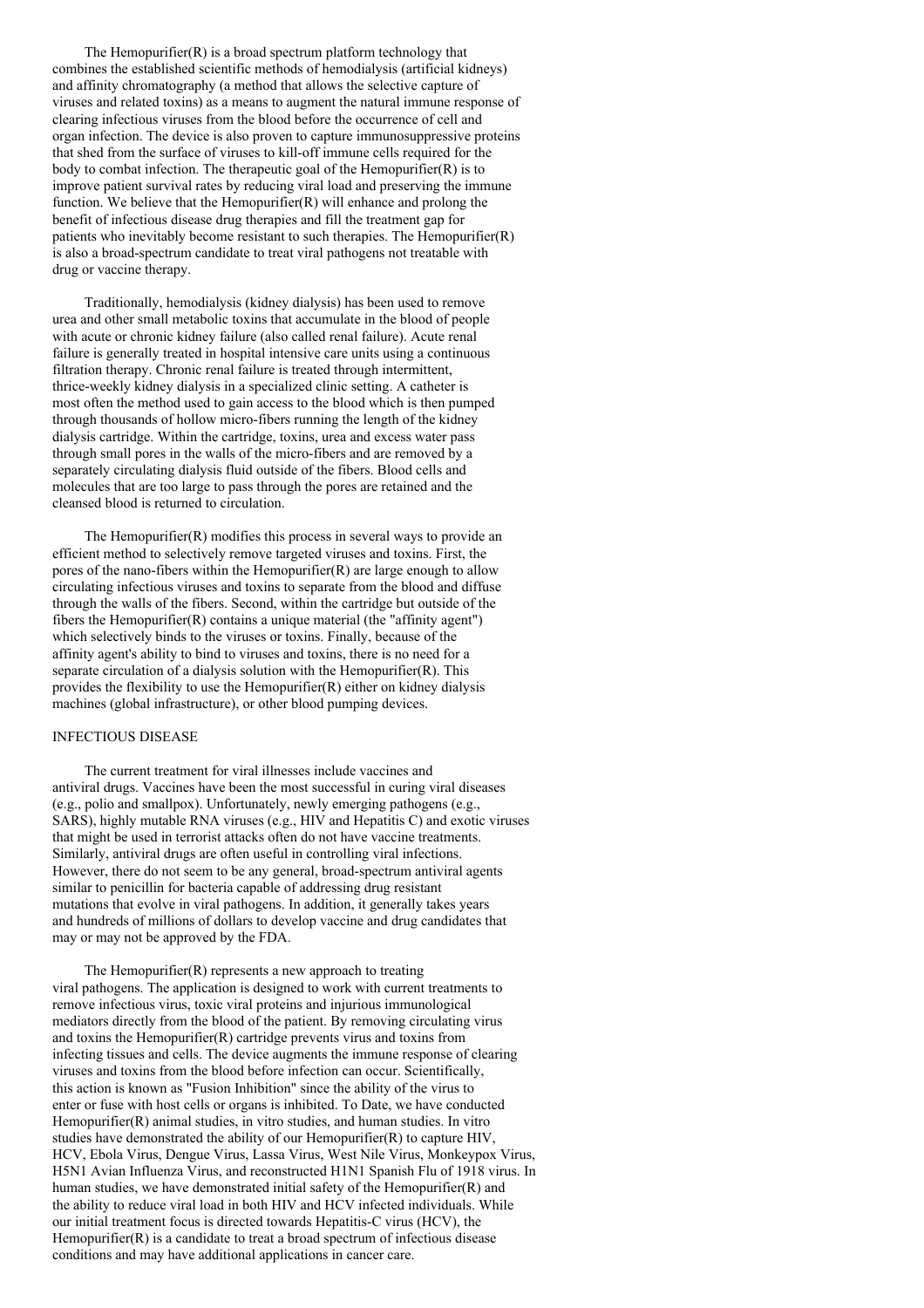### HEPATITIS-C VIRUS (HCV)

In HCV care, we believe the Hemopurifier(R) can inhibit viral replication through selective adsorption of circulating HCV and augment the immune response by removing toxic proteins shed from HCV to kill-off immune cells. HCV represents our initial treatment focus based on our human treatment outcomes in India, the magnitude of the HCV market opportunity, and previous clinical validations that HCV viral filtration can increase cure rates. Our treatment goal in HCV is to increase patient cure rates by implementing our Hemopurifier(R) as an adjunct treatment to enhance the benefit of the standard of care drug therapy administered to HCV infected patients.

#### BIOLOGICAL WEAPONS AND PANDEMIC THREATS

The Hemopurifier(R) is also a broad-spectrum treatment candidate against drug and vaccine resistant bioterror and pandemic threats. These threats include viral pathogens known as "Category A" agents, which are considered by the Centers for Disease Control ("CDC") to pose a threat through natural emergence or if weaponized as an agent of bioterrorism. Pre-clinical in vitro studies have demonstrated the ability of our Hemopurifier(R) to capture Ebola Virus, Dengue Virus, Lassa Virus, West Nile Virus, Monkeypox Virus, H5N1 Avian Influenza Virus, and reconstructed H1N1 Spanish Flu of 1918 virus. In March 2007, we submitted an Investigational Device Exemption ("IDE") with the FDA related to a proposed human safety study of the Hemopurifier(R) in the United States with a focus on the use of the Hemopurifier $(R)$  as a countermeasure against biological weapons and pandemic threats. At present, we are preparing to update our IDE with human clinical data collected from human safety and efficacy studies performed in India. These studies demonstrated efficacy in reducing viral load in both HIV and HCV patients. Once we have updated our IDE, we plan to request permission from the FDA to conduct human safety studies in the United States.

## CANCER TREATMENT

We have licensed an invention and related patent rights for a method to treat cancer under an assignment agreement with the London Health Science Center Research, Inc. The invention provides for the "Depression of anticancer immunity through extracorporeal removal of microvesicular particles" for which a provisional patent application was filed in the United States. The agreement provides that the Company will pay certain patent application and filing costs as well as a 2% royalty on any future net sales.

In addition to our efforts to treat infectious disease, we are developing treatments to remove the immunosuppressive activity normally found in the fluid of cancer patients. Studies in 2007, led by Dr. Douglas Taylor at the University of Louisville, have demonstrated that the capture of tumor secreted exosomes by the Hemopurifier(R) does result in reversing immunosuppressive activity. Dr. Taylor is a recognized authority on the causative effects of immune suppression in cancer patients. He is credited with the initial characterization of exosomes and is a leading peer-reviewed author on the subject.

In the studies, the Aethlon Hemopurifier(R) removed the immunosuppressive activity normally found in the ascites fluid of ovarian cancer patients. Immunosuppressive activity in ovarian cancer patients is known to correlate with disease progression and long-term survival. The studies measured the expression of two biological markers required for T-cell activation. The markers, Jak-3 kinase and CD3-zeta chain expression are respectively required for interleukin (cytokine) activation of cell proliferation and T-cell receptor mediated activation. Both markers are highly expressed in T-cell lines. When cells were subjected to ovarian cancer ascites fluid, both markers were consistently absent. However, the circulation of the same ascites fluid through the Aethlon Hemopurifier(R) allowed the expression of both biological markers necessary to activate the immune response.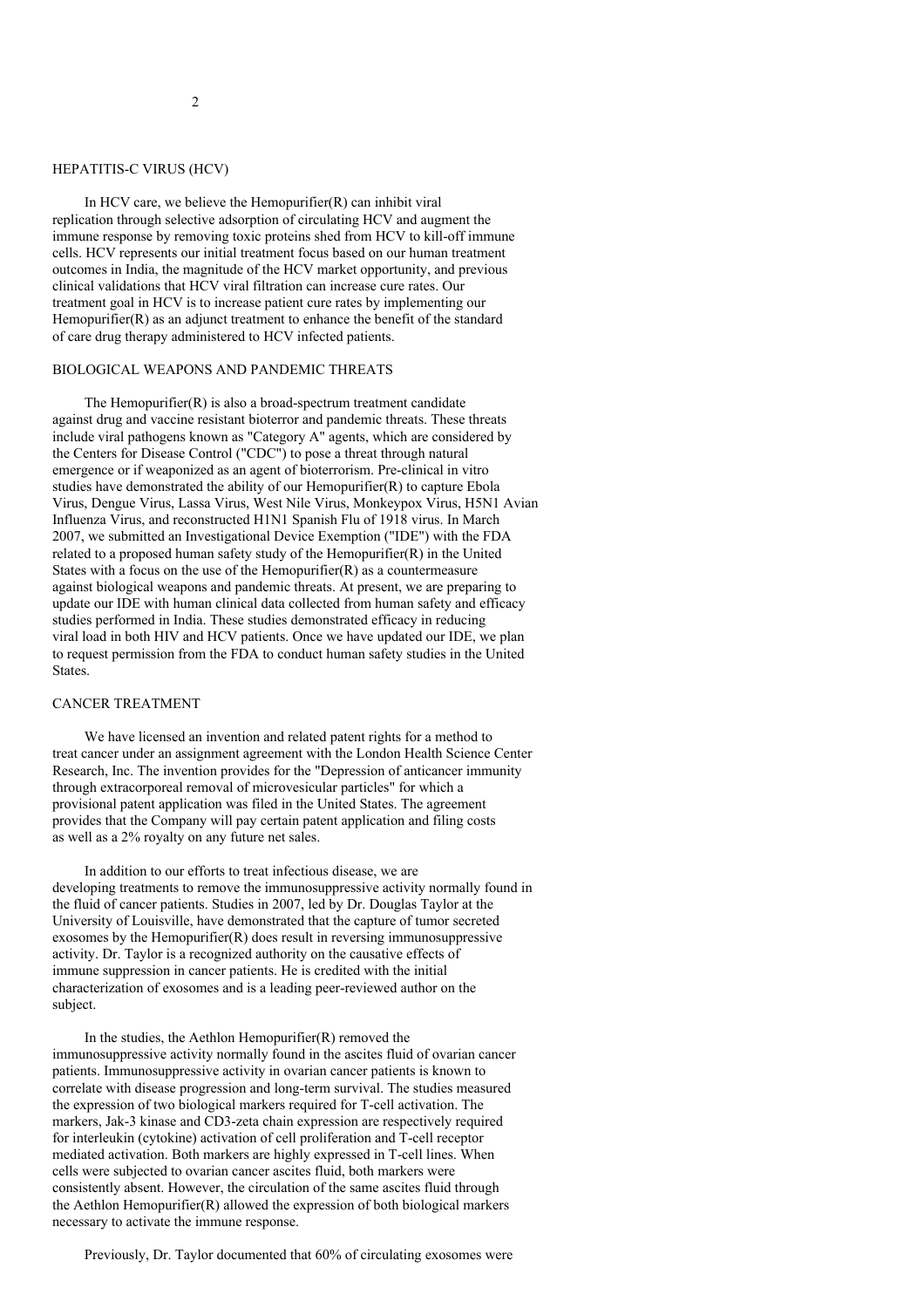removed from the blood of ovarian cancer patients during first pass (approximately 10 minutes) through a small scale Hemopurifier(R). The capture data was consistent over the course of five different studies. Exosomes, are released by solid tumors, lymphomas, and leukemia. They induce T-cell apoptosis (programmed cell death), and block T-cell signaling, proliferation, and cytokine production. High concentrations of circulating exosomes correlate with reduced T-cell production and tumor progression in cancer patients. The ability to reduce the presence of circulating exosomes would reverse immune suppression and increase patient responsiveness to both immunotherapy and chemotherapy. As such, Aethlon believes the Hemopurifier(R) can address a significant unmet medical need in cancer care.

3

We have also exercised an option to exclusively license a pending patent entitled, "Method to Inhibit Proliferation and Growth of Metastases" from The Trustees of Boston University. The license provides a rapid development strategy for new cancer therapies by uniting drug agents that inhibit the spread of cancer-related metastases, with filtration techniques already proven in the Aethlon Hemopurifier(R). The resulting devices would inhibit tumor growth by reducing the presence of circulating growth factors without interfering with surgical wound healing or the recovery of tissue injured by radiation therapy. While the market for anti-growth factor drug agents exceeds \$5 billion, there remains a significant unmet clinical need, as these drug agents may not be indicated for use in conjunction with surgical procedures or radiation treatment as they inhibit wound healing and tissue recovery. Depending on the applications, if we commercialize a product based upon this license, we will pay royalties up to a maximum of 3.5 percent of net sales.

# MANUFACTURING AND METHODS OF DISTRIBUTION

We plan to manufacture a small number of cartridges sufficient to complete clinical trials in our current facilities. At present, we plan to outsource cartridge manufacturing to GMP/ISO9001 compliant contract manufacturers. If approved for sale in the marketplace, Hemopurifiers(R) to treat bioterror and pandemic threats will be sold directly to the U.S. military and the federal government. Hemopurifiers(R) to treat chronic viral conditions such as HCV and HIV will be provided directly to Hemopurifier(R) treatment centers or shipped to distribution channels established by other organizations.

### RESEARCH AND DEVELOPMENT

In fiscal year 2001, we realigned our research and development activities from developing Hemopurifiers(R) to treat harmful metals to developing Hemopurifiers(R) for the treatment of chronic viral conditions. As a result of this strategic realignment, we initiated the consolidation of all scientific and administrative functions into our San Diego facilities during the fourth quarter of fiscal year 2001. This consolidation was completed during the first quarter of fiscal year 2002 and our facilities in Buffalo, New York were closed. In 2004, we focused our research effort to develop a broad-spectrum antiviral Hemopurifier(R). Since then, we have conducted animal studies, in vitro studies, and human studies. In vitro studies have demonstrated the ability of our Hemopurifier(R) to capture HIV, HCV, Ebola Virus, Dengue Virus, Lassa Virus, West Nile Virus, Monkeypox Virus, H5N1 Avian Influenza Virus, and reconstructed H1N1 Spanish Flu of 1918 virus. In human studies, we have demonstrated initial safety of the Hemopurifier(R) and the ability to reduce viral load in both HIV and HCV infected individuals. The cost of research and development, all of which has been charged to operations, amounted to approximately \$1,470,000 over the last two fiscal years.

### PATENTS

We currently own or have license rights to a number of U.S. and foreign patents and patent applications and endeavor to continually improve our intellectual property position. We consider the protection of our technology, whether owned or licensed, to the exclusion of use by others, to be vital to our business. While we intend to focus primarily on patented or patentable technology, we may also rely on trade secrets, unpatented property, know-how, regulatory exclusivity, patent extensions and continuing technological innovation to develop our competitive position.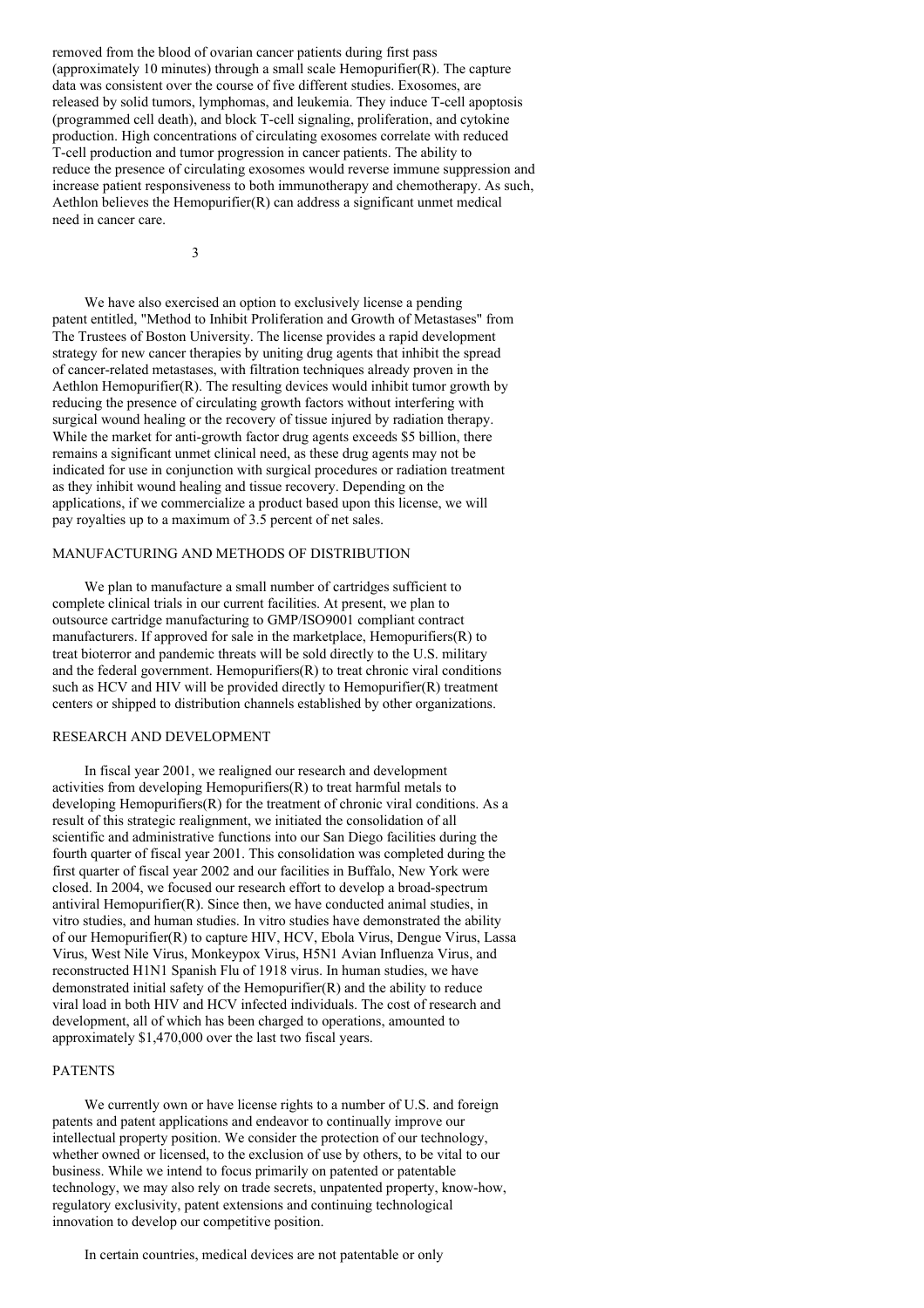recently have become patentable, and enforcement of intellectual property rights in some countries has been limited or non-existent. Future enforcement of patents and proprietary rights in many countries can be expected to be problematic or unpredictable. We cannot guarantee that any patents issued or licensed to us will provide us with competitive advantages or will not be challenged by others. Furthermore, we cannot be certain that others will not independently develop similar products or will not design around patents issued or licensed to us. We cannot guarantee that patents that are issued will not be challenged, invalidated or infringed upon or designed around by others, or that the claims contained in such patents will not infringe the patent claims of others, or provide us with significant protection against competitive products, or otherwise be commercially valuable. We may need to acquire licenses under patents belonging to others for technology potentially useful or necessary to us. If any such licenses are required, we cannot be certain that they will be available on terms acceptable to us, if at all. To the extent that we are unable to obtain patent protection for our products or technology, our business may be materially adversely affected by competitors who develop substantially equivalent technology.

4

# INDUSTRY

The industry for treating infectious disease is extremely competitive, and companies developing new treatment procedures are faced with severe regulatory challenges. In Hepatitis-C (HCV) alone, it is believed there are more than 50 new candidate drugs in the clinical pipeline. However, only a small percentage of candidate drug therapies obtain approval from the FDA to market their treatments in the United States. Currently, the market for treating chronic and acute viral diseases is comprised of drugs designed to reduce viral load by inhibiting viral replication or by inhibiting viruses from infecting healthy cells. These drugs can be toxic, are expensive to develop, and viral strains often emerge that are resistant to drug therapy. As a result, patients are left with limited treatment options.

#### **COMPETITION**

We are advancing our Hemopurifier $(R)$  as a treatment strategy to enhance and prolong current drug therapies by removing the viral strains that cause drug resistance. The Hemopurifier(R) also may prolong life for infected patients who have become drug resistant or have been infected with a viral pathogen for which there is no drug or vaccine therapy. We believe our Hemopurifier(R) augments the benefit of drug therapies and should not be considered a competitor to such treatments. However, if the industry considered the Hemopurifier(R) to be a potential replacement for drug therapy, then the marketplace for the Hemopurifier(R) would be extremely competitive. We believe our Hemopurifier(R) is the sole therapeutic device able to selectively remove viruses and immunosuppressive proteins from circulation. However, we are aware that Asahi Kasei Kurary Medical (Asahi) based in Japan has created a double filtration plasmapheresis that indiscriminately removes particles from blood in a certain molecule range that includes HCV. Asahi is now marketing this device in Japan as an adjunct therapy for HCV. We may also face competition from producers of antiviral drugs and vaccines.

5

#### LICENSING AGREEMENTS

Effective January 1, 2000, we entered into an agreement with a related party under which an invention and related patent rights for a method of removing HIV and other viruses from the blood using the Hemopurifier(R) were assigned to us by the inventors in exchange for a royalty to be paid on future sales of the patented product or process and shares of our common stock. On March 4, 2003, the related patent was issued and we issued 196,078 shares of restricted common stock.

On February 9, 2006, we entered into an option agreement with the Trustees of Boston University which provides for the right to negotiate an exclusive license for a Boston University patent BU05-41, "Method to Prevent Proliferation and Growth of Metastases." On February 8, 2007 we entered into an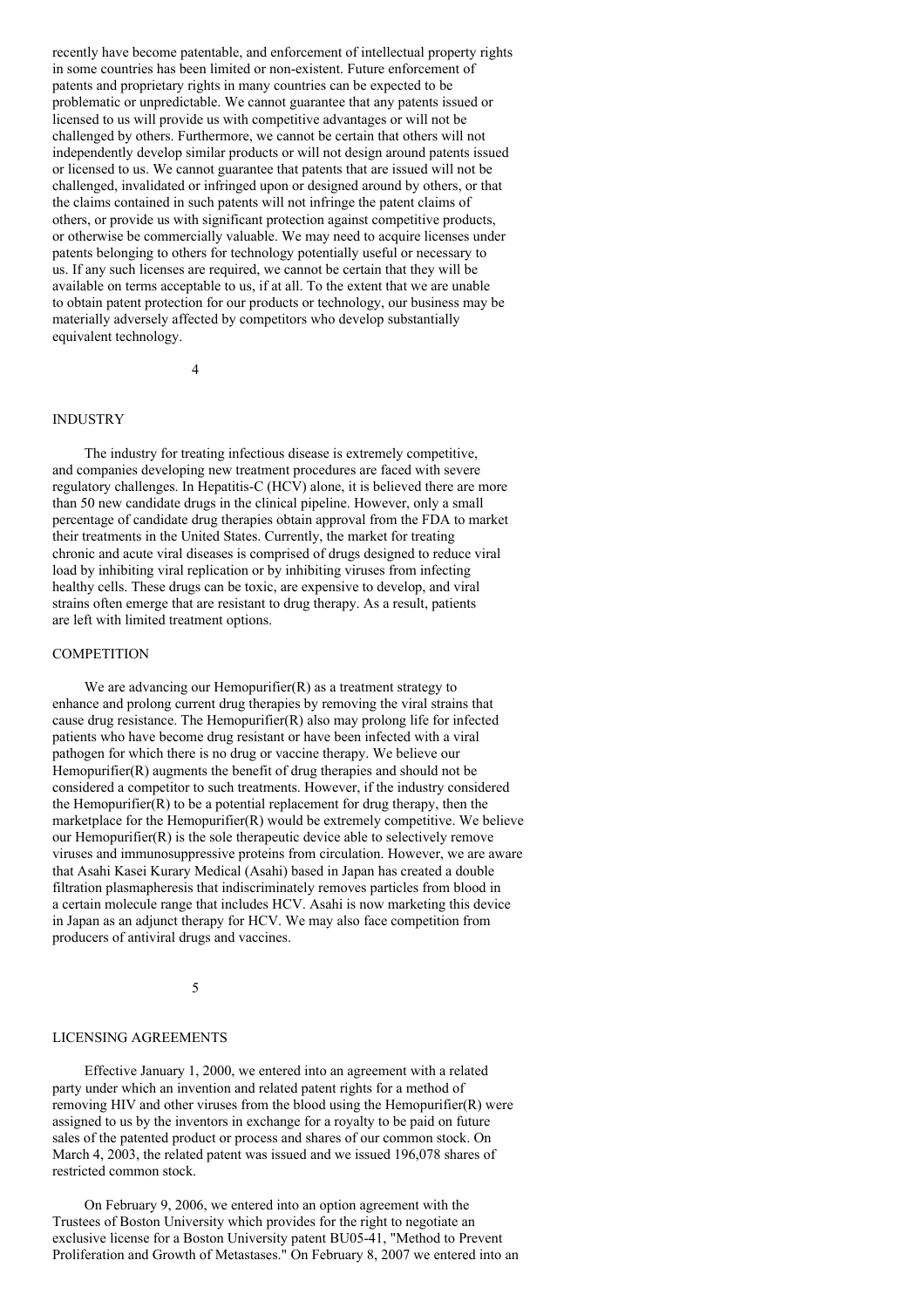amendment to this agreement to extend its term until August 9, 2007. On April 22, 2008, we entered into the actual license agreement for this patent and as the initial payment under this license we issued shares of our common stock equivalent to 115% of \$5,000.

This license agreement with the Trustees of Boston University calls for annual license fees in the amount of \$5,000 (or 115% of \$5,000 if paid in our common stock) until products utilizing the license are commercialized. In January 2009, we issued 23,566 shares of our common stock to Boston University, which was equivalent to 115% of the \$5,000 annual license fee, for the second year of the license.

On November 7, 2006 we entered into an assignment agreement with the London Health Science Center Research, Inc. and Thomas Ichim under which an invention and related patent rights for a method to treat cancer were assigned to the Company. The invention provides for the "Depression of anticancer immunity through extracorporeal removal of microvesicular particles" for which a provisional patent application was filed in the United States. The agreement provides that the Company will pay certain patent application and filing costs as well as a 2% royalty on any future net sales.

## GOVERNMENT REGULATION

The Hemopurifier(R) is a medical device subject to extensive and rigorous regulation by FDA, as well as other federal and state regulatory bodies in the United States and comparable authorities in other countries. Therefore, we cannot assure that our technology will successfully complete any regulatory clinical trial for any of our proposed applications.

One of the problems facing the FDA is the need to ensure public safety while at the same time preventing unsafe treatments from reaching the public. The balance between these competing pressures has resulted in a long and deliberate process for approving new treatments which is not responsive to the urgent need for new treatments presented in the era of bioterrorism. For most drugs, the principal research and development phases take several years prior to a drug being submitted to the FDA for testing. A clinical research program takes two to ten years, depending on the agent and clinical indication, after which the marketing application review period requires an average of one year. Once a product is approved for market, long-term post-marketing surveillance, inspections, and product testing must be performed to ensure the quality, safety, and efficacy of the product, as well as appropriate product labeling.

#### FDA'S PREMARKET CLEARANCE AND APPROVAL REQUIREMENTS.

Each medical device we wish to commercialize in the United States will require the filing of a Premarket Approval ("PMA") from the FDA. Medical devices are classified into one of three classes--Class I, Class II, or Class III--depending on the degree or risk associated with each medical device and the extent of control needed to ensure safety and effectiveness. Devices deemed to pose lower risks are placed in either Class I or II, which requires the manufacturer to submit to the FDA a premarket notification requesting permission to commercially distribute the device. Our Hemopurifier(R) has been categorized as a Class III device, requiring premarket approval.

6

### CLINICAL TRIALS.

Clinical trials are almost always required to support an FDA premarket application. In the United States, these trials generally require submission of an application for an Investigational Device Exemption, or IDE, to the FDA. The IDE application must be supported by appropriate data, such as animal and laboratory testing results, showing that it is safe to test the device in humans and that the testing protocol is scientifically sound. The IDE must be approved in advance by the FDA for a specific number of patients unless the product is deemed a non-significant risk device eligible for more abbreviated IDE requirements. Clinical trials for significant risk devices may not begin until the IDE application is approved by the FDA and the appropriate institutional review boards, or IRBs, at the clinical trial sites. Our clinical trials must be conducted under the oversight of an IRB at the relevant clinical trial sites and in accordance with FDA regulations, including but not limited to those relating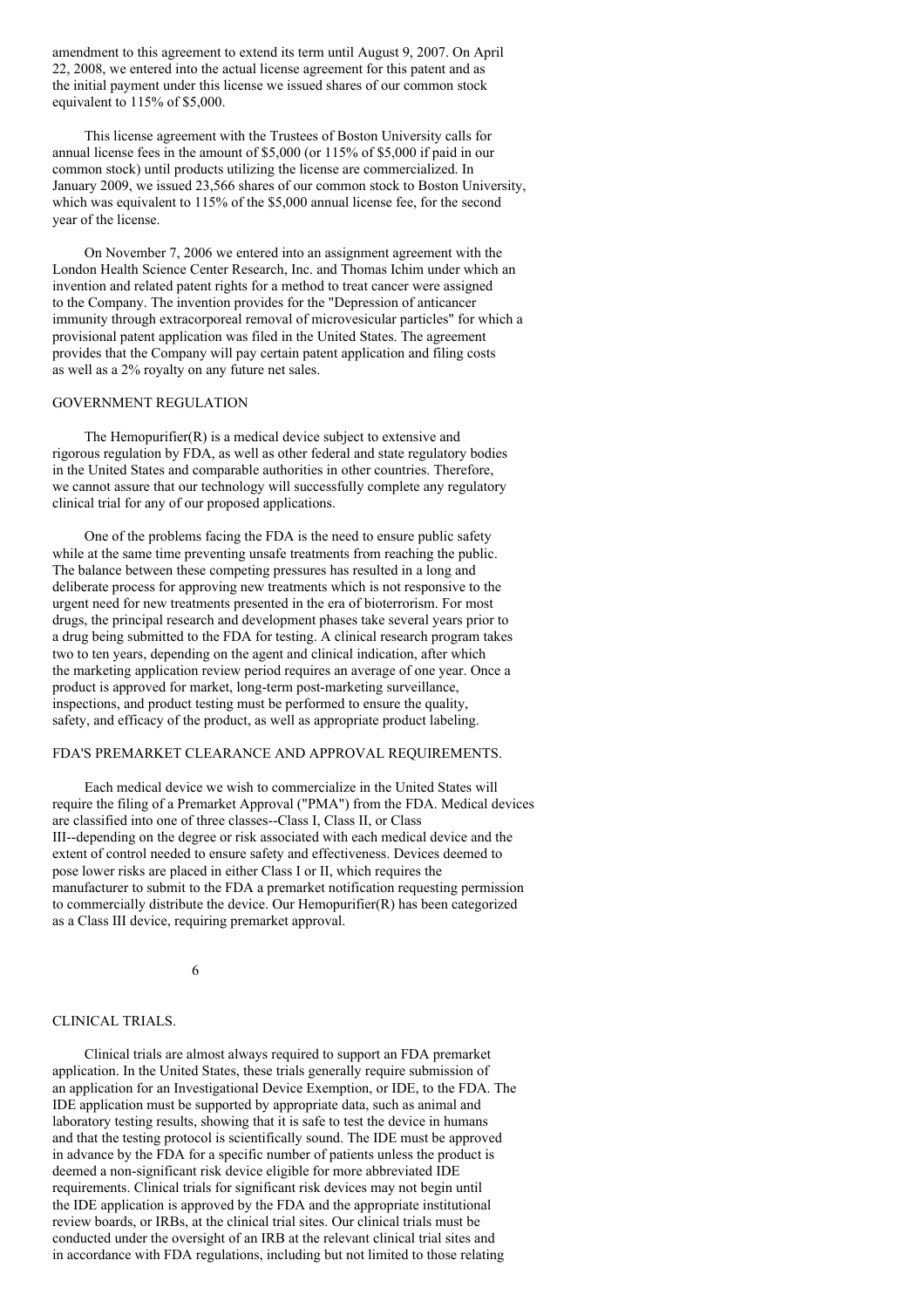to good clinical practices. We are also required to obtain patients' informed consent that complies with both FDA requirements and state and federal privacy regulations. We, the FDA or the IRB at each site at which a clinical trial is being performed may suspend a clinical trial at any time for various reasons, including a belief that the risks to study subjects outweigh the benefits. Even if a trial is completed, the results of clinical testing may not demonstrate the safety and efficacy of the device, may not be equivocal or may otherwise not be sufficient to obtain approval of the product. Similarly, in Europe the clinical study must be approved by a local ethics committee and in some cases, including studies with high-risk devices, by the Ministry of Health in the applicable country.

In March 2007 we submitted an IDE with the FDA to obtain approval to studies in the United States. Upon successful completion of the clinical studies proposed in the IDE, we would anticipate submitting a PMA (see below).

## PREMARKET APPROVAL PATHWAY.

A PMA application must be supported by extensive data, including but not limited to technical, preclinical, clinical trials, manufacturing and labeling to demonstrate to the FDA's satisfaction the safety and effectiveness of the device.

After a PMA application is submitted and FDA determines that the application is sufficiently complete to permit a substantive review, the FDA will accept the application for review. FDA has 180 days to review an "accepted" PMA application, although the review of an application generally occurs over a significantly longer period of time and can take up to several years. During this review period, the FDA may request additional information or clarification of the information already provided. Also, an advisory panel of experts from outside the FDA may be convened to review and evaluate the application and provide recommendations to the FDA as to the approvability of the device. In addition, the FDA will conduct a pre-approval inspection of the manufacturing facility to ensure compliance with quality system regulations. New PMA applications or PMA application supplements are required for significant modification to the manufacturing process, labeling and design of a device that is approved through the premarket approval process. Premarket approval supplements often require submission of the same type of information as a premarket approval application, except that the supplement is limited to information needed to support any changes from the device covered by the original premarket approval application and may not require as extensive clinical data or the convening of an advisory panel.

### PERVASIVE AND CONTINUING REGULATION.

After a device is placed on the market, numerous regulatory requirements continue to apply. These include:

- o FDA's Quality System Regulation, or QSR, which requires manufacturers, including third-party manufacturers, to follow stringent design, testing, control, documentation and other quality assurance procedures during all aspects of the manufacturing process;
- o labeling regulations and FDA prohibitions against the promotion of products for uncleared, unapproved or off-label uses;
- o clearance or approval of product modifications that could significantly affect safety or efficacy or that would constitute a major change in intended use;

7

o medical device reporting, or MDR, regulations, which require that manufacturers report to the FDA if their device may have caused or contributed to a death or serious injury or malfunctioned in a way that would likely cause or contribute to a death or serious injury if the malfunction were to recur; and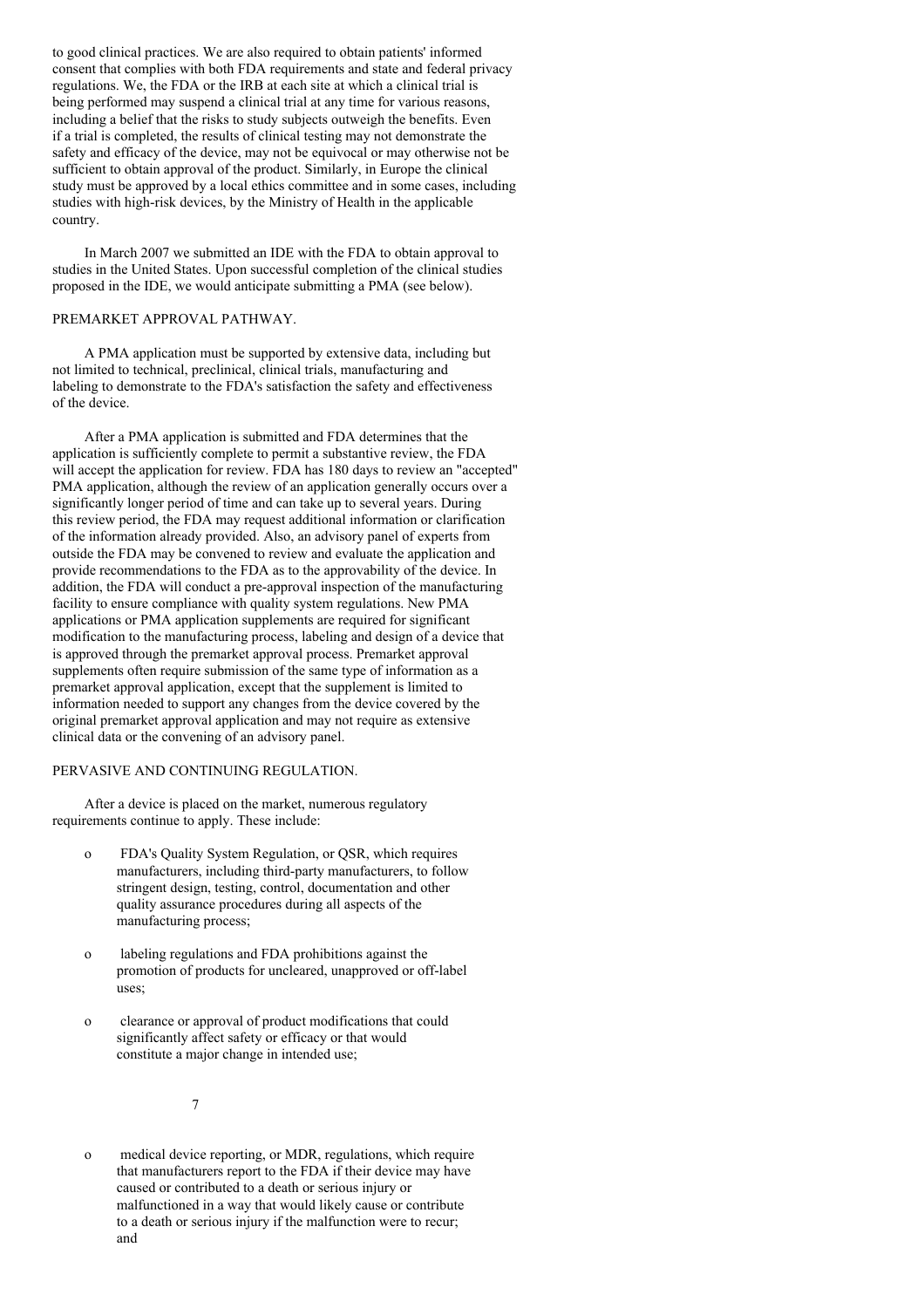o post-market surveillance regulations, which apply when necessary to protect the public health or to provide additional safety and effectiveness data for the device.

After a device receives a PMA, any modification that could significantly affect its safety or effectiveness, or that would constitute a major change in its intended use, will require a new clearance or approval. The FDA requires each manufacturer to make this determination initially, but FDA can review any such decision and can disagree with a manufacturer's determination.

The regulations also require that we report to FDA any incident in which our product may have caused or contributed to a death or serious injury or in which our product malfunctioned and, if the malfunction were to recur, would likely cause or contribute to death or serious injury.

# FRAUD AND ABUSE.

We may also directly or indirectly be subject to various federal and state laws pertaining to healthcare fraud and abuse, including anti-kickback laws. In particular, the federal healthcare program Anti-Kickback Statute prohibits persons from knowingly and willfully soliciting, offering, receiving or providing remuneration, directly or indirectly, in exchange for or to induce either the referral of an individual, or the furnishing, arranging for or recommending a good or service, for which payment may be made in whole or part under federal healthcare programs, such as the Medicare and Medicaid programs. Penalties for violations include criminal penalties and civil sanctions such as fines, imprisonment and possible exclusion from Medicare, Medicaid and other federal healthcare programs. The Anti-Kickback Statute is broad and prohibits many arrangements and practices that are lawful in businesses outside of the healthcare industry. In implementing the statute, the Office of Inspector General ("OIG") has issued a series of regulations, known as the "safe harbors." These safe harbors set forth provisions that, if met, will assure healthcare providers and other parties that they will not be prosecuted under the Anti-Kickback Statute. The failure of a transaction or arrangement to fit precisely within one or more safe harbors does not necessarily mean that it is illegal or that prosecution will be pursued. However, conduct and business arrangements that do not fully satisfy each applicable element of a safe harbor may result in increased scrutiny by government enforcement authorities, such as the OIG.

## INTERNATIONAL

International sales of medical devices are subject to foreign governmental regulations, which vary substantially from country to country. The time required to obtain clearance or approval by a foreign country may be longer or shorter than that required for FDA clearance or approval, and the requirements may be different.

The primary regulatory environment in Europe is that of the European Union, which has adopted numerous directives and has promulgated voluntary standards regulating the design, manufacture, clinical trials, labeling and adverse event reporting for medical devices. Devices that comply with the requirements of a relevant directive will be entitled to bear CE conformity marking, indicating that the device conforms with the essential requirements of the applicable directives and, accordingly, can be commercially distributed throughout the member states of the European Union, and other countries that comply with or mirror these directives. The method of assessing conformity varies depending on the type and class of the product, but normally involves a combination of self-assessment by the manufacturer and a third-party assessment by a notified body, an independent and neutral institution appointed by a country to conduct the conformity assessment. This third-party assessment may consist of an audit of the manufacturer's quality system and specific testing of the manufacturer's device. Such an assessment is required in order for a manufacturer to commercially distribute the product throughout these countries. ISO 9001 and ISO 13845 certifications are voluntary harmonized standards. Compliance establishes the presumption of conformity with the essential requirements for a CE Marking.

We have conducted Hemopurifier(R) animal studies, in vitro studies, and human studies. In vitro studies have demonstrated the ability of our Hemopurifier(R) to capture HIV, HCV, Ebola Virus, Dengue Virus, Lassa Virus, West Nile Virus, Monkeypox Virus, H5N1 Avian Influenza Virus, and reconstructed H1N1 Spanish Flu of 1918 virus. In human studies, conducted in India, we have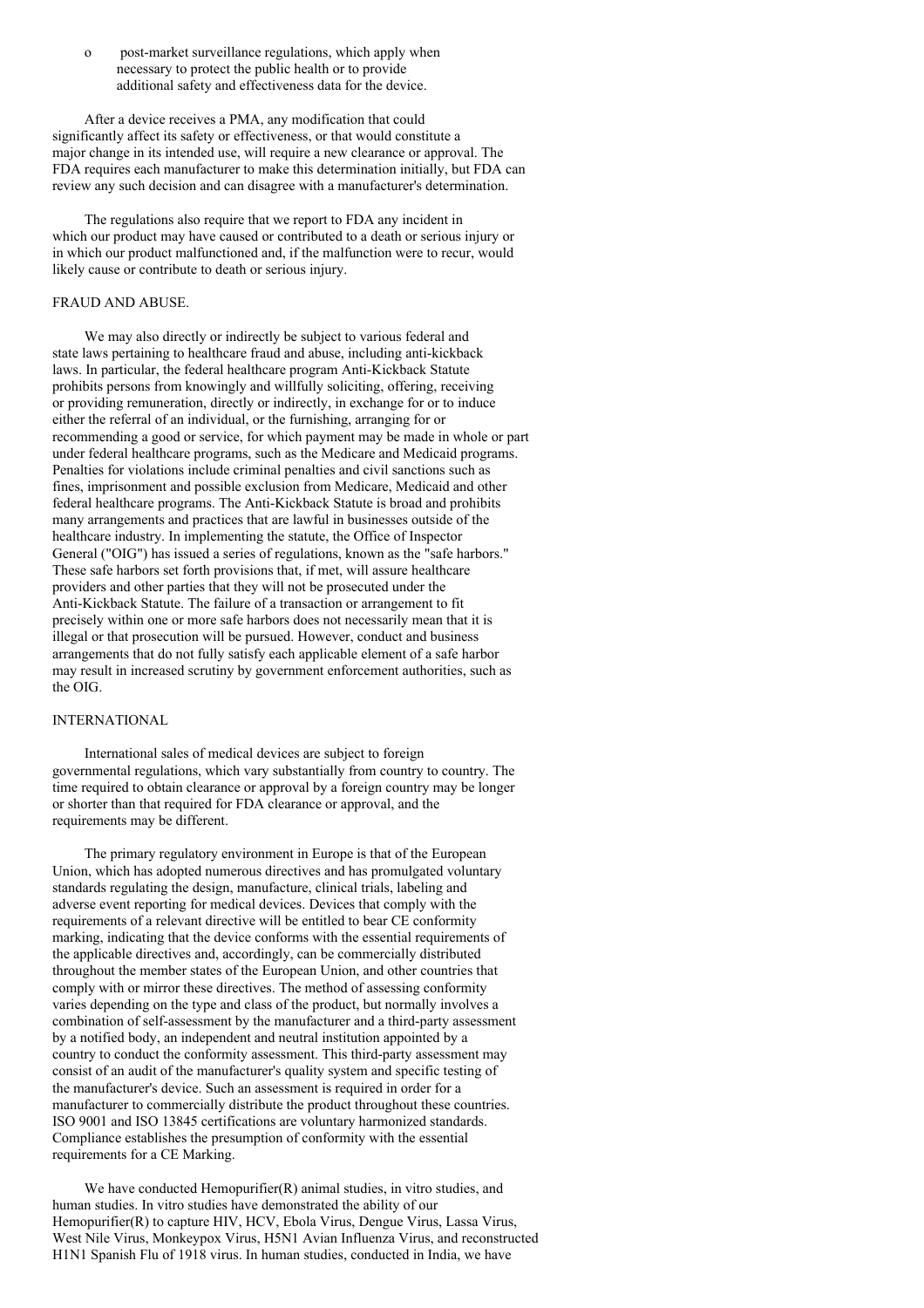#### 8

#### PRODUCT LIABILITY

The risk of product liability claims, product recalls and associated adverse publicity is inherent in the testing, manufacturing, marketing and sale of medical products. We have limited clinical trial liability insurance coverage. There can be no assurance that future insurance coverage will be adequate or available. We may not be able to secure product liability insurance coverage on acceptable terms or at reasonable costs when needed. Any liability for mandatory damages could exceed the amount of our coverage. A successful product liability claim against us could require us to pay a substantial monetary award. Moreover, a product recall could generate substantial negative publicity about our products and business and inhibit or prevent commercialization of other future product candidates.

## **SUBSIDIARIES**

We have four dormant wholly-owned subsidiaries, Aethlon, Inc., Cell Activation, Inc., Syngen Research, Inc., and Hemex, Inc.

### EMPLOYEES

At June 29, 2009, we had three full-time employees, comprised of our Chief Executive Officer, our Chief Science Officer and a research scientist. We utilize, whenever appropriate, contract and part-time professionals in order to conserve cash and resources. We currently employ a Senior Vice President of Finance on a part-time basis and a Director of Business Development on a contract basis. We believe our employee relations are good. None of our employees are represented by a collective bargaining unit.

### ITEM 1A. RISK FACTORS

An investment in our common shares involves a high degree of risk and is subject to many uncertainties. These risks and uncertainties may adversely affect our business, operating results and financial condition. In such an event, the trading price for our common shares could decline substantially, and you could lose all or part of your investment. In order to attain an appreciation for these risks and uncertainties, you should read this annual report in its entirety and consider all of the information and advisements contained in this annual report, including the following risk factors and uncertainties.

#### RISKS RELATING TO OUR BUSINESS

## WE HAVE INCURRED SIGNIFICANT LOSSES AND EXPECT LOSSES TO CONTINUE FOR THE FORESEEABLE FUTURE.

We have yet to establish any history of profitable operations. We have not had any significant revenues from our principal operations. We have incurred annual operating losses of \$2,923,254 and \$2,892,588, for the fiscal years ended March 31, 2009 and 2008, respectively. At March 31, 2009 and 2008, we had an accumulated deficit of \$(38,311,414) and \$(32,227,256), respectively. We have incurred net losses of \$6,084,158 and \$4,140,264 for the fiscal years ended March 31, 2009 and 2008. We have not had revenues to date. We expect that our revenues, if any, will not be sufficient to sustain our operations for the foreseeable future. Our profitability will require the successful commercialization of our Hemopurifier(R) technology. No assurances can be given when or if this will occur or that we will ever generate revenues or be profitable.

## WE HAVE RECEIVED AN EXPLANATORY PARAGRAPH FROM OUR AUDITORS REGARDING OUR ABILITY TO CONTINUE AS A GOING CONCERN

Our independent registered public accounting firm noted in their report accompanying our financial statements for our fiscal year ended March 31, 2009 that we had a significant deficit accumulated during the development stage, had a working capital deficit and that a significant amount of additional capital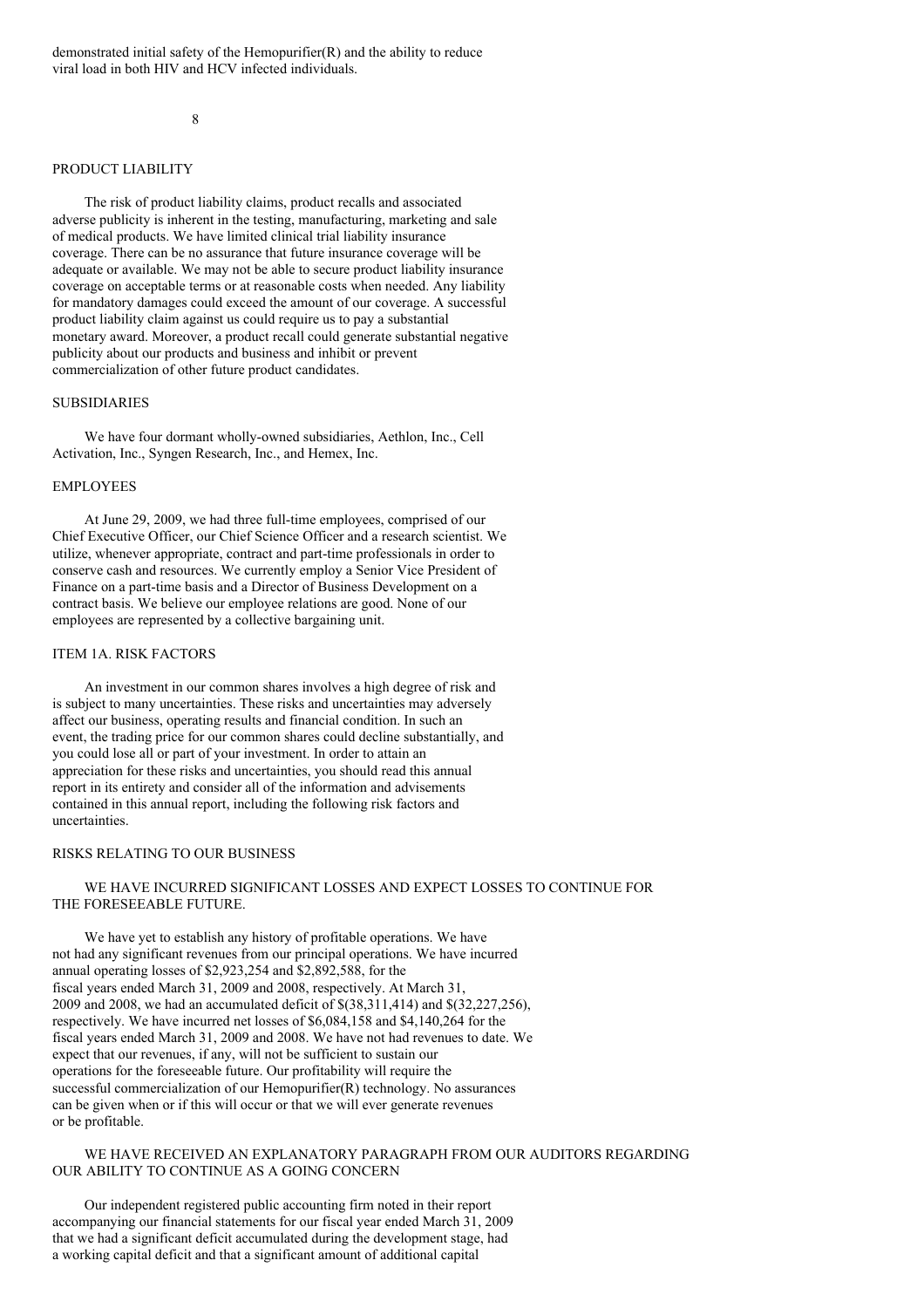will be necessary to advance the development of our products to the point at which we may become commercially viable and stated that those conditions raised substantial doubt about our ability to continue as a going concern. Note 1 to our financial statements for the year ended March 31, 2009 describes management's plans to address these matters. We cannot assure you that our business plans will be successful in addressing these issues. This explanatory paragraph about our ability to continue as a going concern could affect our ability to obtain additional financing at favorable terms, if at all, as it may cause investors to lose faith in our long-term prospects. If we cannot successfully continue as a going concern, our shareholders may lose their entire investment in our common shares.

 $\alpha$ 

# WE WILL REQUIRE ADDITIONAL FINANCING TO SUSTAIN OUR OPERATIONS AND WITHOUT IT WE WILL NOT BE ABLE TO CONTINUE OPERATIONS.

Should the financing we require to sustain our working capital needs be unavailable to us on reasonable terms when we require it, the consequences could be a material adverse effect on our business, operating results, financial condition and prospects. If we cannot raise operating capital, we may be forced to cease operations.

A LARGE NUMBER OF COMMON SHARES ARE ISSUABLE UPON EXERCISE OF OUTSTANDING COMMON SHARE PURCHASE OPTIONS, WARRANTS AND CONVERTIBLE PROMISSORY NOTES AND WE HAVE A LIMITED NUMBER OF AUTHORIZED SHARES TO ISSUE IN CONNECTION WITH NEW EQUITY FINANCING TRANSACTIONS. IF WE ARE UNABLE TO INCREASE OUR AUTHORIZED CAPITAL, WE MAY BE UNABLE TO RAISE SUFFICIENT WORKING CAPITAL.

We have reserved for issuance 45,827,651 shares of common stock for existing options, warrants and convertible notes. We have issued and outstanding, as of March 31, 2009, 49,454,131 shares of common stock. As a result, as of March 31, 2009 we have only 4,718,218 common shares available for issuance to new investors. In light of our limited available authorized common shares, we may be unable to attract investors or issue common stock in equity financing transactions in order to raise working capital. Our failure to raise working capital through the issuance and sale of common stock could be detrimental to our continued operations and could force us to cease operations.

### WE MAY FAIL TO OBTAIN GOVERNMENT CONTRACTS TO DEVELOP OUR HEMOPURIFIER(R) TECHNOLOGY FOR BIODEFENSE APPLICATIONS.

The U.S. Government has undertaken commitments to help secure improved countermeasures against bioterrorism. To date, we have been unsuccessful in obtaining grant income. As a result, future attempts to obtain grant income from the Federal Government will be sought through direct communication to government health and military agencies, and may include unsolicited proposals to provide the Hemopurifier(R) as a treatment countermeasure.

At present, the Hemopurifier $(R)$  has not been approved for use by any U.S. Government agency, nor have we received any contracts to purchase the Hemopurifier(R). Since inception, we have not generated revenues from the sale of any product based on our Hemopurifier(R) technology platform. The process of obtaining government contracts is lengthy with the uncertainty that we will be successful in obtaining announced grants or contracts for therapeutics as a medical device technology. Accordingly, we cannot be certain that we will be awarded any U.S. Government grants or contracts utilizing our Hemopurifier(R) platform technology.

## IF THE U.S. GOVERNMENT FAILS TO PURCHASE SUFFICIENT QUANTITIES OF ANY FUTURE BIODEFENSE CANDIDATE UTILIZING OUR HEMOPURIFIER(R) PLATFORM TECHNOLOGY, WE MAY BE UNABLE TO GENERATE SUFFICIENT REVENUES TO CONTINUE OPERATIONS.

We cannot be certain of the timing or availability of any future funding from the U.S. Government, and substantial delays or cancellations of funding could result from protests or challenges from third parties once such funding is obtained. If we develop products utilizing our Hemopurifier(R) platform technology that are approved by the U.S. Food and Drug Administration (the "FDA"), but the U.S. Government does not place sufficient orders for these products, our future business will be harmed.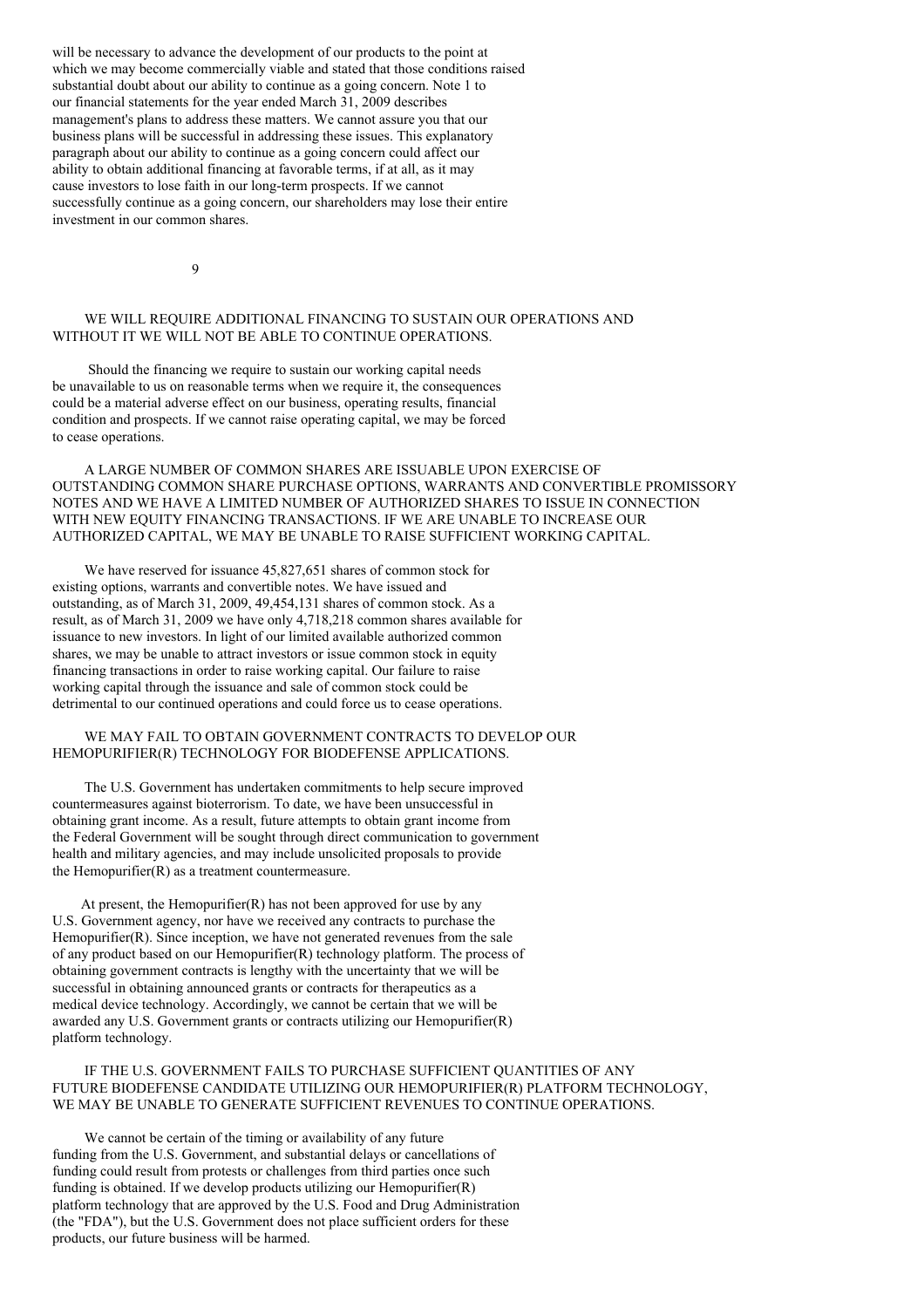## U.S. GOVERNMENT AGENCIES HAVE SPECIAL CONTRACTING REQUIREMENTS, WHICH CREATE ADDITIONAL RISKS.

Our business plan to provide biodefense product candidates may involve contracts with the U.S. Government. U.S. Government contracts typically contain unfavorable termination provisions and are subject to audit and modification by the government at its sole discretion, which subjects us to additional risks. These risks include the ability of the U.S. Government to unilaterally:

- o suspend or prevent us for a period of time from receiving new contracts or extending existing contracts based on violations or suspected violations of laws or regulations;
- o audit and object to our contract-related costs and fees, including allocated indirect costs;
- o control and potentially prohibit the export of our products; and
- o change certain terms and conditions in our contracts.

10

If we were to become a U.S. Government contractor, we would be required to comply with applicable laws, regulations and standards relating to our accounting practices and would be subject to periodic audits and reviews. As part of any such audit or review, the U.S. Government may review the adequacy of, and our compliance with, our internal control systems and policies, including those relating to our purchasing, property, estimating, compensation and management information systems. Based on the results of its audits, the U.S. Government may adjust our contract-related costs and fees, including allocated indirect costs. In addition, if an audit or review uncovers any improper or illegal activity, we would possibly be subject to civil and criminal penalties and administrative sanctions, including termination of our contracts, forfeiture of profits, suspension of payments, fines and suspension or prohibition from doing business with the U.S. Government. We could also suffer serious harm to our reputation if allegations of impropriety were made against us. Although adjustments arising from government audits and reviews have not seriously harmed our business in the past, future audits and reviews could cause adverse effects. In addition, under U.S. Government purchasing regulations, some of our costs, including most financing costs, amortization of intangible assets, portions of our research and development costs, and some marketing expenses, would possibly not be reimbursable or allowed under such contracts. Further, as a U.S. Government contractor, we would be subject to an increased risk of investigations, criminal prosecution, civil fraud, whistleblower lawsuits and other legal actions and liabilities to which purely private sector companies are not.

WE WILL FACE INTENSE COMPETITION FROM COMPANIES THAT HAVE GREATER FINANCIAL, PERSONNEL AND RESEARCH AND DEVELOPMENT RESOURCES THAN OURS. THESE COMPETITIVE FORCES MAY IMPACT OUR PROJECTED GROWTH AND ABILITY TO GENERATE REVENUES AND PROFITS, WHICH WOULD HAVE A NEGATIVE IMPACT ON OUR BUSINESS AND THE VALUE OF YOUR INVESTMENT.

Our competitors are developing vaccine candidates, which could compete with the Hemopurifier(R) medical device candidates we are developing. Our commercial opportunities will be reduced or eliminated if our competitors develop and market products for any of the diseases we target that:

- o are more effective;
- o have fewer or less severe adverse side effects;
- o are better tolerated;
- o are more adaptable to various modes of dosing;
- o are easier to administer; or
- o are less expensive than the products or product candidates we are developing.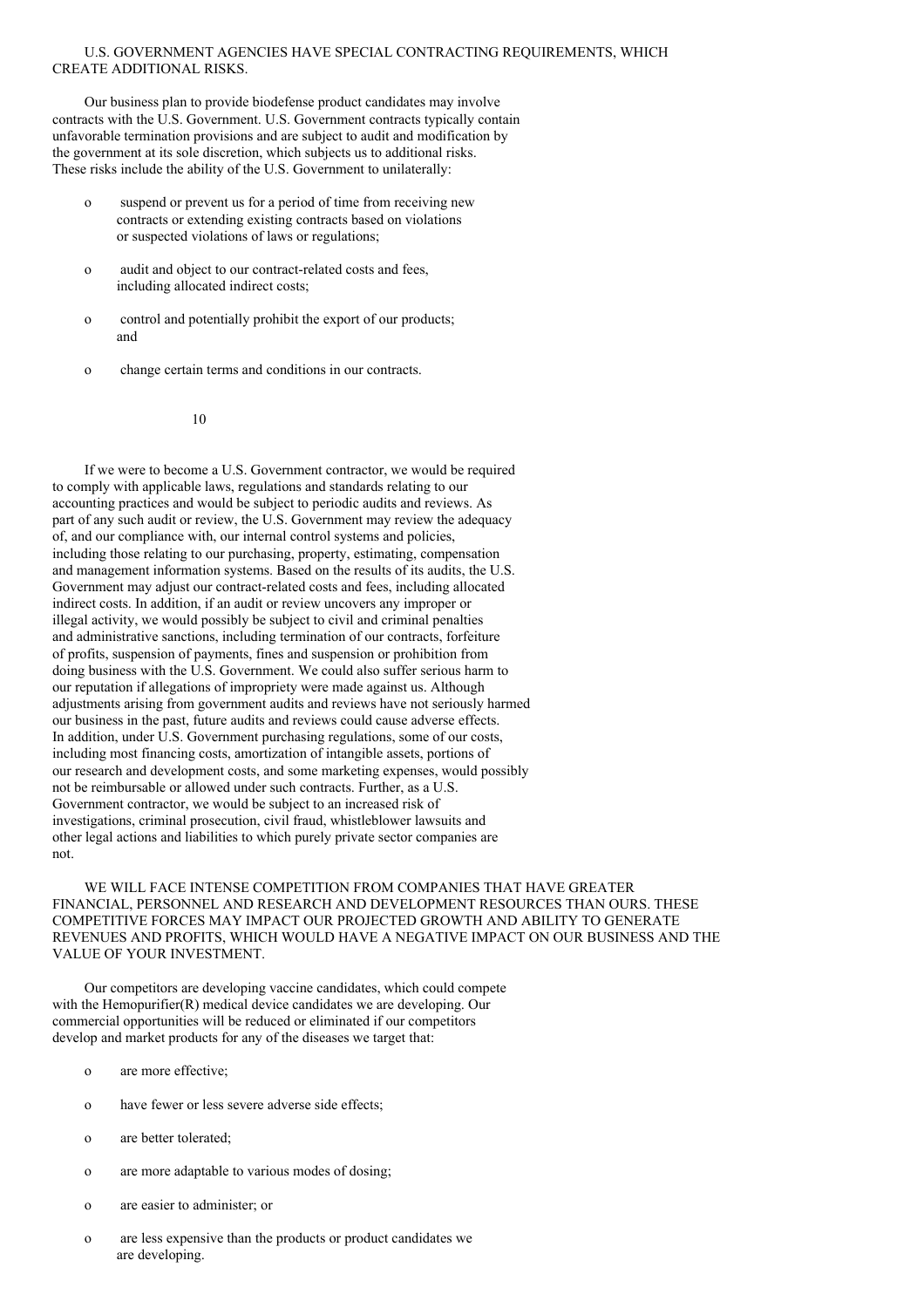Even if we are successful in developing effective Hemopurifier(R) products, and obtain FDA and other regulatory approvals necessary for commercializing them, our products may not compete effectively with other successful products. Researchers are continually learning more about diseases, which may lead to new technologies for treatment. Our competitors may succeed in developing and marketing products that are either more effective than those that we may develop, alone or with our collaborators, or that are marketed before any products we develop are marketed.

The Congress' passage of the Project BioShield Bill, a comprehensive effort to develop and make available modern, effective drugs and vaccines to protect against attack by biological and chemical weapons or other dangerous pathogens, may encourage competitors to develop their own product candidates. We cannot predict the decisions that will be made in the future by the various government agencies as a result of such legislation.

Our competitors include fully integrated pharmaceutical companies and biotechnology companies as well as universities and public and private research institutions. Many of the organizations competing with us, have substantially greater capital resources, larger research and development staffs and facilities, greater experience in product development and in obtaining regulatory approvals, and greater marketing capabilities than we do.

The market for medical devices is intensely competitive. Many of our potential competitors have longer operating histories, greater name recognition, more employees, and significantly greater financial, technical, marketing, public relations, and distribution resources than we have. This intense competitive environment may require us to make changes in our products, pricing, licensing, services or marketing to develop, maintain and extend our current technology. Price concessions or the emergence of other pricing or distribution strategies of competitors may diminish our revenues (if any), adversely impact our margins or lead to a reduction in our market share (if any), any of which may harm our business.

11

### WE HAVE LIMITED MANUFACTURING EXPERIENCE.

To achieve the levels of production necessary to commercialize our Hemopurifier(R) products, we will need to secure manufacturing agreements with contract manufacturers which comply with good manufacturing practice standards and other standards prescribed by various federal, state and local regulatory agencies in the U.S. and any other country of use.

We have limited experience manufacturing products for testing purposes and no experience manufacturing products for large scale commercial purposes. We will likely outsource the manufacture of our Hemopurifier(R) products to third parties operating FDA-certified facilities. To date, we have manufactured devices on a small scale for testing purposes. There can be no assurance that manufacturing and control problems will not arise as we attempt to commercialize our products or that such manufacturing can be completed in a timely manner or at a commercially reasonable cost. Any failure to address such problems could delay or prevent commercialization of our products and would have a material adverse effect on us.

### OUR HEMOPURIFIER(R) TECHNOLOGY MAY BECOME OBSOLETE.

Our Hemopurifier(R) products may be made unmarketable by new scientific or technological developments where new treatment modalities are introduced that are more efficacious and/or more economical than our Hemopurifier(R) products. The Homeland Security industry is growing rapidly with many competitors trying to develop products or vaccines to protect against infectious disease. Any one of our competitors could develop a more effective product which would render our technology obsolete.

OUR USE OF HAZARDOUS MATERIALS, CHEMICALS AND VIRUSES REQUIRE US TO COMPLY WITH REGULATORY REQUIREMENTS AND EXPOSES US TO POTENTIAL LIABILITIES.

Our research and development involves the controlled use of hazardous materials, chemicals and viruses. The primary hazardous materials include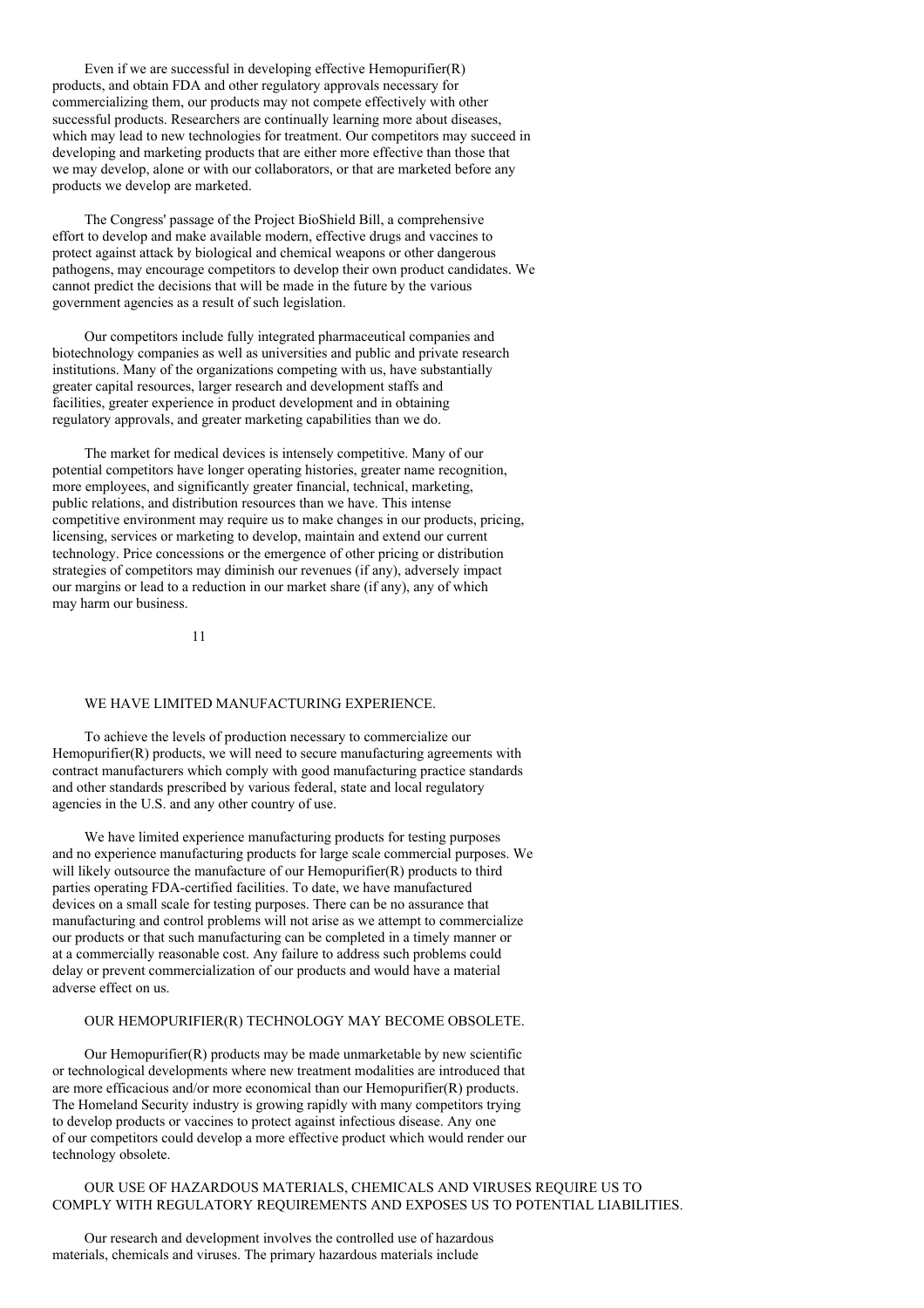chemicals needed to construct the Hemopurifier(R) cartridges and the infected plasma samples used in preclinical testing of the Hemopurifier(R). All other chemicals are fully inventoried and reported to the appropriate authorities, such as the fire department, who inspect the facility on a regular basis. We are subject to federal, state, local and foreign laws governing the use, manufacture, storage, handling and disposal of such materials. Although we believe that our safety procedures for the use, manufacture, storage, handling and disposal of such materials comply with the standards prescribed by federal, state, local and foreign regulations, we cannot completely eliminate the risk of accidental contamination or injury from these materials. We have had no incidents or problems involving hazardous chemicals or biological samples. In the event of such an accident, we could be held liable for significant damages or fines. We currently carry a limited amount of insurance to protect us from these damages. In addition, we may be required to incur significant costs to comply with regulatory requirements in the future.

WE ARE DEPENDENT FOR OUR SUCCESS ON A FEW KEY EXECUTIVE OFFICERS. OUR INABILITY TO RETAIN THOSE OFFICERS WOULD IMPEDE OUR BUSINESS PLAN AND GROWTH STRATEGIES, WHICH WOULD HAVE A NEGATIVE IMPACT ON OUR BUSINESS AND THE VALUE OF YOUR INVESTMENT.

Our success depends to a critical extent on the continued services of our Chief Executive Officer, James A. Joyce and our Chief Science Officer, Richard H. Tullis. Were we to lose one or both of these key executive officers, we would be forced to expend significant time and money in the pursuit of a replacement, which would result in both a delay in the implementation of our business plan and the diversion of limited working capital. The loss of Dr. Tullis would harm the clinical development of our products due to his unique experience with the Hemopurifier(R) technology. The loss of Dr. Tullis and/or Mr. Joyce would be detrimental to our growth as they possess unique knowledge of our business model and infectious disease which would be difficult to replace within the biotechnology field. We can give you no assurance that we can find satisfactory replacements for these key executive officers at all, or on terms that are not unduly expensive or burdensome to our company. Although Mr. Joyce and Mr. Tullis have signed employment agreements providing for their continued service to our company, these agreements will not preclude them from leaving our company. We do not currently carry key man life insurance policies on any of our key executive officers which would assist us in recouping our costs in the event of the loss of those officers.

12

## OUR INABILITY TO ATTRACT AND RETAIN QUALIFIED PERSONNEL COULD IMPEDE OUR ABILITY TO GENERATE REVENUES AND PROFITS AND TO OTHERWISE IMPLEMENT OUR BUSINESS PLAN AND GROWTH STRATEGIES, WHICH WOULD HAVE A NEGATIVE IMPACT ON OUR BUSINESS AND COULD ADVERSELY AFFECT THE VALUE OF YOUR INVESTMENT.

We currently have an extremely small staff comprised of three full time employees consisting of our Chief Executive Officer, our Chief Science Officer and a research scientist. We also employ a Senior Vice President - Finance on a part-time, contract basis. Although we believe that these employees and consultants will be able to handle most of our additional administrative, research and development and business development in the near term, we will nevertheless be required over the longer-term to hire highly skilled managerial, scientific and administrative personnel to fully implement our business plan and growth strategies. Due to the specialized scientific nature of our business, we are highly dependent upon our ability to attract and retain qualified scientific, technical and managerial personal. Competition for these individuals, especially in San Diego where many biotechnology companies are located, is intense and we may not be able to attract, assimilate or retain additional highly qualified personnel in the future. We cannot assure you that we will be able to engage the services of such qualified personnel at competitive prices or at all, particularly given the risks of employment attributable to our limited financial resources and lack of an established track record.

WE PLAN TO GROW RAPIDLY, WHICH WILL PLACE STRAINS ON OUR MANAGEMENT TEAM AND OTHER COMPANY RESOURCES TO BOTH IMPLEMENT MORE SOPHISTICATED MANAGERIAL, OPERATIONAL AND FINANCIAL SYSTEMS, PROCEDURES AND CONTROLS AND TO TRAIN AND MANAGE THE PERSONNEL NECESSARY TO IMPLEMENT THOSE FUNCTIONS. OUR INABILITY TO MANAGE OUR GROWTH COULD IMPEDE OUR ABILITY TO GENERATE REVENUES AND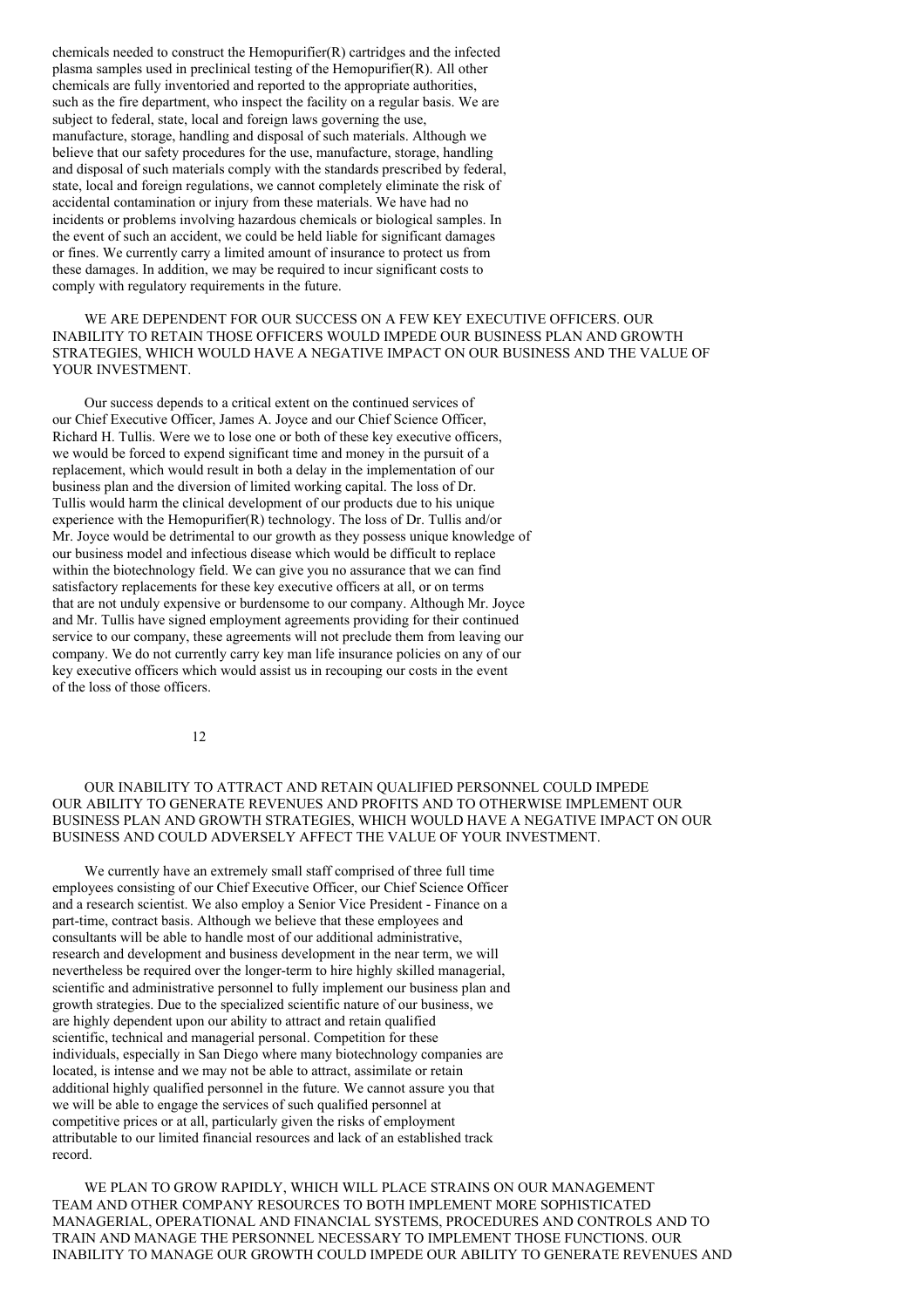### PROFITS AND TO OTHERWISE IMPLEMENT OUR BUSINESS PLAN AND GROWTH STRATEGIES, WHICH WOULD HAVE A NEGATIVE IMPACT ON OUR BUSINESS AND THE VALUE OF YOUR INVESTMENT.

We will need to significantly expand our operations to implement our longer-term business plan and growth strategies. We will also be required to manage multiple relationships with various strategic partners, technology licensors, customers, manufacturers and suppliers, consultants and other third parties. This expansion and these expanded relationships will require us to significantly improve or replace our existing managerial, operational and financial systems, procedures and controls; to improve the coordination between our various corporate functions; and to manage, train, motivate and maintain a growing employee base. The time and costs to effectuate these steps may place a significant strain on our management personnel, systems and resources, particularly given the limited amount of financial resources and skilled employees that may be available at the time. We cannot assure you that we will institute, in a timely manner or at all, the improvements to our managerial, operational and financial systems, procedures and controls necessary to support our anticipated increased levels of operations and to coordinate our various corporate functions, or that we will be able to properly manage, train, motivate and retain our anticipated increased employee base.

WE MAY HAVE DIFFICULTY IN ATTRACTING AND RETAINING MANAGEMENT AND OUTSIDE INDEPENDENT MEMBERS TO OUR BOARD OF DIRECTORS AS A RESULT OF THEIR CONCERNS RELATING TO THEIR INCREASED PERSONAL EXPOSURE TO LAWSUITS AND SHAREHOLDER CLAIMS BY VIRTUE OF HOLDING THESE POSITIONS IN A PUBLICLY-HELD COMPANY.

The directors and management of publicly traded corporations are increasingly concerned with the extent of their personal exposure to lawsuits and shareholder claims, as well as governmental and creditor claims which may be made against them, particularly in view of recent changes in securities laws imposing additional duties, obligations and liabilities on management and directors. Due to these perceived risks, directors and management are also becoming increasingly concerned with the availability of directors and officers liability insurance to pay on a timely basis the costs incurred in defending such claims. We currently do carry limited directors and officers liability insurance. Directors and officers liability insurance is expensive and difficult to obtain. If we are unable to continue or provide directors and officers liability insurance at affordable rates or at all, it may become increasingly more difficult to attract and retain qualified outside directors to serve on our board of directors. We may lose potential independent board members and management candidates to other companies in the biotechnology field that have greater directors and officers liability insurance to insure them from liability or to biotechnology companies that have revenues or have received greater funding to date which can offer greater compensation packages. The fees of directors are also rising in response to their increased duties, obligations and liabilities as well as increased exposure to such risks. As a company with a limited operating history and limited resources, we will have a more difficult time attracting and retaining management and outside independent directors than a more established company due to these enhanced duties, obligations and liabilities.

13

OUR INABILITY TO PROTECT OUR INTELLECTUAL PROPERTY RIGHTS, INCLUDING OUR U.S. AND INTERNATIONAL PATENTS COULD NEGATIVELY IMPACT OUR PROJECTED GROWTH AND ABILITY TO GENERATE REVENUES AND PROFITS, WHICH WOULD HAVE A NEGATIVE IMPACT ON OUR BUSINESS AND THE VALUE OF YOUR INVESTMENT.

We rely on a combination of patents, patents pending, copyrights, trademark and trade secret laws, proprietary rights agreements and non-disclosure agreements to protect our intellectual properties. We cannot give you any assurance that these measures will prove to be effective in protecting our intellectual properties.

In the case of patents, we cannot give you any assurance that our existing patents will not be invalidated, that any patents that we currently or prospectively apply for will be granted, or that any of these patents will ultimately provide significant commercial benefits. Further, competing companies may circumvent any patents that we may hold by developing products which closely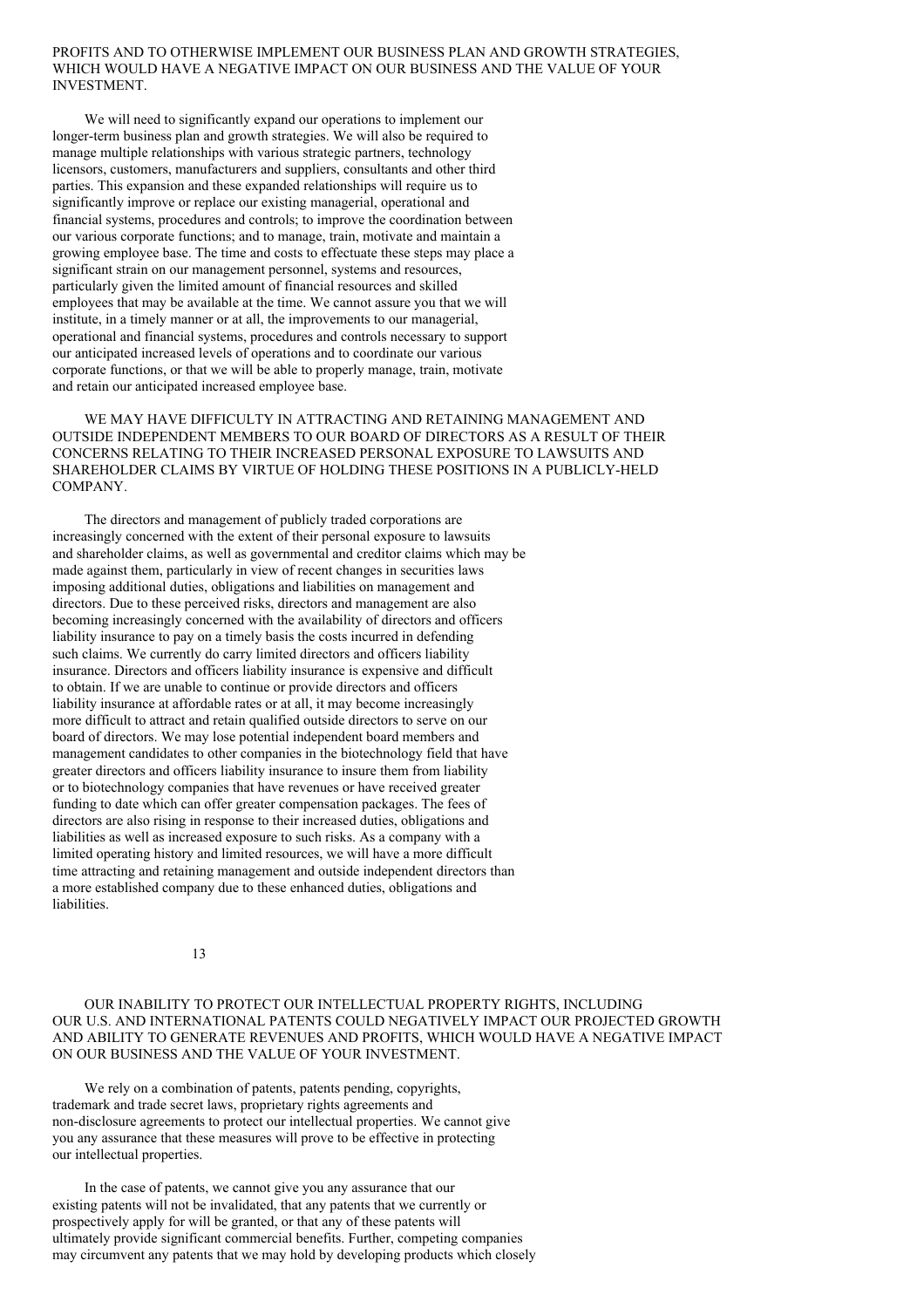emulate but do not infringe our patents. While we intend to seek patent protection for our products in selected foreign countries, those patents may not receive the same degree of protection as they would in the United States. We can give you no assurance that we will be able to successfully defend our patents and proprietary rights in any action we may file for patent infringement. Similarly, we cannot give you any assurance that we will not be required to defend against litigation involving the patents or proprietary rights of others, or that we will be able to obtain licenses for these rights. Legal and accounting costs relating to prosecuting or defending patent infringement litigation may be substantial. We believe that certain patent applications filed and/or other patents issued more recently will help to protect the proprietary nature of the Hemopurifier(R) treatment technology.

The Hemopurifier(R) and related treatment approaches are protected by three issued U.S. patents and seven issued international patents. We have also applied for seven additional U.S. patents and a number of additional international patents.

We also rely on proprietary designs, technologies, processes and know-how not eligible for patent protection. We cannot give you any assurance that our competitors will not independently develop the same or superior designs, technologies, processes and know-how.

While we have and will continue to enter into proprietary rights agreements with our employees and third parties giving us proprietary rights to certain technology developed by those employees or parties while engaged by our company, we can give you no assurance that courts of competent jurisdiction will enforce those agreements.

## IF WE FAIL TO COMPLY WITH EXTENSIVE REGULATIONS OF DOMESTIC AND FOREIGN REGULATORY AUTHORITIES, THE COMMERCIALIZATION OF OUR PRODUCT CANDIDATES COULD BE PREVENTED OR DELAYED.

Our pathogen filtration devices, or Hemopurifier(R) products, are subject to extensive government regulations related to development, testing, manufacturing and commercialization in the U.S. and other countries. The determination of when and whether a product is ready for large-scale purchase and potential use will be made by the U.S. government through consultation with a number of governmental agencies, including the FDA, the National Institutes of Health, the Centers for Disease Control and Prevention and the Department of Homeland Security. Our product candidates are in the pre-clinical and clinical stages of development and have not received required regulatory approval from the FDA to be commercially marketed and sold. The process of obtaining and complying with FDA and other governmental regulatory approvals and regulations is costly, time consuming, uncertain and subject to unanticipated delays. Such regulatory approval (if any) and product development requires several years. Despite the time and expense exerted, regulatory approval is never guaranteed. We also are subject to the following risks and obligations, among others.

- o The FDA may refuse to approve an application if they believe that applicable regulatory criteria are not satisfied.
- o The FDA may require additional testing for safety and effectiveness.
- o The FDA may interpret data from pre-clinical testing and clinical trials in different ways than we interpret them.
- o If regulatory approval of a product is granted, the approval may be limited to specific indications or limited with respect to its distribution.
- o The FDA may change their approval policies and/or adopt new regulations.

14

Failure to comply with these or other regulatory requirements of the FDA may subject us to administrative or judicially imposed sanctions, including:

o warning letters;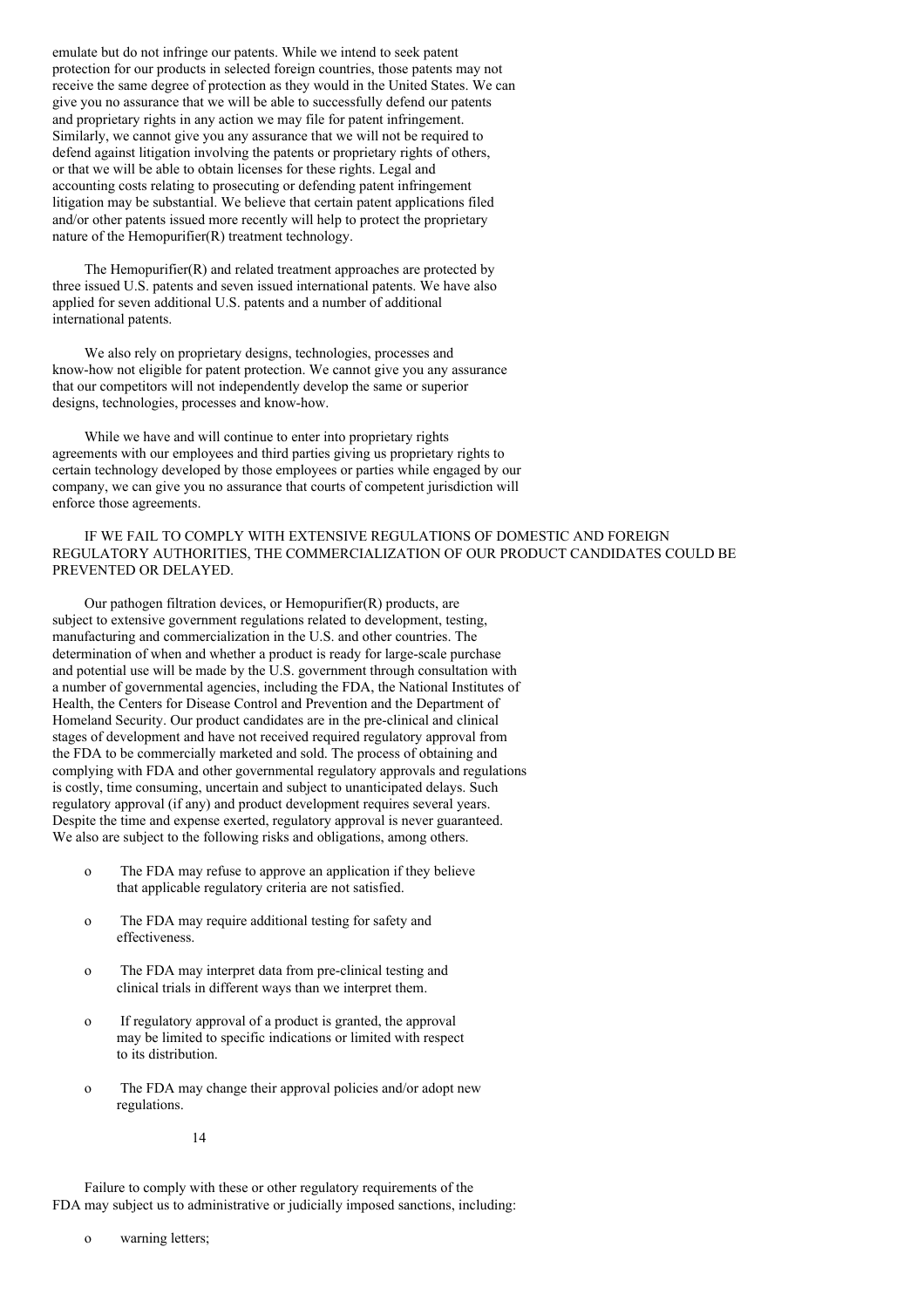- o civil penalties;
- o criminal penalties;
- o injunctions;
- o product seizure or detention;
- o product recalls; and
- o total or partial suspension of productions.

## DELAYS IN SUCCESSFULLY COMPLETING OUR CLINICAL TRIALS COULD JEOPARDIZE OUR ABILITY TO OBTAIN REGULATORY APPROVAL OR MARKET OUR HEMOPURIFIER(R) PRODUCT CANDIDATES ON A TIMELY BASIS.

Our business prospects will depend on our ability to complete clinical trials, obtain satisfactory results, obtain required regulatory approvals and successfully commercialize our Hemopurifier(R) product candidates. Completion of our clinical trials, announcement of results of the trials and our ability to obtain regulatory approvals could be delayed for a variety of reasons, including:

- o serious adverse events related to our medical device candidates;
- o unsatisfactory results of any clinical trial;
- o the failure of our principal third-party investigators to perform our clinical trials on our anticipated schedules; and/or
- o different interpretations of our pre-clinical and clinical data, which could initially lead to inconclusive results.

Our development costs will increase if we have material delays in any clinical trial or if we need to perform more or larger clinical trials than planned. If the delays are significant, or if any of our Hemopurifier(R) product candidates do not prove to be safe or effective or do not receive required regulatory approvals, our financial results and the commercial prospects for our product candidates will be harmed. Furthermore, our inability to complete our clinical trials in a timely manner could jeopardize our ability to obtain regulatory approval.

## THE INDEPENDENT CLINICAL INVESTIGATORS THAT WE RELY UPON TO CONDUCT OUR CLINICAL TRIALS MAY NOT BE DILIGENT, CAREFUL OR TIMELY, AND MAY MAKE MISTAKES, IN THE CONDUCT OF OUR CLINICAL TRIALS.

We depend on independent clinical investigators to conduct our clinical trials. The investigators are not our employees, and we cannot control the amount or timing of resources that they devote to our product development programs. If independent investigators fail to devote sufficient time and resources to our product development programs, or if their performance is substandard, it may delay FDA approval of our medical device candidates. These independent investigators may also have relationships with other commercial entities, some of which may compete with us. If these independent investigators assist our competitors at our expense, it could harm our competitive position.

## THE APPROVAL REQUIREMENTS FOR MEDICAL PRODUCTS USED TO FIGHT BIOTERRORISM ARE STILL EVOLVING, AND WE CANNOT BE CERTAIN THAT ANY PRODUCTS WE DEVELOP, IF EFFECTIVE, WOULD MEET THESE REQUIREMENTS.

We are developing product candidates based upon current governmental policies regulating these medical countermeasure treatments. For instance, we intend to pursue FDA approval of our proprietary pathogen filtration devices to treat infectious agents under requirements published by the FDA that allow the FDA to approve certain medical devices used to reduce or prevent the toxicity of chemical, biological, radiological or nuclear substances based on human clinical data to demonstrate safety and immune response, and evidence of effectiveness derived from appropriate animal studies and any additional supporting data. Our business is subject to substantial risk because these policies may change suddenly and unpredictably and in ways that could impair our ability to obtain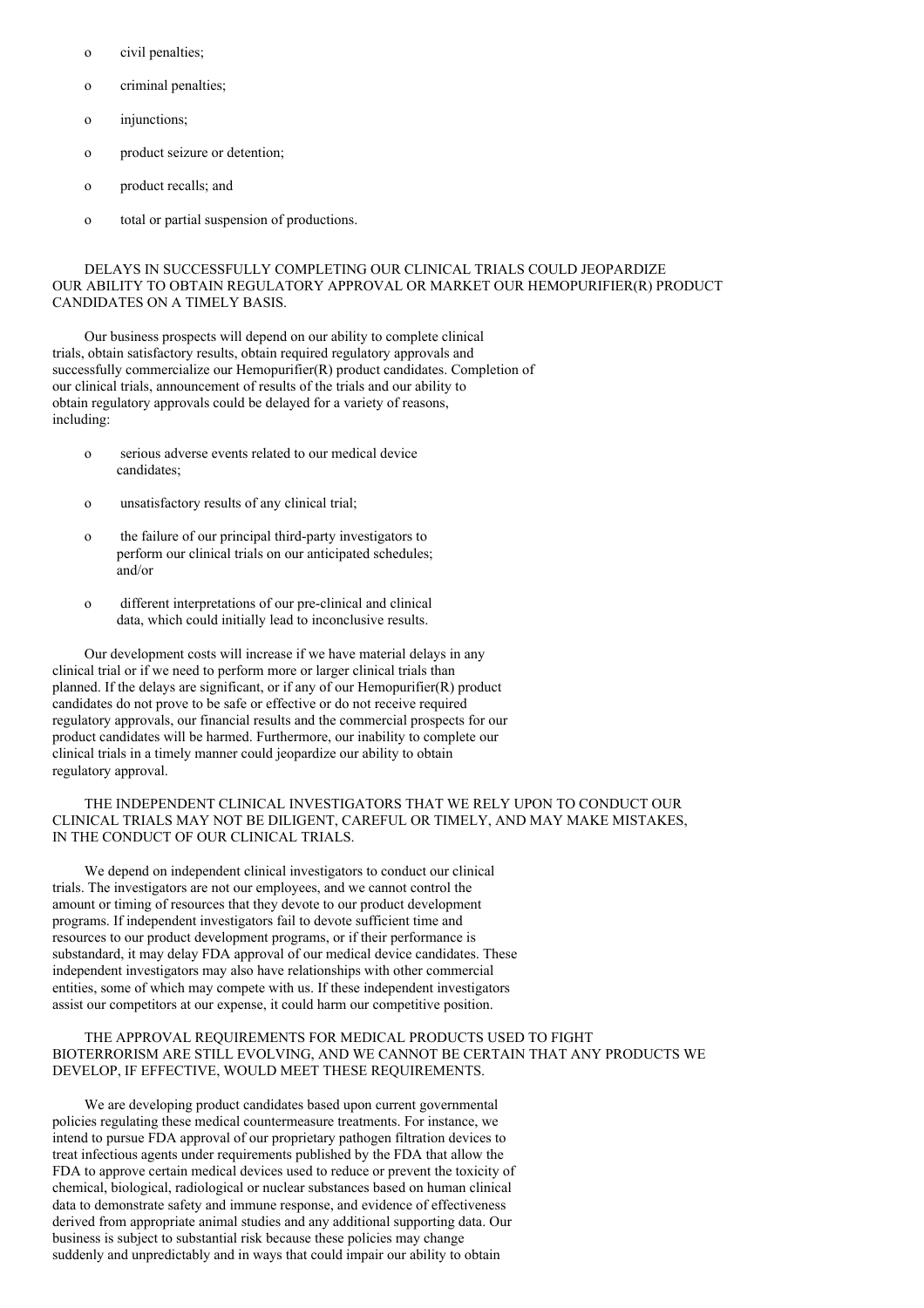regulatory approval of these products, and we cannot guarantee that the FDA will approve our proprietary pathogen filtration devices.

15

## OUR PRODUCT DEVELOPMENT EFFORTS MAY NOT YIELD MARKETABLE PRODUCTS DUE TO RESULTS OF STUDIES OR TRIALS, FAILURE TO ACHIEVE REGULATORY APPROVALS OR MARKET ACCEPTANCE, PROPRIETARY RIGHTS OF OTHERS OR MANUFACTURING ISSUES.

Our success depends on our ability to successfully develop and obtain regulatory approval to market new filtration devices. We expect that a significant portion of the research that we will conduct will involve new and unproven technologies. Development of a product requires substantial technical, financial and human resources even if the product is not successfully completed.

Our previously planned products have not become marketable products due in part to our transition in 2001 from a focus on utilizing our Hemopurifier $(R)$ technology on treating harmful metals to treating infectious diseases prior to our having completed the FDA approval process. Our transition was made in order to focus on larger markets with an urgent need for new treatment and to take advantage of the greater sense of urgency surrounding acute and chronic infectious diseases. Prior to initiating the development of infectious disease Hemopurifiers(R), we successfully completed an FDA approved Phase I human safety trial of a Hemopurifier(R) to treat aluminum and iron intoxication. Since changing the focus to infectious disease research, we have not initiated an FDA approved human clinical trial as the development of the technology is still continuing and will require both significant capital and scientific resources. Our pending products face similar challenges of obtaining successful clinical trials in route to gaining FDA approval prior to commercialization. Additionally, our limited financial resources hinder the speed of our product development due to personnel constraints.

Our potential products may appear to be promising at various stages of development yet fail to reach the market for a number of reasons, including the:

- o lack of adequate quality or sufficient prevention benefit, or unacceptable safety during pre-clinical studies or clinical trials;
- o failure to receive necessary regulatory approvals;
- o existence of proprietary rights of third parties; and/or
- o inability to develop manufacturing methods that are efficient, cost-effective and capable of meeting stringent regulatory standards.

## THE PATENTS WE OWN COMPRISE A MAJORITY OF OUR ASSETS WHICH COULD LIMIT OUR FINANCIAL VIABILITY.

The Hemopurifier(R) is protected by three issued U.S. patents and seven issued international patents. One of the U.S. patents is covered via an exclusive license. Our exclusive license expires March 2020 and is subject to termination if the inventors have not received a minimum of \$15,000 in any year during the term beginning in the second year after the FDA approves the Hemopurifier(R). These patents comprise a majority of our assets. At March 31, 2009, our intellectual property assets comprise 90% of our non-current assets, and 70% of total assets. If our existing patents are invalidated or if they fail to provide significant commercial benefits, it will severely hurt our financial condition as a majority of our assets would lose their value. Further, since the financial value of our patents is written down for accounting purposes over the course of their term until they expire, our assets comprised of patents will continually be written down until they lose value altogether.

## LEGISLATIVE ACTIONS AND POTENTIAL NEW ACCOUNTING PRONOUNCEMENTS ARE LIKELY TO IMPACT OUR FUTURE FINANCIAL POSITION AND RESULTS OF OPERATIONS.

There have been regulatory changes, including the Sarbanes-Oxley Act of 2002, and there may potentially be new accounting pronouncements or additional regulatory rulings which will have an impact on our future financial position and results of operations. The Sarbanes-Oxley Act of 2002 and other rule changes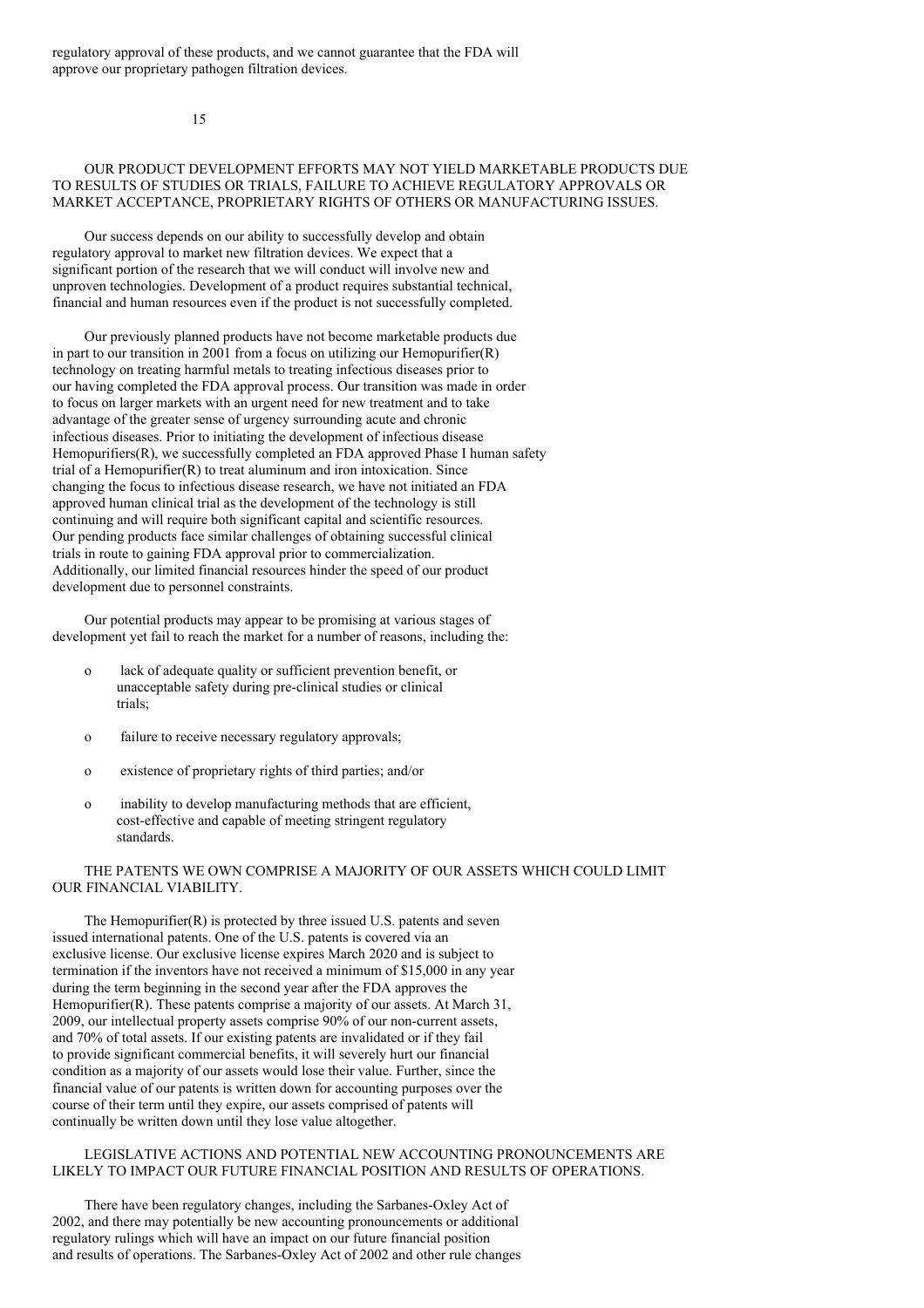as well as proposed legislative initiatives following the Enron bankruptcy have increased our general and administrative costs as we have incurred increased legal and accounting fees to comply with such rule changes. Further, proposed initiatives are expected to result in changes in certain accounting rules, including legislative and other proposals to account for financial instruments at fair value. These and other potential changes could materially increase the expenses we report under accounting principles generally accepted in the United States of America, and adversely affect our operating results.

16

## OUR PRODUCTS MAY BE SUBJECT TO RECALL OR PRODUCT LIABILITY CLAIMS.

Our Hemopurifier(R) products may be used in connection with medical procedures in which it is important that those products function with precision and accuracy. If our products do not function as designed, or are designed improperly, we may be forced by regulatory agencies to withdraw such products from the market. In addition, if medical personnel or their patients suffer injury as a result of any failure of our products to function as designed, or our products are designed inappropriately, we may be subject to lawsuits seeking significant compensatory and punitive damages. The risk of product liability claims, product recalls and associated adverse publicity is inherent in the testing, manufacturing, marketing and sale of medical products. We do not have general clinical trial liability insurance coverage. There can be no assurance that future insurance coverage will to be adequate or available. We may not be able to secure product liability insurance coverage on acceptable terms or at reasonable costs when needed. Any product recall or lawsuit seeking significant monetary damages may have a material affect on our business and financial condition. Any liability for mandatory damages could exceed the amount of our coverage. Moreover, a product recall could generate substantial negative publicity about our products and business and inhibit or prevent commercialization of other future product candidates.

## POLITICAL OR SOCIAL FACTORS MAY DELAY OR IMPAIR OUR ABILITY TO MARKET OUR PRODUCTS.

Products developed to treat diseases caused by or to combat the threat of bioterrorism will be subject to changing political and social environments. The political and social responses to bioterrorism have been highly charged and unpredictable. Political or social pressures may delay or cause resistance to bringing our products to market or limit pricing of our products, which would harm our business. Bioterrorism has become the focus of political debates both in terms of how to approach bioterrorism and the amount of funding the government should provide for any programs involving homeland protection. Government funding for products on bioterrorism could be reduced which would hinder our ability to obtain governmental grants.

#### RISKS RELATING TO AN INVESTMENT IN OUR SECURITIES

TO DATE, WE HAVE NOT PAID ANY CASH DIVIDENDS AND NO CASH DIVIDENDS WILL BE PAID IN THE FORESEEABLE FUTURE.

We do not anticipate paying cash dividends on our common shares in the foreseeable future, and we cannot assure an investor that funds will be legally available to pay dividends, or that even if the funds are legally available, that the dividends will be paid.

## THE APPLICATION OF THE "PENNY STOCK" RULES COULD ADVERSELY AFFECT THE MARKET PRICE OF OUR COMMON SHARES AND INCREASE YOUR TRANSACTION COSTS TO SELL THOSE SHARES.

As long as the trading price of our common shares is below \$5 per share, the open-market trading of our common shares will be subject to the "penny stock" rules. The "penny stock" rules impose additional sales practice requirements on broker-dealers who sell securities to persons other than established customers and accredited investors (generally those with assets in excess of \$1,000,000 or annual income exceeding \$200,000 or \$300,000 together with their spouse). For transactions covered by these rules, the broker-dealer must make a special suitability determination for the purchase of securities and have received the purchaser's written consent to the transaction before the purchase. Additionally, for any transaction involving a penny stock, unless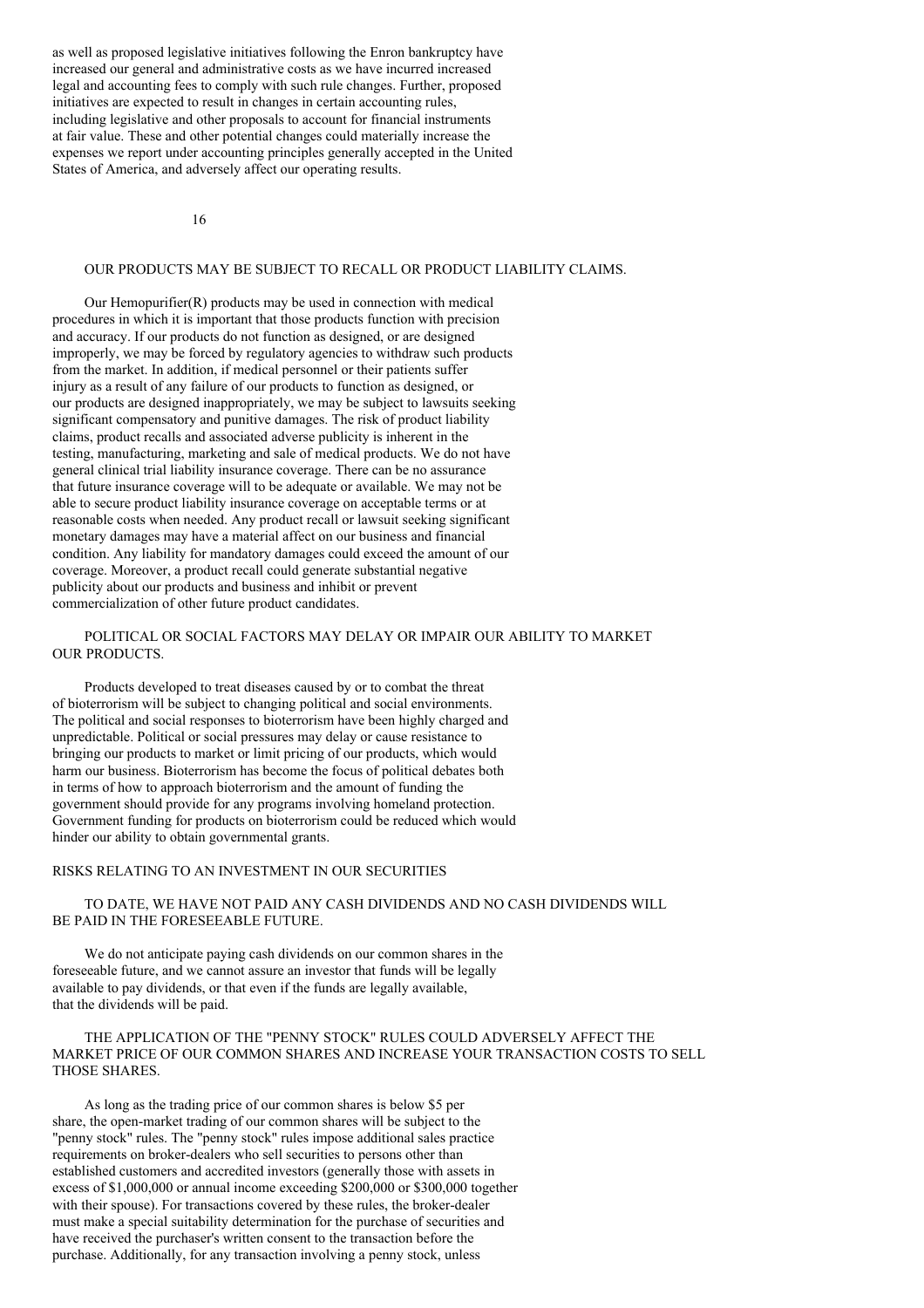exempt, the broker-dealer must deliver, before the transaction, a disclosure schedule prescribed by the SEC relating to the penny stock market. The broker-dealer also must disclose the commissions payable to both the broker-dealer and the registered representative and current quotations for the securities. Finally, monthly statements must be sent disclosing recent price information on the limited market in penny stocks. These additional burdens imposed on broker-dealers may restrict the ability or decrease the willingness of broker-dealers to sell our common shares, and may result in decreased liquidity for our common shares and increased transaction costs for sales and purchases of our common shares as compared to other securities.

17

## OUR COMMON SHARES ARE THINLY TRADED, SO YOU MAY BE UNABLE TO SELL AT OR NEAR ASK PRICES OR AT ALL IF YOU NEED TO SELL YOUR SHARES TO RAISE MONEY OR OTHERWISE DESIRE TO LIQUIDATE YOUR SHARES.

Our common shares have historically been sporadically or "thinly-traded" on the OTCBB, meaning that the number of persons interested in purchasing our common shares at or near ask prices at any given time may be relatively small or non-existent. This situation is attributable to a number of factors, including the fact that we are a small company which is relatively unknown to stock analysts, stock brokers, institutional investors and others in the investment community that generate or influence sales volume, and that even if we came to the attention of such persons, they tend to be risk-averse and would be reluctant to follow an unproven company such as ours or purchase or recommend the purchase of our shares until such time as we became more seasoned and viable. As a consequence, there may be periods of several days or more when trading activity in our shares is minimal or non-existent, as compared to a seasoned issuer which has a large and steady volume of trading activity that will generally support continuous sales without an adverse effect on share price. We cannot give you any assurance that a broader or more active public trading market for our common shares will develop or be sustained, or that current trading levels will be sustained.

THE MARKET PRICE FOR OUR COMMON SHARES IS PARTICULARLY VOLATILE GIVEN OUR STATUS AS A RELATIVELY UNKNOWN COMPANY WITH A SMALL AND THINLY-TRADED PUBLIC FLOAT, LIMITED OPERATING HISTORY AND LACK OF REVENUE WHICH COULD LEAD TO WIDE FLUCTUATIONS IN OUR SHARE PRICE. THE PRICE AT WHICH YOU PURCHASE OUR COMMON SHARES MAY NOT BE INDICATIVE OF THE PRICE THAT WILL PREVAIL IN THE TRADING MARKET. YOU MAY BE UNABLE TO SELL YOUR COMMON SHARES AT OR ABOVE YOUR PURCHASE PRICE, WHICH MAY RESULT IN SUBSTANTIAL LOSSES TO YOU.

The market for our common shares is characterized by significant price volatility when compared to seasoned issuers, and we expect that our share price will continue to be more volatile than a seasoned issuer for the indefinite future. In fact, during the 52-week period ended March 31, 2009, the high and low closing sale prices of a share of our common stock were \$0.61 and \$0.12, respectively. The volatility in our share price is attributable to a number of factors. First, as noted above, our common shares are sporadically and/or thinly traded. As a consequence of this lack of liquidity, the trading of relatively small quantities of shares by our shareholders may disproportionately influence the price of those shares in either direction. The price for our shares could, for example, decline precipitously in the event that a large number of our common shares are sold on the market without commensurate demand, as compared to a seasoned issuer which could better absorb those sales without adverse impact on its share price. Secondly, we are a speculative or "risky" investment due to our limited operating history and lack of revenue or profit to date, and the uncertainty of future market acceptance for our potential products. As a consequence of this enhanced risk, more risk-adverse investors may, under the fear of losing all or most of their investment in the event of negative news or lack of progress, be more inclined to sell their shares on the market more quickly and at greater discounts than would be the case with the stock of a seasoned issuer. The following factors may add to the volatility in the price of our common shares: actual or anticipated variations in our quarterly or annual operating results; acceptance of our proprietary technology as a viable method of augmenting the immune response of clearing viruses and toxins from human blood; government regulations, announcements of significant acquisitions, strategic partnerships or joint ventures; our capital commitments and additions or departures of our key personnel. Many of these factors are beyond our control and may decrease the market price of our common shares regardless of our operating performance. We cannot make any predictions or projections as to what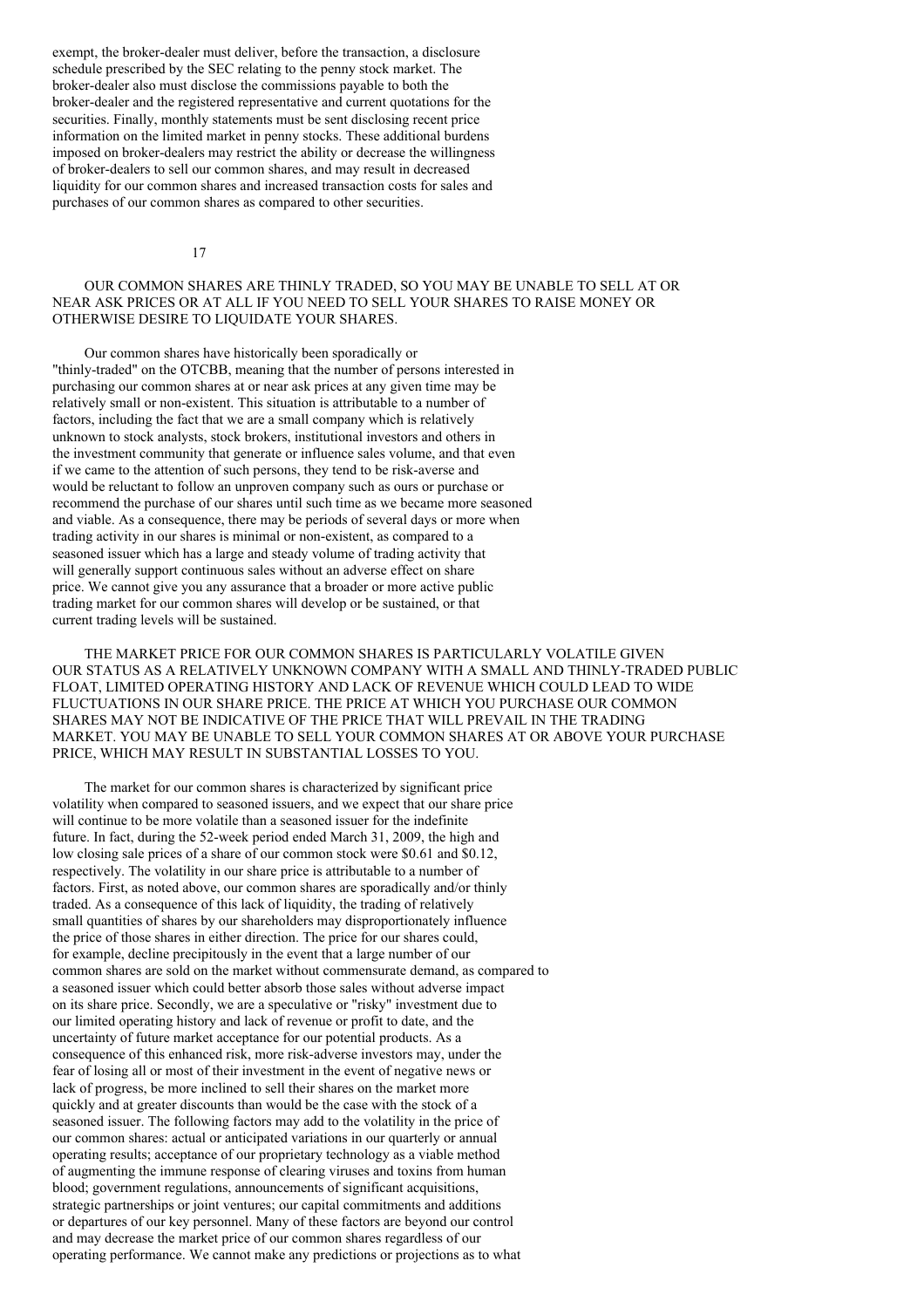the prevailing market price for our common shares will be at any time, including as to whether our common shares will sustain their current market prices, or as to what effect the sale of shares or the availability of common shares for sale at any time will have on the prevailing market price.

Shareholders should be aware that, according to SEC Release No. 34-29093, the market for penny stocks has suffered in recent years from patterns of fraud and abuse. Such patterns include (1) control of the market for the security by one or a few broker-dealers that are often related to the promoter or issuer; (2) manipulation of prices through prearranged matching of purchases and sales and false and misleading press releases; (3) boiler room practices involving high-pressure sales tactics and unrealistic price projections by inexperienced sales persons; (4) excessive and undisclosed bid-ask differential and markups by selling broker-dealers; and (5) the wholesale dumping of the same securities by promoters and broker-dealers after prices have been manipulated to a desired level, along with the resulting inevitable collapse of those prices and with consequent investor losses. Our management is aware of the abuses that have occurred historically in the penny stock market. Although we do not expect to be in a position to dictate the behavior of the market or of broker-dealers who participate in the market, management will strive within the confines of practical limitations to prevent the described patterns from being established with respect to our securities. The occurrence of these patterns or practices could increase the volatility of our share price.

18

## VOLATILITY IN OUR COMMON SHARE PRICE MAY SUBJECT US TO SECURITIES LITIGATION.

The market for our common shares is characterized by significant price volatility when compared to seasoned issuers, and we expect that our share price will continue to be more volatile than a seasoned issuer for the indefinite future. In the past, plaintiffs have often initiated securities class action litigation against a company following periods of volatility in the market price of its securities. We may in the future be the target of similar litigation. Securities litigation could result in substantial costs and liabilities and could divert management's attention and resources.

OUR OFFICERS AND DIRECTORS BENEFICIALLY OWN OR CONTROL APPROXIMATELY 21.5% OF OUR OUTSTANDING COMMON SHARES AS OF MARCH 31, 2009, WHICH MAY LIMIT YOUR ABILITY OR THAT OF OTHER SHAREHOLDERS, WHETHER ACTING INDIVIDUALLY OR TOGETHER, TO PROPOSE OR DIRECT THE MANAGEMENT OR OVERALL DIRECTION OF OUR COMPANY. ADDITIONALLY, THIS CONCENTRATION OF OWNERSHIP COULD DISCOURAGE OR PREVENT A POTENTIAL TAKEOVER OF OUR COMPANY THAT MIGHT OTHERWISE RESULT IN YOU RECEIVING A PREMIUM OVER THE MARKET PRICE FOR YOUR COMMON SHARES.

As of March 31, 2009, our officers and directors beneficially own or control approximately 21.5% of our outstanding common shares (assuming the exercise of all outstanding options and warrants held by our officers and directors). In addition, our Board has approved the grant of 4,000,000 shares of restricted stock to our Chief Executive Officer, and upon such issuance, the beneficial ownership of our officers and directors will increase to 26%. These persons will have the ability to substantially influence all matters submitted to our shareholders for approval and to control our management and affairs, including extraordinary transactions such as mergers and other changes of corporate control, and going private transactions.

A LARGE NUMBER OF COMMON SHARES ARE ISSUABLE UPON EXERCISE OF OUTSTANDING COMMON SHARE PURCHASE OPTIONS, WARRANTS AND CONVERTIBLE PROMISSORY NOTES. THE EXERCISE OR CONVERSION OF THESE SECURITIES COULD RESULT IN THE SUBSTANTIAL DILUTION OF YOUR INVESTMENT IN TERMS OF YOUR PERCENTAGE OWNERSHIP IN THE COMPANY AS WELL AS THE BOOK VALUE OF YOUR COMMON SHARES. THE SALE OF A LARGE AMOUNT OF COMMON SHARES RECEIVED UPON EXERCISE OF THESE OPTIONS OR WARRANTS ON THE PUBLIC MARKET TO FINANCE THE EXERCISE PRICE OR TO PAY ASSOCIATED INCOME TAXES, OR THE PERCEPTION THAT SUCH SALES COULD OCCUR, COULD SUBSTANTIALLY DEPRESS THE PREVAILING MARKET PRICES FOR OUR SHARES.

As of March 31, 2009, there are outstanding purchase options and warrants entitling the holders to purchase 33,683,026 common shares at a weighted average exercise price of \$0.33 per share. That figure includes 1,924,465 warrants that are conditional upon the exercise of other warrants or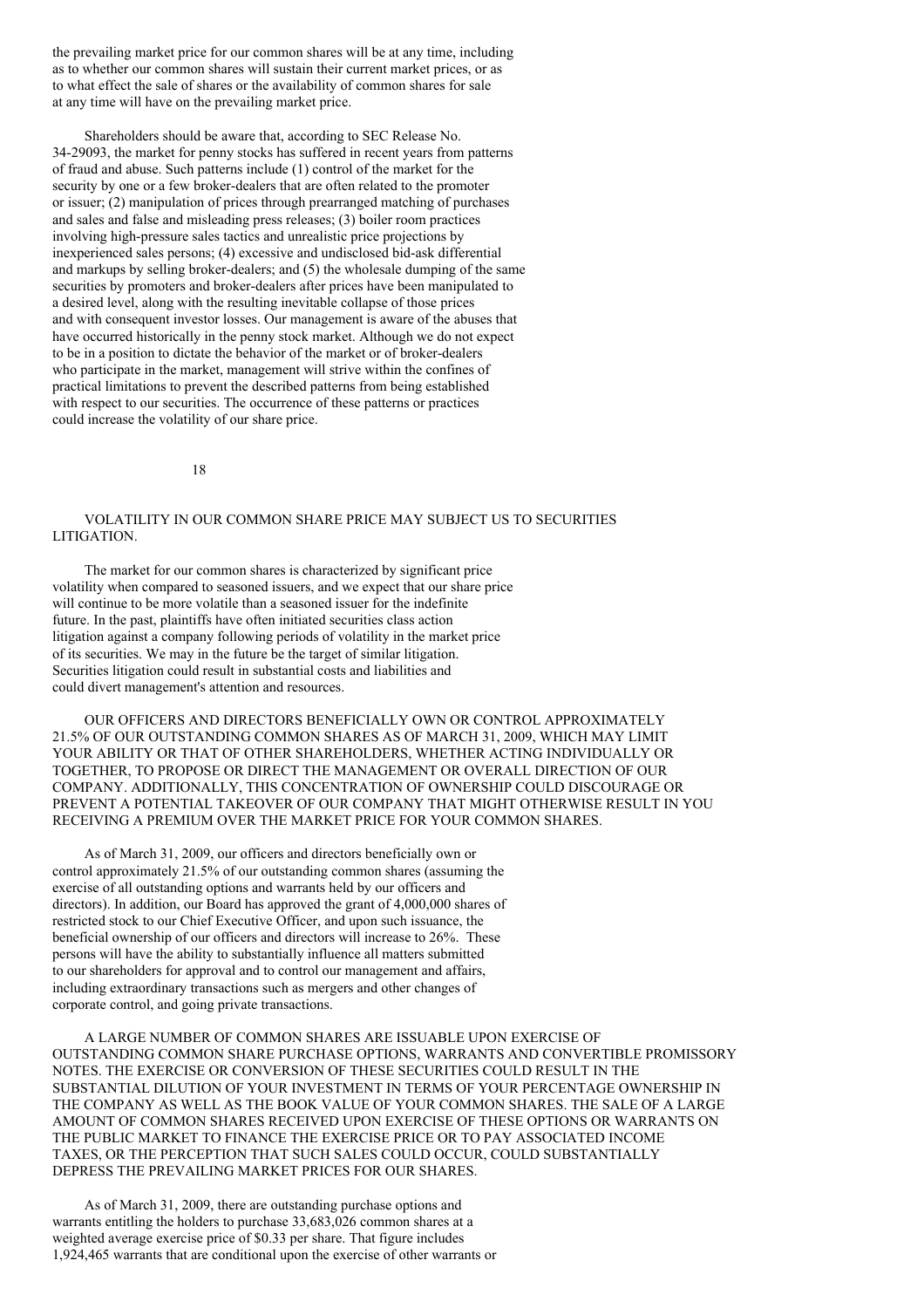conversion of certain convertible debt instruments. There are 10,318,851 shares underlying promissory notes convertible into common stock at a weighted average exercise price of \$0.17. The exercise price for all of the aforesaid warrants may be less than your cost to acquire our common shares. In the event of the exercise of these securities, you could suffer substantial dilution of your investment in terms of your percentage ownership in the company as well as the book value of your common shares. In addition, the holders of the common share purchase options or warrants may sell common shares in tandem with their exercise of those options or warrants to finance that exercise, or may resell the shares purchased in order to cover any income tax liabilities that may arise from their exercise of the options or warrants.

## OUR ISSUANCE OF ADDITIONAL COMMON SHARES, OR OPTIONS OR WARRANTS TO PURCHASE THOSE SHARES, WOULD DILUTE YOUR PROPORTIONATE OWNERSHIP AND VOTING RIGHTS.

We are entitled under our certificate of incorporation to issue up to 100,000,000 shares of common stock. After taking into consideration our outstanding common stock at March 31, 2009, our convertible notes, outstanding options, outstanding warrants and conditional warrants we will be entitled to issue up to 4,718,218 additional common shares. Our board may generally issue shares of common stock, or options or warrants to purchase those shares, without further approval by our shareholders based upon such factors as our board of directors may deem relevant at that time. It is likely that we will be required to issue a large amount of additional securities to raise capital to further our development. It is also likely that we will be required to issue a large amount of additional securities to directors, officers, employees and consultants as compensatory grants in connection with their services, both in the form of stand-alone grants or under our stock plans. We cannot give you any assurance that we will not issue additional shares of common stock, or options or warrants to purchase those shares, under circumstances we may deem appropriate at the time.

19

## OUR ISSUANCE OF ADDITIONAL COMMON SHARES IN EXCHANGE FOR SERVICES OR TO REPAY DEBT, WOULD DILUTE YOUR PROPORTIONATE OWNERSHIP AND VOTING RIGHTS AND COULD HAVE A NEGATIVE IMPACT ON THE MARKET PRICE OF OUR COMMON STOCK.

Our board may generally issue shares of common stock to pay for debt or services, without further approval by our shareholders based upon such factors that our board of directors may deem relevant at that time. For the past four years, we issued a total of 4,589,735 shares for debt to reduce our obligations. The average price discount of common stock issued for debt in this period, weighted by the number of shares issued for debt in such period was 35.7% and 59.3% for the years ended March 31, 2009 and 2008, respectively.

For the past four fiscal years we issued a total of 6,461,919 shares as payment for services. The average price discount of common stock issued for services during this period, weighted by the number of shares issued was 4.3% and 12.8% for the years ended March 31, 2009 and 2008, respectively. It is likely that we will issue additional securities to pay for services and reduce debt in the future. We cannot give you any assurance that we will not issue additional shares of common stock under circumstances we may deem appropriate at the time.

THE ELIMINATION OF MONETARY LIABILITY AGAINST OUR DIRECTORS, OFFICERS AND EMPLOYEES UNDER OUR CERTIFICATE OF INCORPORATION AND THE EXISTENCE OF INDEMNIFICATION RIGHTS TO OUR DIRECTORS, OFFICERS AND EMPLOYEES MAY RESULT IN SUBSTANTIAL EXPENDITURES BY OUR COMPANY AND MAY DISCOURAGE LAWSUITS AGAINST OUR DIRECTORS, OFFICERS AND EMPLOYEES.

Our certificate of incorporation contains provisions which eliminate the liability of our directors for monetary damages to our company and shareholders. Our bylaws also require us to indemnify our officers and directors. We may also have contractual indemnification obligations under our agreements with our directors, officers and employees. The foregoing indemnification obligations could result in our company incurring substantial expenditures to cover the cost of settlement or damage awards against directors, officers and employees, that we may be unable to recoup. These provisions and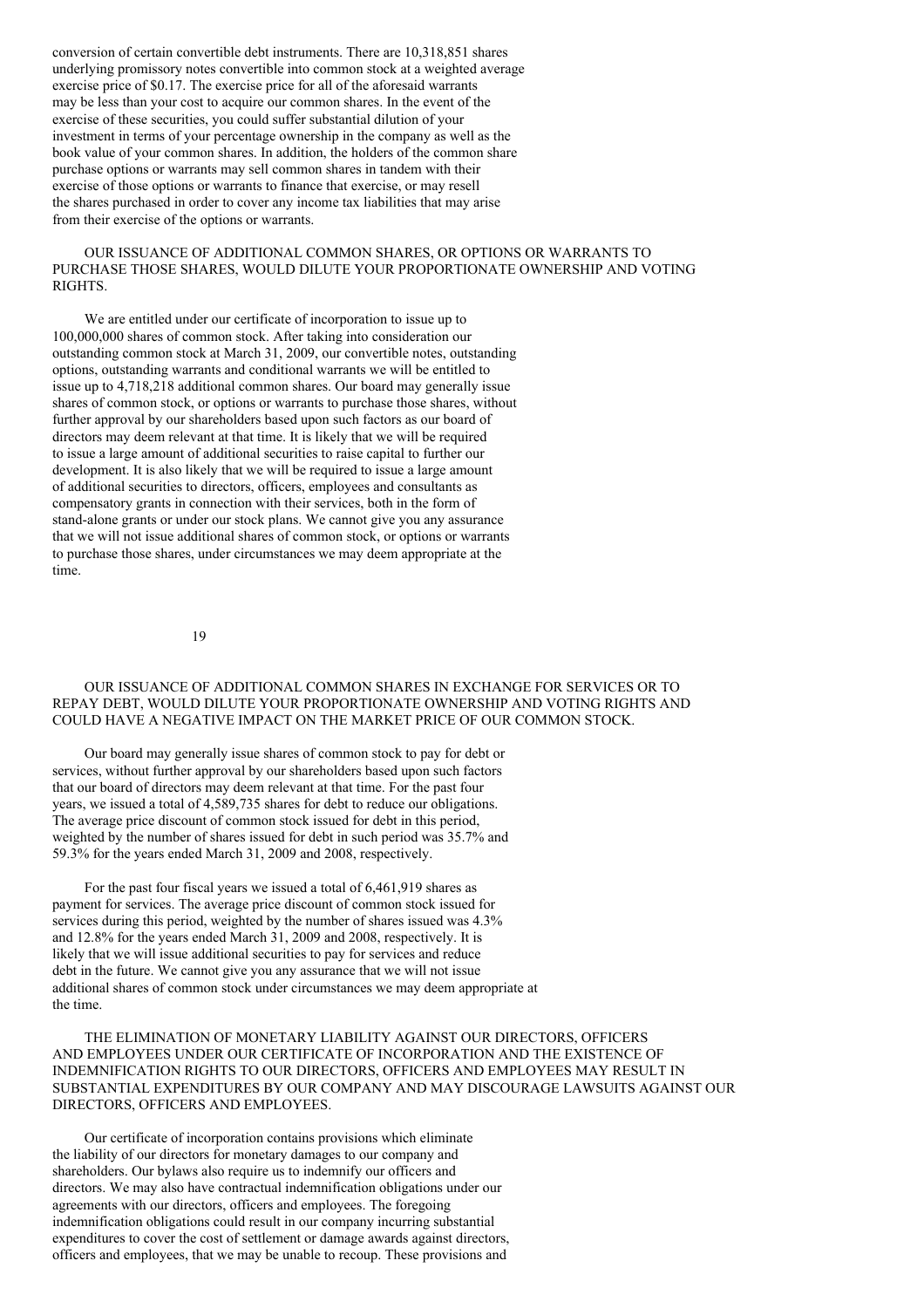resultant costs may also discourage our company from bringing a lawsuit against directors, officers and employees for breaches of their fiduciary duties, and may similarly discourage the filing of derivative litigation by our shareholders against our directors, officers and employees even though such actions, if successful, might otherwise benefit our company and shareholders.

### ANTI-TAKEOVER PROVISIONS MAY IMPEDE THE ACQUISITION OF OUR COMPANY.

Certain provisions of the Nevada General Corporation Law have anti-takeover effects and may inhibit a non-negotiated merger or other business combination. These provisions are intended to encourage any person interested in acquiring us to negotiate with, and to obtain the approval of, our Board of Directors in connection with such a transaction. However, certain of these provisions may discourage a future acquisition of us, including an acquisition in which the shareholders might otherwise receive a premium for their shares. As a result, shareholders who might desire to participate in such a transaction may not have the opportunity to do so.

### ITEM 2. PROPERTIES

We currently rent approximately 3,200 square feet of executive office space and laboratory space at 3030 Bunker Hill Street, Suite 4000, San Diego, California 92109 at the rate of \$7,744 per month on a lease that expired on July 12, 2007. The Company is presently leasing its space on a month to month basis, at the same terms.

# ITEM 3. LEGAL PROCEEDINGS

We may be involved from time to time in various claims, lawsuits, disputes with third parties or breach of contract actions incidental to the normal course of business operations. We are currently not involved in any such litigation or any pending legal proceedings that we believe could have a material adverse effect on our financial position or results of operations.

## ITEM 4. SUBMISSION OF MATTERS TO A VOTE OF SECURITY HOLDERS

None

20

### PART II

# ITEM 5. MARKET FOR COMMON EQUITY AND RELATED STOCKHOLDER MATTERS AND ISSUER PURCHASES OF EQUITY SECURITIES

Our Common Stock is quoted on the Over-The-Counter Bulletin Board (OTCBB). Our trading symbol is "AEMD."

Our Common Stock has had a limited and sporadic trading history.

The following table sets forth for the calendar period indicated the quarterly high and low bid prices for our Common Stock as reported by the OTCBB. The prices represent quotations between dealers, without adjustment for retail markup, mark down or commission, and do not necessarily represent actual transactions.

|                                                                                           | <b>BID PRICE</b>             |                              |  |
|-------------------------------------------------------------------------------------------|------------------------------|------------------------------|--|
| <b>PERIOD</b>                                                                             | HIGH                         | LOW                          |  |
| 2009:<br><b>First Quarter</b>                                                             | $$0.27 \t$0.12$              |                              |  |
| 2008:<br>Fourth Quarter<br>Third Quarter<br><b>Second Quarter</b><br><b>First Quarter</b> | 0.45<br>0.50<br>0.61<br>0.75 | 0.18<br>0.25<br>0.38<br>0.45 |  |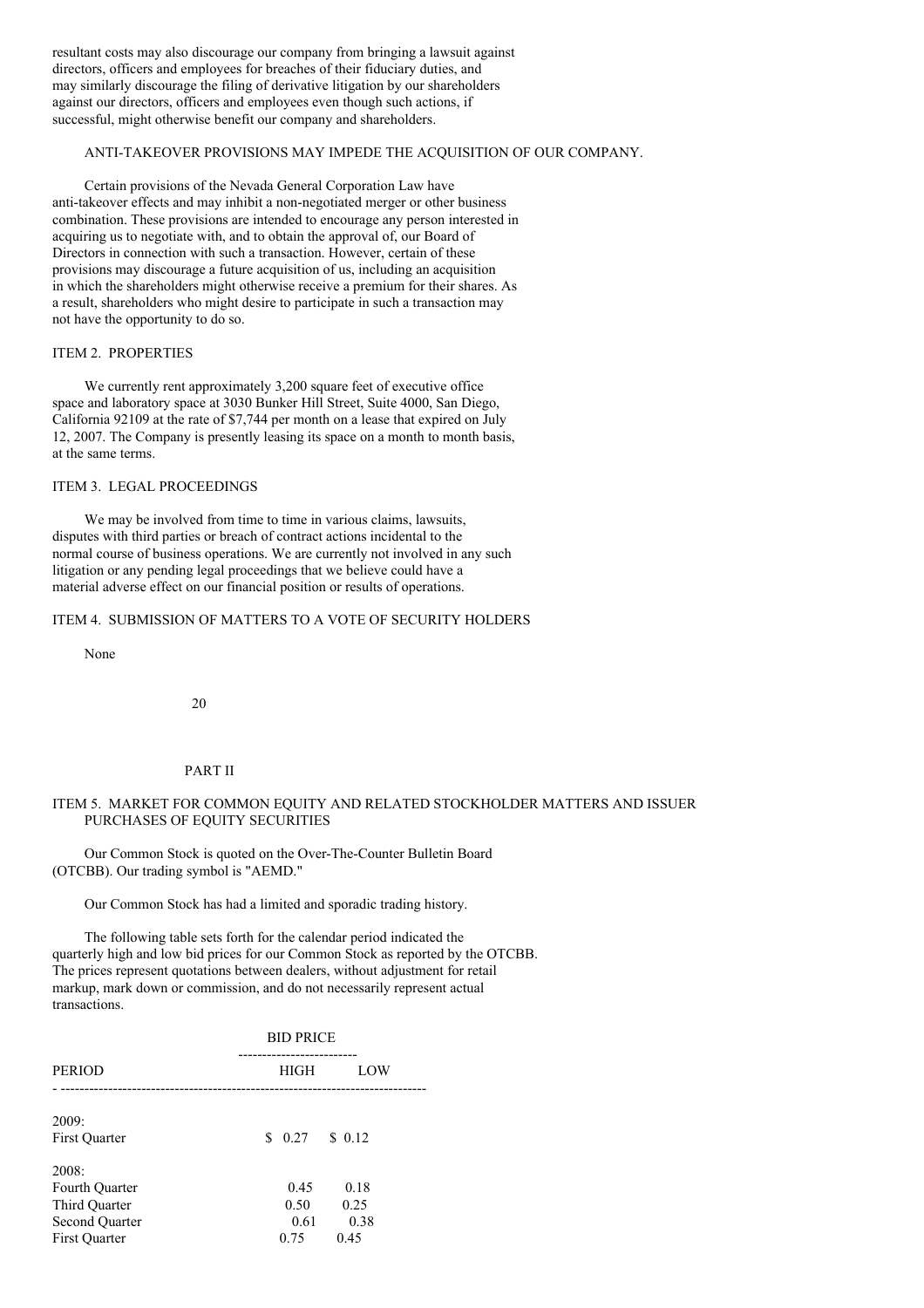| 2007:                 |      |      |
|-----------------------|------|------|
| <b>Fourth Quarter</b> | 0.76 | 0.49 |
| Third Ouarter         | 0.88 | 0.57 |
| <b>Second Quarter</b> | 0.79 | 0.55 |
| <b>First Quarter</b>  | 0.84 | 0.25 |

There were approximately 153 record holders of our common stock at June 29, 2009. The number of registered shareholders includes any beneficial owners of common shares held in street name.

We have not declared any cash dividends on our common stock since inception and do not anticipate any in the future. Our current business plan is to retain any future earnings to finance the expansion and development of our business. Any future determination to pay cash dividends will be at the discretion of our board of directors, and will be dependent upon our financial condition, results of operations, capital requirements and other factors our board may deem relevant at that time.

The transfer agent and registrar for our common stock is Computershare Investor Services, located at 350 Indiana Street, Suite 800, Golden Colorado 80401; 303-262-0600.

# RECENT SALES OF UNREGISTERED SECURITIES

We have sold or issued the following securities not registered under the Securities Act in reliance upon the exemption from registration pursuant to Section 4(2) of the Securities Act or Regulation D of the Securities Act during the fiscal year ended March 31, 2009 Except as stated below, no underwriting discounts or commissions were payable with respect to any of the following transactions.

## CONVERSION AND RESTRUCTURING OF 8% NOTES AND 2008 9% NOTES INTO DECEMBER 2008 10% CONVERTIBLE NOTES

On December 30, 2008, we entered into an agreement with the holders of the 8% Notes and the 2008 9% Notes to extend the maturity dates of those notes. As part of this arrangement, we also agreed to (a) extend the expiration dates of the warrants originally issued with those notes to July 1, 2012, (b) modify the interest rate to 10%, (c) issue notes in the amount of \$265,911 representing loan extension fees, (d) issue new notes representing accrued interest and penalties incurred through September 30, 2008, (e) book the anticipated interest through maturity on the original principal amounts, the loan fees and the accrued interest and damages into another new note. All of these new notes and the modified original notes are convertible into our common stock at 80% of the market price on the date of conversion with a floor on the conversion price of \$0.15 per share and a ceiling on the conversion price of \$0.25 per share.

#### $21$

The following table summarizes the number of shares of our Common Stock issuable upon the conversion of the restructured December 2008 10% convertible notes ("Restructured December 2008 10% Convertible Notes" or "December 2008 10% Convertible Notes") using upon the floor conversion price of \$0.15 per common share:

> Modified Original Notes 4,766,667 New Notes 3,821,407 --------- Total 8,588,074 =========

For accounting purposes, the restructuring and amendment of the 8% and 9% Notes into December 2008 10% Convertible Notes was treated as an extinguishment pursuant to EITF Issue No. 06-6. The changes in the note agreements, conversion feature and warrants were considered substantive as prescribed in that consensus. We initially recorded an estimated loss on extinguishment of \$1,063,344. We subsequently retained a third party to assess the fair value of the December 2008 10% Convertible Notes and related warrants. Based on that third party valuation, we reduced the loss on extinguishment to \$977,452 as follows: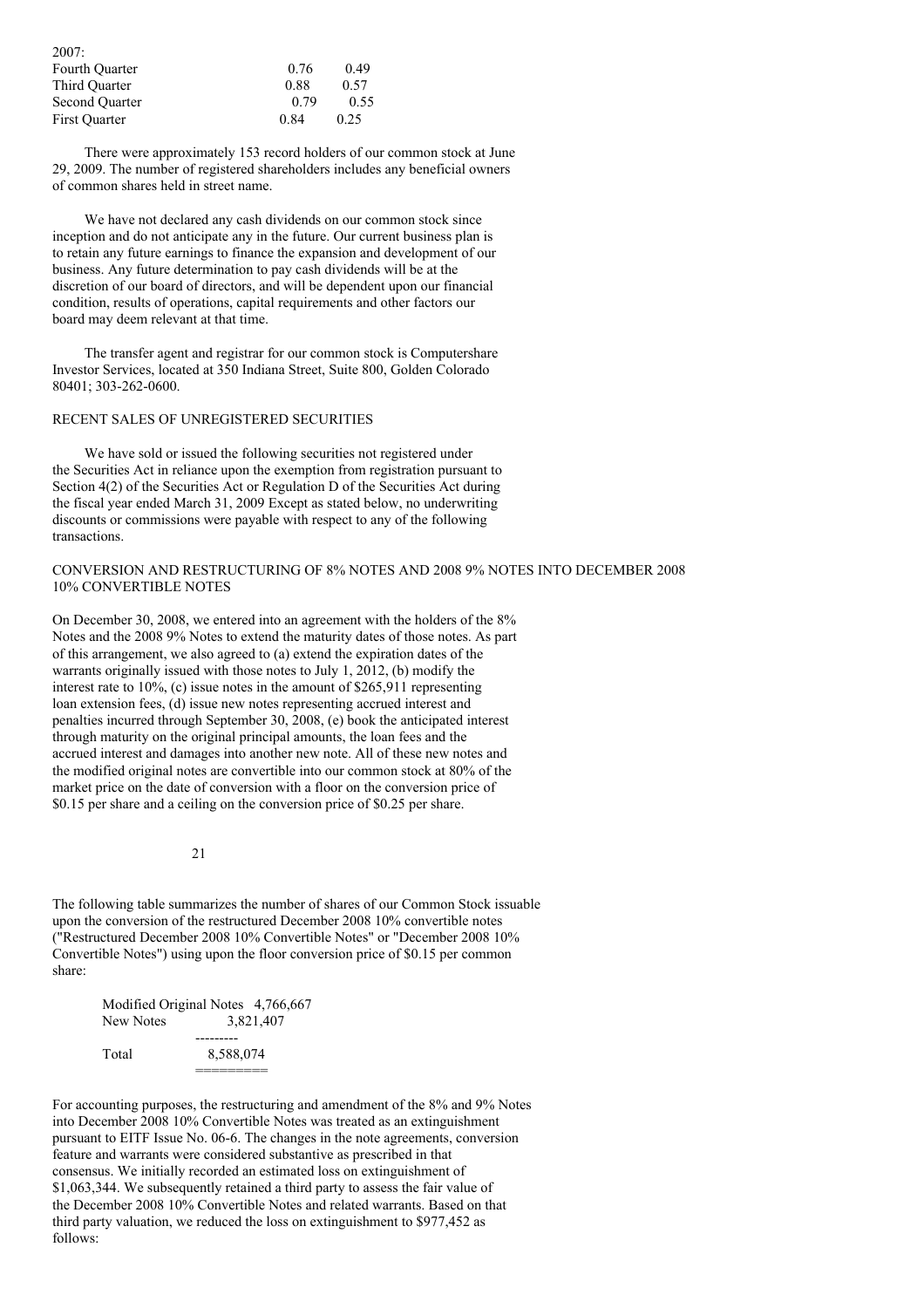| Reacquisition Price (fair value of notes        |             |
|-------------------------------------------------|-------------|
| and warrants as amended)                        | \$1,909,877 |
| Less amounts relieved at date of extinguishment |             |
| Accrued interest and accrued damages            | (217, 425)  |
| Principal balance of original notes             | (715,000)   |
|                                                 |             |
| Loss on extinguishment                          | \$977,452   |
|                                                 |             |

During the three months ended March 31, 2009, holders of the Restructured December 2008 10% Convertible Notes and related convertible notes converted \$171,808 of their principal balance and \$1,808 of accrued interest to common stock per the terms of the Restructured December 2008 10% Convertible Notes and Related Convertible Notes.

2008 10% Convertible Notes in the aggregate amount of \$45,000 remain outstanding at March 31, 2009. At March 31, 2009, interest payable on those notes totaled \$2,978.

## COMMON STOCK AND WARRANTS

In April 2008, the Company issued 10,170 shares of common stock pursuant to the Company's S-8 registration statement covering the Company's 2003 Consultant Stock Plan at \$0.59 per share in payment for regulatory affairs consulting services to the Company valued at \$6,000 based on the value of the services provided.

In April 2008, the Company entered into a license agreement with the Trustees of Boston University which provides for an exclusive license for a Boston University patent BU05-41, "Method to Prevent Proliferation and Growth of Metastases." The agreed initial payment under this license was an issuance of 10,849 restricted shares of common stock equivalent to 115% of \$5,000.

In April 2008, the Company issued 6,667 shares of common stock pursuant to the Company's S-8 registration statement covering the Company's 2003 Consultant Stock Plan at \$0.45 per share in payment for regulatory affairs consulting services to the Company valued at \$3,000 based on the value of the services provided.

In May 2008, the Company issued 1,000,000 shares of restricted common stock to an institutional investor for \$500,000 of cash.

In May 2008, we issued 232,033 shares of common stock to a 10% convertible noteholder in order to convert the \$33,000 principal balance and \$6,325 of accrued interest of the convertible note to equity.

In June 2008, the Company issued 25,610 shares of common stock pursuant to the Company's S-8 registration statement covering the Company's 2003 Consultant Stock Plan at \$0.41 per share in payment for regulatory affairs consulting services to the Company valued at \$10,500 based on the value of the services provided.

In June 2008, we issued grants of restricted common stock to two employees of 5,000 shares each as additional compensation. Those grants were valued at \$2,400 apiece based our closing stock price of \$0.48 on the date of issuance.

## 22

In July 2008, our Chief Executive Officer converted \$35,000 of accrued debt to 100,000 shares of unregistered common stock based upon the closing stock price of \$0.35 per share on that day.

In July 2008, a board member and his spouse, both former executives at Hemex, a company we acquired in 1999, converted \$147,279 of accrued debt to 446,300 shares of unregistered common stock based upon the closing stock price of \$0.33 per share on that day.

In July 2008, our Chief Science Officer converted \$150,000 of accrued debt to 468,750 shares of unregistered common stock based upon the closing stock price of \$0.32 per share on that day.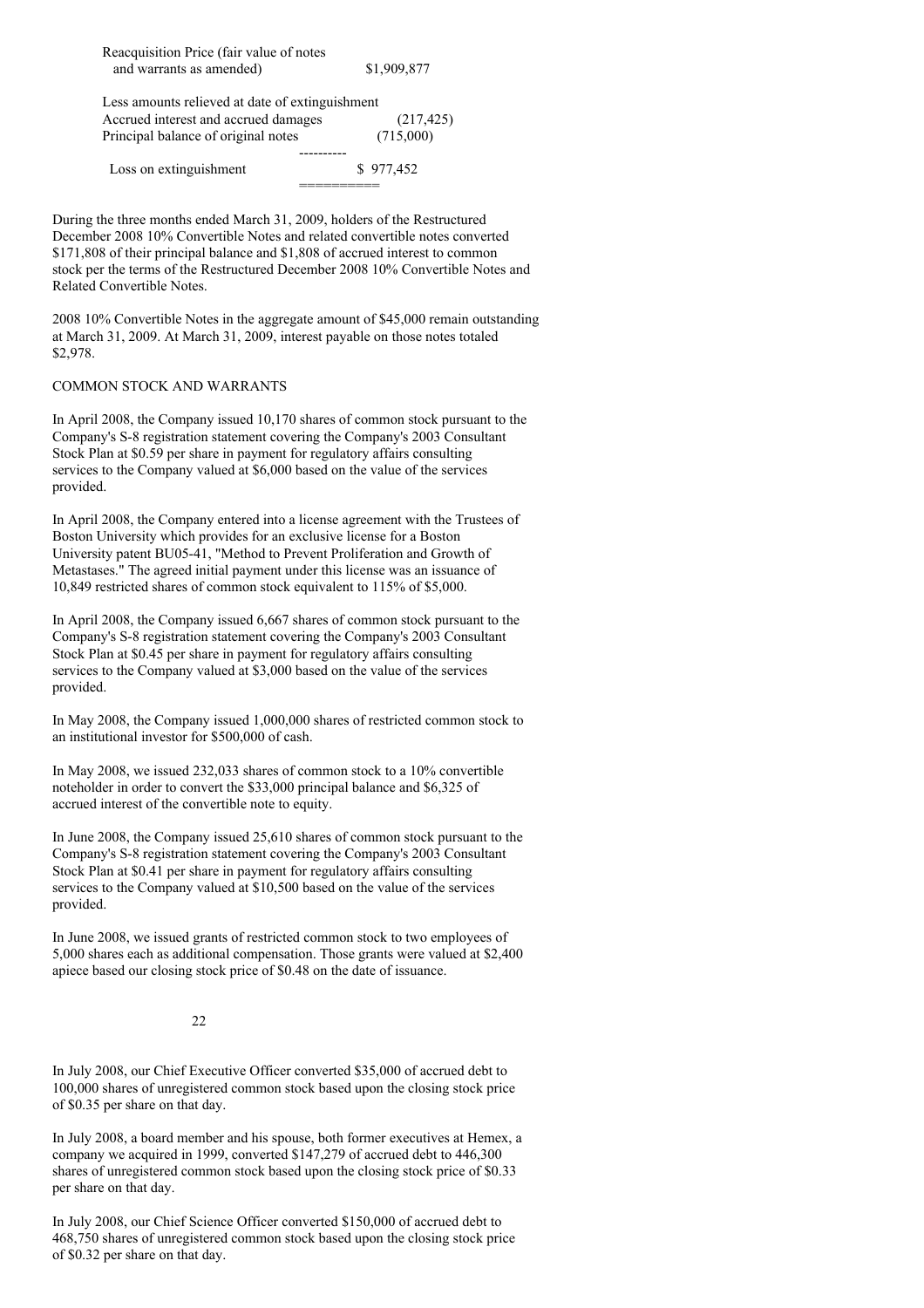In September 2008, we issued 966,750 shares of restricted common stock and 966,750 warrants with a strike price of \$0.20 in payment of accrued interest of \$89,500 and accrued damages of \$103,850 per the payment formula in the Loan Agreement.

In September 2008, we issued 110,138 shares of common stock pursuant to our S-8 registration statement covering our 2003 Consultant Stock Plan at \$0.45 per share in payment for legal services valued at \$49,562 based on the value of the services.

In September 2008, we issued 38,150 shares of common stock pursuant to our S-8 registration statement covering our 2003 Consultant Stock Plan at \$0.40 per share in payment for regulatory affairs consulting services valued at \$15,260 based on the value of the services.

In October 2008, we issued 770,000 shares, of which 385,000 were through the exercise of registered warrants and 385,000 were issuances of restricted common stock, for gross proceeds of \$192,500.

In October 2008, we issued 51,398 shares of common stock pursuant to our S-8 registration statement covering our 2003 Consultant Stock Plan at \$0.31 per share in payment for financial consulting services and research services valued at \$16,080 based on the value of the services.

In November 2008, we issued 200,000 shares, of which 100,000 were through the exercise of registered warrants and 100,000 were issuances of restricted common stock, for gross proceeds of \$50,000.

In November 2008, we issued 95,550 shares of common stock pursuant to our S-8 registration statement covering our 2003 Consultant Stock Plan at \$0.25 per share in payment for financial consulting services valued at \$23,888 based on the value of the services.

In November 2008, we issued 98,684 shares of common stock pursuant to our S-8 registration statement covering our 2003 Consultant Stock Plan at \$0.19 per share in payment for legal services valued at \$18,750 based on the value of the services.

In December 2008, we issued 59,950 shares of common stock pursuant to our S-8 registration statement covering our 2003 Consultant Stock Plan at \$0.28 per share in payment for legal services valued at \$16,606 based on the value of the services.

In December 2008, we issued 700,000 shares of restricted common stock and 700,000 warrants with a strike price of \$0.25 to an accredited investor for gross proceeds of \$175,000.

In December 2008, we issued 338,099 shares of restricted common stock pursuant at \$0.25 per share in payment for legal services valued at \$84,288 based on the value of the services.

In December 2008, we issued 23,636 shares of common stock pursuant to our S-8 registration statement covering our 2003 Consultant Stock Plan at \$0.25 per share in payment for regulatory affairs consulting services valued at \$6,000 based on the value of the services.

In December 2008, we issued 77,192 shares of common stock pursuant to our S-8 registration statement covering our 2003 Consultant Stock Plan at \$0.26 per share in payment for regulatory affairs consulting services valued at \$20,070 based on the value of the services.

In December 2008, we issued 35,000 shares of common stock pursuant to our S-8 registration statement covering our 2003 Consultant Stock Plan at \$0.24 per share in payment for regulatory affairs consulting services valued at \$8,400 based on the value of the services.

In December 2008, we issued 15,337 shares of restricted common stock pursuant at \$0.33 per share in payment for public relations services valued at \$5,000 based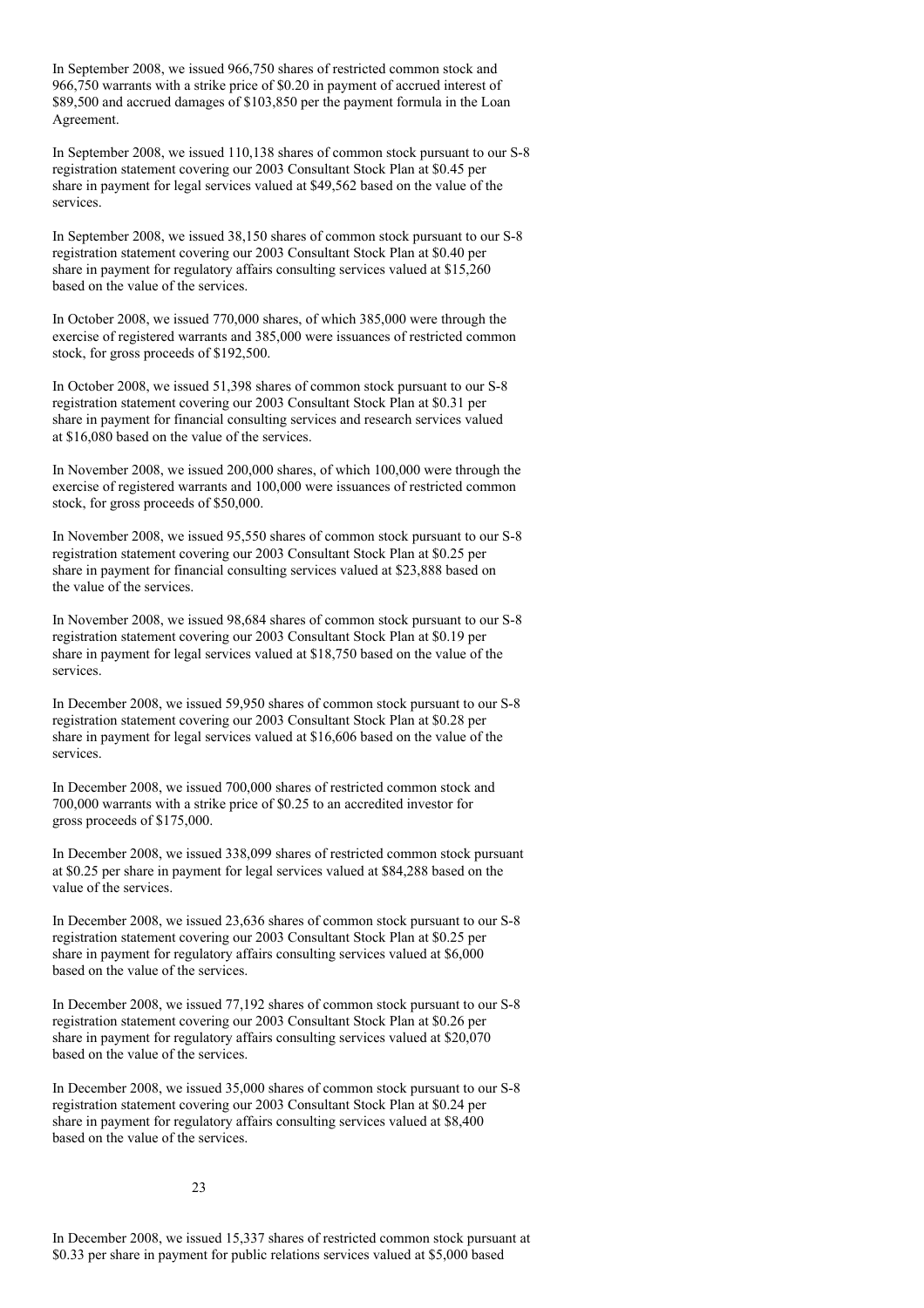on the value of the services.

In January 2009, we issued 23,566 shares of restricted common stock as a patent license payment valued at \$5,750.

In January 2009, we issued 1,452,926 shares of common stock as a result of conversions of \$419,473 of convertible notes payable, other notes payable and related accrued interest. The shares were issued to accredited investors.

In January 2009, we issued 105,869 shares of common stock pursuant to our S-8 registration statement covering our 2003 Consultant Stock Plan at an average price of \$0.19 per share in payment for regulatory affairs consulting services valued at \$19,550 based on the value of the services.

In January 2009, we issued 353,000 shares of restricted common stock and warrants to purchase 353,000 shares of common stock in exchange for \$55,850. The shares were issued to an accredited investor.

In February 2009, we issued 28,947 shares of common stock pursuant to our S-8 registration statement covering our 2003 Consultant Stock Plan at \$0.19 per share in payment for regulatory affairs consulting services valued at \$5,500 based on the value of the services.

In February 2009, we issued 582,000 shares of restricted common stock and warrants to purchase 582,000 shares of common stock in exchange for \$88,870. The shares were issued to an accredited investor.

In February 2009, we issued 78,743 shares of common stock pursuant to our S-8 registration statement covering our 2003 Consultant Stock Plan at a price of \$0.18 per share in payment for regulatory affairs consulting services valued at \$13,780 based on the value of the services.

In February 2009, we issued 53,706 shares of common stock pursuant to our S-8 registration statement covering our 2003 Consultant Stock Plan at \$0.17 per share in payment for regulatory affairs consulting services valued at \$9,130 based on the value of the services.

In February 2009, we issued 168,750 shares of restricted common stock and 168,750 warrants with a strike price of \$0.20 in payment of accrued interest of \$89,500 and accrued damages of \$53,105 per the payment formula in the Loan Agreement.

In February 2009, we issued 213,666 shares of common stock as a result of conversions of \$83,500 of convertible notes payable and related accrued interest. The shares were issued to accredited investors.

In March 2009, we issued 903,135 shares of common stock as a result of conversions of \$179,808 of convertible notes payable and related accrued interest. The shares were issued to accredited investors.

In March 2009, we issued 385,000 shares of restricted common stock and warrants to purchase 385,000 shares of common stock in exchange for \$57,750. The shares were issued to an accredited investor.

In March 2009, we issued 50,000 shares of restricted common stock pursuant at \$0.17 per share in payment for investor relations services valued at \$8,500 based on the value of the shares issued for the services.

In March 2009, we issued 33,333 shares of common stock pursuant to our S-8 registration statement covering our 2003 Consultant Stock Plan at \$0.17 per share in payment for regulatory affairs consulting services valued at \$5,500 based on the value of the services.

In March 2009, we issued 47,760 shares of common stock pursuant to our S-8 registration statement covering our 2003 Consultant Stock Plan at \$0.18 per share in payment for financial consulting services valued at \$8,597 based on the value of the services.

In March 2009, we issued 25,674 shares of common stock pursuant to our S-8 registration statement covering our 2003 Consultant Stock Plan at \$0.20 per share in payment for legal services valued at \$5,263 based on the value of the services.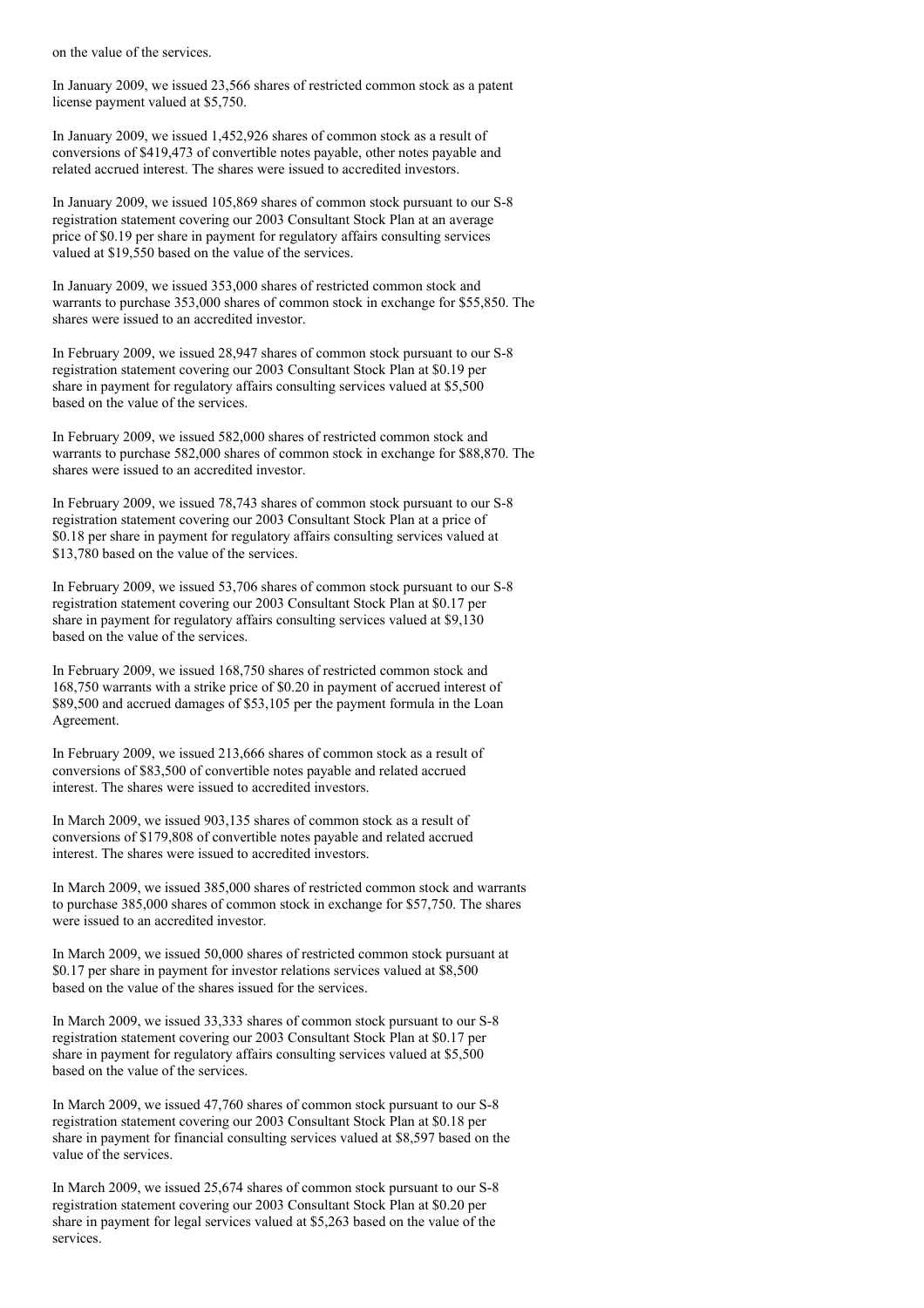In March 2009, we issued 37,695 shares of restricted common stock pursuant at \$0.19 per share in payment for legal services valued at \$7,275 based on the value of the services.

In March 2009, we issued 28,947 shares of common stock pursuant to our S-8 registration statement covering our 2003 Consultant Stock Plan at \$0.19 per share in payment for regulatory affairs consulting services valued at \$5,500 based on the value of the services.

24

### EQUITY COMPENSATION PLANS

## SUMMARY EQUITY COMPENSATION PLAN DATA

The following table sets forth March 31, 2009 information on our equity compensation plans (including the potential effect of debt instruments convertible into common stock) in effect as of that date:

<TABLE>  $\langle S \rangle$   $\langle C \rangle$ 

(a)  $(b)$  (c) Plan category Number of securities to Weighted-average Number of securities be issued upon exercise exercise price of remaining available be issued upon exercise exercise price of remaining available of outstanding options, outstanding options, for future issuance warrants and rights  $(1)(2)$  warrants and rights under equity compensation plans (excluding securities reflected in column (a)) Equity compensation plans approved by security holders 32,500 \$2.65 457,500 Equity compensation plans not approved by security holders (1) 14,456,560 \$0.37 N/A ------------- ------ -------- Totals 14,489,060 \$0.38 457,500

(1) The description of the material terms of non-plan issuances of equity instruments is discussed in Note 6 to the accompanying consolidated financial statements.

(2) Net of equity instruments forfeited, exercised or expired.

### 2000 STOCK OPTION PLAN

|                                                                     | Number of<br>securities to be<br>issued upon<br>exercise of<br>outstanding | Weighted average<br>exercise price Number of<br>of outstanding securities<br>options, remaining | options, warrants warrants and available for    |
|---------------------------------------------------------------------|----------------------------------------------------------------------------|-------------------------------------------------------------------------------------------------|-------------------------------------------------|
|                                                                     |                                                                            |                                                                                                 | Plan Category and rights rights future issuance |
|                                                                     | (a)                                                                        | (b)<br>(c)                                                                                      |                                                 |
| Equity compensation<br>plans approved by<br>security holders 32,500 |                                                                            | \$2.65                                                                                          | 457,500                                         |
| Equity compensation<br>plans not approved<br>by security holders    |                                                                            |                                                                                                 |                                                 |
| Total                                                               | 32,500                                                                     | \$2.65                                                                                          | 457,500                                         |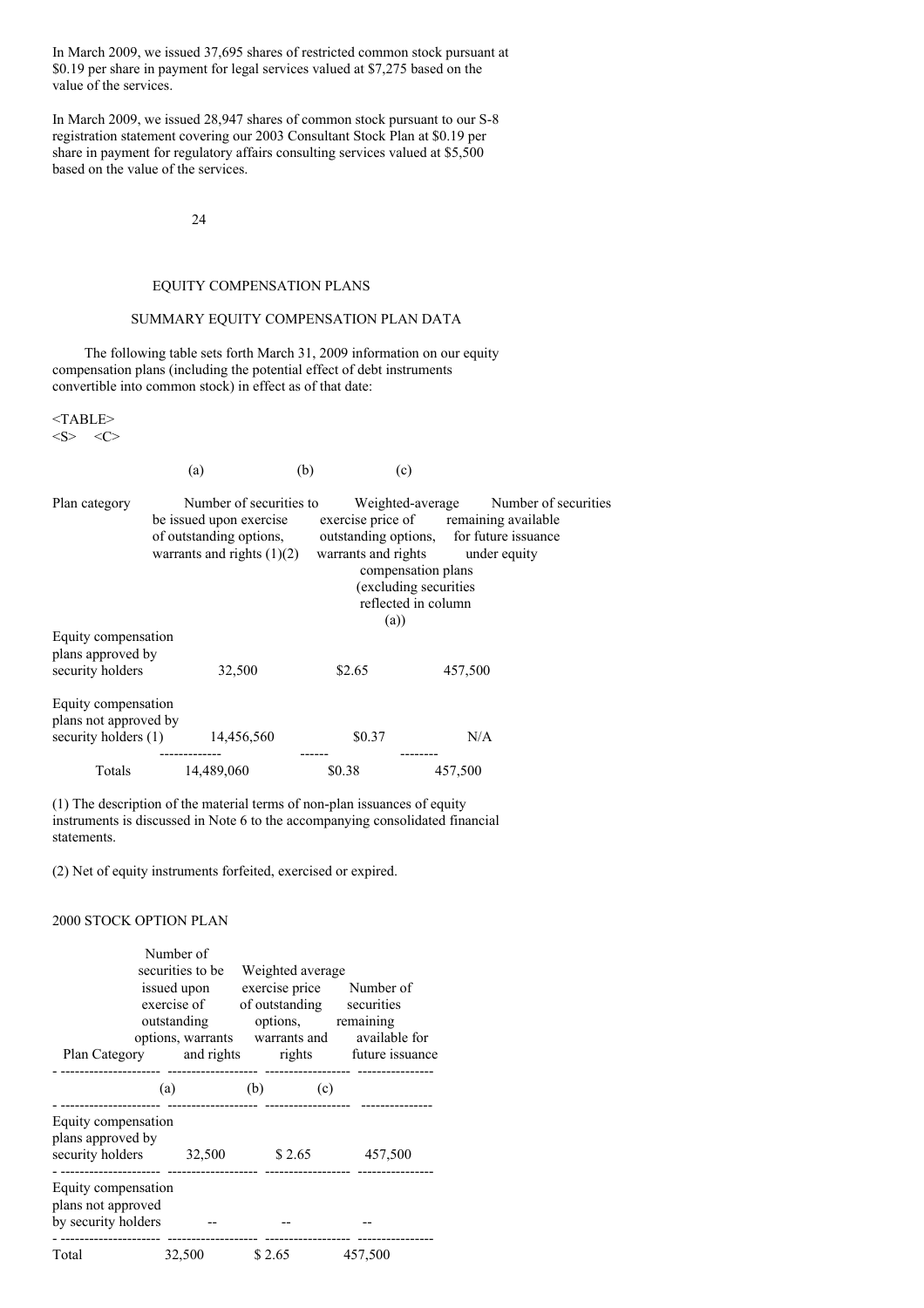#### $<$ /TABLE>

Our 2000 Stock Option Plan (the "Plan"), adopted by us in August 2000, provides for the grant of incentive stock options (ISOs") to our full-time employees (who may also be directors) and nonstatutory stock options ("NSOs") to non-employee directors, consultants, customers, vendors or providers of significant services. The exercise price of any ISO may not be less than the fair market value of the Common Stock on the date of grant or, in the case of an optionee who owns more than 10% of the total combined voting power of all classes of our outstanding stock, not be less than 110% of the fair market value on the date of grant. The exercise price, in the case of any NSO, must not be less than 75% of the fair market value of the Common Stock on the date of grant. The amount reserved under the Plan is 500,000 options.

- --------------------- ------------------- ------------------ ----------------

25

During the fiscal year ended March 31, 2009, we issued 10,000 restricted shares under the plan to two employees. At March 31, 2009, we had granted 32,500 options and 10,000 restricted shares under the 2000 Stock Option Plan, with 457,500 available for future issuance.

### 2003 CONSULTANT STOCK PLAN

|                                                                              | Plan Category Number of shares<br>the plan |                                           | plan future issuance | of common stock Weighted average Number of common<br>available for price of shares shares remaining<br>issuance under issued under the available for |  |
|------------------------------------------------------------------------------|--------------------------------------------|-------------------------------------------|----------------------|------------------------------------------------------------------------------------------------------------------------------------------------------|--|
|                                                                              | (a)                                        | ------------------- --------------<br>(b) | (c)                  |                                                                                                                                                      |  |
| Equity compensation<br>plans approved by<br>security holders                 |                                            |                                           |                      |                                                                                                                                                      |  |
| Equity compensation<br>plans not approved<br>by security holders $5,000,000$ |                                            |                                           | \$ 0.31              | 706,011                                                                                                                                              |  |
| Total                                                                        |                                            |                                           | $5,000,000$ \$ 0.31  | 706,011                                                                                                                                              |  |

- -------------------- ------------------- ------------------ -----------------

Our 2003 Consultant Stock Plan (the "Stock Plan"), adopted by us in August 2003, advances our interests by helping us obtain and retain the services of persons providing consulting services upon whose judgment, initiative, efforts and/or services we are substantially dependent, by offering to or providing those persons with incentives or inducements affording such persons an opportunity to become owners of our capital stock. Consultants or advisors are eligible to receive grants under the plan program only if they are natural persons providing bona fide consulting services to us, with the exception of any services they may render in connection with the offer and sale of our securities in a capital-raising transaction, or which may directly or indirectly promote or maintain a market for our securities. The Stock Plan provides for the grants of common stock. No awards may be issued after the ten-year anniversary of the date we adopted the Stock Plan, the termination date for the plan.

On March 29, 2004, we filed with the SEC a registration statement on Form S-8 for the purpose of registering 1,000,000 common shares issuable under the Stock Plan under the Securities Act of 1933.

On August 29, 2005, we filed with the SEC a registration statement on Form S-8 for the purpose of registering 2,000,000 common shares issuable under The Stock Plan under the Securities Act of 1933.

On August 9, 2007, we filed with the SEC a registration statement on Form S-8 for the purpose of registering 2,000,000 common shares issuable under The Stock Plan under the Securities Act of 1933.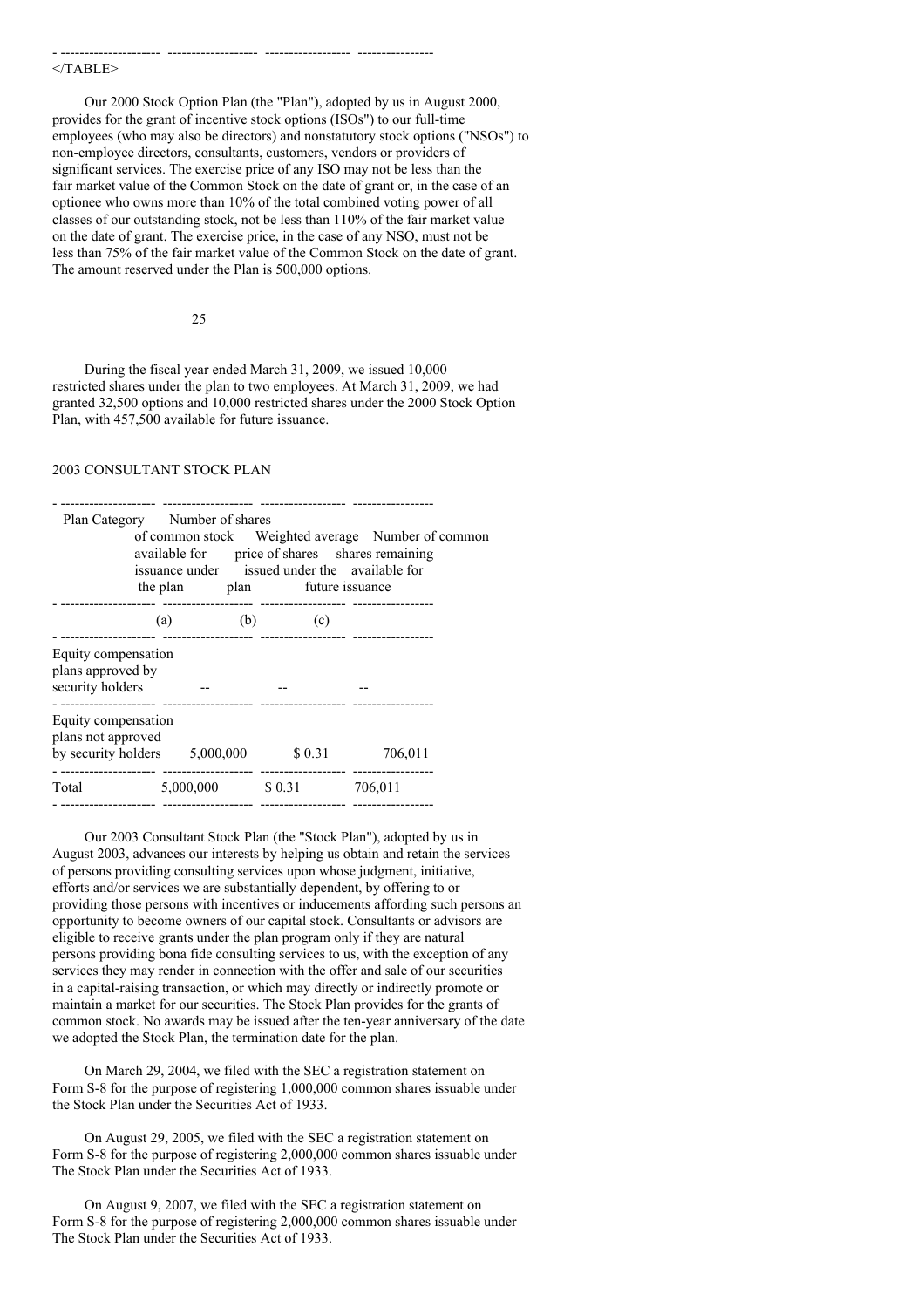At March 31, 2009, 706,011 shares of common stock remain to be issued under the 2003 Consultant Stock Plan.

# 2005 DIRECTORS COMPENSATION PROGRAM

Upon the recommendation of our Compensation Committee, in February 2005, we adopted our 2005 Directors Compensation Program (the "Directors Compensation Program") which advances our interest by helping us to obtain and retain the services of outside directors upon whose judgment, initiative, efforts and/or services we are substantially dependent, by offering to or providing those persons with incentives or inducements affording them an opportunity to become owners of our capital stock.

Under the Directors Compensation Program, a newly elected director will receive a one-time grant of a non-qualified stock option of 1.5% of the common stock outstanding at the time of election. The options will vest one-third at the time of election to the Board and the remaining two-thirds will vest equally at year end over three years. Additionally, each director will also receive an annual \$25,000 non-qualified stock option retainer, \$15,000 of which is to be paid at the first of the year to all directors who are on the Board prior to the first meeting of the year and a \$10,000 retainer will be paid if a director attends 75% of the meetings either in person, via conference call or other electronic means. The exercise price for the options under the Directors Compensation Program will equal the average closing of the last ten (10) trading days prior to the date earned. At March 31, 2009 under the 2005 Directors Compensation Program we had issued 1,337,825 options to outside directors, 3,965,450 options to employee-directors, 308,725 outside directors options had been forfeited, 250,000 outside directors options had been exercised and 4,744,550 options remained outstanding.

### 26

## STAND-ALONE GRANTS

From time to time our Board of Directors grants common share purchase options or warrants to selected directors, officers, employees, consultants and advisors in payment of goods or services provided by such persons on a stand-alone basis outside of any of our formal stock plans. The terms of these grants are individually negotiated.

To date we have issued 12,393,158 options (of which 3,912,025 have been exercised or cancelled) outside of both the 2005 Directors Compensation Plan, 2000 Stock Option Plan and the 2003 Consultant Stock Plan.

### ITEM 6. SELECTED FINANCIAL DATA

As a Smaller Reporting Company, we are not required to furnish information under this Item 6.

## ITEM 7. MANAGEMENT'S DISCUSSION AND ANALYSIS OF FINANCIAL CONDITION AND RESULTS OF OPERATIONS

The following discussion and analysis should be read in conjunction with the consolidated Financial Statements and Notes thereto appearing elsewhere in this report.

### SPECIAL NOTE REGARDING FORWARD-LOOKING STATEMENTS

In this document we make a number of statements, referred to as "FORWARD-LOOKING STATEMENTS" within the meaning of Section 27A of the Securities Act of 1933, as amended (the "Securities Act"), and Section 21E of the Securities Exchange Act of 1934 (the "Exchange Act"), that are intended to convey our expectations or predictions regarding the occurrence of possible future events or the existence of trends and factors that may impact our future plans and operating results. The safe harbor for forward-looking statements provided by the Private Securities Litigation Reform Act of 1995 does not apply to us. We note, however, that these forward-looking statements are derived, in part, from various assumptions and analyses we have made in the context of our current business plan and information currently available to us and in light of our experience and perceptions of historical trends, current conditions and expected future developments and other factors we believe to be appropriate in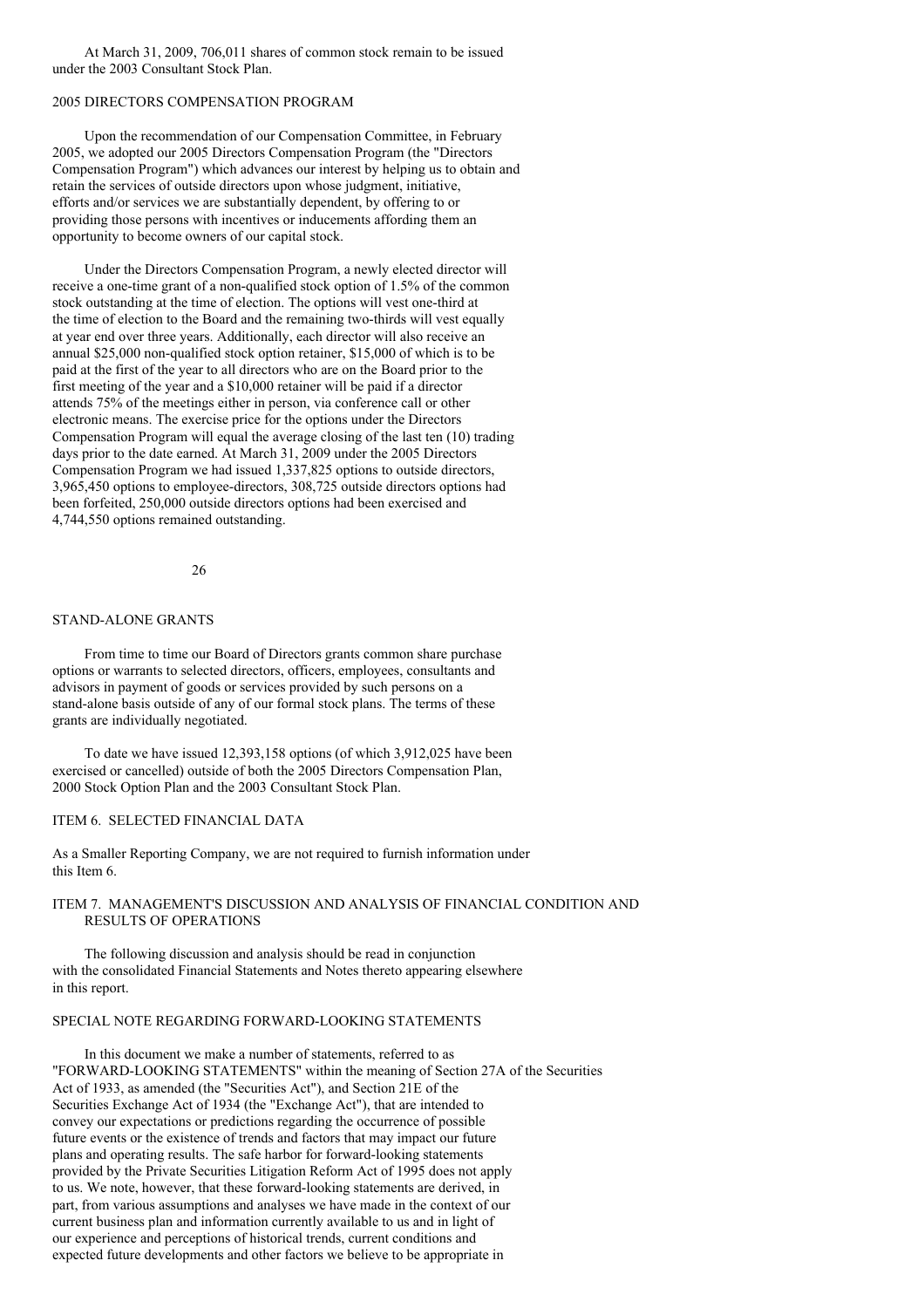the circumstances. You can generally identify forward-looking statements through words and phrases such as "SEEK", "ANTICIPATE", "BELIEVE", "ESTIMATE", "EXPECT", "INTEND", "PLAN", "BUDGET", "PROJECT", "MAY BE", "MAY CONTINUE", "MAY LIKELY RESULT", and similar expressions. When reading any forward looking statement you should remain mindful that all forward-looking statements are inherently uncertain as they are based on current expectations and assumptions concerning future events or future performance of our company, and that actual results or developments may vary substantially from those expected as expressed in or implied by that statement for a number of reasons or factors, including those relating to:

- o whether or not markets for our products develop and, if they do develop, the pace at which they develop;
- o our ability to attract and retain the qualified personnel to implement our growth strategies;
- o our ability to obtain approval from the Food and Drug Administration for our products;
- o our ability to protect the patents on our proprietary technology;
- o our ability to fund our short-term and long-term financing needs;
- o changes in our business plan and corporate strategies; and
- o other risks and uncertainties discussed in greater detail in the sections of this prospectus, including those captioned

## "RISK FACTORS" and "MANAGEMENT'S DISCUSSION AND ANALYSIS OF FINANCIAL CONDITION AND RESULTS OF OPERATIONS".

Each forward-looking statement should be read in context with, and with an understanding of, the various other disclosures concerning our company and our business made elsewhere in this prospectus as well as other pubic reports filed with the United States Securities and Exchange Commission (the "SEC"). You should not place undue reliance on any forward-looking statement as a prediction of actual results or developments. We are not obligated to update or revise any forward-looking statement contained in this prospectus to reflect new events or circumstances unless and to the extent required by applicable law.

#### 27

#### **Overview**

We are a development stage medical device company focused primarily on the advancement of our proprietary Hemopurifier(R) platform treatment technology, which is designed to rapidly reduce the presence of infectious viruses and toxins in human blood. Our focus is to prepare our Hemopurifier(R) to treat chronic viral conditions, acute viral conditions and viral-based bioterror threats in human clinical trials. Our Hemopurifier(R)is not yet approved for use in humans, and to date we have not generated any revenues from product sales.

#### Results of Operations

### Operating Expenses

Consolidated operating expenses were \$2,923,254 for the fiscal year ended March 31, 2009, versus \$2,892,588 for the comparable period one year ago. The net increase of \$30,666 was due to an increase in payroll expense of \$262,629, which was partially offset by decreases in professional fees of \$156,652 and in general and administrative expense of \$75,311.

Payroll and related expenses increased by \$262,629 as compared to the prior fiscal year. The increase was principally driven by an increase in stock compensation expense of \$206,228 due to the recognition of expense related to the amortization of stock options vesting during the fiscal year ended March 31, 2009. Additionally, general and administrative payroll increased by \$174,147 due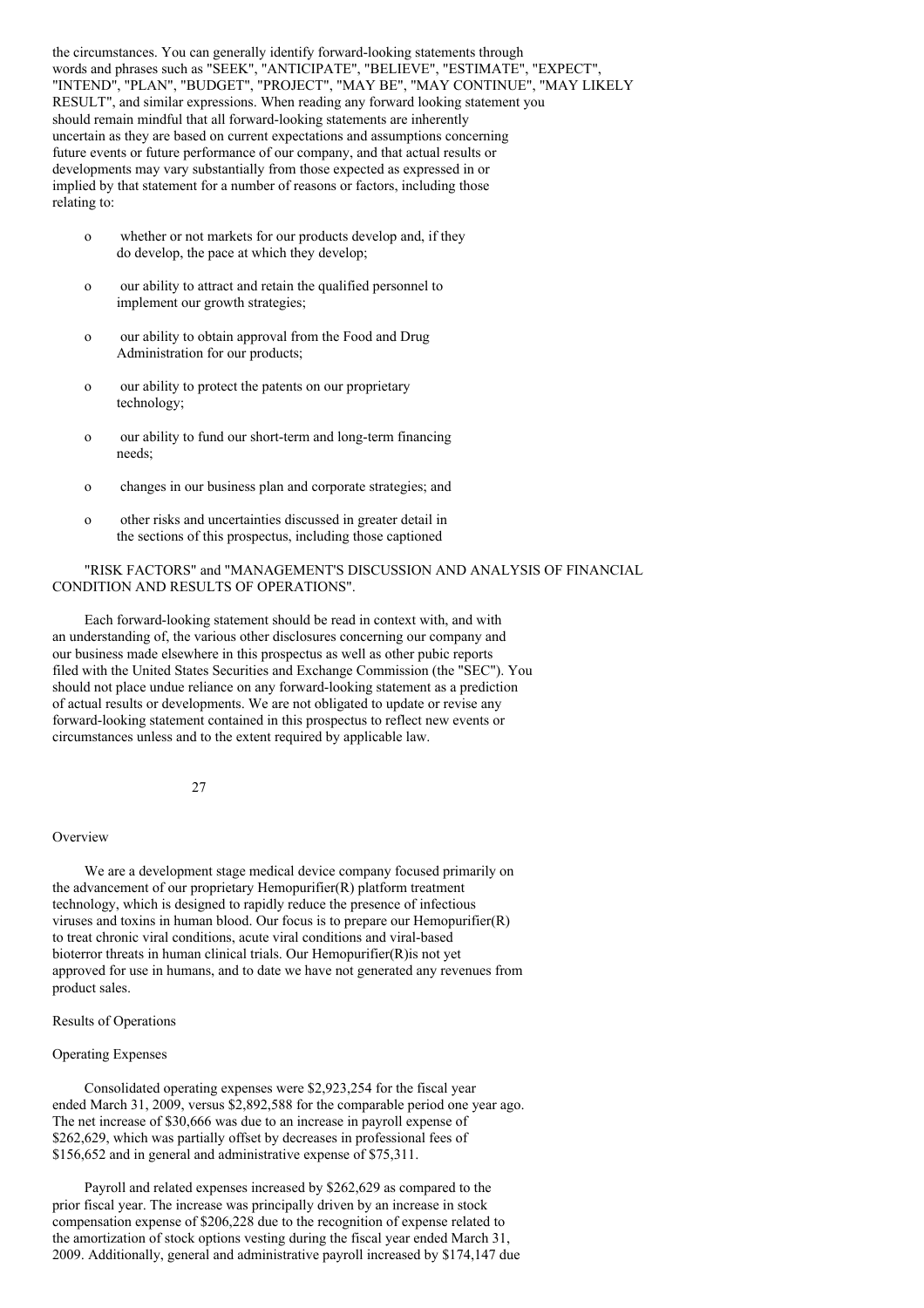to the hiring of a finance professional for the 2009 fiscal year and an investor relations employee for part of the 2009 fiscal year. This increase in general and administrative payroll was partially offset by a reduction in research and development payroll of \$105,526. The reduction in research and development payroll was largely due to a workforce reduction. Finally, due to the change in the mix of payroll expenses, payroll taxes decreased by \$9,991.

Professional fees decreased by \$156,652. This decrease was driven by a \$146,686 decrease in legal fees, a \$121,291 decrease in investor relations fees and a \$15,890 decrease in scientific consulting fees. Those decreases were partially offset by a \$53,176 increase in business development fees, a \$40,714 increase in accounting and finance professional fees and a \$5,301 increase in website-related professional fees.

General and administrative expenses decreased by \$75,311. This decrease was the result of decreases in insurance costs of \$24,991, lab supplies of \$17,536, utility expenses of \$16,603, travel expenses of \$11,770, lab fees of \$9,992, office equipment expenses of \$4,316 and telephone expenses of \$3,460, which were partially offset by a number of general and administrative expenses that increased.

## Other Expenses

In the fiscal year ended March 31, 2009, we recognized \$1,604,715 in non-cash losses on extinguishment of debt. \$1,380,772 of that loss arose out of the restructuring of \$715,000 in notes and the remainder related to the value of warrants issued as part of interest payments. In the fiscal year ended March 31, 2008, we recognized \$547,119 in non-cash losses, which related to the restructuring of \$1,000,000 in convertible notes.

In addition, we recognized \$213,903 in non-cash income related to warrant liability revaluation to reflect the change in fair value of the warrants that were classified as derivative liabilities under EITF Issue No. 00-19. In the fiscal year ended March 31, 2008, we recognized \$637,179 in non-cash income related to warrant liability revaluation.

#### 28

The combination of interest expenses and other expenses increased by \$443,375 primarily due to the high level of amortization of discounts associated with several short-term notes. The following table breaks out the various components of our interest expense over the fiscal years ended March 31, 2009 and 2008:

<TABLE>  $\langle S \rangle$   $\langle C \rangle$ 

## Components of Interest Expense in Fiscal Year Ended

|                                            | March 31,<br>2009 | March 31,<br>2008 |          | Change    |                           |           |            |         |  |
|--------------------------------------------|-------------------|-------------------|----------|-----------|---------------------------|-----------|------------|---------|--|
| <b>ACTUAL INTEREST EXPENSE</b>             |                   |                   | 302,679  |           | 256,291                   |           | 46,388     |         |  |
| AMORTIZATION OF DEFERRED OFFERING COSTS    |                   |                   |          |           | 110,851                   |           | 73.311     | 37,540  |  |
| AMORTIZATION OF NOTE DISCOUNTS             |                   |                   |          | 1,376,465 |                           | 595,172   |            | 781,293 |  |
| <b>FINANCE CHARGES FROM VENDORS</b>        |                   |                   |          | 21,518    |                           | 17,702    |            | 3,816   |  |
| <b>DERIVATIVE EXPENSE</b>                  |                   |                   | --       | 38,224    |                           | (38, 224) |            |         |  |
| LIQUIDATED DAMAGES                         |                   |                   | (38,651) |           | 338,787                   |           | (377, 438) |         |  |
| <b>TOTAL INTEREST EXPENSE</b><br>\$453,374 |                   |                   |          |           | $$1,772,862$ $$1,319,487$ |           | \$453,375  |         |  |

=========== =========== ===========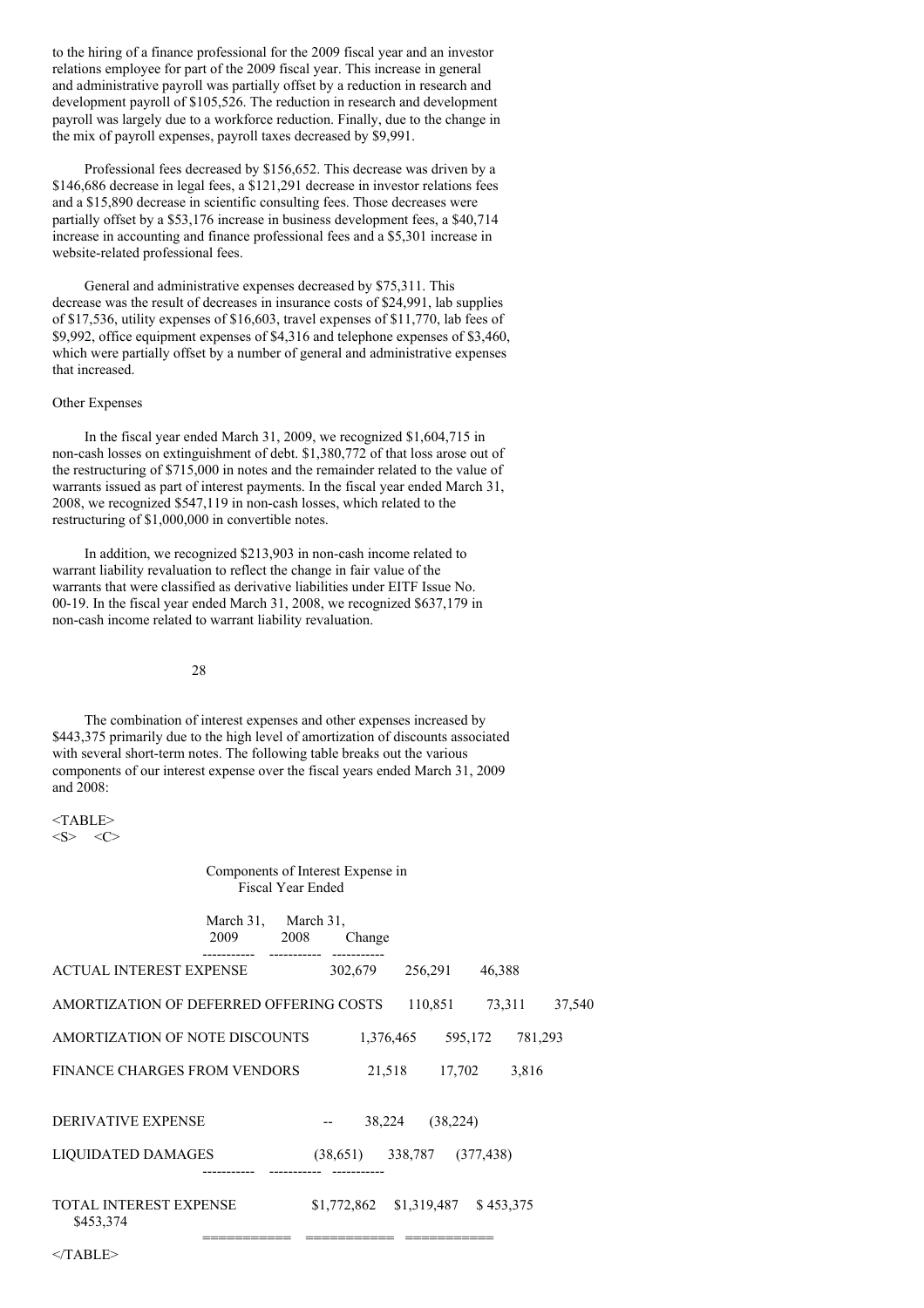As a result of the above factors, our net loss increased from \$(4,140,264) for the fiscal year ended March 31, 2008 to \$(6,084,158) for the fiscal year ended March 31, 2009.

### Liquidity and Capital Resources

At March 31, 2009, we had a cash balance of \$6,157 and a working capital deficit of \$4,103,520. This compares to a cash balance of \$254,691 and a working capital deficit of \$3,480,939 at March 31, 2008. Between April 1, 2009 and June 26, 2009, we raised aggregate proceeds OF \$385,200 through the exercise of previously outstanding warrants and through private equity and debt financing transactions. Our cash at March 31, 2009 plus additional funds raised subsequent to March 31, 2009 are not sufficient to meet our funding requirements during the next twelve months. Significant additional financing must be obtained in order to provide a sufficient source of operating capital and to allow the Company to continue to operate as a going concern.

We do not expect to generate revenue from operations for the foreseeable future, and our ability to continue operations and meet our cash obligations as they become due and payable is expected to depend for at least the next several years on our ability to sell securities, borrow funds or a combination thereof. Future capital requirements will depend upon many factors, including progress with pre-clinical testing and clinical trials, the number and breadth of our clinical programs, the time and costs involved in preparing, filing, prosecuting, maintaining and enforcing patent claims and other proprietary rights, the time and costs involved in obtaining regulatory approvals, competing technological and market developments, as well as our ability to establish collaborative arrangements, effective commercialization, marketing activities and other arrangements. We expect to continue to incur increasing negative cash flows and net losses for the foreseeable future.

## Cash Flows

Cash flows from operating, investing and financing activities, as reflected in the accompanying Consolidated Statements of Cash Flows, are summarized as follows (in thousands):

|                                                                                                     |                   | (In thousands)<br>For the year ended |                            |
|-----------------------------------------------------------------------------------------------------|-------------------|--------------------------------------|----------------------------|
|                                                                                                     | March 31,<br>2009 | 2008                                 | March 31,                  |
| Cash (used in) provided by:<br>Operating activities<br>Investing activities<br>Financing activities |                   | \$(1,777)<br>(12)<br>1,541           | \$(2,104)<br>(12)<br>1,930 |
| Net (decrease) increase in cash                                                                     |                   | (248)                                | \$(186)                    |

29

NET CASH FROM OPERATING ACTIVITIES. We use cash in our operating activities due to our losses from operations. Net cash used in operating activities was \$1,777,000 in fiscal 2009 compared to net cash used in operating activities of \$2,104,000 in fiscal 2008.

NET CASH FROM INVESTING ACTIVITIES. For the fiscal years ended March 31, 2009 and 2008, we used approximately \$12,000 in cash for our investing activities. The primary investing activity in both years was in patents and patents pending.

NET CASH FROM FINANCING ACTIVITIES. Net cash used in financing activities decreased \$389,000 to \$1,541,000 in fiscal 2009 compared to \$1,930,000 in fiscal 2008. Included in net cash provided by financing activities in fiscal 2009 were \$1,111,000 in net proceeds from the issuance of common stock and \$430,000 from the issuance of convertible notes payable. In fiscal 2008, we raised \$1,290,000 in net proceeds from the issuance of common stock and \$640,000 from the issuance of notes payable.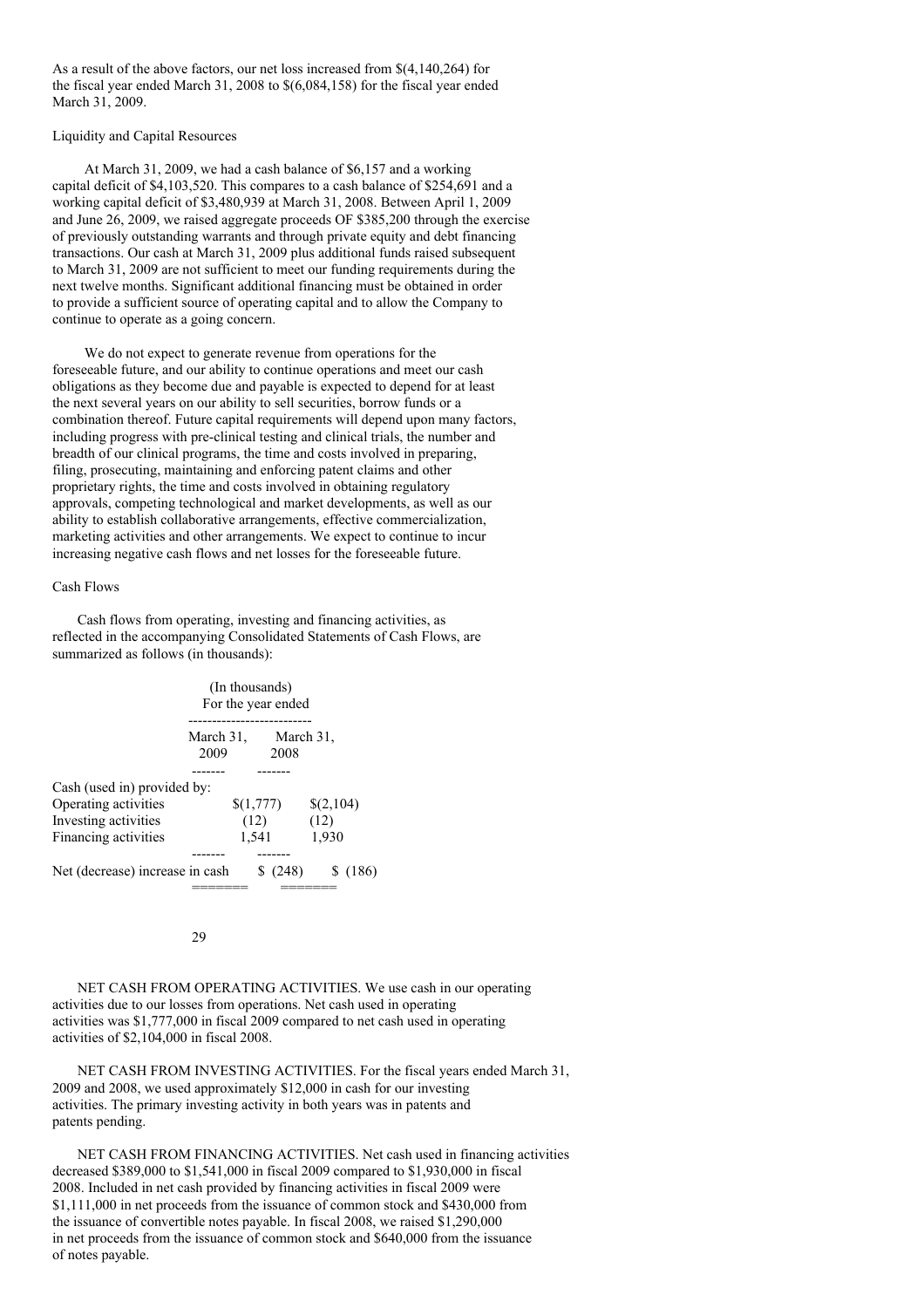#### CONVERTIBLE NOTES PAYABLE AND WARRANTS

On December 30, 2008, we entered into an agreement with the holders of the 8% Notes and the 2008 9% Notes to extend the maturity dates of those notes. As part of this arrangement, we also agreed to (a) extend the expiration dates of the warrants originally issued with those notes to July 1, 2012, (b) modify the interest rate to  $10\%$ , (c) issue notes in the amount of \$265,911 representing loan extension fees, (d) issue new notes representing accrued interest and penalties incurred through September 30, 2008, (e) book the anticipated interest through maturity on the original principal amounts, the loan fees and the accrued interest and damages into another new note. All of these new notes and the modified original notes are convertible into our common stock at 80% of the market price on the date of conversion with a floor on the conversion price of \$0.15 per share and a ceiling on the conversion price of \$0.25 per share.

The following table summarizes the number of shares of our Common Stock issuable upon the conversion of the restructured December 2008 10% convertible notes using upon the floor conversion price of \$0.15 per common share:

| Modified Original Notes 4,766,667 |           |           |
|-----------------------------------|-----------|-----------|
| New Notes                         |           | 3.821.407 |
|                                   |           |           |
| Total                             | 8.588.074 |           |
|                                   |           |           |

For accounting purposes, the restructuring and amendment of the 8% and 9% Notes into December 2008 10% Convertible Notes was treated as an extinguishment pursuant to EITF Issue No. 06-6. The changes in the note agreements, conversion feature and warrants were considered substantive as prescribed in that consensus. We initially recorded an estimated loss on extinguishment of \$1,063,344. We subsequently retained a third party to assess the fair value of the December 2008 10% Convertible Notes and related warrants. Based on that third party valuation, we decreased the loss on extinguishment to \$977,452 as follows:

| Reacquisition Price (fair value of notes        |             |
|-------------------------------------------------|-------------|
| and warrants as amended)                        | \$1,909,877 |
| Less amounts relieved at date of extinguishment |             |
| Accrued interest and accrued damages            | (217, 425)  |
| Principal balance of original notes             | (715,000)   |
|                                                 |             |
| Loss on extinguishment                          | \$977,452   |
|                                                 |             |

During the three months ended March 31, 2009, holders of the Restructured December 2008 10% Convertible Notes and Related Convertible Notes converted \$171,808 of their principal balance and \$1,808 of accrued interest to common stock per the terms of the Restructured December 2008 10% Convertible Notes and Related Convertible Notes.

### 30

#### 2008 10% CONVERTIBLE NOTES

During the year ended March 31, 2009, we raised an aggregate amount of \$430,000 from the sale to accredited investors of 10% convertible notes and warrants ("2008 10% Convertible Notes"). The notes are convertible into our common stock at a fixed conversion price of \$0.50 per share prior to maturity and the warrants are exercisable at \$0.50 per share for a period of three years ending between July and September 2011. In connection with this financing, we agreed to pay to the investment banking firm that arranged this sale a cash commission of seven percent of the proceeds and warrants equal to seven percent of the gross capital raised which we accounted for as deferred financing costs and amortize over the terms of convertible notes.

The warrants issued as part of the 2008 10% Convertible Notes can be settled in unregistered shares of our common stock. The warrants have been valued using a Binomial Lattice option pricing model and an associated discount of \$150,095,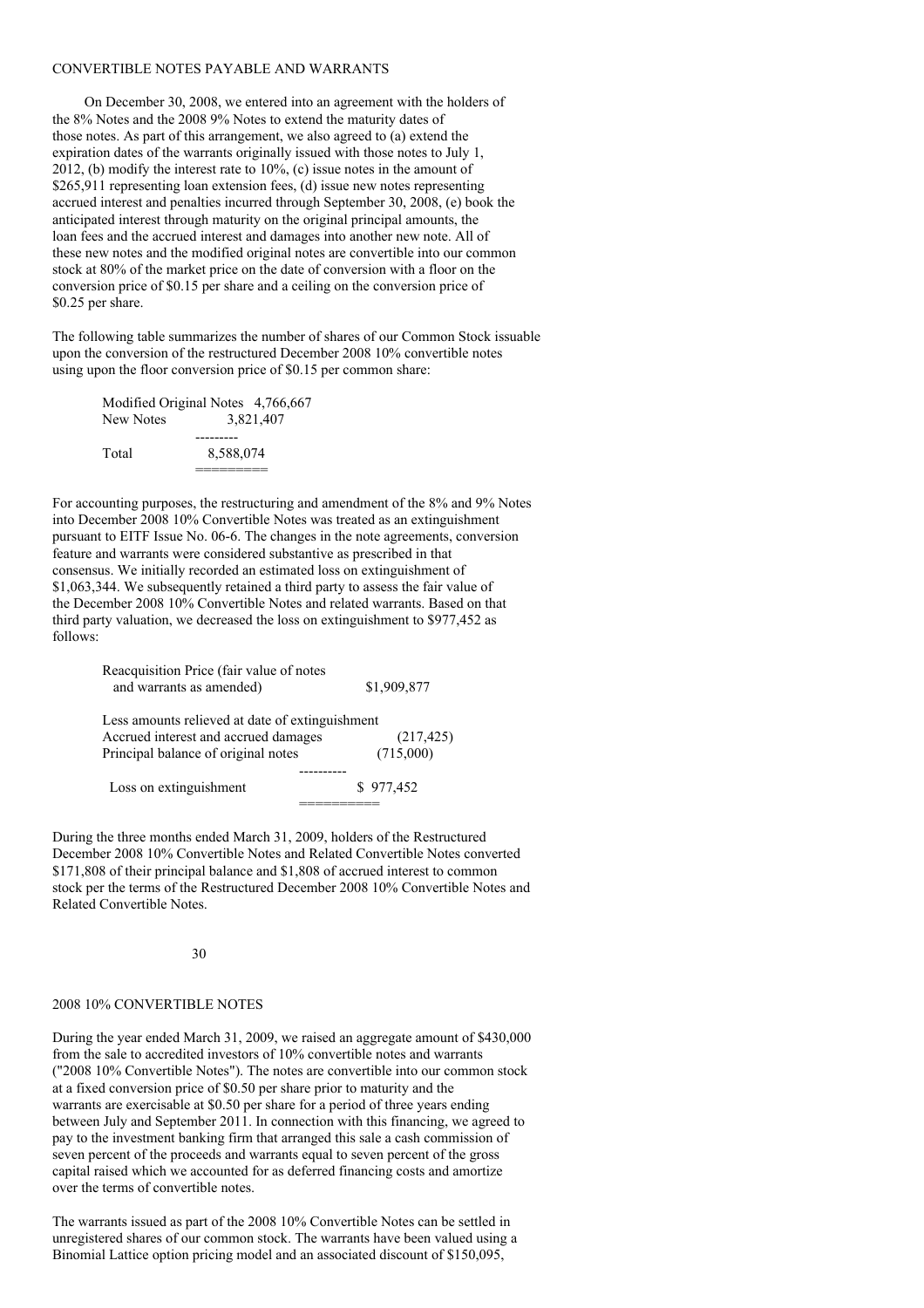the relative fair value measured at the commitment date, was recorded and presented net against the face amount of the 2008 10% Convertible Notes. The discount associated with the warrants is amortized over the term of the notes. The convertible feature of the 2008 10% Convertible Notes does not have a beneficial conversion pursuant to EITF 98-5.

During the three months ended March 31, 2009, a holder of \$385,000 of the 2008 10% Convertible Notes converted his principal and \$19,250 of accrued interest to common stock at \$0.50 per share per the terms of the 2008 10% Convertible Notes. 2008 10% Convertible Notes in the aggregate amount of \$45,000 remain outstanding at March 31, 2009. At March 31, 2009, interest payable on those notes totaled \$2,978.

### SECURITIES ISSUED FOR SERVICES

We have issued securities in payment of services to reduce our obligations and to avoid using our cash resources. In the year ended March 31, 2009 we issued 1,476,255 common shares for services of which 441,131 were unregistered. We also issued 2,801,760 for the retirement or conversion of notes payable and convertible notes payable, 65,337 for investor relations services and 34,415 for licensing rights. Included in the 1,476,255 common shares issued for services are 1,035,124 shares, registered under a Form S-8 registration statement, which were issued as follows: 401,037 for regulatory consulting, 194,708 for financial and scientific consulting, 144,933 for business development consulting and 294,446 for legal expenses The average price discount of common shares issued for these services, weighted by the number of shares issued for services in this period, was approximately 4.3%.

## SECURITIES ISSUED FOR DEBT

We have also issued securities for debt to reduce our obligations to avoid using our cash resources. In the fiscal year ended March 31, 2009 we issued 2,801,760 restricted common shares for repayment in full of notes, including accrued interest in the aggregate amount of \$109,723. The price discount of the common stock issued for debt was approximately 35.7%. We recorded a loss on extinguishment of debt totaling \$1,604,715 in the fiscal year ended March 31, 2009.

## PROSPECTS FOR DEBT CONVERSION

We seek, where possible, to convert our debt and accounts payable to stock and/or warrants in order to reduce our cash liabilities. Our success at accomplishing this depends on several factors including market conditions, investor acceptance and other factors, including our business prospects.

### GOING CONCERN

Our independent registered public accounting firm has stated in their audit report on our March 31, 2009 consolidated financial statements that we have a working capital deficiency and a significant deficiency accumulated during the development stage. These conditions, among others, raise substantial doubt about our ability to continue as a going concern.

### 31

### CRITICAL ACCOUNTING POLICIES

The preparation of consolidated financial statements in conformity with accounting principles generally accepted in the United States of America requires us to make a number of estimates and assumptions that affect the reported amounts of assets and liabilities and disclosure of contingent assets and liabilities at the date of the financial statements. Such estimates and assumptions affect the reported amounts of expenses during the reporting period. On an ongoing basis, the Company evaluates estimates and assumptions based upon historical experience and various other factors and circumstances. Management believes the Company's estimates and assumptions are reasonable in the circumstances; however, actual results may differ from these estimates under different future conditions. The Company believes that the estimates and assumptions that are most important to the portrayal of the Company's financial condition and results of operations, in that they require the most difficult, subjective or complex judgments, form the basis for the accounting policies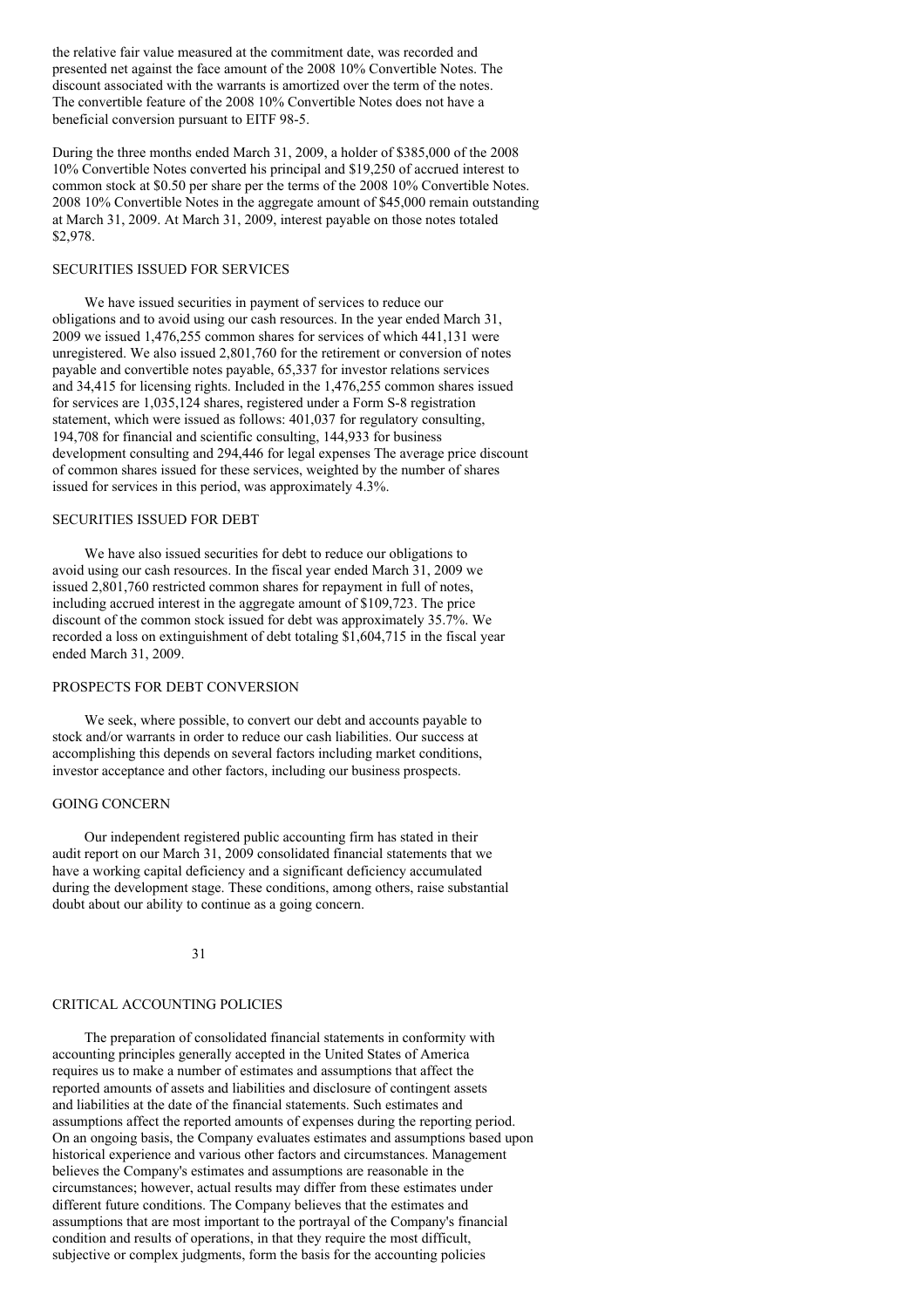deemed to be most critical to us. These critical accounting policies relate to stock purchase warrants issued with notes payable, beneficial conversion feature of convertible notes payable, impairment of intangible assets and long lived assets, stock compensation, contingencies and litigation. We believe estimates and assumptions related to these critical accounting policies are appropriate under the circumstances; however, should future events or occurrences result in unanticipated consequences, there could be a material impact on the Company's future financial conditions or results of operations.

#### Fair Value Measurements

In December 2006, the Financial Accounting Standards Board issued Statement of Financial Accounting Standards ("SFAS") No. 157, "FAIR VALUE MEASUREMENTS," which defines fair value, establishes a framework for measuring fair value in accordance with GAAP, and expands disclosures about fair value measurements. SFAS No. 157 simplifies and codifies related guidance within GAAP, but does not require any new fair value measurements. The guidance in SFAS No. 157 applies to derivatives and other financial instruments measured at estimated fair value under SFAS No. 133 and related pronouncements. SFAS No. 157 is effective for financial statements issued for fiscal years beginning after November 15, 2007, and interim periods within those fiscal years. We adopted SFAS No. 157 as of April 1, 2008. SFAS No. 157 applies to certain assets and liabilities that are being measured and reported on a fair value basis. SFAS No. 157 defines fair value, establishes a framework for measuring fair value in accordance with generally accepted accounting principles, and expands disclosure about fair value measurements. This Statement enables the reader of the financial statements to assess the inputs used to develop those measurements by establishing a hierarchy for ranking the quality and reliability of the information used to determine fair values. The Statement requires that assets and liabilities carried at fair value will be classified and disclosed in one of the following three categories:

Level 1: Quoted market prices in active markets for identical assets or liabilities.

Level 2: Observable market based inputs or unobservable inputs that are corroborated by market data.

Level 3: Unobservable inputs that are not corroborated by market data.

The fair value of warrants classified as derivative liabilities is determined based on unobservable inputs that are corroborated by market data, which is a Level 3 classification. We record variations in our warrant liability account on our balance sheet at fair value with changes in fair value recorded in our consolidated statements of operations.

The following outlines the significant weighted average assumptions used to estimate the fair value information presented, with respect to warrants utilizing the Binomial Lattice option pricing model:

-----------------------------------

#### Fiscal Year Ended March 31, 2009

| $1.81\% - 3.01\%$  |
|--------------------|
| $3 - 5$ years      |
| $83.6\% - 103.0\%$ |
| None               |
|                    |

We did not make any changes to our valuation techniques compared to the prior fiscal year.

We also obtained a third party valuation, which is a Level 3 classification as it was based on unobservable inputs that are not corroborated by market data, in connection with our December 2008 note restructuring.

#### 32

#### Long-Lived Assets

SFAS No.144, "Accounting for the Impairment of Long-lived Assets and for Long-lived Assets to be Disposed Of" addresses financial accounting and reporting for the impairment or disposal of long-lived assets.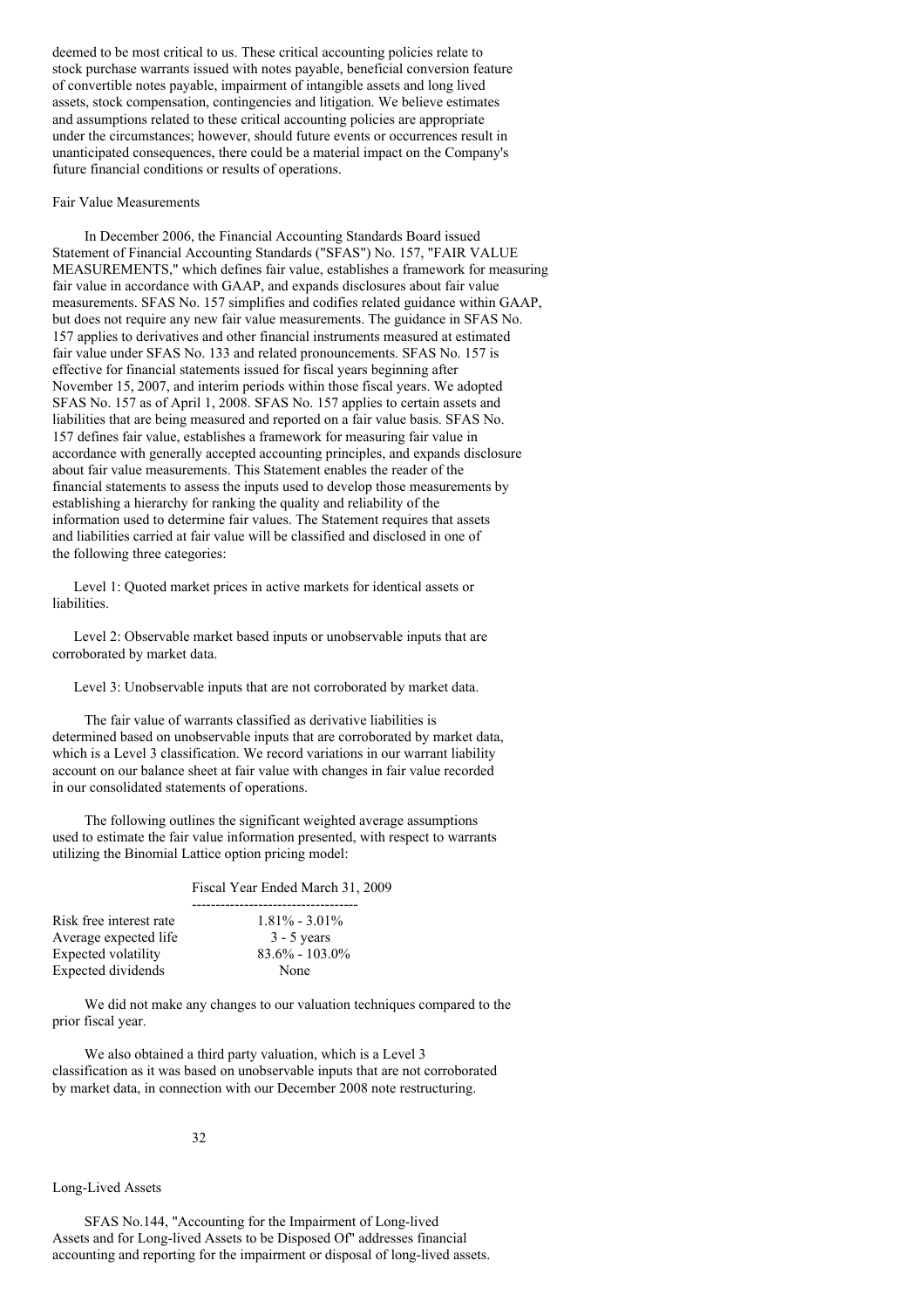SFAS 144 requires that long-lived assets be reviewed for impairment whenever events or changes in circumstances indicate that their carrying amounts may not be recoverable. If the cost basis of a long-lived asset is greater than the projected future undiscounted net cash flows from such asset (excluding interest), an impairment loss is recognized. Impairment losses are calculated as the difference between the cost basis of an asset and its estimated fair value. SFAS 144 also requires companies to separately report discontinued operations and extends that reporting requirement to a component of an entity that either has been disposed of (by sale, abandonment or in a distribution to owners) or is classified as held for sale. Assets to be disposed of are reported at the lower of the carrying amount or the estimated fair value less costs to sell. Management noted no indicators requiring review for impairment during the fiscal year ended March 31, 2009.

### Stock Purchase Warrants Issued with Notes Payable

The Company granted warrants in connection with the issuance of certain notes payable. Under Accounting Principles Board Opinion No. 14, "Accounting for Convertible Debt and Debt Issued With Stock Purchase Warrants," the relative estimated fair value of such warrants represents a discount from the face amount of the notes payable. Such discounts are amortized to interest expense over the term of the notes.

### Beneficial Conversion Feature of Notes Payable

The convertible feature of certain notes payable provides for a rate of conversion that is below market value. Such feature is normally characterized as a "Beneficial Conversion Feature" ("BCF"). Pursuant to EITF Issue No. 98-5, "Accounting for Convertible Securities With Beneficial Conversion Features or Contingently Adjustable Conversion Ratio" and EITF No. 00-27, "Application of EITF Issue No. 98-5 to Certain Convertible Instruments," the estimated fair value of the BCF is recorded in the consolidated financial statements as a discount from the face amount of the notes. Such discounts are amortized to interest expense over the term of the notes.

# Accounting for Transactions involving Stock Compensation

In December 2004, the FASB issued SFAS No. 123-R, "Share-Based Payment," which requires that the compensation cost relating to share-based payment transactions (including the cost of all employee stock options) be recognized in the financial statements. That cost will be measured based on the estimated fair value of the equity or liability instruments issued. SFAS No. 123-R covers a wide range of share-based compensation arrangements including share options, restricted share plans, performance-based awards, share appreciation rights, and employee share purchase plans. SFAS No.123-R replaces SFAS No. 123 and supersedes APB 25. As originally issued, SFAS No. 123 established as preferable a fair-value-based method of accounting for share-based payment transactions with employees. However, that pronouncement permitted entities to continue applying the intrinsic-value model of APB 25, provided that the financial statements disclosed the pro forma net income or loss based on the preferable fair-value method.

We adopted SFAS No. 123-R in the first fiscal quarter of 2007. Thus, our consolidated financial statements reflect an expense for (a) all share-based compensation arrangements granted on or after January 1, 2006 and for any such arrangements that are modified, cancelled, or repurchased on or after that date, and (b) the portion of previous share-based awards for which the requisite service has not been rendered as of that date, based on the grant-date estimated fair value. For the fiscal year ended March 31, 2009, we recognized \$733,289 of share-based compensation.

## OFF-BALANCE SHEET ARRANGEMENTS

We have not entered into any off-balance sheet arrangements that have or are reasonably likely to have a current or future effect on our financial condition, changes in financial condition, revenues or expenses, results of operations, liquidity, capital expenditures or capital resources and would be considered material to investors.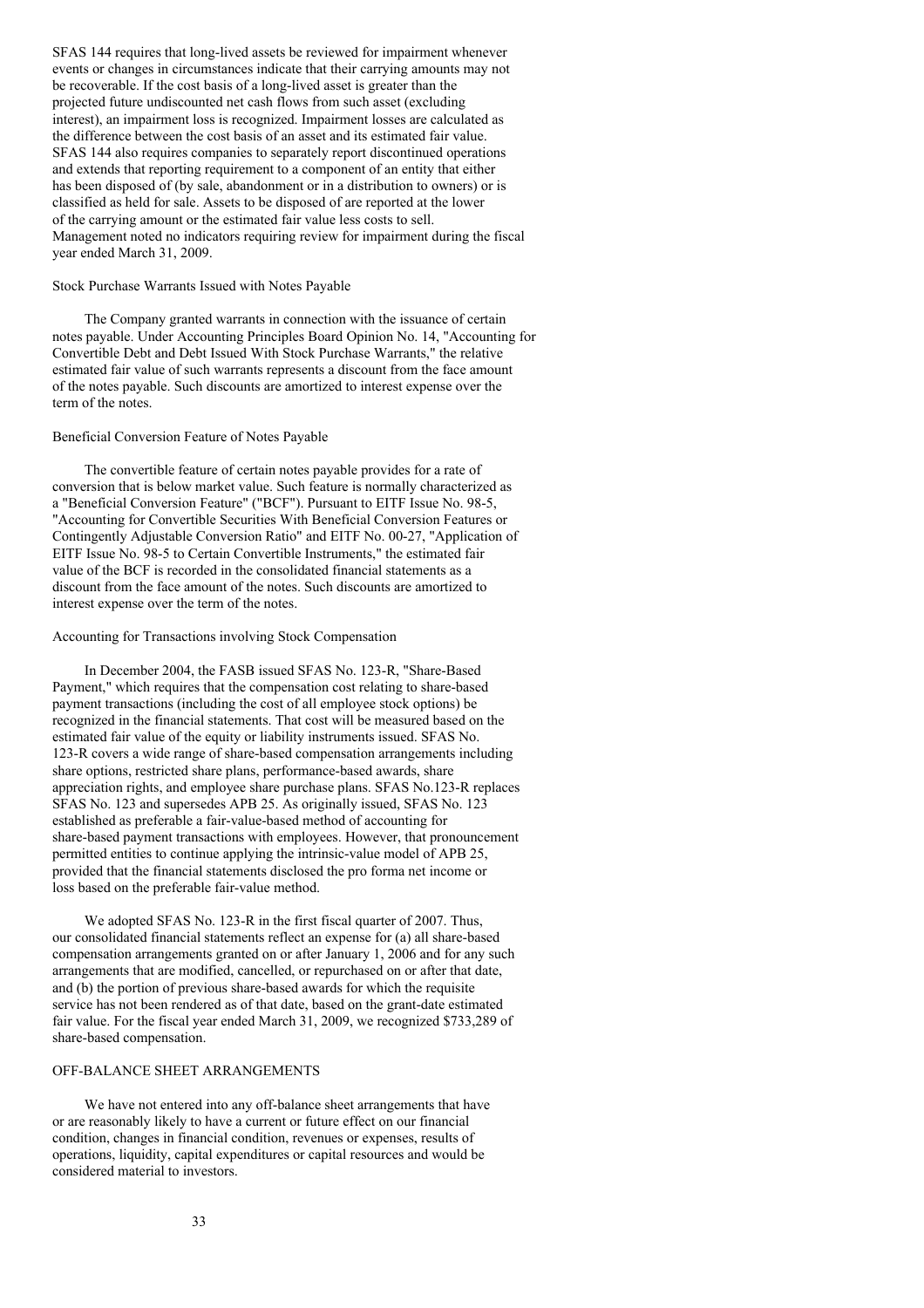# ITEM 8. FINANCIAL STATEMENTS

The financial statements listed in the accompanying Index to Financial Statements are attached hereto and filed as a part of this Report under Item 13.

# ITEM 9. CHANGES IN AND DISAGREEMENTS WITH ACCOUNTANTS ON ACCOUNTING AND FINANCIAL DISCLOSURE

None.

### ITEM 9A(T). CONTROLS AND PROCEDURES

## DISCLOSURE CONTROLS AND PROCEDURES

Under the supervision and with the participation of our management, including our Chief Executive Officer ("CEO"), who is also our acting Chief Financial Officer ("CFO"), we evaluated the effectiveness of the design and operation of our disclosure controls and procedures (as defined in Rule 13a-15(e) and 15d-15(e) of the Exchange Act as of a date (the "Evaluation Date") within 90 days prior to filing the Company's March 31, 2009 Form 10-K.

Based on such evaluation, our Chief Executive Officer and Chief Financial Officer concluded that, as of the end of such period, our disclosure controls and procedures are effective in recording, processing, summarizing and reporting, on a timely basis, information required to be disclosed by us in the reports that we file or submit under the Exchange Act and are effective in ensuring that information required to be disclosed by us in the reports that we file or submit under the Exchange Act is accumulated and communicated to our management, including our Chief Executive Officer and Chief Financial Officer, as appropriate to allow timely decisions regarding required disclosure.

# INTERNAL CONTROL OVER FINANCIAL REPORTING

## (a) MANAGEMENT'S ANNUAL REPORT ON INTERNAL CONTROL OVER FINANCIAL REPORTING

Our management is responsible for establishing and maintaining adequate internal control over financial reporting, as defined in Rules 13a-15(f) and 15d-15(f) under the Exchange Act. The Company's internal control over financial reporting is designed to provide reasonable assurance regarding the reliability of financial reporting and the preparation of financial statements for external purposes in accordance with generally accepted accounting principles.

A material weakness is a deficiency, or combination of deficiencies, in internal control over financial reporting, such that there is a reasonable possibility that a material misstatement of the registrant's annual or interim financial statements will not be prevented or detected on a timely basis.

The Company's management, with the participation of its Chief Executive Officer, assessed the effectiveness of the Company's internal control over financial reporting as of March 31, 2009. In making this assessment, the Company used the criteria set forth by the Committee of Sponsoring Organizations of The Treadway Commission (COSO) in Internal Control-Integrated Framework. Based on that assessment under such criteria, management concluded that the Company's internal control over financial reporting was not effective as of March 31, 2009 due to control deficiencies that constituted material weaknesses.

Management in assessing its internal controls and procedures for fiscal 2009 identified a lack of sufficient segregation of duties, particularly in cash disbursements. Specifically, this material weakness is such that the design of controls over the area of cash disbursements relies primarily on detective controls and could be strengthened by adding preventative controls to properly safeguard company assets.

Management has identified a lack of sufficient personnel in the accounting function due to the limited resources of the Company with appropriate skills, training and experience to perform the review processes to ensure the complete and proper application of generally accepted accounting principles, particularly as it relates to taxes. Specifically, this material weakness led to segregation of duties issues and resulted in audit adjustments to the annual consolidated financial statements and revisions to related disclosures, including tax reporting.

The Company is in the process of developing and implementing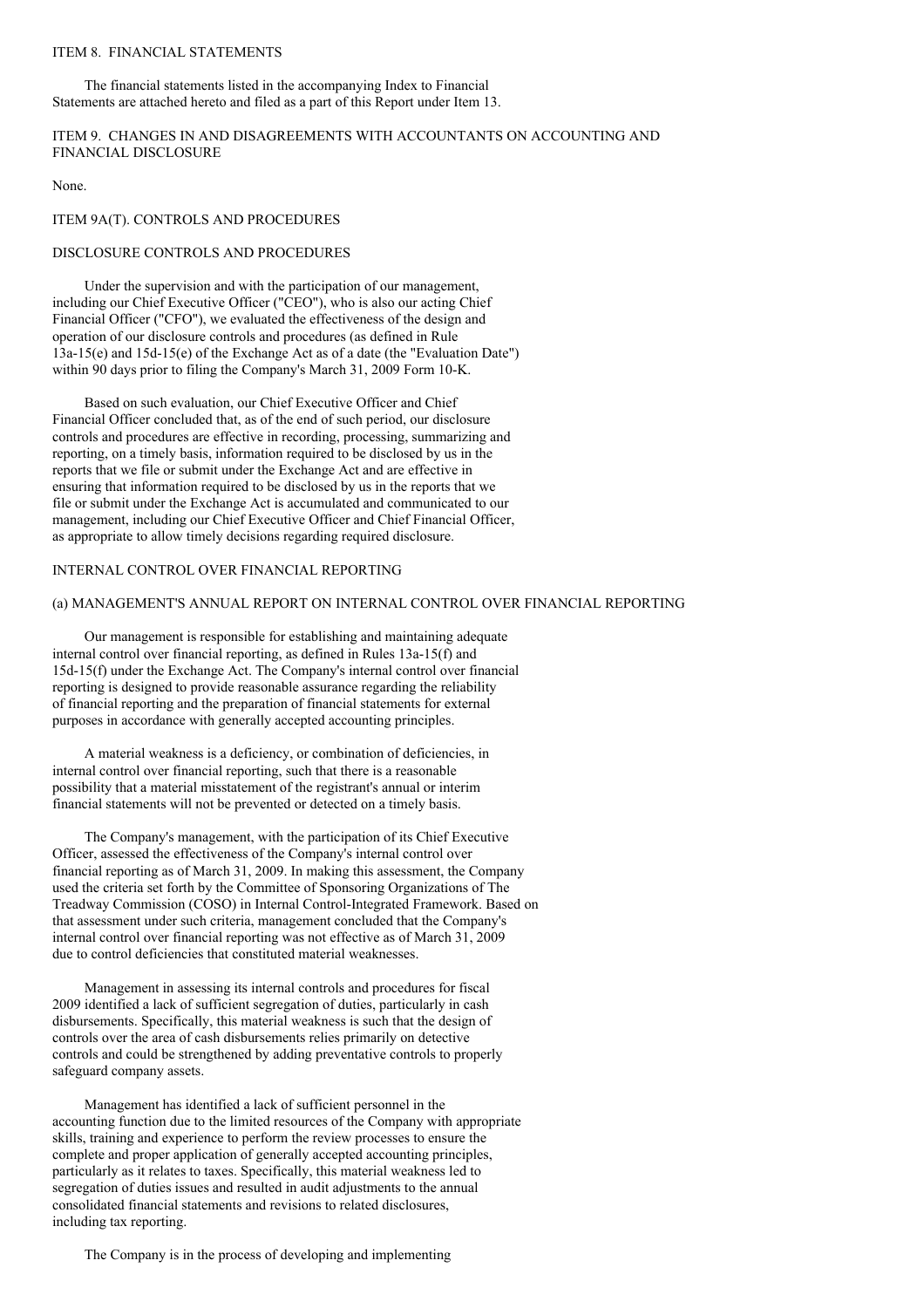remediation plans to address its material weaknesses.

34

Management has identified specific remedial actions to address the material weaknesses described above:

- o Improve the effectiveness of the accounting group by continuing to augment existing Company resources with additional consultants or employees to improve segregation procedures and to assist in the analysis and recording of complex accounting transactions and preparation of tax disclosures. The Company plans to mitigate the segregation of duties issues by hiring additional personnel in the accounting department once the Company has achieved commercialization of its products and is generating revenue, or has raised significant additional working capital.
- o Improve segregation procedures by strengthening cross approval of various functions including cash disbursements and quarterly internal audit procedures where appropriate.

Due to its inherent limitations, internal control over financial reporting may not prevent or detect misstatements. Projections of any evaluation of effectiveness to future periods are subject to the risk that controls may become inadequate because of changes in conditions, or that the degree of compliance with the policies or procedures may deteriorate. All internal control systems, no matter how well designed, have inherent limitations. Therefore, even those systems determined to be effective can provide only reasonable assurance with respect to financial statement preparation and presentation.

This annual report does not include an attestation report of the Company's registered public accounting firm due to a transition period established by rules of the Securities and Exchange Commission for certain public companies.

# (b) CHANGES IN INTERNAL CONTROL OVER FINANCIAL REPORTING

There were no significant changes made in our internal controls over financial reporting during the quarter ended March 31, 2009 that have materially affected or are reasonably likely to materially affect these controls.

## ITEM 9B. OTHER INFORMATION

During the period December 31, 2008 through March 31, 2009, the Company issued restricted securities totaling 4,169,738 shares or 9.29% of the Company's issued and outstanding Common Stock, based on the number of shares of Common Stock outstanding and reported on the Company's Form 10-Q for the quarter ended December 31, 2008. Such securities included shares of restricted Common Stock issued upon the conversion of outstanding debt securities and shares issued for cash investment, services, interest payable and professional services.

### PART III

# ITEM 10. DIRECTORS, EXECUTIVE OFFICERS AND CORPORATE GOVERNANCE

# COMPLIANCE WITH SECTION 16(A) OF THE EXCHANGE ACT

Section 16(a) of the Securities Exchange Act of 1934 requires our officers, directors, and persons who own more than 10% of a registered class of our equity securities to file reports of ownership and changes in ownership with the SEC and Nasdaq. Officers, directors, and greater than 10% beneficial owners are required by SEC regulation to furnish the Company with copies of all Section 16 (a) forms they file. Based solely on our review of copies of the Section 16(a) reports filed for the fiscal year ended March 31, 2009, we believe that all filing requirements applicable to its officers, directors, and greater than 10% beneficial owners were complied with.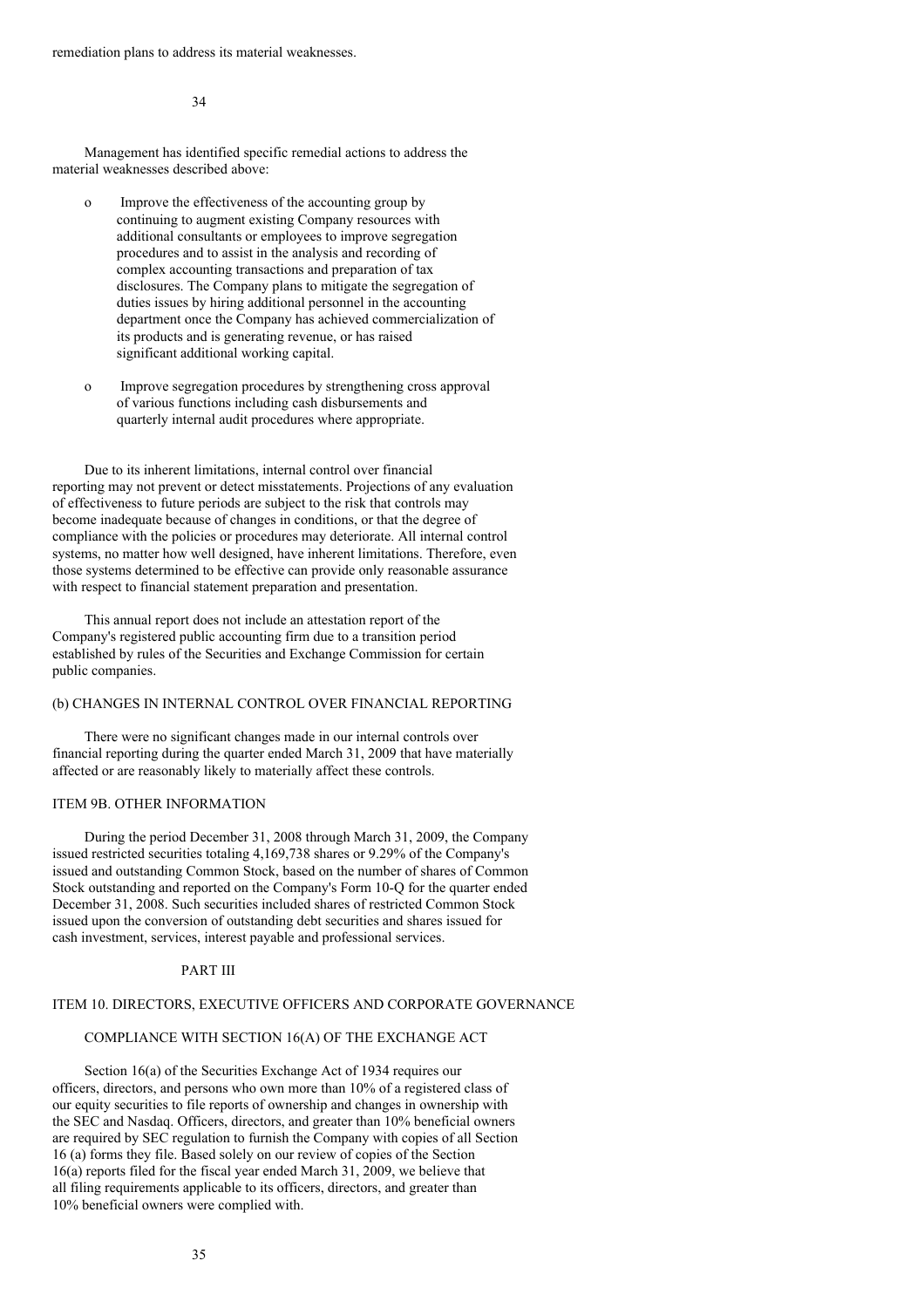## DIRECTORS, EXECUTIVE OFFICERS, PROMOTERS AND CONTROL PERSONS

The names, ages and positions of our directors and executive officers as of June 29, 2009 are listed below:

| <b>NAMES</b>           | TITLE OR POSITION                                                                   |    |    |  |  |  |
|------------------------|-------------------------------------------------------------------------------------|----|----|--|--|--|
| James A. Joyce $(1)$   | Chairman, Chief Executive<br>Officer, Principal Accounting Officer<br>and Secretary | 46 |    |  |  |  |
|                        | Richard H. Tullis, PhD (2) Vice President, Chief Science Officer<br>and Director    |    | 63 |  |  |  |
| Franklyn S. Barry, Jr. | Director                                                                            | 69 |    |  |  |  |
| Edward G. Broenniman   | Director                                                                            | 73 |    |  |  |  |

(1) Effective June 1, 2001, Mr. Joyce was appointed our President and Chief Executive Officer, replacing Mr. Barry, who continues as a member of the board of directors.

(2) Effective June 1, 2001, Dr. Tullis was appointed as our Chief Science Officer.

Certain additional information concerning the individuals named above is set forth below. This information is based on information furnished us by each individual noted.

## Resumes of Management:

James A. Joyce, Chairman, CEO, President, Principal Accounting Officer and Secretary.

Mr. Joyce is the founder of Aethlon Medical, and has been the Chairman of the Board and Secretary since March 1999. On June 1, 2001, our Board of Directors appointed Mr. Joyce with the additional role of CEO. During the quarter ended December 31, 2007, our chief financial officer resigned and Mr. Joyce assumed the role of principal accounting officer. In 1992, Mr. Joyce founded and was the sole shareholder of James Joyce & Associates, an organization that provided management consulting and corporate finance advisory services to CEOs and CFOs of publicly traded companies. Previously, from 1989 to 1991, Mr. Joyce was Chairman and Chief Executive Officer of Mission Labs, Inc. Prior to that Mr. Joyce was a principal in charge of U.S. operations for London Zurich Securities, Inc. Mr. Joyce is a graduate of the University of Maryland.

Richard H. Tullis, Ph.D., Vice President, Chief Science Officer

Dr. Tullis has been Vice President and a director of the Company since January 2000 and Chief Science Officer since June 2001. Dr. Tullis has extensive biotechnology management and research experience, and is the founder of Syngen Research, a wholly-owned subsidiary of Aethlon Medical, Inc. Previously, Dr. Tullis co-founded Molecular Biosystems, Inc., a former NYSE company. At Molecular Biosystems, Dr. Tullis was Director of Oligonucleotide Hybridization, Senior Research Scientist and Member of the Board of Directors. In research, Dr. Tullis developed and patented the first application of oligonucleotides to antisense antibiotics and developed new methods for the chemical synthesis of DNA via methoxy-hosphorochloridites. Dr. Tullis also co-developed the first applications of covalently coupled DNA-enzyme conjugates using synthetic oligonucleotides during his tenure at Molecular Biosystems. In 1985, Dr. Tullis founded, and served as President and CEO of Synthetic Genetics, Inc., a pioneer in custom DNA synthesis, which was sold to Molecular Biology Resources in 1991. Dr. Tullis also served as interim-CEO of Genetic Vectors, Inc., which completed its IPO under his management, and was co-founder of DNA Sciences, Inc., a company that was eventually acquired by Genetic Vectors. Dr. Tullis received his Ph.D. in Biochemistry and Cell Biology from the University of California at San Diego, and has done extensive post-doctoral work at UCSD, USC, and the University of Hawaii.

Franklyn S. Barry, Jr.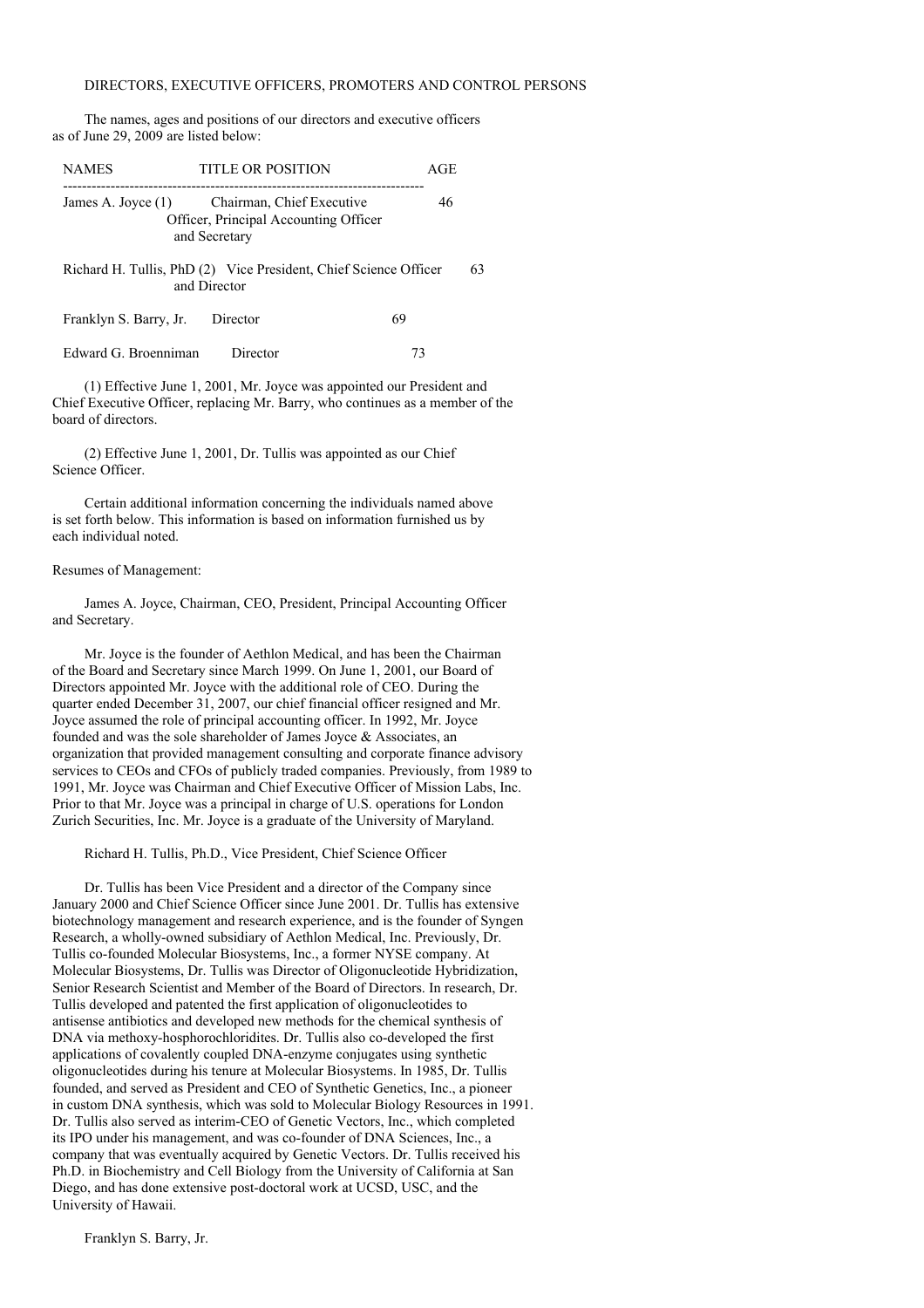Mr. Barry has over 30 years of experience in managing and building companies. He was President and Chief Executive Officer of Hemex from April 1997 through May 31, 2001 and our President and CEO from March 10, 1999 to May 31, 2001. He became a director of Aethlon Medical on March 10, 1999. From 1994 to April 1997, Mr. Barry was a private consultant. Included among his prior experiences are tenures as President of Fisher-Price and as co-founder and CEO of Software Distribution Services, which today operates as Ingram Micro-D, an international distributor of personal computer products. Mr. Barry serves on the Board of Directors of Merchants Mutual Insurance Company.

36

### Edward G. Broenniman

Mr. Broenniman became a director of Aethlon Medical on March 10, 1999. Mr. Broenniman has 30 years of management and executive experience with high-tech, privately-held growth companies where he has served as a CEO, COO, or corporate advisor, using his expertise to focus management on increasing profitability and stockholder value. He is the Managing Director of The Piedmont Group, LLC, a venture advisory firm. Mr. Broenniman recently served on the Board of Directors of publicly-traded QuesTech (acquired by CACI International), and currently serves on the Boards of four privately-held firms. His nonprofit Boards are the Dingman Center for Entrepreneurship's Board of Advisors at the University of Maryland, the National Association of Corporate Directors, National Capital Chapter and the Board of the Association for Corporate Growth, National Capital Chapter.

Our Board of Directors has the responsibility for establishing broad corporate policies and for overseeing our overall performance. Members of the Board are kept informed of our business activities through discussions with the President and other officers, by reviewing analyses and reports sent to them, and by participating in Board and committee meetings. Our bylaws provide that each of the directors serves for a term that extends to the next Annual Meeting of Shareholders of the Company. Our Board of Directors presently has an Audit Committee and a Compensation Committee on each of which Messrs. Barry and Broenniman serve. Mr. Barry is Chairman of the Audit Committee, and Mr. Broenniman is Chairman of the Compensation Committee.

Upon the recommendation of our Compensation Committee, in February 2005, we adopted our 2005 Directors Compensation Program (the "Directors Compensation Program") which advances our interest by helping us to obtain and retain the services of outside directors services upon whose judgment, initiative, efforts and/or services we are substantially dependent, by offering to or providing those persons with incentives or inducements affording such persons an opportunity to become owners of our capital stock. Under the Directors Compensation Program, a newly elected director will receive a one time grant of a non-qualified stock option of 1.5% of the common stock outstanding at the time of election. The options will vest one-third at the time of election to the board and the remaining two-thirds will vest equally at year end over three years. Additionally, each director will also receive an annual \$25,000 non-qualified stock option retainer, \$15,000 of which is to be paid at the first of the year to all directors who are on the Board prior to the first meeting of the year and a \$10,000 retainer will be paid if a director attends 75% of the meetings either in person, via conference call or other electronic means. The exercise price for the options under the Directors Compensation Program will equal the average closing of the last ten (10) trading days prior to the date earned. At March 31, 2009 under the 2005 Directors Compensation Program, we had issued 1,337,825 options to outside directors and 3,965,450 options to employee-directors for a total of 5,303,275 options, of these 4,744,550 remain outstanding.

## FAMILY RELATIONSHIPS.

There are no family relationships between or among the directors, executive officers or persons nominated or charged by us to become directors or executive officers.

There are no arrangements or understandings between any two or more of our directors or executive officers. There is no arrangement or understanding between any of our directors or executive officers and any other person pursuant to which any director or officer was or is to be selected as a director or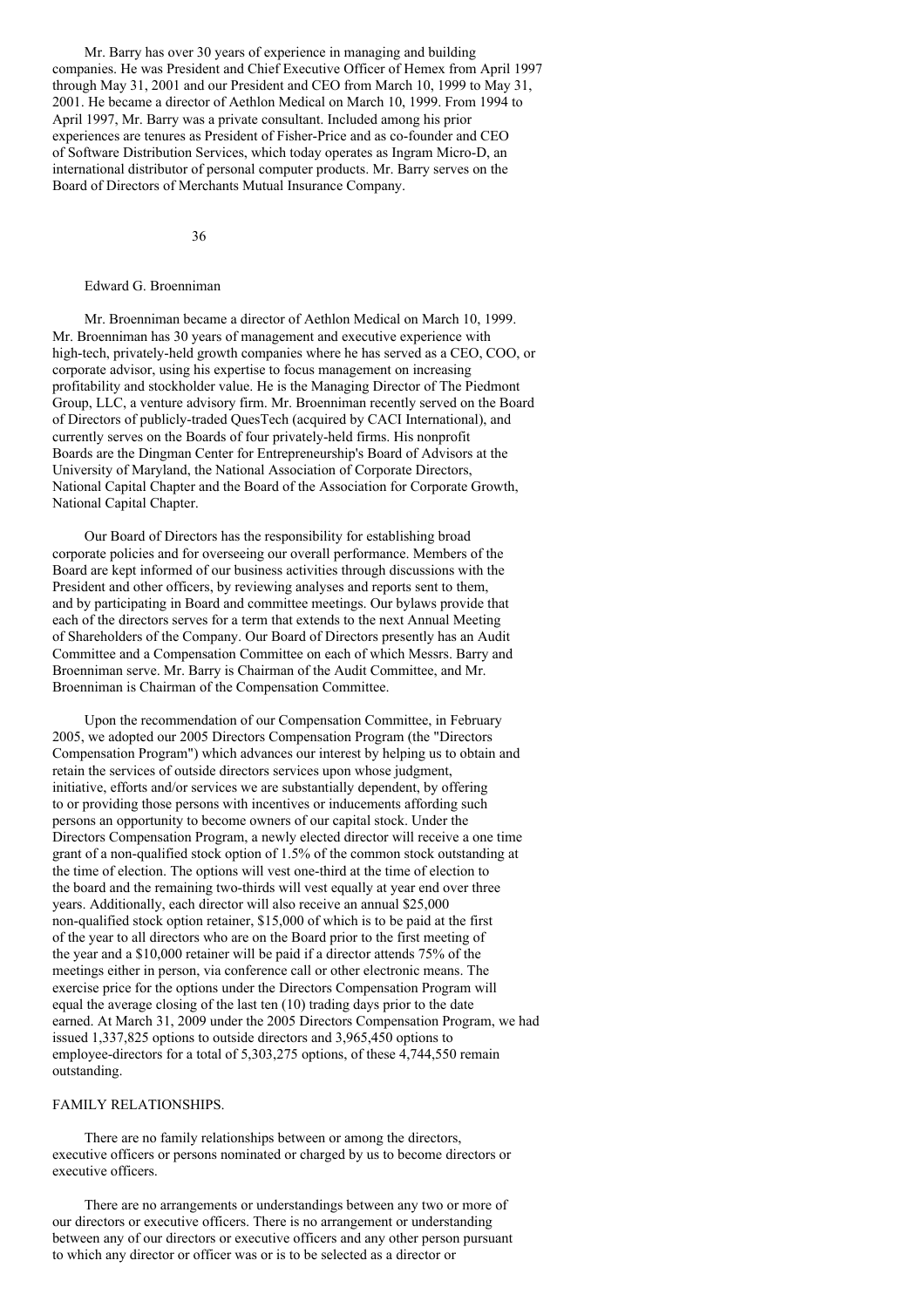officer, and there is no arrangement, plan or understanding as to whether non-management shareholders will exercise their voting rights to continue to elect the current Board of Directors. There are also no arrangements, agreements or understanding between non-management shareholders that may directly or indirectly participate in or influence the management of our affairs.

## SCIENCE ADVISORY BOARD

Each person listed below is a current member of our Science Advisory Board. The role of the Science Advisory Board is to provide scientific guidance related to the development of our Hemopurifier(R) technology. Unlike the members of our Board of Directors, the Science Advisory Board members are not involved in the management or operations of our company. Members of the Science Advisory Board are paid \$500 per day for services rendered either on-site or at a mutually agreeable location.

37

Ken Alibek, M.D., Ph.D., D.Sc.

------------------------------

Dr. Alibek is the Executive Director of Education at the National Center for Biodefense at George Mason University (GMU), and is a Distinguished Professor at GMU as well. Dr. Alibek specializes in medical and scientific research dedicated to developing new forms of protection against biological weapons and other infectious diseases.

Formerly, Dr. Alibek was a Soviet Army Colonel, and served as First Deputy Chief of the civilian branch of the Soviet Union's biological weapons program until he defected to the United States in 1992 and subsequently served as a consultant to numerous U.S. government agencies in the areas of medical microbiology, biological weapons defense, and biological weapons nonproliferation. Dr. Alibek has worked with the National Institutes of Health, testified extensively before the U.S. Congress on nonproliferation of biological weapons and is the author of Biohazard: The Chilling True Story of the Largest Covert Biological Weapons Program in the World--Told from Inside by the Man Who Ran It, published by Random House Books. He holds numerous patents, is widely published in science journals, and has provided over 300 lectures and presentations to military and civilian universities, as well as foreign governments. The December 2003 issue of the Acumen Journal of Life Sciences named Dr. Alibek as one of the top five biological warfare experts in the nation.

Charles Bailey, Ph.D.

---------------------

Dr. Bailey is the former commander of the U.S. Army Medical Research Institute of Infectious Diseases (USAMRIID). Dr. Bailey has 25 years U.S. Army experience in R&D and management in infectious diseases and biological warfare defense. As an officer of the Defense Intelligence Agency, Dr. Bailey wrote extensively on foreign biological warfare capabilities. Dr. Bailey is currently the Executive Director for Research & International Relations at the National Center for Biodefense at George Mason University (GMU), and is a Distinguished Professor of Biology at GMU as well. The Acumen Journal of Life Sciences named Dr. Bailey as one of the top five biological warfare experts in the nation.

Larry Cowgill, D.V.M., Ph.D.

----------------------------

Dr. Cowgill is a Professor in the Department of Medicine and Epidemiology at the School of Veterinary Medicine, University of California at Davis and has nearly 30 years of experience as a clinical instructor in small animal internal medicine, nephrology and hemodialysis. He currently Heads the Companion Animal Hemodialysis Units at the Veterinary Medical Teaching Hospital at UC Davis and the UC Veterinary Medical Center at San Diego. Dr. Cowgill is also Associate Dean for Southern California Clinical Programs and is Co-Director of the University of California Veterinary Medical Center at San Diego. Prior to his appointment at the University of California, he was a National Institutes of Health (NIH) Special Research Fellow at the University of Pennsylvania School of Veterinary Medicine and at the Renal Electrolyte Section at the University of Pennsylvania School of Medicine, where he conducted research in basic renal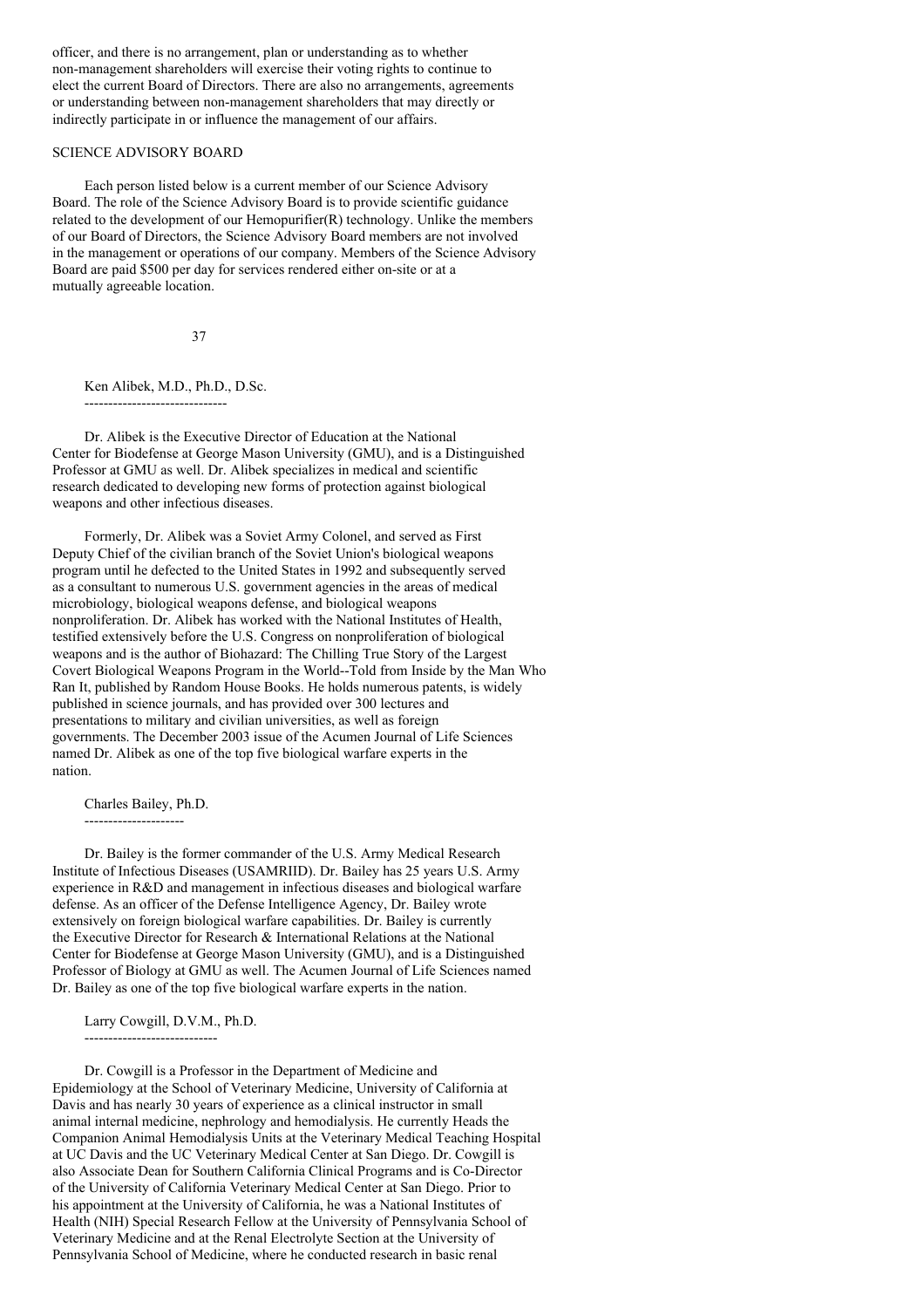physiology and clinical nephrology. Dr. Cowgill received his D.V.M. from the University of California at Davis School of Veterinary Medicine and his Ph.D. in Comparative Medical Sciences from the University of Pennsylvania, where he also completed his internship and Residency training in Small Animal Internal Medicine. He became a Diplomate of the American College of Veterinary Internal Medicine in 1977. Dr. Cowgill has published extensively in the area of veterinary nephrology and has established a Clinical Fellowship in Renal Medicine and Hemodialysis, which is the first of its kind in veterinary Medicine.

Pedro Cuatrecasas, M.D. -----------------------

Dr. Cuatrecasas was President of the Pharmaceutical Research Division of Parke-Davis Co., and Corporate Vice President for Warner Lambert Company from 1989 until his retirement in 1997. From 1986 to 1989, he served as SVP and Director of Glaxo Inc. For the prior ten years, he was VP/R&D and Director, of the Burroughs Wellcome Company. During his career in pharmaceutical research, he was involved in the discovery, development and marketing registration of more than 40 novel medicines. Dr. Cuatrecasas is widely recognized for the invention and development of affinity chromatography which is a method for the selective capture of proteins, sugars, fats and inorganic compounds. He is a member of the National Academy of Sciences, The Institute of Medicine, and the American Academy of Arts & Sciences, and he has authored more than 400 original publications.

38

Nathan W. Levin, M.D.

---------------------

Dr. Levin is recognized as a leading authority within the hemodialysis industry. He is the Medical and Research Director of the Renal Research Institute, LLC, a joint venture between Fresenius Medical Care - North America and Beth Israel Medical Center, New York. Dr. Levin also serves as Professor of Clinical Medicine at the Albert Einstein College of Medicine.

Raveendran (Ravi) Pottathil, Ph.D.

----------------------------------

Dr. Pottathil was the Section Manager for Retroviruses (focus on HIV and HCV) and tumor markers and PCR diagnostics at Hoffman La Roche from 1985 to 1992. He then co-founded Specialty Biosystems, Inc, a venture of Specialty Labs, one of the largest independent reference laboratories in California. Dr. Pottathil has also advised the World Health Organization's Sexually Transmitted Diseases and Global Vaccination Program. Dr. Pottathil has worked with Dr. Robert Huebner of the NIH in immunology and virology at The Jackson Laboratory, and with Drs. David Lang and Wolfgang Joklik at Duke University on interferons, anti-tumor RNAs and antigenic suppression of tumorigenic retroviruses. Academic positions include: Assistant Professor at the University of Maryland School of Medicine; Associate Professor at the City of Hope Medical Center in Duarte, California where he published extensively with Dr. Pedro Cuatrecasas (one of developers of affinity chromatography); and Adjunct Professor in Cellular and Molecular Biology at Down State Medical Center and Rutgers University. As a virologist and molecular biologist, Dr. Pottathil has over 40 refereed publications to his credit and has been a Director of OncQuest, Inc., GeneQuest, Inc., Specialty Laboratories Asia in Singapore and Specialty Ranbaxy in India. Currently, Dr. Pottathil is the President of AccuDx, Inc. a pharmaceutical diagnostics company he founded in 1996.

Claudio Ronco, M.D. -------------------

Dr. Ronco is the Director of the Dialysis and Renal Transplantation Programs of St. Bartolo Hospital in Vicenza, Italy. He has published 17 books on nephrology and dialysis and has written or co-authored over 350 scientific articles. Dr. Ronco also serves on the editorial board of 12 scientific journals, is a director of three international scientific societies, and is recognized as being instrumental in the introduction of continuous hemofiltration and high flux dialysis in Europe.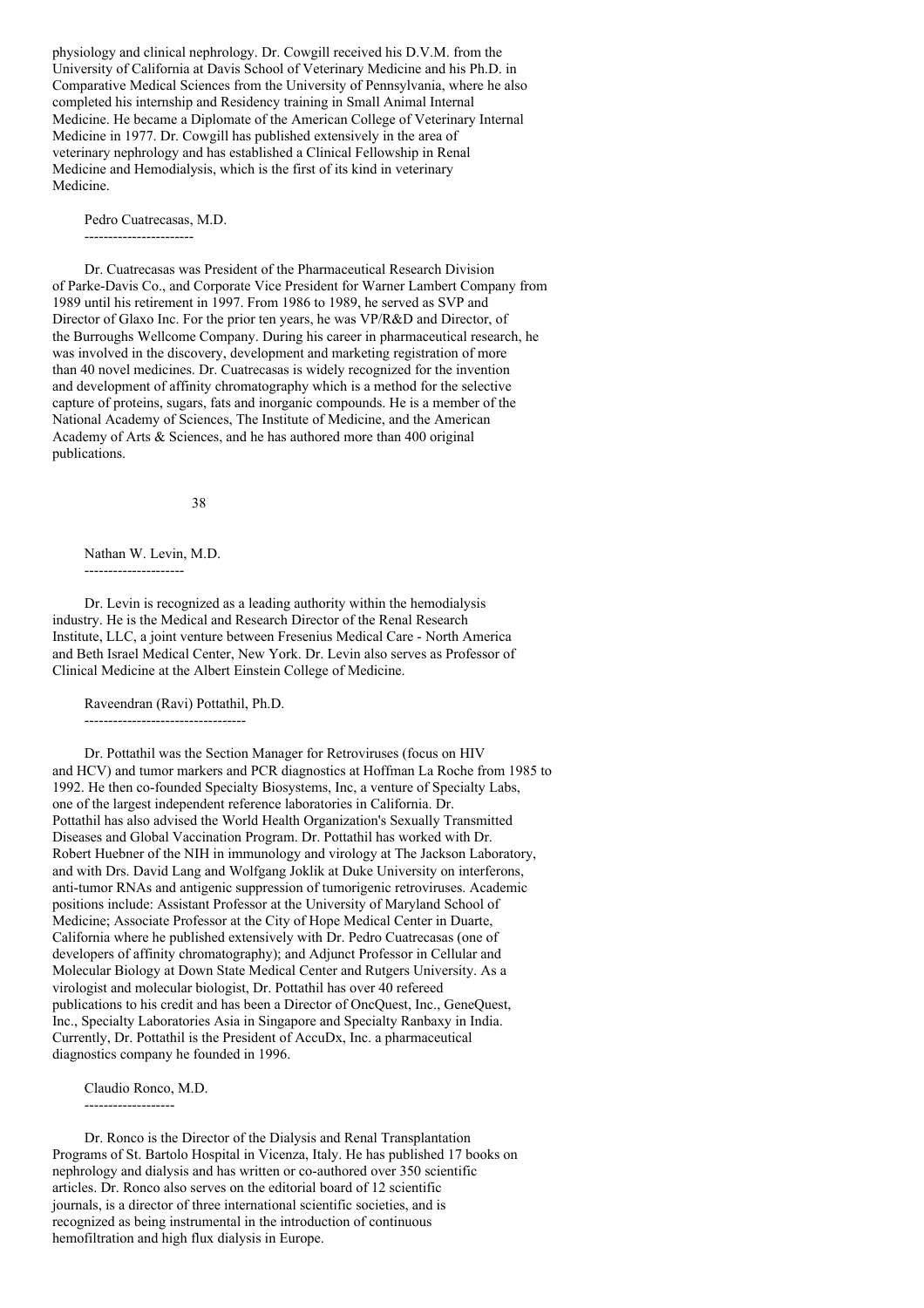Members of the Scientific Advisory Board do not receive any monetary compensation for service on the Board, however, on occasion, the members may be awarded stock options.

# INVOLVEMENT IN LEGAL PROCEEDINGS.

To the best of our knowledge, during the past five years, none of the following occurred with respect to a present or former director or executive officer of the Company: (1) any bankruptcy petition filed by or against any business of which such person was a general partner or executive officer either at the time of the bankruptcy or within two years prior to that time; (2) any conviction in a criminal proceeding or being subject to a pending criminal proceeding (excluding traffic violations and other minor offenses); (3) being subject to any order, judgment or decree, not subsequently reversed, suspended or vacated, of any court of any competent jurisdiction, permanently or temporarily enjoining, barring, suspending or otherwise limiting his involvement in any type of business, securities or banking activities; and (4) being found by a court of competent jurisdiction (in a civil action), the SEC or the Commodities Futures Trading Commission to have violated a federal or state securities or commodities law, and the judgment has not been reversed, suspended or vacated.

# CODE OF ETHICS.

On February 23, 2005, the Board of Directors approved a "Code of Business Conduct and Ethics." Our Code of Business Conduct and Ethics is available on our company website at www.aethlonmedical.com.

39

# AUDIT COMMITTEE AND AUDIT COMMITTEE FINANCIAL EXPERT

Our Board of Directors formed an audit committee in May of 1999 (the "Audit Committee"). Mr. Franklin S. Barry, Jr. (the Chairman of the Committee) and Mr. Edward Broenniman serve as members of the Committee. We believe that each of Mr. Broenniman and Mr. Barry is an "audit committee financial expert" as that term is defined by Item 407 of Regulation S-K.

The Audit Committee assists the Board of Directors in its oversight of the quality and integrity of our accounting, auditing, and reporting practices. The Audit Committee's role includes overseeing the work of our internal accounting and financial reporting and auditing processes and discussing with management our processes to manage business and financial risk, and for compliance with significant applicable legal, ethical, and regulatory requirements. The Audit Committee is responsible for the appointment, compensation, retention, and oversight of the independent auditor engaged to prepare or issue audit reports on our financial statements and internal control over financial reporting. The Audit Committee relies on the expertise and knowledge of management and the independent auditor in carrying out its oversight responsibilities. The Committee's specific responsibilities are delineated in its charter.

### COMPENSATION COMMITTEE

Our Board of Directors formed a Compensation Committee in May of 1999 (the "Compensation Committee"). Mr. Franklin S. Barry, Jr. and Mr. Edward Broenniman (the Chairman of the Committee) serve as members of the Committee. Our Board of Directors has delegated to the Compensation Committee strategic and administrative responsibility on a broad range of issues. The Compensation Committee's basic responsibility is to assure that the Chief Executive Officer, other officers, and key management are compensated effectively in a manner consistent with our compensation strategy and competitive practice. In addition, the Compensation Committee is responsible for establishing general compensation guidelines for non-management employees.

The Compensation Committee will be responsible for overseeing and, as appropriate, making recommendations to the Board regarding the annual salaries and other compensation of our executive officers, our general employee compensation and other policies and providing assistance and recommendations with respect to our compensation policies and practices. The Compensation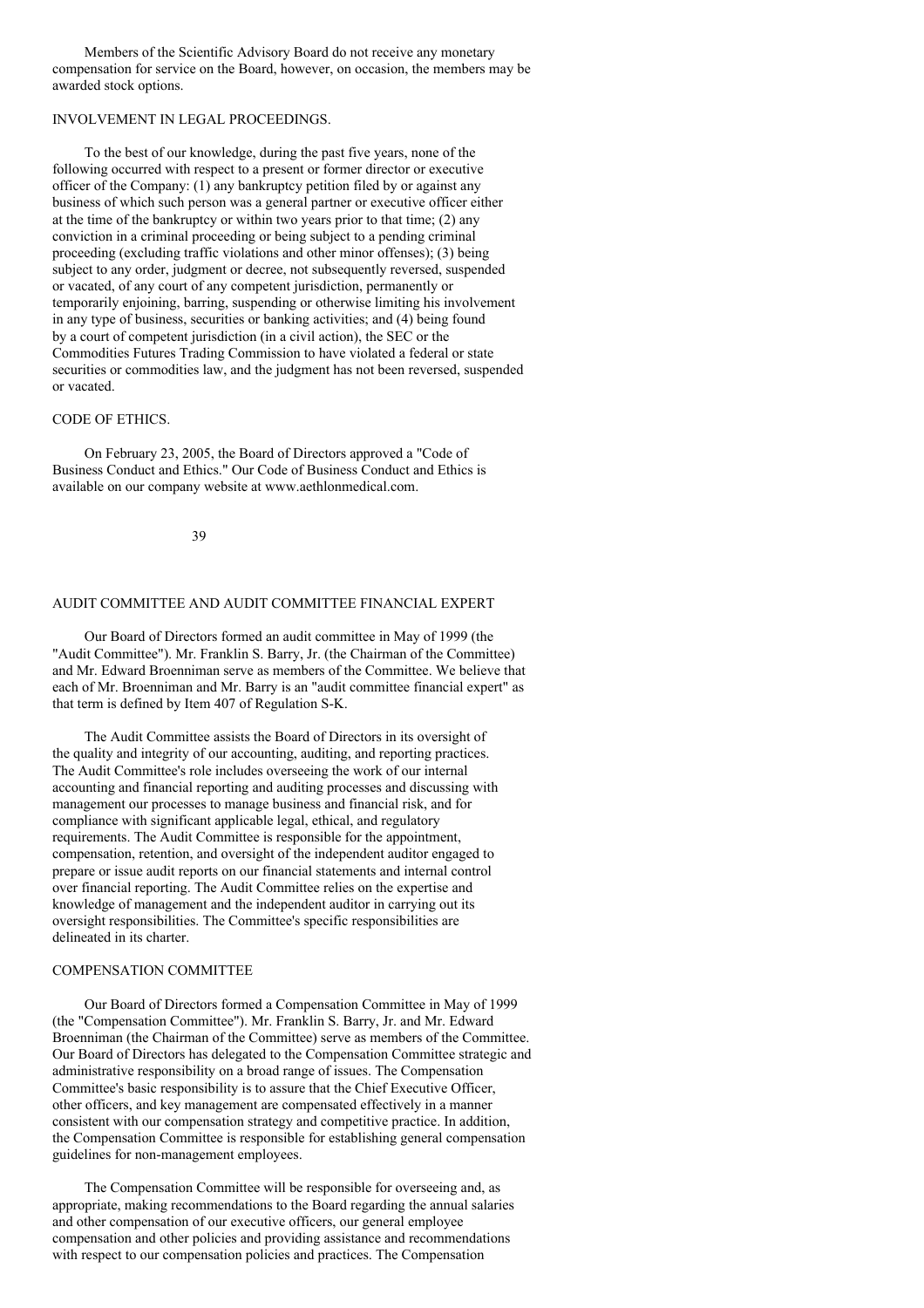Committee is authorized to carry out these activities and other actions reasonably related to the Compensation Committee's purposes or assigned by the Board from time to time. The Committee's specific responsibilities are delineated in its charter.

## ITEM 11. EXECUTIVE COMPENSATION

#### EXECUTIVE COMPENSATION

The following executive compensation disclosure reflects all compensation awarded to, earned by or paid to the executive officers below for the fiscal year ended March 31, 2009 and March 31, 2008. The following table summarizes all compensation for fiscal year 2009 and 2008 received by our Chief Executive Officer, and the Company's two most highly compensated executive officers who earned more than \$100,000 in fiscal year 2009.

 $<$ TABLE>

 $\langle S \rangle$   $\langle C \rangle$ 

## SUMMARY COMPENSATION TABLE

NON-EQUITY NONQUALIFIED INCENTIVE DEFERRED ALL STOCK OPTION PLAN COMPENSATION OTHER NAMED EXECUTIVE OFFICER AWARDS AWARDS COMPENSATION EARNINGS COMP. TOTAL AND PRINCIPAL POSITION YEAR SALARY (\$) BONUS (\$) (\$) (\$) (\$) (\$) (\$) (\$) James A. Joyce (1) 2009 \$290,000 \$- \$- \$424,528 \$ -- \$ -- \$ -- \$714,528 CHIEF EXECUTIVE OFFICER 2008 256,010 -- -- -- -- -- -- -- 256,010 AND PRINCIPAL ACCOUNTING 2007 240,000 -- -- -- -- -- -- -- 240,000 **OFFICER** Richard H. Tullis, Ph.D (2) 2009 \$175,000 \$- \$- \$154,025 \$ -- \$ -- \$ -- \$329,025 VICE PRESIDENT AND CHIEF 2008 \$172,500 -- -- -- -- -- -- -- 172,500<br>SCIENCE OFFICER 2007 180.000 -- -- -- -- -- -- -- 180.000 SCIENCE OFFICER 2007 180,000  $<$ /TABLE>

- (1) The aggregate number of stock awards and stock option awards issued to Mr. Joyce and outstanding as of March 31, 2009 is zero and 9,588,243.
- (2) The aggregate number of stock awards and stock option awards issued to Dr. Tullis and outstanding as of March 31, 2009 is zero and 2,764,350.

#### 40

Subsequent to the Company's year end, On June 29, 2009, Mr. Joyce, our Chief Executive Officer, entered into an Option Suspension Agreement, whereby Mr. Joyce has agreed to not exercise his stock options pending the filing of amended articles of incorporation of the Company increasing the Company's authorized capital. Accordingly of Mr. Joyce's total options, 2,857,143 cannot be exercised until the amended articles of incorporation are filed, and 6,731,090 cannot be exercised until the later of June 9, 2010 or the filing of the amended articles of incorporation. The Agreement also provides Mr. Joyce certain protections in the event the Company shall undergo a Change of Control Transaction while his options are suspended. Such protections include the right to receive, in the form of cash payments, the positive value of his options (which remain subject to suspension) at the time of such transaction. A copy of the Option Suspension Agreement is filed as an Exhibit to this Report.

In addition, Mr. Joyce has been granted 4,000,000 shares of restricted common stock, at a price per share of \$0.24, which shall vest in equal installments over a thirty six month period commencing June 9, 2010; however such shares will not be issued until the filing of the amended articles of incorporation.

#### EMPLOYMENT AGREEMENTS

We entered into an employment agreement with Mr. Joyce effective April 1, 1999. Effective June 1, 2001, Mr. Joyce was appointed President and Chief Executive Officer and his base annual salary was increased from \$120,000 to \$180,000. Effective January 1, 2005, Mr. Joyce's salary was increased from \$180,000 to \$205,000 per year. Under the terms of the agreement, his employment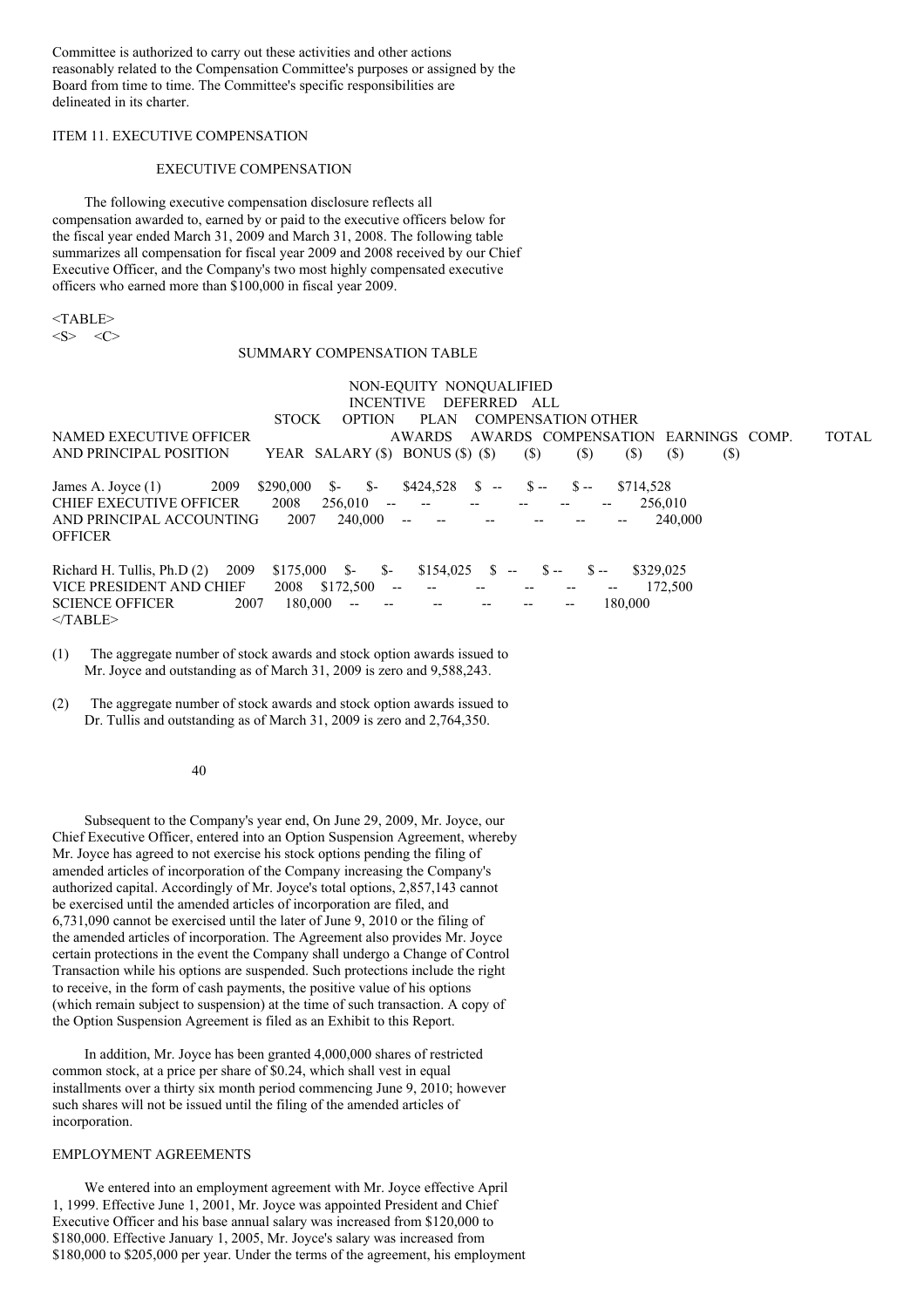continues at a salary of \$205,000 per year for successive one-year periods, unless given notice of termination 60 days prior to the anniversary of his employment agreement. Effective April 1, 2006. Mr. Joyce's salary was increased from \$205,000 to \$240,000. His salary was subsequently increased to \$265,000 per year and effective May 1, 2008, his salary was increased from \$265,000 to \$290,000 per year.

We entered into an employment agreement with Dr. Tullis effective January 10, 2000. Effective June 1, 2001, Dr. Tullis was appointed our Chief Science Officer of the Company. His compensation under the agreement was modified in June 2001 from \$80,000 to \$150,000 per year. Effective January 1, 2005 Dr. Tullis' salary was increased from \$150,000 to \$165,000 per year. Under the terms of the agreement, his employment continues at a salary of \$165,000 per year for successive one-year periods, unless given notice of termination 60 days prior to the anniversary of his employment agreement. Dr. Tullis was granted 250,000 stock options to purchase our common stock in connection the completing certain milestones, such as the initiation and completion of certain clinical trials, the submission of proposals to the FDA and the filing of a patent application. Effective April 1, 2006, Dr. Tullis salary was increased to \$180,000 per year.

Both Mr. Joyce's and Dr. Tullis' agreements provide for medical insurance and disability benefits, one year of severance pay if their employment is terminated by us without cause or due to change in our control before the expiration of their agreements, and allow for bonus compensation and stock option grants as determined by our Board of Directors. Both agreements also contain restrictive covenants preventing competition with us and the use of confidential business information, except in connection with the performance of their duties for the Company, for a period of two years following the termination of their employment with us.

# 41

# OUTSTANDING EQUITY AWARDS AT FISCAL YEAR-END

The following table sets forth certain information concerning stock option Awards granted to our named executive officers.

### <TABLE>  $\langle S \rangle$   $\langle C \rangle$

# OUTSTANDING EQUITY AWARDS AT FISCAL YEAR END

|                                                   |                                                                                                                                                                                                                                                          | <b>OPTIONS AWARDS</b>              |                   |              |                                                |               |               |
|---------------------------------------------------|----------------------------------------------------------------------------------------------------------------------------------------------------------------------------------------------------------------------------------------------------------|------------------------------------|-------------------|--------------|------------------------------------------------|---------------|---------------|
|                                                   | <b>EQUITY</b>                                                                                                                                                                                                                                            |                                    |                   |              |                                                |               |               |
|                                                   |                                                                                                                                                                                                                                                          |                                    | <b>INCENTIVE</b>  |              |                                                |               |               |
|                                                   |                                                                                                                                                                                                                                                          |                                    |                   | PLAN AWARDS; |                                                |               |               |
|                                                   | NUMBER OF NUMBER OF NUMBER OF                                                                                                                                                                                                                            |                                    |                   |              |                                                |               |               |
|                                                   | SECURITIES SECURITIES SECURITIES                                                                                                                                                                                                                         |                                    |                   |              |                                                |               |               |
|                                                   | UNDERLYING                                                                                                                                                                                                                                               |                                    | <b>UNDERLYING</b> |              | <b>UNDERLYING</b>                              |               |               |
|                                                   |                                                                                                                                                                                                                                                          |                                    |                   |              | UNEXERCISED UNEXERCISED UNEXERCISED            | <b>OPTION</b> | <b>OPTION</b> |
|                                                   | <b>OPTIONS</b>                                                                                                                                                                                                                                           | <b>OPTIONS</b>                     |                   |              | UNEARNED EXERCISE                              | EXPIRATION    |               |
|                                                   |                                                                                                                                                                                                                                                          |                                    |                   |              |                                                |               |               |
| <b>NAME</b>                                       |                                                                                                                                                                                                                                                          |                                    |                   |              | EXERCISABLE UNEXERCISABLE OPTIONS              | <b>PRICE</b>  | <b>DATE</b>   |
|                                                   |                                                                                                                                                                                                                                                          |                                    |                   |              |                                                |               |               |
|                                                   |                                                                                                                                                                                                                                                          | (#) (#) (#) (\$)                   |                   |              |                                                |               |               |
| James A. Joyce                                    |                                                                                                                                                                                                                                                          |                                    |                   |              | $1,115,550(1)$ -- - \$ 0.38 02/23/10           |               |               |
|                                                   | $\begin{array}{cccccc} 557,775(1) & & - & - & 8 & 0.38 & 12/31/10 \\ 557,775(1) & & - & - & 8 & 0.38 & 12/31/11 \\ 2,857,143(1) & & - & - & 8 & 0.21 & 09/09/15 \end{array}$                                                                             |                                    |                   |              |                                                |               |               |
|                                                   |                                                                                                                                                                                                                                                          |                                    |                   |              |                                                |               |               |
|                                                   |                                                                                                                                                                                                                                                          |                                    |                   |              |                                                |               |               |
|                                                   |                                                                                                                                                                                                                                                          |                                    |                   |              | $1,500,000(2)$ $1,000,000$ -- \$ 0.36 06/13/17 |               |               |
|                                                   |                                                                                                                                                                                                                                                          |                                    |                   |              | $1,000,000(3)$ $1,000,000$ -- \$ 0.25 11/13/18 |               |               |
|                                                   |                                                                                                                                                                                                                                                          |                                    |                   |              |                                                |               |               |
| Richard H. Tullis 30,000(1) -- - \$ 2.56 12/31/10 |                                                                                                                                                                                                                                                          |                                    |                   |              |                                                |               |               |
|                                                   |                                                                                                                                                                                                                                                          |                                    |                   |              |                                                |               |               |
|                                                   |                                                                                                                                                                                                                                                          |                                    |                   |              |                                                |               |               |
|                                                   |                                                                                                                                                                                                                                                          |                                    |                   |              |                                                |               |               |
|                                                   | $\begin{array}{cccccc} 250,000(1) & & \text{---} & & \$ & 1.90 & 03/12/12 \\ 867,175(1) & & \text{---} & & \$ & 0.38 & 02/23/10 \\ 433,588(1) & & \text{---} & & \$ & 0.38 & 12/31/10 \\ 433,587(1) & & \text{---} & & \$ & 0.38 & 12/31/11 \end{array}$ |                                    |                   |              |                                                |               |               |
|                                                   |                                                                                                                                                                                                                                                          | $-(-4)$ 750,000 -- \$ 0.41 6/14/18 |                   |              |                                                |               |               |
|                                                   |                                                                                                                                                                                                                                                          |                                    |                   |              |                                                |               |               |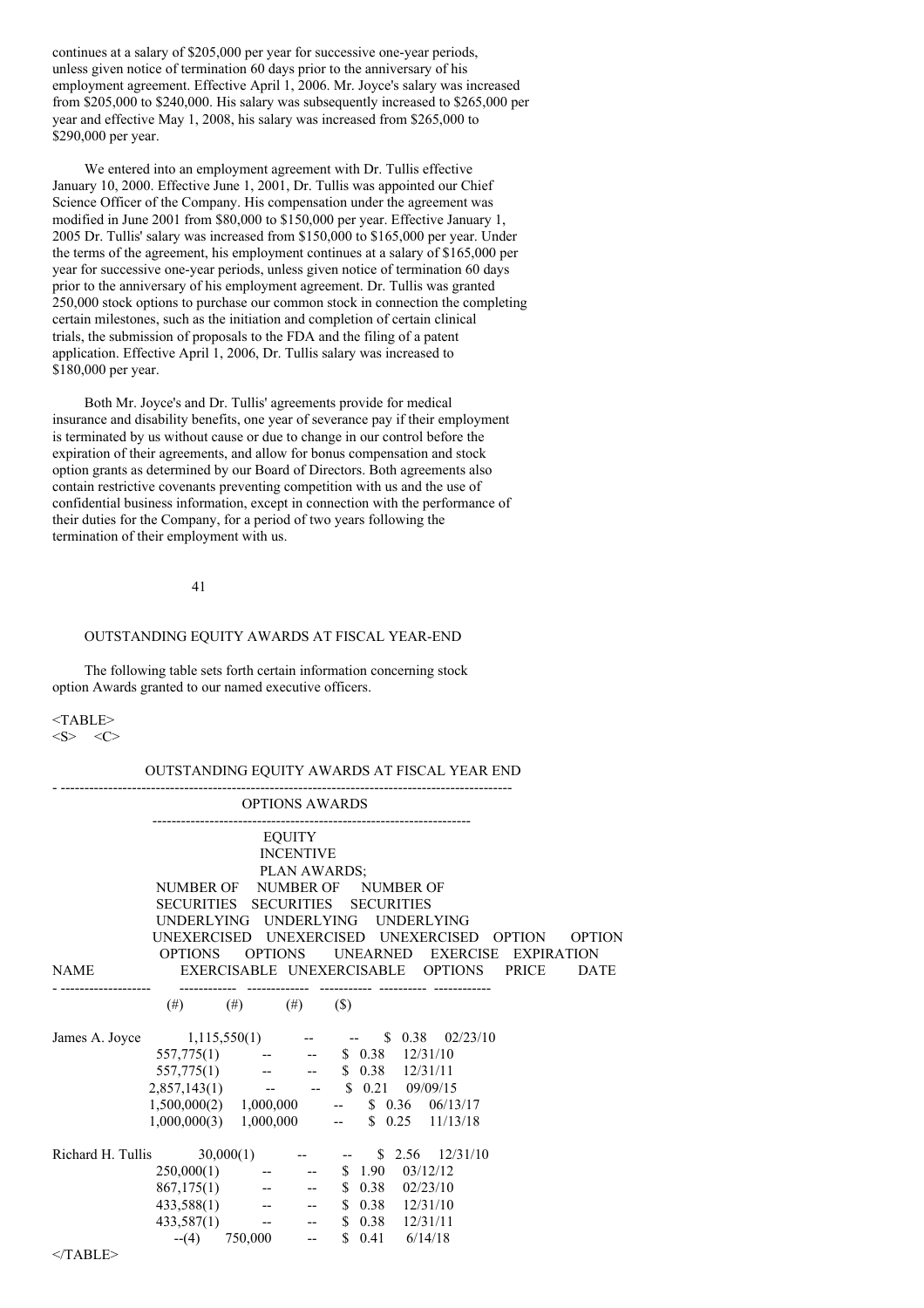- (1) This option was fully vested as of March 31, 2009.
- (2) The option vested 1,000,000 shares at grant, with 500,000 shares vesting each annual anniversary date through June 13, 2010.
- (3) The option vested 1,000,000 at grant, with 500,000 shares vesting on December 31, 2009 and December 31, 2010.
- (4) The option vests 250,000 annually over at June 4, 2009, June 4 2010 and June 4, 2011

Subsequent to the Company's year end, On June 29, 2009, Mr. Joyce, our Chief Executive Officer, entered into an Option Suspension Agreement, whereby Mr. Joyce has agreed to not exercise his stock options pending the filing of amended articles of incorporation of the Company increasing the Company's authorized capital. Accordingly of Mr. Joyce's total options, 2,857,143 cannot be exercised until the amended articles of incorporation are filed, and 6,731,090 cannot be exercised until the later of June 9, 2010 or the filing of the amended articles of incorporation. A copy of the Option Suspension Agreement is filed as an Exhibit to this Report.

 $<$ TABLE $>$  $\langle S \rangle$   $\langle C \rangle$ 

STOCK AWARDS - ------------------------------------------------------------------------------------------------------ EQUITY EQUITY INCENTIVE PLAN INCENTIVE PLAN AWARDS: MARKET AWARDS: NUMBER OR PAYOUT VALUE NUMBER OF OF UNEARNED OF UNEARNED SHARES OR MARKET VALUE OF SHARES, UNITS SHARES, UNITS UNITS OF STOCK SHARES OR UNITS OR OTHER OR OTHER RIGHTS THAT HAVE NOT THAT HAVE NOT RIGHTS THAT THAT HAVE NOT NAME VESTED VESTED HAVE NOT VESTED VESTED - ------------------------ --------------- ----------------- ------------------ ---------------- (#)  $(*)$   $(*)$   $(*)$   $(*)$   $(*)$ James A. Joyce --  $\qquad S -$  --  $\qquad S -$ Richard H. Tullis, Ph.D  $\frac{1}{2}$   $\frac{1}{2}$   $\frac{1}{2}$   $-$ </TABLE>

42

#### OPTION GRANTS TO EXECUTIVE OFFICERS IN 2009

On December 15, 2008, Mr. Joyce was granted a stock option award to purchase 2,000,000 shares of common stock at an exercise price of \$0.25 per share. Also on December 15, 2008, Dr. Tullis was granted a stock option award to purchase 750,000 shares of common stock at an exercise price of \$0.41 per share. No other options were granted to our executive officers in fiscal year 2009.

## DIRECTOR COMPENSATION

The following director compensation disclosure reflects all compensation awarded to, earned by or paid to the directors below for the fiscal years ended March 31, 2009 and 2008.

<TABLE>  $\langle S \rangle$   $\langle C \rangle$ 

|      |               |                                                             | Change in |     |     |  |
|------|---------------|-------------------------------------------------------------|-----------|-----|-----|--|
|      |               |                                                             | Pension   |     |     |  |
|      | Fees          |                                                             | Value     |     |     |  |
|      | Earned        |                                                             | and       |     |     |  |
|      | <sub>or</sub> | Non-Equity Nonqualified                                     |           |     |     |  |
|      | Paid          | Incentive Deferred                                          |           | A11 |     |  |
|      | in            | Stock Option Plan Compensation Other                        |           |     |     |  |
|      |               | Cash Awards Awards Compensation Earnings Compensation Total |           |     |     |  |
| Name | (S)<br>(S)    | (S)<br>(S)                                                  | (S)       | (S) | (S) |  |
|      |               |                                                             |           |     |     |  |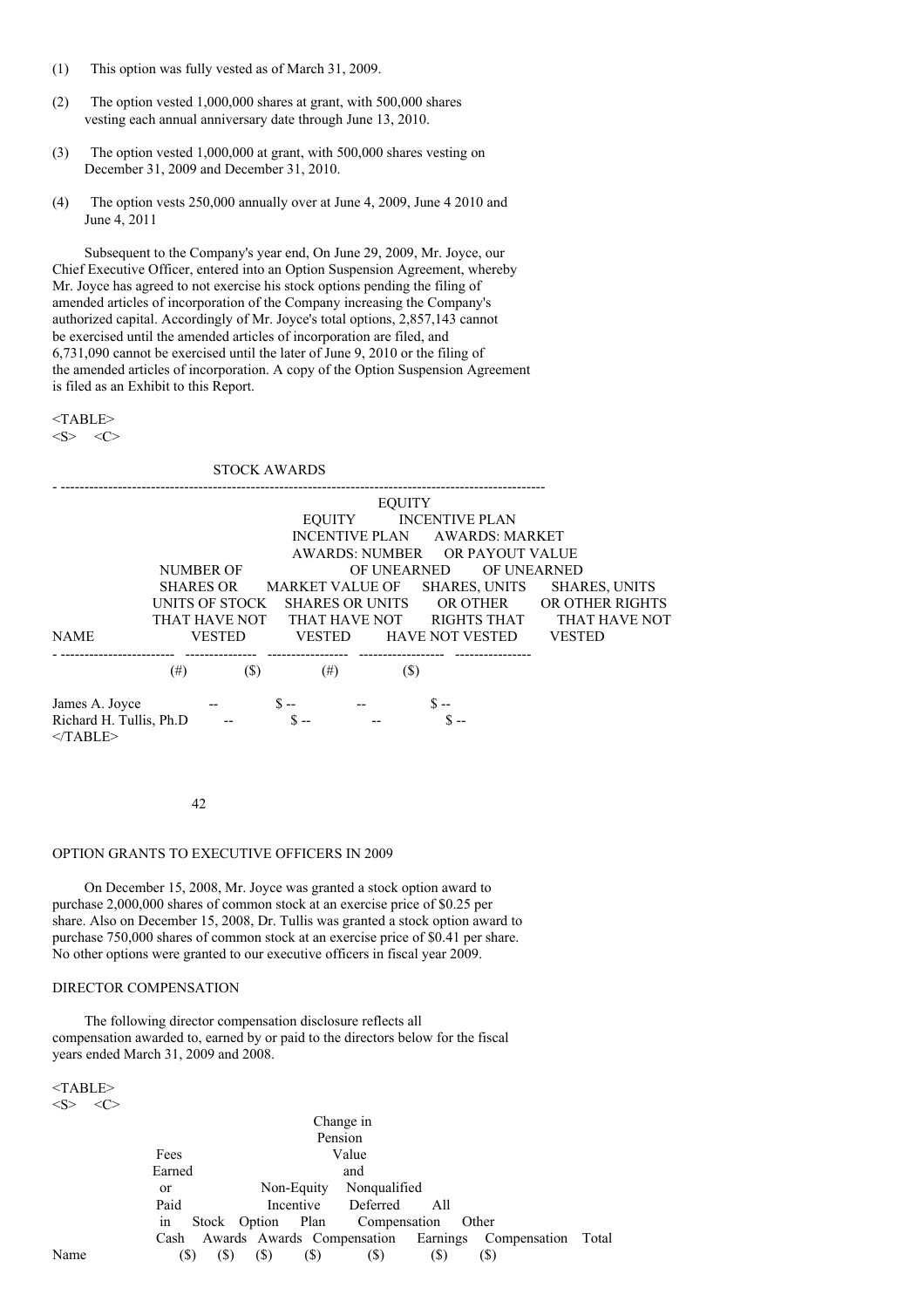| James A. Joyce $(1)$                       | $ -$ |     | $-424.528$ | $\overline{\phantom{a}}$ | $- -$                   | $-424.528$ |
|--------------------------------------------|------|-----|------------|--------------------------|-------------------------|------------|
| Richard H. Tullis (2)                      | $-$  | $-$ | 154.025    | $-$                      | $- -$                   | 154,025    |
| Edward G. Broenniman $(3)$ -- -- 102,683   |      |     |            |                          | $\overline{a}$<br>$- -$ | $-102,683$ |
| Franklyn S. Barry, Jr. $(3)$ -- -- 102,683 |      |     |            | $\overline{\phantom{a}}$ | $-$                     | $-102.683$ |
| $<$ TABLE>                                 |      |     |            |                          |                         |            |

- (1) The aggregate number of stock awards and options awards issued and outstanding as of March 31, 2009 are 0 and 9,588,243.
- (2) The aggregate number of stock awards and options awards issued and outstanding as of March 31, 2009 are 0 and 2,764,350.
- (3) The aggregate number of stock awards and options awards issued and outstanding as of March 31, 2009 are 0 and 1,020,050.
- (4) The aggregate number of stock awards and options awards issued and outstanding as of March 31, 2009 are 0 and 766,417.

## Directors Compensation Program

Under the Directors Compensation Program, adopted by us in February 2005, a newly elected director will receive a one-time grant of a non-qualified stock option of 1.5% of the common stock outstanding at the time of election. The options will vest one-third at the time of election to the board and the remaining two-thirds will vest equally at year end over three years. Additionally, each director will also receive an annual \$25,000 non-qualified stock option retainer, \$15,000 of which is to be paid at the first of the year to all directors who are on the Board prior to the first meeting of the year and a \$10,000 retainer will be paid if a Director attends 75% of the meetings either in person, via conference call or other electronic means. The exercise price for the options under the Directors Compensation Program will equal the average closing of the last ten (10) trading days prior to the date earned. At March 31, 2009 under the 2005 Directors Compensation Program we had issued 1,337,825 options to outside directors and 3,965,450 options to employee-directors for a total of 5,303,275 options, of which 4,744,550 remained outstanding. A portion of the employee-director options was awarded in recognition of prior employment efforts. Since inception of the Program, the Company has not paid any non-qualified stock option retainers.

43

# ITEM 12. SECURITY OWNERSHIP OF CERTAIN BENEFICIAL OWNERS AND MANAGEMENT AND RELATED STOCKHOLDER MATTERS

The following table sets forth information as of June 29, 2009, with respect to the ownership of our common stock, by (i) each person known by us to be the beneficial owner of more than five percent (5%) of the outstanding shares of each class of our capital stock, (ii) each of our directors and director nominees (if any), (iii) each of our named executive officers and (iv) all of our executive officers and directors as a group. The term "executive officer" is defined as the President/Chief Executive Officer, Secretary, Chief Financial Officer/Treasurer, any vice-president in charge of a principal business function (such as administration or finance), or any other person who performs similar policy making functions for the Company. We believe that each individual or entity named has sole investment and voting power with respect to shares of common stock indicated as beneficially owned by them, subject to community property laws where applicable, excepted where otherwise noted:

<TABLE>  $\langle S \rangle$   $\langle C \rangle$ 

AMOUNT AND NATURE **EXECUTE A PERCENT OF** - -------------- ------------------------ -------------------------- -------

OF TITLE OF CLASS NAME BENEFICIAL OWNERSHIP(1)(2) CLASS

Common Stock James A. Joyce, Chief Executive Officer and Director 8,788,243 shares(3) 20% 3030 Bunker Hill Street, Suite 4000, San Diego, CA 92109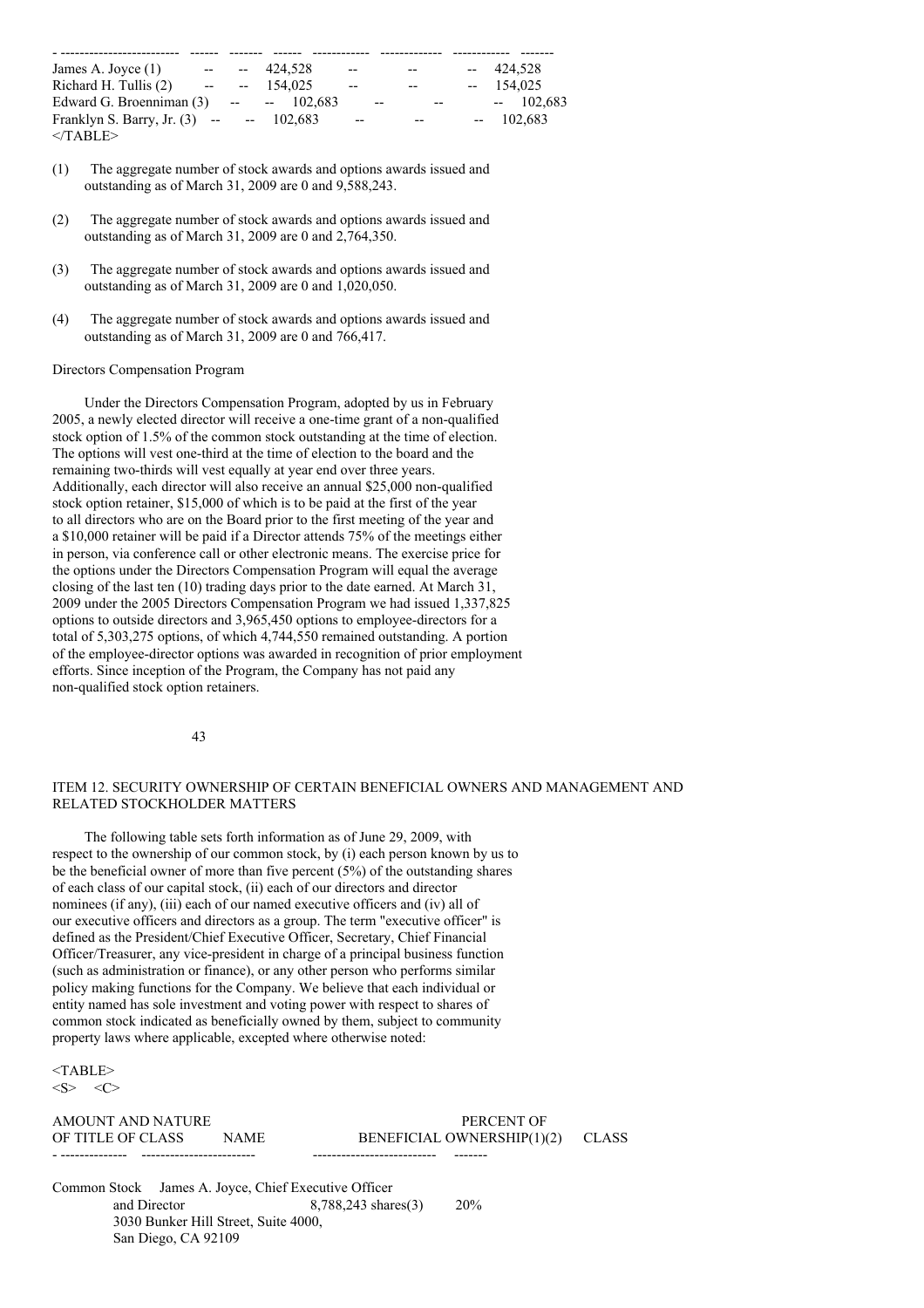|                                                                                                      | Common Stock Richard H. Tullis, Chief Scientific Officer<br>and Director<br>3030 Bunker Hill Street, Suite 4000,<br>San Diego, CA 92109 | 2,783,100 shares(4)      | 5%         |  |
|------------------------------------------------------------------------------------------------------|-----------------------------------------------------------------------------------------------------------------------------------------|--------------------------|------------|--|
| Common Stock                                                                                         | Edward G. Broenniman, Director<br>3030 Bunker Hill Street, Suite 4000,<br>San Diego, CA 92109                                           | $1,599,724$ shares $(5)$ | $3\%$      |  |
| Common Stock                                                                                         | Franklyn S. Barry, Jr., Director<br>3030 Bunker Hill Street, Suite 4000,<br>San Diego, CA 92109                                         | $1,022,510$ shares(6)    | 2%         |  |
| Common Stock                                                                                         | Ellen R. Weiner Family Revocable Trust(7)(8) 2,973,109<br>10645 N. Tatum Blvd. Suite 200-166<br>Phoenix, Arizona 85028                  |                          | 20%        |  |
| Common Stock                                                                                         | Estate of Allan S. Bird $(7)(8)$<br>PO Box 371179<br>Las Vegas, Nevada 89137                                                            | 762,295                  | 7%         |  |
| Common Stock                                                                                         | Phillip A. Ward $(7)(9)$<br>P.O. Box 3322<br>Rancho Santa Fe, CA 92067                                                                  | 6,503,145                | 16%        |  |
| All Current<br>Directors and<br><b>Executive Officers</b><br>as a Group (5<br>members)<br>$<$ TABLE> |                                                                                                                                         | 14,193,577 shares        | <b>22%</b> |  |
| * Less than $1\%$ .                                                                                  |                                                                                                                                         |                          |            |  |
| 1.                                                                                                   | Based on 53,790,567 shares of Common Stock outstanding on the transfer<br>records as of June 26, 2009.                                  |                          |            |  |
|                                                                                                      |                                                                                                                                         |                          |            |  |

2. Calculated pursuant to Rule 13d-3(d)(1) of the Securities Exchange Act of 1934. Under Rule 13d-3(d)(1), shares not outstanding which are subject to options, warrants, rights or conversion privileges exercisable within 60 days are deemed outstanding for the purpose of calculating the number and percentage owned by such person, but not deemed outstanding for the purpose of calculating the percentage owned by each other person listed. The Company believes that each individual or entity named has sole investment and voting power with respect to shares of Common Stock indicated as beneficially owned by them, subject to community property laws, where applicable, except where otherwise noted.

44

3. Includes 2,231,100 stock options exercisable at \$0.38 per-share, 2,857,143 stock options exercisable at \$0.21 per share, 2,000,000 stock options exercisable at \$0.36 per share and 1,000,000 stock options exercisable at \$0.25 per share. All of the foregoing options are currently subject to an Option Suspension Agreement, whereby Mr. Joyce has agreed to not exercise such options pending the filing of amended articles of incorporation of the Company increasing the Company's authorized capital. Of Mr. Joyce's total option holdings (including options not yet vested and not reflected in this Table or the first sentence of this footnote No. 3) 2,857,143 cannot be exercised until the amended articles of incorporation are filed, and 6,731,090 cannot be exercised until the later of June 9, 2010 or the filing of the amended articles of incorporation. The options are included in this table, however, as such agreement could be amended or terminated (or the amended articles of incorporation filed) during the sixty day period commencing June 30, 2009. In addition, Mr. Joyce has been granted 4,000,000 shares of restricted common stock, which shall vest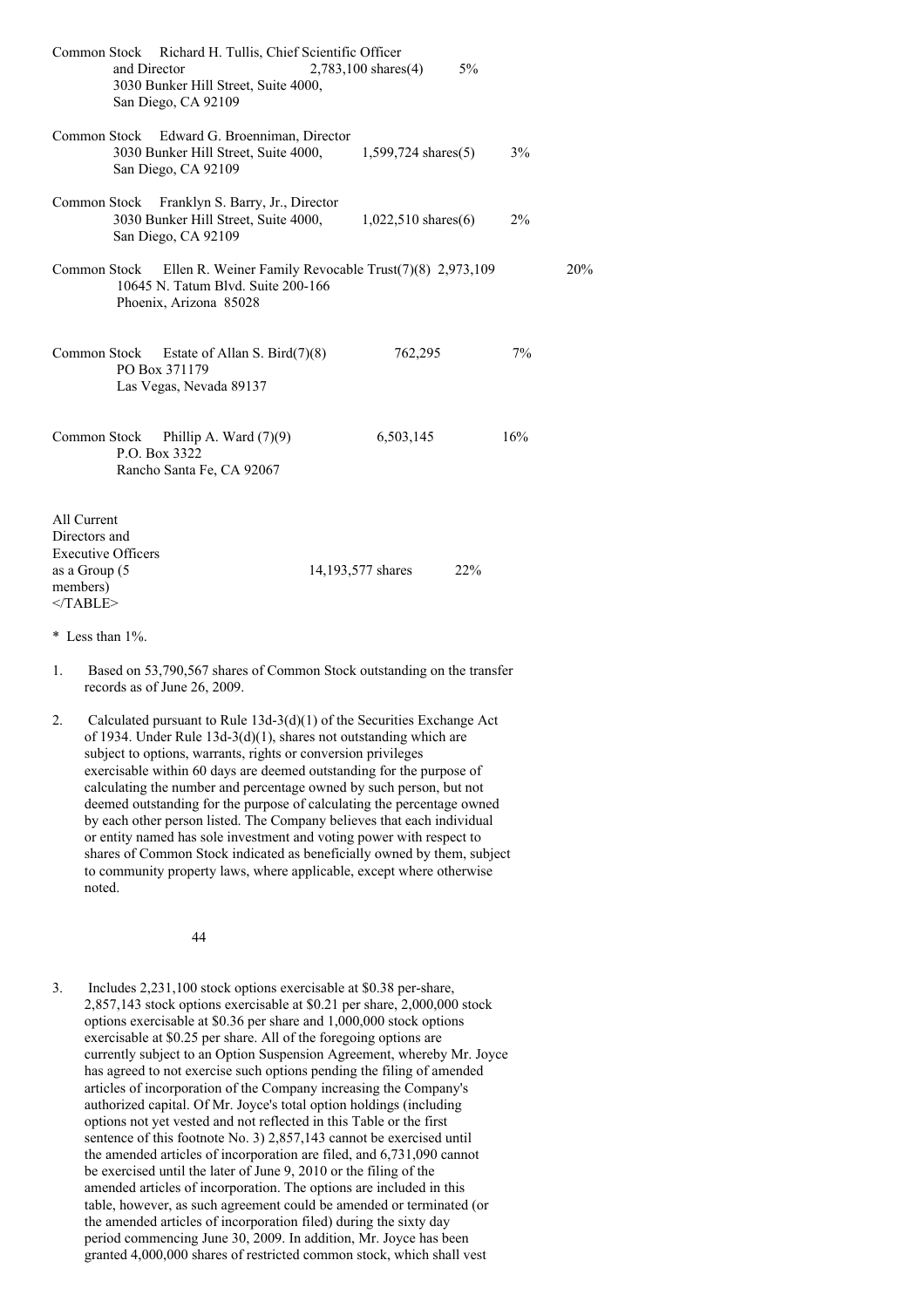over a 36 month period commencing June 9, 2010 however such shares will not be issued until the filing of the amended articles of incorporation. However, such event may not occur until after the sixty day period commencing June 30, 2009 and therefore such shares are not included in the percentages and ownership information in this table.

- 4. Includes 250,000 stock options exercisable at \$1.90 per share, 30,000 stock options exercisable at \$3.00 per share, 1,734,350 stock options exercisable at \$0.38 per share and 250,000 stock options exercisable at \$0.41 per share.
- 5. Includes 2,500 stock options exercisable at \$3.75 per share, 3,000 stock options exercisable at \$1.78 per share, 514,550 stock options exercisable at \$0.38 per share and 500,000 stock options exercisable at \$0.41 per share.
- 6. Includes 1,867 stock options exercisable at \$1.84 per share and 264,550 stock options exercisable at \$0.38 per share and 500,000 stock options exercisable at \$0.41 per share.
- 7. More-than-5% shareholder.
- 8. Does not include shares issuable upon conversion of convertible notes and exercise of warrants held by the Ellen R. Weiner Family Revocable Trust (the "Trust") and the Estate of Allan S. Bird (the "Estate"). Beneficial ownership is limited to the extent that such conversion or exercise would cause the aggregate number of shares of common stock beneficially owned by either to exceed 9.9%. Accordingly, beneficial ownership for the Trust and for the Estate does not reflect 9,973,109 shares and 3,012,295 shares, respectively, underlying convertible notes and warrants that would cause the number of shares beneficially owned by the Trust and the Estate to exceed 9.9%. However, the Trust owns a convertible promissory note in the principal amount of \$660,000 convertible at \$0.20 per share, a Class A Interest Warrant for 1,128,788 shares exercisable at \$0.20 per share, a Class A-1 Damages Warrant for 511,621 shares exercisable at \$0.40 per share, a Class A Principal Warrant for 3,800,000 shares exercisable at \$0.20 per share and a conditional warrant for accrued interest for 564,394 shares exercisable at \$0.60 per share and a conditional warrant for damages for 255,811 shares exercisable at \$0.40 per share. The Estate owns a convertible promissory note in the principal amount of \$225,000 convertible at \$0.20 per share, a Class A Interest Warrant for 326,799 shares exercisable at \$0.20 per share, a Class A-1 Damages Warrant for 151,621 shares exercisable at \$0.40 per share, a Class A Principal Warrant for 1,125,000 shares exercisable at \$0.20 per Share and a Warrant for accrued interest for 163,400 shares exercisable at \$0.60 per share and a conditional warrant for damages for 75,811 shares exercisable at \$0.40 per share. Mr. Bird was Ms. Weiner's father-in-law. The Ellen R. Weiner Family Trust disclaims any beneficial ownership of Mr. Bird's notes, associated warrants and underlying common stock. The Estate of Mr. Bird disclaims any beneficial ownership of such Trust's notes and associated warrants
- 9. Includes warrants to purchase 100,000 shares of common stock at an exercise price of \$0.50; warrants to purchase 100,000 shares of common stock at an exercise price of \$0.17; warrants to purchase 555,556 shares of common stock at an exercise price of \$0.18; warrants to purchase 555,556 shares of common stock at an exercise price of \$0.18; warrants to purchase 194,118 shares of common stock at an exercise price of \$0.17; and warrants to purchase 194,118 shares of common stock at an exercise price of \$0.17.

45

# ITEM 13. CERTAIN RELATIONSHIPS AND RELATED TRANSACTIONS AND DIRECTOR INDEPENDENCE

The following describes all transactions since April 1, 2008, and all proposed transactions, in which the Company was or is to be a participant and the amount involved exceeds the lesser of \$120,000 or one percent of the average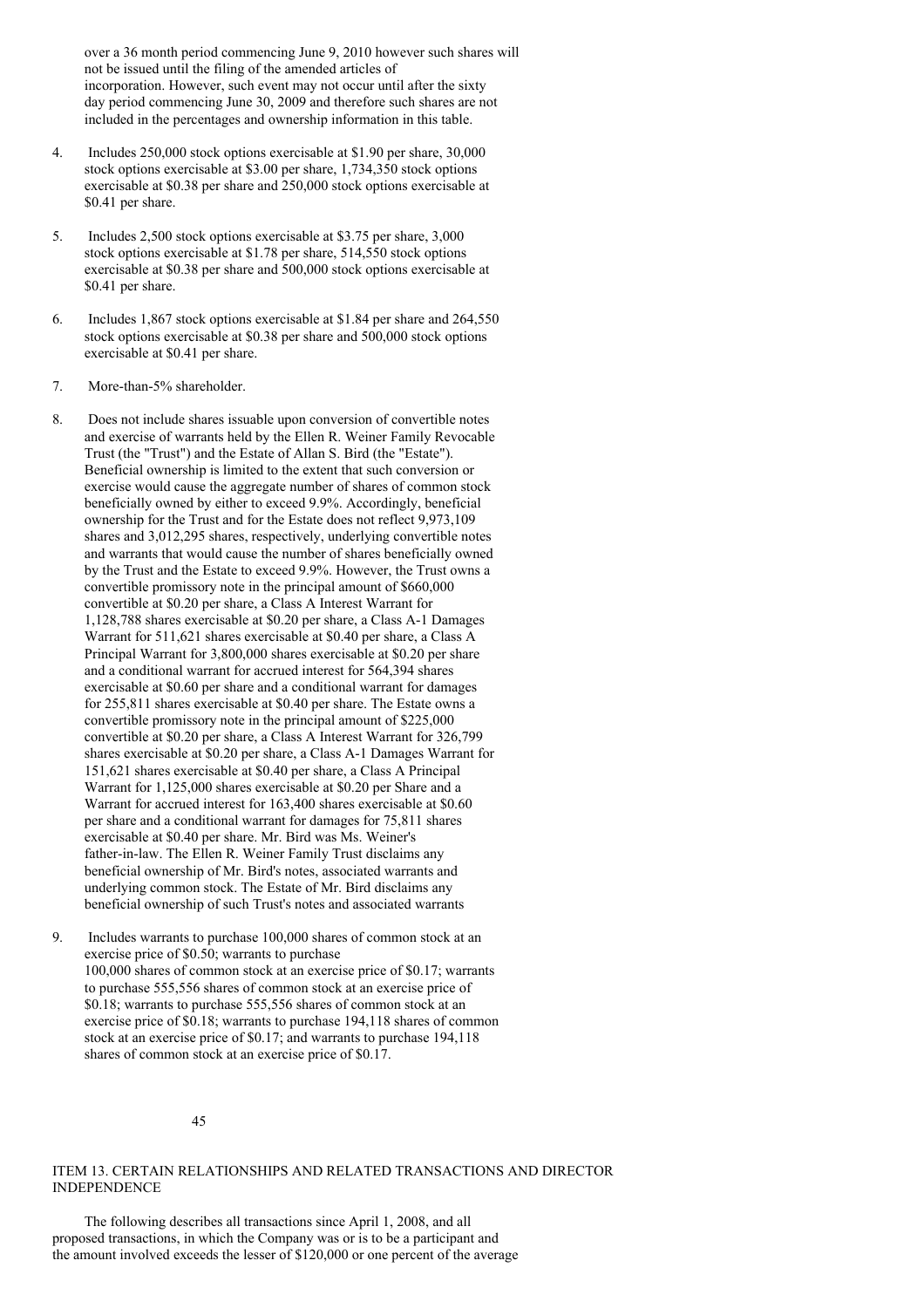of the Company's total assets at year-end for the last two completed fiscal years, and in which any related person had or will have a direct or indirect material interest.

On June 29, 2009, Mr. Joyce, our Chief Executive Officer entered into an Option Suspension Agreement, whereby Mr. Joyce has agreed to not exercise his stock options pending the filing of amended articles of incorporation of the Company increasing the Company's authorized capital. Accordingly of Mr. Joyce's total options, 2,857,143 cannot be exercised until the amended articles of incorporation are filed, and 6,731,090 cannot be exercised until the later of June 9, 2010 or the filing of the amended articles of incorporation. The Agreement also provides Mr. Joyce certain protections in the event the Company shall undergo a Change of Control Transaction while his options are suspended. Such protections include the right to receive, in the form of cash payments, the positive value of his options (which remain subject to suspension) at the time of such transaction. A copy of the Option Suspension Agreement is filed as an Exhibit to this Report.

In addition, Mr. Joyce has been granted 4,000,000 shares of restricted common stock, at a price per share of \$0.24, which shall vest in equal installments over a thirty six month period commencing June 9, 2010; however such shares will not be issued until the filing of the amended articles of incorporation.

# ITEM 14. PRINCIPAL ACCOUNTANT FEES AND SERVICES

The following table presents fees for professional services billed by Squar, Milner, Peterson, Miranda & Williamson LLP ("Squar Milner") for the fiscal years ended March 31, 2009 and 2008:

Fiscal Year Ended March 31, 2009 2008 -------- -------- Audit Fees \$98,200 \$85,000 Audit Related Fees 32,400 20,000 Tax Fees 43,600 30,000 All Other Fees ---------- -------- \$174,200 \$135,000 ======== ========

# POLICY ON AUDIT COMMITTEE PRE-APPROVAL OF AUDIT AND PERMISSIBLE NON-AUDIT SERVICES OF INDEPENDENT AUDITOR

Our audit committee of the Board of Directors is responsible for pre-approving all audit and permitted non-audit services to be performed for us by our independent auditor.

46

#### ITEM 15. EXHIBITS, FINANCIAL STATEMENTS

The following documents are filed as part of this report on Form 10-K:

1. Consolidated Financial Statements for the periods ended March 31, 2009 and 2008:

> Report of Independent Registered Public Accounting Firm Consolidated Balance Sheet Consolidated Statements of Operations Consolidated Statements of Cash Flows Consolidated Statements of Stockholders' Deficit Notes to Consolidated Financial Statements

# 2. Exhibits

- 3.1 Articles of Incorporation of Aethlon Medical, Inc. (1)
- 3.2 Bylaws of Aethlon Medical, Inc. (1)
- 3.3 Certificate of Amendment of Articles of Incorporation dated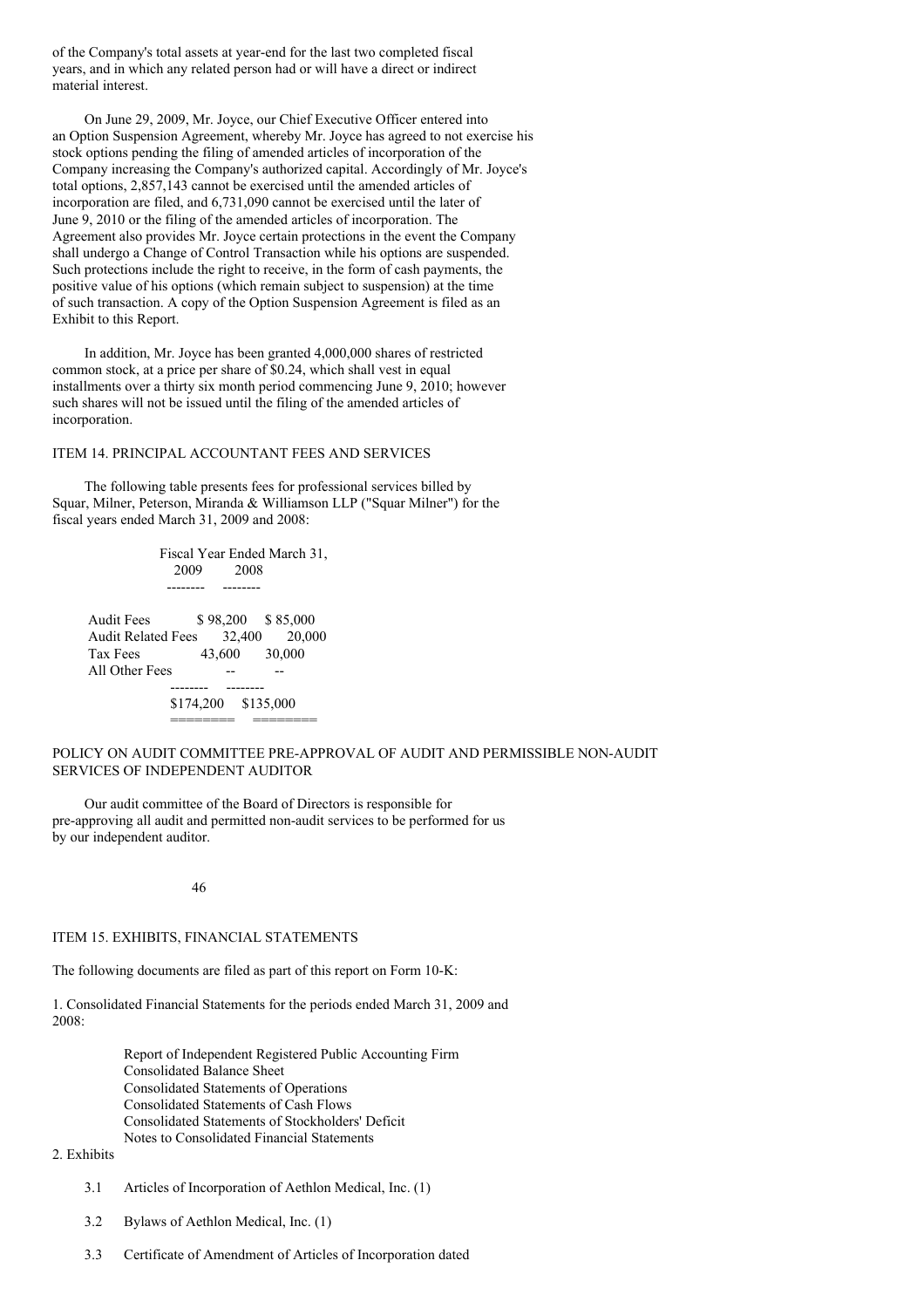March 28, 2000 (2)

- 3.4 Certificate of Amendment of Articles of Incorporation dated June 13, 2005(3)
- 3.5 Certificate of Amendment of Articles of Incorporation dated March 6, 2007 (23)
- 10.1 Employment Agreement between Aethlon Medical, Inc. and James A. Joyce dated April 1, 1999 (4)
- 10.2 Agreement and Plan of Reorganization Between Aethlon Medical, Inc. and Aethlon, Inc. dated March 10, 1999 (5)
- 10.3 Agreement and Plan of Reorganization Between Aethlon Medical, Inc. and Hemex, Inc. dated March 10, 1999 (5)
- 10.4 Agreement and Plan of Reorganization Between Aethlon Medical, Inc. and Syngen Research, Inc. (6)
- 10.5 Agreement and Plan of Reorganization Between Aethlon Medical, Inc. and Cell Activation, Inc. (7)
- 10.6 Common Stock Purchase Agreement between Aethlon Medical, Inc. and Fusion Capital Fund II, LLC. (8)
- 10.7 Registration Rights Agreement between Aethlon Medical, Inc. and Fusion Capital Fund II, LLC. (8)
- 10.8 Form of Securities Purchase Agreement for Private Placement closing on June 7, 2004 (8)
- 10.9 Form of Common Stock Purchase Warrant for Private Placement closing on June 7, 2004 (8)
- 10.10 Form of Registration Rights Agreement for Private Placement closing on June 7, 2004 (8)
- 10.11 Note Purchase Agreement by and between Aethlon Medical, Inc. and Fusion Capital Fund II, LLC, dated May 16, 2005.(9)
- 10.12 Convertible Promissory Note by and between Aethlon Medical, Inc. and Fusion Capital Fund II, LLC, dated May 16, 2005.(9)
- 10.13 Form of Common Stock Cashless Purchase Warrant for benefit of Fusion Capital Fund II, LLC, dated May 16, 2005. (9)
- 10.14 2003 Consultant Stock Plan (10)
- 10.15 Lease by and between Aethlon Medical, Inc. and San Diego Science Center (11)
- 10.16 Consulting Agreement by and between Aethlon Medical, Inc. and Jean-Claude Chermann, PhD (11)
- 10.17 Consulting Agreement by and between Aethlon Medical, Inc. and Franklyn S. Barry, Jr. (11)
- 10.18 Patent License Agreement by and amongst Aethlon Medical, Inc., Hemex, Inc., Dr. Julian L. Ambrus and Dr. David O. Scamurra (11)

## 47

- 10.19 Employment Agreement by and between Aethlon Medical, Inc. and Dr. Richard H. Tullis (11)
- 10.20 Employment Agreement by and between Aethlon Medical, Inc. and Edward C. Hall (11)
- 10.21 Cooperative Agreement by and between Aethlon Medical, Inc. and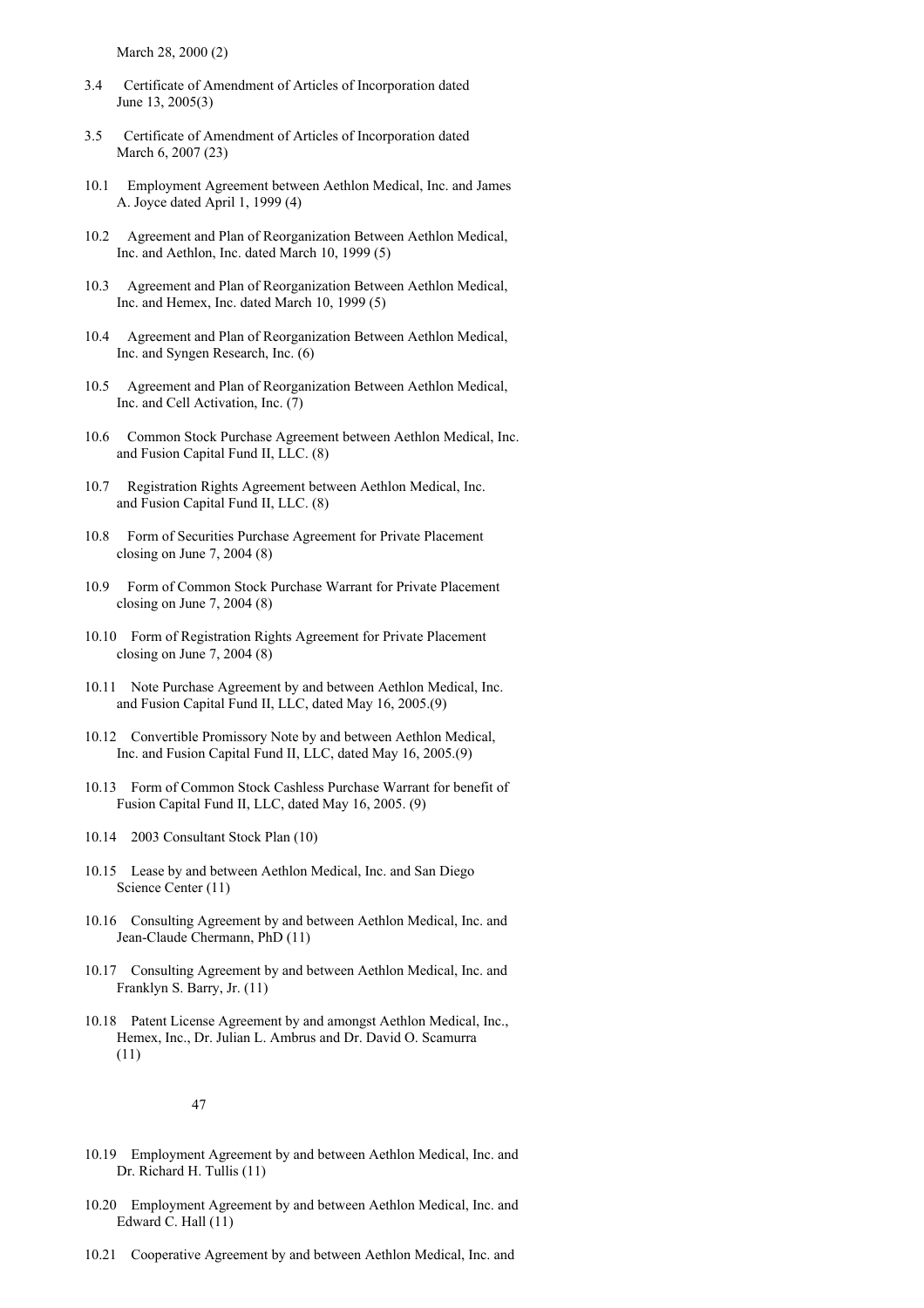George Mason University (12)

- 10.22 Consulting Agreement by and between Aethlon Medical, Inc. and Dr. Charles Bailey (13)
- 10.23 Consulting Agreement by and between Aethlon Medical, Inc. and Dr. Ken Alibek (13)
- 10.24 Stock Option Agreement by and between Aethlon Medical, Inc. and James A Joyce (14)
- 10.25 Stock Option Agreement by and between Aethlon Medical, Inc. and Richard Tullis (14)
- 10.26 Stock Option Agreement by and between Aethlon Medical, Inc. and Franklyn S. Barry, Jr. (14)
- 10.27 Stock Option Agreement by and between Aethlon Medical, Inc. and Ed Broenniman (14)
- 10.28 Stock Option Agreement by and between Aethlon Medical, Inc. and Calvin Leung (14)
- 10.29 Warrant for the benefit of Richardson and Patel, LLP (14)
- 10.30 Stock Option Agreement by and between Aethlon Medical, Inc. and James A. Joyce(15)
- 10.31 10% Series A Convertible Note by and between Aethlon Medical, Inc. and Allan S. Bird(16)
- 10.32 10% Series A Convertible Note by and between Aethlon Medical, Inc. and Ellen R. Weiner Family Revocable Trust(16)
- 10.33 Form of Warrant for Series A Convertible Noteholders(16)
- 10.34 Form of Registration Rights Agreement for Series A Convertible Noteholders(16)
- 10.35 Employment Agreement by and between Aethlon Medical, Inc. and James Dorst(17)
- 10.36 10% Series A Convertible Note by and between Aethlon Medical, Inc. and Christian Hoffmann(18)
- 10.37 10% Series A Convertible Note by and between Aethlon Medical, Inc. and Claypoole Capital, LLC(18)
- 10.38 Form of Warrant for additional Series A Convertible Noteholders(18)
- 10.39 Form of Registration Rights Agreement for additional Series A Convertible Noteholders(18)
- 10.40 Option Agreement by and between Aethlon Medical, Inc. and Trustees of Boston University(19)
- 10.41 Warrant for the benefit of Fusion Capital Fund II, LLC(20)
- 10.42 Common Stock Purchase Agreement by and between Aethlon Medical, Inc. and Fusion Capital Fund II, LLC dated March 21, 2007 (24)
- 10.43 Registration Rights Agreement by and between Aethlon Medical, Inc. and Fusion Capital Fund II, LLC dated March 21, 2007(24)
- 10.44 Form of Allonge to 10% Series A Convertible Notes dated March 5, 2007 by and between Aethlon Medical, Inc. and Christian Hoffman III(24)
- 10.45 Form of Allonge to 10% Series A Convertible Notes dated March 5, 2007 by and between Aethlon Medical, Inc. and Joel S. Aronson, Patricia Green, Christina J. Bird, Co-Executor of the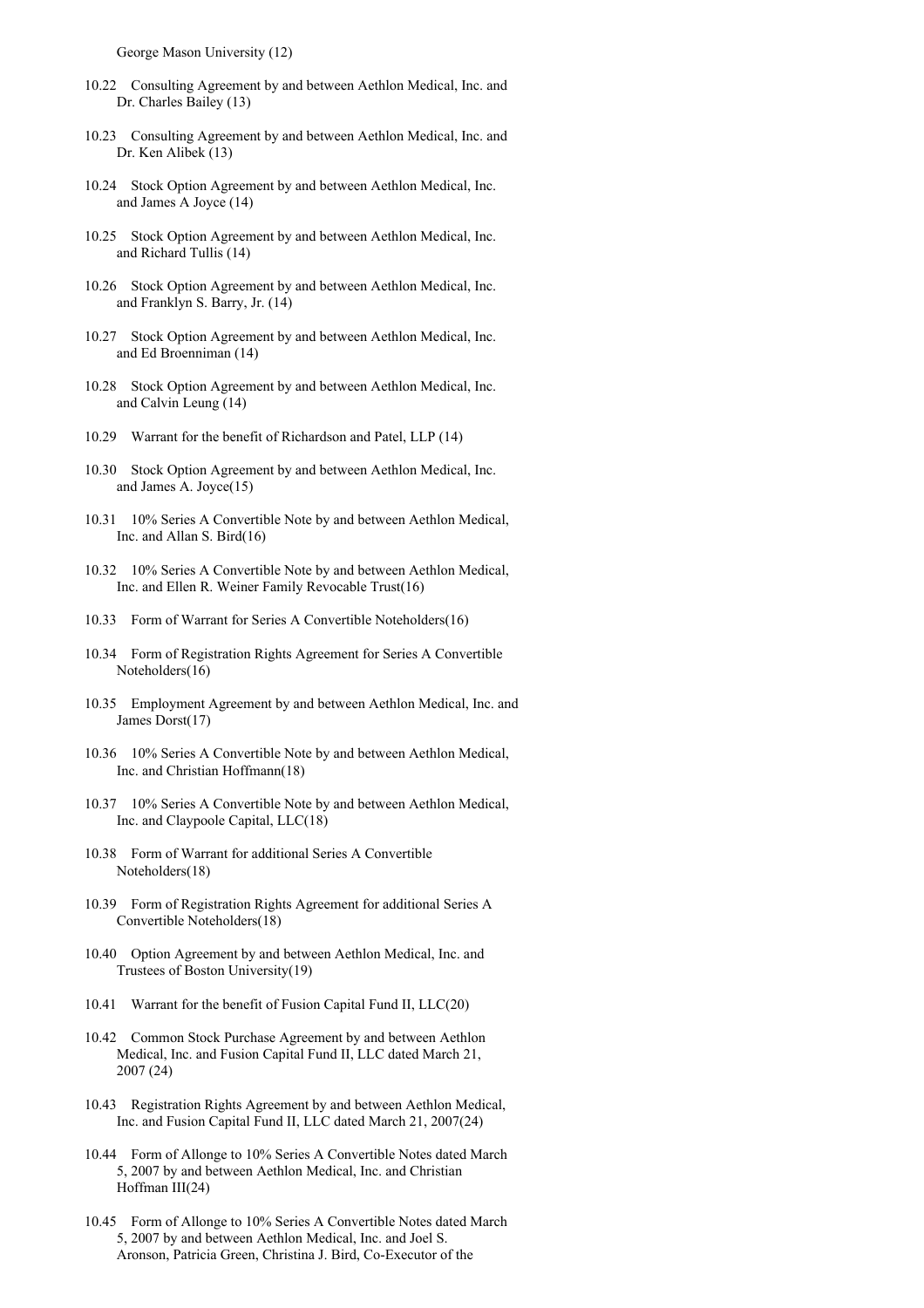48

- 10.46 Form of Allonge to 10% Series A Convertible Notes dated March 5, 2007 by and between Aethlon Medical, Inc. and Claypoole Capital, LLC(24)
- 10.47 Form of Allonge to 10% Series A Convertible Notes dated March 5, 2007 by and between Aethlon Medical, Inc. and Ellen R. Weiner Family Revocable Trust(24)
- 10.48 Private Placement Agreement with Fusion Capital Fund II, LLC (25)
- 10.49 Option Suspension Agreement dated June 29, 2009\*
- 10.50 Letter Agreement between the Company and Mr. James A. Joyce (27)
- 10.51 Letter Agreement the Company and Mr. Richard H. Tullis (28)
- 10.52 Form of Class C Common Stock Purchase Warrant (29)
- 10.53 Form of 10% Convertible Note (30)
- 10.54 Stock Option Agreement of James A. Joyce (31)
- 10.55 Stock Option Agreement of Franklyn S. Barry (32)
- 10.56 Stock Option Agreement of Edward G. Broenniman (33)
- 10.57 Stock Option Agreement of Richard H. Tullis (34)
- 10.58 Modification and Amendment Agreement dated December 30, 2008 (35)
- 10.59 Form of Interest Note dated December 30, 2008 (36)
- 10.60 Form of Liquidated Damages Note dated December 30, 2008 (37)
- 10.61 Form of Common Stock Purchase Warrant (38)
- 10.62 Form of Unit Subscription Agreement (39)
- 14 Code of Ethics (24)
- 21 List of subsidiaries (22)
- 23.1 Consent of Independent Registered Public Accounting Firm (Squar, Milner, Peterson, Miranda & Williamson, LLP) \*
- 31 Certification of our Chief Executive Officer and Chief Accounting Officer, pursuant to Securities Exchange Act rules 13a-14(a) and 15d-14(a) as adopted pursuant to Section 302 of the Sarbanes Oxley Act of 2002.\*
- 32 Statement of our Chief Executive Officer and Chief Financial Officer under Section 906 of the Sarbanes-Oxley Act of 2002 (18 U.S.C. Section 1350)\*
- 99.1 Resignation Letter dated June 28, 2006 from Calvin Leung (26)
- \* Filed herewith
- (1) December 18, 2000 and incorporated by reference.
- (2) Filed with the Company's Annual Report on Form 10-KSB for the year ended March 31, 2000 and incorporated by reference.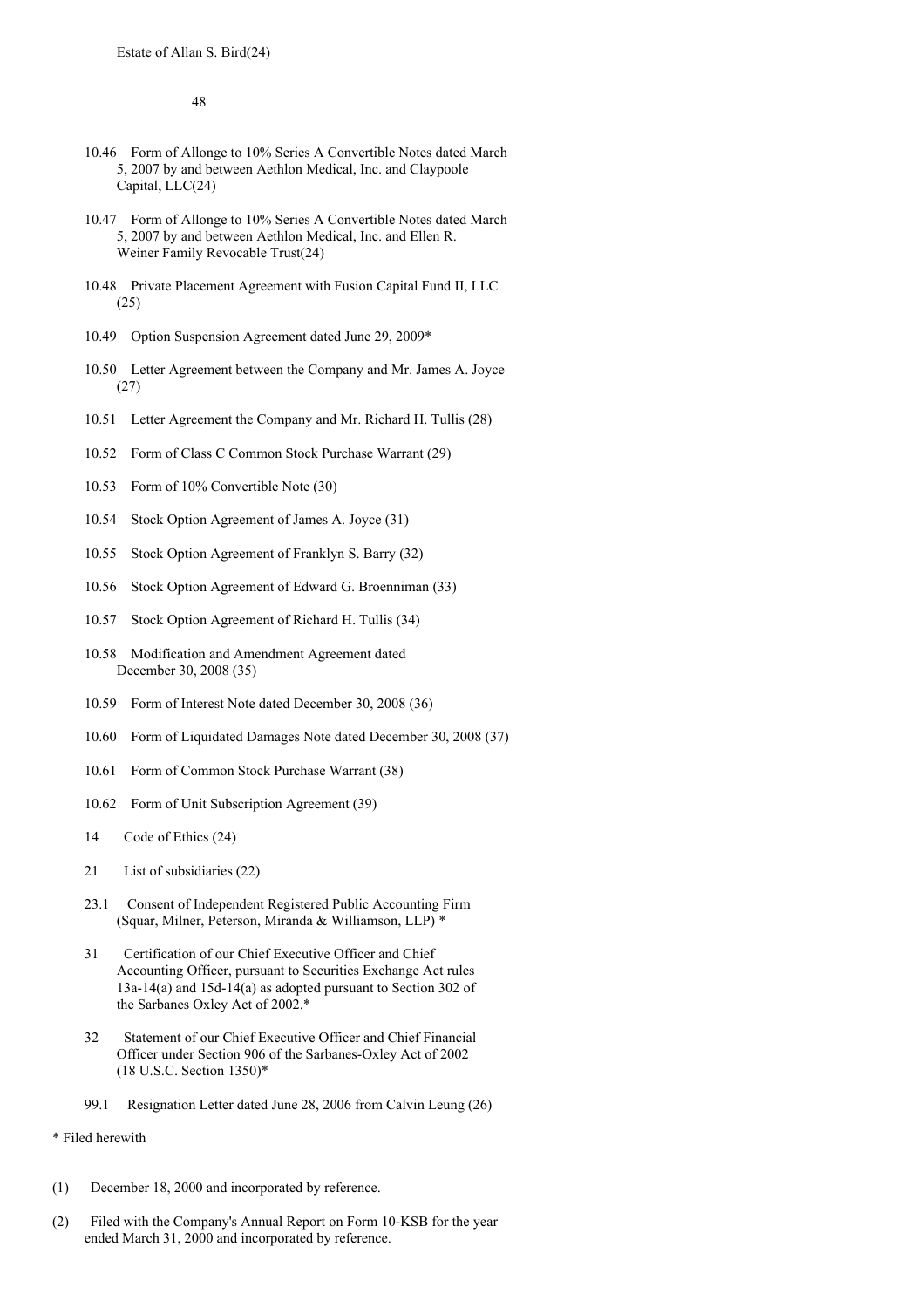- (3) Filed with the Company's Current Report on Form 8-K, dated June 14, 2005 and incorporated by reference.
- (4) Filed with the Company's Annual Report on Form 10-KSB for the year ended March 31, 1999 and incorporated by reference.
- (5) Filed with the Company's Current Report on Form 8-K dated March 26, 1999 and incorporated by reference.
- (6) Filed with the Company's Current Report on Form 8-K dated January 24, 2000 an incorporated by reference.
- (7) Filed with the Company's Current Report on Form 8-K dated April 25, 2000 and incorporated by reference.

49

- (8) Filed with the Company's Current Report on Form 8-K dated June 9, 2004 and incorporated by reference.
- (9) Filed with the Company's Current Report on Form 8-K dated May 23, 2005 and incorporated by reference.
- (10) Filed with the Company Registration Statement on Form S-8 (File No. 333-114017) filed on August 29, 2005 and incorporated by reference.
- (11) Filed with the Company's Annual Report on Form 10-KSB/A for the year ended March 31, 2004 and incorporated by reference.
- (12) Filed with the Company's Amendment No.2 to Registration Statement on Form SB-2 filed on October 28, 2004 and incorporated by reference.
- (13) Filed with the Company's Amendment No. 3 to Registration Statement on Form SB-2 (File No. 333-117203) filed on November 24, 2004 and incorporated by reference.
- (14) Filed with the Company's Annual Report on Form 10-KSB for the year ended March 31, 2005 and incorporated by reference.
- (15) Filed with the Company's Current Report on Form 8-K filed on September 12, 2005 and incorporated by reference.
- (16) Filed with the Company's Current Report on Form 8-K filed on November 7, 2005 and incorporated by reference.
- (17) Filed with the Company's Post-Effective Amendment to Registration Statement on Form SB-2 filed on December 8, 2005 and incorporated by reference.
- (18) Filed with the Company's Registration Statement on Form SB-2 (File No. 333-130915) filed on January 9, 2006 and incorporated by reference.
- (19) Filed with the Company's Current Report on Form 8-K filed on February 23, 2006 and incorporated by reference.
- (20) Filed with the Company's Current Report on Form 8-K filed on April 4, 2006 and incorporated by reference.
- (21) Filed with the Company's Current Report on Form 8-K filed on May 1, 2008 and incorporated by reference.
- (22) Filed with the Company's Registration Statement on Form SB-2 filed on July 7, 2004 and incorporated by reference.
- (23) Filed with the Company's Current Report on form 8-K dated March 7, 2007 and incorporated herein by reference.
- (24) Filed with the Company's Current Report on form 8-K dated March 22, 2007 and incorporated herein by reference.
- (25) Filed with the Company's Registration Statement on Form S-1 filed on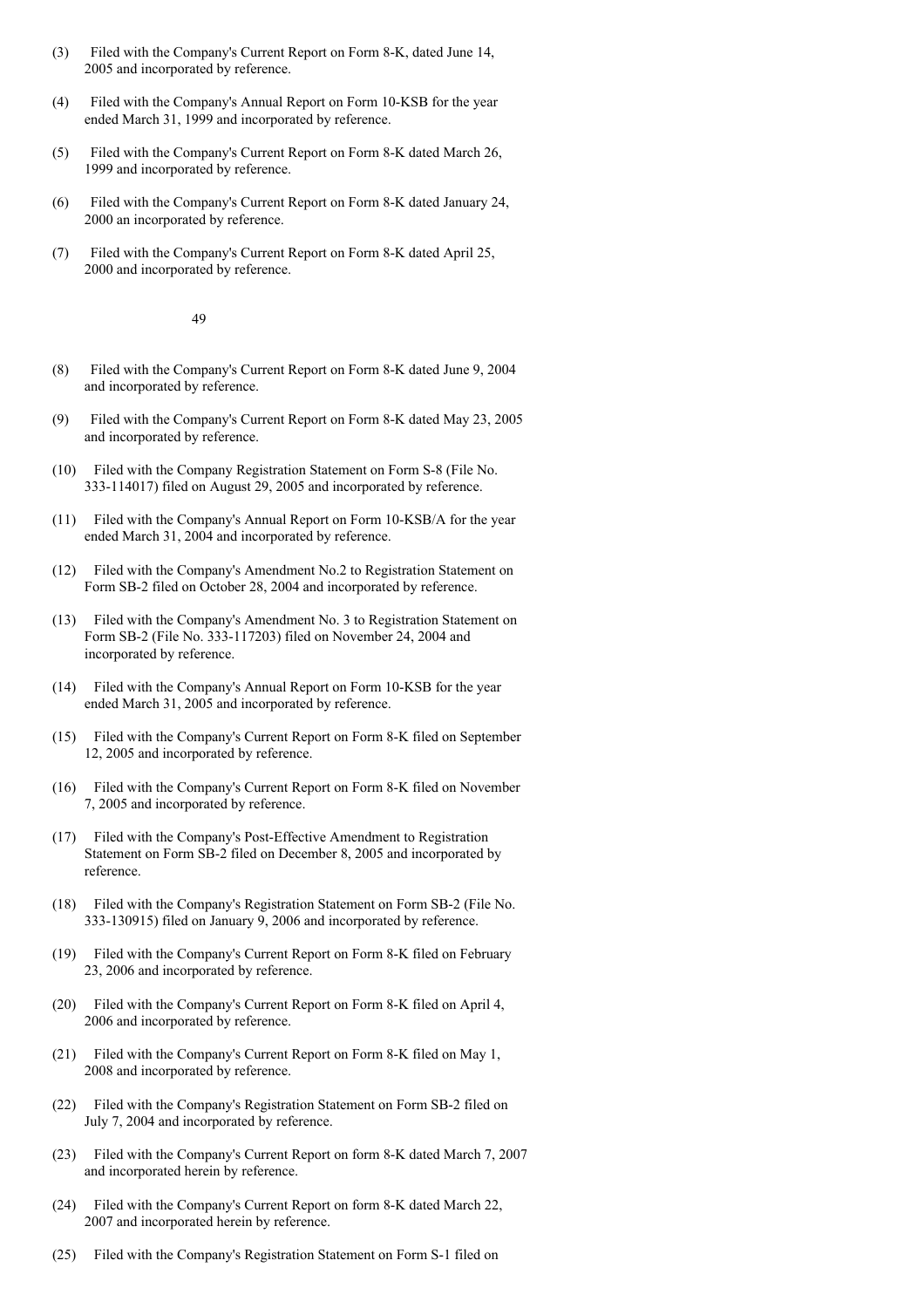February 11, 2008 and incorporated by reference.

- (26) Filed with the Company's Annual Report on Form 10-KSB for the year ended March 31, 2006 and incorporated by reference.
- (27) Filed with the Company's Current Report on Form 8-K dated July 25, 2008 and incorporated by reference.
- (28) Filed with the Company's Current Report on Form 8-K dated July 31, 2008 and incorporated by reference.
- (29) Filed with the Company's Current Report on Form 8-K dated August 12, 2008 and incorporated by reference.
- (30) Filed with the Company's Current Report on Form 8-K dated August 12, 2008 and incorporated by reference.
- (31) Filed with the Company's Current Report on Form 8-K dated December 19, 2008 and incorporated by reference.
- (32) Filed with the Company's Current Report on Form 8-K dated December 19, 2008 and incorporated by reference.
- (33) Filed with the Company's Current Report on Form 8-K dated December 19, 2008 and incorporated by reference.

#### 50

- (34) Filed with the Company's Current Report on Form 8-K dated December 19, 2008 and incorporated by reference.
- (35) Filed with the Company's Current Report on Form 8-K dated January 2, 2009 and incorporated by reference.
- (36) Filed with the Company's Current Report on Form 8-K dated January 2, 2009 and incorporated by reference.
- (37) Filed with the Company's Current Report on Form 8-K dated January 2, 2009 and incorporated by reference.
- (38) Filed with the Company's Current Report on Form 8-K dated January 20, 2009 and incorporated by reference.
- (39) Filed with the Company's Current Report on Form 8-K dated January 2, 2009 and incorporated by reference.

#### SIGNATURES

In accordance with Section 13 or 15(d) of the Exchange Act, the registrant caused this report to be signed on its behalf by the undersigned, thereunto duly authorized, on the 2nd day of July, 2009.

---------------------------------

BY: /S/ JAMES A. JOYCE

JAMES A. JOYCE CHAIRMAN, CHIEF EXECUTIVE OFFICER AND ACTING CHIEF FINANCIAL OFFICER

In accordance with the Exchange Act, this report has been signed below by the following persons on behalf of the registrant and in the capacities and on the dates indicated.

| <b>SIGNATURE</b> | TITI F |      | <b>DATE</b> |
|------------------|--------|------|-------------|
| --------         | -----  | ---- |             |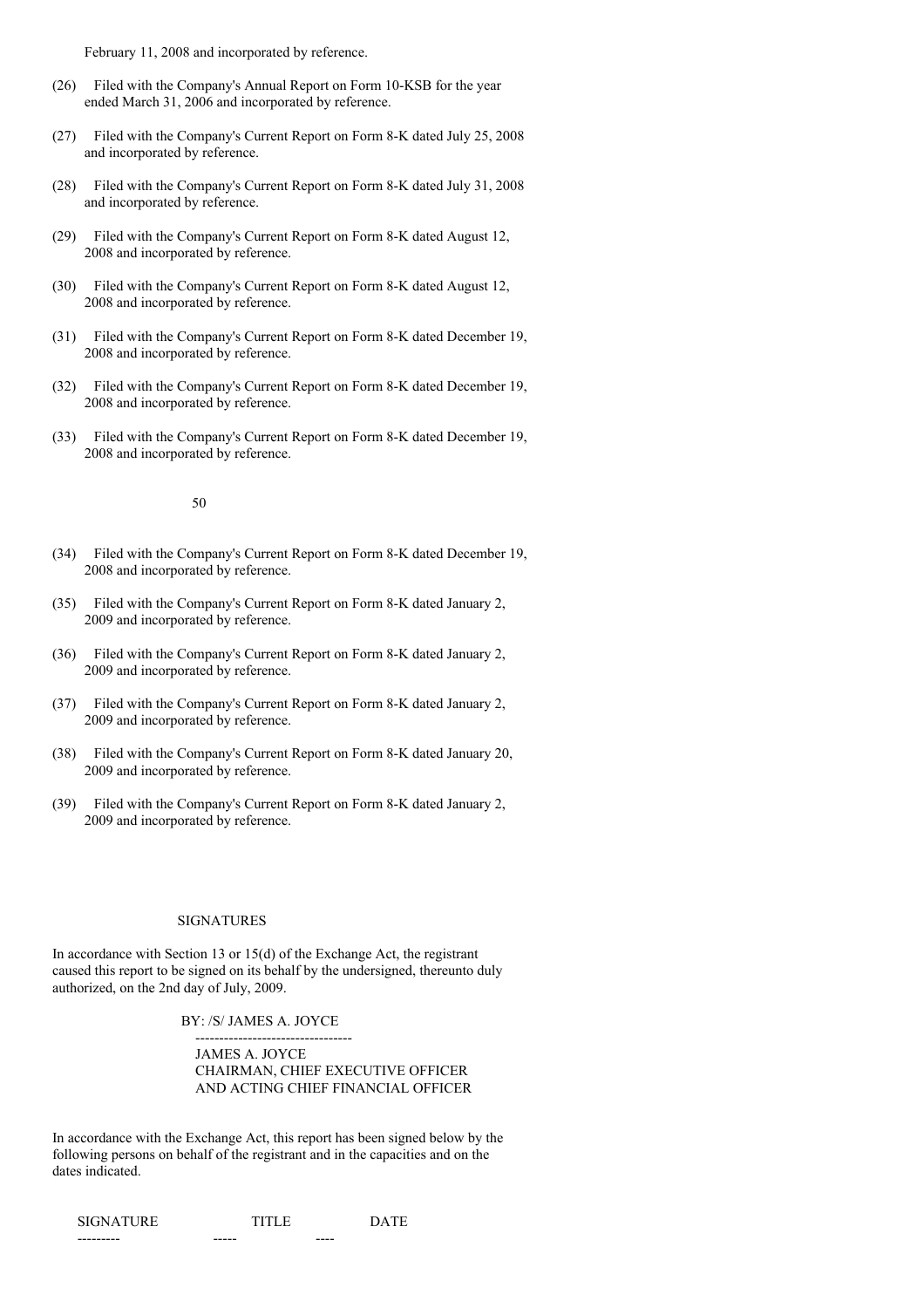| CHAIRMAN OF THE BOARD                      | <b>JULY 2, 2009</b> |
|--------------------------------------------|---------------------|
|                                            |                     |
| <b>DIRECTOR</b>                            | <b>JULY 2, 2009</b> |
|                                            |                     |
| /S/EDWARD G. BROENNIMAN<br><b>DIRECTOR</b> | <b>JULY 2, 2009</b> |
| EDWARD G. BROENNIMAN                       |                     |
| <b>DIRECTOR</b>                            | <b>JULY 2, 2009</b> |
|                                            |                     |

RICHARD H. TULLIS

51

# AETHLON MEDICAL, INC.

# (A DEVELOPMENT STAGE COMPANY)

# CONSOLIDATED FINANCIAL STATEMENTS

# MARCH 31, 2009

# INDEX TO FINANCIAL STATEMENTS

| Consolidated Statements of Stockholders' Deficit F-5 |  |
|------------------------------------------------------|--|
|                                                      |  |
|                                                      |  |

## F-1

## REPORT OF INDEPENDENT REGISTERED PUBLIC ACCOUNTING FIRM

## To the Board of Directors and Stockholders Aethlon Medical, Inc. and Subsidiaries

We have audited the accompanying consolidated balance sheets of Aethlon Medical, Inc. and Subsidiaries (the "Company"), a development stage company, as of March 31, 2009 and 2008 and the related consolidated statements of operations, stockholders' deficit and cash flows for each of the years in the two-year period ended March 31, 2009 and for the period January 31, 1984 (Inception) through March 31, 2009. These financial statements are the responsibility of the Company's management. Our responsibility is to express an opinion on these financial statements based on our audits.

We conducted our audits in accordance with standards of the Public Company Accounting Oversight Board (United States). Those standards require that we plan and perform the audits to obtain reasonable assurance about whether the consolidated financial statements are free of material misstatement. An audit includes examining, on a test basis, evidence supporting the amounts and disclosures in the consolidated financial statements. The Company is not required to have, nor were we engaged to perform, an audit of its internal control over financial reporting. Our audit included consideration of internal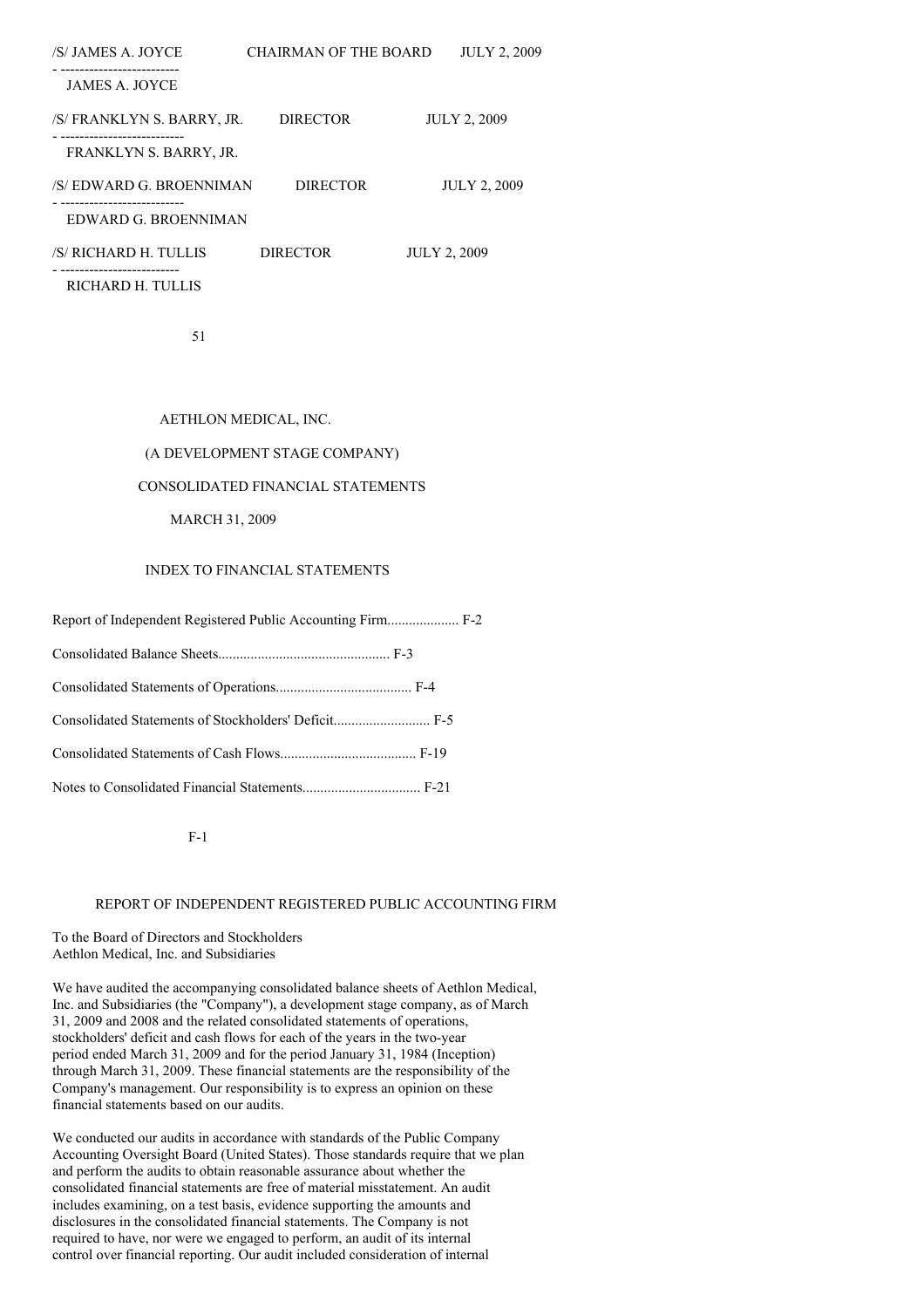control over financial reporting as a basis for designing audit procedures that are appropriate in the circumstances, but not for the purpose of expressing an opinion on the effectiveness of the Company's internal control over financial reporting. Accordingly, we express no such opinion. An audit also includes assessing the accounting principles used and significant estimates made by management, as well as evaluating the overall consolidated financial statement presentation. We believe that our audits provide a reasonable basis for our opinion.

In our opinion, the financial statements referred to above present fairly, in all material respects, the financial position of Aethlon Medical, Inc. and Subsidiaries as of March 31, 2009 and 2008 and the consolidated results of their operations and their cash flows for each of the years in the two-year period ended and for the period January 31, 1984 (Inception) through March 31, 2009, in conformity with accounting principles generally accepted in the United States of America.

As discussed in Note 1, the accompanying consolidated financial statements have been prepared assuming that the Company will continue as a going concern. The Company has incurred continuing losses from operations, is in default on certain debt agreements, has negative working capital of approximately \$4,104,000 and a deficit accumulated during the development stage of approximately \$38,311,000 at March 31, 2009. As discussed in Note 1 to the consolidated financial statements, a significant amount of additional capital will be necessary to advance the development of the Company's products to the point at which they may become commercially viable. These conditions, among others, raise substantial doubt about the Company's ability to continue as a going concern. Management's plans regarding these matters are also described in Note 1. The accompanying consolidated financial statements do not include any adjustments that might result from the outcome of this uncertainty.

## /S/ SQUAR, MILNER, PETERSON, MIRANDA & WILLIAMSON, LLP

NEWPORT BEACH, CALIFORNIA JULY 1, 2009

 $F-2$ 

# <TABLE>  $$   $<$ C>

AETHLON MEDICAL, INC. (A Development Stage Company) CONSOLIDATED BALANCE SHEETS MARCH 31, 2009 and 2008

- -----------------------------------------------------------------------------------------------

- -----------------------------------------------------------------------------------------------

| <b>ASSETS</b>                                                                 | March 31, 2009 March 31, 2008                                                          |
|-------------------------------------------------------------------------------|----------------------------------------------------------------------------------------|
| <b>CURRENT ASSETS</b><br>Cash<br>Deferred financing costs<br>Prepaid expenses | ------------- ---------------<br>\$<br>6,157<br>\$254,691<br>71,139<br>37,011<br>3,600 |
| TOTAL CURRENT ASSETS                                                          | 43,168<br>329,430                                                                      |
| NON-CURRENT ASSETS<br>Property and equipment, net<br>Patents, net<br>Deposits | 2,603<br>8,313<br>138,417 137,162<br>13,200 13,200<br>----------                       |
| TOTAL ASSETS                                                                  | \$<br>197,388<br>488,105                                                               |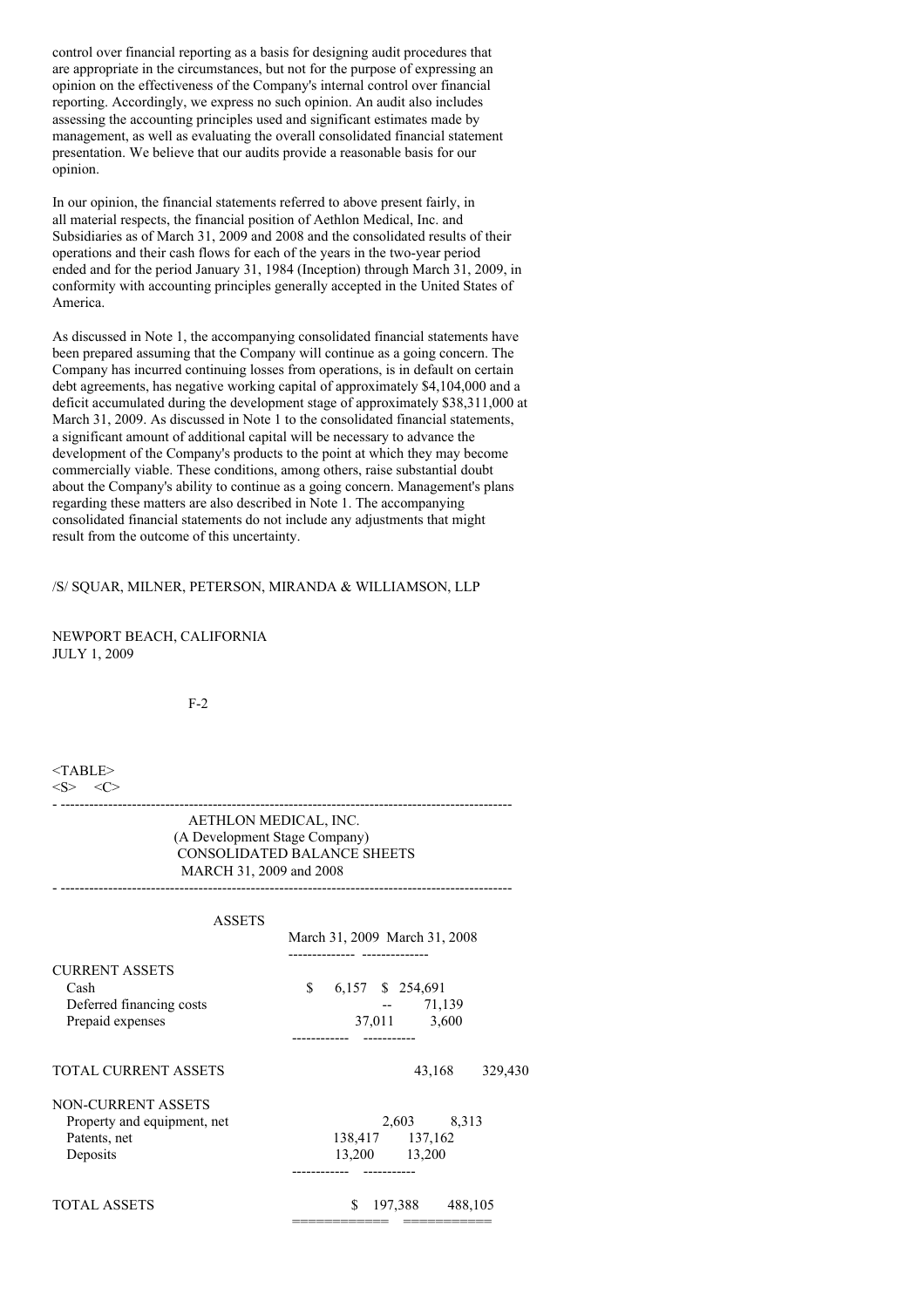# LIABILITIES AND STOCKHOLDERS' DEFICIT

| <b>CURRENT LIABILITIES</b><br>Accounts payable and accrued liabilities<br>Due to related parties<br>Notes payable, net of discounts<br>Convertible notes payable, net of discounts                                                                                                                                           |                                                                                                                                                    |                         | $$460,074$ \$ 351,261<br>634,896 949,063<br>302,500 633,611<br>2,069,720 152,530           |                                                                    |
|------------------------------------------------------------------------------------------------------------------------------------------------------------------------------------------------------------------------------------------------------------------------------------------------------------------------------|----------------------------------------------------------------------------------------------------------------------------------------------------|-------------------------|--------------------------------------------------------------------------------------------|--------------------------------------------------------------------|
| Warrant obligation<br>Other current liabilities                                                                                                                                                                                                                                                                              |                                                                                                                                                    |                         | $-633,095$                                                                                 |                                                                    |
|                                                                                                                                                                                                                                                                                                                              |                                                                                                                                                    | ----------              | 679,498 1,090,809                                                                          |                                                                    |
| TOTAL CURRENT LIABILITIES                                                                                                                                                                                                                                                                                                    |                                                                                                                                                    |                         | 4,146,688 3,810,369                                                                        |                                                                    |
| <b>COMMITMENTS AND CONTINGENCIES (Note 11)</b>                                                                                                                                                                                                                                                                               |                                                                                                                                                    |                         |                                                                                            |                                                                    |
| <b>STOCKHOLDERS' DEFICIT</b><br>Common stock, par value of \$0.001, 100,000,000 shares<br>authorized; 49,454,131 and 38,991,151 issued and<br>outstanding at March 31, 2009 and 2008, respectively 49,455 38,992<br>Additional paid-in capital<br>Deficit accumulated during the development stage (38,311,414) (32,227,256) |                                                                                                                                                    |                         | $34,312,659$ $28,866,000$                                                                  |                                                                    |
| TOTAL STOCKHOLDERS' DEFICIT                                                                                                                                                                                                                                                                                                  |                                                                                                                                                    |                         |                                                                                            | $(3,949,300)$ $(3,322,264)$                                        |
| TOTAL LIABILITIES AND STOCKHOLDERS' DEFICIT                                                                                                                                                                                                                                                                                  |                                                                                                                                                    |                         |                                                                                            | \$ 197,388 \$ 488,105                                              |
| $F-3$                                                                                                                                                                                                                                                                                                                        |                                                                                                                                                    |                         |                                                                                            |                                                                    |
|                                                                                                                                                                                                                                                                                                                              | AETHLON MEDICAL, INC.<br>(A Development Stage Company)<br>CONSOLIDATED STATEMENTS OF OPERATIONS<br>FOR THE YEARS ENDED MARCH 31, 2009 AND 2008 AND |                         | -------------------------------                                                            | FOR THE PERIOD JANUARY 31, 1984 (INCEPTION) THROUGH MARCH 31, 2009 |
|                                                                                                                                                                                                                                                                                                                              |                                                                                                                                                    | <b>JANUARY 31, 1984</b> |                                                                                            |                                                                    |
|                                                                                                                                                                                                                                                                                                                              | 2009                                                                                                                                               | 2008 MARCH 31, 2009     | (INCEPTION) THROUGH                                                                        |                                                                    |
| Grant income<br>Sale of research and development<br>35                                                                                                                                                                                                                                                                       | $\mathbb{S}$                                                                                                                                       | $-$ \$ $-$ \$ 1,424,012 | $   35,810$                                                                                |                                                                    |
|                                                                                                                                                                                                                                                                                                                              |                                                                                                                                                    | $  1,533,568$           |                                                                                            |                                                                    |
| <b>OPERATING EXPENSES</b><br>Professional fees<br>Payroll and related<br>General and administrative<br>Impairment                                                                                                                                                                                                            |                                                                                                                                                    | $  1,313,253$           | 848,790 1,005,442 7,792,459<br>1,626,579 1,363,950 11,125,726<br>447,885 523,196 5,898,082 |                                                                    |
|                                                                                                                                                                                                                                                                                                                              | 2,923,254 2,892,588 26,129,520                                                                                                                     |                         |                                                                                            |                                                                    |
| <b>OPERATING LOSS</b>                                                                                                                                                                                                                                                                                                        |                                                                                                                                                    |                         | $(2,923,254)$ $(2,892,588)$ $(24,595,952)$                                                 |                                                                    |
| OTHER (INCOME) EXPENSE<br>Loss on extinguishment of debt<br>1,604,715 547,119 3,368,582<br>Change in fair value of warrant liability (213,903) (637,179) 1,621,618<br>Interest expense<br>Interest income                                                                                                                    | 1,772,863 1,319,487 8,354,770                                                                                                                      |                         | $(2,771)$ -- $(20,186)$                                                                    |                                                                    |

Other -- 18,249 390,678

-------------------------------------------------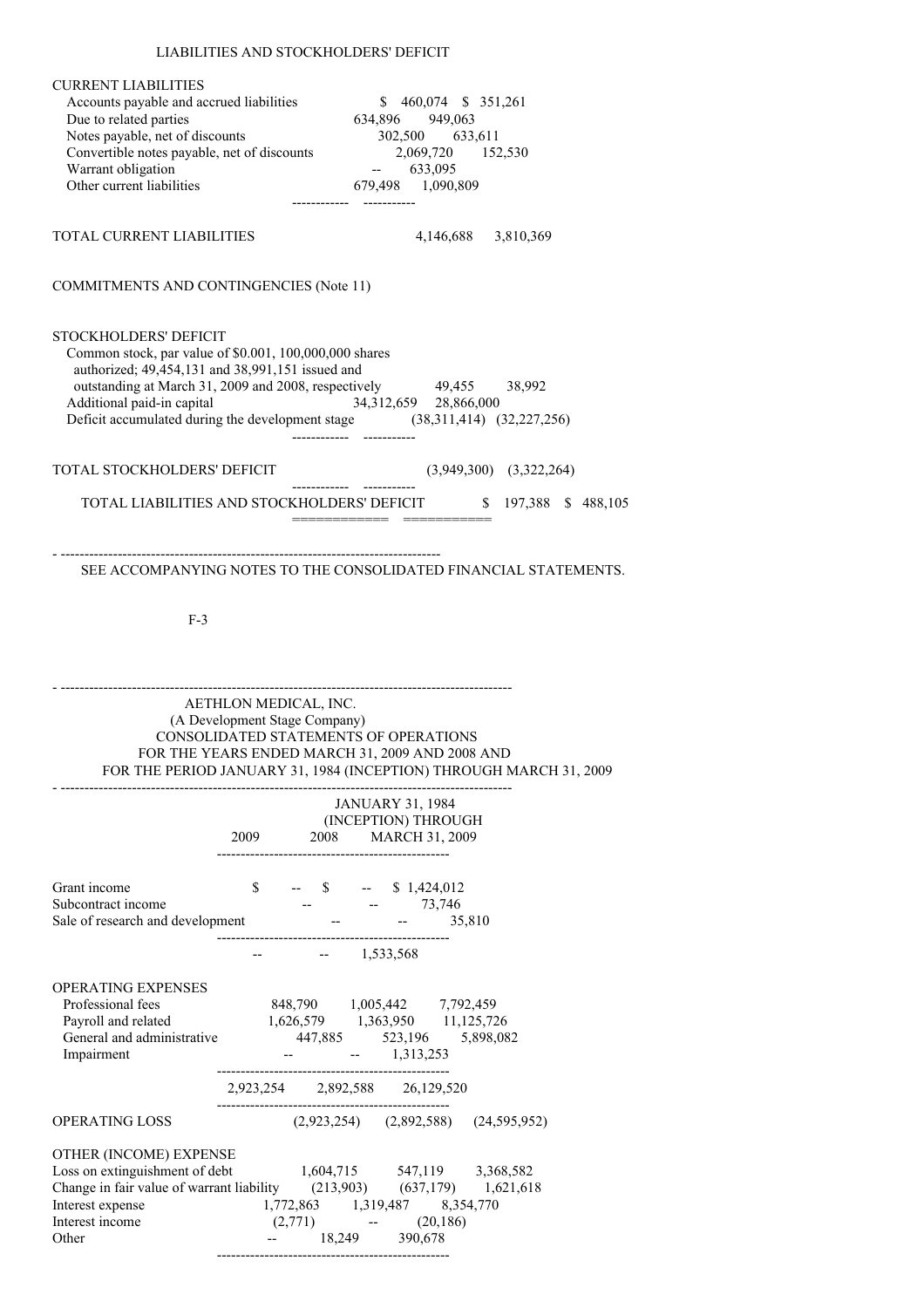|                                                                                                   |                                                        | 3,160,904 1,247,676 13,715,462                        |                |                                                                                                                                                                                                                     |
|---------------------------------------------------------------------------------------------------|--------------------------------------------------------|-------------------------------------------------------|----------------|---------------------------------------------------------------------------------------------------------------------------------------------------------------------------------------------------------------------|
| <b>NET LOSS</b>                                                                                   |                                                        | $$(6,084,158) \quad $(4,140,264) \quad $(38,311,414)$ |                |                                                                                                                                                                                                                     |
| Basic and diluted net loss per share \$ (0.14) \$ (0.12)                                          |                                                        |                                                       |                |                                                                                                                                                                                                                     |
| Weighted average number of common<br>shares outstanding - basic and diluted 42,948,049 34,395,562 |                                                        |                                                       |                |                                                                                                                                                                                                                     |
|                                                                                                   |                                                        |                                                       |                | SEE ACCOMPANYING NOTES TO THE CONSOLIDATED FINANCIAL STATEMENTS.                                                                                                                                                    |
| $F-4$                                                                                             |                                                        |                                                       |                |                                                                                                                                                                                                                     |
|                                                                                                   | AETHLON MEDICAL, INC.<br>(A Development Stage Company) |                                                       | DEFICIT        | --------------------------------------<br>CONSOLIDATED STATEMENTS OF STOCKHOLDERS' DEFICIT<br>FOR THE YEARS ENDED MARCH 31, 2009 AND 2008 AND<br>FOR THE PERIOD JANUARY 31, 1984 (INCEPTION) THROUGH MARCH 31, 2009 |
|                                                                                                   |                                                        |                                                       |                | ACCUMULATED TOTAL<br>COMMON STOCK ADDITIONAL DEFERRED DURING STOCKHOLDERS'                                                                                                                                          |
|                                                                                                   |                                                        |                                                       |                | ------------------ PAID IN CONSULTING DEVELOPMENT EQUITY<br>SHARES AMOUNT CAPITAL FEES STAGE (DEFICIT)                                                                                                              |
| Balance, January 31, 1984 (Inception) -- \$ -- \$ -- \$ -- \$ -- \$ --                            |                                                        |                                                       |                |                                                                                                                                                                                                                     |
| Common stock issued for cash at \$1<br>per share                                                  | 22,000 22                                              |                                                       | $26,502$ -- -- | 26,524                                                                                                                                                                                                              |
| Common stock issued for cash at \$23<br>per share                                                 | 1,100                                                  | $1 \quad 24,999 \quad - \quad - \quad 25,000$         |                |                                                                                                                                                                                                                     |
| Common stock issued for cash at \$86<br>per share                                                 | 700<br>$\mathbf{1}$                                    | 59,999                                                |                | 60,000                                                                                                                                                                                                              |
| Common stock issued for cash at \$94<br>per share                                                 | 160<br>$\mathbf{1}$                                    | 14,999                                                |                | 15,000                                                                                                                                                                                                              |
| Common stock issued for cash at \$74<br>per share                                                 | $\mathbf{1}$<br>540                                    | 39,999                                                |                | 40,000                                                                                                                                                                                                              |
| Common stock issued for cash at \$250<br>per share                                                | 4,678<br>5                                             | 1,169,495                                             |                | 1,169,500                                                                                                                                                                                                           |
| Capital contributions                                                                             |                                                        | 521,439                                               |                | 521,439                                                                                                                                                                                                             |
| Common stock issued for compensation<br>at \$103 per share                                        | 2,600                                                  | 3<br>267,403                                          |                | 267,406                                                                                                                                                                                                             |
| Conversion of due to related parties<br>to common stock at \$101 per share                        |                                                        | 1,120<br>1                                            | 113,574        | 113,575                                                                                                                                                                                                             |
| Conversion of due to related parties<br>to common stock at \$250 per share                        | 1,741                                                  | $\overline{2}$                                        | 435,092        | 435,094                                                                                                                                                                                                             |
| Effect of reorganization                                                                          | 2,560,361                                              | 2,558                                                 | (2,558)        |                                                                                                                                                                                                                     |
| Common stock issued in connection with<br>employment contract at \$8 per share                    |                                                        | 65,000<br>65                                          | 519,935        | 520,000                                                                                                                                                                                                             |
| Common stock issued in connection with<br>the acquisition of patents at \$8 per<br>share          | 13<br>12,500                                           | 99,987                                                | $-$            | 100,000                                                                                                                                                                                                             |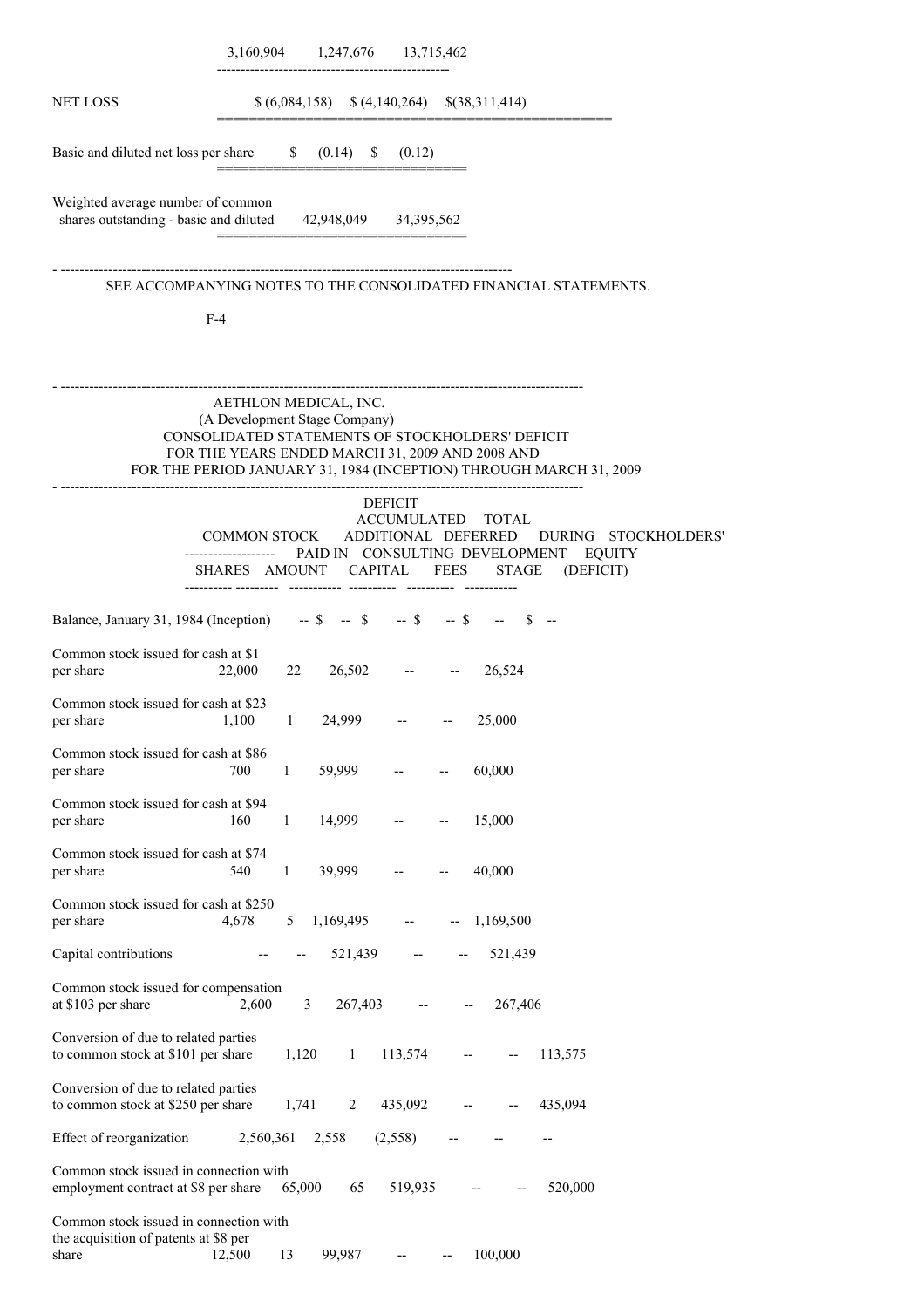| Warrants issued to note holders in<br>connection with notes payable                                                                                        |                          | 734,826 -- --                        | 734,826   |
|------------------------------------------------------------------------------------------------------------------------------------------------------------|--------------------------|--------------------------------------|-----------|
| Warrants issued for services<br>and the state of the state of the                                                                                          |                          | $5,000$ -- --                        | 5,000     |
| Net loss                                                                                                                                                   |                          | -- -- -- $(4,746,416)$ $(4,746,416)$ |           |
| BALANCE, MARCH 31, 2000 2,672,500 2,673 4,030,691 -- (4,746,416) (713,052)                                                                                 | ---------- ----------- - |                                      |           |
| Common stock and options issued<br>in connection with acquisition<br>of Cell Activation, Inc.<br>99,152 99 1,067,768 -- - 1,067,867<br>at \$7.20 per share |                          |                                      |           |
| Warrants issued to note holders in<br>connection with notes payable                                                                                        |                          | $- -218,779$ $- -218,779$            |           |
| Warrants issued to promoter in<br>connection with notes payable                                                                                            |                          | 298,319 -- --                        | 298,319   |
| Beneficial conversion feature of<br>convertible notes payable                                                                                              |                          | $150,000$ -- --                      | 150,000   |
| Warrants issued to promoter in<br>connection with convertible notes<br>payable                                                                             | $299,106$ -- --          | 299,106                              |           |
| Options issued to directors for<br>services as board members                                                                                               |                          | $-$ 14,163 $-$                       | $-14,163$ |

SEE ACCOMPANYING NOTES TO THE CONSOLIDATED FINANCIAL STATEMENTS. continued.........

F-5

# AETHLON MEDICAL, INC. (A Development Stage Company) CONSOLIDATED STATEMENTS OF STOCKHOLDERS' DEFICIT FOR THE YEARS ENDED MARCH 31, 2009 AND 2008 AND FOR THE PERIOD JANUARY 31, 1984 (INCEPTION) THROUGH MARCH 31, 2009

- --------------------------------------------------------------------------------------------------------------

- --------------------------------------------------------------------------------------------------------------

|                                                                                                     | COMMON STOCK ADDITIONAL DEFERRED | <b>DEFICIT</b>       | ACCUMULATED TOTAL              | DURING STOCKHOLDERS'<br>PAID IN CONSULTING DEVELOPMENT EQUITY                             |
|-----------------------------------------------------------------------------------------------------|----------------------------------|----------------------|--------------------------------|-------------------------------------------------------------------------------------------|
|                                                                                                     |                                  |                      |                                | SHARES AMOUNT CAPITAL FEES STAGE (DEFICIT)                                                |
| Options and warrants issued for<br>services                                                         |                                  | $505,400$ -- --      |                                | 505,400                                                                                   |
| Common stock issued for services at<br>\$3 per share                                                | $5,500$ 5 $16,495$ -- -          |                      |                                | 16,500                                                                                    |
| Common stock issued for cash at \$1<br>100,000<br>per share                                         |                                  | $100 \t 99,900 \t -$ |                                | 100,000                                                                                   |
| Net loss                                                                                            |                                  |                      | $   (4,423,073)$ $(4,423,073)$ |                                                                                           |
|                                                                                                     |                                  |                      |                                | BALANCE, MARCH 31, 2001 2,877,152 \$ 2,877 \$ 6,700,621 \$ -- \$(9,169,489) \$(2,465,991) |
| Common stock, warrants and options<br>issued for accounts payable and<br>accrued liabilities 21,750 | 22                               |                      | $243,353$ -- --                | 243,375                                                                                   |
| Common stock issued for services at<br>\$2.65 per share $6,038$                                     | 6                                | $15,994$ -- --       |                                | 16,000                                                                                    |
| Common stock issued for cash at \$1.00                                                              |                                  |                      |                                |                                                                                           |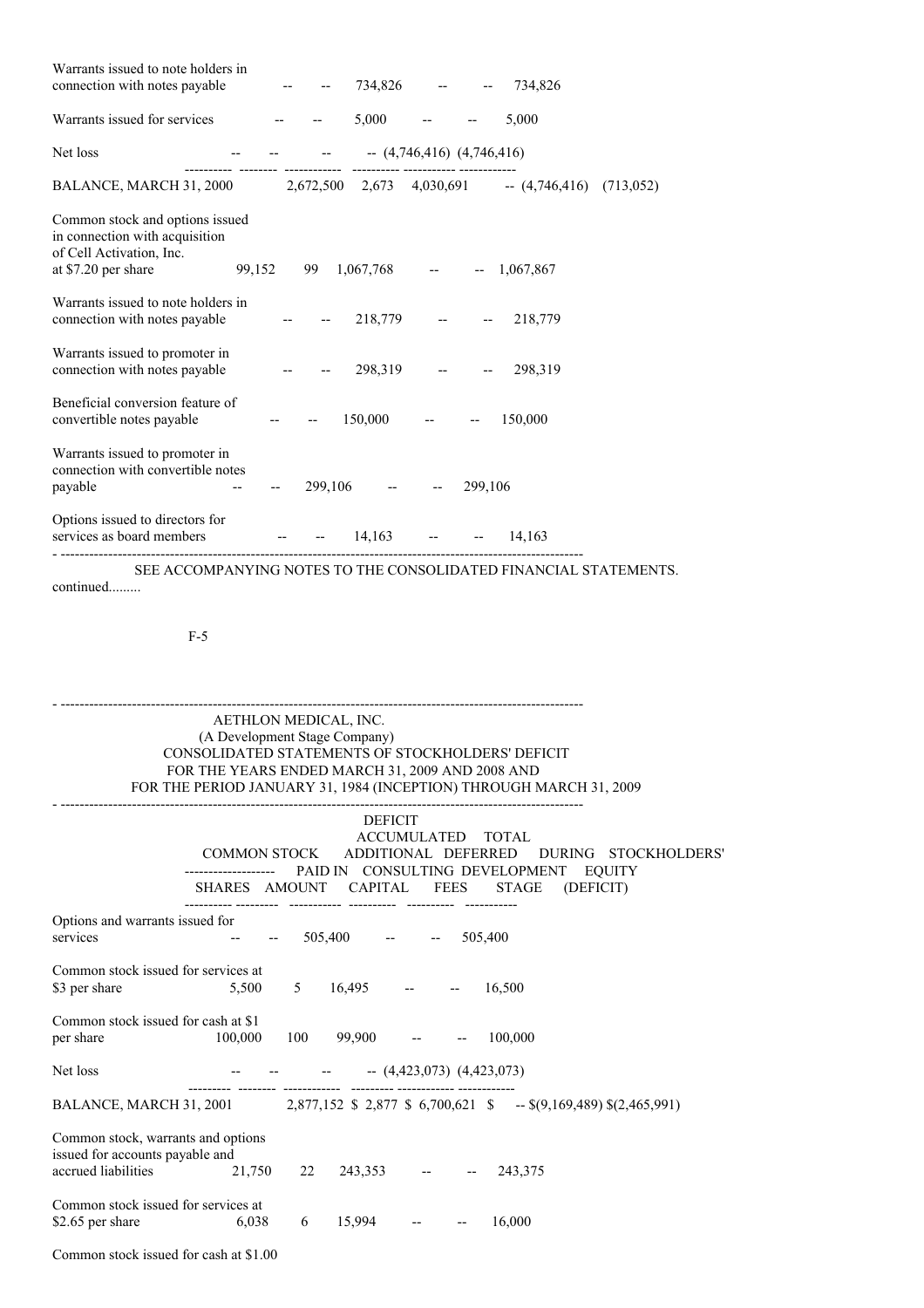| per share, net of issuance costs of<br>\$41,540 paid to a related party                                                               | 730,804                              |         | 731     | 688,533         |         |         | 689,264 |
|---------------------------------------------------------------------------------------------------------------------------------------|--------------------------------------|---------|---------|-----------------|---------|---------|---------|
| Common stock issued for services at<br>\$2.75 per share                                                                               | 10,000                               | 10      | 27,490  |                 |         | 27,500  |         |
| Common stock issued in connection with<br>license agreement at \$3.00 per share                                                       |                                      | 6,000   | 6       | 17,994          | --      |         | 18,000  |
| Common stock issued to holder of<br>convertible notes payable at \$3.00<br>per share                                                  | 70,586                               | 71      | 211,687 |                 |         | 211,758 |         |
| Options issued to directors for<br>services as board members                                                                          |                                      |         | 7,459   |                 |         | 7,459   |         |
| Common stock issued for cash at \$1.50<br>per share, net of issuance costs<br>of \$2,500                                              | 16,667                               | 17      | 22,483  |                 |         | 22,500  |         |
| Beneficial conversion feature of<br>convertible notes payable                                                                         |                                      |         | 185,000 |                 |         | 185,000 |         |
| Common stock issued for conversion of<br>convertible notes payable and accrued<br>interest at an average price of<br>\$1.24 per share | 134,165                              | 134     | 166,352 |                 |         | 166,486 |         |
| Common stock issued for services at<br>\$2.72 per share                                                                               | 9,651                                | 10      | 26,240  |                 |         | 26,250  |         |
| Options issued to consultant for<br>services                                                                                          | --                                   | 562,000 |         |                 | 562,000 |         |         |
| Common stock and warrants for services<br>at \$1.95 per share                                                                         | 62,327                               | 62      | 161,475 |                 |         | 161,537 |         |
| Common stock issued for services at<br>\$1.90 per share                                                                               | 9,198                                | 9       | 17,491  |                 |         | 17,500  |         |
| Stock options exercised for cash                                                                                                      | 400,000                              |         | 400     | 199,600         |         |         | 200,000 |
| Warrants issued to note holders for<br>90-day forebearance                                                                            |                                      |         |         | $118,000$ -- -- |         | 118,000 |         |
| Common stock and warrants issued to<br>note holders and vendors in the<br>debt-to-equity conversion program at<br>\$1.25 per share    | 816,359 816 1,623,635 -- - 1,624,451 |         |         |                 |         |         |         |
|                                                                                                                                       |                                      |         |         |                 |         |         |         |

SEE ACCOMPANYING NOTES TO THE CONSOLIDATED FINANCIAL STATEMENTS. continued.........

F-6

## AETHLON MEDICAL, INC. (A Development Stage Company) CONSOLIDATED STATEMENTS OF STOCKHOLDERS' DEFICIT FOR THE YEARS ENDED MARCH 31, 2009 AND 2008 AND FOR THE PERIOD JANUARY 31, 1984 (INCEPTION) THROUGH MARCH 31, 2009

DEFICIT ACCUMULATED TOTAL COMMON STOCK ADDITIONAL DEFERRED DURING STOCKHOLDERS' ------------------- PAID IN CONSULTING DEVELOPMENT EQUITY SHARES AMOUNT CAPITAL FEES STAGE (DEFICIT) ---------- --------- ----------- ---------- ---------- -----------

Other warrant transactions  $(32,715)$   $(32,715)$ 

- ---------------------------------------------------------------------------------------------------------------

- ---------------------------------------------------------------------------------------------------------------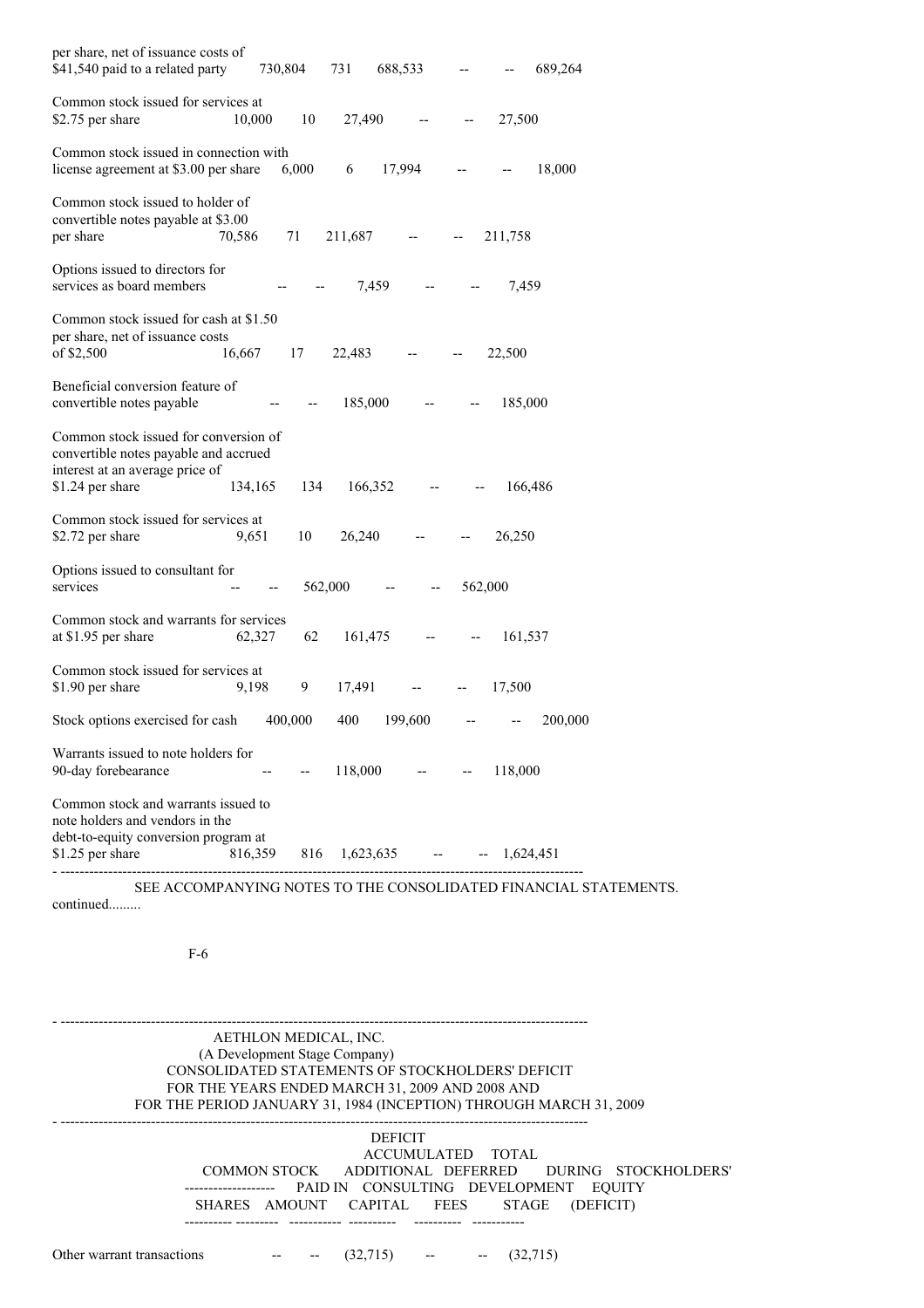Net loss -- -- -- -- (3,995,910) (3,995,910)

BALANCE - MARCH 31, 2002 5,170,697 \$ 5,171 \$ 10,962,692 \$ -- \$(13,165,399) \$(2,197,536)

---------- --------- ----------- ---------- ----------- ------------

| Proceeds from the issuance of common<br>stock at \$0.50 per share in connection<br>with the exercise of options  | 200,000<br>200           | 99,800<br>$-$                       | 100,000                          |
|------------------------------------------------------------------------------------------------------------------|--------------------------|-------------------------------------|----------------------------------|
| Interest expense related to beneficial<br>conversion feature                                                     | 150,000                  |                                     | 150,000                          |
| Pro-rata value assigned to warrants<br>issued in connection with conversion of<br>accounts payable               | 71,000<br>--             | $\hspace{0.05cm} \dashrightarrow$   | 71,000                           |
| Pro-rata value assigned to warrants<br>issued in connection with note payable                                    | $\overline{\phantom{m}}$ | 30,000                              | 30,000                           |
| Issuance of common stock at \$1.25 per<br>share in connection with the conversion<br>of accounts payable         | 150,124<br>150           | 187,505                             | 187,655                          |
| Issuance of common stock at \$1.25 per<br>share in connection with the conversion<br>of notes payable<br>420,000 | 420                      | 104,580                             | 105,000                          |
| Estimated fair market value of options<br>issued for services                                                    | 114,000                  |                                     | 114,000                          |
| Issuance of common stock at \$0.25 per<br>share for cash<br>461,600                                              | 462<br>114,938           |                                     | 115,400                          |
| Issuance of common stock at \$0.26 per<br>share for cash<br>19,230                                               | 4,981<br>19              |                                     | 5,000                            |
| Issuance of common stock at \$1.25 per<br>share for cash<br>8,000                                                | 8<br>9,992               |                                     | 10,000                           |
| Issuance of common stock at \$0.65 per<br>share for services<br>69,231                                           | 69<br>44,931             |                                     | 45,000                           |
| Issuance of common stock at \$0.51 per<br>share for services<br>196,078                                          | 196                      | 99,804<br>$-\!$                     | 100,000                          |
| Adjustment booked                                                                                                | (100,000)                | 100,000<br>$\overline{\phantom{a}}$ |                                  |
| Net loss                                                                                                         |                          | $-$ (2,461,116) (2,461,116)         |                                  |
| BALANCE - MARCH 31, 2003                                                                                         |                          | 6,694,960 \$ 6,695 \$ 11,894,223 \$ | $-$ \$(15,526,515) \$(3,625,597) |

SEE ACCOMPANYING NOTES TO THE CONSOLIDATED FINANCIAL STATEMENTS.

- -----------------------------------------------------------------------------------------------------------------

- -----------------------------------------------------------------------------------------------------------------

continued.........

- ---------------------------------------------------------------------------------------------------------------

F-7

AETHLON MEDICAL, INC. (A Development Stage Company) CONSOLIDATED STATEMENTS OF STOCKHOLDERS' DEFICIT FOR THE YEARS ENDED MARCH 31, 2009 AND 2008 AND FOR THE PERIOD JANUARY 31, 1984 (INCEPTION) THROUGH MARCH 31, 2009

DEFICIT ACCUMULATED TOTAL COMMON STOCK ADDITIONAL DEFERRED DURING STOCKHOLDERS' ------------------- PAID IN CONSULTING DEVELOPMENT EQUITY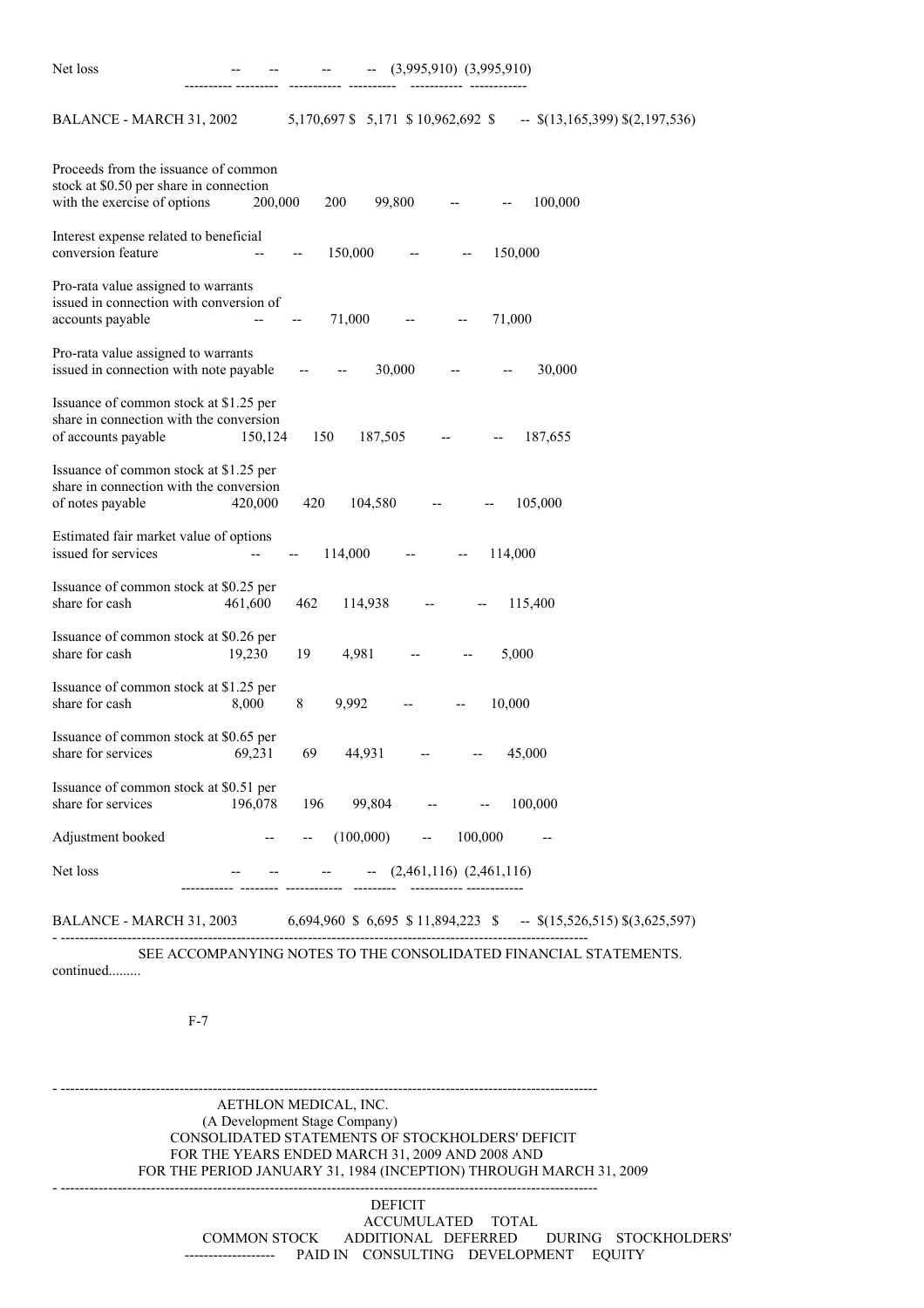---------- --------- ----------- ---------- ------------- -----------

| BALANCE - MARCH 31, 2003                                                                                                                 |           |       | 6,694,960 \$ 6,695 \$ 11,894,223 \$ |       |                                                     | $-$ \$(15,526,515) \$(3,625,597) |  |
|------------------------------------------------------------------------------------------------------------------------------------------|-----------|-------|-------------------------------------|-------|-----------------------------------------------------|----------------------------------|--|
| Proceeds from the issuance of<br>common stock at \$0.25 per share<br>in connection with the exercise<br>of warrants                      | 540,000   | 540   | 134,460                             |       |                                                     | 135,000                          |  |
| Issuance of common stock at \$0.25<br>per share in connection with the<br>conversion of notes payable,<br>including interest of \$15,099 | 300,397   | 300   | 74,799                              |       |                                                     | 75,099                           |  |
| Issuance of common stock at \$0.35<br>per share in connection with the<br>conversion of notes payable,<br>including interest of \$59,827 | 813,790   | 814   | 284,013                             |       |                                                     | 284,827                          |  |
| Issuance of common stock at \$0.50<br>per share in connection with the<br>conversion of notes payable,<br>including interest of \$509    | 11,017    | 11    | 5,498                               |       |                                                     | 5,509                            |  |
| Issuance of common stock at \$0.42<br>per share in connection with the<br>conversion of notes payable,                                   |           |       |                                     |       |                                                     |                                  |  |
| including interest of \$696                                                                                                              | 13,725    | 14    | 5,682                               |       |                                                     | 5,696                            |  |
| Issuance of common stock at \$0.65<br>per share in connection with the<br>conversion of notes payable,<br>including interest of \$5,088  | 27,059    | 27    | 17,561                              |       |                                                     | 17,588                           |  |
| Issuance of common stock at \$0.25<br>per share in connection with the<br>conversion of notes payable,<br>including interest of \$15,416 | 461,667   | 462   | 114,954                             |       |                                                     | 115,416                          |  |
| Issuance of common stock at \$0.25<br>per share for cash                                                                                 | 1,226,000 | 1,226 | 305,274                             |       |                                                     | 306,500                          |  |
| Issuance of common stock at \$0.30<br>per share for cash                                                                                 | 180,000   | 180   | 53,820                              |       |                                                     | 54,000                           |  |
| Issuance of common stock at \$0.525<br>per share for cash                                                                                | 40,000    | 40    | 20,960                              |       | $\hspace{0.05cm} -\hspace{0.05cm} -\hspace{0.05cm}$ | 21,000                           |  |
| Issuance of common stock at \$1.125<br>per share for cash                                                                                | 5,000     | 5     | 5,620                               |       |                                                     | 5,625                            |  |
| Issuance of common stock at \$0.25<br>per share for services                                                                             | 10,000    | 10    | 2,490                               |       |                                                     | 2,500                            |  |
| Issuance of common stock at \$0.34<br>per share for services                                                                             | 73,529    | 73    | 24,927                              |       |                                                     | 25,000                           |  |
| Issuance of common stock at \$0.40<br>per share for services                                                                             | 62,000    | 62    | 24,763                              |       |                                                     | 24,825                           |  |
| Issuance of common stock at \$0.45<br>per share for services                                                                             | 185,185   | 185   | 83,148                              |       |                                                     | 83,333                           |  |
| Issuance of common stock at \$0.50<br>per share for services                                                                             | 5,000     | 5     | 2,495                               |       |                                                     | 2,500                            |  |
| Interest expense related to beneficial<br>conversion feature                                                                             |           |       | 324,800                             | $-\!$ |                                                     | 324,800                          |  |
| Net loss                                                                                                                                 |           |       | $  (1,518,798)$ $(1,518,798)$       |       |                                                     |                                  |  |

BALANCE - MARCH 31, 2004 10,649,329 \$ 10,649 \$ 13,379,487 \$ -- \$(17,045,313) \$ (3,655,177)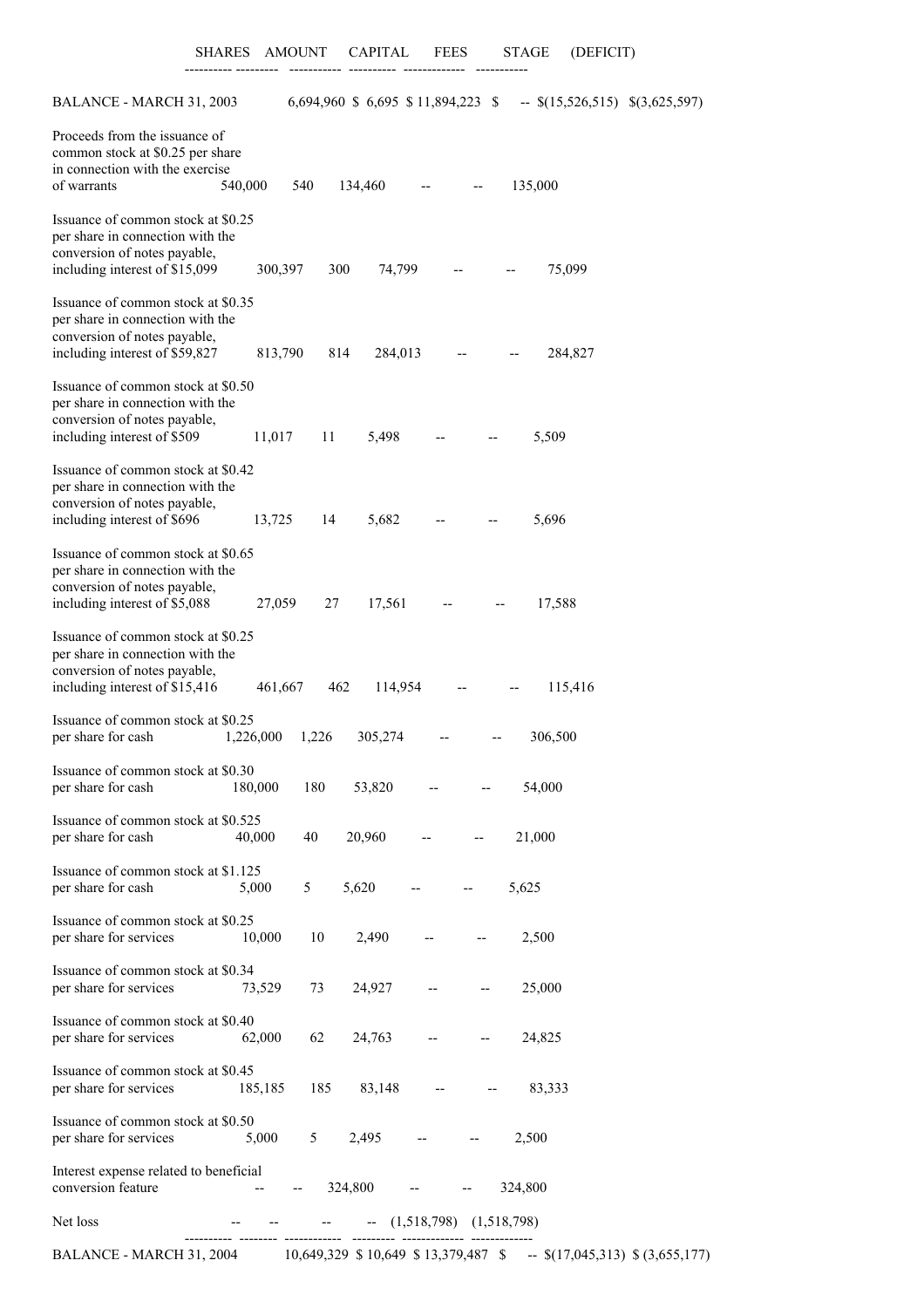- --------------------------------------------------------------------------------------------------------------------

#### continued.........

F-8

- --------------------------------------------------------------------------------------------------------------------

- -----------------------------------------------------------------------------------------------------------------

# AETHLON MEDICAL, INC. (A Development Stage Company) CONSOLIDATED STATEMENTS OF STOCKHOLDERS' DEFICIT FOR THE YEARS ENDED MARCH 31, 2009 AND 2008 AND FOR THE PERIOD JANUARY 31, 1984 (INCEPTION) THROUGH MARCH 31, 2009

# DEFICIT ACCUMULATED TOTAL<br>DDITIONAL DEFERRED DURING COMMON STOCK ADDITIONAL DEFERRED

| STOCKHOLDERS'                                                                                                                                |                   |       |                         |                          |                                                                                   |
|----------------------------------------------------------------------------------------------------------------------------------------------|-------------------|-------|-------------------------|--------------------------|-----------------------------------------------------------------------------------|
|                                                                                                                                              | <br>SHARES AMOUNT |       | <b>CAPITAL</b>          | <b>FEES</b>              | PAID IN CONSULTING DEVELOPMENT<br><b>EQUITY</b><br>STAGE<br>(DEFICIT)             |
| BALANCE - MARCH 31, 2004<br>Proceeds from the issuance of common<br>stock at \$0.25 per share in connection<br>with the exercise of warrants |                   |       | 1,126,564 1,127 280,515 |                          | 10,649,329 \$ 10,649 \$ 13,379,487 \$ -- \$(17,045,313) \$ (3,655,177)<br>281,642 |
| Issuance of common stock at \$0.44 per<br>share for cash                                                                                     | 1,415,909         | 1,416 | $621,584$ --            |                          | 623,000                                                                           |
| Issuance of common stock at \$0.25 per<br>share for cash                                                                                     | 40,233            | 40    | 9,960                   |                          | 10,000                                                                            |
| Issuance of common stock at \$0.28 per<br>share for cash                                                                                     | 35,947            | 36    | 9,964                   |                          | 10,000                                                                            |
| Issuance of common stock at \$0.29 per<br>share for cash                                                                                     | 69,431            | 69    | 19,931                  |                          | 20,000                                                                            |
| Issuance of common stock at \$0.32 per<br>share for cash                                                                                     | 94,449            | 94    | 29,906                  |                          | 30,000                                                                            |
| Issuance of common stock at \$0.33 per<br>share for cash                                                                                     | 60,620            | 61    | 19,939                  |                          | 20,000                                                                            |
| Issuance of common stock at \$0.35 per<br>share for cash                                                                                     | 172,824           | 173   | 59,826                  |                          | 59,999                                                                            |
| Issuance of common stock at \$0.36 per<br>share for cash                                                                                     | 223,756           | 224   | 79,776                  |                          | 80,000                                                                            |
| Issuance of common stock at \$0.37 per<br>share for cash                                                                                     | 108,079           | 108   | 39,892                  |                          | 40,000                                                                            |
| Issuance of common stock at \$0.38 per<br>share for cash                                                                                     | 26,549            | 27    | 9,973                   |                          | 10,000                                                                            |
| Issuance of common stock at \$0.39 per<br>share for cash                                                                                     | 51,748            | 52    | 19,948                  | $\overline{\phantom{a}}$ | 20,000                                                                            |
| Issuance of common stock at \$0.40 per<br>share for cash                                                                                     | 25,233            | 25    | 9,975                   |                          | 10,000                                                                            |
| Issuance of common stock at \$0.42 per<br>share for cash                                                                                     | 143,885           | 144   | 59,857                  |                          | 60,001                                                                            |
| Issuance of common stock at \$0.43 per<br>share for cash                                                                                     | 70,467            | 70    | 29,930                  |                          | 30,001                                                                            |

Issuance of common stock at \$0.45 per

share for cash 22,455 22 9,978 -- - 10,000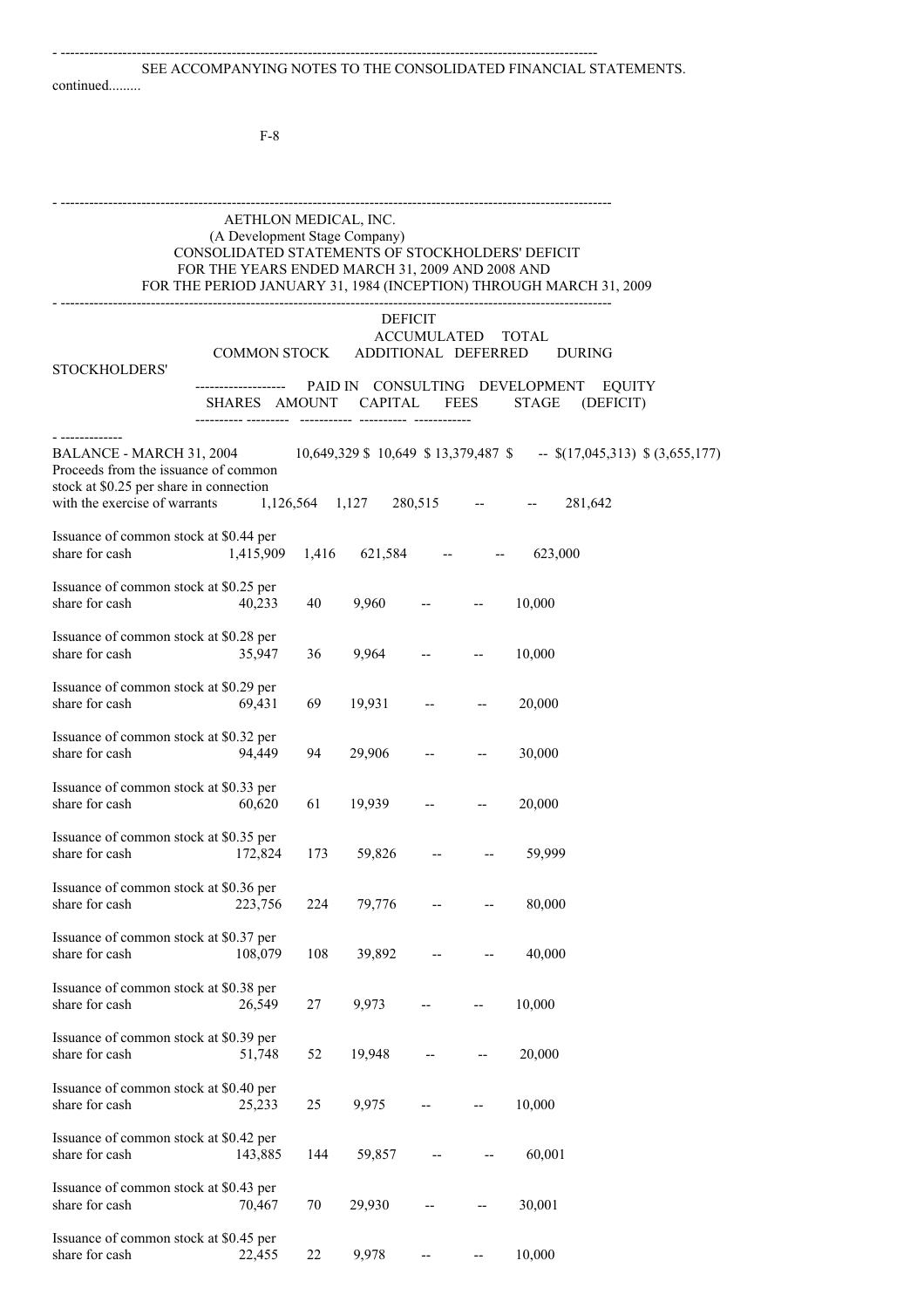| Issuance of common stock at \$0.46 per<br>share for cash                                                                              | 43,944                                                                                                                                                        | 44          | 19,956                                |                   | $\hspace{0.05cm} -\hspace{0.05cm} -\hspace{0.05cm}$ | 20,000       |                                                                            |
|---------------------------------------------------------------------------------------------------------------------------------------|---------------------------------------------------------------------------------------------------------------------------------------------------------------|-------------|---------------------------------------|-------------------|-----------------------------------------------------|--------------|----------------------------------------------------------------------------|
| Issuance of common stock at \$0.47 per<br>share for cash                                                                              | 128,836                                                                                                                                                       | 129         | 59,872                                |                   |                                                     | 60,001       |                                                                            |
| Issuance of common stock at \$0.52 per<br>share for cash                                                                              | 95,502                                                                                                                                                        |             | 96 49,904 --                          |                   |                                                     | 49,999       |                                                                            |
| Issuance of common stock with warrants<br>at \$0.36 per unit for cash                                                                 | 55,556                                                                                                                                                        |             | 56 19,944 --                          |                   |                                                     | 20,000       |                                                                            |
| Issuance of common stock at \$0.27 per<br>share for cash                                                                              | 90,000                                                                                                                                                        | 90          | $24,210$ --                           |                   |                                                     | 24,300       |                                                                            |
| Issuance of common stock at \$0.50 per<br>share for cash                                                                              | 3,000                                                                                                                                                         | $3^{\circ}$ | 1,497                                 |                   |                                                     | 1,500        |                                                                            |
| Issuance of common stock to Fusion<br>Capital for "commitment" shares                                                                 |                                                                                                                                                               | 50,000      | 50                                    | (50)              |                                                     |              |                                                                            |
| continued                                                                                                                             |                                                                                                                                                               |             |                                       |                   |                                                     |              | SEE ACCOMPANYING NOTES TO THE CONSOLIDATED FINANCIAL STATEMENTS.           |
|                                                                                                                                       |                                                                                                                                                               | $F-9$       |                                       |                   |                                                     |              |                                                                            |
|                                                                                                                                       | AETHLON MEDICAL, INC.<br>(A Development Stage Company)<br>CONSOLIDATED STATEMENTS OF STOCKHOLDERS' DEFICIT<br>FOR THE YEARS ENDED MARCH 31, 2009 AND 2008 AND |             |                                       |                   |                                                     |              | FOR THE PERIOD JANUARY 31, 1984 (INCEPTION) THROUGH MARCH 31, 2009         |
|                                                                                                                                       | COMMON STOCK<br>-----------------<br>SHARES AMOUNT CAPITAL                                                                                                    |             | <b>DEFICIT</b><br>ADDITIONAL DEFERRED | ACCUMULATED TOTAL | FEES                                                | <b>STAGE</b> | DURING STOCKHOLDERS'<br>PAID IN CONSULTING DEVELOPMENT EQUITY<br>(DEFICIT) |
| Issuance of common stock to Fusion<br>Capital for fees                                                                                | 418,604                                                                                                                                                       | 419         | (419)                                 |                   |                                                     |              |                                                                            |
| Issuance of common stock at \$0.34 per share<br>in connection with the conversion of notes<br>payable, including interest of \$38,371 |                                                                                                                                                               | 479,513     | 480                                   | 162,891           |                                                     |              | 163,371                                                                    |
| Issuance of common stock at \$0.44 per<br>share in connection with the conversion<br>of notes payable                                 | 113,636                                                                                                                                                       | 114         | 49,886                                |                   |                                                     | 50,000       |                                                                            |
| Issuance of common stock at \$0.25 per<br>share in connection with the conversion<br>of notes payable                                 | 80,000                                                                                                                                                        | 80          | 19,920                                |                   |                                                     | 20,000       |                                                                            |
| Issuance of common stock at \$0.49 per<br>share in connection with the conversion<br>of notes payable                                 | 174,606                                                                                                                                                       | 175         | 85,382                                |                   |                                                     | 85,557       |                                                                            |
| Issuance of common stock at \$1.75 per<br>share for services                                                                          | 17,143                                                                                                                                                        | 17          | 29,983                                |                   |                                                     | 30,000       |                                                                            |
| Issuance of common stock at \$0.44 per<br>share for services                                                                          | 265,273                                                                                                                                                       | 265         | 116,455                               |                   |                                                     | 116,720      |                                                                            |
| Issuance of common stock at \$0.70 per<br>share for services                                                                          | 10,715                                                                                                                                                        | 11          | 7,489                                 |                   |                                                     | 7,500        |                                                                            |
| Issuance of common stock at \$0.73 per<br>share for services                                                                          | 6,850                                                                                                                                                         | 7           | 4,993                                 |                   |                                                     | 5,000        |                                                                            |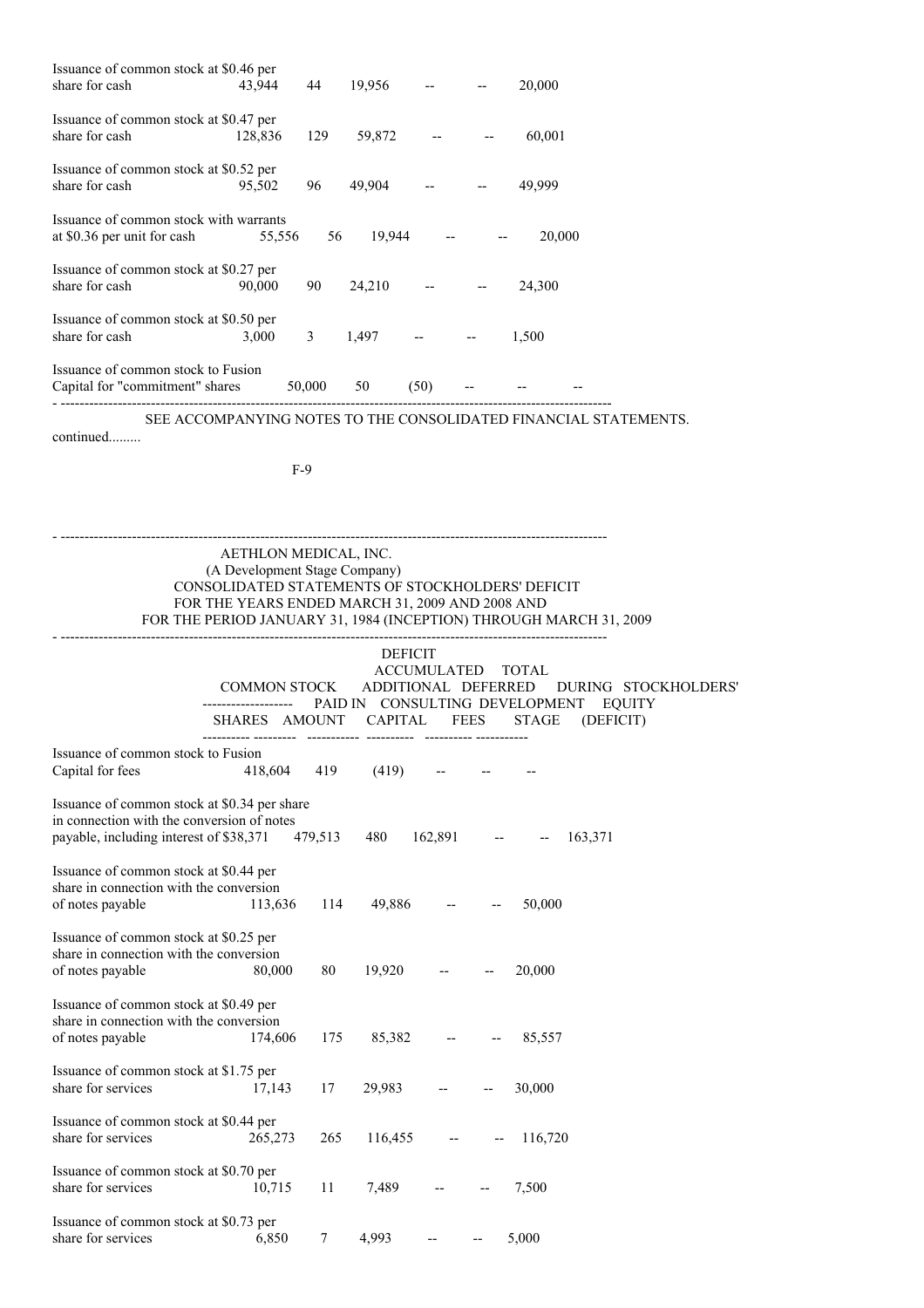| Issuance of common stock at \$0.55 per                                    |         |     |                |               |                  |
|---------------------------------------------------------------------------|---------|-----|----------------|---------------|------------------|
| share for services                                                        | 46,364  | 46  | $25,454$ -- -- |               | 25,500           |
| Issuance of common stock at \$0.25 per                                    |         |     |                |               |                  |
| share for services                                                        | 165,492 | 165 | $41,208$ -- -- |               | 41,373           |
| Issuance of common stock at \$0.45 per                                    |         |     |                |               |                  |
| share for services                                                        | 28,377  | 28  | $12,741$ -- -- |               | 12,769           |
| Issuance of common stock at \$0.50 per<br>share for services for deferred |         |     |                |               |                  |
| consulting services                                                       | 60,000  | 60  | 29,940         | (30,000)      |                  |
| Issuance of common stock at \$0.49 per                                    |         |     |                |               |                  |
| share for services                                                        | 25,087  | 25  | $12,318$ -- -- |               | 12,343           |
| Issuance of common stock at \$0.45 per<br>share for services for deferred |         |     |                |               |                  |
| consulting services                                                       | 66,666  | 67  | 29,933         | (30,000)      |                  |
| Issuance of common stock at \$0.37 per<br>share for services              | 13,369  | 13  | 4,987          |               | 5,000            |
|                                                                           |         |     |                |               |                  |
| Issuance of common stock at \$0.42 per<br>share for services              | 19,231  | 19  | 7,981          |               | 8,000            |
| Issuance of common stock at \$0.39 per                                    |         |     |                |               |                  |
| share for services                                                        | 18,042  | 18  | 6,982          |               | 7,000            |
| Issuance of common stock at \$0.32 per<br>share for services              | 162,678 | 163 |                |               | 52,382 -- 52,545 |
| Issuance of common stock at \$0.31 per<br>share for services              | 16,234  | 16  | $4,984$ -- --  |               | 5,000            |
|                                                                           |         |     |                |               |                  |
| Issuance of common stock at \$0.39 per<br>share for employee bonus        | 22,500  | 22  |                | $8,754$ -- -- | 8,776            |

SEE ACCOMPANYING NOTES TO THE CONSOLIDATED FINANCIAL STATEMENTS.

continued.........

F-10

# AETHLON MEDICAL, INC. (A Development Stage Company) CONSOLIDATED STATEMENTS OF STOCKHOLDERS' DEFICIT FOR THE YEARS ENDED MARCH 31, 2009 AND 2008 AND FOR THE PERIOD JANUARY 31, 1984 (INCEPTION) THROUGH MARCH 31, 2009

- ----------------------------------------------------------------------------------------------------------------

| <b>DEFICIT</b><br>ACCUMULATED TOTAL<br>ADDITIONAL DEFERRED<br>COMMON STOCK<br>DURING STOCKHOLDERS'                                                 |
|----------------------------------------------------------------------------------------------------------------------------------------------------|
| PAID IN CONSULTING DEVELOPMENT EQUITY<br>SHARES AMOUNT CAPITAL<br><b>FEES</b><br>STAGE<br>(DEFICIT)                                                |
| Debt discount on debt issued with<br>detachable warrants<br>$84,000$ -- --<br>84,000                                                               |
| Amortization of deferred consulting fees -- -- --<br>30,000<br>30,000<br>$\overline{\phantom{a}}$                                                  |
| Intrinsic value of options issued to<br>directors<br>424,262<br>424,262                                                                            |
| Net loss<br>$   (2,096,951)$ $(2,096,951)$                                                                                                         |
| 17,014,696 \$17,015 \$16,088,280 \$(30,000) \$(19,142,264) \$(3,066,969)<br>BALANCE - MARCH 31, 2005                                               |
| Issuance of common stock at \$0.28 per<br>share for cash<br>9,964<br>10,000<br>35,947<br>36<br>$\frac{1}{2}$ and $\frac{1}{2}$ . The $\frac{1}{2}$ |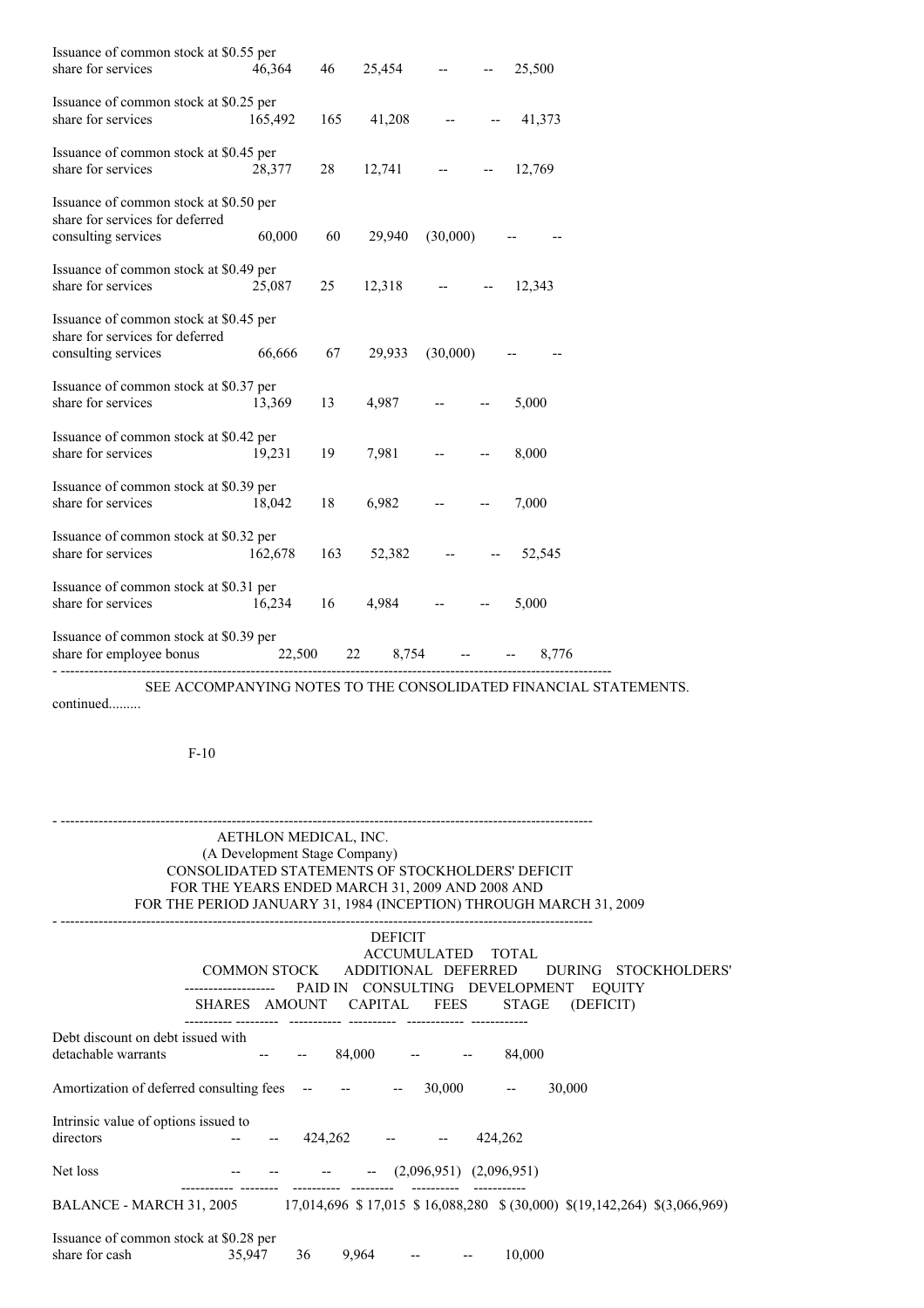| Issuance of common stock at \$0.26 per<br>share for cash                                                                     | 38,256    | 38    | 9,962   |    | 10,000  |
|------------------------------------------------------------------------------------------------------------------------------|-----------|-------|---------|----|---------|
| Issuance of common stock at \$0.26 per<br>share for cash                                                                     | 38,401    | 38    | 9,962   |    | 10,000  |
| Issuance of common stock at \$0.25 per<br>share for cash                                                                     | 201,165   | 201   | 49,799  |    | 50,000  |
| Issuance of common stock at \$0.25 per<br>share for cash                                                                     | 80,466    | 80    | 19,920  |    | 20,000  |
| Issuance of common stock at \$0.25 per<br>share for cash                                                                     | 80,466    | 80    | 19,920  |    | 20,000  |
| Issuance of common stock at \$0.25 per<br>share for cash                                                                     | 80,466    | 80    | 19,920  | -- | 20,000  |
| Issuance of common stock at \$0.25 per<br>share for cash                                                                     | 80,466    | 80    | 19,920  |    | 20,000  |
| Issuance of common stock at \$0.18 per<br>share for cash                                                                     | 100,000   | 100   | 17,500  |    | 17,600  |
| Issuance of common stock at \$0.25 per<br>Share for cash                                                                     | 301,744   | 302   | 74,698  |    | 75,000  |
| Issuance of common stock at varied<br>prices for cash                                                                        | 2,485,249 | 2,485 | 767,512 |    | 769,997 |
| Issuance of common stock at \$0.76 per<br>share for cash                                                                     | 568,181   | 568   | 431,249 |    | 431,818 |
| Issuance of common stock at \$0.25 per<br>share in connection with the<br>conversion of notes payable,<br>including interest |           |       |         |    |         |
| of \$4,564                                                                                                                   | 140,000   | 140   | 34,860  |    | 35,000  |
| Issuance of common stock at \$0.20<br>per share in connection with the<br>conversion of convertible notes                    |           |       |         |    |         |
| payable, including<br>interest of \$4,943                                                                                    | 174,716   | 175   | 34,768  |    | 34,943  |
| Issuance of common stock at \$0.31 per<br>share for services                                                                 | 9,740     | 10    | 2,990   |    | 3,000   |
| Issuance of common stock at \$0.30 per<br>share for services                                                                 | 25,134    | 25    | 7,475   |    | 7,500   |
| Issuance of common stock at \$0.25 per<br>share for services                                                                 | 31,424    | 31    | 7,869   |    | 7,900   |
| Issuance of common stock at \$0.26 per<br>share for services                                                                 | 19,084    | 19    | 4,981   |    | 5,000   |

SEE ACCOMPANYING NOTES TO THE CONSOLIDATED FINANCIAL STATEMENTS. continued.........

F-11

- ----------------------------------------------------------------------------------------------------------------

AETHLON MEDICAL, INC. (A Development Stage Company) CONSOLIDATED STATEMENTS OF STOCKHOLDERS' DEFICIT FOR THE YEARS ENDED MARCH 31, 2009 AND 2008 AND FOR THE PERIOD JANUARY 31, 1984 (INCEPTION) THROUGH MARCH 31, 2009 - ----------------------------------------------------------------------------------------------------------------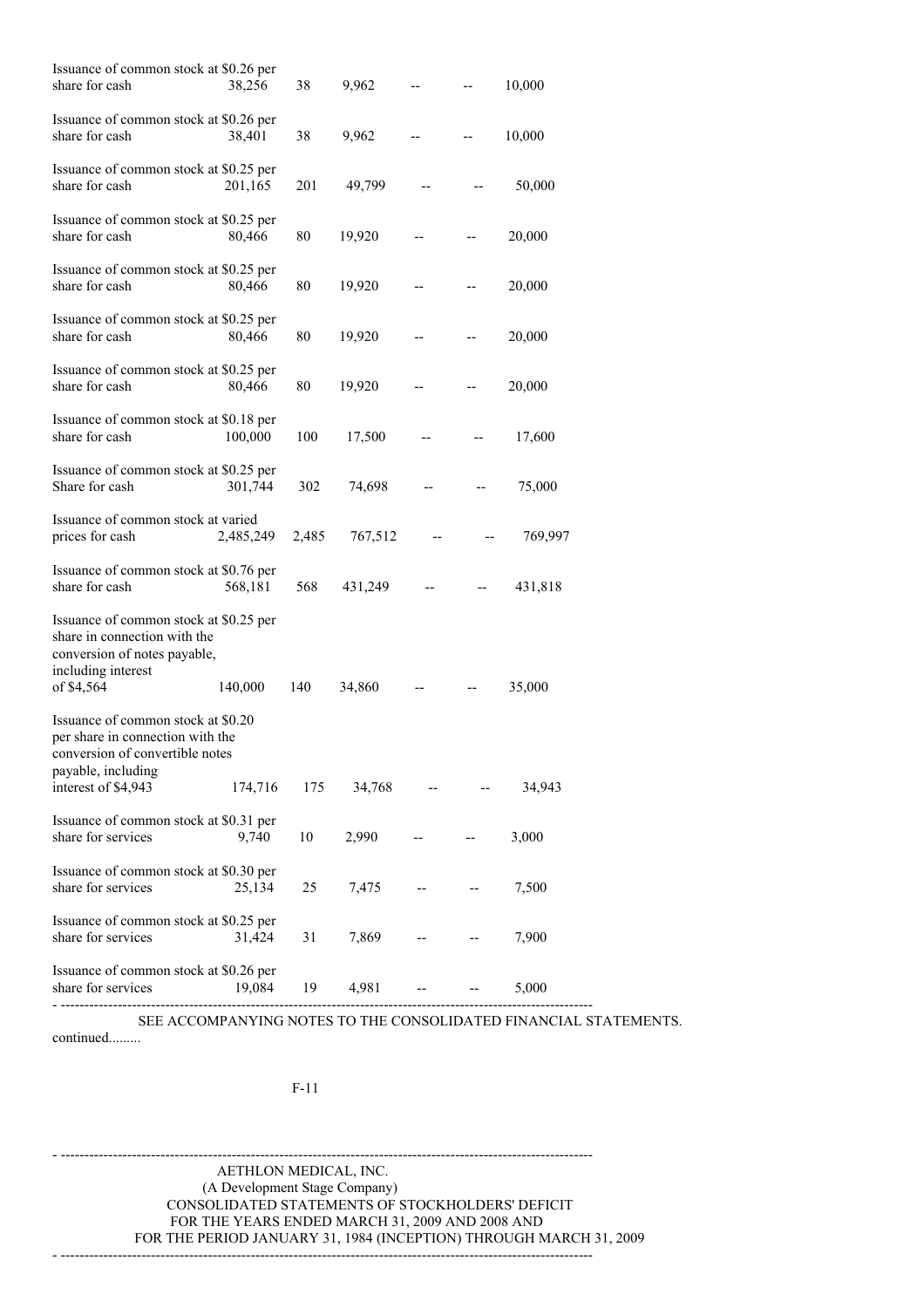# DEFICIT ACCUMULATED TOTAL COMMON STOCK ADDITIONAL DEFERRED DURING STOCKHOLDERS' ------------------- PAID IN CONSULTING DEVELOPMENT EQUITY SHARES AMOUNT CAPITAL FEES STAGE (DEFICIT)

| Issuance of common stock at \$0.25 per<br>share for services         | 33,228                                                        | 33             | 8,407                  | $\mathbb{Z}^{\mathbb{Z}^{\times}}$   |                          | 8,440  |
|----------------------------------------------------------------------|---------------------------------------------------------------|----------------|------------------------|--------------------------------------|--------------------------|--------|
| Issuance of common stock at \$0.25 per<br>share for services         | 24,000                                                        | 24             | 5,976                  | $\frac{1}{2}$ and $\frac{1}{2}$      | $\hspace{0.05cm} \ldots$ | 6,000  |
| Issuance of common stock at \$0.26 per<br>share for services         | 11,450                                                        | 11             | 2,989                  | $-$                                  | $\overline{\phantom{a}}$ | 3,000  |
| Issuance of common stock at \$0.26 per<br>share for services         | 19,084                                                        | 19             | 4,981                  | $  \,$                               | --                       | 5,000  |
| Issuance of common stock at \$0.26 per<br>share for services 34,352  |                                                               | 34             | 8,966                  | $ -$                                 |                          | 9,000  |
| Issuance of common stock at \$0.26 per<br>share for services         | 11,450                                                        | 11 \,          | 2,989                  | $\frac{1}{2}$ and $\frac{1}{2}$      | $\overline{\phantom{a}}$ | 3,000  |
| Loss on settlement of accrued legal<br>liabilities                   | $\begin{array}{ccc} -\bullet & \bullet & \bullet \end{array}$ |                | $142,245$ -- $142,245$ |                                      |                          |        |
| Issuance of common stock at \$0.24 per<br>share for services 12,605  |                                                               | 13             | 2,987                  | $\mathbb{Z}^{\mathbb{Z}^{\times}}$   |                          | 3,000  |
| Issuance of common stock at \$0.24 per<br>share for services         | 21,008                                                        | 21             | 4,979                  | $\mathbf{L} = \mathbf{L} \mathbf{R}$ |                          | 5,000  |
| Issuance of common stock at \$0.23 per<br>share for services         | 21,739                                                        | 22             | 4,978                  | $\frac{1}{2}$ and $\frac{1}{2}$      | $\overline{\phantom{a}}$ | 5,000  |
| Issuance of common stock at \$0.23 per<br>share for services         | 21,740                                                        | 22             | 4,978                  | $\sim$ $-$                           |                          | 5,000  |
| Issuance of common stock at \$0.23 per<br>share for services         | 2,155                                                         | $\overline{2}$ | 498                    | $\overline{\phantom{a}}$             |                          | 500    |
| Issuance of common stock at \$0.23 per<br>share for services         | 91,739                                                        | 92             | 21,008                 | $\sim$                               |                          | 21,100 |
| Issuance of common stock at \$0.21 per<br>share for services 175,755 |                                                               | 176            | 37,084                 |                                      |                          | 37,260 |
| Issuance of common stock at \$0.23 per<br>share for services         | 37,863                                                        | 38             | 8,519                  |                                      |                          | 8,557  |
| Issuance of common stock at \$0.23 per<br>share for services         | 21,368                                                        | 21             | 4,979                  |                                      |                          | 5,000  |
| Issuance of common stock at \$0.21 per<br>share for services         | 27,852                                                        | 28             | 5,710                  |                                      |                          | 5,738  |
| Issuance of common stock at \$0.24 per<br>share for services         | 21,186                                                        | 21             | 4,979                  |                                      |                          | 5,000  |
| Issuance of common stock at \$0.22 per<br>share for services         | 35,278                                                        | 35             | 7,585                  |                                      |                          | 7,620  |
| Issuance of common stock at \$0.38 per<br>share for services         | 13,298                                                        | 13             | 4,987                  |                                      |                          | 5,000  |
| Issuance of common stock at \$0.38 per<br>share for services         | 19,948                                                        | 20             | 7,640                  |                                      |                          | 7,660  |
| Issuance of common stock at \$0.37 per<br>share for services         | 97,662                                                        | 98             | 36,037                 |                                      |                          | 36,135 |
|                                                                      |                                                               |                |                        |                                      |                          |        |

Issuance of common stock at \$0.25 per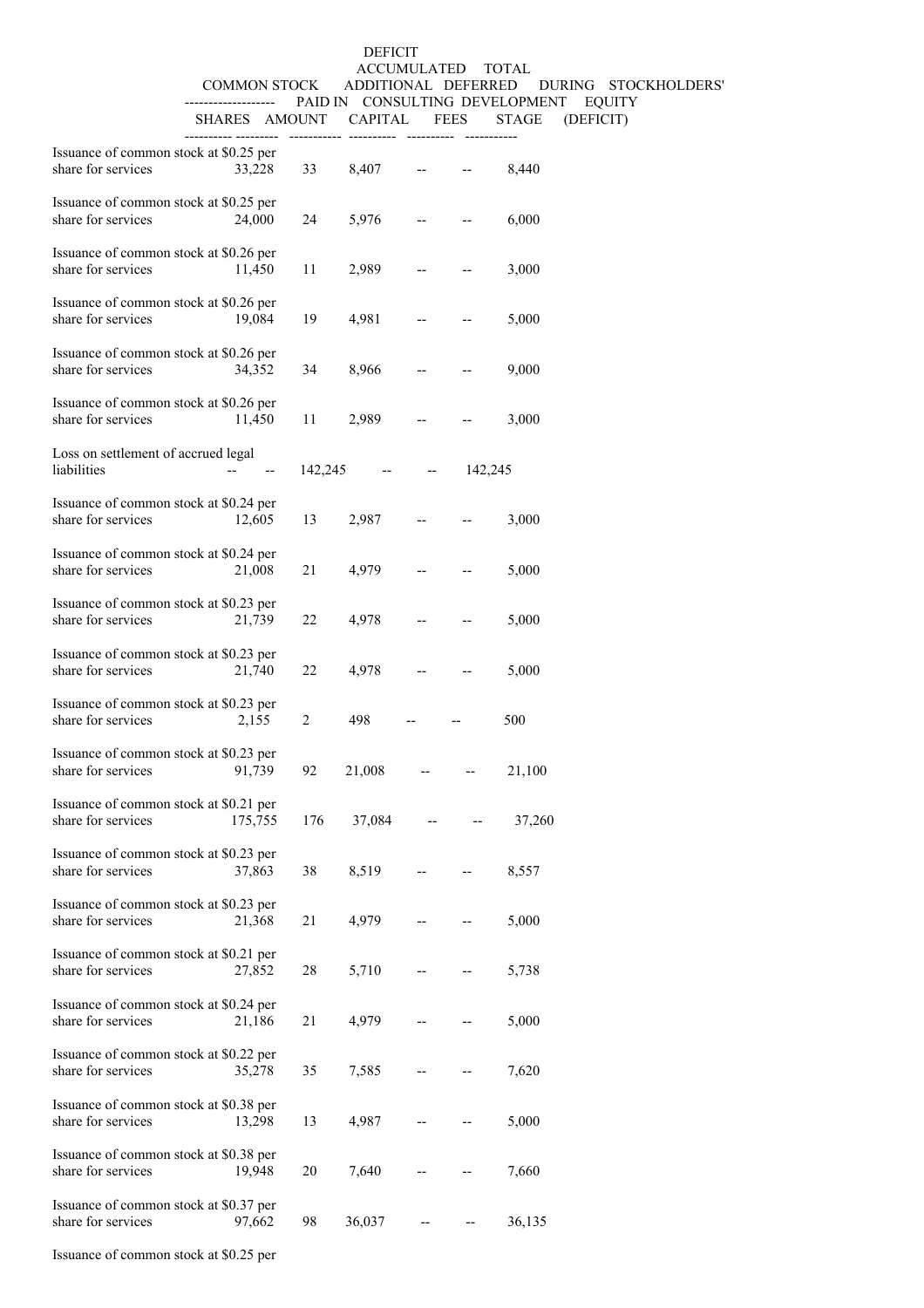| share for services                     | 371,847 372 91,137 |  | and the state of the state of the | 91.509 |
|----------------------------------------|--------------------|--|-----------------------------------|--------|
| Issuance of common stock at \$0.25 per |                    |  |                                   |        |

share for services 73,964 74 18,128 -- - 18,202 - ----------------------------------------------------------------------------------------------------------------

SEE ACCOMPANYING NOTES TO THE CONSOLIDATED FINANCIAL STATEMENTS.

continued.........

F-12

## AETHLON MEDICAL, INC. (A Development Stage Company) CONSOLIDATED STATEMENTS OF STOCKHOLDERS' DEFICIT FOR THE YEARS ENDED MARCH 31, 2009 AND 2008 AND FOR THE PERIOD JANUARY 31, 1984 (INCEPTION) THROUGH MARCH 31, 2009 - ----------------------------------------------------------------------------------------------------------------

- ----------------------------------------------------------------------------------------------------------------

|                                                                            | COMMON STOCK | <b>DEFICIT</b><br>ADDITIONAL DEFERRED | ACCUMULATED TOTAL        |                          | DURING STOCKHOLDERS'<br>PAID IN CONSULTING DEVELOPMENT<br><b>EQUITY</b> |
|----------------------------------------------------------------------------|--------------|---------------------------------------|--------------------------|--------------------------|-------------------------------------------------------------------------|
| SHARES AMOUNT CAPITAL                                                      |              |                                       |                          | FEES                     | <b>STAGE</b><br>(DEFICIT)                                               |
| Issuance of common stock at \$0.29 per<br>share for services<br>13,333     | 13           | 3,827                                 |                          |                          | 3,840                                                                   |
| Issuance of common stock at \$0.33 per<br>share for services<br>15,060     | 15           | 4,985                                 |                          |                          | 5,000                                                                   |
| Issuance of common stock at \$0.24 per<br>share for services<br>579,813    | 580          | 138,575                               |                          |                          | 139,155                                                                 |
| Issuance of common stock at \$0.28 and<br>\$0.33 per share for services    | 66,017<br>66 | 19,934                                |                          |                          | 20,000                                                                  |
| Issuance of common stock at \$0.36 per<br>share for services<br>13,889     | 14           | 4,986                                 |                          |                          | 5,000                                                                   |
| Issuance of common stock at \$0.33 per<br>share for services<br>9,091      | 9            | 2,989                                 |                          |                          | 2.999                                                                   |
| Issuance of common stock at \$0.28 per<br>share for services<br>10,563     | 11           | 2,991                                 |                          |                          | 3,001                                                                   |
| Issuance of common stock at \$0.33 per<br>share for services<br>150,000    | 150          | 48,850                                | (49,000)                 |                          |                                                                         |
| Issuance of common stock at \$0.28 per<br>share for services<br>35,714     | 36           | 9,964                                 |                          |                          | 10,000                                                                  |
| Issuance of common stock at \$0.33 per<br>share for services<br>15,152     | 15           | 4,985                                 |                          |                          | 5,000                                                                   |
| Issuance of common stock at \$0.28 per<br>per share for services<br>17,730 | 18           | 4,982                                 | $\overline{\phantom{a}}$ | $\overline{\phantom{m}}$ | 5,000                                                                   |
| Issuance of common stock at \$0.20 and<br>\$0.37 per share for services    | 79,255<br>79 | 19,894                                | $- -$                    |                          | 19,974                                                                  |
| Issuance of common stock at \$0.33 per<br>share for services<br>33,333     | 33           | 9,967                                 |                          |                          | 10,000                                                                  |
| Issuance of common stock at \$0.39 per<br>share for services<br>220,080    | 220          | 85,171                                |                          |                          | 85,391                                                                  |
| Issuance of common stock at \$0.49 per<br>share for services<br>7,275      | 7            | 3,543                                 |                          |                          | 3,550                                                                   |
| Issuance of common stock at \$0.34 per<br>share for services<br>27,284     | 27           | 9,170                                 |                          |                          | 9,197                                                                   |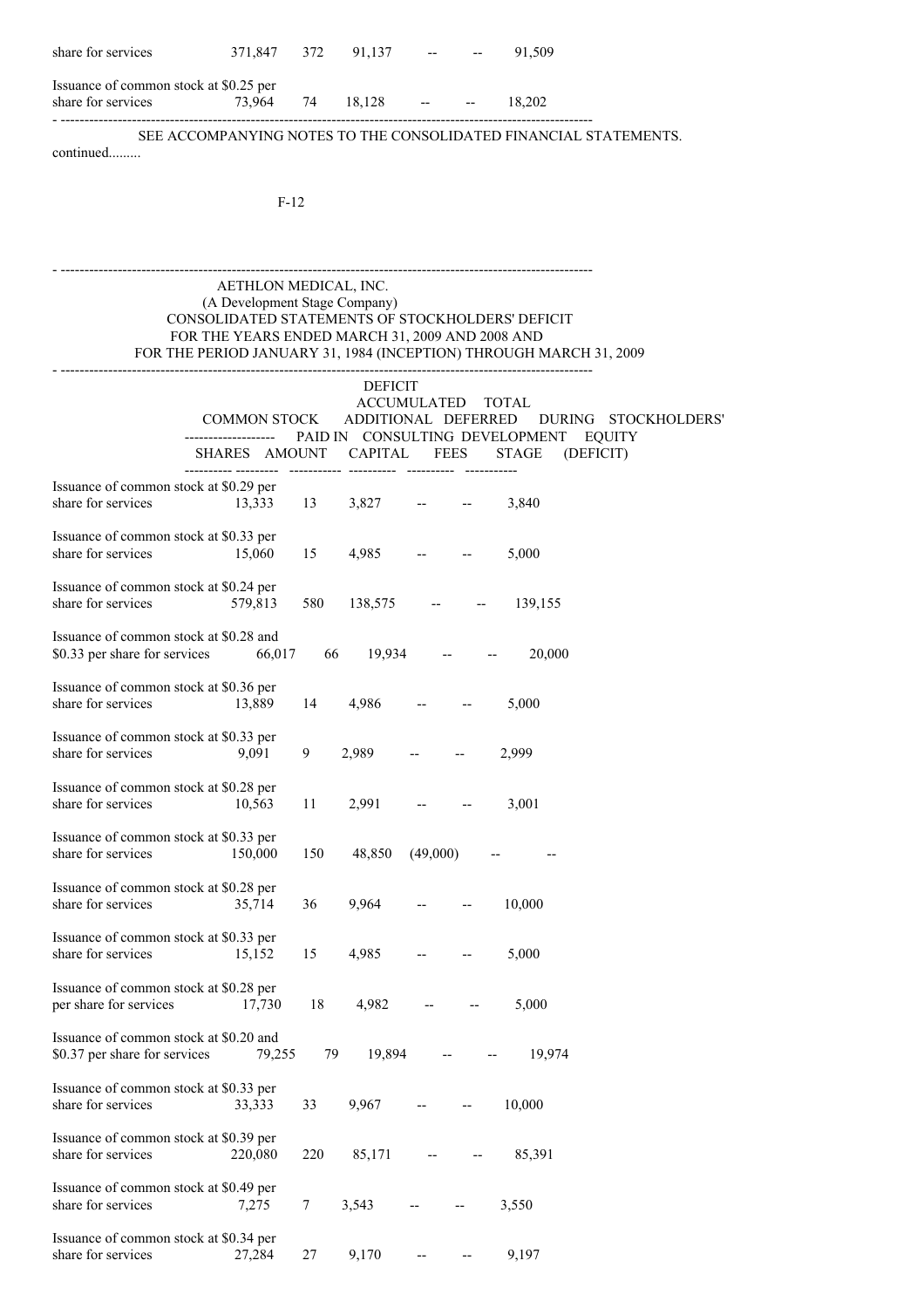| Issuance of common stock at \$0.33 per                       |               |     |                   |                         |        |           |  |
|--------------------------------------------------------------|---------------|-----|-------------------|-------------------------|--------|-----------|--|
| share for services                                           | 158,046       | 158 | $51,997$ -- --    |                         |        | 52,155    |  |
| Issuance of common stock at \$0.20 per<br>share for services | 836,730       | 837 | $166,509$ -- --   |                         |        | 167,346   |  |
| Issuance of cashless warrants                                | 389,168       |     | (389)<br>389      |                         |        |           |  |
| Conversion of accrued salaries to<br>employee stock options  |               |     | 300,000           | <b>Service Contract</b> |        | 300,000   |  |
| Debt discount on debt issued with<br>detachable warrants     | $\sim$ $\sim$ |     | $119,610$ -- -    |                         |        | 119,610   |  |
| Interest expense related to beneficial<br>conversion feature |               |     | 222,375           |                         |        | 222,375   |  |
| Professional fees related to registration<br>statement       |               |     | $(76, 732)$ -- -- |                         |        | (76, 732) |  |
| Amortization of deferred consulting<br>fees                  |               |     | 34,083            | $\sim$                  | 34,083 |           |  |

SEE ACCOMPANYING NOTES TO THE CONSOLIDATED FINANCIAL STATEMENTS. continued.........

F-13

| AETHLON MEDICAL, INC.                                                                                                                              |                             |       |                               |  |  |                                                                    |  |  |
|----------------------------------------------------------------------------------------------------------------------------------------------------|-----------------------------|-------|-------------------------------|--|--|--------------------------------------------------------------------|--|--|
| (A Development Stage Company)<br>CONSOLIDATED STATEMENTS OF STOCKHOLDERS' DEFICIT                                                                  |                             |       |                               |  |  |                                                                    |  |  |
| FOR THE YEARS ENDED MARCH 31, 2009 AND 2008 AND                                                                                                    |                             |       |                               |  |  |                                                                    |  |  |
|                                                                                                                                                    |                             |       |                               |  |  | FOR THE PERIOD JANUARY 31, 1984 (INCEPTION) THROUGH MARCH 31, 2009 |  |  |
|                                                                                                                                                    |                             |       |                               |  |  |                                                                    |  |  |
|                                                                                                                                                    |                             |       | <b>DEFICIT</b>                |  |  |                                                                    |  |  |
| ACCUMULATED TOTAL<br>COMMON STOCK ADDITIONAL DEFERRED DURING STOCKHOLDERS'<br>------------------    PAID IN    CONSULTING    DEVELOPMENT    EQUITY |                             |       |                               |  |  |                                                                    |  |  |
|                                                                                                                                                    |                             |       |                               |  |  | SHARES AMOUNT CAPITAL FEES STAGE (DEFICIT)                         |  |  |
| Reclassification of derivative<br>liabilities upon registration of<br>shares underlying<br>warrants                                                | <b>Address to the State</b> |       | $-1,090,000$ $ -1,090,000$    |  |  |                                                                    |  |  |
| Net loss                                                                                                                                           |                             |       | $  (2,920,183)$ $(2,920,183)$ |  |  |                                                                    |  |  |
| BALANCE - MARCH 31, 2006 25,383,705 \$25,380 \$20,322,498 \$ (44,917) \$(22,062,447) \$(1,759,484)                                                 |                             |       |                               |  |  |                                                                    |  |  |
| Issuance of common stock at varied                                                                                                                 |                             |       |                               |  |  |                                                                    |  |  |
| prices for cash                                                                                                                                    |                             |       | 2,649,773 2,650 794,097 -- -- |  |  | 796.747                                                            |  |  |
| Issuance of common stock at \$0.18 per<br>share for cash                                                                                           | 555,556                     | 556   | 99,444 -- --                  |  |  | 100,000                                                            |  |  |
| Issuance of common stock at \$0.30 per<br>share for cash                                                                                           | 1,333,333                   | 1,333 | $398,667$ -- --               |  |  | 400,000                                                            |  |  |
| Issuance of common stock at \$0.24<br>per share in connection with the<br>conversion of notes payable,<br>including interest                       |                             |       |                               |  |  |                                                                    |  |  |
| of \$18,750                                                                                                                                        | 107,759                     | 108   | $43,642$ -- --                |  |  | 43,750                                                             |  |  |
| Issuance of common stock at \$0.24 per<br>share for services<br>33<br><b>Allen Contracts</b>                                                       |                             |       |                               |  |  |                                                                    |  |  |
|                                                                                                                                                    | 33,058                      |       | 7,967                         |  |  | 8,000                                                              |  |  |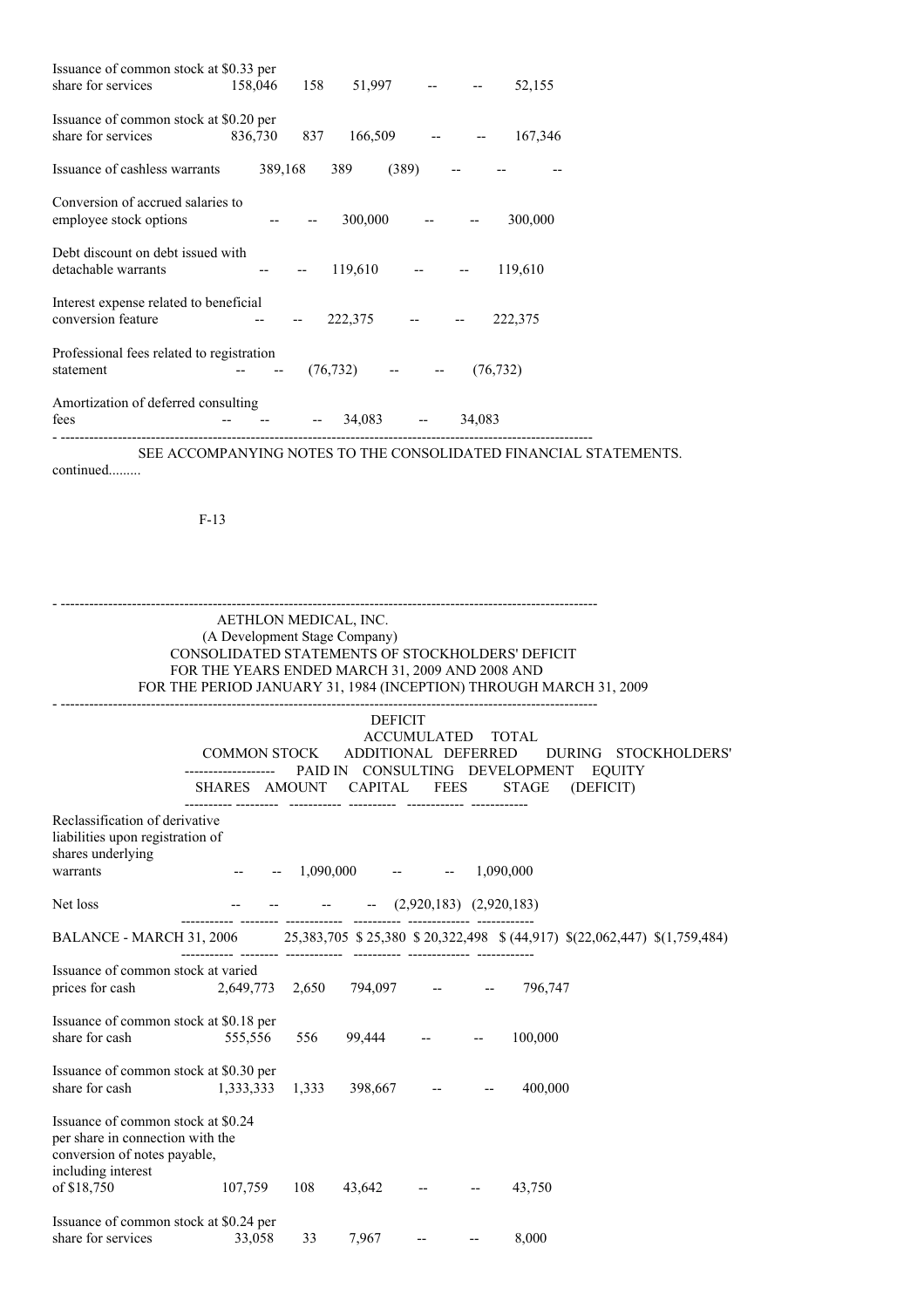| Issuance of common stock at \$0.25 per<br>share for services           | 126,065 | 127 | 31,858         |                                                                                                            | 31,985 |
|------------------------------------------------------------------------|---------|-----|----------------|------------------------------------------------------------------------------------------------------------|--------|
|                                                                        |         |     |                |                                                                                                            |        |
| Issuance of common stock at \$0.26 per<br>share for services           | 156,485 | 156 | $40,349$ -- -- |                                                                                                            | 40,505 |
| Issuance of common stock at \$0.27 per<br>share for services           | 30,075  | 30  | 7,970          |                                                                                                            | 8,000  |
| Issuance of common stock at \$0.28 per<br>share for services           | 43,819  | 44  | 12,256         | $\frac{1}{2}$ and $\frac{1}{2}$ and $\frac{1}{2}$                                                          | 12,300 |
| Issuance of common stock at \$0.29 per<br>share for services           | 14,563  | 15  | 4,150          | $\frac{1}{2} \frac{1}{2} \left( \frac{1}{2} \right) \left( \frac{1}{2} \right) \left( \frac{1}{2} \right)$ | 4,165  |
| Issuance of common stock at \$0.30 per<br>share for services           | 18,454  | 19  | 5,531          | $\omega_{\rm{max}}$ , and $\omega_{\rm{max}}$                                                              | 5,550  |
| Issuance of common stock at \$0.31 per<br>share for services           | 32,984  | 33  | 10,467         |                                                                                                            | 10,500 |
| Issuance of common stock at \$0.32 per<br>share for services           | 52,722  | 53  | 17,947         |                                                                                                            | 18,000 |
| Issuance of common stock at \$0.34 per<br>share for services           | 29,965  | 30  | 9,470          |                                                                                                            | 9,500  |
| Issuance of common stock at \$0.37 per<br>share for services           | 132,765 | 133 | $48,725$ -- -- |                                                                                                            | 48,858 |
| Issuance of common stock at \$0.40 per<br>share for services           | 7,813   | 8   | $2,492$ -- --  |                                                                                                            | 2,500  |
| Issuance of common stock at \$0.45 per<br>share for services           | 3,363   | 3   | $1,497$ -- --  |                                                                                                            | 1,500  |
| Issuance of common stock at \$0.47 per<br>share for services<br>14,535 |         | 15  | 4,985          |                                                                                                            | 5,000  |
| -----------------------------------                                    |         |     |                |                                                                                                            |        |

SEE ACCOMPANYING NOTES TO THE CONSOLIDATED FINANCIAL STATEMENTS. continued.........

F-14

# AETHLON MEDICAL, INC. (A Development Stage Company) CONSOLIDATED STATEMENTS OF STOCKHOLDERS' DEFICIT FOR THE YEARS ENDED MARCH 31, 2009 AND 2008 AND FOR THE PERIOD JANUARY 31, 1984 (INCEPTION) THROUGH MARCH 31, 2009

- -----------------------------------------------------------------------------------------------------------------

|                                                              | COMMON STOCK  |    | <b>DEFICIT</b><br>ADDITIONAL DEFERRED<br>PAID IN CONSULTING DEVELOPMENT | <b>ACCUMULATED</b>          |             | TOTAL        | DURING STOCKHOLDERS'<br><b>EQUITY</b> |  |
|--------------------------------------------------------------|---------------|----|-------------------------------------------------------------------------|-----------------------------|-------------|--------------|---------------------------------------|--|
|                                                              | SHARES AMOUNT |    | CAPITAL                                                                 |                             | <b>FEES</b> | <b>STAGE</b> | (DEFICIT)                             |  |
| Issuance of common stock at \$0.50 per<br>share for services | 35,601        | 36 | 17,765                                                                  | and the second contract and |             | 17.801       |                                       |  |
|                                                              |               |    |                                                                         |                             |             |              |                                       |  |
| Issuance of common stock at \$0.51 per                       |               |    |                                                                         |                             |             |              |                                       |  |
| share for services                                           | 21,078        | 21 | 10,728                                                                  |                             |             | 10.749       |                                       |  |
| Issuance of common stock at \$0.53 per                       |               |    |                                                                         |                             |             |              |                                       |  |
| share for services                                           | 20,127        | 20 | 8,980                                                                   |                             |             | 9.000        |                                       |  |
| Issuance of common stock at \$0.55 per                       |               |    |                                                                         |                             |             |              |                                       |  |
| share for services                                           | 4,545         | 5  | 2,495                                                                   |                             |             | 2,500        |                                       |  |

Issuance of common stock at \$0.58 per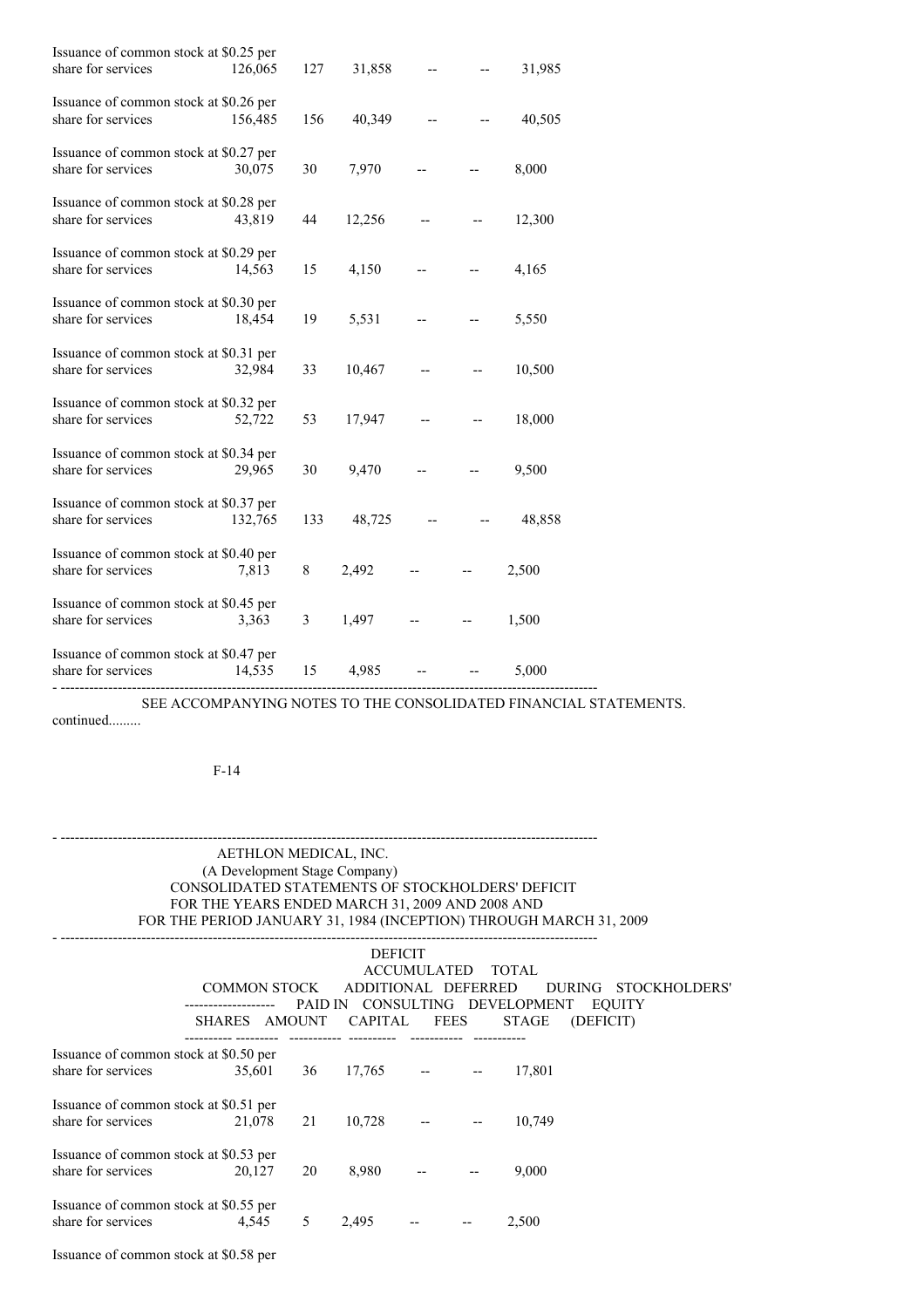| share for services                                                                               | 17,332              | 17          | 9,983                                                  |                                                 | 10,000                                                                                                                |
|--------------------------------------------------------------------------------------------------|---------------------|-------------|--------------------------------------------------------|-------------------------------------------------|-----------------------------------------------------------------------------------------------------------------------|
| Issuance of common stock at \$0.59 per<br>share for services                                     | 8,532               | 9           | 4,991                                                  |                                                 | 5,000                                                                                                                 |
| Issuance of common stock at \$0.61 per<br>share for services                                     | 4,934               | 5           | 2,995                                                  |                                                 | 3,000                                                                                                                 |
| Issuance of common stock at \$0.79 per<br>share for services                                     | 10,095              | 9           | 7,990                                                  |                                                 | 8,000                                                                                                                 |
| Issuance of common stock at \$0.81 per<br>share for services                                     | 3,086               | 3           | 2,497                                                  |                                                 | 2,500                                                                                                                 |
| Adjustment for issuance of<br>cashless warrants                                                  | (144,099)           | (140)       | 140                                                    |                                                 |                                                                                                                       |
| Issuance of commitment shares                                                                    |                     | 1,050,000   | 1,050                                                  | (1,050)                                         |                                                                                                                       |
| Interest expense related to beneficial<br>conversion feature                                     |                     |             | 50,000                                                 |                                                 | 50,000                                                                                                                |
| Amortization of deferred consulting fees                                                         |                     |             |                                                        | 44,917                                          | 44,917                                                                                                                |
| Issuance of common stock for option<br>to obtain licensing rights<br>to cancer patent            | 40,000              | 40          | 10,760                                                 |                                                 | 10,800                                                                                                                |
| Stock compensation expense                                                                       |                     |             | 38,132                                                 |                                                 | 38,132                                                                                                                |
| Issuance of common stock at \$0.20 per<br>Share in settlement of<br>accrued liabilities          | 114,130             | 114         | 22,997                                                 |                                                 | 23,111                                                                                                                |
| Reclassification of derivative liabilities<br>upon registration of shares underlying<br>warrants |                     | (1,090,000) |                                                        |                                                 | (1,090,000)                                                                                                           |
| Net loss                                                                                         |                     |             |                                                        | (6,024,545)                                     | (6,024,545)                                                                                                           |
| BALANCE - MARCH 31, 2007                                                                         |                     |             |                                                        |                                                 | $31,912,153 \text{ } $31,914 \text{ } $20,963,419 \text{ } $-$ \text{ } $(\text{28},086,992) \text{ } $(7,091,660)$}$ |
| continued                                                                                        |                     |             |                                                        |                                                 | SEE ACCOMPANYING NOTES TO THE CONSOLIDATED FINANCIAL STATEMENTS.                                                      |
|                                                                                                  | $F-15$              |             |                                                        |                                                 |                                                                                                                       |
|                                                                                                  |                     |             |                                                        |                                                 |                                                                                                                       |
|                                                                                                  |                     |             | AETHLON MEDICAL, INC.<br>(A Development Stage Company) |                                                 |                                                                                                                       |
|                                                                                                  |                     |             |                                                        | FOR THE YEARS ENDED MARCH 31, 2009 AND 2008 AND | CONSOLIDATED STATEMENTS OF STOCKHOLDERS' DEFICIT                                                                      |
|                                                                                                  |                     |             |                                                        |                                                 | FOR THE PERIOD JANUARY 31, 1984 (INCEPTION) THROUGH MARCH 31, 2009                                                    |
|                                                                                                  |                     |             |                                                        | <b>DEFICIT</b>                                  |                                                                                                                       |
|                                                                                                  | <b>COMMON STOCK</b> |             |                                                        | <b>ACCUMULATED</b><br>ADDITIONAL DEFERRED       | <b>TOTAL</b><br>DURING STOCKHOLDERS'                                                                                  |
|                                                                                                  |                     |             |                                                        | SHARES AMOUNT CAPITAL FEES                      | PAID IN CONSULTING DEVELOPMENT<br><b>EQUITY</b><br><b>STAGE</b><br>(DEFICIT)                                          |
|                                                                                                  |                     |             |                                                        |                                                 |                                                                                                                       |

---------- --------- ----------- ---------- ------------- ------------ BALANCE - MARCH 31, 2007 31,912,153 \$ 31,914 \$ 20,963,419 \$ -- \$(28,086,992) \$(7,091,660) ----------- -------- ---------- --------- ------------- ------------ Issuance of common stock at \$0.50 per share for cash 2,560,000 2,560 1,187,840 -- 1,190,400

Issuance of common stock at \$1.00 per<br>share for cash 100,000 100 99,900 -- - 100,000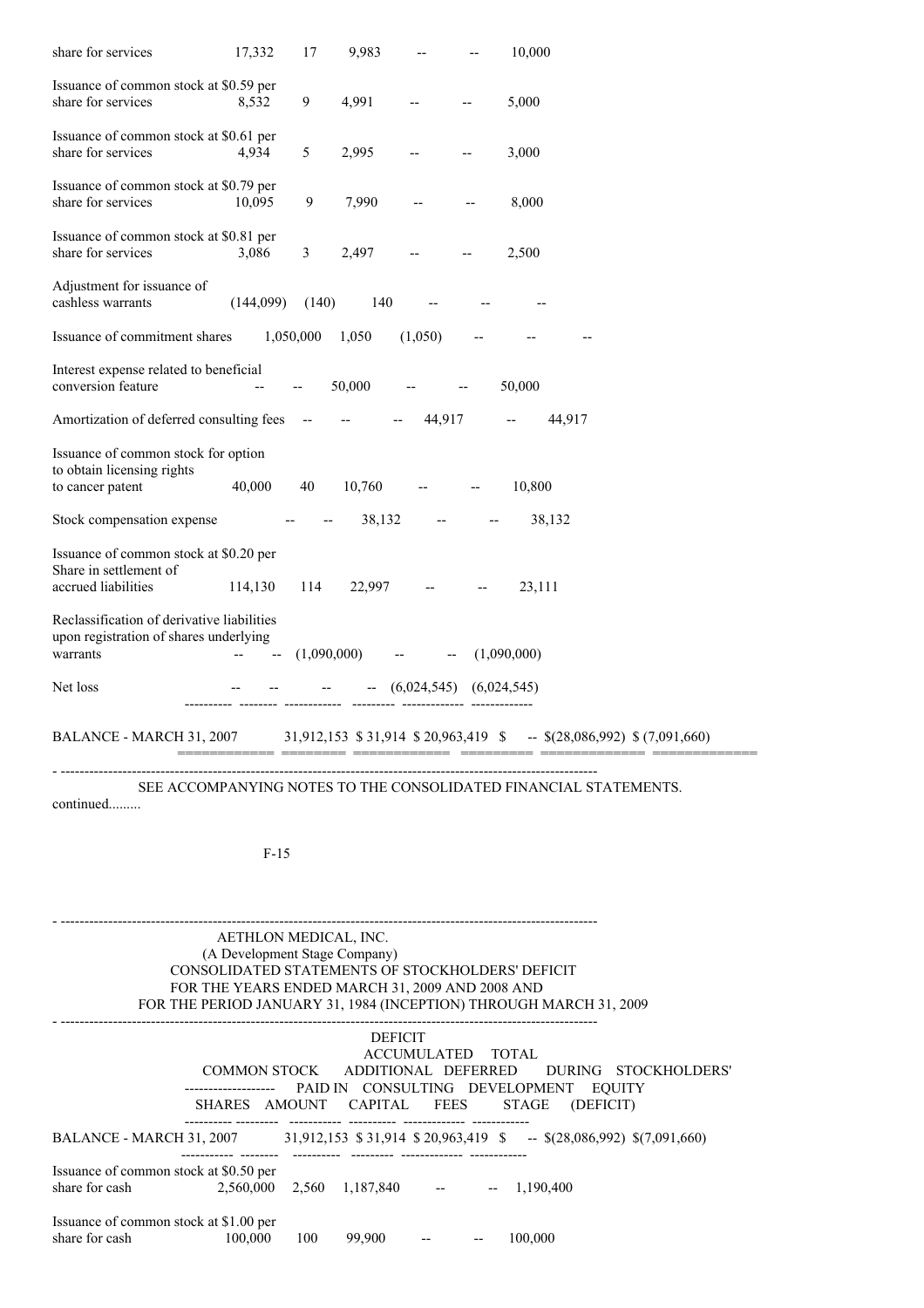| Issuance of common stock at \$0.24 per<br>share for services             | 71,045  | 71  | 16,980              |    | 17,051                                   |
|--------------------------------------------------------------------------|---------|-----|---------------------|----|------------------------------------------|
| Issuance of common stock at \$0.48 per<br>share for services             | 41,999  | 42  | 19,958              |    | 20,000                                   |
| Issuance of common stock at \$0.49 per<br>share for services             | 13,017  | 13  | 6,399               | -- | 6,413                                    |
| Issuance of common stock at \$0.50 per<br>share for services             | 45,380  | 45  | 22,645              |    | 22,690                                   |
| Issuance of common stock at \$0.53 per<br>share for services             | 75,000  | 75  | 39,675              |    | 39,750                                   |
| Issuance of common stock at \$0.57 per<br>share for services             | 7,895   | 8   | 4,492               |    | 4,500                                    |
| Issuance of common stock at \$0.58 per<br>share for services             | 36,487  | 36  | 21,164              |    | 21,200                                   |
| Issuance of common stock at \$0.60 per<br>share for services             | 120,033 | 120 | 71,490              |    | 71,610                                   |
| Issuance of common stock at \$0.61 per<br>share for services             | 103,106 | 103 | 62,791              |    | 62,894                                   |
| Issuance of common stock at \$0.63 per<br>share for services             | 10,174  | 10  | 6,440               |    | 6,450                                    |
| Issuance of common stock at \$0.65 per<br>share for services             | 4,601   | 5   | 2,995               |    | 3,000                                    |
| Issuance of common stock at \$0.68 per<br>share for services             | 17,127  | 17  | 11,583              |    | 11,600                                   |
| Issuance of common stock at \$0.69 per<br>share for services             | 7,246   | 7   | 4.993               |    | 5,000                                    |
| Issuance of common stock at \$0.76 per<br>share for services             | 17,061  | 17  | 12,983              |    | 13,000                                   |
| Issuance of common stock at \$0.78 per<br>share for services             | 19,179  |     | $19 \t14,981 \t---$ |    | 15,000                                   |
| Exercise of cashless warrants                                            | 49,414  |     | (49)<br>49          |    |                                          |
| Issuance of common stock for<br>option exercises by director             | 250,000 |     | 250<br>94,750       |    | 95,000                                   |
| Common stock units issued under<br>renegotiation of<br>convertible notes |         |     |                     |    | 2,149,582 2,150 5,390,514 -- - 5,392,664 |
| Beneficial conversion feature on<br>convertible debt                     |         |     | $-$ 38,197 -- --    |    | 38,197                                   |

SEE ACCOMPANYING NOTES TO THE CONSOLIDATED FINANCIAL STATEMENTS. continued.........

F-16

AETHLON MEDICAL, INC. (A Development Stage Company) CONSOLIDATED STATEMENTS OF STOCKHOLDERS' DEFICIT FOR THE YEARS ENDED MARCH 31, 2009 AND 2008 AND FOR THE PERIOD JANUARY 31, 1984 (INCEPTION) THROUGH MARCH 31, 2009

- -----------------------------------------------------------------------------------------------------------------

- -----------------------------------------------------------------------------------------------------------------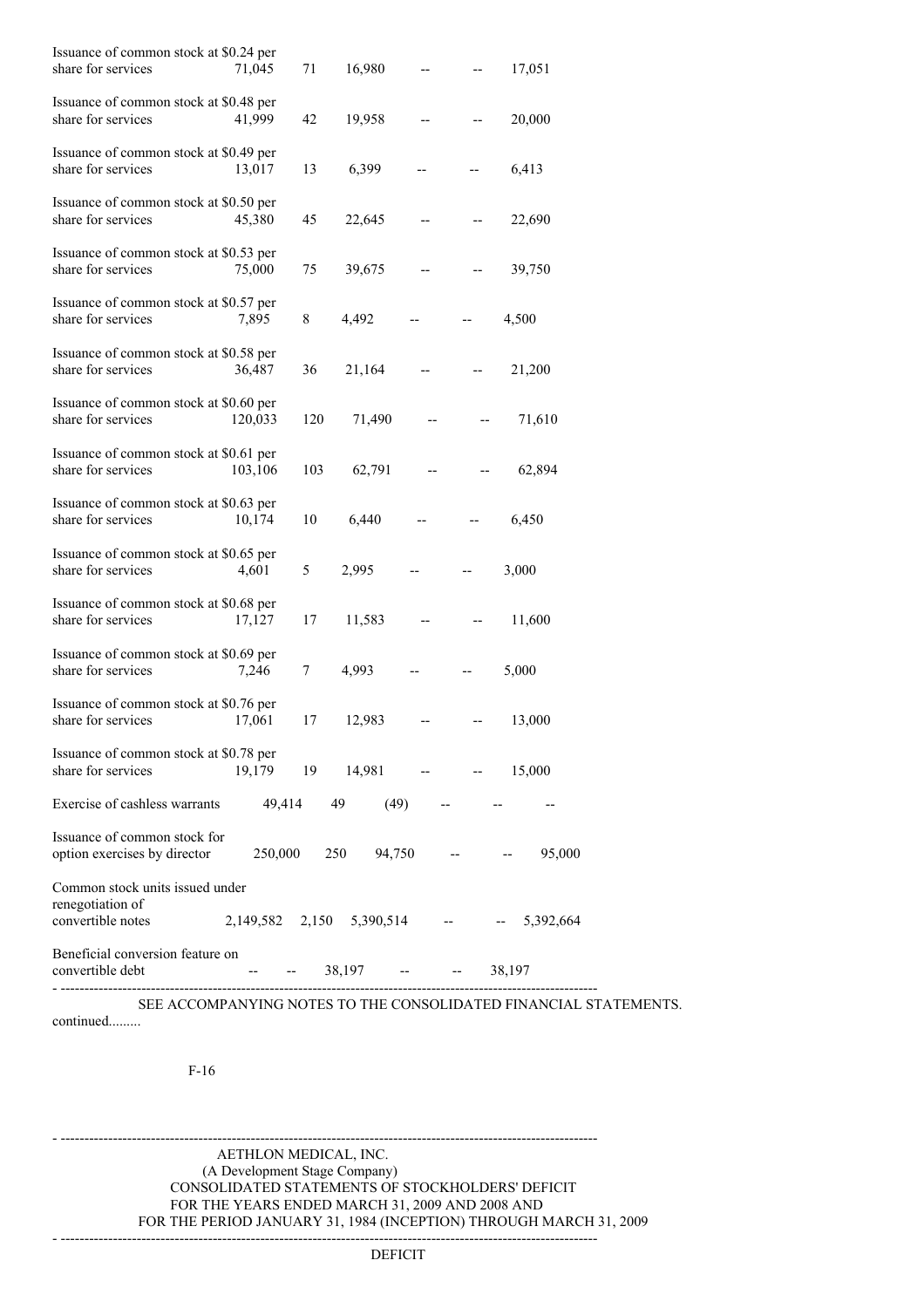|                                                                                                                                          |                               |                                      | ACCUMULATED TOTAL |                                                                                                                   |
|------------------------------------------------------------------------------------------------------------------------------------------|-------------------------------|--------------------------------------|-------------------|-------------------------------------------------------------------------------------------------------------------|
|                                                                                                                                          |                               |                                      |                   | COMMON STOCK ADDITIONAL DEFERRED DURING STOCKHOLDERS'<br>------------------ PAID IN CONSULTING DEVELOPMENT EQUITY |
|                                                                                                                                          |                               |                                      |                   | SHARES AMOUNT CAPITAL FEES STAGE (DEFICIT)                                                                        |
| Issuance of common stock in exchange<br>for licensing rights                                                                             | $15,152$ $15$ $4,985$ -- --   |                                      |                   | 5,000                                                                                                             |
| Stock compensation expense -- --                                                                                                         |                               | 487,093 -- - 487,093                 |                   |                                                                                                                   |
| Issuance of common stock in connection<br>with the conversion of notes payable 1,365,500 1,366 279,782 -- - 281,148                      |                               |                                      |                   |                                                                                                                   |
| Net loss                                                                                                                                 |                               | -- -- -- $(4,140,264)$ $(4,140,264)$ |                   |                                                                                                                   |
|                                                                                                                                          |                               |                                      |                   | BALANCE - MARCH 31, 2008 38,991,151 \$38,992 \$28,866,000 \$ -- \$(32,227,256) \$ (3,322,264)                     |
| Issuance of common stock at \$0.59 per<br>share for services                                                                             | $10,170$ 10 5,990 -- -- 6,000 |                                      |                   |                                                                                                                   |
| Issuance of common stock under<br>licensing agreement $10,849$ $11$ $5,739$ -- -                                                         |                               |                                      |                   | 5,750                                                                                                             |
| Issuance of common stock at \$0.45 per<br>share for services                                                                             | 6,667 7                       | $2,993$ -- --                        |                   | 3,000                                                                                                             |
| Issuance of common stock at \$0.50 per<br>1,000,000<br>share for cash                                                                    |                               | $1,000$ 499,000 -- --                |                   | 500,000                                                                                                           |
| Issuance of common stock in connection<br>with the conversion of notes payable 232,033 232 39,093 -- - - 39,325                          |                               |                                      |                   |                                                                                                                   |
| Issuance of common stock at \$0.41 per<br>share for services 25,610                                                                      |                               | $26 \t 10,474 \t - \t - \t -$        |                   | 10,500                                                                                                            |
| Issuance of common stock in connection<br>with the conversion of accounts<br>payable due to related parties 1,015,050 1,015 331,264 -- - |                               |                                      |                   | 332,279                                                                                                           |
| Issuance of common stock in connection<br>with the payment of interest and<br>damages to convertible noteholders                         | 966,750                       | 967<br>472,741                       |                   | 473,708                                                                                                           |
| Issuance of common stock at \$0.45 per<br>share for legal services                                                                       | 110<br>110,138                | 49,452                               |                   | 49,562                                                                                                            |
| Issuance of common stock at \$0.40 per<br>share for services                                                                             | 38,150<br>38                  | 15,222                               |                   | 15,260                                                                                                            |
| Issuance of common stock at \$0.50 per<br>Share under warrant exercises                                                                  | 770,000                       | 770<br>191,730                       |                   | 192,500                                                                                                           |
| Issuance of common stock at \$0.50 per<br>share under warrant exercises                                                                  | 200,000                       | 200<br>49,800                        |                   | 50,000                                                                                                            |
| Issuance of common stock at \$0.19 per<br>share for legal services                                                                       | 98,684<br>99                  | 18,651                               |                   | 18,750                                                                                                            |
| Issuance of common stock at \$0.28 per<br>share for legal services                                                                       | 59,950<br>60                  | 16,546                               |                   | 16,606                                                                                                            |
| Issuance of common stock at \$0.25 per<br>share for cash                                                                                 | 700,000<br>700                | 165,550                              |                   | 166,250                                                                                                           |
| Issuance of common stock at \$0.25 per<br>share for legal services                                                                       | 338,099<br>338                | 83,950                               |                   | 84,288                                                                                                            |
| Record warrant expense on the issuance<br>of units for accrued interest                                                                  |                               | 425,680                              |                   | 425,680                                                                                                           |

- -----------------------------------------------------------------------------------------------------------------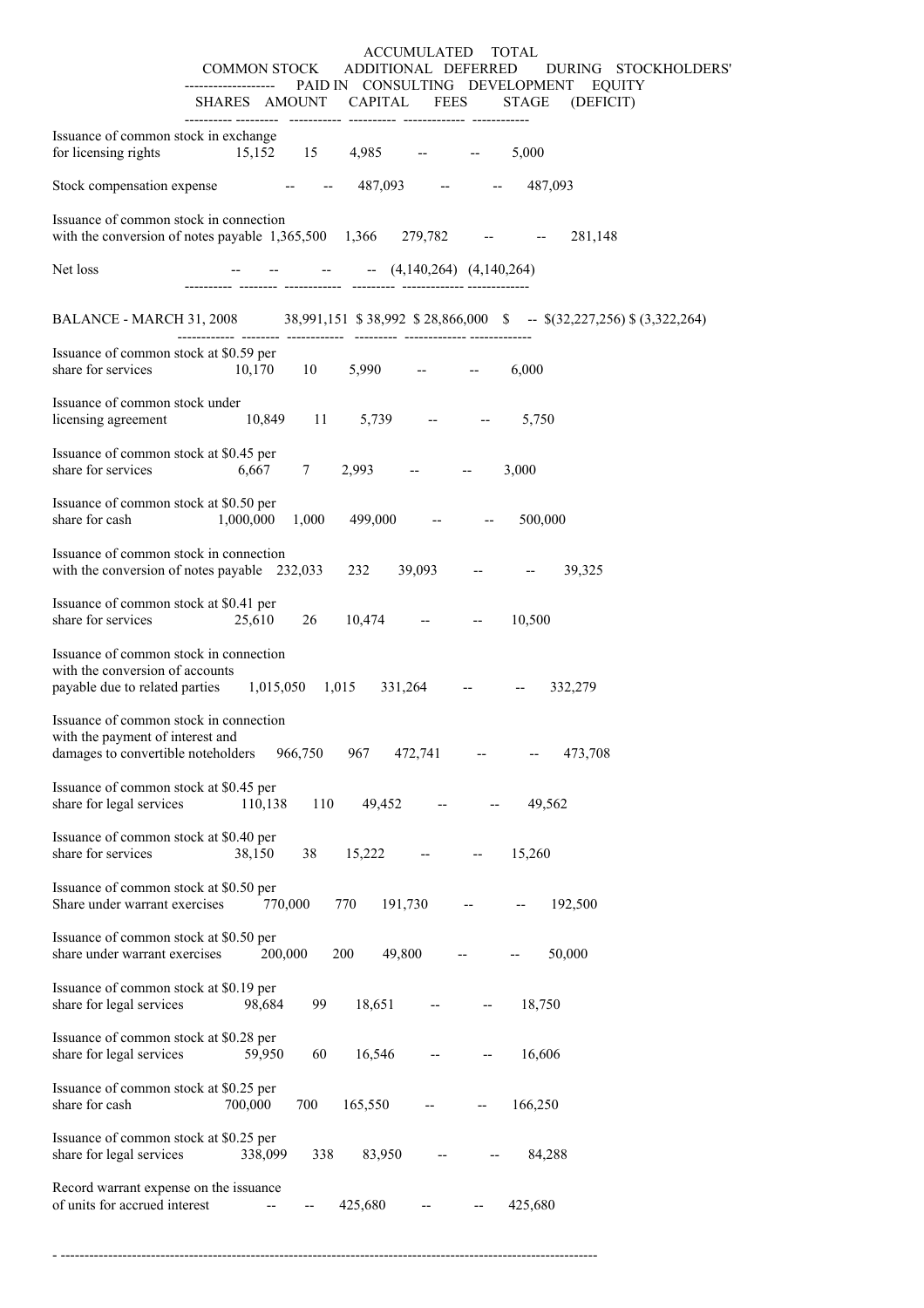## F-17

# AETHLON MEDICAL, INC. (A Development Stage Company) CONSOLIDATED STATEMENTS OF STOCKHOLDERS' DEFICIT FOR THE YEARS ENDED MARCH 31, 2009 AND 2008 AND FOR THE PERIOD JANUARY 31, 1984 (INCEPTION) THROUGH MARCH 31, 2009

- -----------------------------------------------------------------------------------------------------------------

- -----------------------------------------------------------------------------------------------------------------

# DEFICIT ACCUMULATED TOTAL COMMON STOCK ADDITIONAL DEFERRED DURING STOCKHOLDERS' ------------------- PAID IN CONSULTING DEVELOPMENT EQUITY SHARES AMOUNT CAPITAL FEES STAGE (DEFICIT)

| Record warrants and discount on<br>Convertible notes                                                                                  |                   |           | $-163,402$                 | $  163,402$                                                                                                                                                                                                                                                                                                                                                                                  |                          |                                  |
|---------------------------------------------------------------------------------------------------------------------------------------|-------------------|-----------|----------------------------|----------------------------------------------------------------------------------------------------------------------------------------------------------------------------------------------------------------------------------------------------------------------------------------------------------------------------------------------------------------------------------------------|--------------------------|----------------------------------|
| Issuance of common stock at \$0.25 per<br>share for services                                                                          | 23,636            | 24        | 5,976                      | and the state                                                                                                                                                                                                                                                                                                                                                                                |                          | 6,000                            |
| Issuance of common stock at \$0.26 per<br>share for services                                                                          | 77,192            | 77        | 19,993                     | <b>ARCHITECT</b>                                                                                                                                                                                                                                                                                                                                                                             |                          | 20,070                           |
| Issuance of common stock at \$0.26 per<br>share for services                                                                          | 35,000            | 35        | 8,365                      | $\sim$ $-$                                                                                                                                                                                                                                                                                                                                                                                   |                          | 8,400                            |
| Issuance of common stock at \$0.33 per<br>share for services                                                                          | 15,337            | 15        |                            | $4,985$ -- --                                                                                                                                                                                                                                                                                                                                                                                |                          | 5,000                            |
| Reclass remainder of derivative<br>liability to additional paid-in<br>capital due to registration of warrants $  419,192$ $  419,192$ |                   |           |                            |                                                                                                                                                                                                                                                                                                                                                                                              |                          |                                  |
| Estimated value of equity instruments<br>granted in debt restructuring - - - 711,541 - - 711,541                                      |                   |           |                            |                                                                                                                                                                                                                                                                                                                                                                                              |                          |                                  |
| Issuance of common stock at \$0.15 per<br>share for cash                                                                              | 1,320,000         |           |                            |                                                                                                                                                                                                                                                                                                                                                                                              |                          | $1,320$ $200,610$ -- - $201,930$ |
| Issuance of common stock at \$0.21 per<br>share for services                                                                          | 38,810            | 39        |                            | $8,111$ -- --                                                                                                                                                                                                                                                                                                                                                                                |                          | 8,150                            |
| Issuance of common stock at \$0.17 per<br>share for services                                                                          | 67,059            | 67        |                            | $11,333$ -- --                                                                                                                                                                                                                                                                                                                                                                               |                          | 11,400                           |
| Issuance of common stock under<br>licensing agreement                                                                                 |                   |           | 23,566 24 5,726 -- - 5,750 |                                                                                                                                                                                                                                                                                                                                                                                              |                          |                                  |
| Issuances of common stock under<br>conversions of notes payable $2,569,727$ $2,570$ $680,212$ -                                       |                   |           |                            |                                                                                                                                                                                                                                                                                                                                                                                              |                          | $-682,782$                       |
| Issuance of common stock at \$0.19 per<br>share for services                                                                          | 28,947            | 27        | 5,471                      | $\frac{1}{2} \frac{1}{2} \frac{1}{2} \frac{1}{2} \frac{1}{2} \frac{1}{2} \frac{1}{2} \frac{1}{2} \frac{1}{2} \frac{1}{2} \frac{1}{2} \frac{1}{2} \frac{1}{2} \frac{1}{2} \frac{1}{2} \frac{1}{2} \frac{1}{2} \frac{1}{2} \frac{1}{2} \frac{1}{2} \frac{1}{2} \frac{1}{2} \frac{1}{2} \frac{1}{2} \frac{1}{2} \frac{1}{2} \frac{1}{2} \frac{1}{2} \frac{1}{2} \frac{1}{2} \frac{1}{2} \frac{$ | $\overline{\phantom{a}}$ | 5,498                            |
| Issuance of common stock at \$0.17 per<br>share for services                                                                          | 78,743            | 79        | 13,701                     |                                                                                                                                                                                                                                                                                                                                                                                              |                          | 13,780                           |
| Issuance of common stock at \$0.17 per<br>share for services                                                                          | 53,706            | 54        | 9,076                      |                                                                                                                                                                                                                                                                                                                                                                                              |                          | 9,130                            |
| Issuance of common stock in<br>connection with the payment of<br>interest to convertible                                              |                   |           |                            |                                                                                                                                                                                                                                                                                                                                                                                              |                          |                                  |
| noteholders<br>Issuance of common stock at \$0.17 per<br>share for services                                                           | 168,750<br>50,000 | 169<br>50 | 30,206<br>8,450            |                                                                                                                                                                                                                                                                                                                                                                                              |                          | 30,375<br>8,500                  |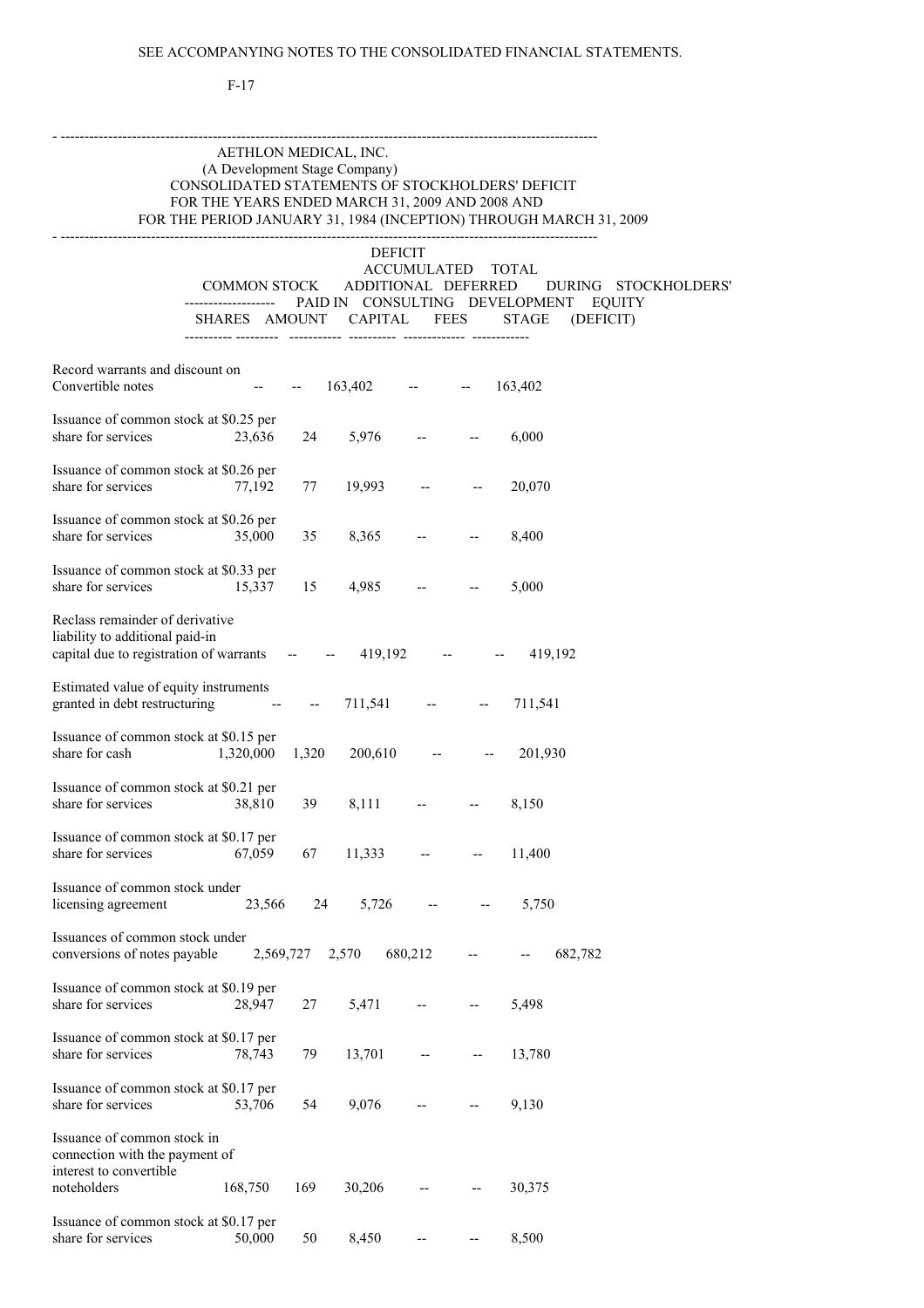| Issuance of common stock at \$0.17 per<br>share for services                                                                                                                   | 33,333                                                                                          | 33 |                           | $5,467$ -- --                                                                                                                                                            |               | 5,500                                                              |                                                                  |
|--------------------------------------------------------------------------------------------------------------------------------------------------------------------------------|-------------------------------------------------------------------------------------------------|----|---------------------------|--------------------------------------------------------------------------------------------------------------------------------------------------------------------------|---------------|--------------------------------------------------------------------|------------------------------------------------------------------|
| Issuance of common stock at \$0.20 per<br>share for legal services                                                                                                             | 63,369                                                                                          | 63 |                           | $12,412$ -                                                                                                                                                               |               | 12,475                                                             |                                                                  |
| Issuance of common stock at \$0.19 per<br>share for services                                                                                                                   | 28,947                                                                                          | 29 |                           | $5,471$ -- $5,500$                                                                                                                                                       |               |                                                                    |                                                                  |
| Stock-based compensation expense 204,708                                                                                                                                       |                                                                                                 |    |                           | $205$ $733,084$ -- --                                                                                                                                                    |               |                                                                    | 733,289                                                          |
| Net loss                                                                                                                                                                       |                                                                                                 |    |                           | $   (6,084,158)$ $(6,084,158)$                                                                                                                                           |               |                                                                    |                                                                  |
| BALANCE - MARCH 31, 2009 49,454,131 \$49,455 \$34,312,659 \$ -- \$(38,311,414) \$(3,949,300)                                                                                   |                                                                                                 |    |                           |                                                                                                                                                                          |               |                                                                    |                                                                  |
|                                                                                                                                                                                |                                                                                                 |    |                           |                                                                                                                                                                          |               |                                                                    | SEE ACCOMPANYING NOTES TO THE CONSOLIDATED FINANCIAL STATEMENTS. |
|                                                                                                                                                                                | $F-18$                                                                                          |    |                           |                                                                                                                                                                          |               |                                                                    |                                                                  |
|                                                                                                                                                                                |                                                                                                 |    |                           |                                                                                                                                                                          |               |                                                                    |                                                                  |
|                                                                                                                                                                                | AETHLON MEDICAL, INC.<br>(A DEVELOPMENT STAGE COMPANY)<br>CONSOLIDATED STATEMENTS OF CASH FLOWS |    |                           |                                                                                                                                                                          |               |                                                                    |                                                                  |
|                                                                                                                                                                                | FOR THE YEARS ENDED MARCH 31, 2009 AND 2008 AND                                                 |    |                           |                                                                                                                                                                          |               | FOR THE PERIOD JANUARY 31, 1984 (INCEPTION) THROUGH MARCH 31, 2009 |                                                                  |
|                                                                                                                                                                                |                                                                                                 |    |                           | January 31, 1984<br>(Inception)                                                                                                                                          |               |                                                                    |                                                                  |
|                                                                                                                                                                                |                                                                                                 |    |                           | Through<br>2009 2008 March 31, 2009                                                                                                                                      |               |                                                                    |                                                                  |
|                                                                                                                                                                                |                                                                                                 |    |                           |                                                                                                                                                                          |               |                                                                    |                                                                  |
| Cash flows from operating activities:<br>Net loss<br>Adjustments to reconcile net loss to net cash used in<br>operating activities:                                            |                                                                                                 |    |                           | $$(6,084,158) \$ $$(4,140,264) \$ $$(38,311,414)$                                                                                                                        |               |                                                                    |                                                                  |
| Depreciation and amortization<br>Amortization of deferred consulting fees                                                                                                      |                                                                                                 |    |                           | $\sim 10^{-10}$                                                                                                                                                          |               | 16,281 21,550 1,045,224<br>109,000                                 |                                                                  |
| Gain on settlement of debt                                                                                                                                                     |                                                                                                 |    | $\mathbb{H}^{\mathbb{H}}$ |                                                                                                                                                                          | $-$ (131,175) |                                                                    |                                                                  |
| Loss on on debt extinguishment and on issuance of<br>units for accrued interest and damages                                                                                    |                                                                                                 |    |                           |                                                                                                                                                                          |               | 1,604,715 547,119 3,368,582                                        |                                                                  |
|                                                                                                                                                                                |                                                                                                 |    |                           |                                                                                                                                                                          |               |                                                                    |                                                                  |
| Loss on settlement of accrued legal liabilities<br>Gain on sale of property and equipment<br>Change in estimated fair value of warrant liability (213,903) (637,179) 1,621,618 |                                                                                                 |    |                           |                                                                                                                                                                          |               |                                                                    |                                                                  |
| Fair market value of warrants issued in connection<br>with accounts payable and debt related costs                                                                             |                                                                                                 |    |                           |                                                                                                                                                                          |               | $-2,715,736$                                                       |                                                                  |
| Fair market value of common stock, warrants and                                                                                                                                |                                                                                                 |    |                           |                                                                                                                                                                          |               | 334,870 325,157 4,146,943                                          |                                                                  |
| options issued for services and interest<br>Stock based compensation                                                                                                           |                                                                                                 |    |                           |                                                                                                                                                                          |               | 733,289 487,093 1,682,776                                          |                                                                  |
| Amortization of debt discount                                                                                                                                                  |                                                                                                 |    |                           |                                                                                                                                                                          |               | 1,517,132 1,195,863 3,998,782                                      |                                                                  |
| Impairment of patents and patents pending<br>Impairment of goodwill<br>Impairment of goodwill<br>Deferred compensation forgiven                                                |                                                                                                 |    |                           | $\label{eq:2.1} \frac{1}{\sqrt{2\pi}}\left(\frac{1}{\sqrt{2\pi}}\right)^{1/2}\frac{1}{\sqrt{2\pi}}\left(\frac{1}{\sqrt{2\pi}}\right)^{1/2}.$<br>$-897,227$<br>$-217,223$ |               | $-416,026$                                                         |                                                                  |
| Changes in operating assets and liabilities:                                                                                                                                   |                                                                                                 |    |                           |                                                                                                                                                                          |               |                                                                    |                                                                  |
| Prepaid expenses                                                                                                                                                               |                                                                                                 |    |                           | $(3,452)$ 970 154,485                                                                                                                                                    |               |                                                                    |                                                                  |
| Other assets<br>Accounts payable and accrued liabilities 309,695 140,355 2,499,166                                                                                             |                                                                                                 |    |                           | $  (13,200)$                                                                                                                                                             |               |                                                                    |                                                                  |
| Due to related parties 8,143 (44,936) 1,285,707                                                                                                                                |                                                                                                 |    |                           |                                                                                                                                                                          |               |                                                                    |                                                                  |
| Net cash used in operating activities (1,777,388) (2,104,272) (14,168,114)                                                                                                     |                                                                                                 |    |                           |                                                                                                                                                                          |               |                                                                    |                                                                  |
| Cash flows from investing activities:<br>Purchases of property and equipment                                                                                                   |                                                                                                 |    |                           |                                                                                                                                                                          |               | $(1,407)$ $(4,746)$ $(272,850)$                                    |                                                                  |
|                                                                                                                                                                                |                                                                                                 |    |                           |                                                                                                                                                                          |               |                                                                    |                                                                  |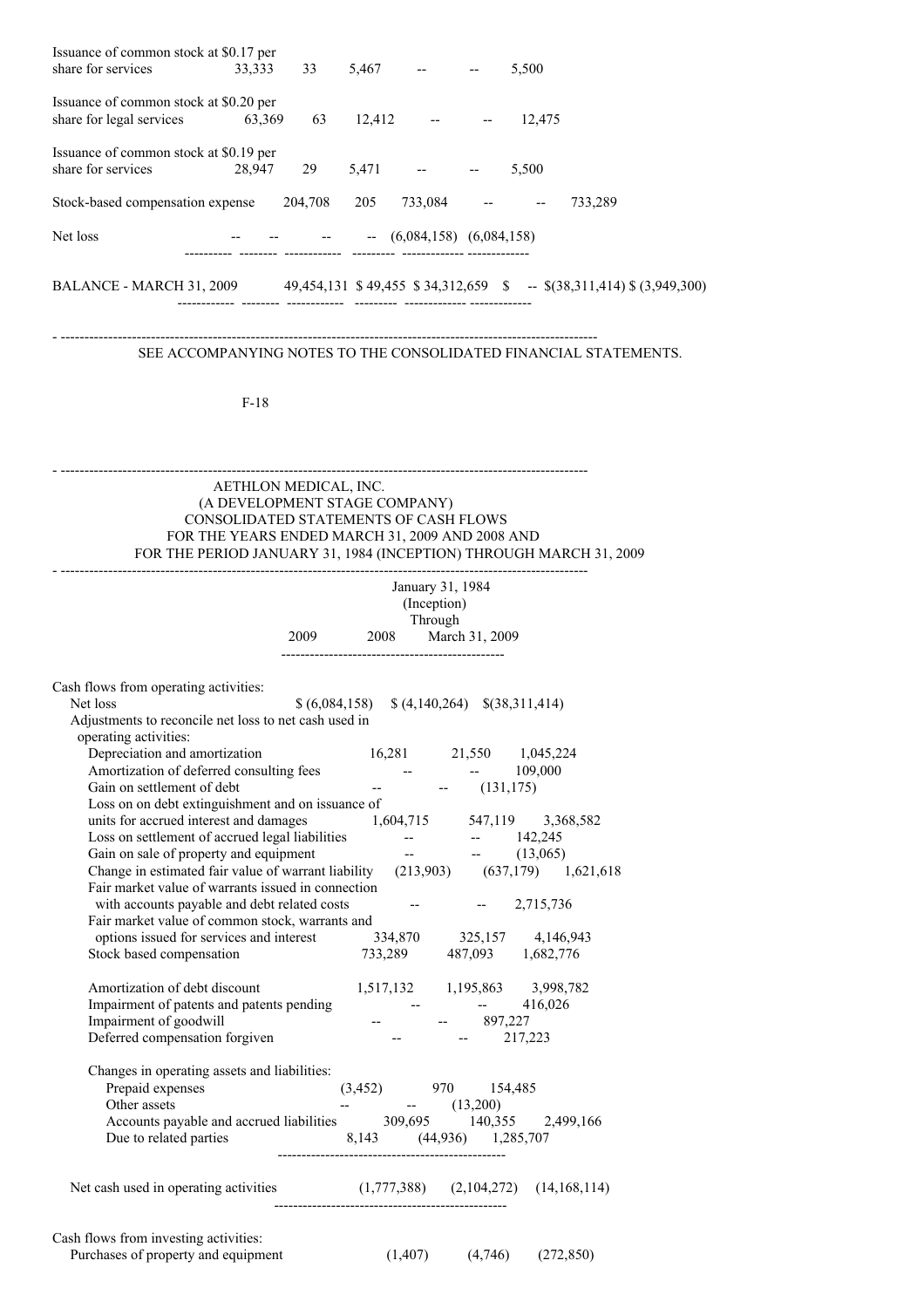| Patents and patents pending                                                                                                                                                                                                                                                                                                                                                                  | $(10,419)$ $(6,797)$ $(387,343)$                                                                                                                   |                                 |                                                                                |
|----------------------------------------------------------------------------------------------------------------------------------------------------------------------------------------------------------------------------------------------------------------------------------------------------------------------------------------------------------------------------------------------|----------------------------------------------------------------------------------------------------------------------------------------------------|---------------------------------|--------------------------------------------------------------------------------|
| Proceeds from the sale of property and equipment - - - 17,065<br>Cash of acquired company                                                                                                                                                                                                                                                                                                    |                                                                                                                                                    | $-10,728$                       |                                                                                |
| Net cash used in investing activities (11,826) (11,543) (632,400)                                                                                                                                                                                                                                                                                                                            |                                                                                                                                                    |                                 |                                                                                |
| continued                                                                                                                                                                                                                                                                                                                                                                                    |                                                                                                                                                    |                                 | SEE ACCOMPANYING NOTES TO THE CONSOLIDATED FINANCIAL STATEMENTS.               |
| $F-19$                                                                                                                                                                                                                                                                                                                                                                                       |                                                                                                                                                    |                                 |                                                                                |
|                                                                                                                                                                                                                                                                                                                                                                                              | AETHLON MEDICAL, INC.<br>(A DEVELOPMENT STAGE COMPANY)<br>CONSOLIDATED STATEMENTS OF CASH FLOWS<br>FOR THE YEARS ENDED MARCH 31, 2009 AND 2008 AND |                                 | FOR THE PERIOD JANUARY 31, 1984 (INCEPTION) THROUGH MARCH 31, 2009 (CONTINUED) |
|                                                                                                                                                                                                                                                                                                                                                                                              | Through<br>2009 2008 March 31, 2009                                                                                                                | January 31, 1984<br>(Inception) |                                                                                |
| Cash flows from financing activities:<br>Net proceeds from the issuance of notes payable $640,000$ $2,350,000$<br>Principal repayments of notes payable<br>Proceeds from the issuance of convertible notes payable $430,000$ $60,000$ $2,568,000$<br>Net proceeds from the issuance of common stock $1,110,680$ $1,290,400$ $10,317,902$<br>Professional fees related to registration statem | e tijdenske konstantiner.<br>De beskriuwer                                                                                                         |                                 | $-$ (60,000) (352,500)                                                         |
| Net cash provided by financing activities 1,540,680 1,930,400 14,806,671                                                                                                                                                                                                                                                                                                                     | -------------                                                                                                                                      |                                 |                                                                                |
| Net (decrease) increase in cash                                                                                                                                                                                                                                                                                                                                                              | $(248,534)$ $(185,415)$ $6,157$                                                                                                                    |                                 |                                                                                |
| Cash at beginning of period                                                                                                                                                                                                                                                                                                                                                                  | 254,691                                                                                                                                            | 440,106                         |                                                                                |
| Cash at end of period                                                                                                                                                                                                                                                                                                                                                                        | 6,157<br>\$                                                                                                                                        | $$254,691$ \$ 6,157             |                                                                                |
| Supplemental disclosure of cash flow information<br>- Cash paid during the period for:<br>Interest                                                                                                                                                                                                                                                                                           | -- $\$$ 3,717 \, \$ 266,975                                                                                                                        |                                 |                                                                                |
| Income taxes                                                                                                                                                                                                                                                                                                                                                                                 | $-$ \$ $-$ \$ 13,346                                                                                                                               |                                 |                                                                                |
| Supplement schedule of noncash investing and<br>financing activities:                                                                                                                                                                                                                                                                                                                        |                                                                                                                                                    |                                 |                                                                                |
| Conversion of debt and accrued interest to common stock \$722,106 \$316,375 \$3,519,192                                                                                                                                                                                                                                                                                                      |                                                                                                                                                    |                                 |                                                                                |
| Stock option exercise by director for accrued expenses $$-.$ \$ 95,000 \$ 95,000                                                                                                                                                                                                                                                                                                             |                                                                                                                                                    |                                 |                                                                                |
| Conversion of amounts due to officers and<br>directors into common stock                                                                                                                                                                                                                                                                                                                     | $$332,279$ \$ -- \$ 332,279                                                                                                                        |                                 |                                                                                |
| Debt discount on notes payable associated with<br>detachable warrants                                                                                                                                                                                                                                                                                                                        | $150,095$ \$ -- \$ 1,304,955<br>S.                                                                                                                 |                                 |                                                                                |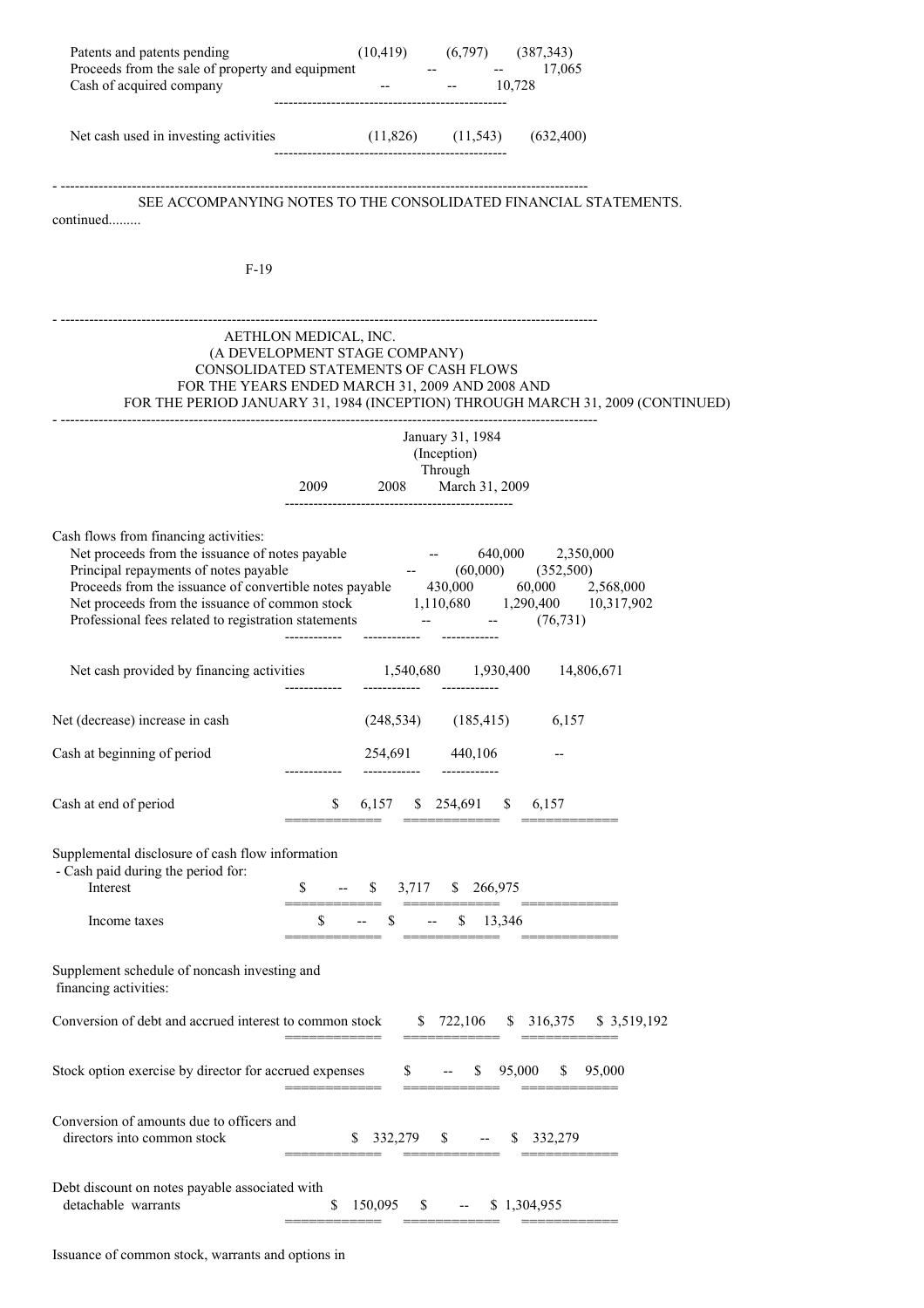| settlement of accrued expenses and due to related                    |     |    |               |               |              |               |                |               |         |         |         |
|----------------------------------------------------------------------|-----|----|---------------|---------------|--------------|---------------|----------------|---------------|---------|---------|---------|
| parties                                                              | £.  |    | \$.           |               |              |               | \$1,003,273    |               |         |         |         |
| Reclassification of derivative liability to                          |     |    |               |               |              |               |                |               |         |         |         |
| additional paid-in capital                                           |     | S. | 419,192       |               | $\mathbb{S}$ |               | $--$ \$        |               | 419,192 |         |         |
| Additional convertible debt issued in connection with                |     |    |               |               |              |               |                |               |         |         |         |
| debt restructuring                                                   | S   |    | 573,211       | $^{\circ}$    |              |               | $-$ \$ 573,211 |               |         |         |         |
| Issuance of common stock in connection with license<br>agreements    | \$. |    | <sup>\$</sup> |               |              | S.            | 18,000         |               |         |         |         |
|                                                                      |     |    |               |               |              |               |                |               |         |         |         |
| Net assets of entities acquired in exchange for equity<br>securities | S   |    | <sup>\$</sup> |               |              |               | \$1,597,867    |               |         |         |         |
| Debt placement fees paid by issuance of warrants                     |     |    | S.            |               | 13,307       |               | S.             |               | \$.     |         | 856,845 |
| Patent pending acquired for 12,500 shares of common stock            |     |    |               | <sup>\$</sup> |              |               | <sup>\$</sup>  |               |         | \$.     | 100,000 |
| Common stock issued for prepaid expenses                             |     |    | \$            |               |              | $\mathcal{S}$ |                | <sup>\$</sup> |         | 161,537 |         |
| Licensing rights acquired with common stock issuance                 |     |    |               | \$            |              | 11,500        | <sup>\$</sup>  |               | 5,000   | \$.     | 27,300  |
|                                                                      |     |    |               |               |              |               |                |               |         |         |         |

#### - ------------------------------------------------------------------------------------------------------------------- SEE ACCOMPANYING NOTES TO THE CONSOLIDATED FINANCIAL STATEMENTS.

 $<$ /TABLE>

F-20

# AETHLON MEDICAL, INC. (A DEVELOPMENT STAGE COMPANY) NOTES TO CONSOLIDATED FINANCIAL STATEMENTS MARCH 31, 2009 - --------------------------------------------------------------------------------

### 1. ORGANIZATION AND SUMMARY OF SIGNIFICANT ACCOUNTING POLICIES

# ORGANIZATION

Aethlon Medical, Inc. ("Aethlon", the "Company", "we" or "us") engages in the research and development of a medical device known as the Hemopurifier(R) that removes harmful substances from the blood. Aethlon is in the development stage on the Hemopurifier(R) and significant research and testing are still needed to reach commercial viability. Any resulting medical device or process will require approval by the U.S. Food and Drug Administration ("FDA") or the regulatory agency of any foreign country where it intends to sell its device. Aethlon has submitted an Investigational Device Exemption ("IDE") to the FDA. Some of our patents may expire before FDA approval or approval in a foreign country, if any, is obtained. However, the Company believes that certain patent applications and/or other patents issued more recently will help protect the proprietary nature of the Hemopurifier(R) treatment technology.

Aethlon is classified as a development stage enterprise under accounting principles generally accepted in the United States of America ("GAAP"), and has not generated revenues from its planned principal operations.

Aethlon's common stock is quoted on the Over-the-Counter Bulletin Board administered by the Financial Industry Regulatory Authority ("OTCBB") under the symbol "AEMD.OB."

### PRINCIPLES OF CONSOLIDATION

The accompanying consolidated financial statements include the accounts of Aethlon Medical, Inc. and its inactive wholly-owned subsidiaries Aethlon, Inc., Hemex, Inc., Syngen Research, Inc. and Cell Activation, Inc.(hereinafter collectively referred to as the "Company"). All significant intercompany balances and transactions have been eliminated in consolidation.

#### GOING CONCERN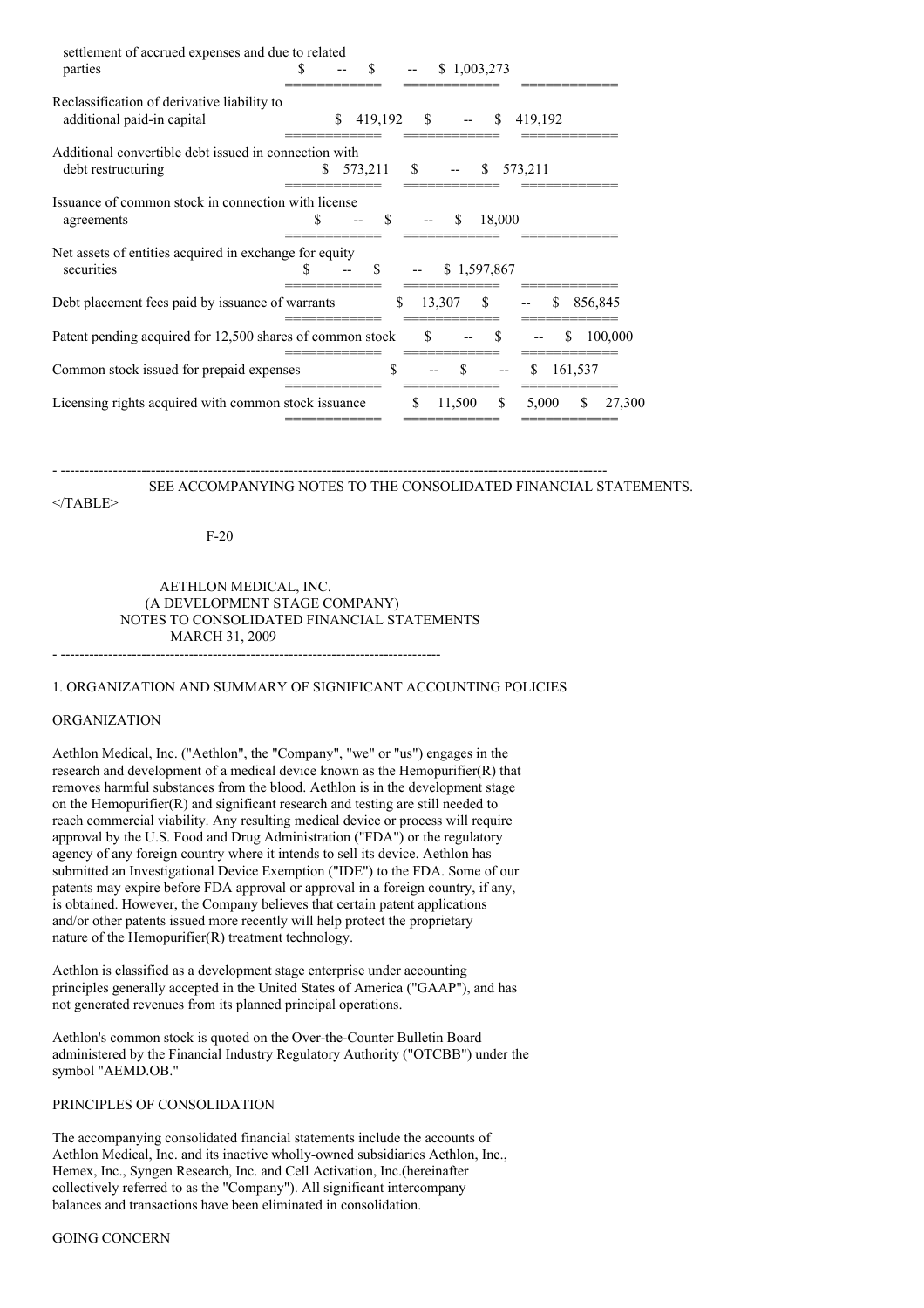The accompanying consolidated financial statements have been prepared assuming the Company will continue as a going concern, which contemplates, among other things, the realization of assets and satisfaction of liabilities in the ordinary course of business. The Company has incurred continuing losses from operations, is in default on certain debt agreements, has negative working capital of approximately \$4,104,000, recurring losses from operations and a deficit accumulated during the development stage of approximately \$38,311,000 at March 31, 2009, which among other matters, raises substantial doubt about its ability to continue as a going concern. A significant amount of additional capital will be necessary to advance the development of the Company's products to the point at which they may become commercially viable. The Company intends to fund operations through debt and/or equity financing arrangements, working capital and other cash requirements (consisting of accounts payable, accrued liabilities, amounts due to related parties and amounts due under various notes payable) for the fiscal year ending March 31, 2010. Therefore, the Company will be required to seek additional funds to finance its current and long-term operations.

The Company is currently addressing its liquidity issue by continually seeking investment capital through private placements of common stock and debt. The Company believes that its cash on hand and funds expected to be received from additional private investment will be sufficient to meet its liquidity needs for fiscal 2010. However, no assurance can be given that the Company will receive any funds in addition to the funds it has received to date.

F-21

# AETHLON MEDICAL, INC. (A DEVELOPMENT STAGE COMPANY) NOTES TO CONSOLIDATED FINANCIAL STATEMENTS MARCH 31, 2009 - --------------------------------------------------------------------------------

### 1. ORGANIZATION AND SUMMARY OF SIGNIFICANT ACCOUNTING POLICIES (continued)

### GOING CONCERN (continued)

The successful outcome of future activities cannot be determined at this time and there is no assurance that, if achieved, the Company will have sufficient funds to execute its intended business plan or generate positive operating results.

The consolidated financial statements do not include any adjustments related to recoverability and classification of asset carrying amounts or the amount and classification of liabilities that might result should the Company be unable to continue as a going concern.

#### RISKS AND UNCERTAINTIES

The Company operates in an industry that is subject to intense competition, government regulation and rapid technological change. The Company's operations are subject to significant risk and uncertainties including financial, operational, technological, regulatory and other risks associated with a development stage company, including the potential risk of business failure.

### USE OF ESTIMATES

The Company prepares its consolidated financial statements in conformity with Generally Accepted Accounting Principles ("GAAP"), which requires management to make estimates and assumptions that affect the reported amounts of assets and liabilities and disclosure of contingent assets and liabilities at the date of the financial statements and reported amounts of revenues and expenses during the reporting periods. Significant estimates made by management include, among others, realization of long-lived assets, valuation of derivative liabilities, estimating fair value associated with debt and equity transactions and valuation of deferred tax assets. Actual results could differ from those estimates.

#### FAIR VALUE OF FINANCIAL INSTRUMENTS

# The carrying amount of the Company's cash, accounts payable and accrued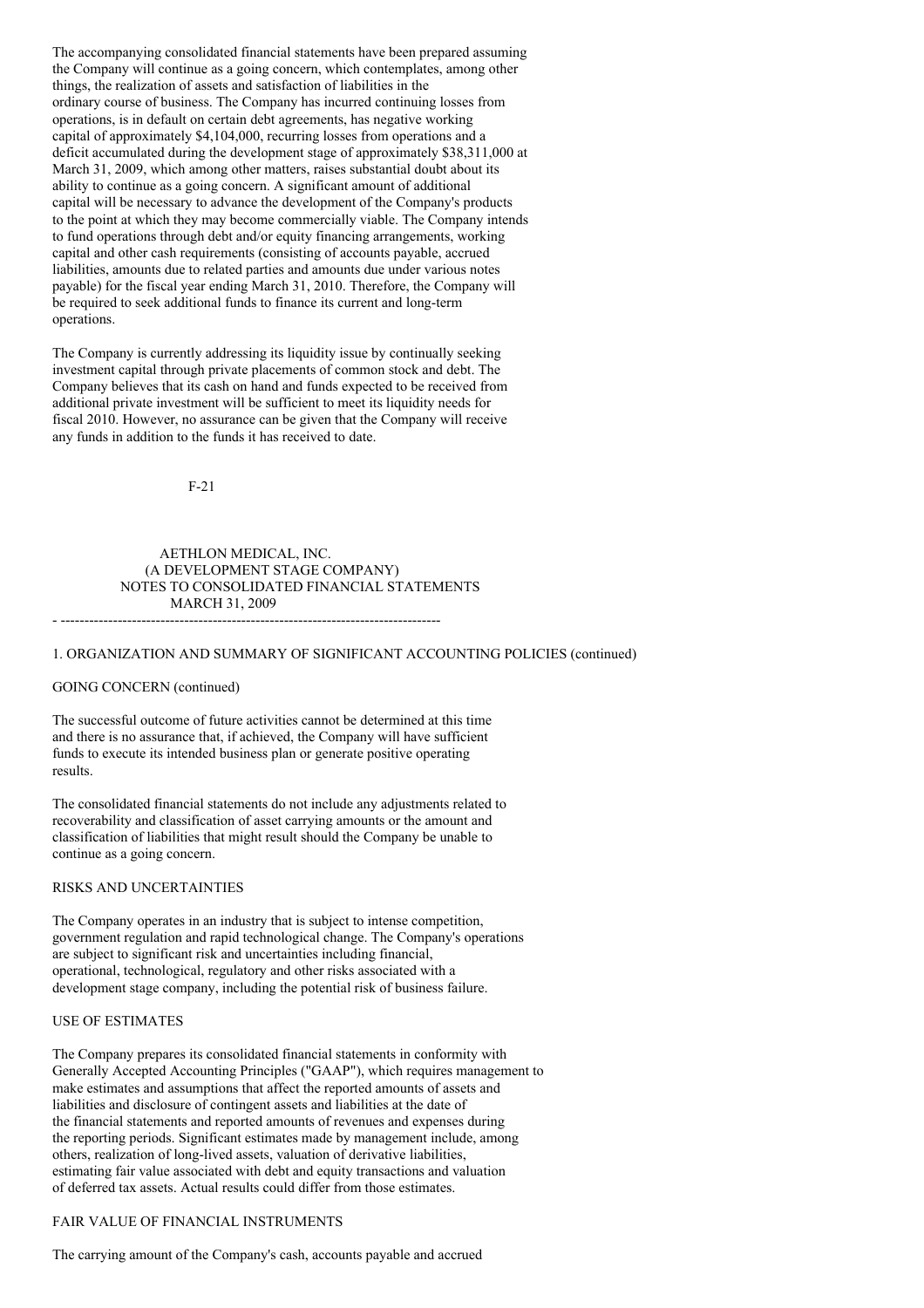liabilities approximates their estimated fair values due to the short-term maturities of those financial instruments. The fair value of certain convertible notes and related warrants at March 31, 2009 approximates \$1,542,373 based upon a third party valuation report that we commissioned. Warrants classified as derivative liabilities are reported at their estimated fair value, with changes in fair value being report in current period results of operations.

Management has concluded that it is not practical to determine the estimated fair value of amounts due to related parties because the transactions cannot be assumed to have been consummated at arm's length, the terms are not deemed to be market terms, there are no quoted values available for these instruments, and an independent valuation would not be practicable due to the lack of data regarding similar instruments, if any, and the associated potential costs.

### CONCENTRATIONS OF CREDIT RISKS

Cash is maintained at a single financial institution in a checking account and a related cash management account. In October 2008, the Federal Deposit Insurance Corporation ("FDIC") increased the maximum level of deposit insurance at financial institutions from \$100,000 to \$250,000. Our cash balances were in excess of such insured amounts that were then in effect by \$0 and \$155,000 at March 31, 2009 and 2008, respectively.

### PROPERTY AND EQUIPMENT

Property and equipment are stated at cost. Depreciation is computed using the straight-line method over the estimated useful lives of the related assets, which range from two to five years. Repairs and maintenance are charged to expense as incurred while improvements are capitalized. Upon the sale or retirement of property and equipment, the accounts are relieved of the cost and the related accumulated depreciation with any gain or loss included in the statements of operations.

F-22

AETHLON MEDICAL, INC. (A DEVELOPMENT STAGE COMPANY) NOTES TO CONSOLIDATED FINANCIAL STATEMENTS MARCH 31, 2009 - --------------------------------------------------------------------------------

### INCOME TAXES

#### Deferred tax assets and

liabilities are recognized for the future tax consequences attributable to differences between the consolidated financial statements and their respective tax basis. Deferred income taxes reflect the net tax effects of (a) temporary differences between the carrying amounts of assets and liabilities for financial reporting purposes and the amounts reported for income tax purposes, and (b) tax credit carry-forwards. The Company records a valuation allowance for deferred tax assets when, based on management's best estimate of taxable income in the foreseeable future, it is more likely than not that some portion of the deferred income tax assets may not be realized.

In May 2007, the Financial Accounting Standards Board ("FASB") issued Staff Position FIN 48-1, "Definition of SETTLEMENT in FASB Interpretation No. 48" ("FSP FIN 48-1"), which amends FASB Interpretation No. 48, "Accounting for Uncertainty in Income Taxes -- an interpretation of FASB Statement No. 109" ("FIN 48," together with FSP FIN 48-1 referred as "FIN 48, as amended"). As of April 1, 2007, we adopted the provisions of FIN 48, as amended, which clarify the accounting for uncertainty in income taxes recognized in an enterprise's financial statements in accordance with Statement of Financial Accounting Standards ("SFAS") No. 109, "Accounting for Income Taxes." FIN 48, as amended, prescribes a recognition threshold and measurement attribute for financial statement recognition and measurement of a tax position an entity takes or expects to take in a tax return. To recognize a tax position, the tax position must be more-likely-than-not sustainable upon examination by the relevant taxing authority, and the relevant measurement of the position must be the largest amount of benefit that we would more than 50% likely realize upon settlement. We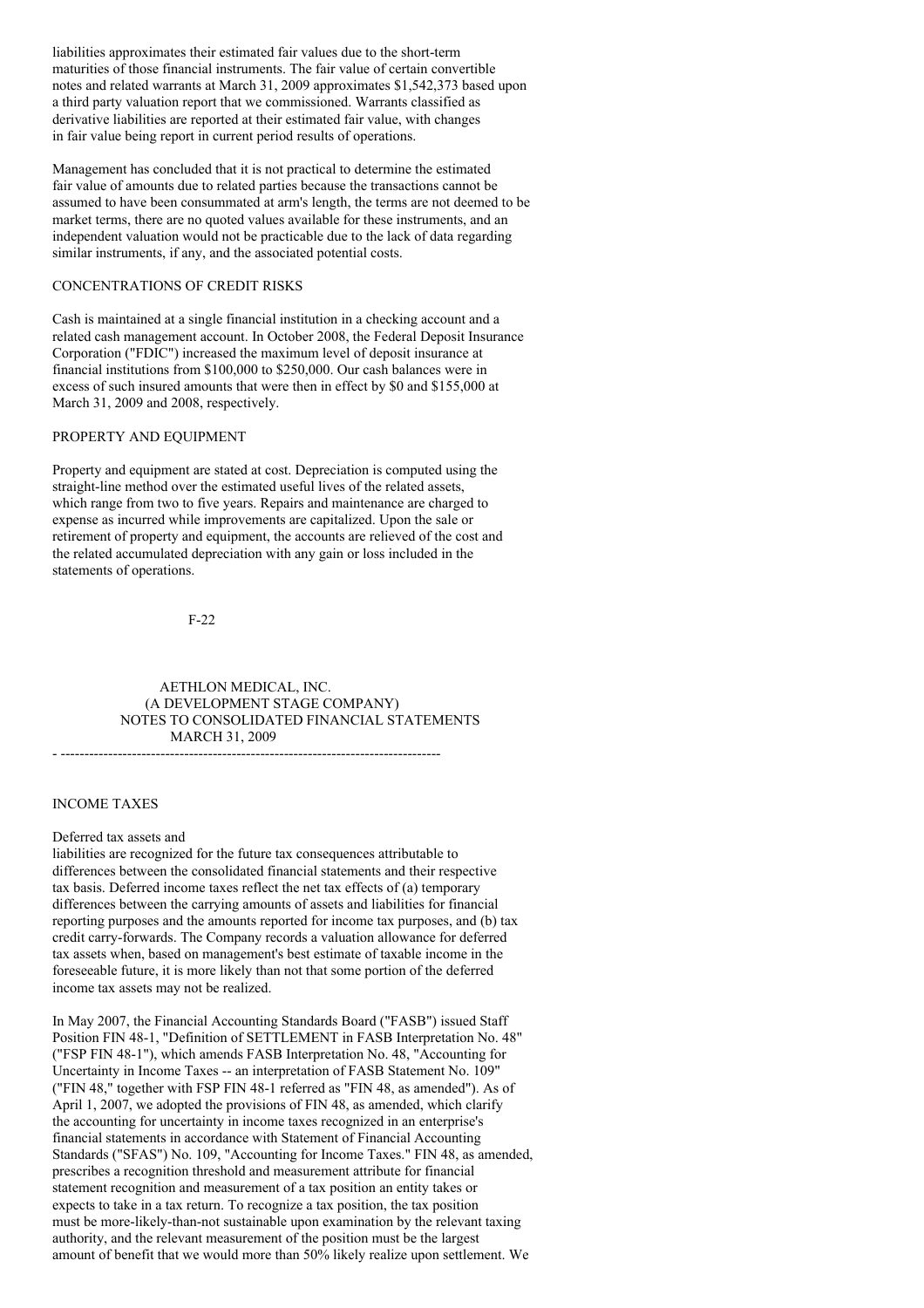would recognize the benefit of a position in the interim reporting period during which it meets the threshold, unless we effectively settle it earlier through examination, negotiation, or litigation or the applicable statute of limitations period expires.

The Company did not recognize any additional liability for unrecognized tax benefit as a result of the implementation. As of March 31, 2009, the Company did not increase or decrease liability for unrecognized tax benefit related to tax positions in prior period nor did the company increase its liability for any tax positions in the current year. Furthermore, there were no adjustments to the liability or lapse of statute of limitation or settlements with taxing authorities.

# LONG-LIVED ASSETS

Long-lived assets are reviewed for impairment whenever events or changes in circumstances indicate that their carrying amounts may not be recoverable. If the cost basis of a long-lived asset is greater than the projected future undiscounted net cash flows from such asset, an impairment loss is recognized. We believe no impairment charges were necessary during the fiscal years ended March 31, 2009 and 2008.

# LOSS PER SHARE

Basic loss per share is computed by dividing net income available to common stockholders by the weighted average number of common shares assumed to be outstanding during the period of computation. Diluted loss per share is computed similar to basic loss per share except that the denominator is increased to include the number of additional common shares that would have been outstanding if the potential common shares had been issued, and if the additional common shares were dilutive. As the Company had net losses for all periods presented, basic and diluted loss per share are the same, and additional common stock equivalents have been excluded as their effect would be antidilutive.

The potentially dilutive common shares outstanding for the fiscal years ended March 31, 2009 and 2008, which include shares underlying outstanding stock options, warrants and convertible debentures were 45,827,651 and 29,845,343, respectively.

# **SEGMENTS**

We currently operate in one segment, and accordingly, no additional segment related disclosures are required.

F-23

AETHLON MEDICAL, INC. (A DEVELOPMENT STAGE COMPANY) NOTES TO CONSOLIDATED FINANCIAL STATEMENTS MARCH 31, 2009

- --------------------------------------------------------------------------------

# 1. ORGANIZATION AND SUMMARY OF SIGNIFICANT ACCOUNTING POLICIES (continued)

#### STOCK-BASED COMPENSATION

Employee stock options and rights to purchase shares under stock participation plans are accounted for under the fair value method. Accordingly, share-based compensation is measured when all granting activities have been completed, generally the grant date, based on the fair value of the award. The exercise price of options is generally equal to the market price of the Company's common stock (defined as the closing price as quoted on the Over-the-Counter Bulletin Board) on the date of grant. Compensation cost recognized by the Company includes (a) compensation cost for all equity incentive awards granted prior to, but not yet vested as of April 1, 2006, based on the grant-date fair value estimated in accordance with the original provisions of SFAS No. 123, and (b) compensation cost for all equity incentive awards granted subsequent to April 1, 2006, based on the grant-date fair value estimated in accordance with the provisions of SFAS No. 123-R. We use a Binomial Lattice option pricing model for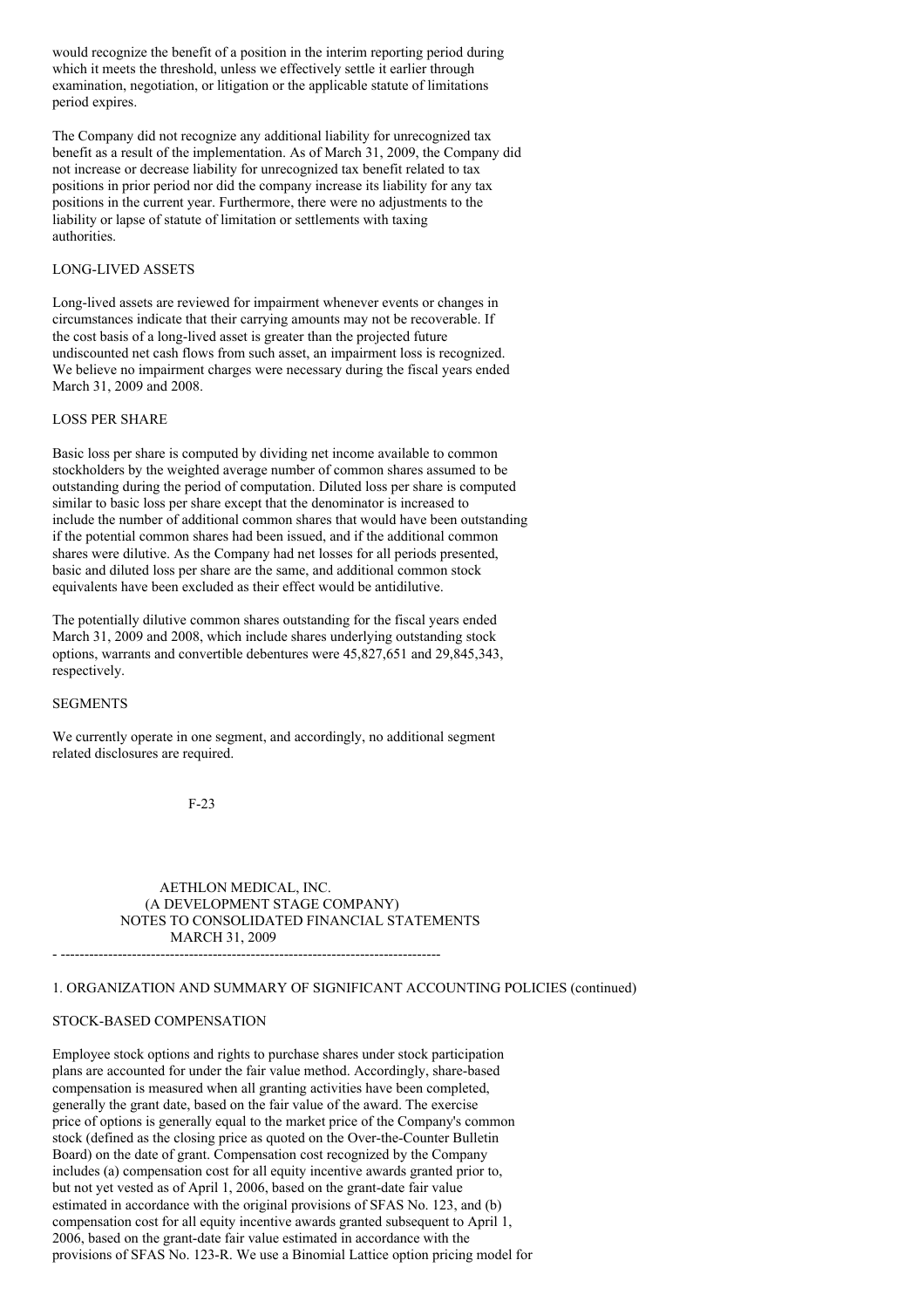F-24

# AETHLON MEDICAL, INC. (A DEVELOPMENT STAGE COMPANY) NOTES TO CONSOLIDATED FINANCIAL STATEMENTS MARCH 31, 2009

- --------------------------------------------------------------------------------

# 1. ORGANIZATION AND SUMMARY OF SIGNIFICANT ACCOUNTING POLICIES (continued)

## STOCK BASED COMPENSATION (continued)

The following table summarizes the effect of share-based compensation recorded during the years ended March 31, 2009 and 2008:

|                                                    | March 31, 2009 |                   | March 31, 2008 |         |         |
|----------------------------------------------------|----------------|-------------------|----------------|---------|---------|
| <b>Stock Option Expense</b><br>Direct Stock Grants | S              | 679,924<br>53,365 | $\mathbb{S}$   | 487,093 |         |
| <b>Total Stock-Based Compensation Expense</b>      |                |                   | 733,289        | S       | 487,093 |
| Basic and diluted loss per common share \$         |                |                   | (0.02)         | -S      | (0.01)  |

We account for transactions involving services provided by third parties where we issue equity instruments as part of the total consideration using the fair value of the consideration received (i.e. the value of the goods or services) or the fair value of the equity instruments issued, whichever is more reliably measurable. In transactions, when the value of the goods and/or services are not readily determinable and (1) the fair value of the equity instruments is more reliably measurable and (2) the counterparty receives equity instruments in full or partial settlement of the transactions, we use the following methodology:

a) For transactions where goods have already been delivered or services rendered, the equity instruments are issued on or about the date the performance is complete (and valued on the date of issuance).

b) For transactions where the instruments are issued on a fully vested, non-forfeitable basis, the equity instruments are valued on or about the date of the contract.

c) For any transactions not meeting the criteria in (a) or (b) above, the Company re-measures the consideration at each reporting date based on its then current stock value.

We review share-based compensation on a quarterly basis for changes to the estimate of expected award forfeitures based on actual forfeiture experience. The effect of adjusting the forfeiture rate for all expense amortization after March 31, 2006 is recognized in the period the forfeiture estimate is changed. The effect of forfeiture adjustments for the fiscal year ended March 31, 2009 was insignificant.

### F-25

AETHLON MEDICAL, INC. (A DEVELOPMENT STAGE COMPANY) NOTES TO CONSOLIDATED FINANCIAL STATEMENTS MARCH 31, 2009 - --------------------------------------------------------------------------------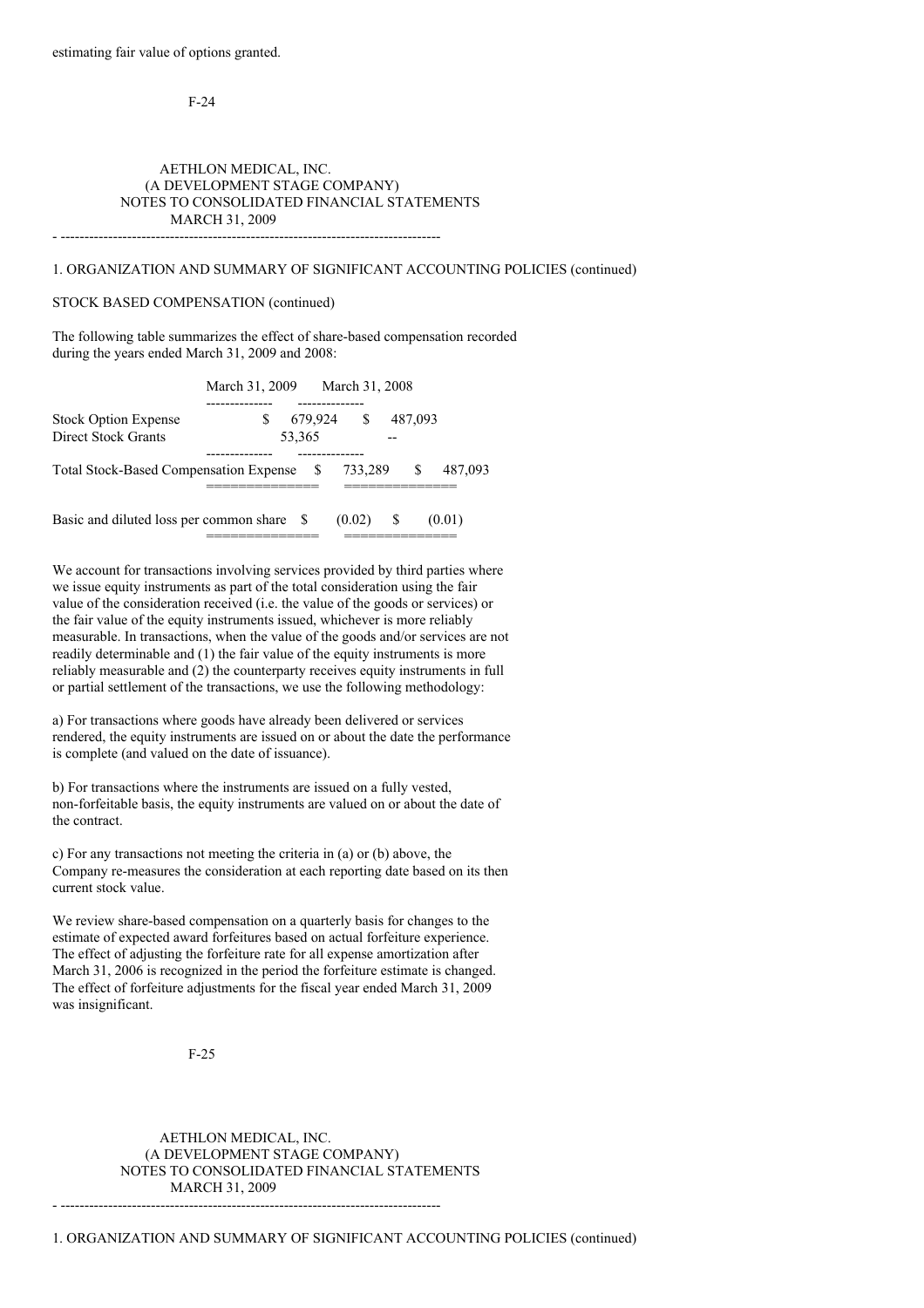### PATENTS

Patents include both foreign and domestic patents. There were several patents pending at March 31, 2009. We capitalize the cost of patents and patents pending, some of which were acquired, and amortizes such costs over the shorter of the remaining legal life or their estimated economic life, upon issuance of the patent. The unamortized costs of patents and patents pending is written off when we determine there is no future benefit to those assets.

# STOCK PURCHASE WARRANTS ISSUED WITH NOTES PAYABLE

We granted warrants in connection with the issuance of certain notes payable. The relative estimated fair value of such warrants represents a discount from the face amount of the notes payable. Accordingly, the relative estimated fair value of the warrants in those certain transactions where the warrants qualified for equity classification has been recorded in the consolidated financial statements as a discount from the face amount of the notes. The discount is amortized using the effective yield method over the respective term of the related notes payable.

# BENEFICIAL CONVERSION FEATURE OF CONVERTIBLE NOTES PAYABLE

The convertible feature of certain notes payable (see Note 5) provides for a rate of conversion that is below market value. Such feature is normally characterized as a "beneficial conversion feature" ("BCF"). The estimated fair value of the BCF is recorded in the consolidated financial statements as a discount from the face amount of the notes. Such discounts are accreted to interest expense over the term of the notes using the effective yield method.

# REGISTRATION PAYMENT ARRANGEMENTS

We account for contingent obligations to make future payments or otherwise transfer consideration under a registration payment arrangement separately from any related financing transaction agreements, and any such contingent obligations are recognized only when it is determined that it is probable that the Company will become obligated for future payments and the amount, or range of amounts, of such future payments can be reasonably estimated. On October 2008, the SEC declared effective a registration statement that covered all of the shares and warrants that had previously been generating liquidated damages pursuant to registration rights agreements and as a result, we ceased recording such liquidated damages at that time.

As of March 31, 2009, we did not owe any liquidated damages.

# RESEARCH AND DEVELOPMENT EXPENSES

We incurred approximately \$649,000 and \$797,000 of research and development expenses for the years ended March 31, 2009 and 2008, respectively, which are included in various operating expenses in the accompanying consolidated statements of operations.

### OFF-BALANCE SHEET ARRANGEMENTS

We have not entered into any off-balance sheet arrangements that have or are reasonably likely to have a current or future material effect on our consolidate financial statements.

F-26

# AETHLON MEDICAL, INC. (A DEVELOPMENT STAGE COMPANY) NOTES TO CONSOLIDATED FINANCIAL STATEMENTS MARCH 31, 2009 - --------------------------------------------------------------------------------

1. ORGANIZATION AND SUMMARY OF SIGNIFICANT ACCOUNTING POLICIES (continued)

#### SIGNIFICANT RECENT ACCOUNTING PRONOUNCEMENTS

# In December 2006, the FASB issued SFAS No. 157, "FAIR VALUE MEASUREMENTS,"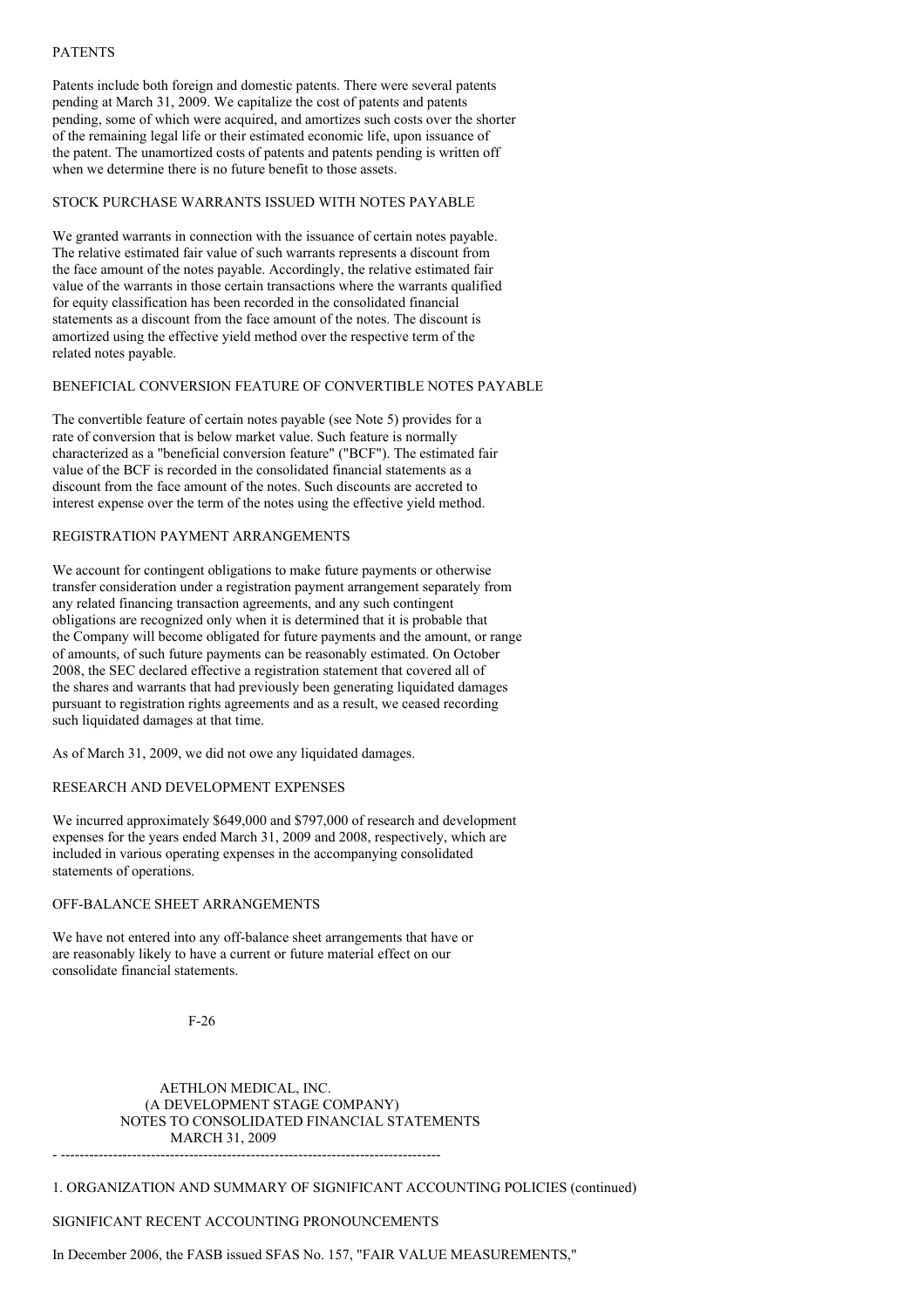("SFAS No. 157") which defines fair value, establishes a framework for measuring fair value in accordance with GAAP, and expands disclosures about fair value measurements. SFAS No. 157 simplifies and codifies related guidance within GAAP, but does not require any new fair value measurements. The guidance in SFAS No. 157 applies to derivatives and other financial instruments measured at estimated fair value under SFAS No. 133 and related pronouncements. SFAS No. 157 is effective for financial statements issued for fiscal years beginning after November 15, 2007, and interim periods within those fiscal years. SFAS No. 157 applies to certain assets and liabilities that are being measured and reported on a fair value basis. SFAS No. 157 defines fair value, establishes a framework for measuring fair value in accordance with generally accepted accounting principles, and expands disclosure about fair value measurements. This Statement enables the reader of the financial statements to assess the inputs used to develop those measurements by establishing a hierarchy for ranking the quality and reliability of the information used to determine fair values.

SFAS No. 157 requires that assets and liabilities carried at fair value will be classified and disclosed in one of the following three categories:

Level 1: Quoted market prices in active markets for identical assets or liabilities.

Level 2: Observable market based inputs or unobservable inputs that are corroborated by market data.

Level 3: Unobservable inputs that are not corroborated by market data.

Our adoption of SFAS 157 for our financial assets and liabilities on April 1, 2008 did not have a material impact on our consolidated financial statements. In February 2008, the FASB issued Staff Position ("FSP") FAS 157-2 ("FSP FAS 157-2") which defers the effective date of SFAS 157 for all non-financial assets and liabilities, except those items recognized or disclosed at fair value on an annual or more frequent recurring basis until years beginning after November 15, 2008. We are currently reviewing the adoption requirements of FSP FAS 157-2 related to our nonfinancial assets and liabilities and has not yet determined the impact, if any, this will have on its consolidated financial statements.

The fair value of our warrant liabilities is determined based on observable market based inputs or unobservable inputs that are corroborated by market data, which is a Level 3 classification.

The following outlines the significant weighted average assumptions we used to estimate the fair value information presented, with respect to warrants utilizing the Binomial Lattice option pricing model:

#### Fiscal Year Ended March 31, 2009

| $0.94\% - 3.01\%$  |
|--------------------|
| $3 - 5$ years      |
| $83.6\% - 103.0\%$ |
| None               |
|                    |

We did not make any changes to our valuation techniques compared to the prior fiscal year.

We also obtained a third party valuation in connection with our December 2008 note restructuring (see Note 5). The third party valuation firm used level 3 inputs in its measurement techniques. As a result of that valuation, we adjusted our preliminary loss on debt extinguishment of \$1,063,344 to \$977,452.

The table below sets forth a summary of changes in the fair value of our Level 3 assets and liabilities for the year ended March 31, 2009.

> Change in estimated fair Transfers value recognized April 1, into Equity in results March 31, 2008 (See Note 6) of operations 2009 ----------- --------- ------------

Warrant derivative Liability(1)  $\qquad$  \$ 633,095 (\$419,192) (\$213,903) \$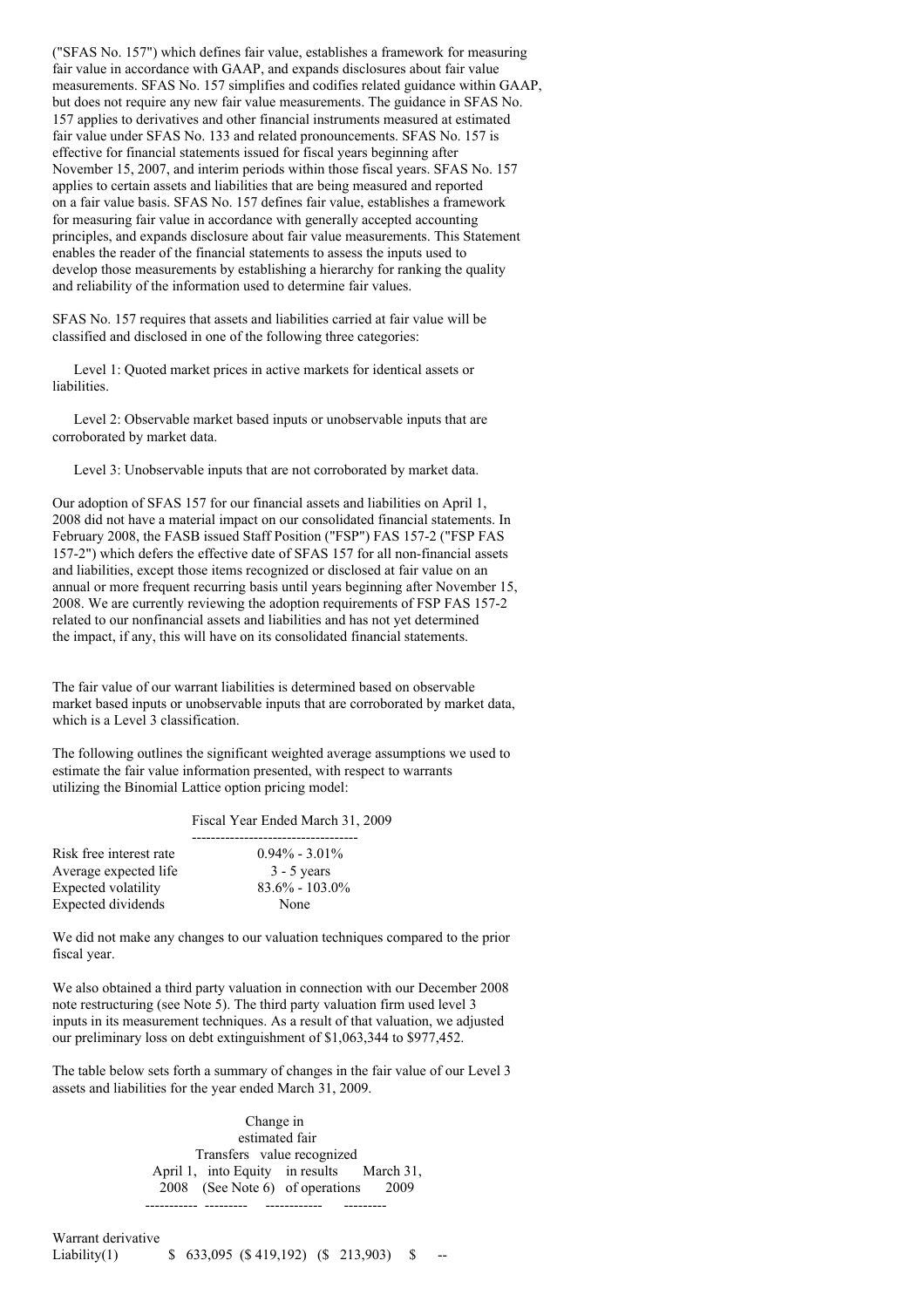(1) At March 31, 2008 we had outstanding warrants to purchase common shares of our stock that are classified as warrant derivative liabilities with a fair value of \$633,095. In October 2008, the derivative liability was reclassified to equity at its fair value of \$419,192 on the reclassification date. The warrants were valued using Level 3 inputs because there are significant unobservable inputs associated with them.

In February 2007, the FASB issued SFAS No. 159, "The Fair Value Option for Financial Assets and Financial Liabilities" ("SFAS No. 159"). SFAS No. 159 expands the scope of specific types of assets and liabilities that an entity may carry at fair value on its statement of financial position, and offers an irrevocable option to record the vast majority of financial assets and liabilities at fair value, with changes in fair value recorded in earnings. SFAS No. 159 is effective for fiscal years beginning after November 15, 2007. We have not yet elected to use the fair value option, and as such, our adoption SFAS No. 159 as of April 1, 2008 did not have a material impact on our consolidated financial statements.

F-27

AETHLON MEDICAL, INC. (A DEVELOPMENT STAGE COMPANY) NOTES TO CONSOLIDATED FINANCIAL STATEMENTS MARCH 31, 2009

#### - --------------------------------------------------------------------------------

### 1. ORGANIZATION AND SUMMARY OF SIGNIFICANT ACCOUNTING POLICIES (continued)

In May 2008, the FASB issued FSP APB 14-1, "Accounting for Convertible Debt Instruments That May Be Settled in Cash upon Conversion (Including Partial Cash Settlement)" ("FSB APB 14-1"). FSP APB 14-1 requires recognition of both the liability and equity components of convertible debt instruments with cash settlement features. The debt component is required to be recognized at the fair value of a similar instrument that does not have an associated equity component. The equity component is recognized as the difference between the proceeds from the issuance of the note and the fair value of the liability. FSP APB 14-1 also requires an accretion of the resulting debt discount over the expected life of the debt. Retrospective application to all periods presented is required and a cumulative-effect adjustment is recognized as of the beginning of the first period presented. This standard is effective for us in the first quarter of fiscal year 2010. We are currently evaluating the impact of FSP APB 14-1 on our financial position and on our results of operations.

In June 2008, the FASB ratified the Emerging Issues Task Force ("EITF") Issue No. 07-5, "Determining whether an Instrument (or Embedded Feature) is indexed to an Entity's own Stock" ("EITF 07-5"). EITF 07-5 is effective for financial statements issued for fiscal years beginning after December 15, 2008, and interim periods within those fiscal years. Early application is not permitted. Paragraph 11(a) of SFAS No. 133 - specifies that a contract that would otherwise meet the definition of a derivative but is both (a) indexed to our own stock and (b) classified in stockholders' equity in the statement of financial position would not be consider a derivative financial instrument. EITF 07-5 provides a new two-step model to be applied in determining whether a financial instrument or an embedded feature is indexed to an issuer's own stock and thus able to qualify for the SFAS No. 133 paragraph 11(a) scope exception. We have outstanding warrants to purchase common stock that have been preliminarily evaluated as ineligible for equity classification under EITF 07-5 because of certain provision that may result in an adjustment to the exercise price of the warrants. Accordingly, the adjustment feature may cause the warrant to fail to be indexed solely to our stock. The warrants would therefore be classified as liabilities and re-measured at fair value with changes in the fair value recognized in operating results. We have not completed our analysis of these instruments nor determined the effects of pending adoption, if any, on our consolidated financial statements

In April 2009, the FASB issued FSP FAS 107-1/APB 28-1 ("FSP 107-1"), which is entitled "Interim Disclosures about Fair Value of Financial Instruments." This pronouncement amended SFAS No 107, Disclosures about Fair Value of Financial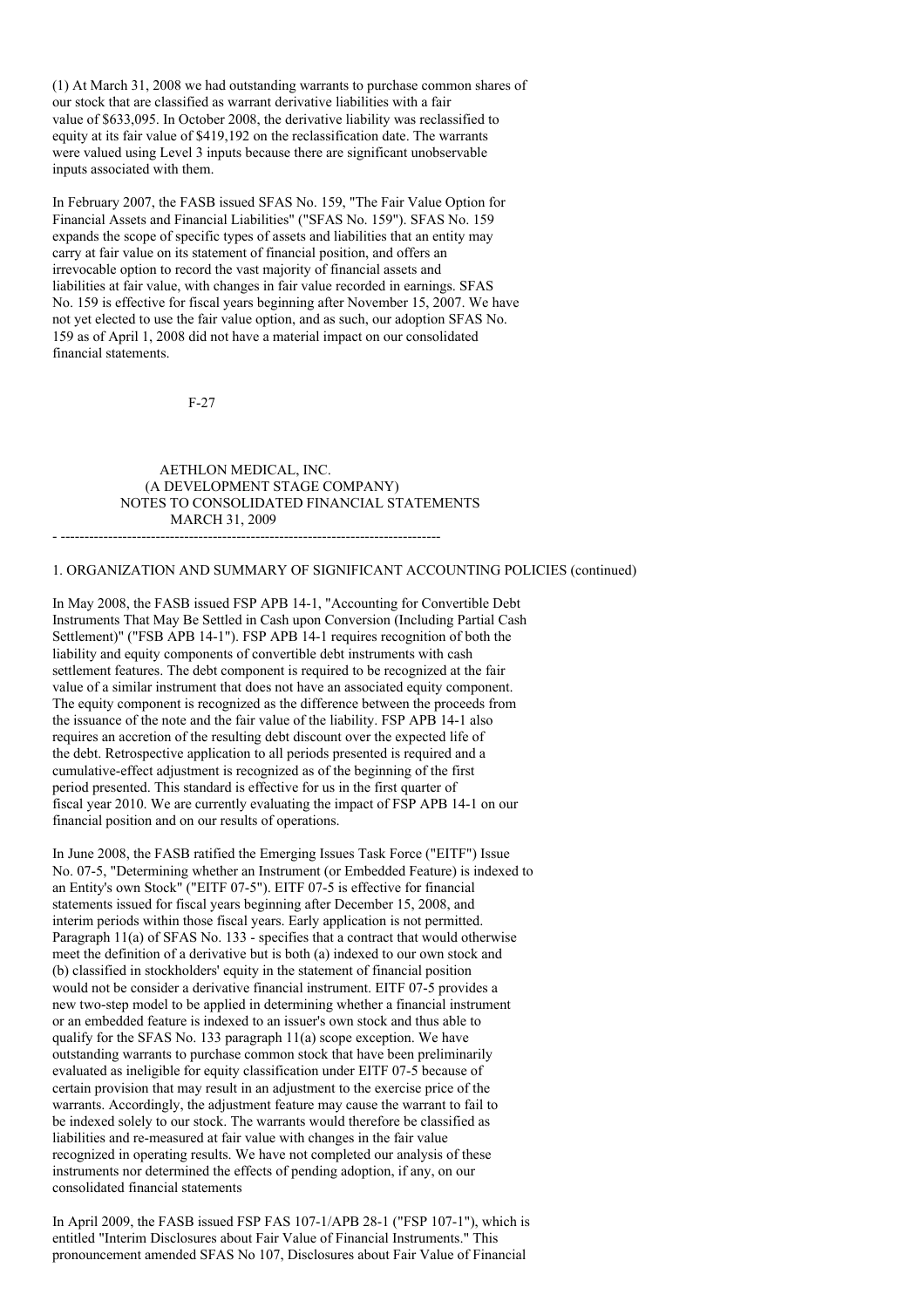Instruments, to require disclosure of the carrying amount and the fair value of all financial instruments for interim reporting periods and annual financial statements of publicly traded companies (even if the financial instrument is not recognized in the balance sheet), including the methods and significant assumptions used to estimate the fair values and any changes in such methods and assumptions. FSP 107-1 also amended APB Opinion No. 28, Interim Financial Reporting, to require disclosures in summarized financial information at interim reporting periods. FSP 107-1 is effective for interim reporting periods ending after June 15, 2009, with early adoption permitted for periods ended after March 15, 2009 if a company also elects to early adopt FSP FAS 157-4, Determining Fair Value When the Volume and Level of Activity for the Asset or Liability Have Significantly Decreased and Indentifying Transactions That Are Not Orderly, and FSP FAS 115-2/FAS 124-2, Recognition and Presentation of Other-Than-Temporary Impairments. We have not completed our analysis nor determined its effects on our financial position or results of operations.

In April 2009, the FASB also issued FSP FAS 157-4, which generally applies to all assets and liabilities within the scope of any accounting pronouncements that require or permit fair value measurements. This pronouncement, which does not change SFAS No. 157's guidance regarding Level 1 inputs, requires the entity to (i) evaluate certain factors to determine whether there has been a significant decrease in the volume and level of activity for the asset or liability when compared with normal market activity, (ii) consider whether the preceding indicates that transactions or quoted prices are not determinative of fair value and, if so, whether a significant adjustment thereof is necessary to estimate fair value in accordance with SFAS No. 157, and (iii) ignore the intent to hold the asset or liability when estimating fair value. FSP FAS 157-4 also provides guidance to consider in determining whether a transaction is orderly (or not orderly) when there has been a significant decrease in the volume and level of activity for the asset or liability, based on the weight of available evidence. This pronouncement is effective for interim and annual reporting periods ending after June 15, 2009, and shall be applied prospectively. Early adoption of FSP FAS 157-4 also requires early adoption of the pronouncement described in the following paragraph. However, early adoption for periods ended before March 15, 2009 is not permitted. We have not completed our analysis nor determined its effects on our financial position or results of operations.

F-28

AETHLON MEDICAL, INC. (A DEVELOPMENT STAGE COMPANY) NOTES TO CONSOLIDATED FINANCIAL STATEMENTS MARCH 31, 2009 - --------------------------------------------------------------------------------

1. ORGANIZATION AND SUMMARY OF SIGNIFICANT ACCOUNTING POLICIES (continued)

#### SIGNIFICANT RECENT ACCOUNTING PRONOUNCEMENTS (continued)

In April 2009, the FASB issued FSP FAS 115-2 and 124-2 (hereinafter referred to as "FAS 115-2/124-2"), which amends the other-than-temporary impairment ("OTTI") recognition guidance in certain existing U.S. GAAP (including SFAS No. 115 and 130, FSP FAS 115-1/FAS 124-1, and EITF Issue 99-20) for debt securities classified as available-for-sale and held-to-maturity. FAS 115-2/124-2 requires the entity to consider (i) whether the entire amortized cost basis of the security will be recovered (based on the present value of expected cash flows), and (ii) its intent to sell the security. Based on the factors described in the preceding sentence, this pronouncement also explains the process for determining the OTTI to be recognized in "other comprehensive income" (generally, the impairment charge for other than a credit loss) and in earnings. FAS 115-2/124-2 does not change existing recognition or measurement guidance related to OTTI of equity securities. This pronouncement is effective as described in the preceding paragraph. Certain transition rules apply to debt securities held at the beginning of the interim period of adoption when an OTTI was previously recognized. If an entity early adopts either FSP 107-1 or FSP FAS 157-4, the entity is also required to early adopt this pronouncement. In addition, if an entity early adopts FAS 115-2/124-2, it is also required to early adopt FSP FAS 157-4. We have not completed our analysis nor determined its effects on our financial position or results of operations.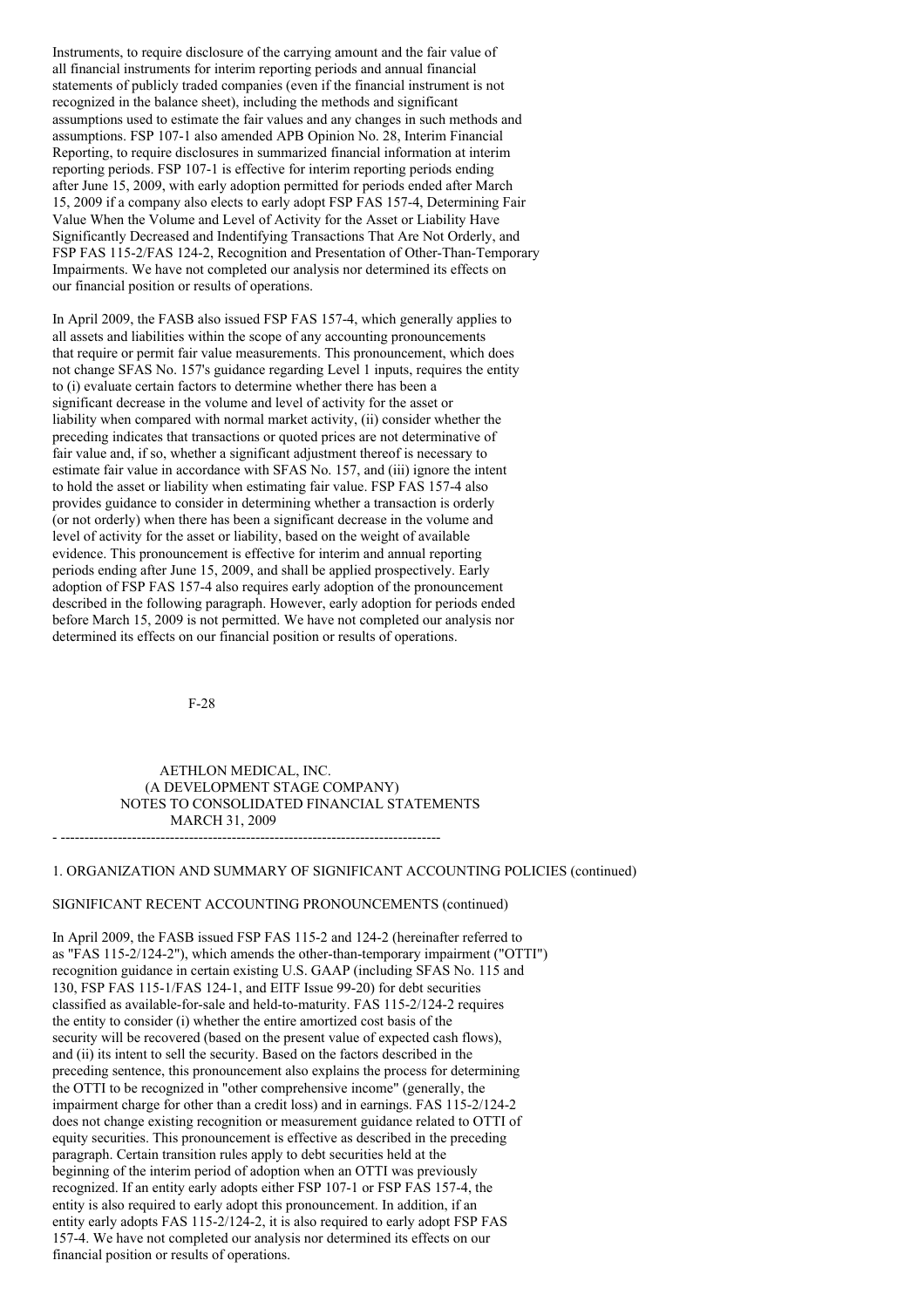In November 2007, the EITF issued a consensus on EITF 07-1, "Accounting for Collaborative Arrangements" ("EITF 07-1"). The Task Force reached a consensus on how to determine whether an arrangement constitutes a collaborative arrangement, how costs incurred and revenue generated on sales to third parties should be reported by the partners to a collaborative arrangement in each of their respective income statements, how payments made to or received by a partner pursuant to a collaborative arrangement should be presented in the income statement, and what participants should disclose in the notes to the financial statements about a collaborative arrangement. This issue shall be effective for annual periods beginning after December 15, 2008. Entities should report the effects of applying this Issue as a change in accounting principle through retrospective application to all periods to the extent practicable. Upon application of this issue, the following should be disclosed: a) a description of the prior-period information that has been retrospectively adjusted, if any, and b) the effect of the change on revenue and operating expenses (or other appropriate captions of changes in the applicable net assets or performance indicator) and on any other affected financial statement line item. We are currently evaluating the impact, if any, of the adoption of EITF 07-1 on our consolidated financial position, results of operations and cash flows.

In December 2007, the FASB issued SFAS No. 141 (revised 2007), "Business Combinations" ("SFAS  $141(R)$ "). This statement requires an acquirer to recognize the assets acquired, the liabilities assumed, and any noncontrolling interest in the acquiree at the acquisition date, measured at their fair values as of that date. SFAS 141(R) replaces the cost-allocation process of SFAS No. 141, "Business Combinations" ("SFAS 141") which required the cost of an acquisition to be allocated to the individual assets acquired and liabilities assumed based on their estimated fair values. This statement applies prospectively and is effective for annual periods beginning after December 15, 2008. Earlier adoption is prohibited. We do not believe the adoption of SFAS 141(R) will have a material effect on our consolidated financial statements.

The Sarbanes-Oxley Act of 2002 ("the Act") introduced new requirements regarding corporate governance and financial reporting. Among the many requirements of the Act is for management to annually assess and report on the effectiveness of its internal control over financial reporting under Section 404(a) and for its registered public accountant to attest to this report under Section 404(b). The SEC has modified the effective date and adoption requirements of Section 404(a) and Section 404(b) implementation for non-accelerated filers multiple times, such that we are first required to issue our management report on internal control over financial reporting in this annual report on Form 10-K for the fiscal year ending March 31, 2009. Based on current SEC requirements, we will not be required to have our auditor attest to management's assessment until our fiscal year ending March 31, 2010.

Other recent accounting pronouncements issued by the FASB (including its Emerging Issues Task Force), the American Institute of Certified Public Accountants, and the Securities and Exchange Commission did not or are not believed by management to have a material impact on the Company's present or future consolidated financial statements.

F-29

AETHLON MEDICAL, INC. (A DEVELOPMENT STAGE COMPANY) NOTES TO CONSOLIDATED FINANCIAL STATEMENTS MARCH 31, 2009 - --------------------------------------------------------------------------------

2. PROPERTY AND EQUIPMENT

Property and equipment, net consist of the following:

March 31, 2009 March 31, 2008

--------------- -------------- Furniture and office equipment at cost  $$ 267,687 $ 266,280$ Accumulated depreciation (265,084) (257,967) --------------- -------------- \$ 2,603 \$ 8,313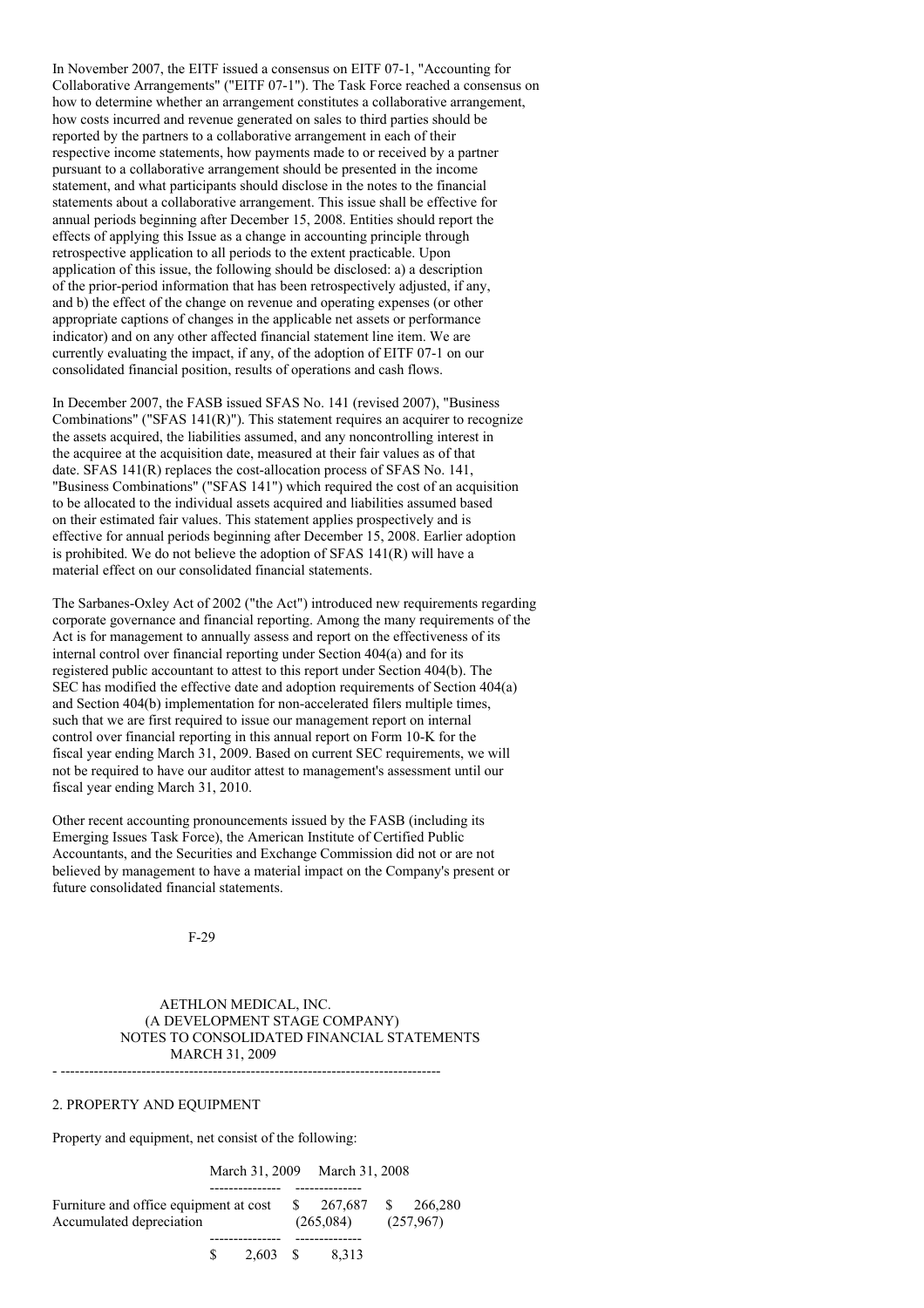Depreciation expense for the years ended March 31, 2009 and 2008 approximated \$7,000 and 12,000, respectively.

=============== ==============

# 3. PATENTS

Patents consist of the following:

|                                |   |            | March 31, 2009 March 31, 2008 |          |  |  |  |
|--------------------------------|---|------------|-------------------------------|----------|--|--|--|
| Patents                        | S |            | 157,442 \$ 157,442            |          |  |  |  |
| Patents pending and trademarks |   |            | 34.310                        | 23,891   |  |  |  |
| Accumulated amortization       |   |            | (53,335)                      | (44,171) |  |  |  |
|                                | S | 138,417 \$ | 137,162                       |          |  |  |  |
|                                |   |            |                               |          |  |  |  |

Amortization of patents for the years ended March 31, 2009 and 2008 approximated \$9,000 and \$11,000, respectively. Amortization expense on patents is estimated to be approximately \$9,000 per year for the next five fiscal years.

### 4. NOTES PAYABLE

Notes payable consist of the following at March 31, 2009:

| Face Amount of                     |  |                                               |  |                | Notes Payable, |         |
|------------------------------------|--|-----------------------------------------------|--|----------------|----------------|---------|
|                                    |  | Notes Payable Note Discounts Net of Discounts |  |                |                |         |
|                                    |  |                                               |  |                |                |         |
| 12% Notes payable, all past due \$ |  | 297,500                                       |  |                |                | 297,500 |
| 10% Note payable, past due         |  | 5.000                                         |  |                |                | 5,000   |
|                                    |  |                                               |  |                |                |         |
|                                    |  |                                               |  |                |                |         |
| <b>Total Notes Payable</b>         |  | \$ 302,500                                    |  | $(S \quad --)$ |                | 302,500 |
|                                    |  |                                               |  |                |                |         |

Notes payable consist of the following at March 31, 2008:

| Face Amount of                                                                                                     |                             |                         | Notes Payable.<br>Notes Payable Note Discounts Net of Discounts |  |
|--------------------------------------------------------------------------------------------------------------------|-----------------------------|-------------------------|-----------------------------------------------------------------|--|
| 12% Notes payable, all past due \$347,500<br>10% Note payable, past due<br>8% Note payable<br>2008 9% Note payable | 5,000<br>495,000<br>220,000 | (275,000)<br>(158, 889) | \$347,500<br>5,000<br>220,000<br>61,111                         |  |
| <b>Total Notes Payable</b>                                                                                         | $$1,067,500$ (\$433,889)    |                         | \$633,611                                                       |  |

During the fiscal year ended March 31, 2009, we restructured our 8% and 9% Notes and for accounting purposes, we recorded an extinguishment loss of approximately \$977,000 (See Note 5 for further description). Our plans to satisfy the remaining outstanding balance on the 12% and 10% Notes include repayment with available funds or converting the notes to common stock at market value.

#### 12% NOTES

From August 1999 through May 2005, we entered into various borrowing arrangements for the issuance of notes payable from private placement offerings (the "12% Notes"). On January 26, 2009, a holder of \$50,000 of the 12% Notes converted his principal balance and \$56,723 of accrued interest to common stock at the then current market price of \$0.17 per share. At March 31, 2009, 12% Notes with a principal balance of \$297,500 are outstanding, all which are past due, in default, and bearing interest at the default rate of 15%. At March 31, 2009, interest payable on the 12% Notes totaled \$285,594.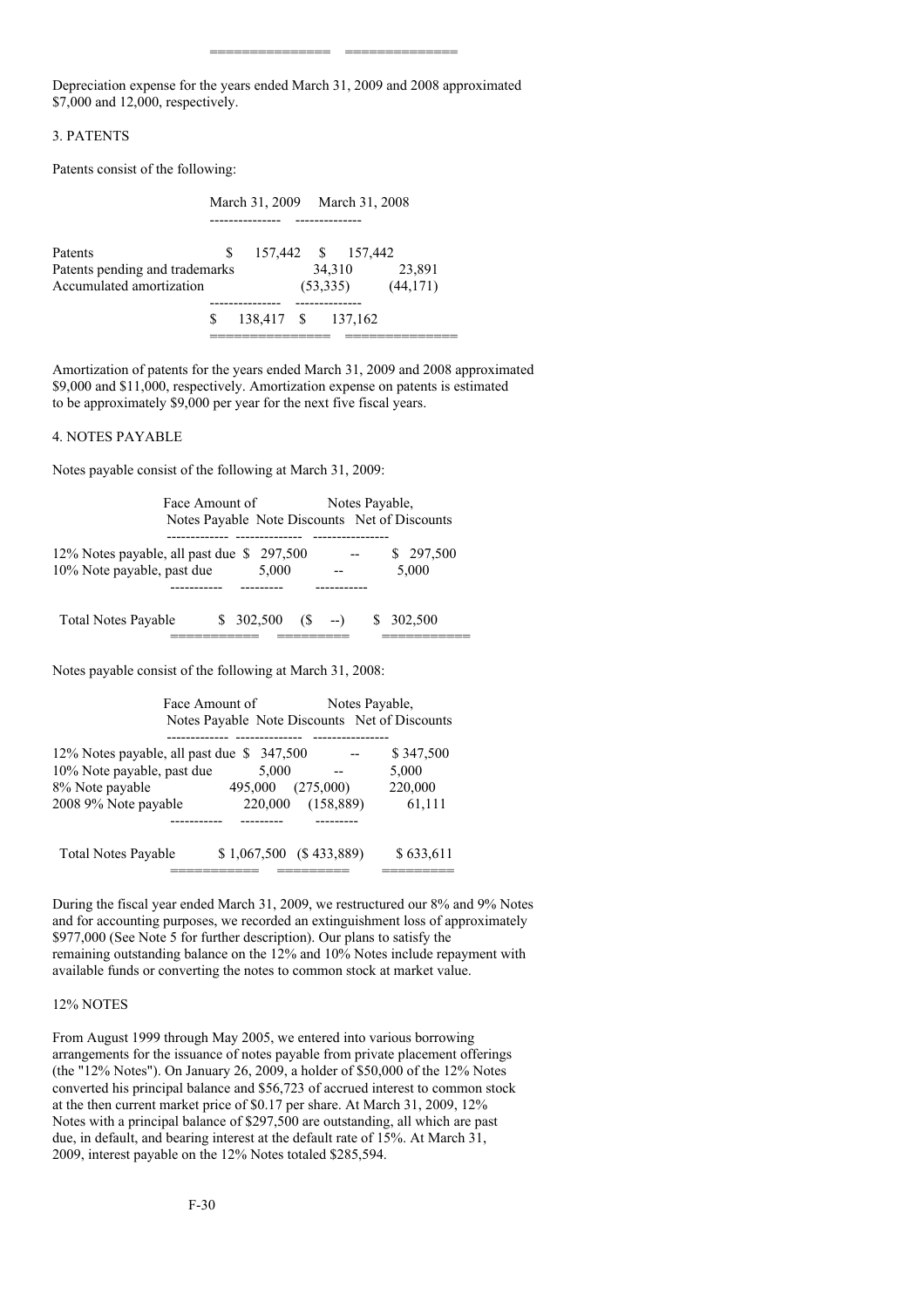- --------------------------------------------------------------------------------

# 4. NOTES PAYABLE (continued)

#### 10% NOTES

From time to time, we issued notes payable ("10% Notes") to various investors, bearing interest at 10% per annum, with principal and interest due six months from the date of issuance. The 10% Notes required no payment of principal or interest during the term. The total amount of the original notes issued was \$275,000. One 10% Note in the amount of \$5,000, which is past due and in default, remains outstanding at March 31, 2009. At March 31, 2009, interest payable on this note totaled \$3,875.

Management's plans to satisfy the remaining outstanding balance on these 12% and 10% Notes include converting the notes to common stock at market value or repayment with available funds.

# 8% NOTES

In December 2007, we issued notes payable ("8% Notes") to two accredited investors in the aggregate amount of \$495,000 with 8% interest maturing on September 5, 2008. In conjunction with the issuance of the 8% Notes, we also issued three year warrants to acquire 1,485,000 shares of Common Stock at \$0.50 per share.

Under this transaction, we were obligated to issue registered common shares, underlying the warrants. This warrant obligation did not meet the scope exception of paragraph 11(a) of SFAS No. 133. Specifically, at the commitment date, we did not have any uncommitted registered shares to settle the warrant obligation and accordingly, such obligation was classified as a liability (outside of stockholders' deficit) in accordance with EITF Issue No.00-19. The warrants were valued at \$693,050 on the commitment date using a Binomial Lattice option pricing model. Such amount was recorded as a derivative liability with an offsetting debt discount recorded against the \$495,000 face amount of the 8% Notes and the remaining \$198,050 recorded as interest expense. The debt discount was amortized to expense over the term of the 8% Notes.

On December 30, 2008, the 8% Notes were restructured into convertible notes on December 30, 2008. See Note 5 "Restructuring of 8% and 9% Notes"

#### 2008 9% NOTES

In January 2008, we issued notes payable ("2008 9% Notes") to an accredited investor in the amount of \$220,000 with 9% interest maturing on October 19, 2008. In conjunction with the issuance of the 2008 9% Notes, we also issued three year warrants to acquire 660,000 shares of Common Stock at \$0.50 per share.

Under this transaction, we were obligated to issue registered common shares, underlying the warrants. This warrant obligation did not meet the scope exception of paragraph 11(a) of SFAS No. 133. Specifically, at the commitment date, we did not have any uncommitted registered common shares to settle the warrant obligation and accordingly, such obligation was classified as a liability (outside of stockholders' deficit) in accordance with EITF Issue No. 00-19. The warrants were valued at \$222,450 on the commitment date using a Binomial Lattice option pricing model. Such amount was recorded as a derivative liability with an offsetting debt discount recorded against the \$220,000 face amount of the 2008 9% Notes and the remaining \$2,450 recorded as interest expense. The debt discount is amortized to expense over the term of the 2008 9% Notes.

On October 8, 2008, our registration statement covering the warrants underlying the 8% and 9% Notes was declared effective. Consequently, the fair value of the warrant liability on that date of \$419,192 was reclassified into equity in accordance with EITF 00-19. On December 30, 2008, the 8% Notes were restructured into convertible notes. See Note 5 "Conversion and Restructuring of 8% and 9% Notes"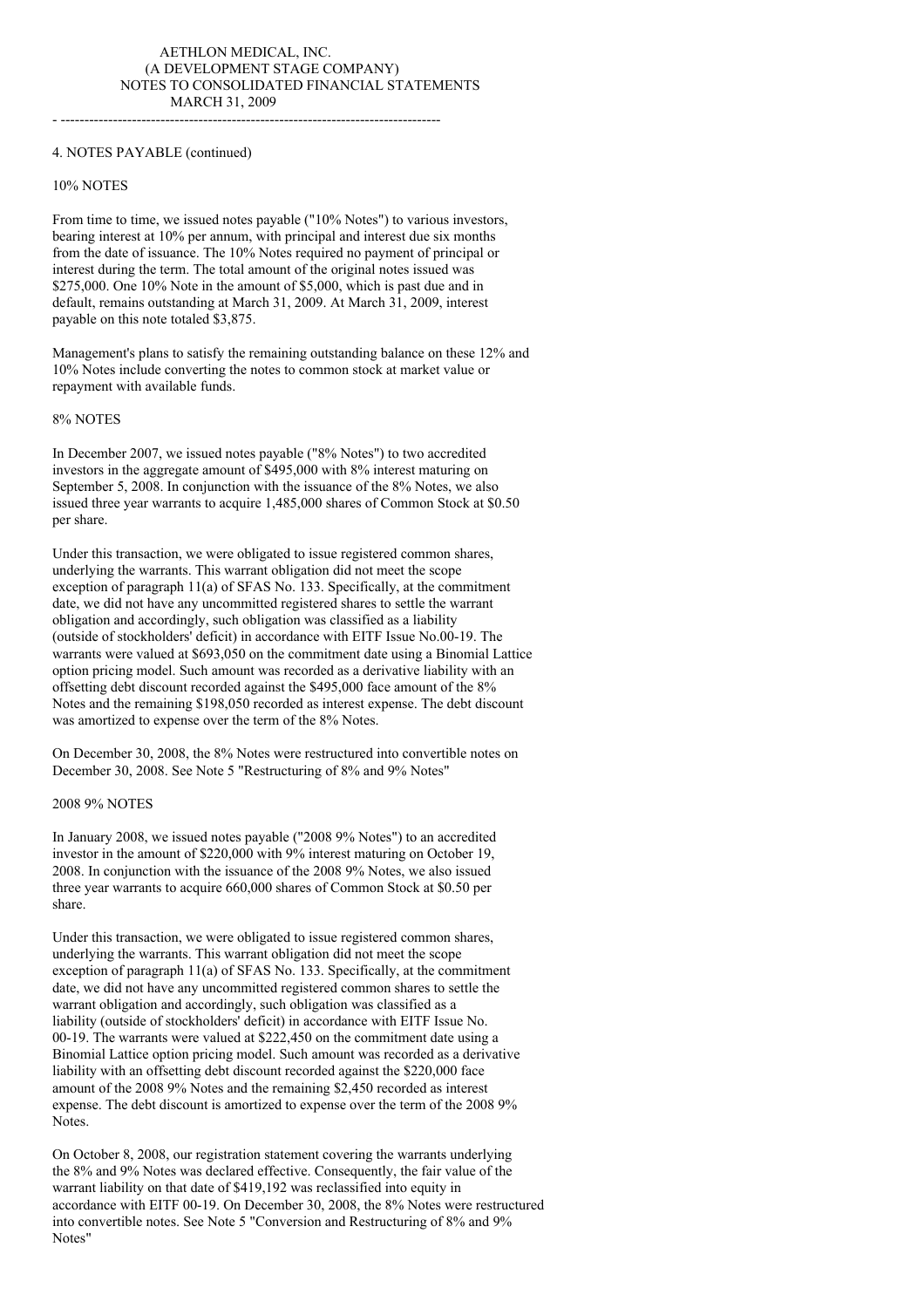# AETHLON MEDICAL, INC. (A DEVELOPMENT STAGE COMPANY) NOTES TO CONSOLIDATED FINANCIAL STATEMENTS MARCH 31, 2009

- --------------------------------------------------------------------------------

# 5. CONVERTIBLE NOTES PAYABLE

Convertible Notes Payable consist of the following at March 31, 2009:

 $<$ TABLE> <CAPTION>  $\langle S \rangle$   $\langle C \rangle$ 

> Net Principal Discount Amount --------- --------- ---------

Amended Series A 10% Convertible Notes \$ 900,000 \$ -- \$ 900,000 2008 10% Convertible Notes 45,000 (8,683) 36,317 December 2006 10% Convertible Notes 17,000 -- 17,000 Restructured December 2008 10% Convertible Notes and Related Convertible Notes 1,116,403 -- 1,116,403 ---------- ----------- ---------- Total - Convertible Notes \$2,078,403 \$ (8,683) \$2,069,720 ========== ============ ==========

 $<$ /TABLE>

Convertible Notes Payable consist of the following at March 31, 2008:

Net Principal Discount Amount --------- --------- ---------

Amended Series A 10% Convertible Notes \$ 900,000 \$(797,470) \$ 102,530 December 10% Convertible Notes 50,000 -- 50,000 --------- --------- --------- Total - Convertible Notes \$ 950,000 \$(797,470) \$ 152,530 ========= ========== =========

### DECEMBER 2006 10% CONVERTIBLE NOTES

On December 15, 2006, we issued two 10% Convertible Notes ("December 10% Notes") totaling \$50,000 to accredited investors. The December 10% Notes accrue interest at a rate of ten percent (10%) per annum and matured on March 15, 2007. Such notes are convertible into shares of restricted common stock at any time at the election of the holder at a fixed conversion price of \$0.17 per share for any conversion occurring on or before the maturity date. In addition, upon issuance, we issued five-year Warrants ("December 10% Note Warrants") to purchase a number of shares equal to the number of shares into which the December 10% Notes can be converted at a fixed exercise price of \$0.17. Additionally, if the December 10% Note Warrants were exercised prior to December 15, 2007, the holder would have received an additional warrant on the same terms as the December 10% Note Warrants on a one to one basis. The warrants can be settled in unregistered shares of our common stock. The December 10% Note Warrants have been valued using a Binomial Lattice option pricing model and an associated discount of \$15,627, the relative fair value measured at the commitment date, was recorded and presented net against the face amount of the December 10% Notes. The convertible feature of the December 10% Notes provides for an effective conversion rate that is below market value. Pursuant to EITF No. 98-5 and EITF No. 00-27, we estimated the fair value of such beneficial conversion feature to be \$34,373 and recorded such amount as a debt discount. The discounts associated with the warrants and the beneficial conversion feature were accreted to interest expense over the term of the December 10% Notes.

On May 1, 2008, a holder of \$33,000 of the December 10% Notes converted his \$33,000 principal amount and accrued interest of \$6,325 at the agreed conversion rate of \$0.17 per share. As a result, we issued 232,033 shares of common stock under this conversion.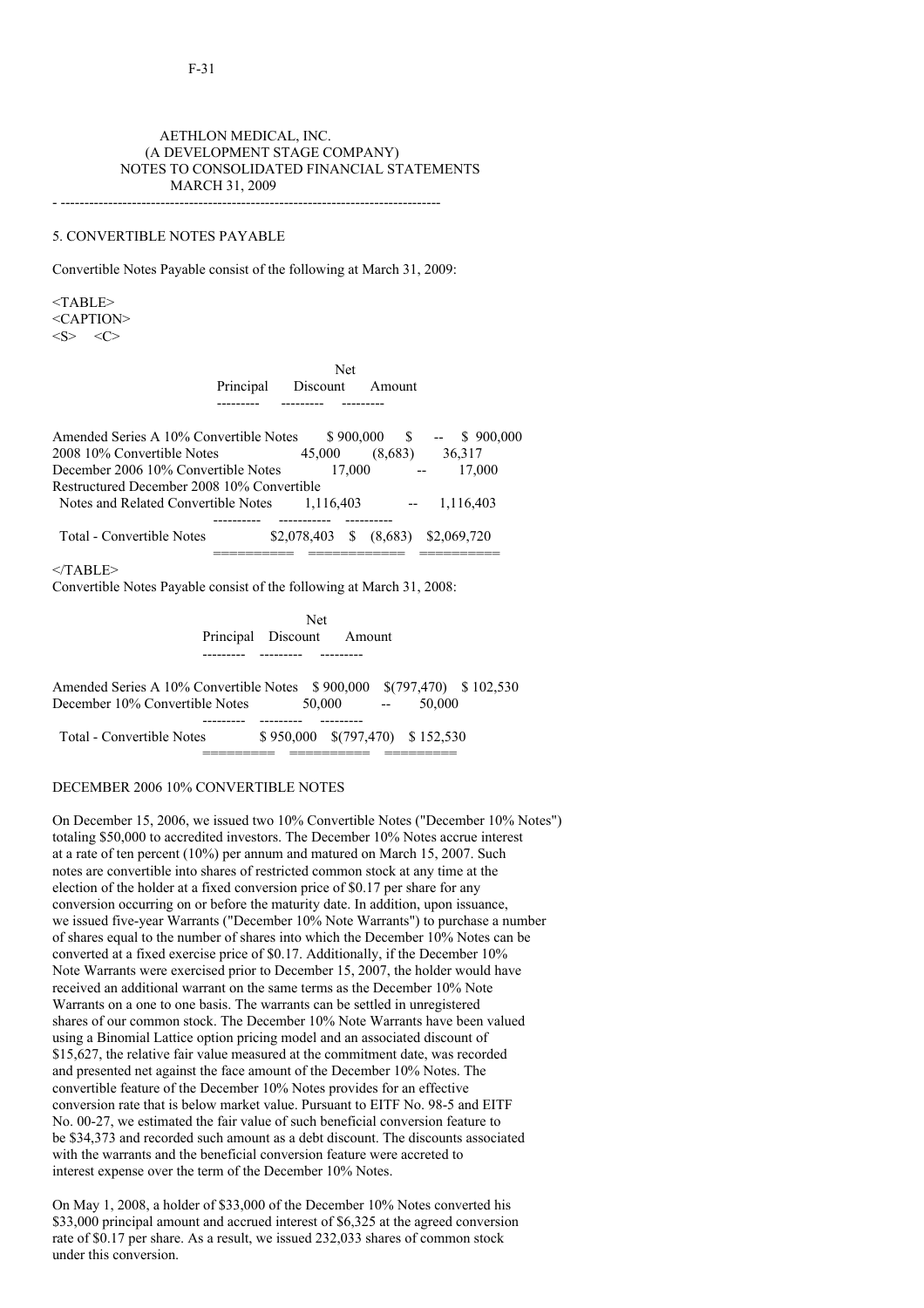At March 31, 2009, \$17,000 of the December 10% Notes remained outstanding and in default.

### AMENDED SERIES A 10% CONVERTIBLE NOTES

From July 11, 2005 through December 15, 2005 we received cash investments totaling \$1,000,000 from accredited investors based on agreed-upon terms reached on the cash receipt dates. Such investments were documented in November and December 2005 in several 10% Series A Convertible Promissory Notes. The 10% Series A Convertible Notes accrue interest at a rate of ten percent (10%) per annum and matured on January 2, 2007. The 10% Series A Convertible Notes were convertible into shares of our common stock at any time at the election of the holder at a fixed conversion price equal to \$0.20 per share for any conversion occurring on or prior to the maturity date.

F-32

### AETHLON MEDICAL, INC. (A DEVELOPMENT STAGE COMPANY) NOTES TO CONSOLIDATED FINANCIAL STATEMENTS MARCH 31, 2009 - --------------------------------------------------------------------------------

5. CONVERTIBLE NOTES PAYABLE (continued)

On November 2007, we entered into Amended and Restated 10% Series A Convertible Promissory Notes (the "Amended Notes") with the holders of certain promissory notes that we previously issued (the "Prior Notes"), and all amendments to the Prior Notes.

The Amended Notes, in the principal amount of \$1,000,000, are convertible into an aggregate of 5,000,000 shares of our Common Stock and matured on February 15, 2009. The Amended Notes provided for the payment of accrued and default interest through December 31, 2007 in the aggregate amount of \$295,248 paid in units ("Units") at a fixed rate of \$0.20 per Unit, each Unit consisting of one share of our Common Stock and one Class A Common Stock Purchase Warrant (the "Class A Warrant") to purchase one share of our Common Stock at a fixed exercise price of \$0.20 per share. If the Holders exercise the Class A Warrants on or before February 15, 2010, we will issue them one Class B Common Stock Purchase Warrant (the "Class B Warrant") for every two Class A Warrants exercised. The Class B Warrants will have a fixed exercise price of \$0.60 per share.

The Amended Notes also provided for the payment of liquidated damages through November 29, 2007 in the aggregate amount \$269,336 to be paid in units ("Damages Units") at a fixed rate of \$0.40 per Damages Unit, each Damages Unit consisting of one share of our Common Stock and one Class A-1 Common Stock Purchase Warrant (the "Class A-1 Warrant") to purchase one share of our Common Stock at a fixed exercise price of \$0.40 per share. If the Holders exercise the Class A-1 Warrants on or before February 15, 2010, we will issue them one Class B-1 Common Stock Purchase Warrant (the "Class B-1 Warrant") for every two Class A-1 Warrants exercised. The Class B-1 Warrants will have a fixed exercise price of \$0.40 per share.

In addition, the Amended Notes provided for the issuance of Class A Principal Common Stock Purchase Warrants (the "Class A Principal Warrant") to purchase an aggregate of 5,000,000 shares of our Common Stock on the same terms as the Class A Warrants.

The following table summarizes the number of shares of the our Common Stock issuable upon the conversion of the Amended Notes or the exercise of the various warrants issued or issuable pursuant to the Amended Notes.

| Note Conversion            | 5,000,000 |
|----------------------------|-----------|
| <b>Accrued Interest</b>    | 1,476,242 |
| <b>Liquidated Damages</b>  | 673,340   |
| Class A Warrants           | 1,476,242 |
| Class A-1 Warrants         | 673,340   |
| Class A Principal Warrants | 5,000,000 |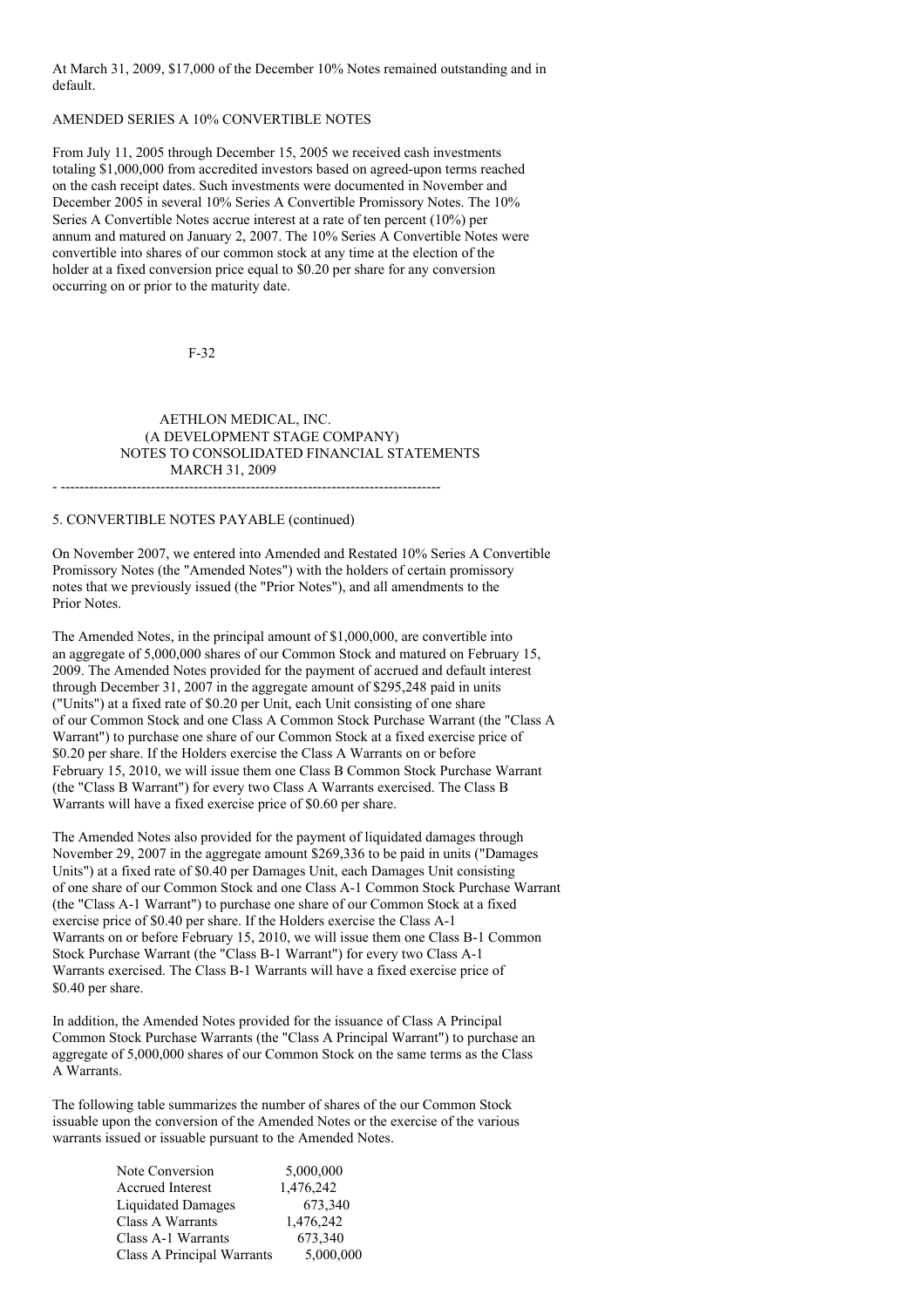Class B Warrants 738,121 Class B-1 Warrants 336,670 ------------ Total 15,373,955

For accounting purposes, the amendment of the 10% Series A Convertible Notes was treated as an extinguishment pursuant to EITF Issue No. 06-6. The changes in the note agreements, conversion feature and warrants were considered substantive as prescribed in that consensus. Consequently, at the amendment date we initially recorded an estimated loss on extinguishment of \$489,013 as follows:

============

Reacquisition Price (Fair value of new notes and warrants) \$ 5,392,664

| Less amounts relieved at date of extinguishment: |   |             |
|--------------------------------------------------|---|-------------|
| Carrying amount of the unamortized notes         |   | (166, 667)  |
| Carrying amount of derivative liability          |   | (4,172,400) |
| Accrued interest and liquidated damages          |   | (564, 584)  |
|                                                  |   |             |
| Loss on extinguishment                           | Я | 489.013     |
|                                                  |   |             |

Subsequently, we engaged a third party valuation firm to value the various components of the amendment of the Series A Convertible Notes. As a result of that valuation, we recorded an additional \$58,106 of loss on extinguishment of debt with the offset being recorded to additional paid-in capital.

The new warrants issued in connection with the Amended Notes were evaluated pursuant to EITF Issue No. 00-19 and classified as equity instruments. In connection with the new warrants, we recorded \$4,392,664 as an increase to additional paid in capital, based on the estimated fair value at issuance.

### F-33

AETHLON MEDICAL, INC. (A DEVELOPMENT STAGE COMPANY) NOTES TO CONSOLIDATED FINANCIAL STATEMENTS MARCH 31, 2009

- --------------------------------------------------------------------------------

#### 5. CONVERTIBLE NOTES PAYABLE (continued)

In January 2008, one of the holders of the Amended Series A Convertible Notes converted \$100,000 of their notes into 500,000 shares of common stock at the agreed conversion rate of \$0.20 per share.

On July 30, 2008, the holders of the Amended Series A Convertible Notes notified us that we were in default on the notes due to our failure to register the warrants by March 31, 2008 and for failing to make required interest payments. We subsequently registered their warrants under a registration statement declared effective in October 2008. We were obligated to register the shares underlying the Class A Warrants, the Class A-1 Warrants and the Class A Principal Warrants with the SEC by March 31, 2008, and the shares underlying the Class B Warrants and to register the Class B-1 Warrants with the SEC by the 30th day following the issuance date of such warrants. Since we failed to effect a registration statement by March 31, 2008, we recorded liquidated damages of \$15,000 per month through September 30, 2008, when we stopped recording damages due to the effectiveness of a registration statement in October 2008.

To satisfy the accrued interest and damages through September 30, 2008, on September 19, 2008, we issued 966,750 shares of restricted common stock, valued at the closing price of \$0.49, and 966,750 warrants with a strike price of \$0.20 in payment of accrued interest of \$89,500 and accrued damages of \$103,850 per the payment formula in the Loan Agreement. The difference in value of equity instruments issued upon settlement and the liabilities settled resulted in a non-cash loss on settlement of \$607,908.

In order to satisfy the accrued interest for the December 2008 quarter, on February 18, 2009, we issued 168,750 shares of restricted common stock, valued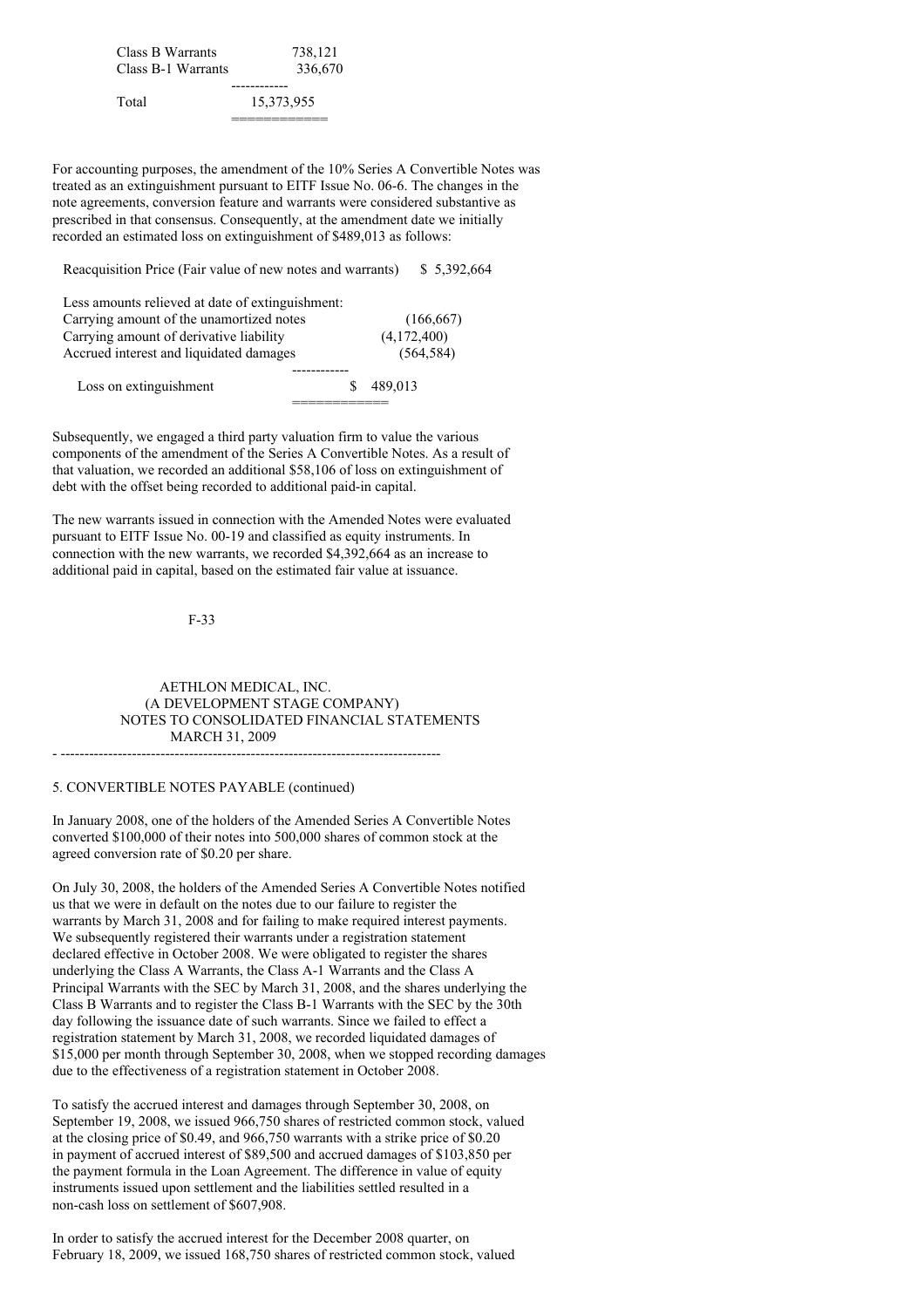at the closing price of \$0.18, and 168,750 warrants with a strike price of \$0.20 in payment of accrued interest of \$33,750 per the payment formula in the Loan Agreement. The difference in value of equity instruments issued upon settlement and the liabilities settled resulted in a non-cash loss on settlement of \$19,355.

We have not yet paid an agreed amount of legal fees, which total \$32,970 and are accrued in our accounts payable, associated with the amendment to the notes. We are currently in discussions with the noteholders regarding the terms of a potential extension to the notes but there can be no assurance such an extension will be finalized on terms acceptable to us or at all.

### 2008 10% CONVERTIBLE NOTES

During the year ended March 31, 2009, we raised an aggregate amount of \$430,000 from the sale to accredited investors of 10% convertible notes and warrants ("2008 10% Convertible Notes"). The 2008 10% Convertible Notes mature at various dates between January 2010 through March 2010 and are convertible into our common stock at a fixed conversion price of \$0.50 per share prior to maturity and the warrants are exercisable at \$0.50 per share for a period of three years ending between July and September 2011. In connection with this financing, we agreed to pay to the investment banking firm that arranged this sale a cash commission of seven percent of the proceeds and warrants equal to seven percent of the gross capital raised which we accounted for as deferred financing costs and which are being amortized over the terms of convertible notes.

The warrants issued as part of the 2008 10% Convertible Notes can be settled in unregistered shares of our common stock. The warrants have been valued using a Binomial Lattice option pricing model and an associated discount of \$150,095, the relative fair value measured at the commitment date, was recorded and presented net against the face amount of the 2008 10% Convertible Notes. The discount associated with the warrants is amortized over the term of the notes. The convertible feature of the 2008 10% Convertible Notes does not have a beneficial conversion pursuant to EITF 98-5.

During the three months ended March 31, 2009, a holder of \$385,000 of the 2008 10% Convertible Notes converted his principal and \$19,250 of accrued interest to common stock at \$0.50 per share per the terms of the 2008 10% Convertible Notes.

2008 10% Convertible Notes in the aggregate amount of \$45,000 remain outstanding at March 31, 2009. At March 31, 2009, interest payable on those notes totaled \$2,978.

#### F-34

# AETHLON MEDICAL, INC. (A DEVELOPMENT STAGE COMPANY) NOTES TO CONSOLIDATED FINANCIAL STATEMENTS MARCH 31, 2009

- --------------------------------------------------------------------------------

#### 5. CONVERTIBLE NOTES PAYABLE (continued)

# CONVERSION AND RESTRUCTURING OF 8% NOTES AND 2008 9% NOTES INTO RESTRUCTURED DECEMBER 2008 10% CONVERTIBLE NOTES

On December 30, 2008, we entered into an agreement with the holders of the 8% Notes and the 2008 9% Notes (see Note 4) to extend the maturity dates of those notes. As part of this arrangement, we also agreed to (a) extend the expiration dates of the warrants originally issued with those notes to July 1, 2012, (b) modify the interest rate to 10%, (c) issue notes in the amount of \$265,911 representing loan extension fees, (d) issue new notes representing accrued interest and penalties incurred through September 30, 2008, (e) book the anticipated interest through maturity on the original principal amounts, the loan fees and the accrued interest and damages into another new note. All of these new notes and the modified original notes are convertible into our common stock at 80% of the market price on the date of conversion with a floor on the conversion price of \$0.15 per share and a ceiling on the conversion price of \$0.25 per share (see Note 4).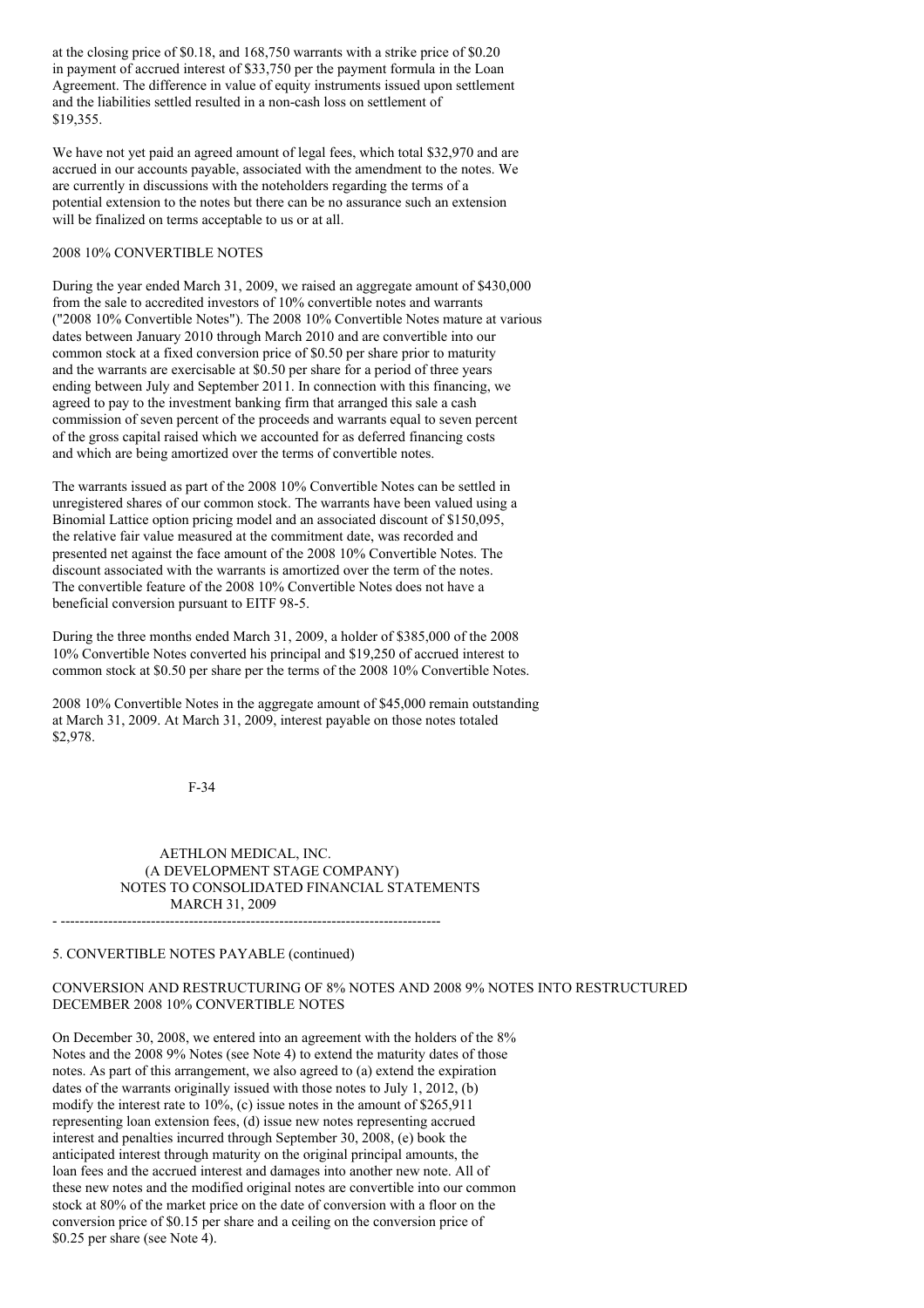The following table summarizes the number of shares of our Common Stock issuable upon the conversion of the restructured December 2008 10% convertible notes using the floor conversion price of \$0.15 per common share:

| Modified Original Notes 4,766,667 |           |           |
|-----------------------------------|-----------|-----------|
| New Notes                         |           | 3.821.407 |
|                                   |           |           |
| Total                             | 8.588.074 |           |
|                                   |           |           |

For accounting purposes, the restructuring and amendment of the 8% and 9% Notes into December 2008 10% Convertible Notes was treated as an extinguishment pursuant to EITF Issue No. 06-6. The changes in the note agreements, the granting of a conversion feature and the extension of the warrants were considered substantive as prescribed in that consensus. We initially recorded an estimated loss on extinguishment of \$1,063,344. We subsequently retained a third party valuation firm to assess the fair value of the December 2008 10% Convertible Notes and related warrants. Based on that third party valuation, we reduced the loss on extinguishment to \$977,452 as follows:

> Reacquisition Price (fair value of notes and warrants as amended) \$1,909,877 Less amounts relieved at date of extinguishment Accrued interest and accrued damages (217,425) Principal balance of original notes (715,000) ---------- Loss on debt extinguishment \$ 977,452

During the three months ended March 31, 2009, holders of the Restructured December 2008 10% Convertible Notes and Related Convertible Notes converted \$171,808 of their principal balance and \$1,808 of accrued interest to common stock per the terms of the Restructured December 2008 10% Convertible Notes and Related Convertible Notes.

==========

#### EXTINGUISHMENT OF DEBT

During the fiscal year ended March 31, 2009, we recorded \$1,604,715 in losses associated with the restructuring of notes recorded as extinguishments for accounting purposes:

| Loss on extinguishment related to the Restructured December   |           |
|---------------------------------------------------------------|-----------|
| 2008 10% Convertible Notes                                    | \$977.452 |
| Loss on issuance of units related to the Amended Series A 10% |           |
| Convertible Notes in September 2008                           | 607.908   |
| Loss on issuance of units related to the Amended Series A 10% |           |
| Convertible Notes in February 2009                            | 19.355    |
|                                                               |           |
|                                                               |           |

Total loss on debt extinguishment \$ 1,604,715 ===========

#### 6. EQUITY TRANSACTIONS

#### 2003 CONSULTANT STOCK PLAN

In August 2003, the Company adopted the 2003 Consultant Stock Plan (the "Stock Plan"), which provides for grants of common stock through August 2013, to assist the Company in obtaining and retaining the services of persons providing consulting services for the Company. A total of 1,000,000 common shares are reserved for issuance under the Stock Plan. On March 29, 2004, the Company filed a registration statement on Form S-8 for the purpose of registering 1,000,000 common shares issuable under the Stock Plan under the Securities Act of 1933. On August 29, 2005, the Company filed a Form S-8 for the purpose of registering an additional 2,000,000 shares, for a total of 3,000,000 common shares reserved under the Plan.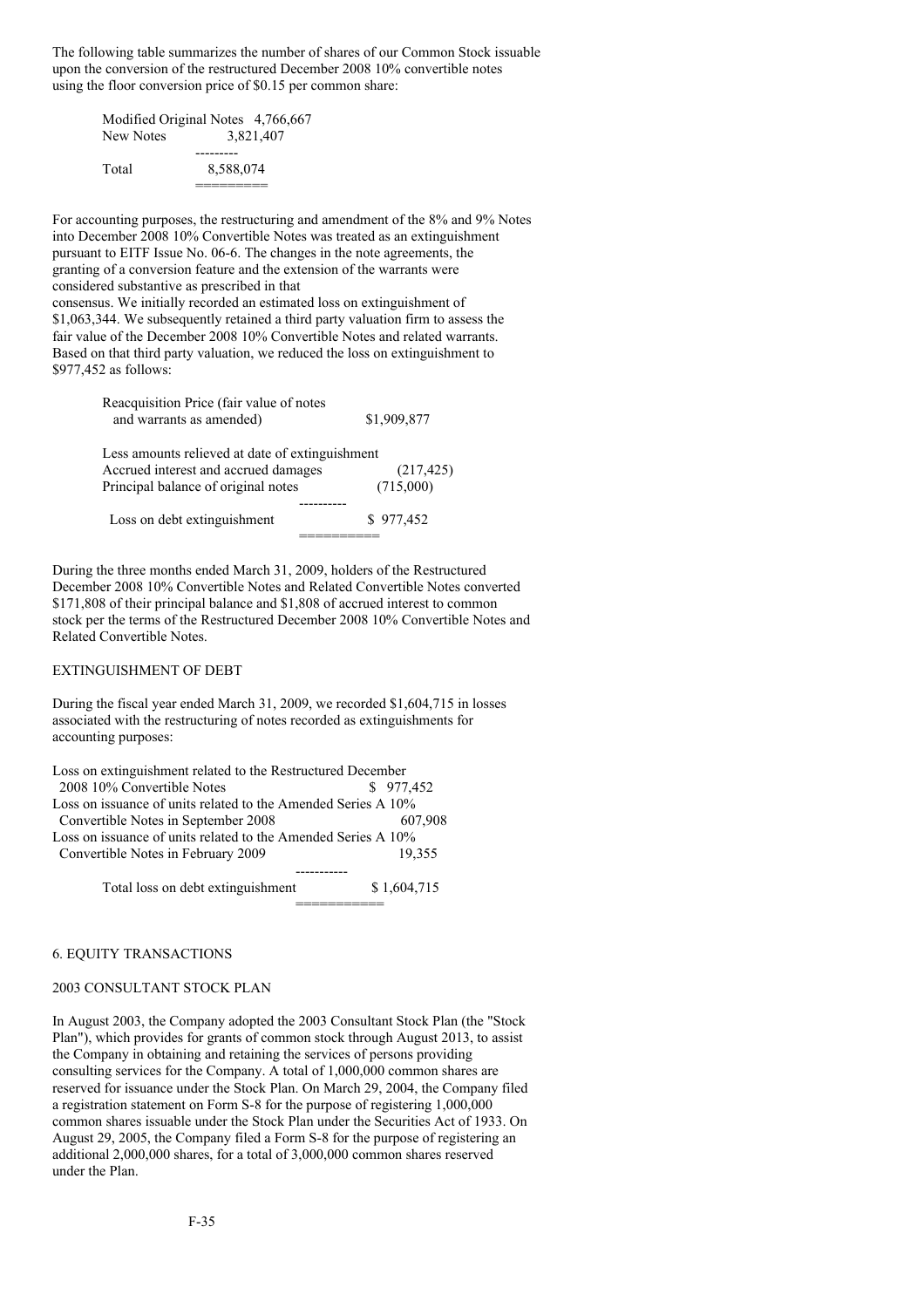## AETHLON MEDICAL, INC. (A DEVELOPMENT STAGE COMPANY) NOTES TO CONSOLIDATED FINANCIAL STATEMENTS MARCH 31, 2009

- --------------------------------------------------------------------------------

### 6. EQUITY TRANSACTIONS (continued)

### 2005 DIRECTORS COMPENSATION PROGRAM

In February 2005, the Company adopted the 2005 Directors Compensation Program (the "Directors Compensation Program") to assist in obtaining and retaining the services of outside directors. Under the Directors Compensation Program, a newly elected director will receive a one time grant of a non-qualified stock option of 1.5% of the common stock outstanding at the time of election. The options will vest one-third at the time of election to the board and the remaining two-thirds will vest equally at year end over three years. Additionally, each director will also receive an annual \$25,000 non-qualified stock option retainer, \$15,000 of which is to be paid at the first of the year to all directors who are on the Board prior to the first meeting of the year and a \$10,000 retainer will be paid if a director attends 75% of the meetings either in person, via conference call or other electronic means. The exercise price for the options under the Directors Compensation Program will equal the average closing of the last ten (10) trading days prior to the date earned.

# COMMON STOCK

In April 2004, the Company issued 500,000 shares of restricted common stock to an accredited individual investor in connection with the exercise of warrants at \$0.25 per share for cash totaling \$125,000. This transaction was exempt from registration pursuant to Regulation D promulgated under the Securities Act of 1933.

In April 2004, the Company issued 17,143 shares at \$1.75 per share to an accredited individual investor for investor relations services in the amount of \$30,000. This transaction was exempt from registration pursuant to Section 4(2) of the Securities Act of 1933.

In April 2004, the Company issued 50,000 shares of restricted common stock to Fusion Capital Fund II, LLC, an accredited institutional investor, for a financing commitment to provide \$6,000,000 under a registered private placement. In connection with the \$6,000,000 financing the Company paid a fee to Fusion Capital in the amount of 418,604 shares of common stock. The Company recorded no expense related to the issuance of these shares since they were related to equity fund raising activities. This transaction was exempt from registration pursuant to Regulation D promulgated under the Securities Act of 1933.

In May 2004, the Company issued 225,000 shares of common stock at \$0.44 per share and 225,000 warrants to purchase the Company's common stock at a price of \$0.76 per share to legal counsel for legal services in the amount of \$99,000, which was recorded as expense in the accompanying consolidated financial statements. This transaction was exempt from registration pursuant to Section 4(2)of the Securities Act of 1933.

In May 2004, a \$50,000 10% convertible note was converted at \$0.44 per share for 113,636 shares of common stock and 113,636 warrants to purchase the Company's common stock at a price of \$0.76 per share. This transaction was exempt from registration pursuant to Section 4(2) of the Securities Act of 1933.

In May 2004, the Company issued a total of 1,415,909 shares of restricted stock at a price of \$0.44 per share for cash totaling \$623,000 to fourteen accredited investors. In connection with the issuance of these shares, the Company granted the stockholders 1,640,908 warrants to purchase the Company's common stock at a price of \$0.76 per share. The warrants vested immediately and expire on the fifth anniversary from the date when a registration statement covering the common stock underlying such warrants is declared effective. This transaction was exempt from registration pursuant to Regulation D promulgated under the Securities Act of 1933.

In July 2004, the Company issued 10,715 shares of restricted common stock at \$0.70 per share to an accredited individual for employee placement services in the amount of \$7,500. This transaction was exempt from registration pursuant to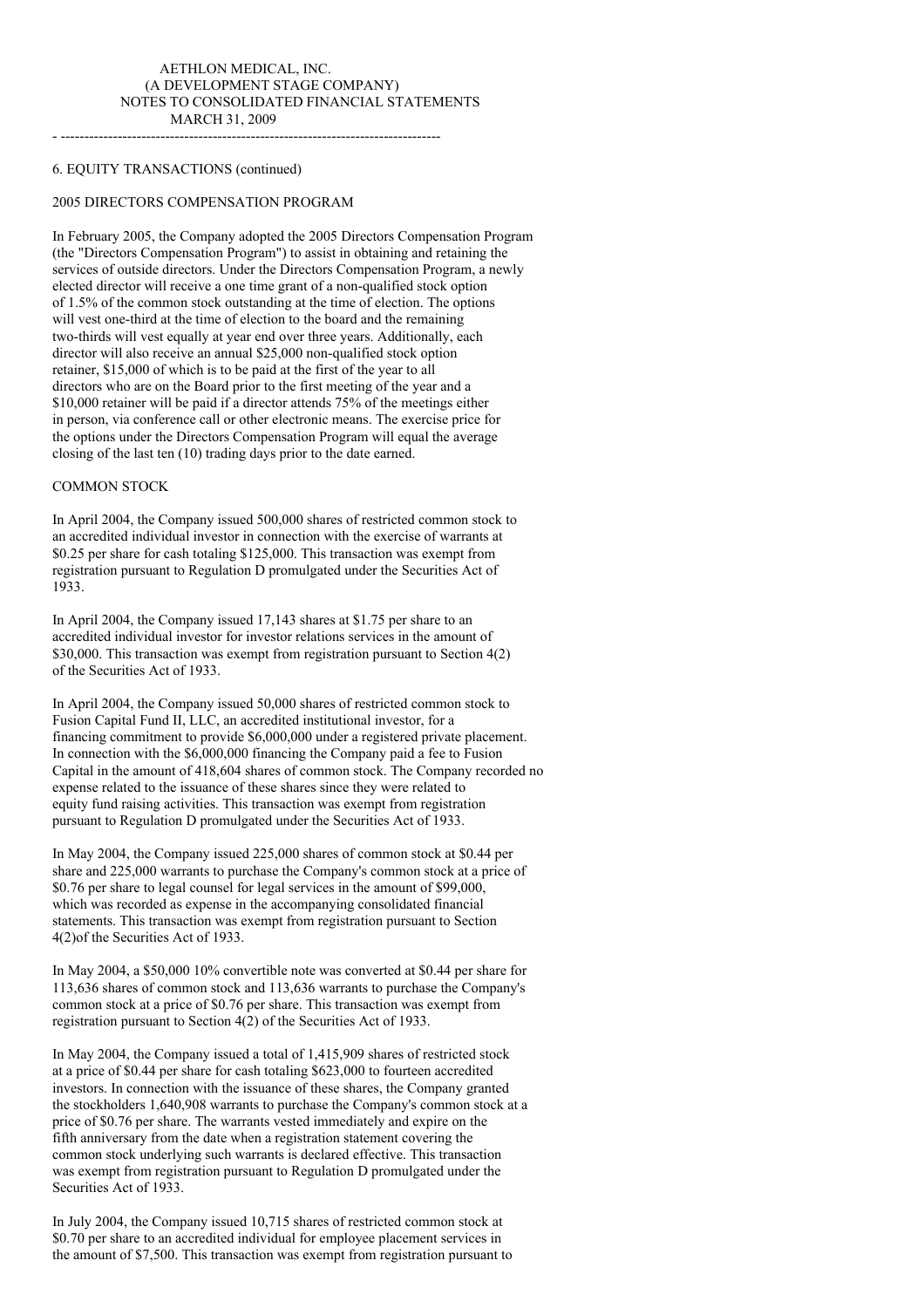Section 4(2) of the Securities Act of 1933.

In July 2004, the Company issued 6,850 shares of restricted common stock at \$0.73 per share to an accredited individual for consulting services on opportunities for the Company's Hemopurifier(R) within the biodefense marketplace in the amount of \$5,000. This transaction was exempt from registration pursuant to Section 4(2) of the Securities Act of 1933.

In September 2004, the Company issued 479,513 shares of restricted common stock to an accredited investor, in conjunction with the conversion of \$125,000 in principal amount of notes, plus accrued interest, at \$0.34 per share, in accordance with their convertible note agreement. This transaction was exempt from registration pursuant to Regulation D promulgated under the Securities Act of 1933.

F-36

# AETHLON MEDICAL, INC. (A DEVELOPMENT STAGE COMPANY) NOTES TO CONSOLIDATED FINANCIAL STATEMENTS MARCH 31, 2009

- --------------------------------------------------------------------------------

### 6. EQUITY TRANSACTIONS (continued)

# COMMON STOCK (continued)

In November and December 2004, the Company issued 80,000 shares of restricted common stock to an accredited individual investor in connection with the exercise of 80,000 warrants at \$0.25 per share for consideration of a \$20,000 reduction in the principal amount of a 10% one-year promissory note. This transaction was exempt from registration pursuant to Section 4(2) of the Securities Act of 1933.

In December 2004, the Company issued 461,667 shares of restricted common stock to two accredited individual investors in connection with the exercise of 461,667 warrants at \$0.25 per share for cash totaling \$115,417. This transaction was exempt from registration pursuant to Section 4(2) of the Securities Act of 1933.

In December 2004, the Company repaid two \$25,000 12% promissory notes, including accrued interest of \$17,778 each, through the issuance of 87,303 restricted common shares at \$0.49 per share to each of two separate accredited individual investors. These transactions were exempt from registration pursuant to Section 4(2) of the Securities Act of 1933.

In December 2004, the Company issued 60,000 shares of restricted common stock at \$0.50 per share under a consulting agreement with an accredited individual investor, for investor relations consulting services to the Company. The fair value of the transaction of \$30,000 was recorded as deferred compensation and presented as an offset to additional paid-in capital in the accompanying consolidated financial statements. Such amount is being amortized to expense over the six month term of the agreement. At March 31, 2005, \$15,000 of such amount remained unamortized. This transaction was exempt from registration pursuant to Section 4(2) of the Securities Act of 1933. The remaining \$15,000 balance in deferred consulting fees were amortized during the fiscal year ended March 31, 2006.

In January 2005, the Company issued 55,556 shares of restricted common stock at \$0.36 per share and a warrant to purchase 55,556 shares of common stock at \$0.44 per share for cash in the amount of \$20,000 to an accredited individual investor. This transaction was exempt from registration pursuant to Section 4(2)of the Securities Act of 1933.

In January 2005, the Company issued 66,666 shares of restricted common stock at \$0.45 per share to an accredited individual investor under a consulting agreement for investor relations services to the Company. The fair value of the transaction of \$30,000 was recorded as deferred compensation and presented as an offset to additional paid-in capital in the accompanying consolidated financial statements. Such amount is being amortized to expense over the six month term of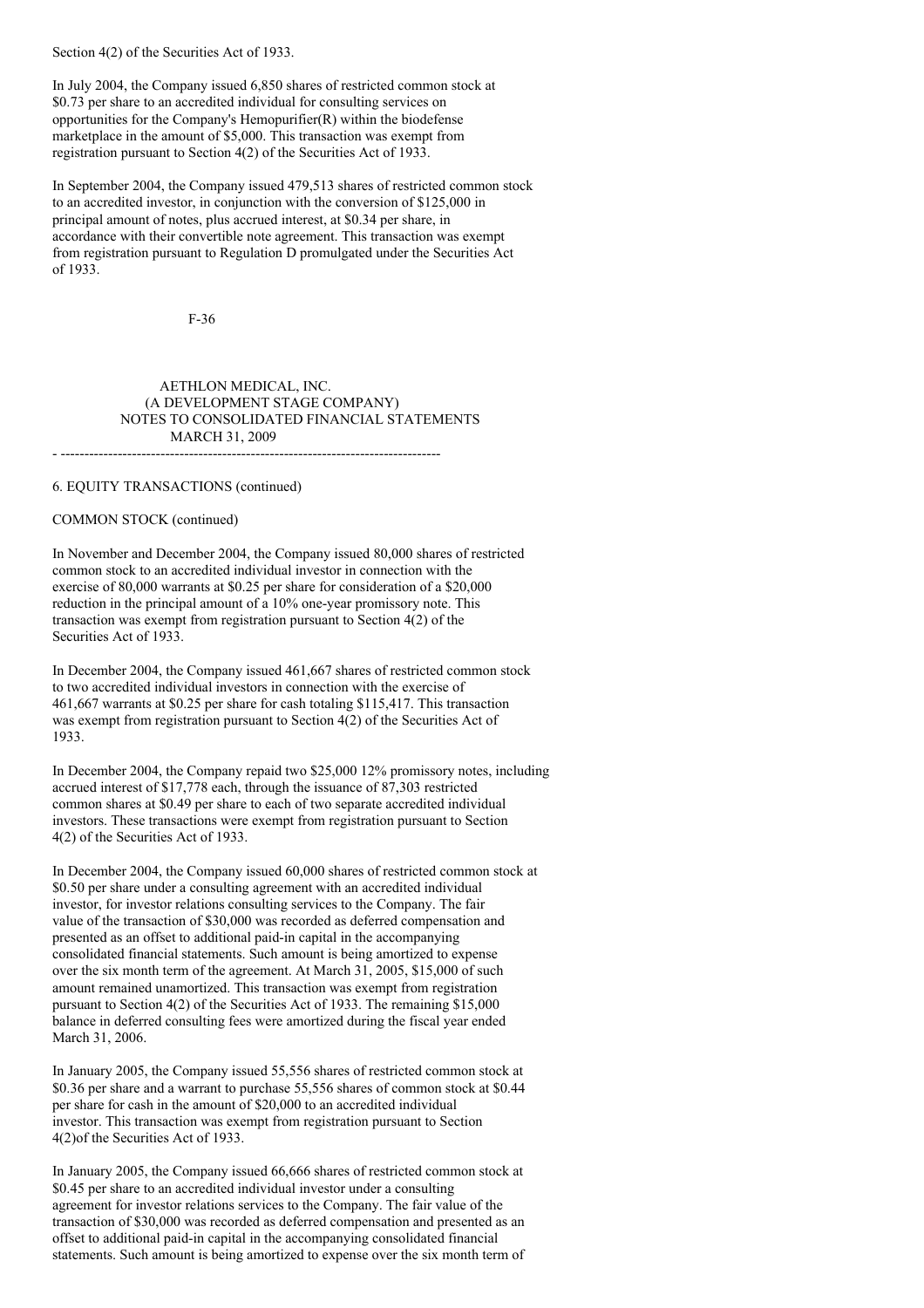the agreement. At March 31, 2005, \$15,000 of such amount remained unamortized. This transaction was exempt from registration pursuant to Section 4(2) of the Securities Act of 1933. The remaining \$15,000 balance in deferred consulting fees were amortized during the fiscal year ended March 31, 2006.

In January 2005, the Company issued 25,834 shares of restricted common stock to an accredited individual investor in connection with the exercise of a warrant to purchase 25,834 shares of common stock at \$0.25 per share for cash totaling \$6,459. This transaction was exempt from registration pursuant to Section 4(2) of the Securities Act of 1933.

In February 2005, the Company issued 139,063 shares of restricted common stock to an accredited individual investor in connection with the exercise of a warrant to purchase 139,063 shares of common stock at \$0.25 per share for cash totaling \$34,766. This transaction was exempt from registration pursuant to Section  $4(2)$  of the Securities Act of 1933.

In February 2005, the Company issued 90,000 shares of restricted common stock at \$0.27 per share and a three-year warrant to purchase 90,000 shares of common stock at \$0.34 per share for cash in the amount of \$24,300 to an accredited individual investor. This transaction was exempt from registration pursuant to Section  $4(2)$ of the Securities Act of 1933.

During the year ended March 31, 2005, the Company issued an additional total of 1,416,958 shares of restricted common stock at prices ranging from \$0.25 to \$0.52 for total cash proceeds of approximately \$541,000.

During the year ended March 31, 2005, the Company issued an additional 557,647 shares of restricted common stock at prices ranging from \$0.25 to \$0.55 under various consulting service agreements for total recorded value of approximately \$196,000. All services on these agreements were completed and expensed during the year ended March 31, 2005.

F-37

AETHLON MEDICAL, INC. (A DEVELOPMENT STAGE COMPANY) NOTES TO CONSOLIDATED FINANCIAL STATEMENTS MARCH 31, 2009

- --------------------------------------------------------------------------------

#### 6. EQUITY TRANSACTIONS (continued)

#### COMMON STOCK (continued)

In April 2005, the Company issued 9,740 shares of common stock pursuant to the Company's S-8 registration statement covering the Company's 2003 Consultant Stock Plan at \$0.31 per share in payment for scientific consulting services to the Company valued at \$3,000.

In April 2005, the Company issued 25,134 shares of common stock pursuant to the Company's S-8 registration statement covering the Company's 2003 Consultant Stock Plan at \$0.30 per share in payment for regulatory affairs consulting services to the Company valued at \$7,500.

In April 2005, the Company issued 31,424 shares of common stock pursuant to the Company's S-8 registration statement covering the Company's 2003 Consultant Stock Plan at \$0.25 per share in payment for regulatory affairs consulting services to the Company valued at \$7,900.

During the year ended March 31, 2006, the Company issued 3,990,807 shares of common stock at prices between \$0.25 to and \$0.76 per share to Fusion Capital under its \$6,000,000 common stock purchase agreement for cash proceeds totaling \$1,436,815. These shares are registered pursuant to the Company's Form SB-2 registration statement effective December 7, 2004.

During the quarter ended June 30, 2005, the Company issued 95,420 shares of common stock pursuant to the Company's S-8 registration statement covering the Company's 2003 Consultant Stock Plan at \$0.262 per share in payment for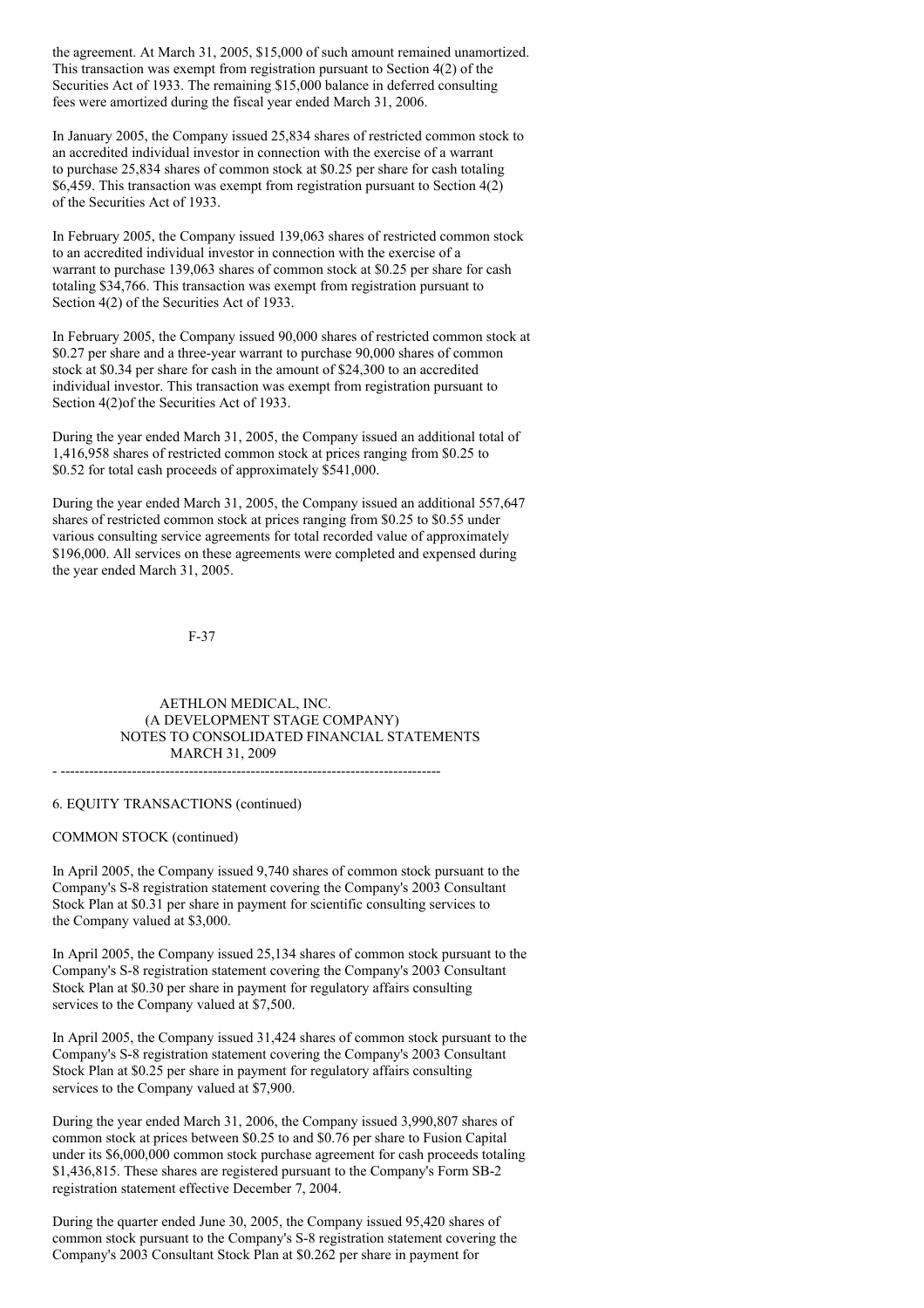regulatory affairs consulting services to the Company valued at \$25,000.

In May 2005, the Company issued 33,228 shares of common stock pursuant to the Company's S-8 registration statement covering the Company's 2003 Consultant Stock Plan at \$0.25 per share in payment for regulatory affairs consulting services to the Company valued at \$8,440.

In May 2005, the Company issued 24,000 shares of common stock pursuant to the Company's S-8 registration statement covering the Company's 2003 Consultant Stock Plan at \$0.25 per share in payment for investor relations consulting services to the Company valued at \$6,000.

In May 2005 the Company issued 100,000 shares of common stock and a warrant to purchase 400,000 shares of common stock at a purchase price of \$0.18 per share to an accredited investor for \$17,600. This transaction was exempt from registration pursuant to Regulation D promulgated under the Securities Act of 1933.

In May 2005, the Company issued 11,450 shares of common stock pursuant to the Company's S-8 registration statement covering the Company's 2003 Consultant Stock Plan at \$0.26 per share in payment for scientific consulting services to the Company valued at \$3,000.

In June 2005, the Company issued 34,352 shares of common stock pursuant to the Company's S-8 registration statement covering the Company's 2003 Consultant Stock Plan at \$0.26 per share in payment for regulatory affairs consulting services to the Company valued at \$5,000.

In June 2005, the Company issued 34,352 shares of common stock pursuant to the Company's S-8 registration statement covering the Company's 2003 Consultant Stock Plan at \$0.26 per share in payment for regulatory affairs consulting services to the Company valued at \$5,000.

In June 2005, the Company issued 11,450 shares of common stock pursuant to the Company's S-8 registration statement covering the Company's 2003 Consultant Stock Plan at \$0.26 per share in payment for scientific consulting services to the Company valued at \$3,000.

In June 2005, the Company issued 21,008 shares of common stock pursuant to the Company's S-8 registration statement covering the Company's 2003 Consultant Stock Plan at \$0.24 per share in payment for regulatory affairs consulting services to the Company valued at \$5,000.

In June 2005, the Company issued 836,730 shares of restricted common stock and a three-year warrant to purchase 418,365 shares of the Company's restricted common stock at an exercise price of \$0.25 to legal counsel as an inducement to settle accrued past due legal services payable in the amount of \$167,346 which had been expensed in the prior fiscal year. At the time of the settlement, the shares of the Company's restricted common stock were valued at \$209,183 and, using a Black-Scholes option pricing model, the warrant was valued at \$100,408. The non-cash additional consideration of \$142,245 has been recorded as professional fees expense during the fiscal year ended March 31, 2006.

F-38

AETHLON MEDICAL, INC. (A DEVELOPMENT STAGE COMPANY) NOTES TO CONSOLIDATED FINANCIAL STATEMENTS MARCH 31, 2009 - --------------------------------------------------------------------------------

# 6. EQUITY TRANSACTIONS (continued)

# COMMON STOCK (continued)

In June 2005, the Company issued 12,605 shares of common stock pursuant to the Company's S-8 registration statement covering the Company's 2003 Consultant Stock Plan at \$0.24 per share in payment for scientific consulting services to the Company valued at \$3,000.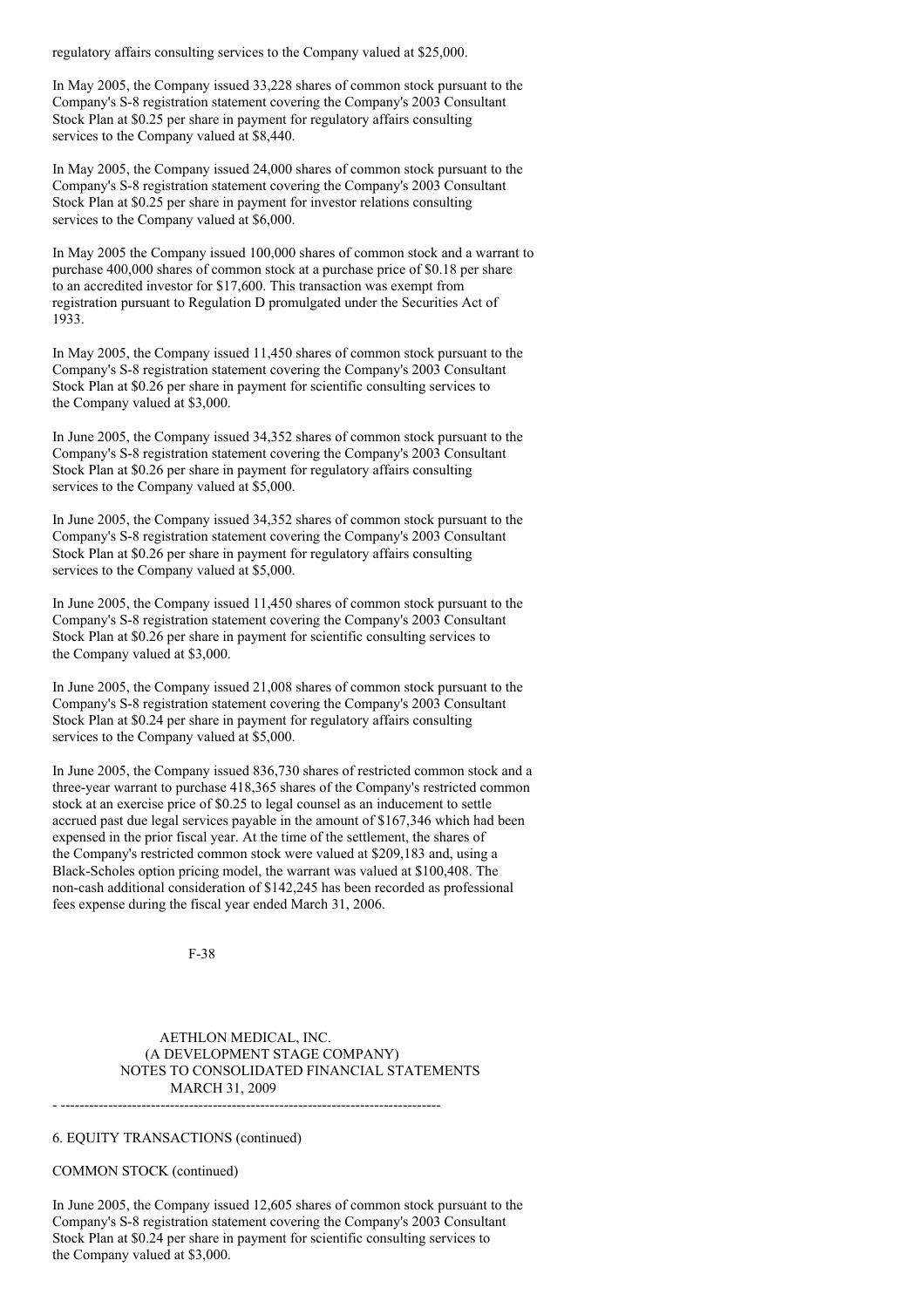During the quarter ended June 30, 2005, the Company expensed \$30,000 of deferred consulting fees, which were included in additional paid-in capital at March 31, 2005, as the related consulting services were completed.

In July 2005, the Company issued 43,479 shares of common stock pursuant to the Company's S-8 registration statement covering the Company's 2003 Consultant Stock Plan at \$0.23 per share in payment for regulatory affairs consulting services to the Company valued at \$10,000.

In July 2005, the Company issued 2,155 shares of common stock pursuant to the Company's S-8 registration statement covering the Company's 2003 Consultant Stock Plan at \$0.23 per share in payment for regulatory affairs consulting services to the Company valued at \$500.

In August 2005, the Company issued 37,863 shares of common stock pursuant to the Company's S-8 registration statement covering the Company's 2003 Consultant Stock Plan at \$0.23 per share in payment for regulatory affairs consulting services to the Company valued at \$8,557.

In August 2005, the Company issued 91,739 shares of common stock pursuant to the Company's S-8 registration statement covering the Company's 2003 Consultant Stock Plan at \$0.23 per share in payment for regulatory affairs consulting services to the Company valued at \$21,100.

In August 2005, the Company issued 21,368 shares of common stock pursuant to the Company's S-8 registration statement covering the Company's 2003 Consultant Stock Plan at \$0.23 per share in payment for regulatory affairs consulting services to the Company valued at \$5,000.

In August 2005, the Company issued 175,755 shares of common stock pursuant to the Company's S-8 registration statement covering the Company's 2003 Consultant Stock Plan at \$0.21 per share in payment for regulatory affairs consulting services to the Company valued at \$37,260.

In September 2005, the Company issued 27,852 shares of common stock pursuant to the Company's S-8 registration statement covering the Company's 2003 Consultant Stock Plan at \$0.21 per share in payment for regulatory affairs consulting services to the Company valued at \$5,738.

In October 2005, the Company issued 21,186 shares of common stock pursuant to the Company's S-8 registration statement covering the Company's 2003 Consultant Stock Plan at \$0.24 per share in payment for regulatory affairs consulting services to the Company valued at \$5,000.

In October 2005, the Company issued 35,278 shares of common stock pursuant to the Company's S-8 registration statement covering the Company's 2003 Consultant Stock Plan at \$0.22 per share in payment for regulatory affairs consulting services to the Company valued at \$7,620.

In November 2005, the Company issued 19,948 shares of common stock pursuant to the Company's S-8 registration statement covering the Company's 2003 Consultant Stock Plan at \$0.38 per share in payment for regulatory affairs consulting services to the Company valued at \$7,660.

In November 2005, the Company issued 97,662 shares of common stock pursuant to the Company's S-8 registration statement covering the Company's 2003 Consultant Stock Plan at \$0.37 per share in payment for regulatory affairs consulting services to the Company valued at \$36,135.

In November 2005, the Company issued 13,298 shares of common stock pursuant to the Company's S-8 registration statement covering the Company's 2003 Consultant Stock Plan at \$0.38 per share in payment for regulatory affairs consulting services to the Company valued at \$5,000.

F-39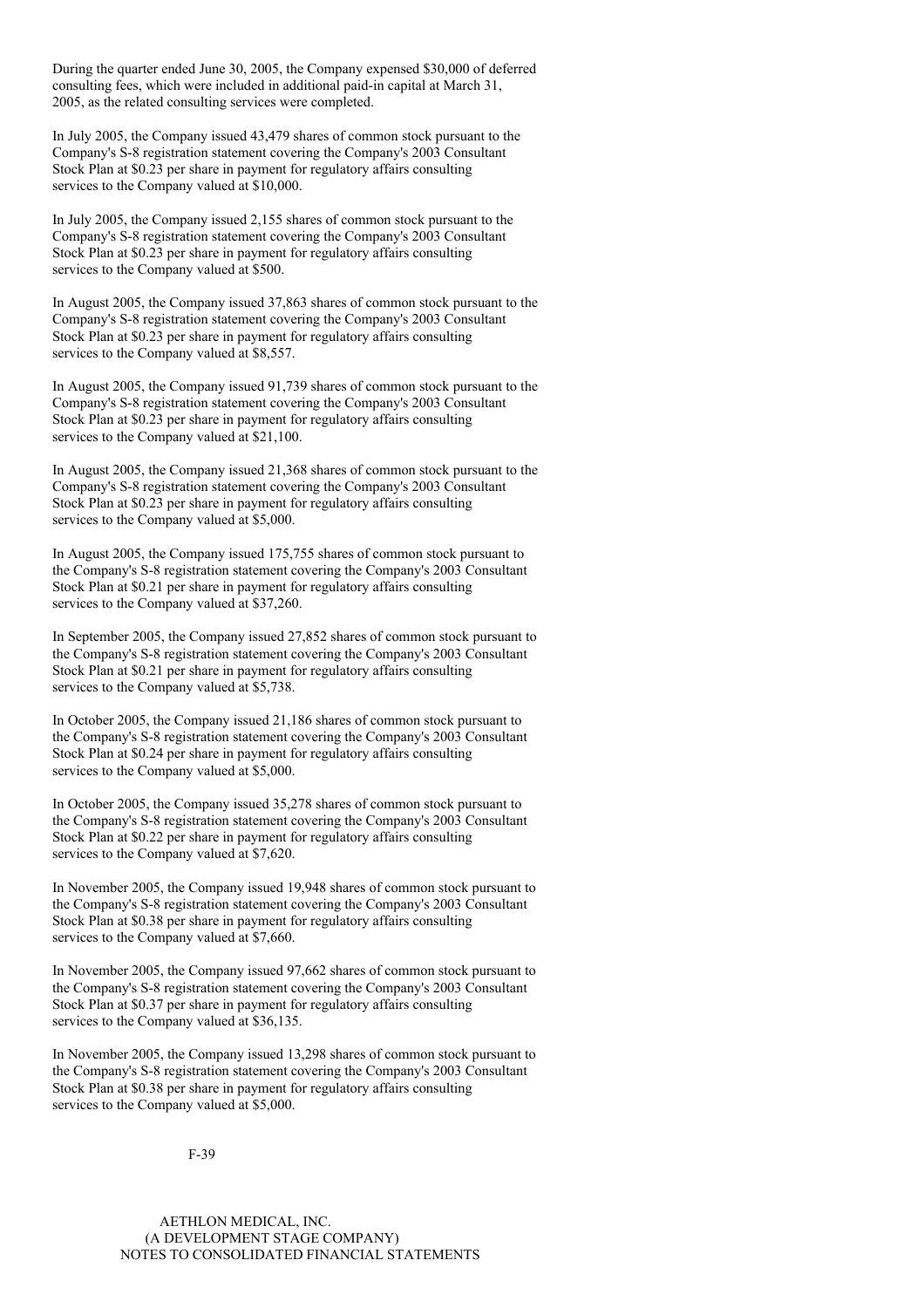- --------------------------------------------------------------------------------

# 6. EQUITY TRANSACTIONS (continued)

COMMON STOCK (continued)

In December 2005, the Company issued 371,847 shares of common stock to legal counsel pursuant to the Company's S-8 registration statement covering the Company's 2003 Consultant Stock Plan at \$0.25 per share in payment of general legal fees valued at \$91,509.

In December 2005, the Company issued 73,964 shares of restricted common stock at \$0.25 per share in payment of legal fees related to capital raising transactions valued at \$18,202.

In December 2005, the Company issued 13,333 shares of common stock pursuant to the Company's S-8 registration statement covering the Company's 2003 Consultant Stock Plan at \$0.29 per share in payment for regulatory affairs consulting services to the Company valued at \$3,840.

In December 2005, the Company issued 15,060 shares of common stock pursuant to the Company's S-8 registration statement covering the Company's 2003 Consultant Stock Plan at \$0.33 per share in payment for regulatory affairs consulting services to the Company valued at \$5,000.

In January 2006, the Company issued 579,813 shares of restricted common stock at \$0.24 per share in payment for patent fees valued at \$139,155.

In January 2006, the Company issued 66,017 shares of restricted common stock at Prices ranging from \$0.28 to \$0.33 per share in payment for investor relations valued at \$20,000.

In January 2006, the Company issued 9,091 shares of common stock pursuant to the Company's S-8 registration statement covering the Company's 2003 Consultant Stock Plan at \$0.33 per share in payment for regulatory affairs consulting services to the Company valued at \$3,000.

In January 2006, the Company issued 13,889 shares of common stock pursuant to the Company's S-8 registration statement covering the Company's 2003 Consultant Stock Plan at \$0.36 per share in payment for regulatory affairs consulting services to the Company valued at \$5,000.

In February 2006, the Company issued 10,563 shares of common stock pursuant to the Company's S-8 registration statement covering the Company's 2003 Consultant Stock Plan at \$0.28 per share in payment for regulatory affairs consulting services to the Company valued at \$3,000.

In March 2006, the Company issued 17,730 shares of common stock pursuant to the Company's S-8 registration statement covering the Company's 2003 Consultant Stock Plan at \$0.28 per share in payment for regulatory affairs consulting services to the Company valued at \$5,000.

In March 2006, the Company issued 79,255 shares of common stock pursuant to the Company's S-8 registration statement covering the Company's 2003 Consultant Stock Plan at \$0.28 per share in payment for Corporate communications consulting services to the Company valued at \$19,974.

In March 2006, the Company issued 110,040 shares of common stock to legal counsel pursuant to the Company's S-8 registration statement covering the Company's 2003 Consultant Stock Plan and 110,040 shares of restricted stock at \$0.39 per share in payment of general legal fees valued at \$85,392.

In March 2006, the Company issued 7,275 shares of common stock pursuant to the Company's S-8 registration statement covering the Company's 2003 Consultant Stock Plan at \$0.49 per share in payment for regulatory affairs consulting services to the Company.

In March 2006, the Company issued 27,284 shares of common stock to legal counsel pursuant to the Company's S-8 registration statement covering the Company's 2003 Consultant Stock Plan at \$0.34 per share in payment of general legal fees valued at \$9,197.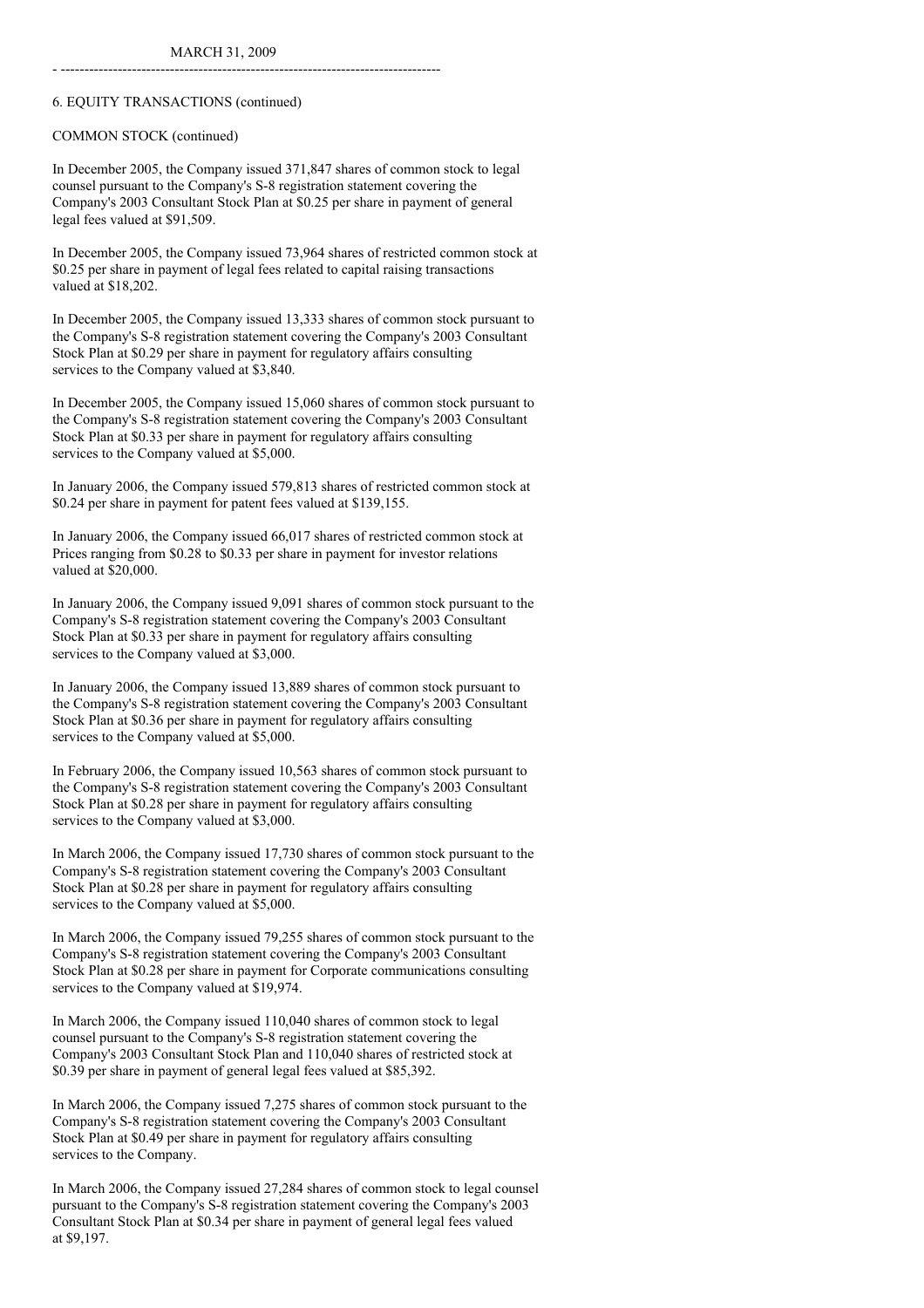In March 2006, the Company issued 158,046 shares of common stock pursuant to the Company's S-8 registration statement covering the Company's 2003 Consultant Stock Plan at \$0.33 per share in payment for regulatory affairs consulting services to the Company valued at \$52,155.

F-40

# AETHLON MEDICAL, INC. (A DEVELOPMENT STAGE COMPANY) NOTES TO CONSOLIDATED FINANCIAL STATEMENTS MARCH 31, 2008

 $-$ 

### 6. EQUITY TRANSACTIONS (continued)

#### COMMON STOCK (continued)

In March 2006, the Company converted a \$30,000 10% promissory notes held by an accredited individual investor, including accrued interest of \$4,564, through the issuance of 140,000 restricted common shares at \$0.25 per share.

In March 2006, a \$30,000 15% convertible note, including accrued interest of \$4,943, was converted at \$0.20 per share for 174,716 shares of common stock. This transaction was exempt from registration pursuant to Section 4(2) of the Securities Act of 1933.

In March 2006, the Company issued 150,000 shares of restricted common stock under a one year investor relations consulting agreement which was valued at \$49,000 and being amortized over a one year period. Approximately \$4,000 was amortized during the year ended March 31, 2006. As a result, the remaining balance of \$44,917 represents that entire balance of deferred consulting fees (contra equity) in accompanying consolidated balance sheet.

In March 2006, the Company issued 35,714 shares of restricted common stock payment of professional services related to investor relations valued at \$10,000.

In March 2006, the Company issued 15,152 shares of restricted common stock at \$0.33 per share in payment of professional services related to investor relations valued at \$5,000.

In March 2006, the Company issued 33,333 shares of restricted common stock at \$0.30 per share in payment of an option agreement valued at \$10,000.

In April 2006, the Company issued 3,782 shares of common stock pursuant to the Company's S-8 registration statement covering the Company's 2003 Consultant Stock Plan at \$0.79 per share in payment for regulatory affairs consulting services to the Company valued at \$3,000 based on the value of the services.

In April 2006, the Company issued 25,601 shares of common stock pursuant to the Company's S-8 registration statement covering the Company's 2003 Consultant Stock Plan at \$0.50 per share in payment for past due rents owed by the Company valued at \$12,801 based on the value of the services.

In April 2006, the Company issued 6,313 shares of common stock pursuant to the Company's S-8 registration statement covering the Company's 2003 Consultant Stock Plan at \$0.79 per share in payment for regulatory affairs consulting services to the Company valued at \$5,000 based on the value of the services.

In April 2006, the Company issued 10,000 shares of common stock pursuant to the Company's S-8 registration statement covering the Company's 2003 Consultant Stock Plan at \$0.50 per share in payment for regulatory affairs consulting services to the Company valued at \$5,000 based on the value of the services.

In April 2006, the Company issued 14,563 shares of common stock pursuant to the Company's S-8 registration statement covering the Company's 2003 Consultant Stock Plan at \$0.29 per share in payment for regulatory affairs consulting services to the Company valued at \$4,165 based on the value of the services.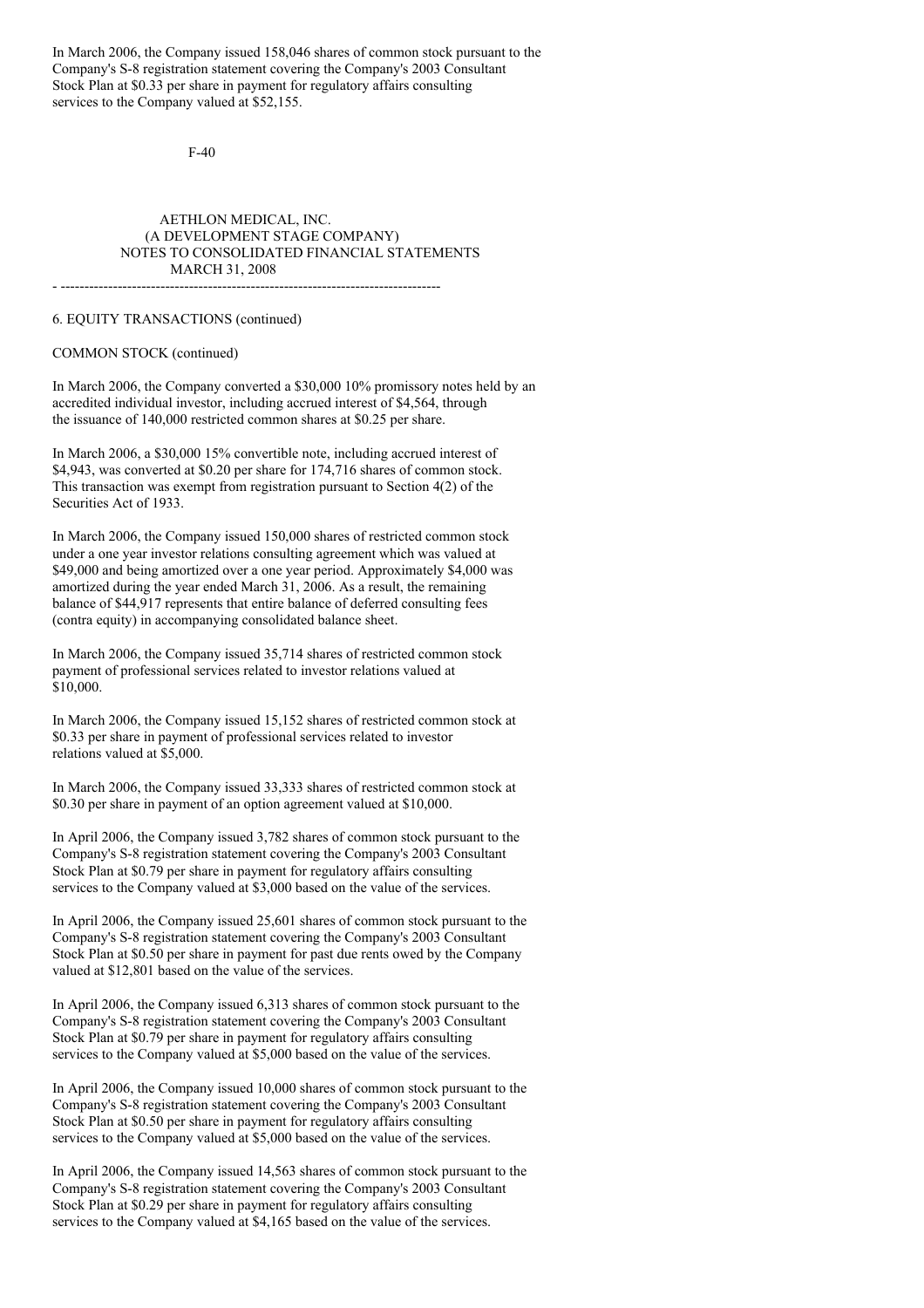# AETHLON MEDICAL, INC. (A DEVELOPMENT STAGE COMPANY) NOTES TO CONSOLIDATED FINANCIAL STATEMENTS MARCH 31, 2009

#### 6. EQUITY TRANSACTIONS (continued)

### COMMON STOCK (continued)

In April 2006, the Company issued 3,086 shares of restricted common stock at \$0.81 per share in payment for investor relations valued at \$2,500 based on the value of the services.

- --------------------------------------------------------------------------------

During April 2006, the Company issued 209,679 shares of common stock at prices between \$0.57 and \$0.74 per share to Fusion Capital under its \$6,000,000 common stock purchase agreement for net cash proceeds totaling \$140,002. These shares are registered pursuant to the Company's Form SB-2 registration statement effective December 7, 2004.

In April 2006, the Company repaid a \$25,000 15% promissory notes, including accrued interest of \$18,750, through the issuance of 107,759 restricted common shares at \$0.41 per share to an accredited individual investor. There was no gain or loss on the extinguishment.

In May 2006, the Company issued 8,532 shares of common stock pursuant to the Company's S-8 registration statement covering the Company's 2003 Consultant Stock Plan at \$0.59 per share in payment for regulatory affairs consulting services to the Company valued at \$5,000 based on the value of the services.

In May 2006, the Company issued 5,703 shares of common stock pursuant to the Company's S-8 registration statement covering the Company's 2003 Consultant Stock Plan at \$0.53 per share in payment for regulatory affairs consulting services to the Company valued at \$3,000 based on the value of the services.

In May 2006, the Company issued 4,545 shares of restricted common stock at \$0.55 per share in payment for investor relations valued at \$2,500 based on the value of the services.

In June 2006, the Company issued 8,681 shares of common stock pursuant to the Company's S-8 registration statement covering the Company's 2003 Consultant Stock Plan at \$0.58 per share in payment for regulatory affairs consulting services to the Company valued at \$5,000 based on the value of the services.

In June 2006, the Company issued 5,703 shares of common stock pursuant to the Company's S-8 registration statement covering the Company's 2003 Consultant Stock Plan at \$0.53 per share in payment for regulatory affairs consulting services to the Company valued at \$3,000 based on the value of the services.

In June 2006, the Company issued 3,363 shares of common stock pursuant to the Company's S-8 registration statement covering the Company's 2003 Consultant Stock Plan at \$0.45 per share in payment for regulatory affairs consulting services to the Company valued at \$1,500 based on the value of the services.

F-42

AETHLON MEDICAL, INC. (A DEVELOPMENT STAGE COMPANY) NOTES TO CONSOLIDATED FINANCIAL STATEMENTS MARCH 31, 2009

- --------------------------------------------------------------------------------

6. EQUITY TRANSACTIONS (continued)

COMMON STOCK (continued)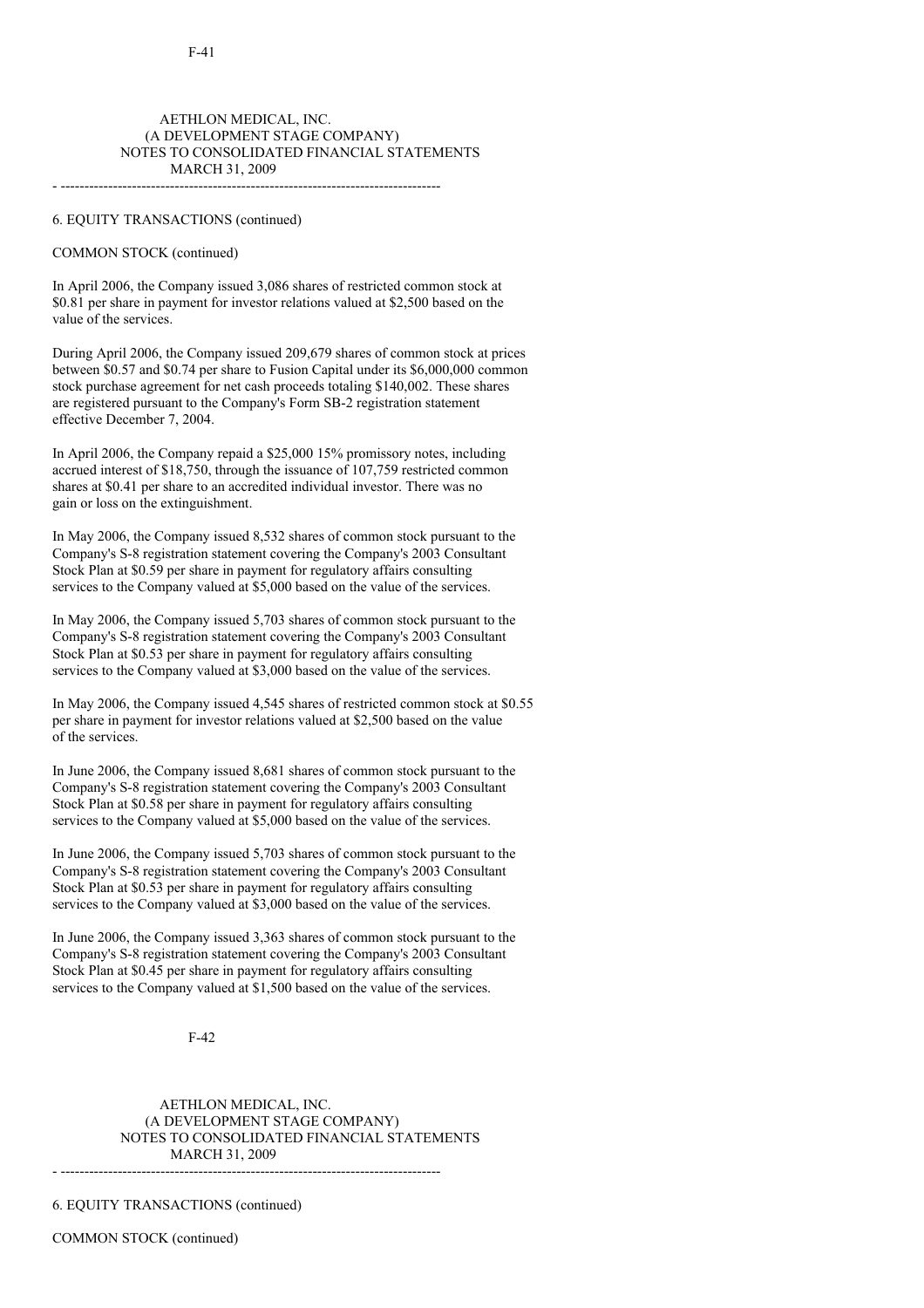In July 2006, the Company issued 8,721 shares of common stock pursuant to the Company's S-8 registration statement covering the Company's 2003 Consultant Stock Plan at \$0.34 per share in payment for regulatory affairs consulting services to the Company valued at \$3,000 based on the value of the services.

In July 2006, the Company issued 10,684 shares of common stock pursuant to the Company's S-8 registration statement covering the Company's 2003 Consultant Stock Plan at \$0.47 per share in payment for regulatory affairs consulting services to the Company valued at \$5,000 based on the value of the services.

In July 2006, the Company issued 6,250 shares of restricted common stock at \$0.40 per share in payment for investor relations services to the Company valued at \$2,500 based on the value of the services.

In July 2006, the Company issued 7,813 shares of restricted common stock at \$0.32 per share in payment for investor relations services to the Company valued at \$2,500 based on the value of the services.

In July 2006, the Company issued 8,721 shares of common stock pursuant to the Company's S-8 registration statement covering the Company's 2003 Consultant Stock Plan at \$0.34 per share in payment for regulatory affairs consulting services to the Company valued at \$3,000 based on the value of the services.

In July 2006, the Company issued 132,765 shares of common stock pursuant to the Company's S-8 registration statement covering the Company's 2003 Consultant Stock Plan at \$0.37 per share in payment for regulatory affairs consulting services to the Company valued at \$48,858 based on the value of the services.

In July 2006, the Company issued 14,535 shares of common stock pursuant to the Company's S-8 registration statement covering the Company's 2003 Consultant Stock Plan at \$0.34 per share in payment for regulatory affairs consulting services to the Company valued at \$5,000 based on the value of the services.

During August 2006, the Company issued 113,235 shares of common stock at prices between \$0.26 and \$0.27 per share to Fusion Capital under its \$6,000,000 common stock purchase agreement for net cash proceeds totaling \$30,000. These shares are registered pursuant to the Company's Form SB-2 registration statement effective December 7, 2004.

In August 2006, the Company issued 9,434 shares of common stock pursuant to the Company's S-8 registration statement covering the Company's 2003 Consultant Stock Plan at \$0.32 per share in payment for regulatory affairs consulting services to the Company valued at \$3,000 based on the value of the services.

In August 2006, the Company issued 86,779 shares of common stock pursuant to the Company's S-8 registration statement covering the Company's 2003 Consultant Stock Plan at \$0.25 per share in payment for general legal expenses to the Company valued at \$22,085 based on the value of the services.

In August 2006, the Company issued 114,132 shares of restricted common stock at \$0.20 per share in payment for accrued accounting consulting services provided to the Company by a third party valued at \$23,111 based upon the value of the services.

During September 2006, the Company issued 439,936 shares of common stock at prices between \$0.25 and \$0.26 per share to Fusion Capital under its \$6,000,000 common stock purchase agreement for net cash proceeds totaling \$110,000. These shares are registered pursuant to the Company's Form SB-2 registration statement effective December 7, 2004.

In September 2006, the Company issued 4,808 shares of common stock pursuant to the Company's S-8 registration statement covering the Company's 2003 Consultant Stock Plan at \$0.31 per share in payment for regulatory affairs consulting services to the Company valued at \$1,500 based on the value of the services.

In September 2006, the Company issued 15,723 shares of common stock pursuant to the Company's S-8 registration statement covering the Company's 2003 Consultant Stock Plan at \$0.32 per share in payment for regulatory affairs consulting services to the Company valued at \$5,000 based on the value of the services.

In September 2006, the Company issued 9,868 shares of common stock pursuant to the Company's S-8 registration statement covering the Company's 2003 Consultant Stock Plan at \$0.30 per share in payment for regulatory affairs consulting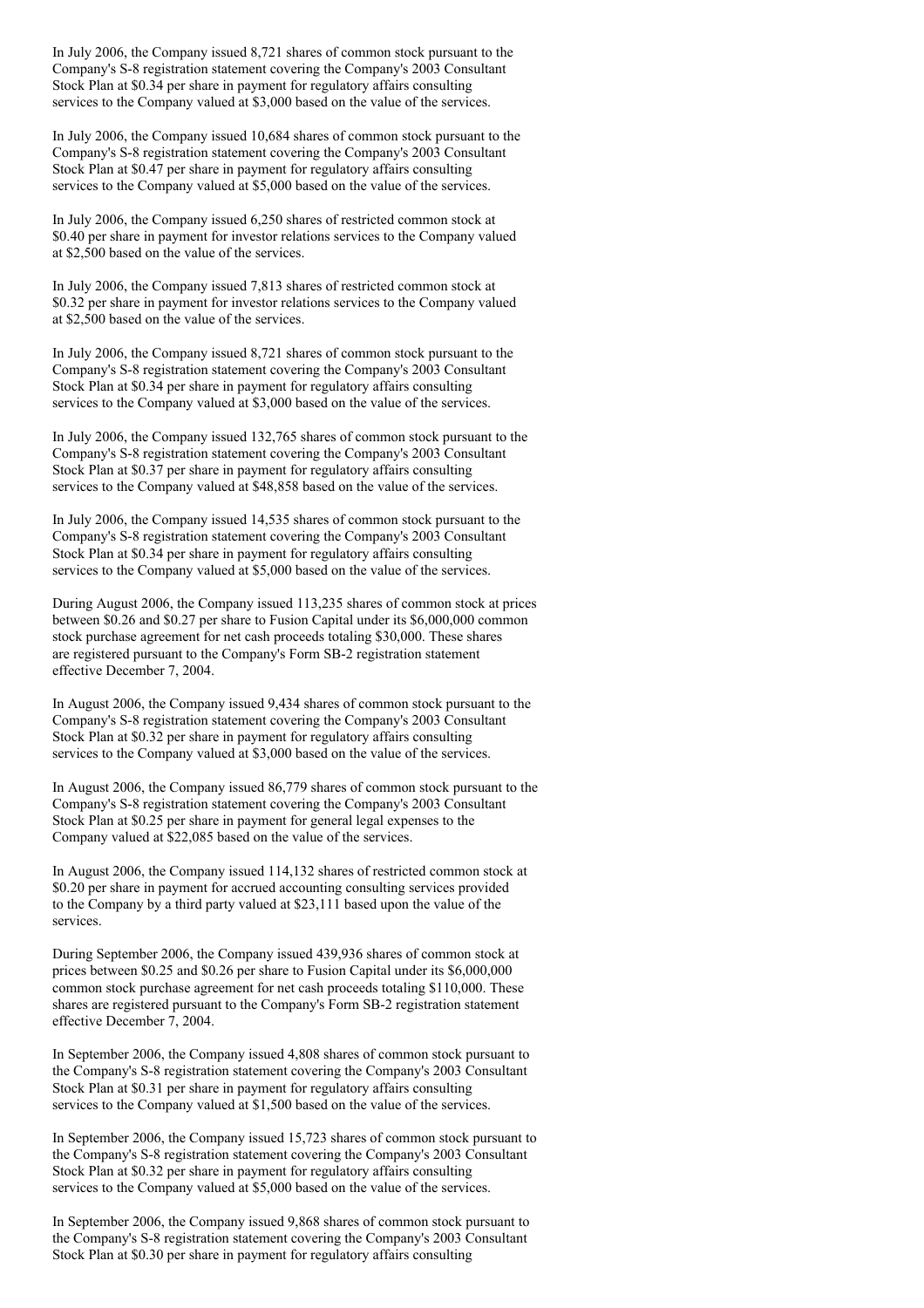- --------------------------------------------------------------------------------

F-43

# AETHLON MEDICAL, INC. (A DEVELOPMENT STAGE COMPANY) NOTES TO CONSOLIDATED FINANCIAL STATEMENTS MARCH 31, 2009

6. EQUITY TRANSACTIONS (continued)

COMMON STOCK (continued)

In September 2006, the Company issued 16,447 shares of common stock pursuant to the Company's S-8 registration statement covering the Company's 2003 Consultant Stock Plan at \$0.32 per share in payment for regulatory affairs consulting services to the Company valued at \$5,000 based on the value of the services.

In September 2006, the Company issued 9,733 shares of common stock pursuant to the Company's S-8 registration statement covering the Company's 2003 Consultant Stock Plan at \$0.30 per share in payment for regulatory affairs consulting services to the Company valued at \$2,550 based on the value of the services.

During October 2006, the Company issued 201,165 shares of common stock at \$0.25 per share to Fusion Capital under its \$6,000,000 common stock purchase agreement for net cash proceeds totaling \$50,000. These shares are registered pursuant to the Company's Form SB-2 registration statement effective December 7, 2004.

In October 2006, the Company issued 16,994 shares of restricted common stock at \$0.31 per share in payment for investor relations services to the Company valued at \$2,500 based on the value of the services.

In October 2006, the Company issued 8,929 shares of restricted common stock at \$0.28 per share in payment for investor relations services to the Company valued at \$2,500 based on the value of the services.

In October 2006, the Company issued 18,797 shares of common stock pursuant to the Company's S-8 registration statement covering the Company's 2003 Consultant Stock Plan at \$0.27 per share in payment for regulatory affairs consulting services to the Company valued at \$5,000 based on the value of the services.

In October 2006, the Company issued 11,278 shares of common stock pursuant to the Company's S-8 registration statement covering the Company's 2003 Consultant Stock Plan at \$0.27 per share in payment for regulatory affairs consulting services to the Company valued at \$3,000 based on the value of the services.

In October 2006, the Company issued 7,540 shares of common stock pursuant to the Company's S-8 registration statement covering the Company's 2003 Consultant Stock Plan at \$0.25 per share in payment for regulatory affairs consulting services to the Company valued at \$1,900 based on the value of the services.

In November 2006, the Company issued 555,556 shares of restricted common stock at \$0.18 per share in exchange for an investment of \$100,000. As an inducement the Company also issued five-year warrants to purchase a number of shares equal to the number of restricted shares issued converted at a fixed exercise price of \$0.18. Additionally, if the warrants are exercised prior to November 14, 2007, the holder will receive an additional warrant on the same terms as the warrants.

In November 2006, the Company issued 11,905 shares of common stock pursuant to the Company's S-8 registration statement covering the Company's 2003 Consultant Stock Plan at \$0.25 per share in payment for regulatory affairs consulting services to the Company valued at \$3,000 based on the value of the services.

In November 2006, the Company issued 19,841 shares of common stock pursuant to the Company's S-8 registration statement covering the Company's 2003 Consultant Stock Plan at \$0.25 per share in payment for regulatory affairs consulting services to the Company valued at \$5,000 based on the value of the services.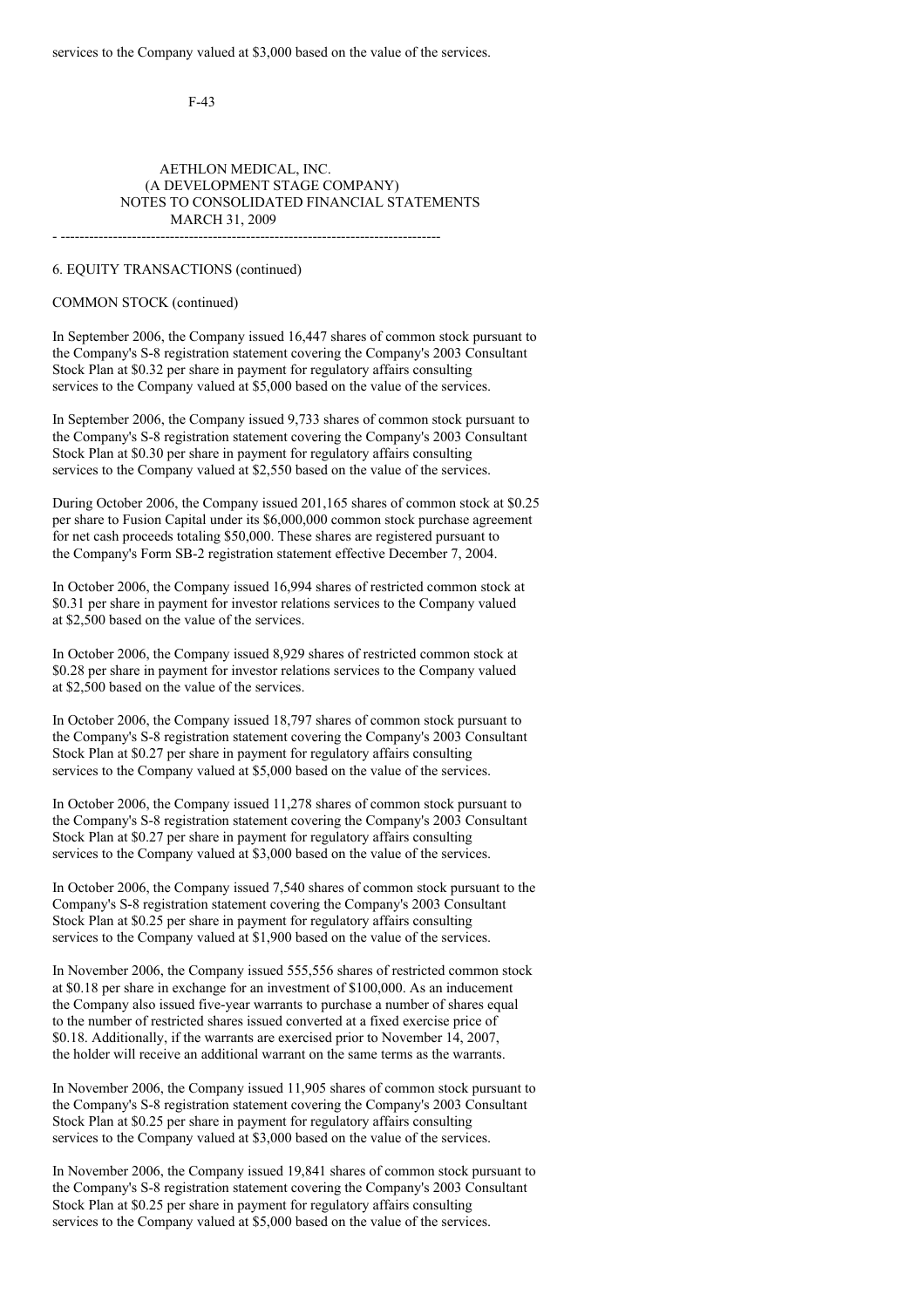# AETHLON MEDICAL, INC. (A DEVELOPMENT STAGE COMPANY) NOTES TO CONSOLIDATED FINANCIAL STATEMENTS MARCH 31, 2009

- --------------------------------------------------------------------------------

#### 6. EQUITY TRANSACTIONS (continued)

### COMMON STOCK (continued)

In December 2006, the Company issued 12,397 shares of common stock pursuant to the Company's S-8 registration statement covering the Company's 2003 Consultant Stock Plan at \$0.24 per share in payment for regulatory affairs consulting services to the Company valued at \$3,000 based on the value of the services.

In December 2006, the Company issued 20,661 shares of common stock pursuant to the Company's S-8 registration statement covering the Company's 2003 Consultant Stock Plan at \$0.24 per share in payment for regulatory affairs consulting services to the Company valued at \$5,000 based on the value of the services.

In December 2006, the Company issued 40,000 shares of restricted common stock at \$0.25 per share in exchange for license and development rights related to certain intellectual property valued at \$10,800 based on the fair market value of the intellectual property license.

During December 2006, the Company issued 118,360 shares of common stock at prices between \$0.25 and \$0.26 per share to Fusion Capital under its \$6,000,000 common stock purchase agreement for net cash proceeds totaling \$30,000. These shares are registered pursuant to the Company's Form SB-2 registration statement effective December 7, 2004.

In January 2007, the Company issued 15,248 shares of common stock pursuant to the Company's S-8 registration statement covering the Company's 2003 Consulting Stock Plan at \$0.28 per share in payment for regulatory affairs consulting services to the Company valued at \$4,300 based on the value of the services.

In January 2007, the Company issued 10,714 shares of common stock pursuant to the Company's S-8 registration statement covering the Company's 2003 Consulting Stock Plan at \$0.28 per share in payment for regulatory affairs consulting services to the Company valued at \$3,000 based on the value of the services.

In January 2007, the Company issued 125,091 shares of restricted common stock at between \$0.24 and \$0.31 per share in payment for investor relations services to the Company valued at \$32,500 based on the value of the services.

In January 2007, the Company issued 17,857 shares of common stock pursuant to the Company's S-8 registration statement covering the Company's 2003 Consulting Stock Plan at \$0.28 per share in payment for regulatory affairs consulting services to the Company valued at \$5,000 based on the value of the services.

During January 2007, the Company issued 782,268 shares of common stock at prices between \$0.25 and \$0.273 per share to Fusion Capital under its \$6,000,000 common stock purchase agreement for net cash proceeds totaling \$200,001. These shares were registered pursuant to the Company's Form SB-2 registration statement effective December 7, 2004.

In February 2007, the Company issued 31,394 shares of common stock pursuant to the Company's S-8 registration statement covering the Company's 2003 Consultant Stock Plan at \$0.255 per share in payment for general legal expenses to the Company valued at \$8,005 based on the value of the services.

In February 2007, the Company issued 9,740 shares of common stock pursuant to the Company's S-8 registration statement covering the Company's 2003 Consulting Stock Plan at \$0.308 per share in payment for regulatory affairs consultant services to the Company valued at \$3,000 based on the value of the services.

During February 2007, the Company issued 692,751 shares of common stock at prices between \$0.28 and \$0.32 per share to Fusion Capital under its \$6,000,000 common stock purchase agreement for net cash proceeds totaling \$199,998. These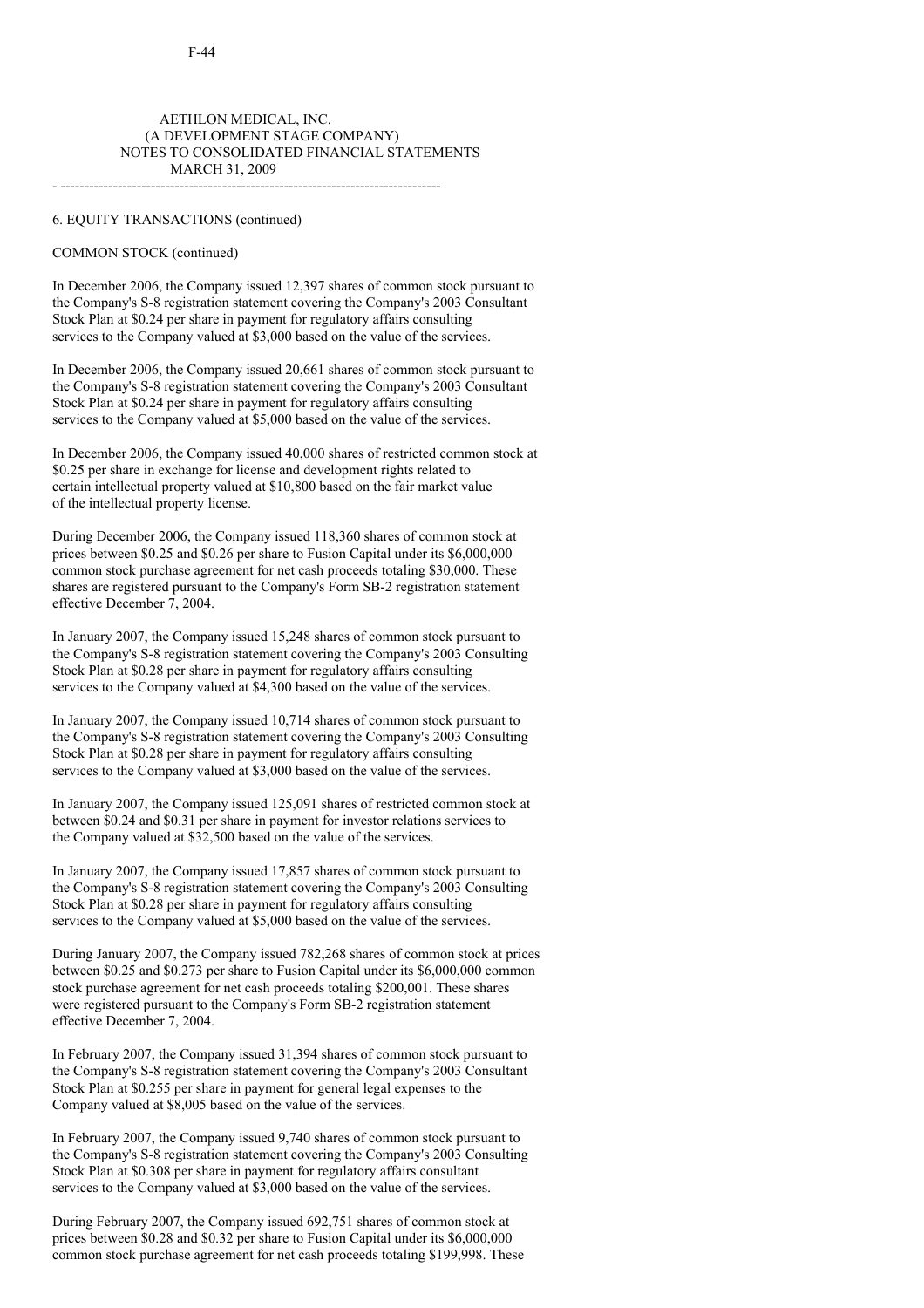shares were registered pursuant to the Company's Form SB-2 registration statement effective December 7, 2004.

F-45

### AETHLON MEDICAL, INC. (A DEVELOPMENT STAGE COMPANY) NOTES TO CONSOLIDATED FINANCIAL STATEMENTS MARCH 31, 2009 - --------------------------------------------------------------------------------

6. EQUITY TRANSACTIONS (continued)

### COMMON STOCK (continued)

In March 2007, the Company issued 15,723 shares of common stock pursuant to the Company's S-8 registration statement covering the Company's 2003 Consulting Stock Plan at \$0.318 per share in payment for regulatory affairs consultant services to the Company valued at \$5,000 based on the value of the services.

In March 2007, the Company issued 4,934 shares of common stock pursuant to the Company's S-8 registration statement covering the Company's 2003 Consulting Stock Plan at \$0.608 per share in payment for regulatory affairs consultant services to the Company valued at \$3,000 based on the value of the services.

In March 2007, the Company issued 21,078 shares of common stock pursuant to the Company's S-8 registration statement covering the Company's 2003 Consulting Stock Plan at \$0.51 per share in payment for regulatory affairs consultant services to the Company valued at \$10,750 based on the value of the services.

In March 2007, the Company issued 8,651 shares of common stock pursuant to the Company's S-8 registration statement covering the Company's 2003 Consulting Stock Plan at \$0.578 per share in payment for regulatory affairs consultant services to the Company valued at \$5,000 based on the value of the services.

During March 2007, the Company issued 92,379 shares of common stock at prices between \$0.36 and \$0.44 per share to Fusion Capital under its \$6,000,000 common stock purchase agreement for net cash proceeds totaling \$36,745. These shares were registered pursuant to the Company's Form SB-2 registration statement effective December 7, 2004.

In March 2007, the Company issued 1,333,333 shares of common stock at \$0.30 per share to Fusion Capital for net cash proceeds of \$400,000. In addition, the Company issued 1,050,000 of common shares as a commitment fee under a common stock purchase agreement.

In April 2007, the Company issued 30,617 shares of restricted common stock as the result of a cashless exercise of 80,000 warrants held by a former noteholder.

In April 2007, the Company issued 15,152 shares of restricted common stock at \$0. 33 per share in payment of an option agreement valued at \$5,000. This transaction was exempt from registration pursuant to Section 4(2) of the Securities Act of 1933.

In April 2007, the Company issued 8,651 shares of common stock pursuant to the Company's S-8 registration statement covering the Company's 2003 Consultant Stock Plan at \$0.58 per share in payment for regulatory affairs consulting services to the Company valued at \$5,000 based on the value of the services.

In April 2007, the Company issued 3,937 shares of common stock pursuant to the Company's S-8 registration statement covering the Company's 2003 Consultant Stock Plan at \$0.76 per share in payment for regulatory affairs consulting services to the Company valued at \$3,000 based on the value of the services.

In May 2007, the Company issued 13,124 shares of common stock pursuant to the Company's S-8 registration statement covering the Company's 2003 Consultant Stock Plan at \$0.76 per share in payment for regulatory affairs consulting services to the Company valued at \$10,000 based on the value of the services.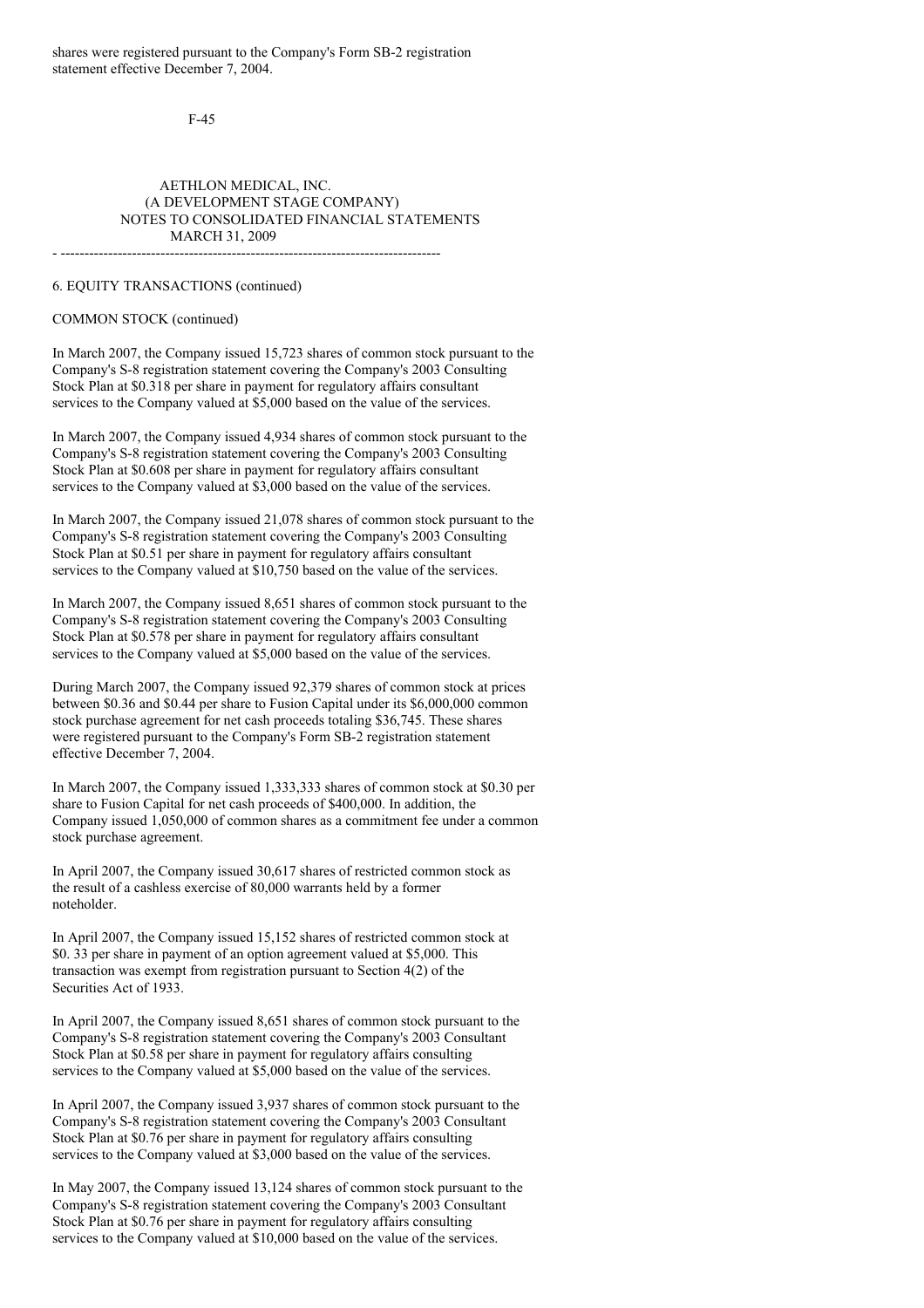In May 2007, the Company issued 5,155 shares of common stock pursuant to the Company's S-8 registration statement covering the Company's 2003 Consultant Stock Plan at \$0.58 per share in payment for regulatory affairs consulting services to the Company valued at \$3,000 based on the value of the services.

F-46

# AETHLON MEDICAL, INC. (A DEVELOPMENT STAGE COMPANY) NOTES TO CONSOLIDATED FINANCIAL STATEMENTS MARCH 31, 2009

- --------------------------------------------------------------------------------

#### 6. EQUITY TRANSACTIONS (continued)

#### COMMON STOCK (continued)

In June 2007, the Company issued 41,999 shares of restricted common stock at between \$0.30 and \$0.74 per share in payment for investor relations services to the Company valued at \$20,000 based on the value of the services.

In June 2007, the Company issued 17,526 shares of common stock pursuant to the Company's S-8 registration statement covering the Company's 2003 Consultant Stock Plan at \$0.58 per share in payment for regulatory affairs consulting services to the Company valued at \$10,200 based on the value of the services.

In June 2007, the Company issued 5,155 shares of common stock pursuant to the Company's S-8 registration statement covering the Company's 2003 Consultant Stock Plan at \$0.58 per share in payment for regulatory affairs consulting services to the Company valued at \$3,000 based on the value of the services.

In June 2007, the Company issued 10,174 shares of common stock pursuant to the Company's S-8 registration statement covering the Company's 2003 Consultant Stock Plan at \$0.63 per share in payment for regulatory affairs consulting services to the Company valued at \$6,450 based on the value of the services.

In August 2007, the Company issued 1,630,000 shares of common stock for cash proceeds of \$815,000 (\$757,950 net of commissions). The shares were issued to accredited investors in the form of Units comprised of two shares of common stock and one three-year warrant to acquire common stock at an exercise price of \$0.50. The offering price of each Unit was \$1.00.

In August 2007, the Company issued 107,153 shares of common stock pursuant to the Company's S-8 registration statement covering the Company's 2003 Consultant Stock Plan at an average price of \$0.37 per share in payment of grant writing and regulatory consulting services to the Company valued at \$39,963 based upon the value of the services.

In August of 2007, the Company issued 103,106 shares of common stock pursuant to the Company's S-8 registration statement covering the Company's 2003 Consultant Stock Plan at \$0.59 per share in payment of legal fees related to general corporate legal services to the Company valued at \$62,894 based upon the value of the services provided.

In August 2007, the Company issued 21,020 shares of restricted common stock at prices between \$0.68 and \$0.78 per share in payment for investor relations services to the Company valued at \$15,000 based on the value of the services.

In September 2007, the Company issued 14,000 shares of common stock to an accredited investor at \$0.50 per share in payment of commissions related to the August Private Placement transaction valued at \$7,000 based upon the value of services provided.

In September 2007, the Company issued 5,294 shares of common stock pursuant to the Company's S-8 registration statement covering the Company's 2003 Consultant Stock Plan at \$0.68 per share in payment for regulatory affairs consulting services to the Company valued at \$3,600 based on the value of the services provided.

In October 2007, the Company issued 4,601 shares of common stock pursuant to the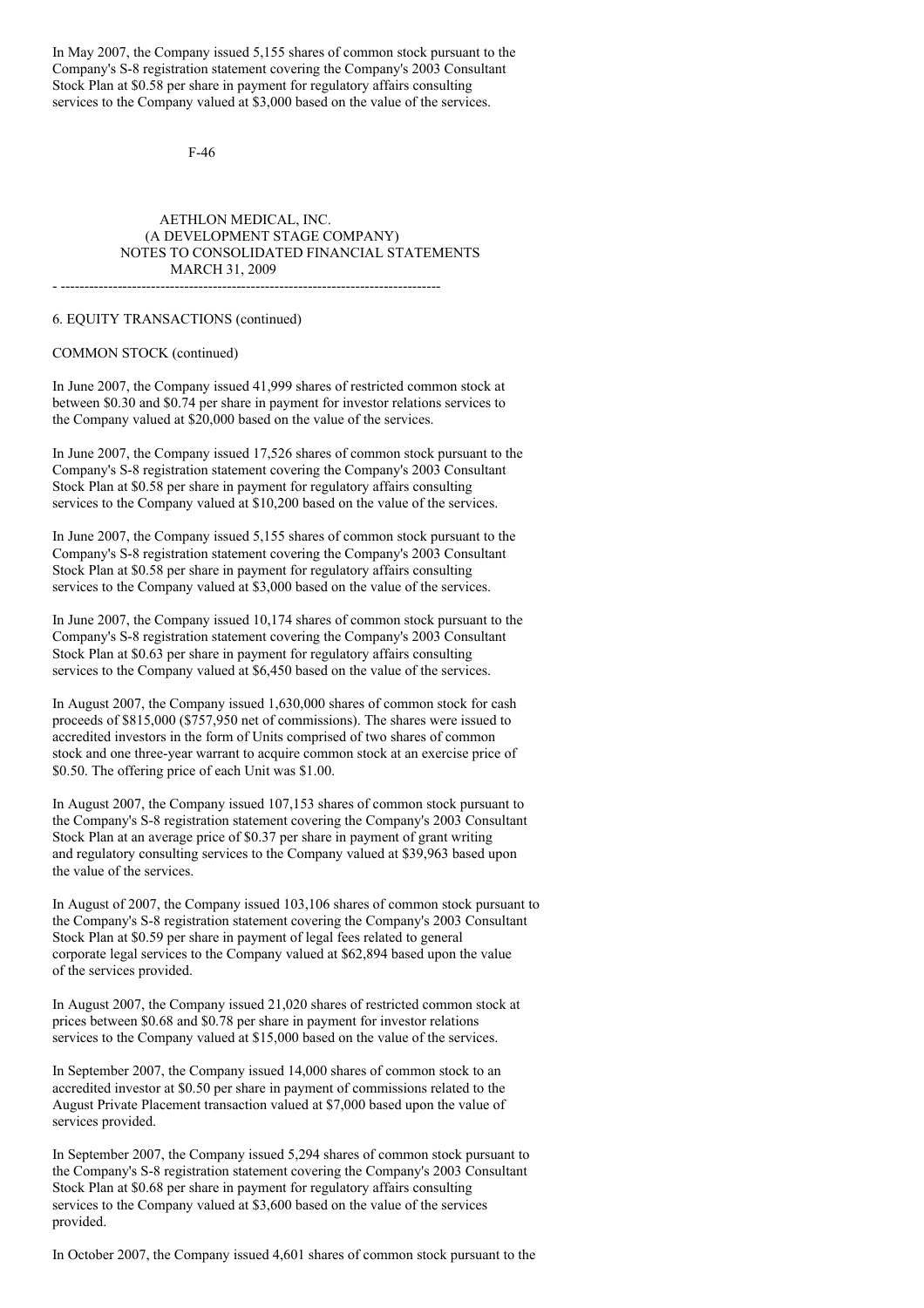Company's S-8 registration statement covering the Company's 2003 Consultant Stock Plan at \$0.65 per share in payment for regulatory affairs consulting services to the Company valued at \$3,000 based on the value of the services provided.

In December 2007, the Company issued 330,000 shares of common stock for cash proceeds of \$165,000. The shares were issued to accredited investors and were in the form of Units comprised of two shares of common stock and one three-year warrant per Unit to acquire common stock at a fixed exercise price of \$0.50 per share. The offering price of each Unit was \$1.00.

F-47

#### AETHLON MEDICAL, INC. (A DEVELOPMENT STAGE COMPANY) NOTES TO CONSOLIDATED FINANCIAL STATEMENTS MARCH 31, 2009 - --------------------------------------------------------------------------------

#### 6. EQUITY TRANSACTIONS (continued)

#### COMMON STOCK (continued)

In January 2008, the Company issued 21,992 shares of common stock pursuant to the Company's S-8 registration statement covering the Company's 2003 Consultant Stock Plan at \$0.68 per share in payment for regulatory affairs consulting services to the Company valued at \$15,000 based on the value of the services provided.

In January 2008, the Company issued 200,000 shares of common stock for cash proceeds of \$100,000. The shares were issued to an accredited investor and were in the form of Units comprised of two shares of common stock and one three-year warrant per Unit to acquire common stock at a fixed exercise price of \$0.50 per share. The offering price of each Unit was \$1.00.

In January 2008, the Company issued 500,000 shares of common stock for a conversion of \$100,000 of Amended Series A 10% Convertible Notes at the agreed conversion price of \$0.20 per share (see Note 6).

In January 2008, the Company issued 18,797 shares of restricted common stock as the result of a cashless exercise of 55,556 warrants held by a former noteholder.

In February 2008, the Company issued 400,000 shares of common stock for cash proceeds of \$200,000. The shares were issued to accredited investors and were in the form of Units comprised of two shares of common stock and one three-year warrant per Unit to acquire common stock at a fixed exercise price of \$0.50 per share. The offering price of each Unit was \$1.00.

In February 2008, the Company issued 100,000 shares of common stock for cash proceeds of \$100,000. The shares were issued to a corporate investor.

In February 2008, the Company issued 25,380 shares of common stock pursuant to the Company's S-8 registration statement covering the Company's 2003 Consultant Stock Plan at \$0.50 per share in payment for regulatory affairs consulting services to the Company valued at \$12,690 based on the value of the services provided.

In March 2008, the Company issued 6,000 shares of common stock pursuant to the Company's S-8 registration statement covering the Company's 2003 Consultant Stock Plan at \$0.50 per share in payment for regulatory affairs consulting services to the Company valued at \$3,000 based on the value of the services provided.

In March 2008, the Company issued 7,895 shares of common stock pursuant to the Company's S-8 registration statement covering the Company's 2003 Consultant Stock Plan at \$0.57 per share in payment for regulatory affairs consulting services to the Company valued at \$4,500 based on the value of the services provided.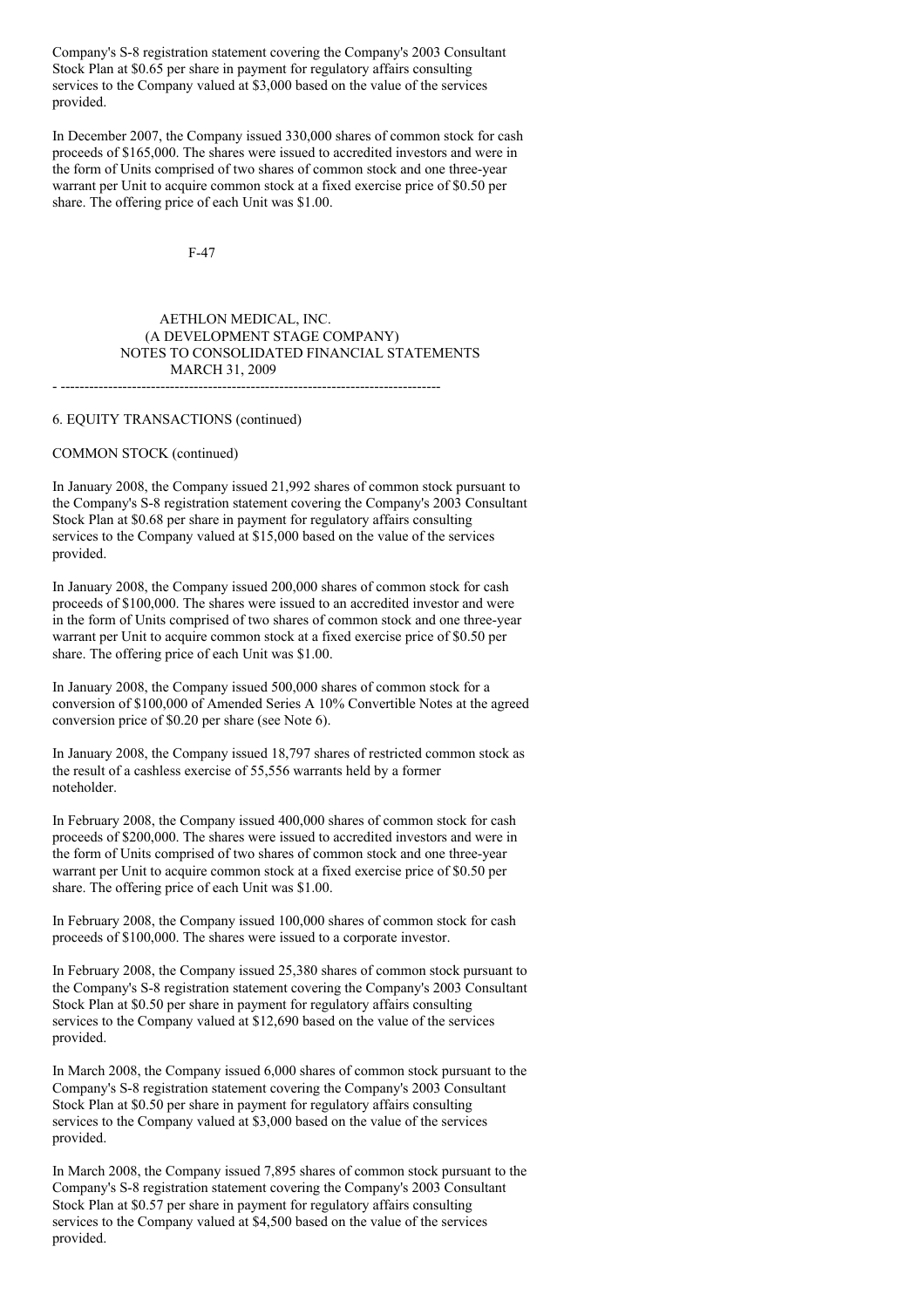In March 2008, the Company issued 50,000 shares of common stock to an accredited investor at \$0.53 per share in payment of commissions related to the August Private Placement transaction valued at \$26,500 based upon the value of services provided.

In March 2008, the Company issued 25,000 shares of common stock to an accredited investor at \$0.53 per share in payment of commissions related to the August Private Placement transaction valued at \$13,250 based upon the value of services provided.

In March 2008, the Company issued 92,188 shares of restricted common stock at an average price of \$0.60 in payment for investor relations services to the Company valued at \$55,000 based on the value of the services.

In March 2008, the Company issued 250,000 shares to a Director under a stock option exercise at a strike price of \$0.38 per share through the conversion of \$95,000 in accounts payable owed to such Director.

In March 2008, the Company issued 865,500 shares of common stock for a conversion of \$150,000 of 9% Convertible Notes and \$66,375 of accrued interest at the agreed conversion price of \$0.25 per share (see Note 6).

F-48

### AETHLON MEDICAL, INC. (A DEVELOPMENT STAGE COMPANY) NOTES TO CONSOLIDATED FINANCIAL STATEMENTS MARCH 31, 2009

- --------------------------------------------------------------------------------

# 6. EQUITY TRANSACTIONS (continued)

### COMMON STOCK (continued)

In April 2008, the Company issued 10,170 shares of common stock pursuant to the Company's S-8 registration statement covering the Company's 2003 Consultant Stock Plan at \$0.59 per share in payment for regulatory affairs consulting services to the Company valued at \$6,000 based on the value of the services provided.

In April 2008, the Company entered into a license agreement with the Trustees of Boston University which provides for an exclusive license for a Boston University patent BU05-41, "Method to Prevent Proliferation and Growth of Metastases." The agreed initial payment under this license was an issuance of 10,849 restricted shares of common stock equivalent to 115% of \$5,000.

In April 2008, the Company issued 6,667 shares of common stock pursuant to the Company's S-8 registration statement covering the Company's 2003 Consultant Stock Plan at \$0.45 per share in payment for regulatory affairs consulting services to the Company valued at \$3,000 based on the value of the services provided.

In May 2008, the Company issued 1,000,000 shares of restricted common stock to an institutional investor for \$500,000 of cash.

In May 2008, we issued 232,033 shares of common stock to a 10% convertible noteholder in order to convert the \$33,000 principal balance and \$5,325 of accrued interest of the convertible note to equity.

In June 2008, the Company issued 25,610 shares of common stock pursuant to the Company's S-8 registration statement covering the Company's 2003 Consultant Stock Plan at \$0.41 per share in payment for regulatory affairs consulting services to the Company valued at \$10,500 based on the value of the services provided.

In June 2008, we issued grants of restricted common stock to two employees of 5,000 shares each as additional compensation. Those grants were valued at \$2,400 apiece based our closing stock price of \$0.48 on the date of issuance.

In July 2008, our Chief Executive Officer converted \$35,000 of accrued debt to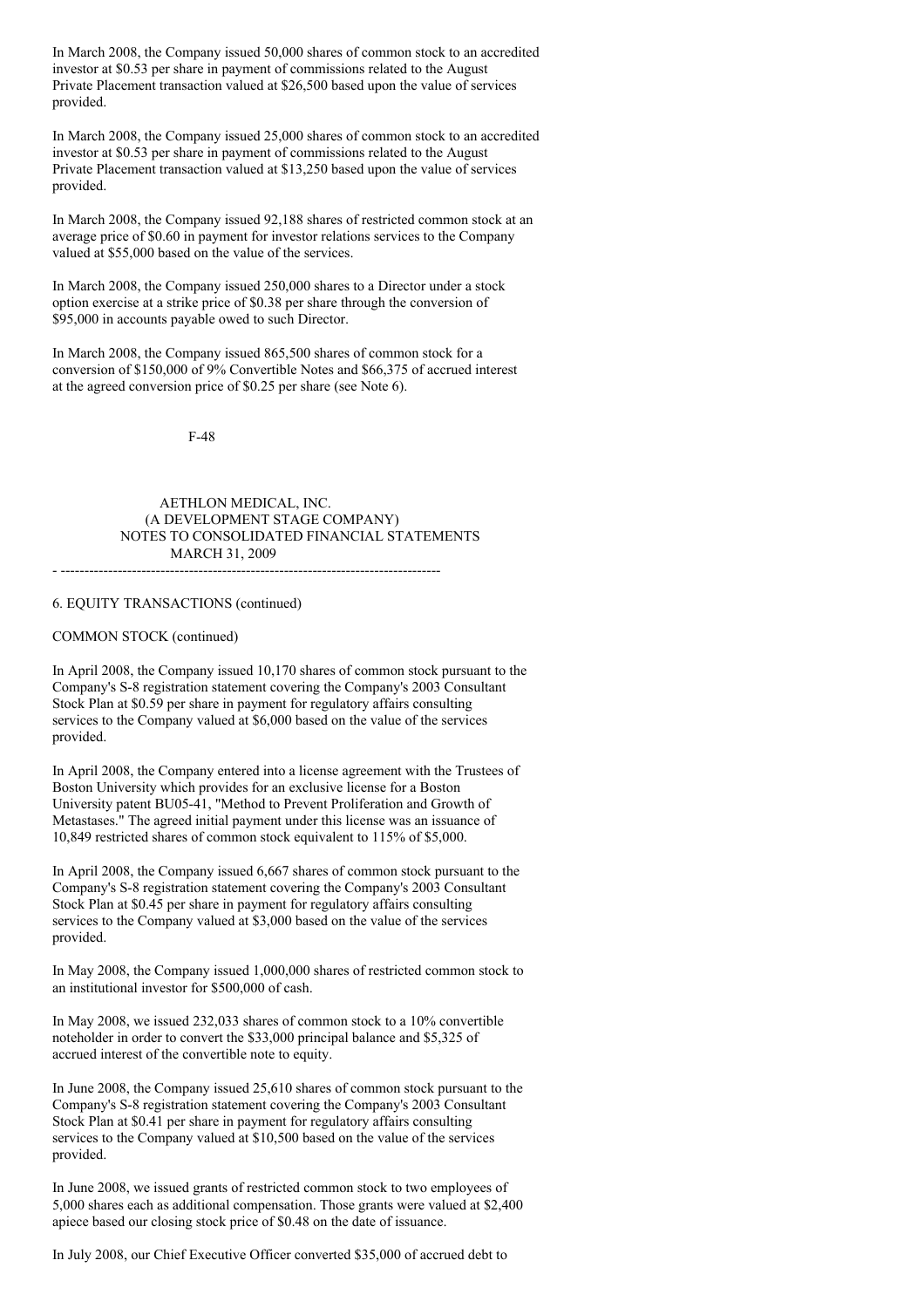100,000 shares of unregistered common stock based upon the closing stock price of \$0.35 per share on that day.

In July 2008, a board member and his spouse, both former executives at Hemex, a company we acquired in 1999, converted \$147,279 of accrued debt to 446,300 shares of unregistered common stock based upon the closing stock price of \$0.33 per share on that day.

In July 2008, our Chief Science Officer converted \$150,000 of accrued debt to 468,750 shares of unregistered common stock based upon the closing stock price of \$0.32 per share on that day.

In September 2008, we issued 966,750 shares of restricted common stock and 966,750 warrants with a strike price of \$0.20 in payment of accrued interest of \$89,500 and accrued damages of \$103,850 per the payment formula in the Amended Series A 10% Convertible Notes(see Note 5).

In September 2008, we issued 110,138 shares of common stock pursuant to our S-8 registration statement covering our 2003 Consultant Stock Plan at \$0.45 per share in payment for legal services valued at \$49,562 based on the value of the services.

In September 2008, we issued 38,150 shares of common stock pursuant to our S-8 registration statement covering our 2003 Consultant Stock Plan at \$0.40 per share in payment for regulatory affairs consulting services valued at \$15,260 based on the value of the services.

In October 2008, we issued 770,000 shares, of which 385,000 were through the exercise of registered warrants and 385,000 were issuances of restricted common stock, for gross proceeds of \$192,500.

In October 2008, we issued 51,398 shares of common stock pursuant to our S-8 registration statement covering our 2003 Consultant Stock Plan at \$0.31 per share in payment for financial consulting services and research services valued at \$16,080 based on the value of the services.

In November 2008, we issued 200,000 shares, of which 100,000 were through the exercise of registered warrants and 100,000 were issuances of restricted common stock, for gross proceeds of \$50,000.

F-49

### AETHLON MEDICAL, INC. (A DEVELOPMENT STAGE COMPANY) NOTES TO CONSOLIDATED FINANCIAL STATEMENTS MARCH 31, 2009

- --------------------------------------------------------------------------------

### 6. EQUITY TRANSACTIONS (continued)

### COMMON STOCK (continued)

In November 2008, we issued 95,550 shares of common stock pursuant to our S-8 registration statement covering our 2003 Consultant Stock Plan at \$0.25 per share in payment for financial consulting services valued at \$23,888 based on the value of the services.

In November 2008, we issued 98,684 shares of common stock pursuant to our S-8 registration statement covering our 2003 Consultant Stock Plan at \$0.19 per share in payment for legal services valued at \$18,750 based on the value of the services.

In December 2008, we issued 59,950 shares of common stock pursuant to our S-8 registration statement covering our 2003 Consultant Stock Plan at \$0.28 per share in payment for legal services valued at \$16,606 based on the value of the services.

In December 2008, we issued 700,000 shares of restricted common stock and 700,000 warrants with a strike price of \$0.25 to an accredited investor for gross proceeds of \$175,000.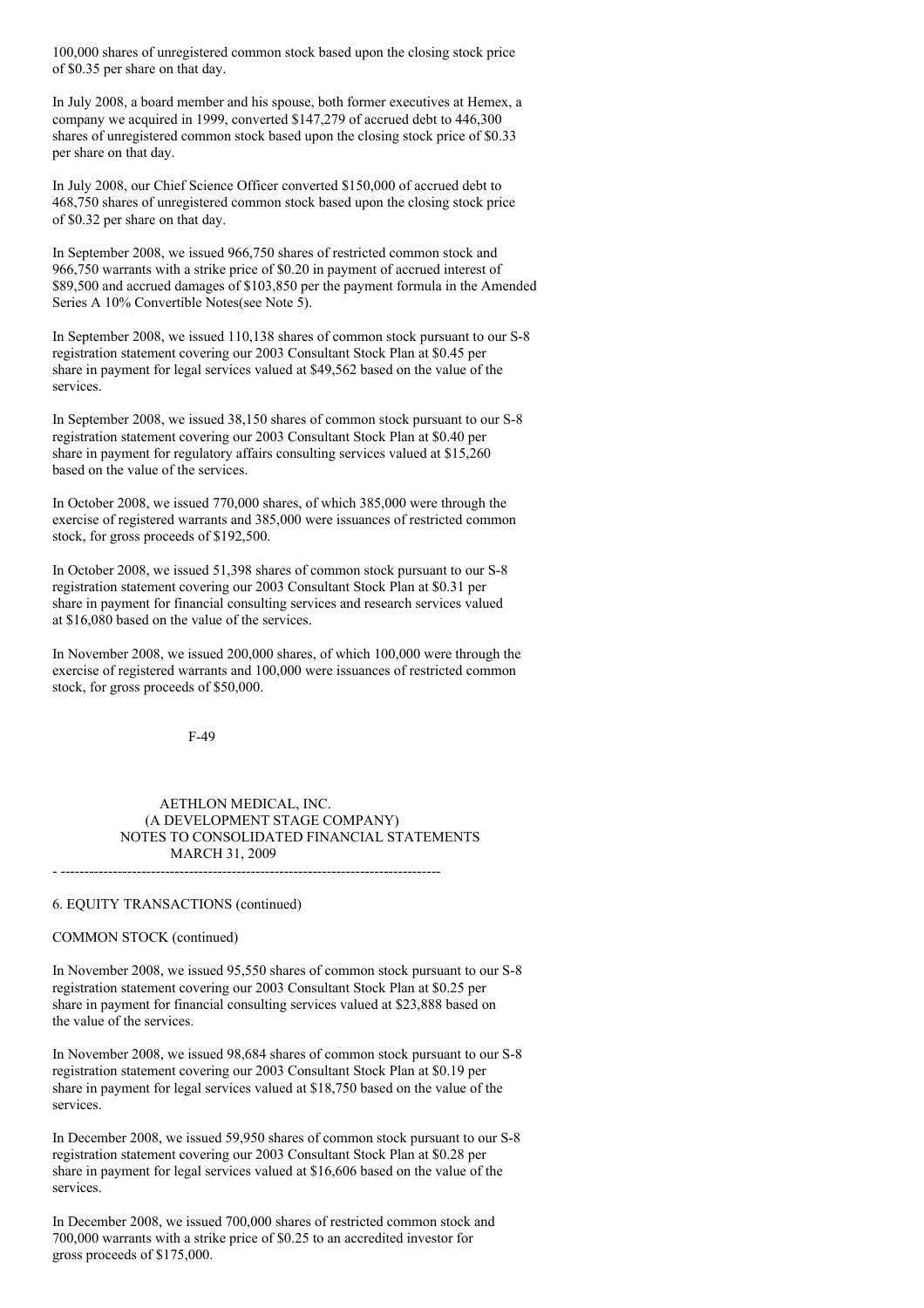In December 2008, we issued 338,099 shares of restricted common stock pursuant at \$0.25 per share in payment for legal services valued at \$84,288 based on the value of the services.

In December 2008, we issued 23,636 shares of common stock pursuant to our S-8 registration statement covering our 2003 Consultant Stock Plan at \$0.25 per share in payment for regulatory affairs consulting services valued at \$6,000 based on the value of the services.

In December 2008, we issued 77,192 shares of common stock pursuant to our S-8 registration statement covering our 2003 Consultant Stock Plan at \$0.26 per share in payment for regulatory affairs consulting services valued at \$20,070 based on the value of the services.

In December 2008, we issued 35,000 shares of common stock pursuant to our S-8 registration statement covering our 2003 Consultant Stock Plan at \$0.24 per share in payment for regulatory affairs consulting services valued at \$8,400 based on the value of the services.

In December 2008, we issued 15,337 shares of restricted common stock pursuant at \$0.33 per share in payment for public relations services valued at \$5,000 based on the value of the services.

In January 2009, we issued 23,566 shares of restricted common stock as a patent license payment valued at \$5,750.

In January 2009, we issued 1,452,926 shares of common stock as a result of conversions of \$419,473 of convertible notes payable, other notes payable and related accrued interest. The shares were issued to accredited investors.

In January 2009, we issued 105,869 shares of common stock pursuant to our S-8 registration statement covering our 2003 Consultant Stock Plan at an average price of \$0.19 per share in payment for regulatory affairs consulting services valued at \$19,550 based on the value of the services.

In January 2009, we issued 353,000 shares of restricted common stock and warrants to purchase 353,000 shares of common stock in exchange for \$55,850. The shares were issued to an accredited investor.

In February 2009, we issued 28,947 shares of common stock pursuant to our S-8 registration statement covering our 2003 Consultant Stock Plan at \$0.19 per share in payment for regulatory affairs consulting services valued at \$5,500 based on the value of the services.

In February 2009, we issued 582,000 shares of restricted common stock and warrants to purchase 582,000 shares of common stock in exchange for \$88,870. The shares were issued to an accredited investor.

In February 2009, we issued 78,743 shares of common stock pursuant to our S-8 registration statement covering our 2003 Consultant Stock Plan at a price of \$0.18 per share in payment for regulatory affairs consulting services valued at \$13,780 based on the value of the services.

In February 2009, we issued 53,706 shares of common stock pursuant to our S-8 registration statement covering our 2003 Consultant Stock Plan at \$0.17 per share in payment for regulatory affairs consulting services valued at \$9,130 based on the value of the services.

F-50

AETHLON MEDICAL, INC. (A DEVELOPMENT STAGE COMPANY) NOTES TO CONSOLIDATED FINANCIAL STATEMENTS MARCH 31, 2009  $-$ 

6. EQUITY TRANSACTIONS (continued)

COMMON STOCK (continued)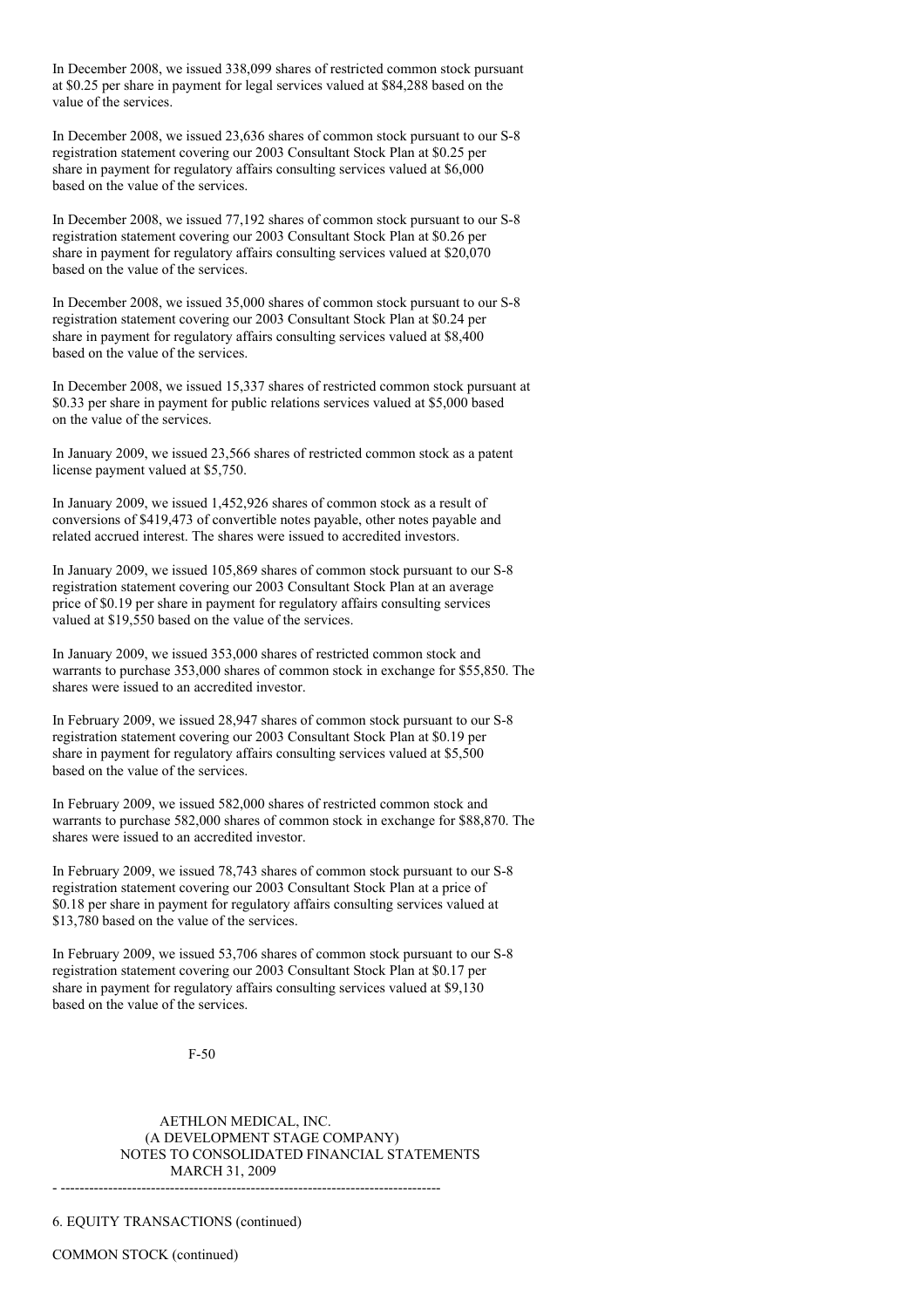In February 2009, we issued 168,750 shares of restricted common stock and 168,750 warrants with a strike price of \$0.20 in payment of accrued interest of \$53,105 per the payment formula in the Amended Series A 10% Convertible Notes(see note 5).

In February 2009, we issued 213,666 shares of common stock as a result of conversions of \$83,500 of convertible notes payable and related accrued interest. The shares were issued to accredited investors.

In March 2009, we issued 903,135 shares of common stock as a result of conversions of \$179,808 of convertible notes payable and related accrued interest. The shares were issued to accredited investors.

In March 2009, we issued 385,000 shares of restricted common stock and warrants to purchase 385,000 shares of common stock in exchange for \$57,750. The shares were issued to an accredited investor.

In March 2009, we issued 50,000 shares of restricted common stock at \$0.17 per share in payment for investor relations services valued at \$8,500 based on the value of the shares issued for the services.

In March 2009, we issued 33,333 shares of common stock pursuant to our S-8 registration statement covering our 2003 Consultant Stock Plan at \$0.17 per share in payment for regulatory affairs consulting services valued at \$5,500 based on the value of the services.

In March 2009, we issued 47,760 shares of common stock pursuant to our S-8 registration statement covering our 2003 Consultant Stock Plan at \$0.18 per share in payment for financial consulting services valued at \$8,597 based on the value of the services.

In March 2009, we issued 25,674 shares of common stock pursuant to our S-8 registration statement covering our 2003 Consultant Stock Plan at \$0.20 per share in payment for legal services valued at \$5,263 based on the value of the services.

In March 2009, we issued 37,695 shares of restricted common stock pursuant at \$0.19 per share in payment for legal services valued at \$7,275 based on the value of the services.

In March 2009, we issued 28,947 shares of common stock pursuant to our S-8 registration statement covering our 2003 Consultant Stock Plan at \$0.19 per share in payment for regulatory affairs consulting services valued at \$5,500 based on the value of the services.

### WARRANTS

During the year ended March 31, 2005, we granted 568,181 warrants to an investor in connection with a commitment fee for the purchase of common stock. The warrants have an exercise price of \$0.76 per share, vest immediately and are exercisable through May 2009. As the warrants were issued in connection with equity financing, no expense has been recorded in the accompanying consolidated financial statements.

During the year ended March 31, 2005, we granted 847,727 warrants to investors in connection with the purchase of common stock. The warrants have an exercise price of \$0.76 per share, vest immediately and are exercisable through May 2009. As the warrants were issued in connection with equity financing, no expense was recorded in the accompanying consolidated financial statements.

During the year ended March 31, 2005, we issued 113,636 warrants to purchase common stock for \$0.76 per share, which are exercisable through May 2009 and vested upon grant. The warrants were issued in connection with the conversion of notes payable (see Notes 4 and 5). These warrants were valued using the Black Scholes option pricing model; the relative pro-rata estimated fair value was insignificant and was charged to interest expense upon grant.

During the year ended March 31, 2005, we issued 225,000 warrants to purchase common stock for \$0.76 per share, which are exercisable through May 2009 and vested upon grant. The warrants were issued in connection with common stock issued for legal services expense totaling \$99,000 (see "Common Stock" above).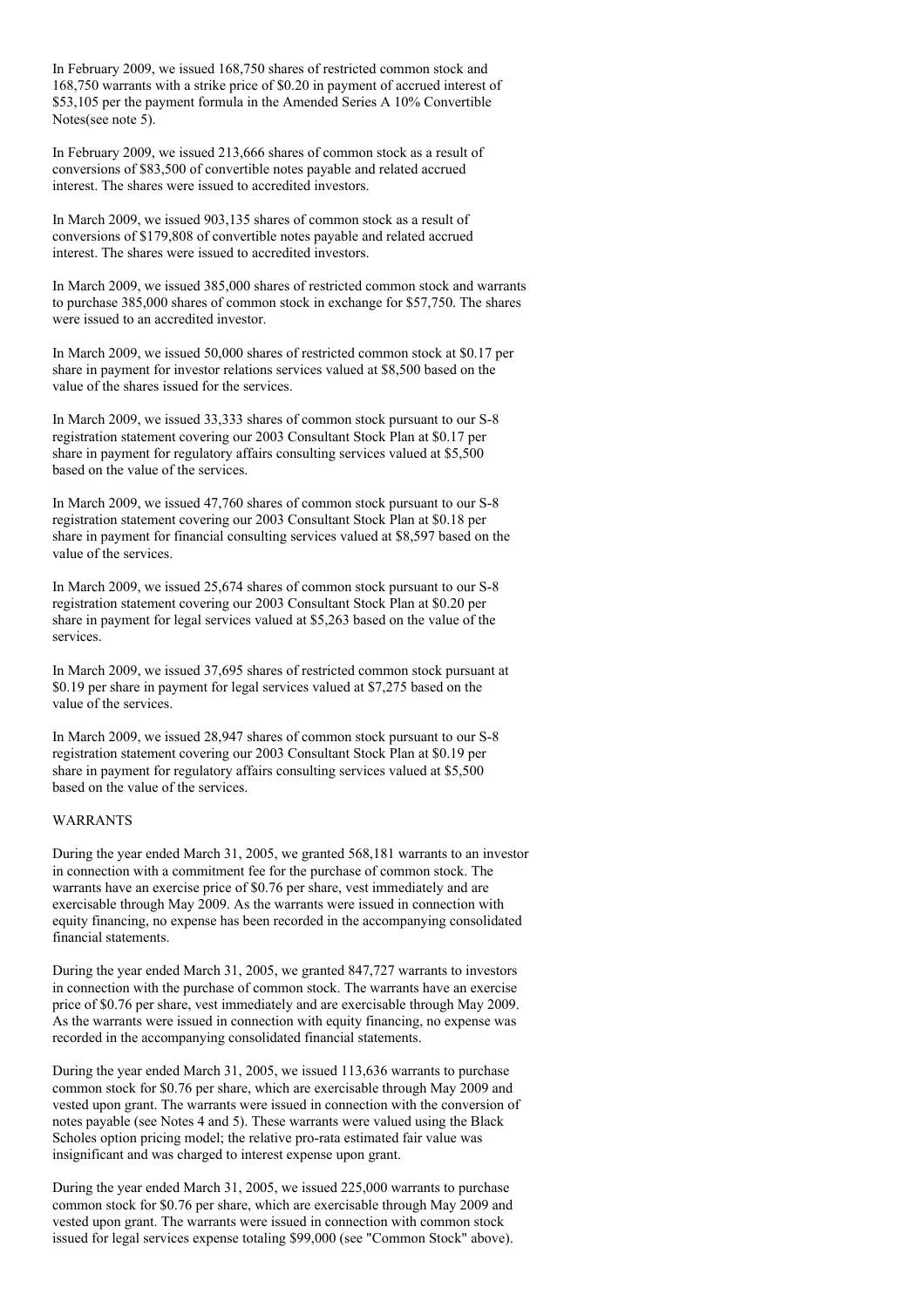### AETHLON MEDICAL, INC. (A DEVELOPMENT STAGE COMPANY) NOTES TO CONSOLIDATED FINANCIAL STATEMENTS MARCH 31, 2009 - --------------------------------------------------------------------------------

#### 6. EQUITY TRANSACTIONS (continued)

#### WARRANTS (continued)

During the year ended March 31, 2005, we issued 260,000 warrants to purchase common stock for \$0.50 per share, which vested upon grant and were scheduled to expire in October 2007. The warrants were issued in connection with the issuance of notes payable (see Note 4). These warrants were valued using the Black Scholes option pricing model; the relative pro-rata estimated fair value is being amortized to interest expense over the life of the notes.

During the year ended March 31, 2005, we issued 144,443 warrants to purchase common stock for \$0.90 per share, which vested upon grant and expired in October 2007. The warrants were issued in connection with the issuance of notes payable (see Note 4). These warrants were valued using the Black Scholes option pricing model; the relative pro-rata estimated fair value was amortized to interest expense over the life of the notes.

During the year ended March 31, 2005, we granted 55,556 warrants to an investor in connection with the purchase of common stock. The warrants have an exercise price of \$0.44 per share, vest immediately and were exercisable through January 2008. As the warrants were issued in connection with equity financing, no expense has been recorded in the accompanying consolidated financial statements.

During the year ended March 31, 2005, we granted 90,000 warrants to investors in connection with the purchase of common stock. The warrants have an exercise price of \$0.34 per share, vest immediately and were exercisable through February 2008. As the warrants were issued in connection with equity financing, no expense has been recorded in the accompanying consolidated financial statements.

On May 16, 2005, we granted 100,000 warrants to an accredited investor in connection with the purchase of 100,000 restricted common shares for \$17,600. the warrants have an exercise price of \$0.176 and were exercisable through May 2008.

On May 16, 2005, we granted 300,000 warrants to Fusion Capital Fund II, LLC in connection with the issuance of a 15% Convertible Note. The warrants have an exercise price of \$0.25 per share and are exercisable through May 2010.

On May 27, 2005, we granted 400,000 warrants to an accredited investor in connection with the issuance of a \$100,000 12% note payable. The warrants had an exercise price of \$0.25 and expired on May 27, 2006.

On June 27, 2005, we granted three-year warrants to purchase 418,365 shares of the Company's restricted common stock at an exercise price of \$0.25 to legal counsel as an inducement to settle accrued past due legal services payable.

From July 11, 2006 through December 14, 2005, we granted three-year warrants to purchase 5,000,000 shares of common stock to the holders of an aggregate of \$1,000,000 in 10% Series A Convertible Notes. The warrants have an exercise price of \$0.20 and will be issued upon conversion of the underlying 10% Series A Convertible Notes.

On March 31, 2006, as an inducement to exercise 568,181 warrants at an exercise price of \$0.76 per share, we issued five-year replacement warrants in like amount to Fusion Capital Fund II, LLC. The 568,181 replacement warrants have an exercise price of \$0.76. Such warrants were valued using Binomial Option Pricing model and such incremental value was insignificant.

On November 14, 2006, in conjunction with the purchase of 555,556 shares of our restricted common stock, we granted five-year warrants to purchase 555,556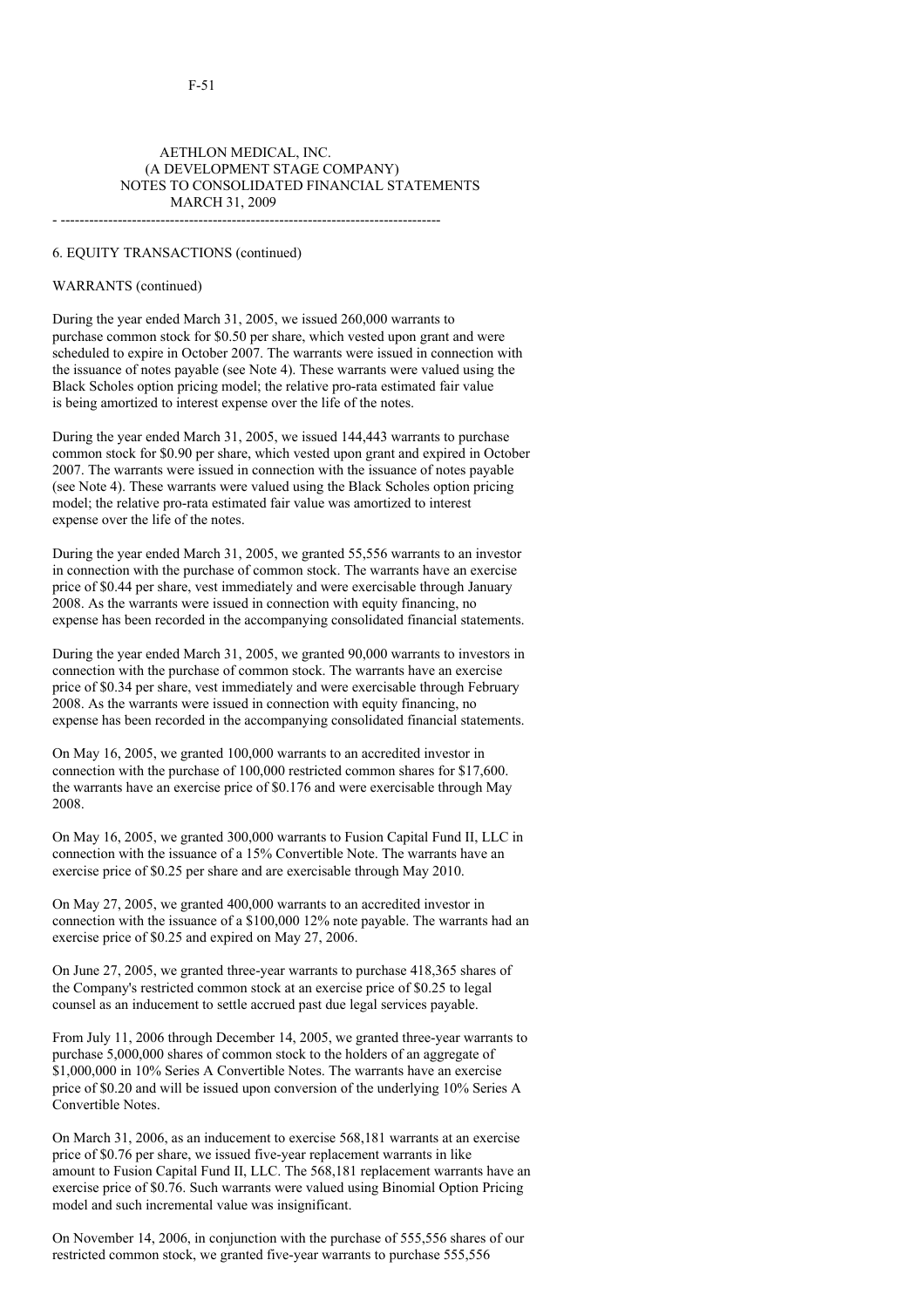shares of restricted common stock at an exercise price of \$0.18. If such warrants are exercised on or before November 14, 2007, the warrant holder will receive five-year warrants to purchase an additional 555,556 shares of restricted common stock at an exercise price of \$0.18.

On December 15, 2006, as an inducement to enter into a \$100,000 10% convertible note, we granted noteholders five-year warrants to purchase 294,118 shares of restricted common stock at an exercise price of \$0.17. If such warrants are exercised on or before December 15, 2007, the noteholders will receive five-year warrants to purchase an additional 294,118 shares of restricted common stock at an exercise price of \$0.17.

In March 2007, an investor exercised 160,000 warrants in two cashless transactions.

F-52

AETHLON MEDICAL, INC. (A DEVELOPMENT STAGE COMPANY) NOTES TO CONSOLIDATED FINANCIAL STATEMENTS MARCH 31, 2009

- --------------------------------------------------------------------------------

6. EQUITY TRANSACTIONS (continued)

#### WARRANTS (continued)

On March 22, 2007 in effecting the Allonges, we amended our 10% Series A Convertible Notes to extend the maturity date of the Notes from January 2, 2007 until January 3, 2008. We agreed to also pay all accrued interest, through February 15, 2007 and each calendar quarter thereafter, in the form of units (the "Units")at the rate of \$0.20 per Unit (the "Interest Payment Rate"). The Notes were convertible into Units at any time prior to the Maturity Date at the conversion price of \$0.20 per Unit (the "Conversion Price"). Each Unit is composed of one share of the Company's Common Stock and one Class A Common Stock Purchase Warrant (the "Class A Warrant"). Each Class A Warrant expires on January 2, 2011 and is exercisable to purchase one share of Common Stock at a price of \$0.20 per share (the "Exercise Price"). If the Holder exercises Class A Warrants on or before July 3, 2008, we will issue the Holder one Class B Common Stock Purchase Warrant (the "Class B Warrant" and with the Class A Warrant, collectively, the "Warrants") for every two Class A Warrants exercised. Each Class B Warrant has a three-year term and is exercisable to purchase one share of Common Stock at a price equal to the greater of \$0.20 per share or 75% of the average of the closing bid prices of the Common Stock for the five trading days immediately preceding the date of the notice of conversion. Class A Warrants to purchase 685,328 shares of Common Stock and Class B Warrants to purchase 342,665 shares of Common Stock were granted under the Allonges.

At various points over the fiscal year ended March 31, 2007, 669,000 warrants expired.

In August 2007, as part of the purchase of 815,000 units, we issued three-year warrants to purchase 815,000 shares of our common stock at \$0.50 per share to accredited investors.

At various points in the three months ended December 31, 2007, 144,443 warrants expired.

In December 2007, we issued 1,650,000 three-year warrants to purchase our common stock at \$0.50 per share in association with debt and equity financings.

In January 2008, we issued 760,000 three-year warrants to purchase our common stock at \$0.50 per share in association with debt and equity financings.

In February 2008, an investor exercised 55,556 warrants to receive 30,617 shares in a cashless transaction.

In February 2008, we issued 200,000 three-year warrants to purchase our common stock at \$0.50 per share in connection with equity financings.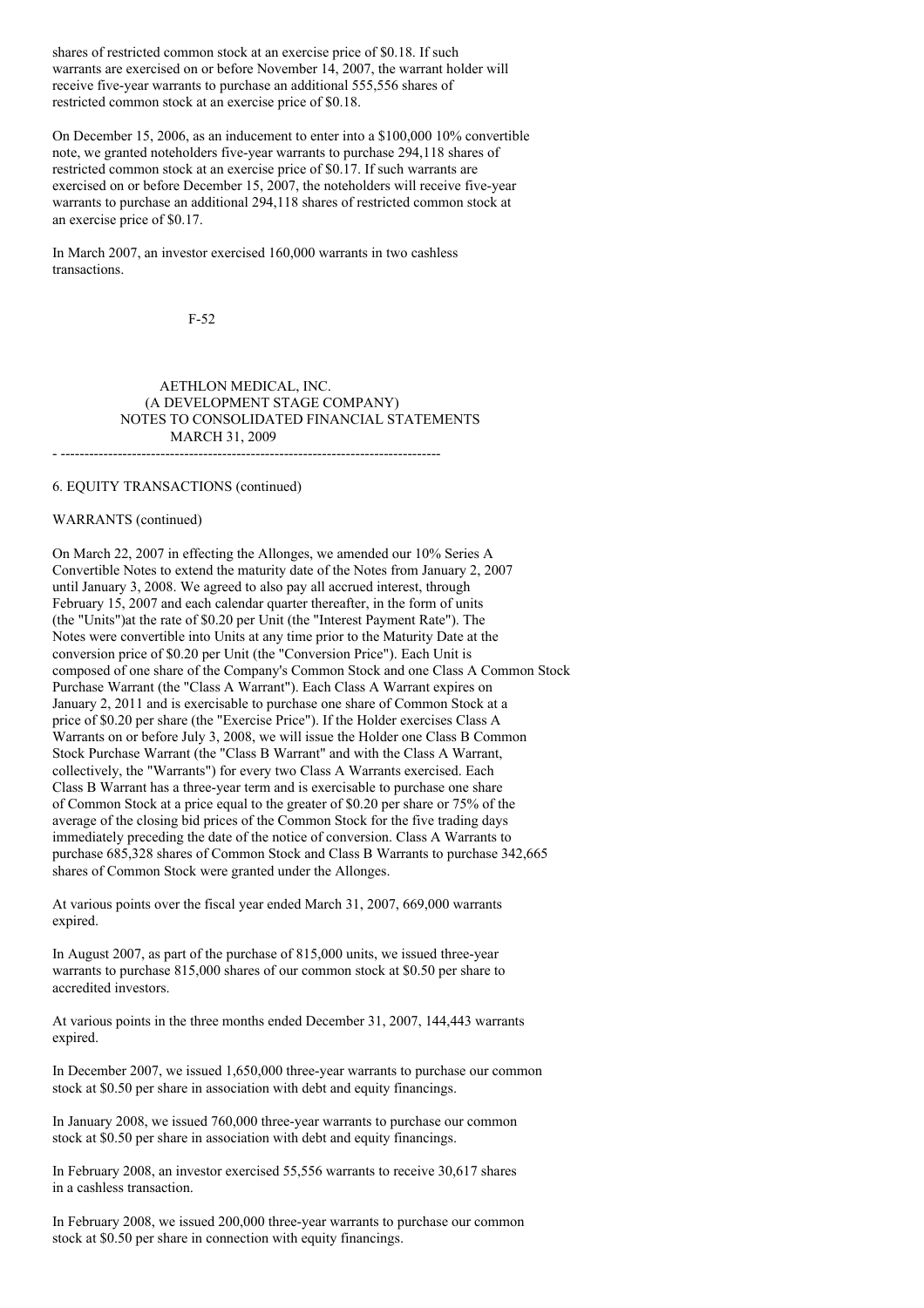In March 2008, 90,000 warrants expired.

In the July through September 2008 period, we issued 860,000 warrants to accredited investors in connection with the issuance of the 2008 10% Convertible Notes. We also issued 60,200 warrants as a placement fee to an investment banking firm that arranged the placement of the 2008 10% Convertible Notes. The warrants had an exercise price of \$0.50 and carry three year terms.

In September 2008, we issued 966,750 warrants with a strike price of \$0.20 as part of a payment of accrued interest of \$89,500 and accrued damages of \$103,850 per the payment formula in the Amended Series A 10% Convertible Notes(see note 5).

In December 2008, we issued 700,000 warrants with a strike price of \$0.25 to an accredited investor as part of the sale of units in exchange for \$175,000. These warrants carry three year terms.

In the three months ended December 31, 2008, investors exercised 485,000 warrants to purchase our common stock at \$0.50 per share.

In January 2009, we issued 353,000 warrants to purchase 353,000 shares of common stock as part of the sale of units to an accredited investor in exchange for \$55,850. 118,000 of the warrants have a strike price of \$0.16 per share and 200,000 of the warrants have a strike price of \$0.15 per share. These warrants carry three year terms.

In February 2009, we issued warrants to purchase 582,000 shares of common stock as part of the sale of units to an accredited investor in exchange for \$88,870. 157,000 of the warrants have a strike price of \$0.16 per share and 425,000 of the warrants have a strike price of \$0.15 per share. These warrants carry three year terms.

F-53

AETHLON MEDICAL, INC. (A DEVELOPMENT STAGE COMPANY) NOTES TO CONSOLIDATED FINANCIAL STATEMENTS MARCH 31, 2009 - --------------------------------------------------------------------------------

6. EQUITY TRANSACTIONS (continued)

WARRANTS (continued)

In February 2009, we issued 168,750 warrants with a strike price of \$0.20 as part of a payment of accrued interest of \$53,105 (see note 5) per the payment formula in the Amended Series A 10% Convertible Notes(see note 5).

In March 2009, we issued warrants to purchase 385,000 shares of common stock as part of the sale of units to an accredited investor in exchange for \$57,750. The warrants have a strike price of \$0.15 per share and carry a three year term.

In the three months ended March 31, 2009, 418,365 warrants expired.

A summary of the aggregate warrant activity for the years ended March 31, 2009 and 2008 is presented below:

<TABLE> <CAPTION>  $<\!\!S\!\!>$   $<\!\!C\!\!>$ 

> Year Ended March 31, ----------------------------------------------------- 2009 2008 ------------------------- ------------------------- Weighted Weighted Average Exercise Average Exercise Warrants Price Warrants Price ----------- ----------- ----------- -----------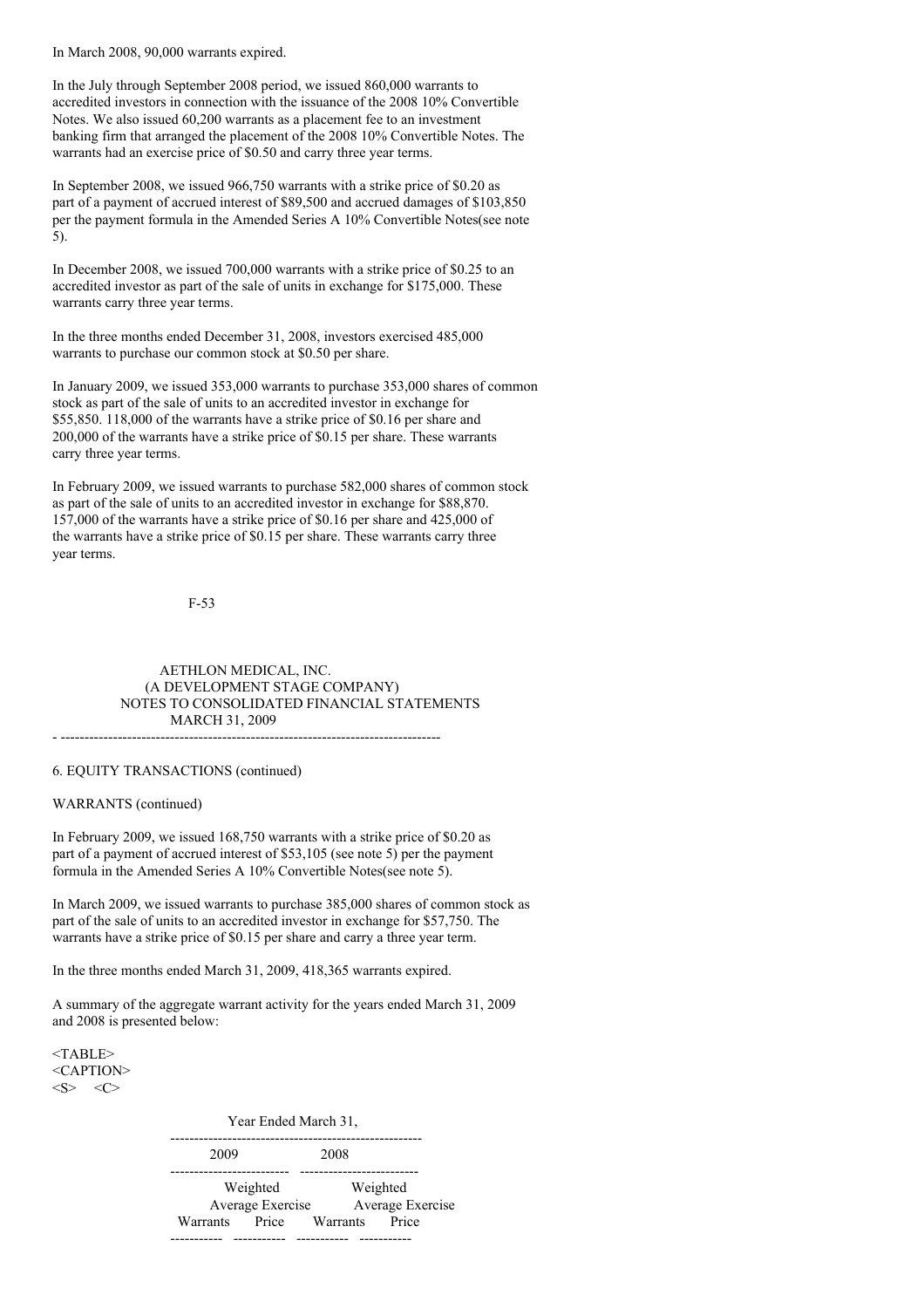| Outstanding, beginning of year 16,021,630 \$ 0.36 12,886,629 \$ 0.31<br>Granted<br>Exercised | 4,075,701 \$ 0.26 3,425,000 \$ 0.50<br>$(485,000)$ \$ 0.50 | $(55,556)$ \$ 0.44                   |
|----------------------------------------------------------------------------------------------|------------------------------------------------------------|--------------------------------------|
| Cancelled/Forfeited                                                                          | (418,365)                                                  | $\frac{1}{2}$ 0.25 (234,443) \$ 0.69 |
|                                                                                              |                                                            |                                      |
| Outstanding, end of year                                                                     | 19,193,966 \$ 0.29 16,021,630                              | \$ 0.36                              |
| Exercisable, end of year                                                                     | 19,193,966 \$ 0.29                                         | 16,021,630 \$ 0.36                   |
| Weighted average estimated fair<br>value of warrants granted                                 | 0.19<br>S                                                  | 0.48                                 |

 $<$ /TABLE>

The following outlines the significant weighted average assumptions used to estimate the fair value information presented, with respect to warrants utilizing the Binomial Lattice option pricing models:

|                         | Years Ended March 31, |                     |  |  |  |
|-------------------------|-----------------------|---------------------|--|--|--|
|                         | 2009<br>2008          |                     |  |  |  |
|                         |                       |                     |  |  |  |
| Risk free interest rate | $0.94\% - 3.01\%$     | $1.79\% - 4.03\%$   |  |  |  |
| Average expected life   | 3 to 5 years          | 3 years             |  |  |  |
| Expected volatility     | $83.6\% - 103.0\%$    | $84.0\%$ - $88.6\%$ |  |  |  |
| Expected dividends      | None                  | None                |  |  |  |

The detail of the warrants outstanding and exercisable as of March 31, 2009 is as follows:

<TABLE> <CAPTION>  $<\!\!S\!\!>$   $<\!\!C\!\!>$ 

|                          | Warrants Outstanding     |           |            | Warrants Exercisable |             |       |
|--------------------------|--------------------------|-----------|------------|----------------------|-------------|-------|
|                          | Weighted<br>Average      | Average   | Weighted   | Weighted<br>Average  |             |       |
|                          | Number                   | Remaining | Exercise   | Number               | Exercise    |       |
| Range of Exercise Prices | Outstanding Life (Years) |           |            | Price                | Outstanding | Price |
|                          |                          |           |            |                      |             |       |
| $$0.15 - $0.18$          | 3.119.348                | 3.12      | \$ 0.17    | 3.119.348            | \$ 0.17     |       |
| $$0.20 - $0.40$          | 9.621.753                | 3.70      | \$0.23     | 9,621,753            | \$0.23      |       |
| $$0.50 - $0.76$          | 6.452.865                | 2.37      | \$0.58     | 6.452.865            | \$0.58      |       |
|                          |                          |           |            |                      |             |       |
|                          | 19.193.966               |           | 19.193.966 |                      |             |       |
|                          |                          |           |            |                      |             |       |

</TABLE>

F-54

AETHLON MEDICAL, INC. (A DEVELOPMENT STAGE COMPANY) NOTES TO CONSOLIDATED FINANCIAL STATEMENTS MARCH 31, 2009 - --------------------------------------------------------------------------------

6. EQUITY TRANSACTIONS (continued)

#### **OPTIONS**

At March 31, 2009 we had issued 1,337,825 options to outside directors and 3,965,450 options to employee-directors under the 2005 Directors Compensation Program. Of the options issued to outside directors, 308,725 options had been forfeited, 250,000 options had been exercised and 4,744,550 options remain outstanding.

From time to time, our Board of Directors grants common share purchase options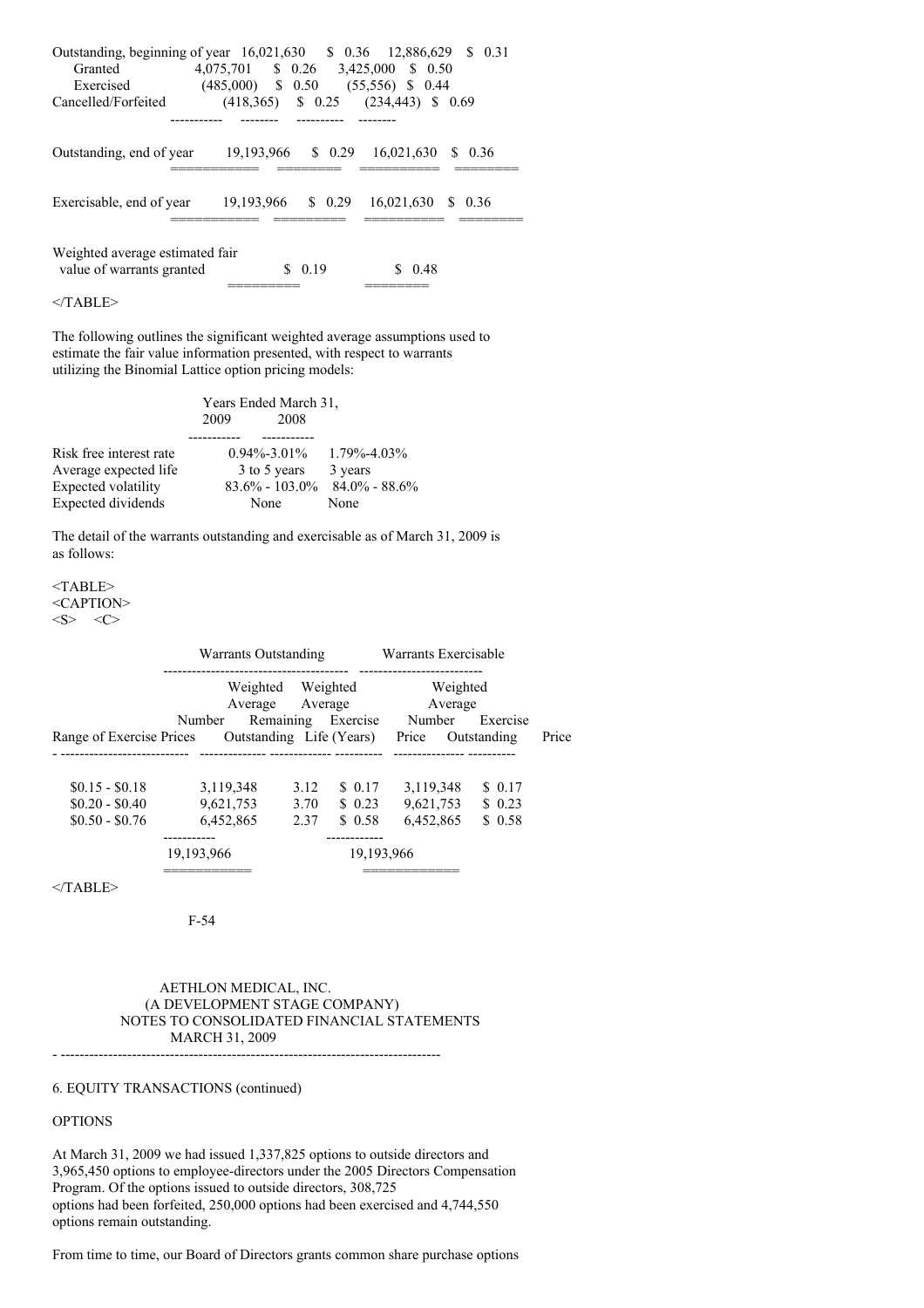or warrants to selected directors, officers, employees, consultants and advisors in payment of goods or services provided by such persons on a stand-alone basis outside of any of our formal stock plans. The terms of these grants are individually negotiated.

In August 2000, we adopted the 2000 Stock Option Plan ("Stock Option Plan"), which was approved by its stockholders in September 2000. The Stock Option Plan provides for the issuance of up to 500,000 options to purchase shares of common stock. Such options can be incentive options or nonstatutory options, and may be granted to employees, directors and consultants. The Stock Option Plan has limits as to the eligibility of those stockholders who own more than 10% of our stock, as defined. The options granted pursuant to the Stock Option Plan may have exercise prices of no less than 100% of fair market value of our common stock at the date of grant (incentive options), or no less than 75% of fair market value of such stock at the date of grant (nonstatutory). At March 31, 2009, we had granted 47,500 options under the 2000 Stock Option Plan of which 15,000 had been forfeited granted 10,000 shares to employees under the plan, with 457,500 available for future issuance.

In March 2002, the Board of Directors granted our Chief Executive Officer ("CEO") and Chief Scientific Officer ("CSO") non-qualified stock options to purchase up to 250,000 shares of common stock each, at an exercise price of \$1.90 per share (the estimated fair value of the underlying common stock at grant date) and expire March 2012. Awards are earned upon achievement of certain financial and/or research and development milestones. On July 1, 2005, the Company's CEO forfeited all of his aforementioned 250,000 options.

In February 2005, our Board of Directors granted our CEO and CSO non-qualified stock options to purchase up to 2,231,100 and 1,734,350 shares of common stock, respectively, at an exercise price of \$0.38 per share and vest fifty percent immediately, twenty-five percent in December 2005 and twenty-five percent in December 2006. In addition Mr. Calvin Leung, a board member, was granted non-qualified stock options to purchase up to 308,725 shares at \$0.38 that vest fifty percent immediately, twenty-five percent in December 2005 and twenty-five percent in December 2006. Messrs. Franklyn S Barry, Jr. and Edward G Broenniman, board members, were each granted non-qualified stock options to purchase up to 514,550 shares at \$0.38 that vest fifty percent immediately, twenty-five percent in December 2005 and twenty-five percent in December 2006. All of these options granted expire in 2010 and 2011 and were granted at a price that was \$0.08 below the estimated fair value of the underlying common stock on the date of grant. Accordingly, we recorded approximately \$424,000 of compensation expense in the accompanying consolidated statement of operations for the year ended March 31, 2005.

On September 9, 2005, our Board of Directors granted our CEO non-qualified stock options to purchase up to 2,857,143 shares of common stock, at an exercise price of \$0.21 per share, in exchange for the extinguishment of \$300,000 of accrued related-party liabilities. The fair value of such options approximated the value of the accrued related-party liability.

On October 2, 2006, our Board of Directors granted our President non-qualified stock options to purchase up to 500,000 shares of common stock, at an exercise price of \$0.27 per share. 166,667 of the options vested on July 18, 2007 with the remaining shares of the grant vesting at a rate of 13,889 shares per month. Due to our President ceasing his employment with us in November 2008, the option grant was subsequently forfeited.

F-55

AETHLON MEDICAL, INC. (A DEVELOPMENT STAGE COMPANY) NOTES TO CONSOLIDATED FINANCIAL STATEMENTS MARCH 31, 2009 - --------------------------------------------------------------------------------

6. EQUITY TRANSACTIONS (continued)

OPTIONS (continued)

On June 13, 2007, our Board of Directors granted our CEO non-qualified stock options to purchase up to 2,500,000 shares of common stock, at an exercise price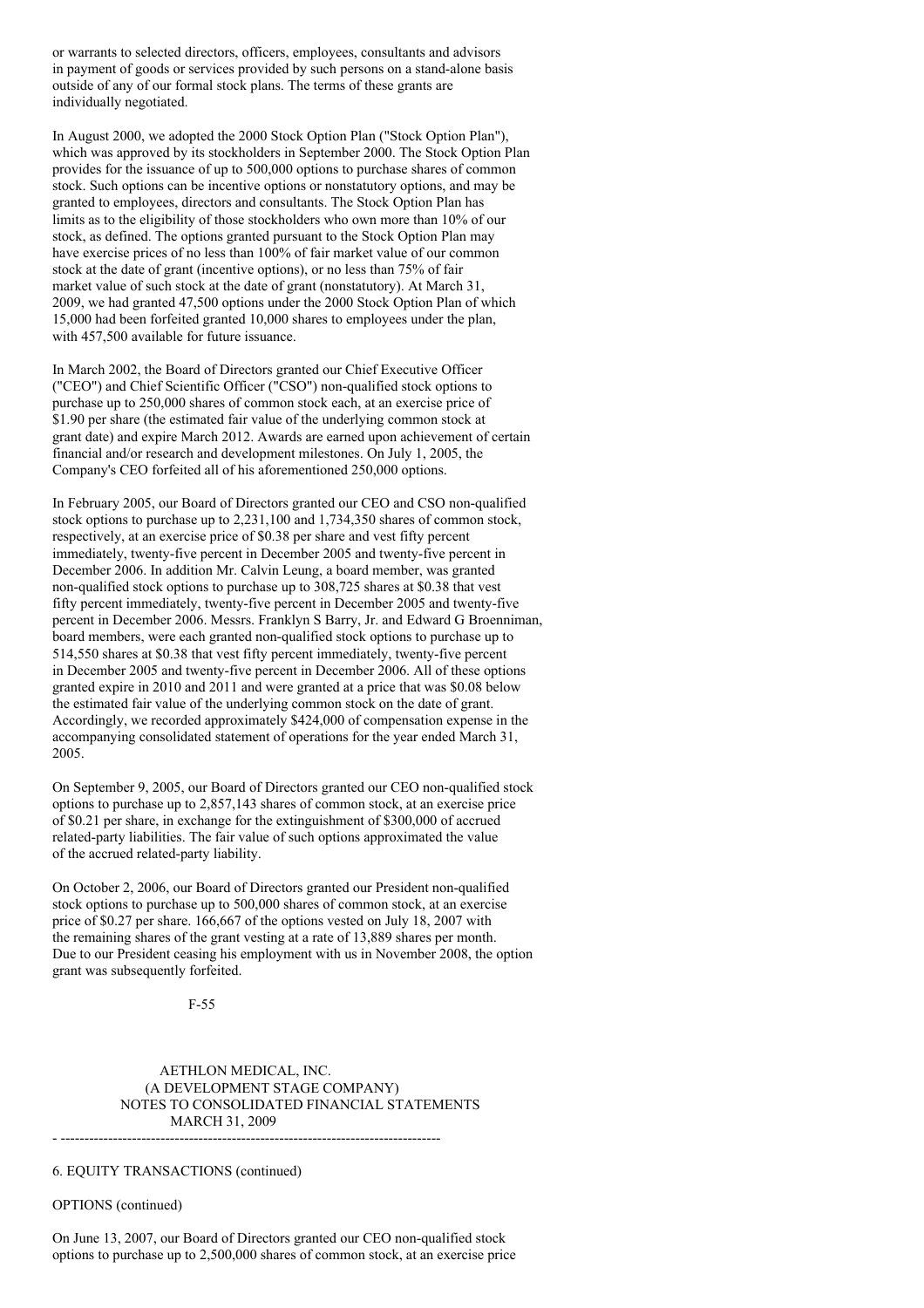of \$0.36 per share. 1,000,000 options vested immediately, 500,000 options vested in June 2008 and 500,000 options are scheduled to vest in June 2009. Unless terminated earlier in accordance with the agreement, the option, to the extent unexercised, will expire on June 13, 2017.

On December 15, 2008, our Board of Directors granted our CEO non-qualified stock options to purchase up to 2,000,000 shares of common stock, at an exercise price of \$0.25 per share. The exercise price was set based on the closing price of our common stock on November 13, 2008, the date on which our Board of Directors approved the grant of the option. The option vested on December 15, 2008, the date of grant, with respect to 1,000,000 shares, will vest as to 500,000 shares on December 31, 2009 and will vest as to the remaining 500,000 shares on December 31, 2010. Unless terminated earlier in accordance with the agreement, the option, to the extent unexercised, will expire on November 13, 2018.

Also on December 15, 2008, we entered into separate agreements with Franklyn S. Barry, Jr. and Edward G. Broenniman, two of our non-employee directors, pursuant to which we granted to each such director a non-statutory stock option to acquire an aggregate of 500,000 shares of the Company's common stock at an exercise price of \$0.41 per share. The exercise price was set based on the closing price of our common stock on June 4, 2008, the date on which our Board of Directors approved the grant of each option. In the case of each grant, the option vested on December 15, 2008, the date of grant, with respect to 333,333 shares and will vest as to the remaining 166,667 shares on June 4, 2009. Unless terminated earlier in accordance with its respective agreement, each option, to the extent unexercised, will expire on June 4, 2018.

Additionally, on December 15, 2008, our Board of Directors granted our CSO and another employee non-statutory stock options at an exercise price of \$0.41 per share to acquire an aggregate of 750,000 shares and 300,000 shares of our common stock, respectively. The exercise price was set based on the closing price of our common stock on June 4, 2008, the date on which our Board of Directors approved the option grants. The one-third of the options will vest on June 4, 2009, one-third on June 4, 2010 and the final one-third will vest on June 4, 2011. Unless terminated earlier in accordance with the agreements, the options, to the extent unexercised, will expire on June 4, 2018.

The following is a summary of the stock options outstanding at March 31, 2009 and 2008 and the changes during the two years then ended:

<TABLE> <CAPTION>  $$   $<$ C>

Year Ended March 31,

|                                                                                                                                              | 2009                        | 2008               |             |
|----------------------------------------------------------------------------------------------------------------------------------------------|-----------------------------|--------------------|-------------|
|                                                                                                                                              | Weighted Weighted           |                    |             |
|                                                                                                                                              | Average Average             |                    |             |
|                                                                                                                                              | Exercise Exercise           |                    |             |
|                                                                                                                                              | Options Price Options Price |                    |             |
|                                                                                                                                              |                             |                    |             |
| Granted 4,050,000 \$ 0.33 2,500,000 \$ 0.36<br>Exercised - \$ - (250,000) \$ 0.38<br>Cancelled/Forfeited (515,000) \$ 0.32 (500,000) \$ 0.23 |                             |                    |             |
| Outstanding, end of year 14,489,060 \$ 0.38 10,954,060 \$ 0.38                                                                               |                             |                    |             |
| Exercisable, end of year 11,105,726 \$ 0.37 9,231,839 \$ 0.38                                                                                |                             |                    |             |
| Weighted average estimated fair<br>value of options granted                                                                                  |                             | $\frac{1}{2}$ 0.21 | \$.<br>0.37 |
| $<$ TABLE>                                                                                                                                   |                             |                    |             |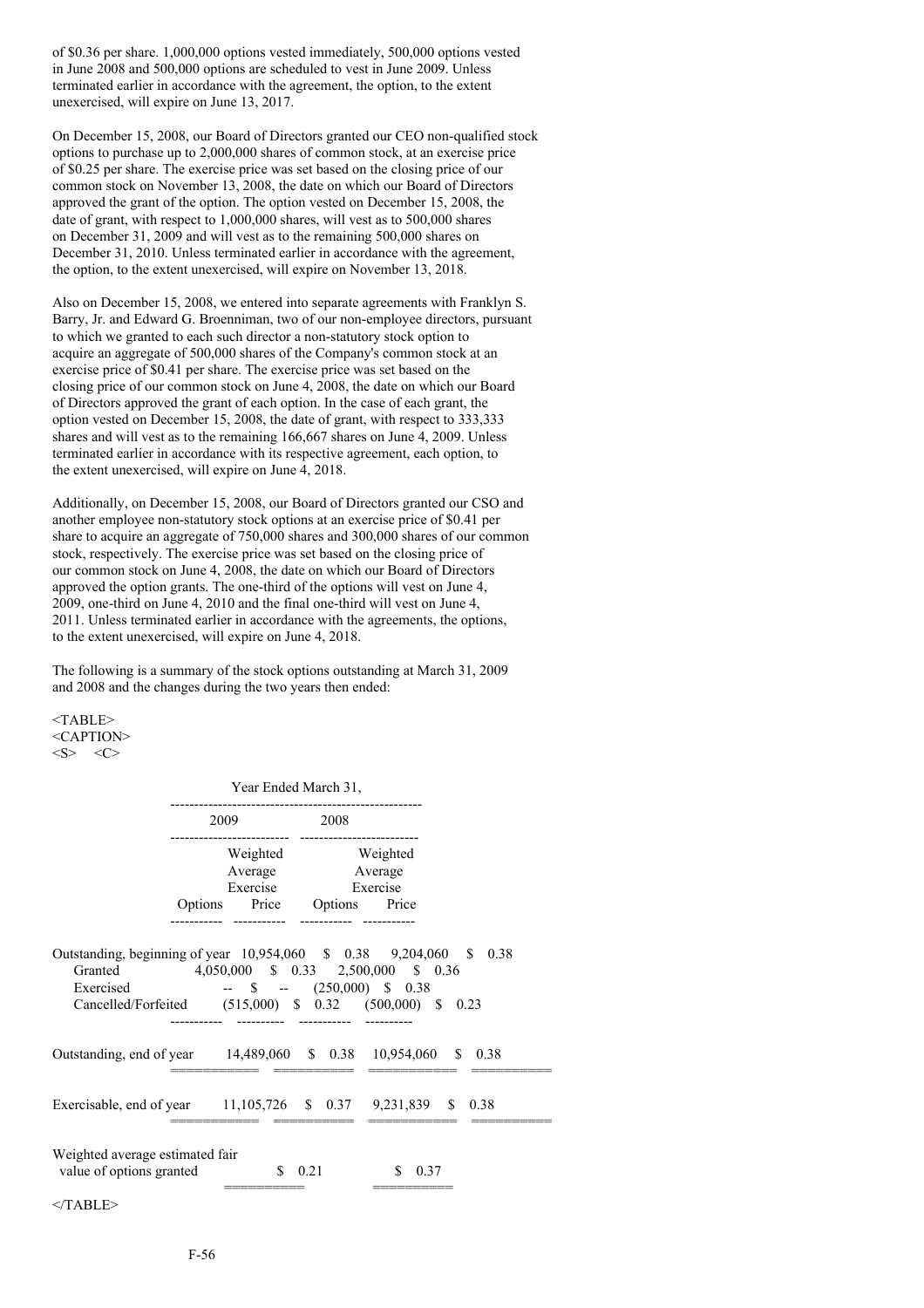### AETHLON MEDICAL, INC. (A DEVELOPMENT STAGE COMPANY) NOTES TO CONSOLIDATED FINANCIAL STATEMENTS MARCH 31, 2009

- --------------------------------------------------------------------------------

# 6. EQUITY TRANSACTIONS (continued)

# OPTIONS (continued)

The following outlines the significant weighted average assumptions used to estimate the fair value information presented, with respect to stock options utilizing the Binomial Lattice option pricing model for the years ended March 31, 2009 and March 31, 2008:

|                         | Years Ended March 31,<br>2009 |          |         |
|-------------------------|-------------------------------|----------|---------|
|                         |                               |          |         |
| Risk free interest rate |                               | $1.02\%$ | 4.85%   |
| Average expected life   |                               | 3 years  | 3 years |
| Expected volatility     |                               | 112%     | 91%     |
| Expected dividends      |                               | None     | None    |
|                         |                               |          |         |

The detail of the options outstanding and exercisable as of March 31, 2009 is as follows:

<TABLE> <CAPTION>  $<\!\!S\!\!>$   $<\!\!C\!\!>$ 

|                          |                     | <b>Options Outstanding</b> |            | <b>Options Exercisable</b> |          |
|--------------------------|---------------------|----------------------------|------------|----------------------------|----------|
|                          | Weighted<br>Average | Weighted<br>Average        |            | Weighted<br>Average        |          |
|                          | Number              | Remaining                  | Exercise   | Number                     | Exercise |
| Range of Exercise Prices | Outstanding         | Life                       | Price      | Outstanding                | Price    |
| $$0.21 - $0.25$          | 4,857,143           | 7.75 years                 | \$0.23     | 3,857,143                  | \$0.22   |
| $$0.36 - $0.41$          | 9.294.550           | $5.07$ years               | \$ 0.38    | 6,911,216                  | \$0.36   |
| $$1.78 - $3.75$          | 337, 367            | 2.77 years                 | \$2.02     | 337, 367                   | \$2.02   |
|                          |                     |                            |            |                            |          |
|                          | 14.489.060          |                            | 11,105,726 |                            |          |
|                          |                     |                            |            |                            |          |

 $<$ /TABLE>

We recorded stock based compensation expense related to share issuances and to options granted outside of our Stock Option Plan totaling \$733,289 and \$487,093 for the fiscal years ended March 31, 2009 and 2008, respectively. These expenses were recorded as stock compensation included in payroll and related expenses in the accompanying consolidated statement of operations for the years ended March 31, 2009 and 2008.

As of March 31, 2009, we had \$678,096 of remaining unrecognized stock option expense, which is expected to be recognized over a weighted average remaining vesting period of 1.70 years.

On March 31, 2009, our stock options had a negative intrinsic value since the closing price on that date of \$0.19 per share was below the weighted average exercise price of our stock options.

#### 7. RELATED PARTY TRANSACTIONS

#### DUE TO RELATED PARTIES

Certain of our officers and other related parties have advanced us funds, agreed to defer compensation and/or paid expenses on our behalf to cover working capital deficiencies. These non interest-bearing liabilities have been included as due to related parties in the accompanying consolidated balance sheet.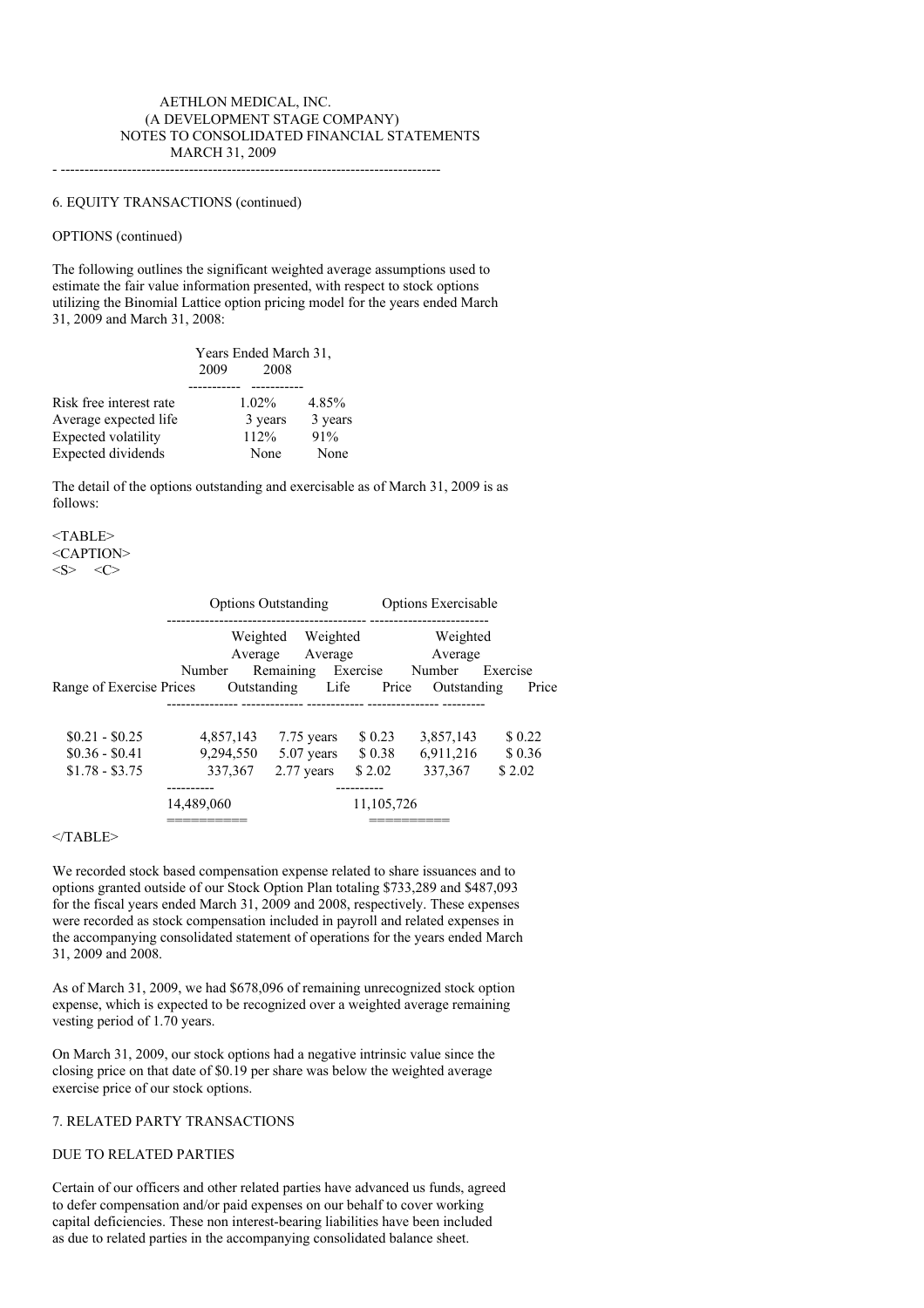Other related party transactions are disclosed elsewhere in these notes to consolidated financial statements.

F-57

### AETHLON MEDICAL, INC. (A DEVELOPMENT STAGE COMPANY) NOTES TO CONSOLIDATED FINANCIAL STATEMENTS MARCH 31, 2009

- --------------------------------------------------------------------------------

### 8. OTHER CURRENT LIABILITIES

At March 31, 2009 and 2008, other current liabilities were comprised of the following items:

|                                 | March 31, | March 31, |             |
|---------------------------------|-----------|-----------|-------------|
|                                 | 2009      | 2008      |             |
|                                 |           |           |             |
| Accrued liquidated damages      |           |           | 337,400     |
| Accrued interest                |           | 352,204   | 412,914     |
| Accrued legal fees and other    |           | 327.294   | 340,495     |
|                                 |           |           |             |
| Total other current liabilities | S.        | 679.498   | \$1,090,809 |
|                                 |           |           |             |

### 9. INCOME TAXES

#### INCOME TAXES

On July 13, 2006, the FASB issued FIN 48, which clarifies the accounting for uncertainty in income taxes recognized in an entity's financial statements in accordance with SFAS No. 109, ACCOUNTING FOR INCOME Taxes, and prescribes a recognition threshold and measurement attributes for financial statement disclosure of tax positions taken or expected to be taken on a tax return. Under FIN 48, the impact of an uncertain income tax position on the income tax return must be recognized at the largest amount that is more-likely-than-not to be sustained upon audit by the relevant taxing authority. An uncertain income tax position will not be recognized if it has less than a 50% likelihood of being sustained. Additionally, FIN 48 provides guidance on derecognition, classification, interest and penalties, accounting in interim periods, disclosure and transition. FIN 48 is effective for fiscal years beginning after December 15, 2006.

We adopted the provisions of FIN 48 on April 1, 2007, and has commenced analyzing filing positions in all of the federal and state jurisdictions where it is required to file income tax returns, as well as all open tax years in these jurisdictions. As a result of adoption, we have recorded no additional tax liability. There are no unrecognized tax benefits as of April 1, 2008, or as of March 31, 2009. As of March 31, 2009, we have not yet completed our analysis of the deferred tax assets for net operating losses and we believe that it is more likely than not that an ownership change may have occurred. As such, this amount and the offsetting valuation allowance have been removed from our deferred tax assets. We will complete a Section 382 analysis regarding the limitation of the net operating loss, if we utilize the net operating loss.

Due to the existence of the valuation allowance, future changes in our unrecognized tax benefits will not impact our effective tax rate.

We are subject to taxation in the U.S. and state jurisdictions. Our tax years for 1994 and forward are subject to examination by the U.S. and 2004 and forward by California tax authorities due to the carryforward of unutilized net operating losses. We are currently not under examination by any taxing authorities.

Our practice is to recognize interest and/or penalties related to income tax matters in income tax expense. During the twelve months ended March 31, 2009, we did not recognize any interest or penalties. Upon adoption of FIN 48 on April 1, 2007, we did not record any interest or penalties.

The adoption of FIN 48 did not impact our financial condition, results of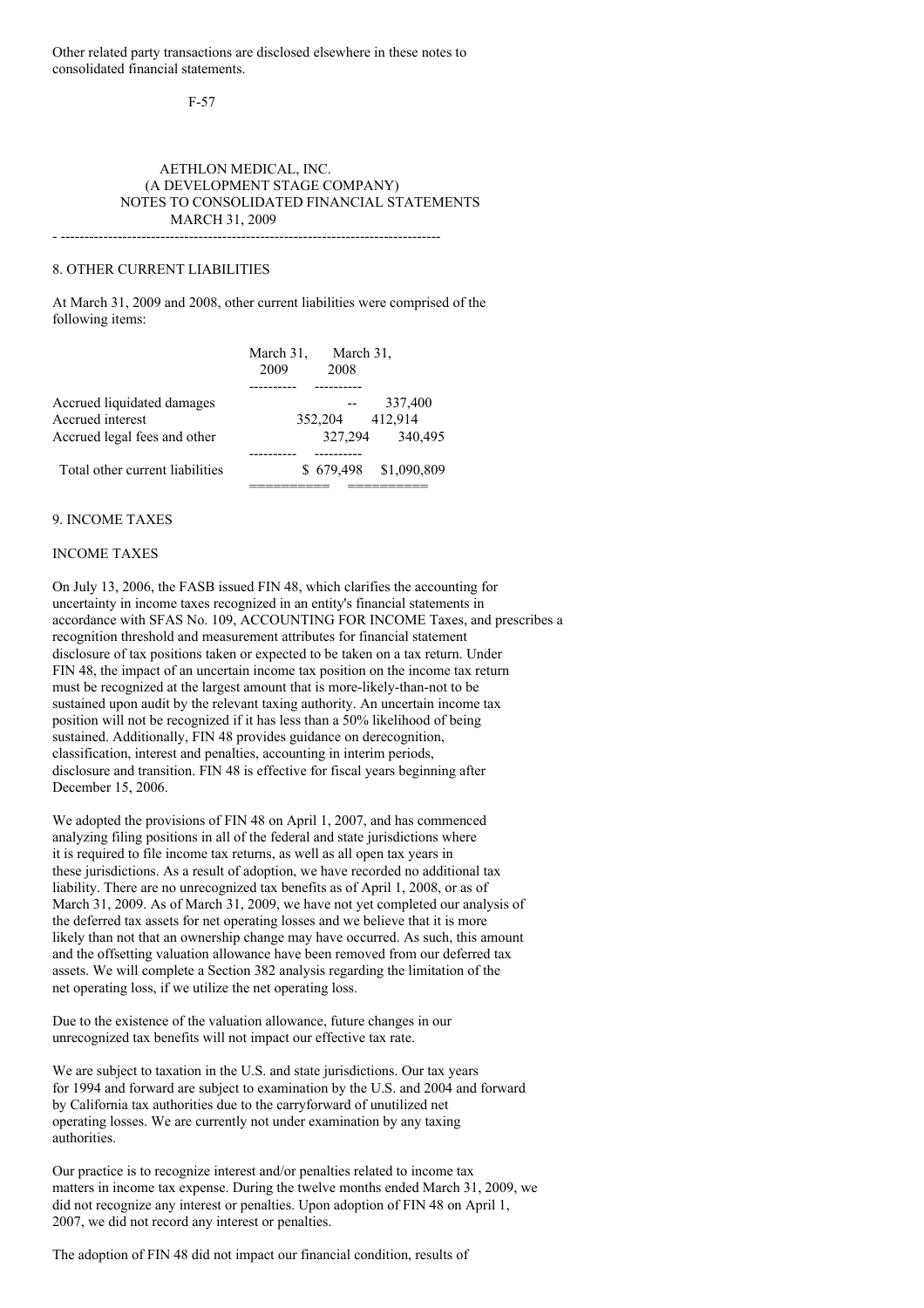operations or cash flows. At March 31, 2009, we had net deferred tax assets of approximately \$3.9 million. These deferred tax assets are primarily composed of capitalized research and development costs and other accruals. Due to uncertainties surrounding our ability to generate future taxable income to realize these assets, a full valuation has been established to offset the net deferred tax asset. Additionally, the future utilization of the our net operating loss carryforwards to offset future taxable income may be subject to an annual limitation as a result of ownership changes that may have occurred previously or that could occur in the future. We have not yet determined whether such an ownership change has occurred. Until this analysis has been completed we have removed the deferred tax assets associated with these carryforwards from its deferred tax asset schedule and have recorded a corresponding decrease to their valuation allowance.

F-58

### AETHLON MEDICAL, INC. (A DEVELOPMENT STAGE COMPANY) NOTES TO CONSOLIDATED FINANCIAL STATEMENTS MARCH 31, 2009 - --------------------------------------------------------------------------------

Significant components of our net deferred tax assets at March 31, 2009 are shown below (in thousands). A valuation allowance of \$3.9 million has been established to offset the net deferred tax assets as of March 31, 2009, as realization of such assets is uncertain.

<TABLE> <CAPTION>

|                                                                        |                         |         | YEAR ENDED MARCH 31,               |  |
|------------------------------------------------------------------------|-------------------------|---------|------------------------------------|--|
|                                                                        | ----------<br>2009 2008 |         |                                    |  |
| Deferred tax assets:<br>Capitalized research and development<br>Other  |                         | 626 136 | $\frac{1}{2}$ \$ 3,245 \$ 2,987    |  |
| Total deferred tax assets                                              |                         |         | 3,871 3,123                        |  |
| Total deferred tax liabilities                                         |                         |         |                                    |  |
| Net deferred tax assets<br>Valuation allowance for deferred tax assets |                         |         | 3,871 3,123<br>$(3,871)$ $(3,123)$ |  |
| Net deferred tax assets                                                | \$.                     | $-$ \$  |                                    |  |

 $<$ /TABLE>

- -------------------

The provision for income taxes on earnings subject to income taxes differs from the statutory federal rate at March 31, 2009, due to the following (in thousands):

| Federal income taxes at 34%              | S   |       | $(2,069)$ \$ $(1,323)$ |
|------------------------------------------|-----|-------|------------------------|
| State income tax, net of federal benefit |     | (355) |                        |
| Tax effect on non-deductible expenses    |     |       |                        |
| and credits                              | 472 | 57    |                        |
| Increase in valuation allowance (1)      |     | 1,952 | 1.489                  |
|                                          |     |       |                        |
|                                          |     |       |                        |
|                                          |     |       |                        |

(1) The removal of the valuation allowance related to the net operating losses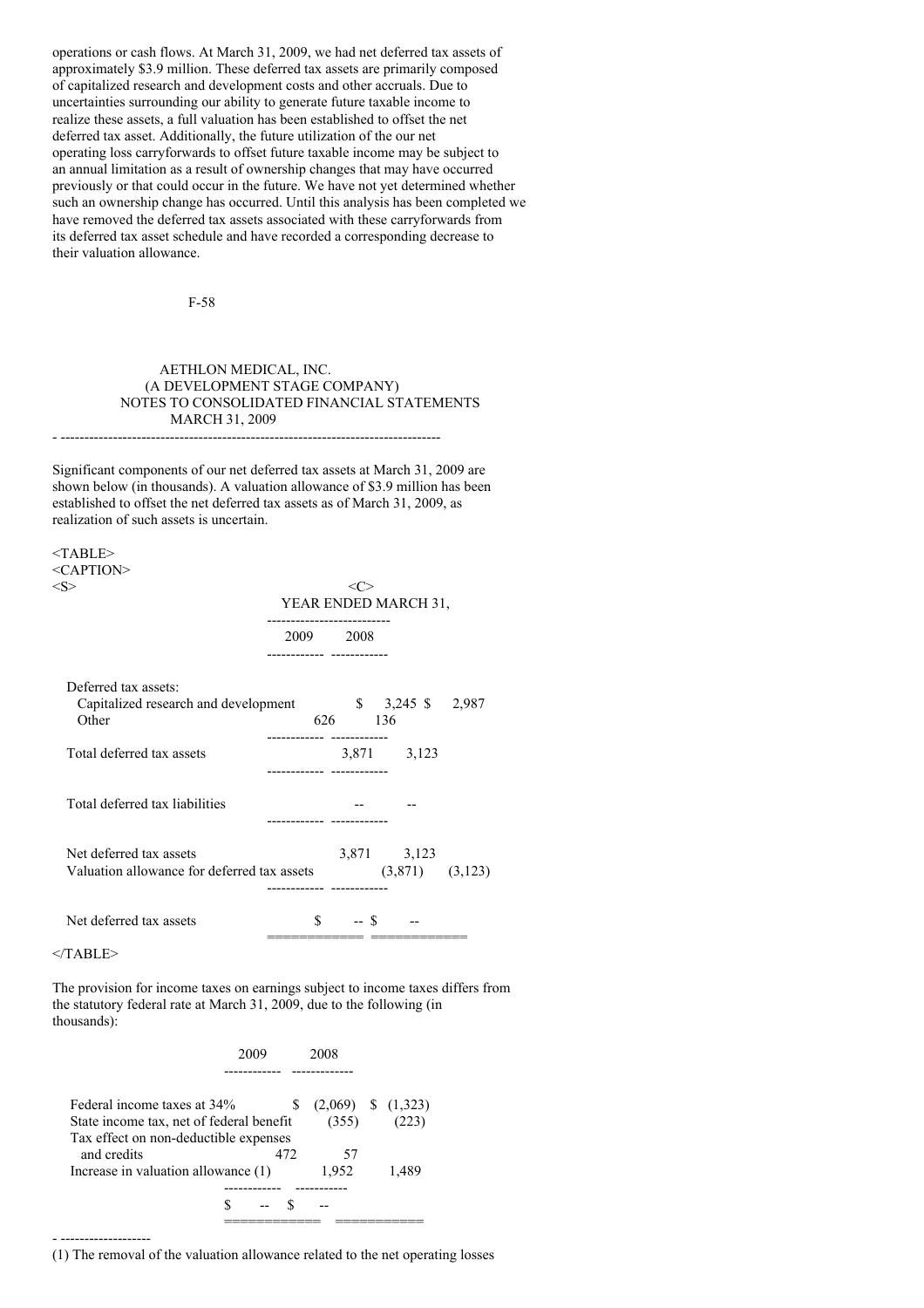is not included in the increase in the valuation allowance. See above for explanation.

Pursuant to Internal Revenue Code Sections 382, use of our net operating loss carryforwards may be limited if a cumulative change in ownership of more than 50% occurs within a three-year period.

F-59

AETHLON MEDICAL, INC. (A DEVELOPMENT STAGE COMPANY) NOTES TO CONSOLIDATED FINANCIAL STATEMENTS MARCH 31, 2009 - --------------------------------------------------------------------------------

#### 10. COMMITMENTS AND CONTINGENCIES

### EMPLOYMENT CONTRACTS

We entered into an employment agreement with our Chairman of the Board effective April 1, 1999. The agreement, which is cancelable by either party upon sixty days notice, will be in effect until the employee retires or ceases to be employed by us. The Chairman of the Board was appointed President and CEO effective June 1, 2001 upon which the base annual salary was increased from \$120,000 to \$180,000. Effective January 1, 2005, the CEO's salary was increased from \$180,000 to \$205,000 per year. The CEO is eligible for an annual bonus at the discretion of the Board of Directors, of which \$0 and \$20,000 was earned during each of the years ended March 31, 2007 and 2006, respectively. Under the terms of the agreement, if the employee is terminated he may become eligible to receive a salary continuation payment in the amount of at least twelve months' base salary. Effective April 1, 2006, the CEO's salary was increased from \$205,000 to \$240,000 per year. His salary was subsequently increased to \$265,000 per year and effective May 1, 2008, his salary was increased from \$265,000 to \$290,000 per year.

We entered into an employment agreement with Dr. Tullis effective January 10, 2000. Effective June 1, 2001, Dr. Tullis was appointed our Chief Science Officer ("CSO"). His compensation under the agreement was modified in June 2001 from \$80,000 to \$150,000 per year. Effective January 1, 2005 Dr. Tullis' salary was increased from \$150,000 to \$165,000 per year Under the terms of the agreement, his employment continues at a salary of \$165,000 per year for successive one-year periods, unless given notice of termination 60 days prior to the anniversary of his employment agreement. Dr. Tullis was granted 250,000 stock options to purchase the Company's common stock in connection the completing certain milestones, such as the initiation and completion of certain clinical trials, the submission of proposals to the FDA and the filing of a patent application. Under the terms of the agreement, if the employee is terminated he may become eligible to receive a salary continuation payment in the amount of twelve months base salary. Effective April 1, 2006, the CSO's salary was increased from \$165,000 per year to \$185,000 per year.

#### LEASE COMMITMENTS

We lease our office and research and development space the rate of \$7,744 per month under an operating lease agreement which expired in July 2007. We are presently leasing its space on a month to month basis, on the same terms.

Rent expense approximated \$91,000 and \$105,000 for the years ended March 31, 2009 and 2008, respectively.

# 11. SUBSEQUENT EVENTS

In April 2009, holders of certain convertible notes converted \$263,478 of principal and accrued interest into 1,688,211 shares of our common stock per the terms of the notes at an average conversion rate of approximately \$0.16 per share.

In April 2009, an accredited investor exercised a warrant to purchase 555,556 shares of our common stock at the agreed strike price of \$0.18 per share for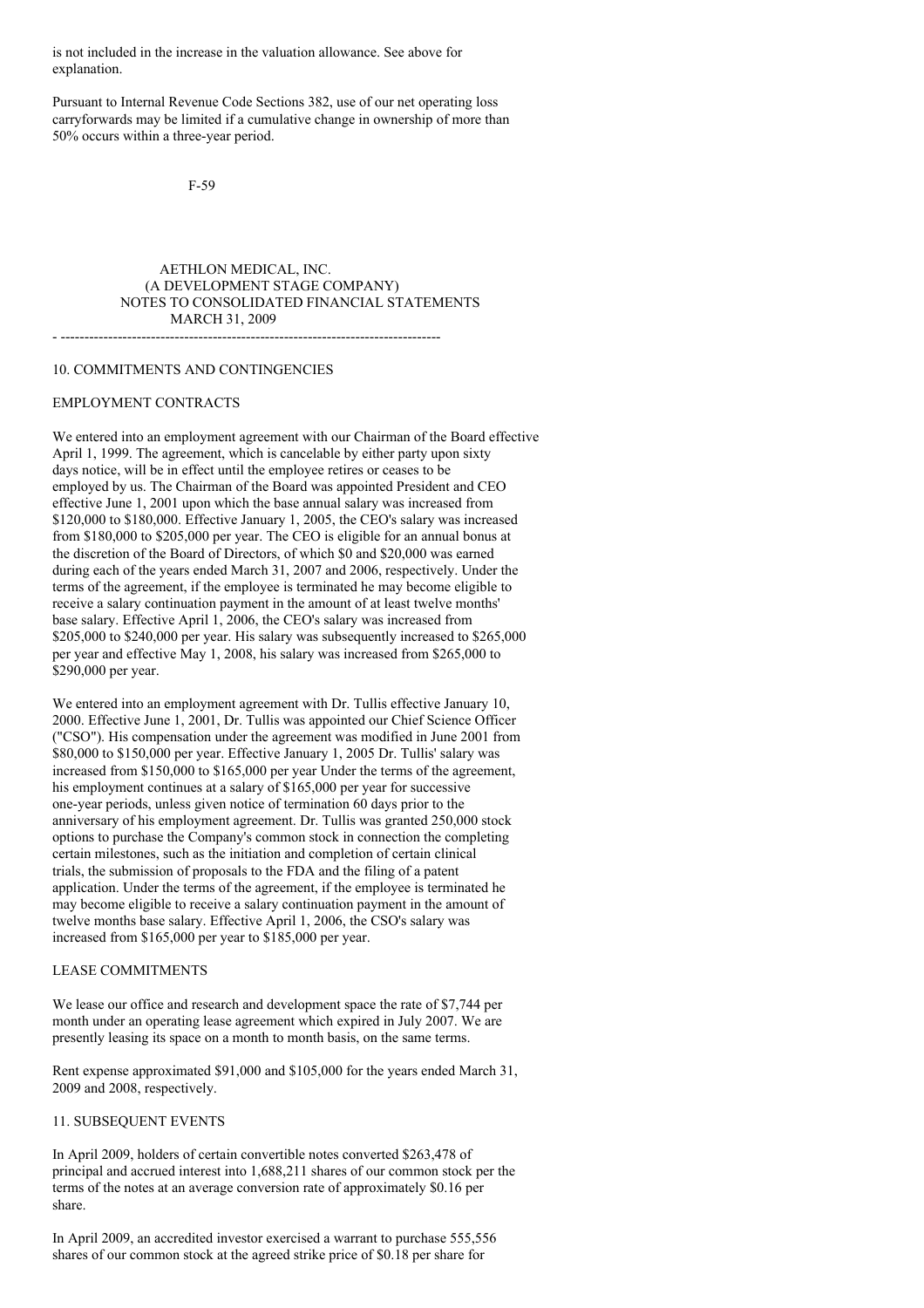cash proceeds of \$100,000. We issued that investor a five year warrant to purchase 555,556 shares at \$0.18 per share and a conditional warrant to purchase a like number of shares at the same strike price if that warrant is exercised.

In April 2009, we issued 71,519 shares of common stock pursuant to our S-8 registration statement covering our 2003 Consultant Stock Plan at \$0.17 per share in payment for scientific and financial consulting services valued at \$12,158 based on the value of the services provided.

In April 2009, we issued 490,000 shares of restricted common stock valued at the closing price in payment for investor relations services.

In April 2009, we issued 25,000 shares of common stock pursuant to our S-8 registration statement covering our 2003 Consultant Stock Plan at \$0.22 per share in payment for business development consulting services valued at \$5,500 based on the value of the services provided.

In April 2009, we issued 32,935 shares of common stock pursuant to our S-8 registration statement covering our 2003 Consultant Stock Plan at \$0.23 per share in payment for internal controls consulting services valued at \$7,575 based on the value of the services provided.

In April 2009, we issued 12,372 shares of common stock pursuant to our S-8 registration statement covering our 2003 Consultant Stock Plan at \$0.22 per share in payment for regulatory affairs consulting services valued at \$7,575 based on the value of the services provided.

F-60

### AETHLON MEDICAL, INC. (A DEVELOPMENT STAGE COMPANY) NOTES TO CONSOLIDATED FINANCIAL STATEMENTS MARCH 31, 2009 - --------------------------------------------------------------------------------

In April 2009, we issued 80,000 shares of restricted common stock and warrants to purchase 80,000 shares of common stock in exchange for \$15,200. The shares were issued to an accredited investor.

In April 2009, we issued 43,021 shares of common stock pursuant to our S-8 registration statement covering our 2003 Consultant Stock Plan at \$0.17 per share in payment for financial consulting services valued at \$7,744 based on the value of the services provided.

In April 2009, we issued 70,870 shares of common stock pursuant to our S-8 registration statement covering our 2003 Consultant Stock Plan at \$0.20 per share in payment for legal services valued at \$14,500 based on the value of the services provided.

In April 2009, we issued 22,817 shares of common stock pursuant to our S-8 registration statement covering our 2003 Consultant Stock Plan at \$0.24 per share in payment for business development consulting services valued at \$5,500 based on the value of the services provided.

In May 2009, holders of certain convertible notes converted \$139,256 of principal and accrued interest into 878,059 shares of our common stock per the terms of the notes at an average conversion rate of approximately \$0.16 per share.

In May 2009, we issued 13,043 shares of common stock pursuant to our S-8 registration statement covering our 2003 Consultant Stock Plan at \$0.23 per share in payment for regulatory affairs consulting services valued at \$3,000 based on the value of the services provided.

In May 2009, we issued 10,714 shares of common stock pursuant to our S-8 registration statement covering our 2003 Consultant Stock Plan at \$0.28 per share in payment for regulatory affairs consulting services valued at \$3,000 based on the value of the services provided.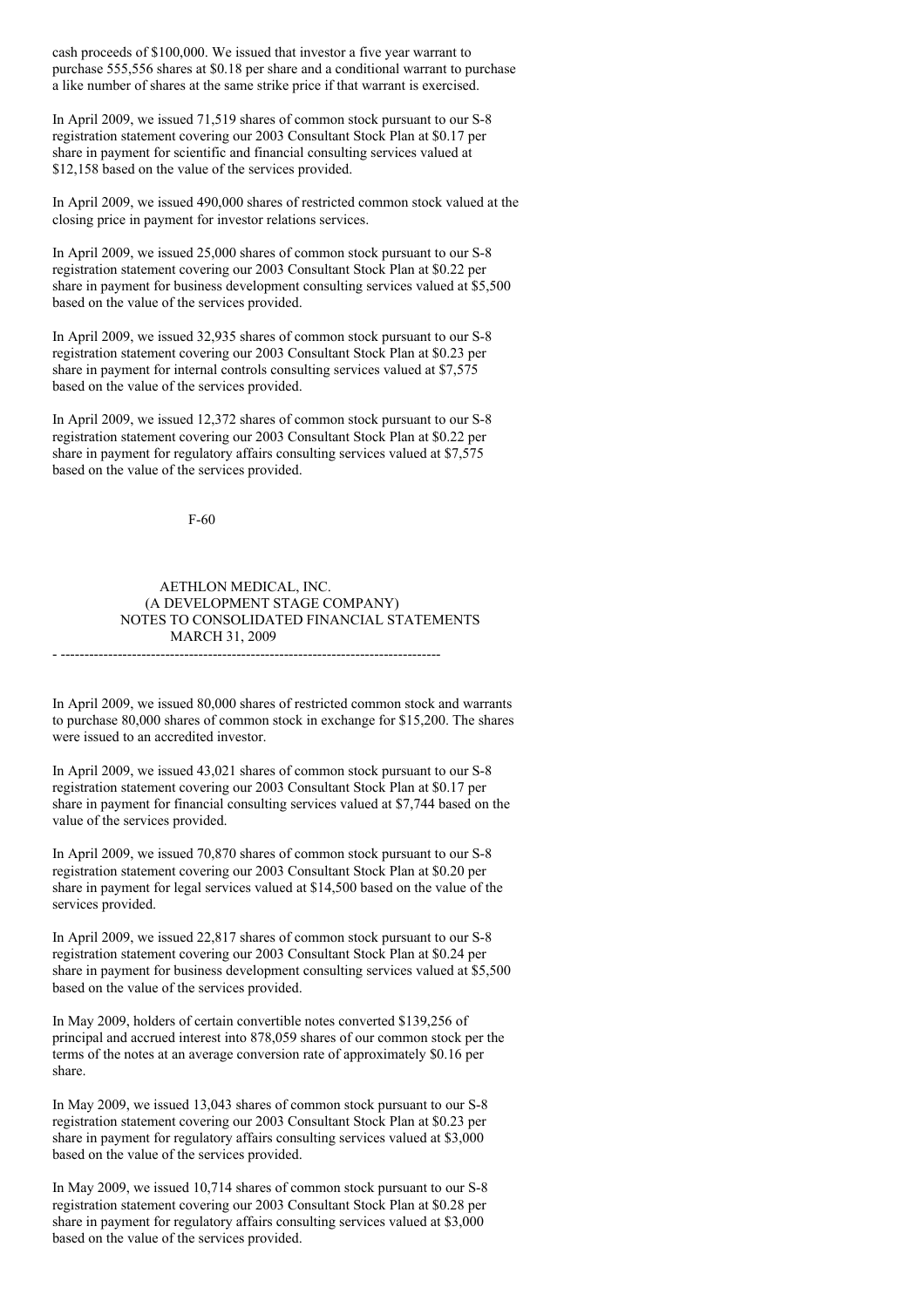In May 2009, we raised an aggregate amount of \$135,000 from the sale to accredited investors of 10% convertible notes. The notes are convertible into our common stock at a fixed conversion price of \$0.20 per share prior to maturity. If the noteholders exercise their conversion privilege, we have agreed to issue a matching three year warrant carrying a strike price of \$0.20 per share. In connection with this financing, we agreed to issue s \$15,000 convertible note on similar terms as compensation to the finder who arranged the convertible debt placement.

In May 2009, we issued 51,118 shares of common stock pursuant to our S-8 registration statement covering our 2003 Consultant Stock Plan at \$0.19 per share in payment for financial consulting services valued at \$9,713 based on the value of the services provided.

In May 2009, we issued 22,000 shares of common stock pursuant to our S-8 registration statement covering our 2003 Consultant Stock Plan at \$0.25 per share in payment for business development consulting services valued at \$5,500 based on the value of the services provided.

In May 2009, we issued 34,602 shares of common stock pursuant to our S-8 registration statement covering our 2003 Consultant Stock Plan at \$0.22 per share in payment for financial consulting services valued at \$7,613 based on the value of the services provided.

In May 2009, we issued 40,104 shares of restricted common stock at \$0.24 in payment for financial advisory services valued at \$9,625 based on the value of the services provided.

In May 2009, we issued 22,917 shares of common stock pursuant to our S-8 registration statement covering our 2003 Consultant Stock Plan at \$0.24 per share in payment for business development consulting services valued at \$5,500 based on the value of the services provided.

In June 2009, we raised an aggregate amount of \$135,000 from the sale to an accredited investor of a 10% convertible note. The note is convertible into our common stock at a fixed conversion price of \$0.20 per share prior to maturity. If the noteholder exercises his conversion privilege, we have agreed to issue a three year warrant carrying a strike price of \$0.20 per share equal to fifty percent warrant coverage.

F-61

### AETHLON MEDICAL, INC. (A DEVELOPMENT STAGE COMPANY) NOTES TO CONSOLIDATED FINANCIAL STATEMENTS MARCH 31, 2009 - --------------------------------------------------------------------------------

11. SUBSEQUENT EVENTS (continued)

In June 2009, we issued 20,500 shares of common stock pursuant to our S-8 registration statement covering our 2003 Consultant Stock Plan at \$0.24 per share in payment for regulatory affairs consulting services valued at \$4,920 based on the value of the services provided.

In June 2009, we issued 57,055 shares of common stock pursuant to our S-8 registration statement covering our 2003 Consultant Stock Plan at \$0.22 per share in payment for scientific and financial consulting services valued at \$12,552 based on the value of the services provided.

In June 2009, we issued 22,917 shares of common stock pursuant to our S-8 registration statement covering our 2003 Consultant Stock Plan at \$0.24 per share in payment for business development consulting services valued at \$5,500 based on the value of the services provided.

In June 2009, we issued 23,000 shares of common stock pursuant to our S-8 registration statement covering our 2003 Consultant Stock Plan at \$0.23 per share in payment for regulatory affairs consulting services valued at \$2,290 based on the value of the services provided.

In June 2009, we issued 48,106 shares of common stock pursuant to our S-8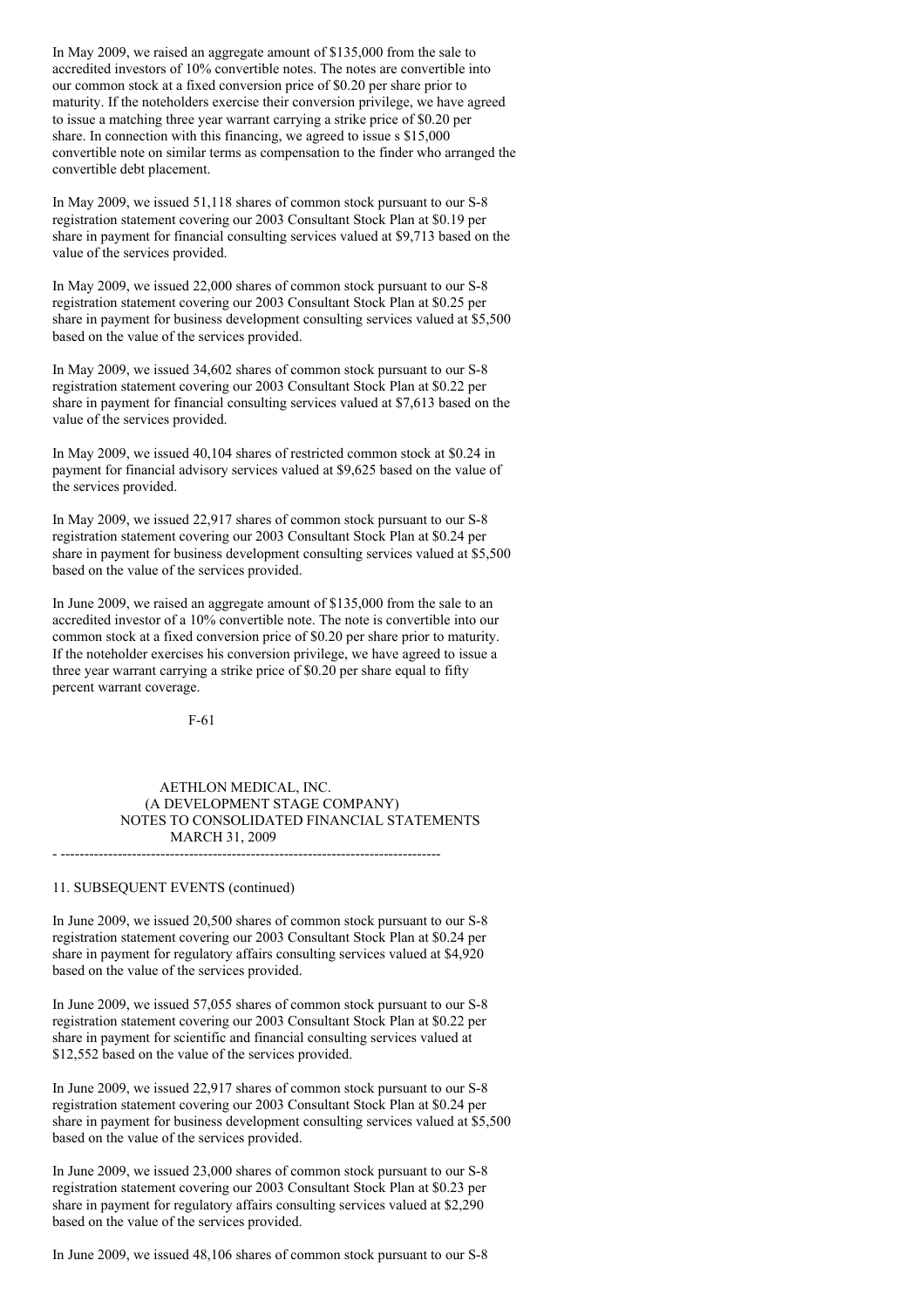registration statement covering our 2003 Consultant Stock Plan at \$0.22 per share in payment for scientific and financial consulting services valued at \$10,583 based on the value of the services provided.

On June 15, 2009, we entered into a Promissory Note with our intellectual property law firm for the amount of \$24,001, which represented the amount we owed to that firm. The Promissory Note calls for monthly payments of \$4,000 from June 2009 through November 2009. We have made the June payment.

On June 29, 2009, Mr. Joyce, our Chief Executive Officer entered into an Option Suspension Agreement, whereby Mr. Joyce has agreed to not exercise his stock options pending the filing of amended articles of incorporation of the Company increasing the Company's authorized capital. Accordingly of Mr. Joyce's total options, 2,857,143 cannot be exercised until the amended articles of incorporation are filed, and 6,731,090 cannot be exercised until the later of June 9, 2010 or the filing of the amended articles of incorporation. The Agreement also provides Mr. Joyce certain protections in the event the Company shall undergo a Change of Control Transaction while his options are suspended. Such protections include the right to receive, in the form of cash payments, the positive value of his options (which remain subject to suspension) at the time of such transaction. A copy of the Option Suspension Agreement is filed as an Exhibit to this Report.

In addition, Mr. Joyce has been granted 4,000,000 shares of restricted common stock, at a price per share of \$0.24, which shall vest in equal installments over a thirty six month period commencing June 9, 2010; however such shares will not be issued until the filing of the amended articles of incorporation.

In June 2009, the holders of the Restructured December 2008 10% Convertible Notes and Related Convertible Notes (see Note 5) informally agreed to extend the expiration date of the notes by three months from July 1, 2009 to October 1, 2009.

F-62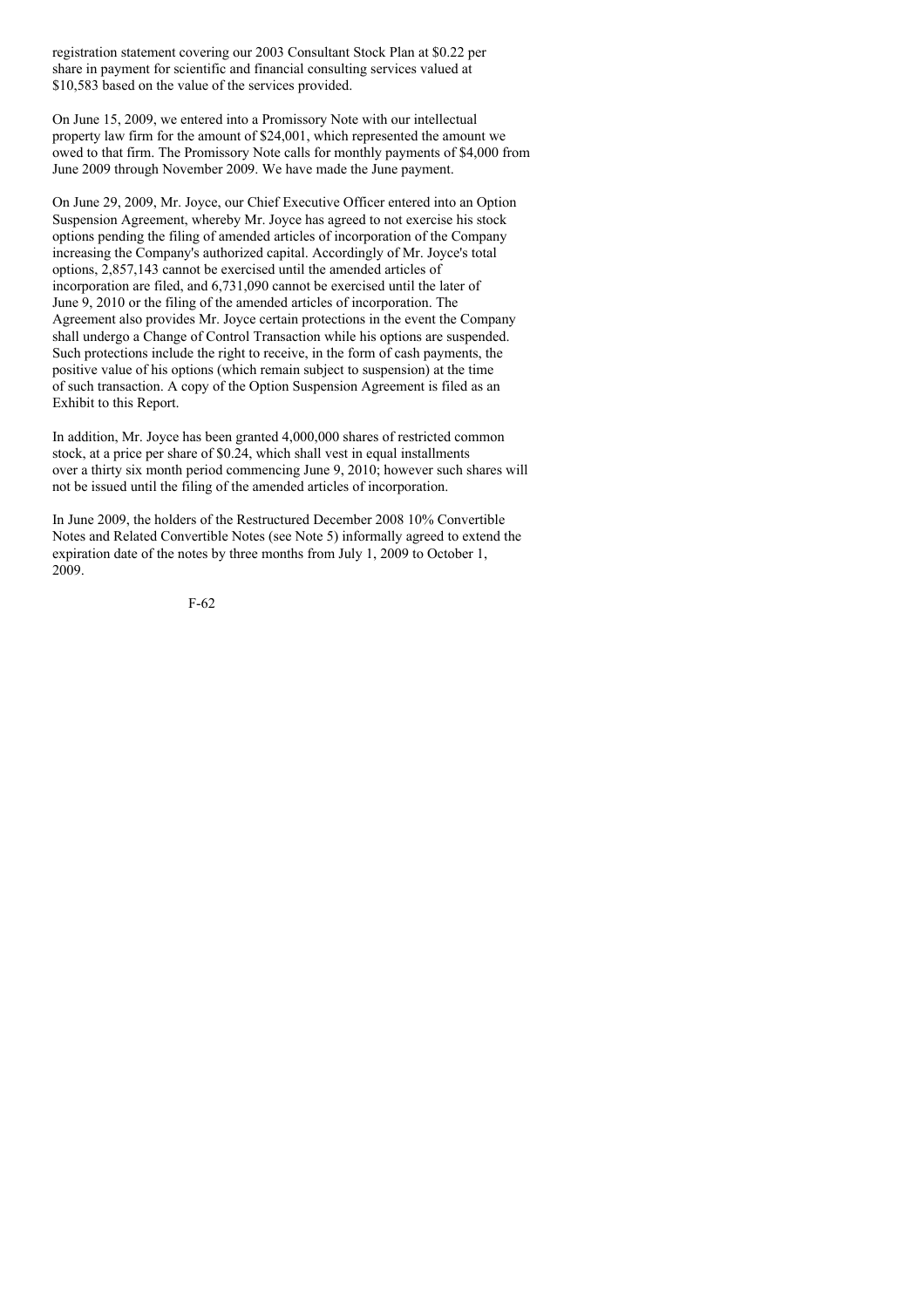### OPTION SUSPENSION AGREEMENT

This Option Suspension Agreement is entered into by and between Mr. James Joyce, an individual ("Joyce") and Aethlon Medical, Inc., a Nevada corporation (the "Company) as of June 29, 2009.

# RECITALS:

WHEREAS, the Company is approaching the limits of its authorized common stock (the "Common Stock");

WHEREAS, the Company's cash position requires that is raise new working capital which would require the issuance or reservation of shares of Common Stock for investors;

WHEREAS, Joyce, the Chief Executive Officer and a Director of the Company has agreed to accommodate the Company's fundraising needs and lack of available capital by suspending the exercisability of his stock options pending the increase of the authorized capital of the Company; and

WHEREAS, the Board of Directors of the Company has determined to accept Joyce's offer to suspend the exercisability of this stock options upon the terms and conditions set forth in this Agreement.

NOW, THEREFORE, for good and valuable consideration, the receipt and sufficiency of which are hereby acknowledged, Joyce and the Company (each a "Party" and collectively the "Parties") agree as follows:

1. SUSPENSION OF EXERCISE RIGHTS. The Parties agree that Joyce currently owns the stock options set forth on SCHEDULE A hereto (the "Stock Options), some of which are subject to continuing vesting. Joyce hereby agrees to suspend the exercisability of his Stock Options as follows: (A) with respect to 2,857,143 Stock Options (related to the September 9, 2005 grant) Joyce will not exercise his rights to acquire shares of Common Stock underlying such Options until the date upon which the Company amends its Articles of Incorporation in the State of Nevada to increase its authorized capital stock to a number of shares that would permit the exercisability of all the Stock Options (the "Charter Amendment"); and (B) with respect to the balance of all Stock Options (6,731,090 Stock Options) the later of (i) the filing and effectiveness of the Charter Amendment, or (ii) June 9, 2010. The period of time from the date hereof until the date the Stock Options become exercisable again, the "Suspension Period."

2. NO RESERVATION OF SHARES UNDERLYING STOCK OPTIONS. The Parties agree that during the Suspension Period, the Company and the Board of Directors shall have no obligation to reserve or set aside any shares of Common Stock underlying the Stock Options suspended and that all such shares shall be immediately deemed "not reserved" for issuance if so previously reserved, and shall be available for reservation or issuance for other purposes at the discretion of the Board of Directors. Joyce acknowledges and agrees that any attempted exercise of the Stock Options during the Suspension Period shall be null and void and of no force or effect.

3. EXTENSION OF EXERCISE PERIOD; CONTINUATION OF VESTING. The original expiration date of each Stock Option shall be deemed extended by the number of days to which each such Stock Option is subject to the Suspension Period. The Suspension Period shall have no effect upon the vesting schedule of any Stock Options and all Stock Options subject to vesting shall continue vesting during the Suspension Period according to the terms of the original vesting schedule.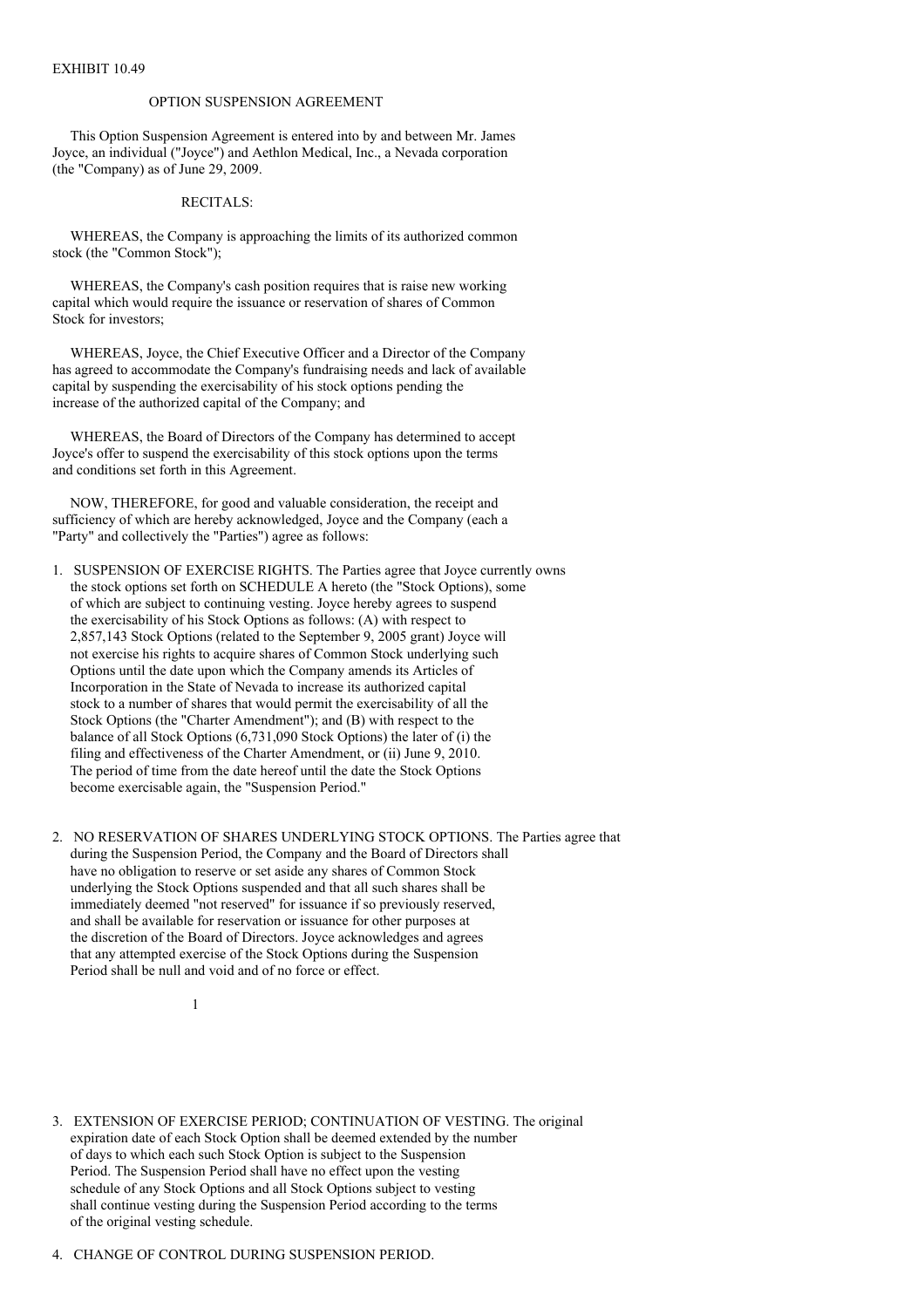(A) In consideration of the fact that the Stock Options will not be exercisable in full, if at all, during the Suspension Period, the Parties recognize the economic risk to Joyce in the event the Stock Options hold value and there is a Change of Control transaction (as defined below). Accordingly, the Parties hereby agree as follows: If a Change of Control shall occur prior to the filing of the Charter Amendment, and if any of the Stock Options hold positive value (i.e., are "in the money") as compared to the Fair Market Value (defined below) of each share of Common Stock of the Company on the Determination Date (defined below), then in such event, the Company shall, as a condition to such Change of Control transaction, require that either the Company or the acquiring person or company (if applicable) tender to Joyce the same consideration per share (whether such consideration be in the form of cash, notes, securities or other property) that he would have received had he been able to exercise such Stock Options on the Determination Date. In the event a Change of Control transaction shall occur prior to June 9, 2010, but subsequent to the filing and effectiveness of the Amended Charter, then in such event, the Stock Options still subject to the Suspension Period shall become immediately exercisable pursuant to their terms such that Joyce's rights to exercise shall be reinstated in advance of the Determination Date (as defined below.

(B) A "CHANGE OF CONTROL" shall mean: (a) a merger or consolidation of the Company with or into any other corporation or other business entity (except one in which the holders of capital stock of the Company immediately prior to such merger or consolidation continue to hold at least a majority of the outstanding securities having the right to vote in an election of the Board of Directors of the surviving corporation ("VOTING STOCK")); (b) a sale, lease, exchange or other transfer (in one transaction or a related series of transactions) of all or substantially all of the Company's assets; or (c) the acquisition by any person or any group of persons (other than the Company, any of its direct or indirect subsidiaries, or any trustee, fiduciary or other person or entity holding securities under any employee benefit plan or trust of the Company or any of its direct or indirect subsidiaries) acting together in any transaction or related series of transactions undertaken after the date hereof, of such number of shares of the Company's Voting Stock as causes such person, or group of persons, to own beneficially, directly or indirectly, as of the time immediately after such transaction or series of transactions, fifty percent (50%) or more of the combined voting power of the Voting Stock of the Company other than as a result of an acquisition of securities directly from the Company, or solely as a result of an acquisition of securities by the Company which by reducing the number of shares of the Voting Stock outstanding increases the proportionate voting power represented by the Voting Stock owned by any such person or group of persons to fifty percent (50%) or more of the combined voting power of such Voting Stock. The "FAIR MARKET VALUE" of the Common Stock shall mean: (a) If the Company's Common Stock is traded on an

2

exchange or is quoted on the National Association of Securities Dealers, Inc. Automated Quotation ("NASDAQ") National Market or the NASDAQ SmallCap Market, then the closing or last sale price, respectively, reported for the last business day immediately preceding the Determination Date (as defined below). (b) If the Company's Common Stock is not traded on an exchange or on the NASDAQ National Market or the NASDAQ SmallCap Market but is traded on the Over the Counter Bulletin Board, then the mean of the average of the closing bid and asked prices reported for the last business day immediately preceding the Determination Date. (c) Except as provided in clause (d) below, if the Company's Common Stock is not publicly traded, then as the Joyce and the Company agree or in the absence of agreement by arbitration in accordance with the rules then in effect of the American Arbitration Association, before a single arbitrator to be chosen from a panel of persons qualified by education and training to pass on the matter to be decided. (d) If the Determination Date is the date of a Change of Control, then all amounts to be payable per share to holders of the Common Stock pursuant to the Articles of Incorporation of the Company then in effect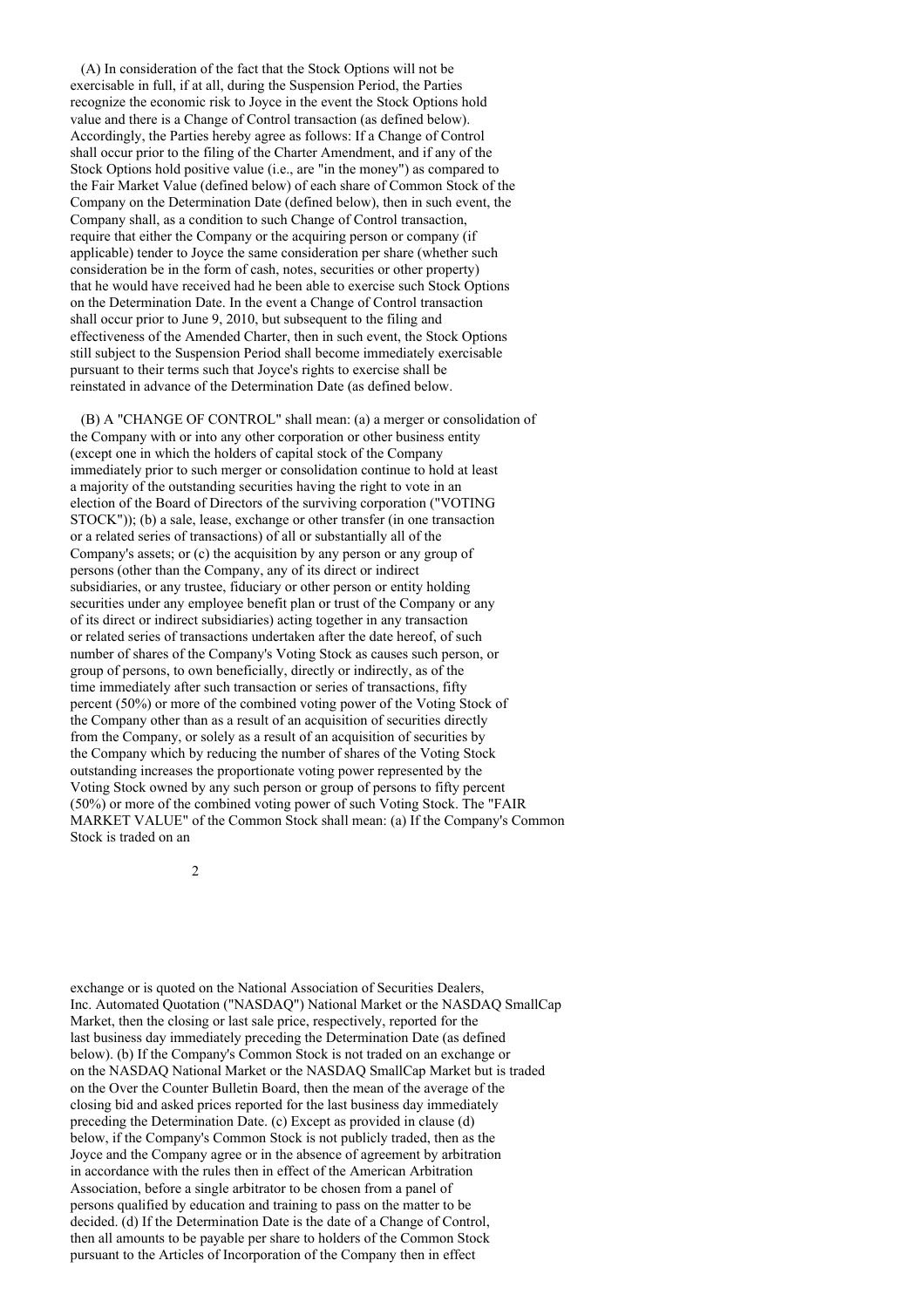assuming for the purposes of this clause (d) that all of the shares of Common Stock then issuable upon exercise of the Option are outstanding at the Determination Date. "DETERMINATION DATE" shall mean the date that is five (5) business days prior to the date established as the effective date of the Change of Control transaction.

- 5. NO OTHER AMENDMENT. Except as modified or amended hereby, the Stock Options and their respective granting terms and agreements shall remain unchanged.
- 6. MISCELLANEOUS. Neither this Agreement nor any provision hereof shall be waived, modified, discharged or terminated except by an instrument in writing signed by the Parties hereto. This Agreement and the rights and obligations hereunder are not transferable or assignable by Joyce. This Agreement shall be governed by and construed in accordance with the laws of the State of Nevada, without regard to principles of conflicts of law. Each Party agrees to provide, if requested, any additional information that may be requested or required to effect the intents and purposes of this Agreement. This Agreement constitutes the full and entire understanding and agreement between the parties with regard to the subject matter hereof and no party shall be liable or bound to the other in any manner by any representations, warranties, covenants and agreements except as specifically set forth herein. In the event one or more of the provisions of this Agreement should be held, for any reason, to be invalid, illegal or unenforceable in any respect, such invalidity, illegality, or unenforceability shall not affect any other provisions of this Agreement, and this Agreement shall be construed as if such invalid, illegal or unenforceable provision had never been contained herein.

### REMAINDER OF PAGE INTENTIONALLY LEFT BLANK

3

IN WITNESS WHEREOF, the undersigned has executed this Agreement as of the date set forth on this signature page.

AETHLON MEDICAL, INC., a Nevada corporation

By: /s/ James A. Joyce

--------------------------- Name: James A. Joyce Title: Chairman and Chief Executive Officer

By: /s/ Richard H. Tullis ---------------------------

Name: Richard H. Tullis Title: VP & Chief Science Officer

#### JAMES JOYCE, Individually

/s/ James A. Joyce

- ------------------------------ James Joyce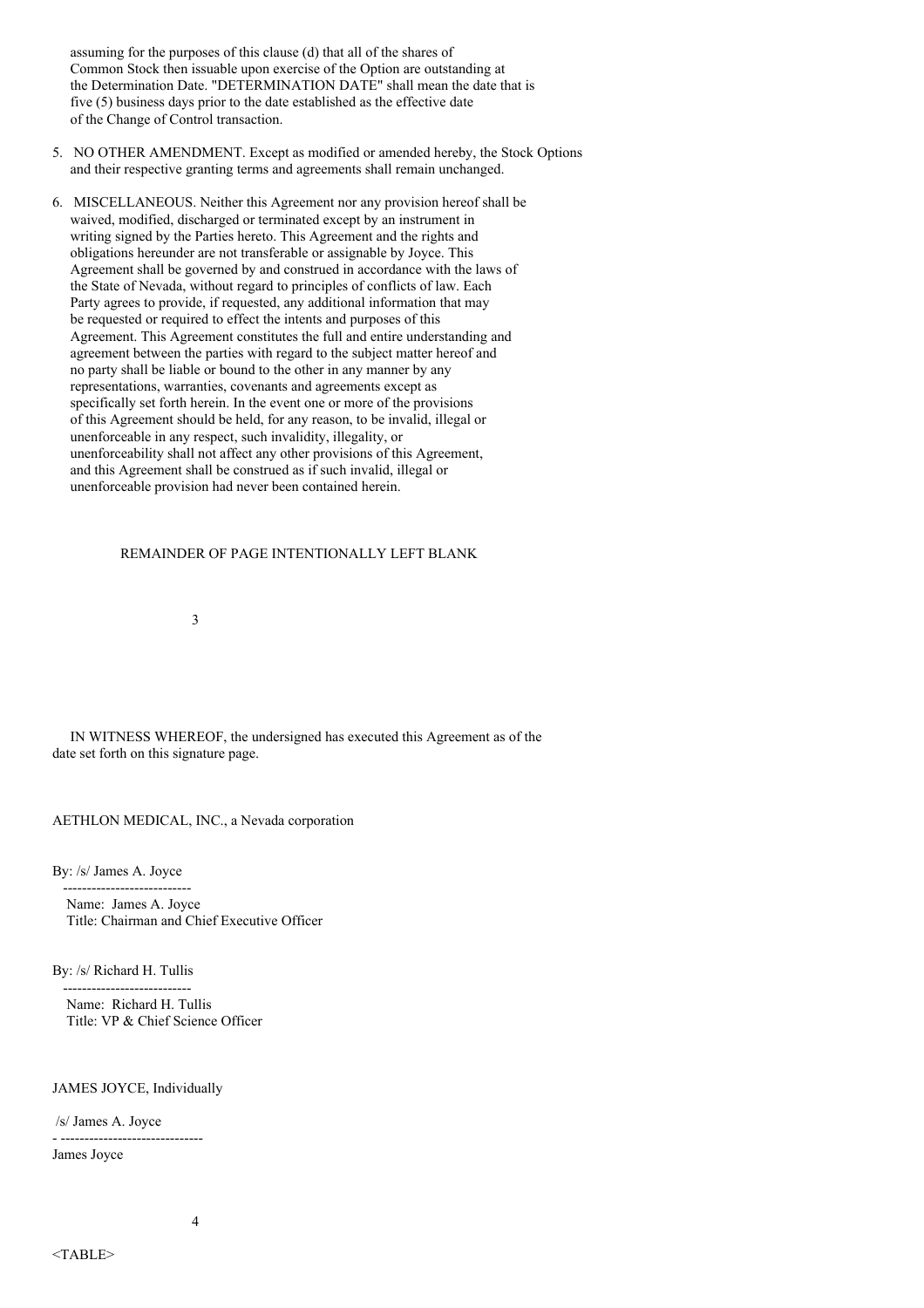<CAPTION>  $<\!\!S\!\!>$ 

# $\langle C \rangle$

**EXERCISE PRICE** 

# **SCHEDULE A** STOCK OPTIONS

| DATE OF GRANT     | <b>EXPIRATION DATE</b> | UNDERLYING OPTION | NUMBER OF SHARES |
|-------------------|------------------------|-------------------|------------------|
| February 23, 2005 | February 23, 2010      | 1,115,550         | \$0.38           |
| February 23, 2005 | February 23, 2010      | 557,775           | \$0.38           |
| February 23, 2005 | February 23, 2011      | 557,775           | \$0.38           |
| September 9, 2005 | September 9, 2015      | 2,857,143         | \$0.21           |
| June 13, 2007     | June 13, 2017          | 2,500,000         | \$0.36           |
| December 15, 2008 | December 15, 2018      | 2,000,000         | \$0.25           |
|                   | TOTAL: 9,588,243       |                   |                  |
|                   |                        |                   |                  |

 $<$ /TABLE>

 $\overline{5}$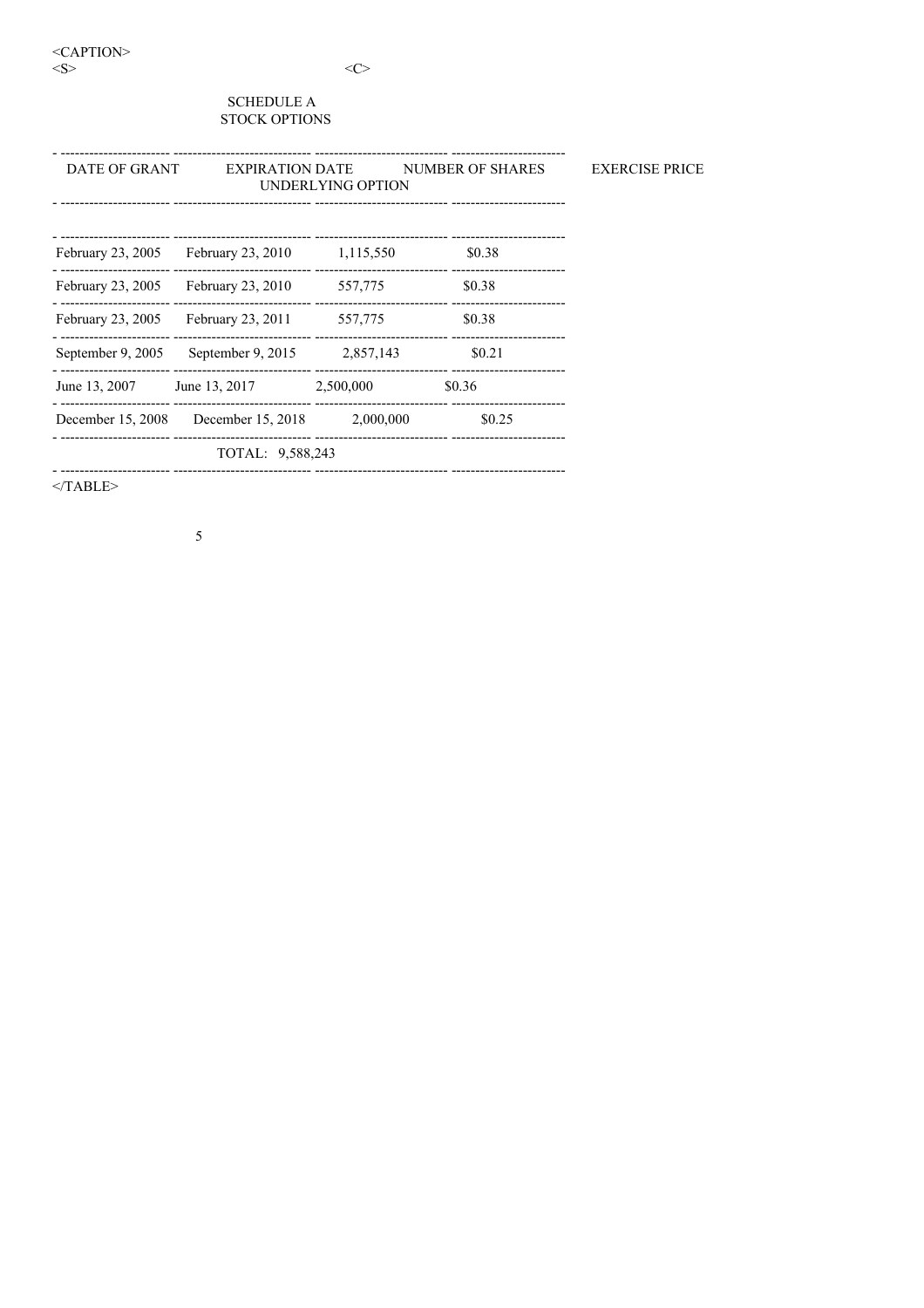Exhibit 23.1

### CONSENT OF INDEPENDENT REGISTERED PUBLIC ACCOUNTING FIRM

We hereby consent to the incorporation by reference in the previously filed Registration Statements of Aethlon Medical, Inc. on Form S-8 (File No. 333-145290 and 333-127911 and 333-114017 and 333-49896) of our report, dated July 1, 2009 on the financial statements of Aethlon Medical, Inc. and Subsidiaries as of March 31, 2009 and 2008 and for each of the two years in the two year period ended March 31, 2009 and the period January 31, 2004 (inception) through March 31, 2008 (which included an explanatory paragraph expressing substantial doubt as to the Company's ability to continue as a going concern)appearing in this Annual Report on Form 10-K of Aethlon Medical, Inc. for the year ended March 31, 2009.

> /s/ Squar, Milner, Peterson, Miranda & Williamson, LLP ------------------------------------------------------

Squar, Milner, Peterson, Miranda & Williamson, LLP

Newport Beach, California July 1, 2009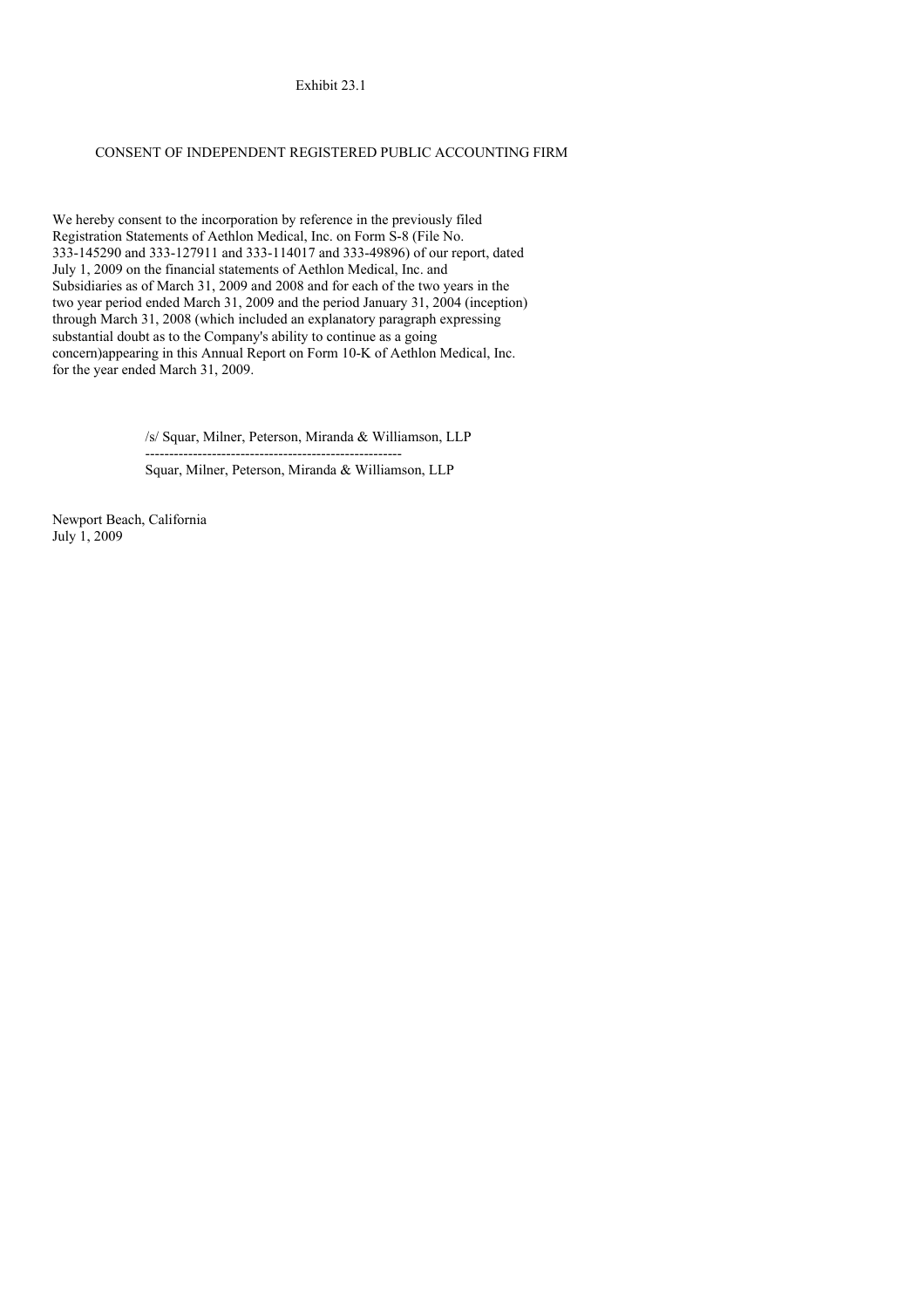# CERTIFICATION PURSUANT TO 18 U.S.C. SECTION 1350, AS ADOPTED PURSUANT TO SECTION 302 OF THE SARBANES-OXLEY ACT OF 2002

I, James Joyce, certify that:

- 1. I have reviewed this Annual Report on Form 10-K of Aethlon Medical,  $Inc.$
- 2. Based on my knowledge, this Annual Report does not contain any untrue statement of a material fact or omit to state a material fact necessary to make the statements made, in light of the circumstances under which such statements were made, not misleading with respect to the period covered by this Report;
- 3. Based on my knowledge, the financial statements, and other financial information included in this Report, fairly present in all material respects the financial condition, results of operations and cash flows of the smaller reporting company as of, and for, the periods presented in this report;
- 4. The smaller reporting company's other certifying officer(s) and I are responsible for establishing and maintaining disclosure controls and procedures (as defined in Exchange Act Rules 13a-15(e) and 15d-15(e)) and internal control over financial reporting (as defined in Exchange Act Rules 13a-15(f) and 15d-15(f)) for the smaller reporting compnay and have:
	- (a) Designed such disclosure controls and procedures, or caused such disclosure controls and procedures to be designed under our supervision, to ensure that material information relating to the smaller reporting company, including its consolidated subsidiaries, is made known to us by others within those entities, particularly during the period in which this Report is being prepared;
	- (b) Designed such internal control over financial reporting, or caused such internal control over financial reporting to be designed under our supervision, to provide reasonable assurance regarding the reliability of financial reporting and the preparation of financial statements for external purposes in accordance with generally accepted accounting principles;
	- (c) Evaluated the effectiveness of the smaller reporting company's disclosure controls and procedures and presented in this Report and our conclusions about the effectiveness of the disclosure controls and procedures, as of the end of the period covered by this Report based on such evaluation; and
	- (d) Disclosed in this Report any change in the smaller reporting company's internal control over financial reporting that occurred during the smaller reporting company's most recent fiscal quarter (the smaller reporting company's fourth fiscal quarter in the case of an annual report) that has materially affected, or is reasonably likely to materially affect, the smaller reporting company's internal control over financial reporting; and
- 5. The smaller reporting company's other certifying officer(s) and I have disclosed, based on our most recent evaluation of internal control over financial reporting, to the smaller reporting company's auditors and the audit committee of the smaller reporting company's board of directors (or persons performing the equivalent functions):
	- (a) All significant deficiencies and material weaknesses in the design or operation of internal control over financial reporting which are reasonably likely to adversely affect the smaller reporting company's ability to record, process, summarize and report financial information; and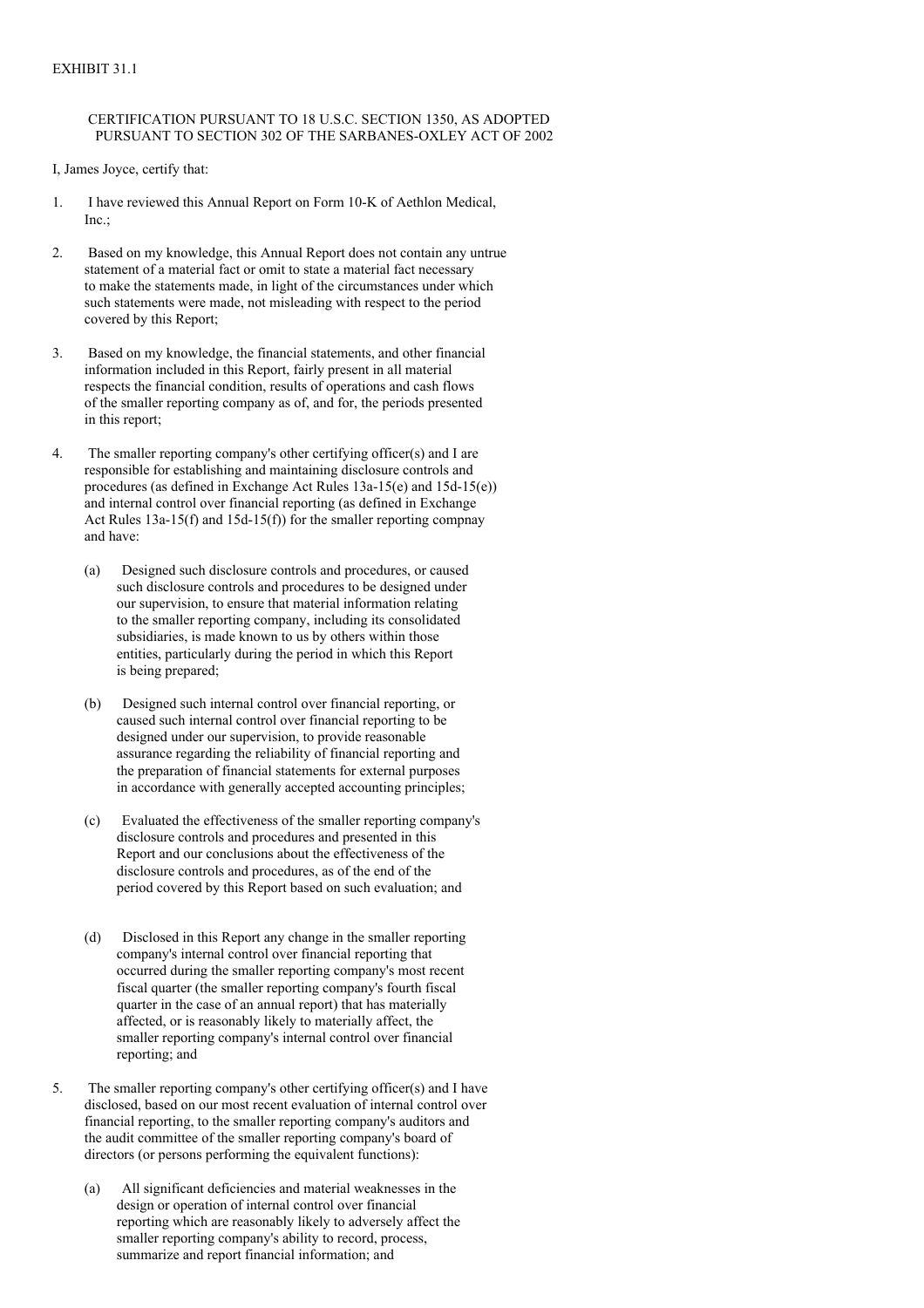(b) Any fraud, whether or not material, that involves management or other employees who have a significant role in the smaller reporting company's internal control over financial reporting.

Date: July 2, 2009

/S/ JAMES A. JOYCE

----------------------------- JAMES A. JOYCE CHIEF EXECUTIVE OFFICER AND CHIEF ACCOUNTING OFFICER (PRINCIPAL EXECUTIVE OFFICER AND PRINCIPAL ACCOUNTING OFFICER)